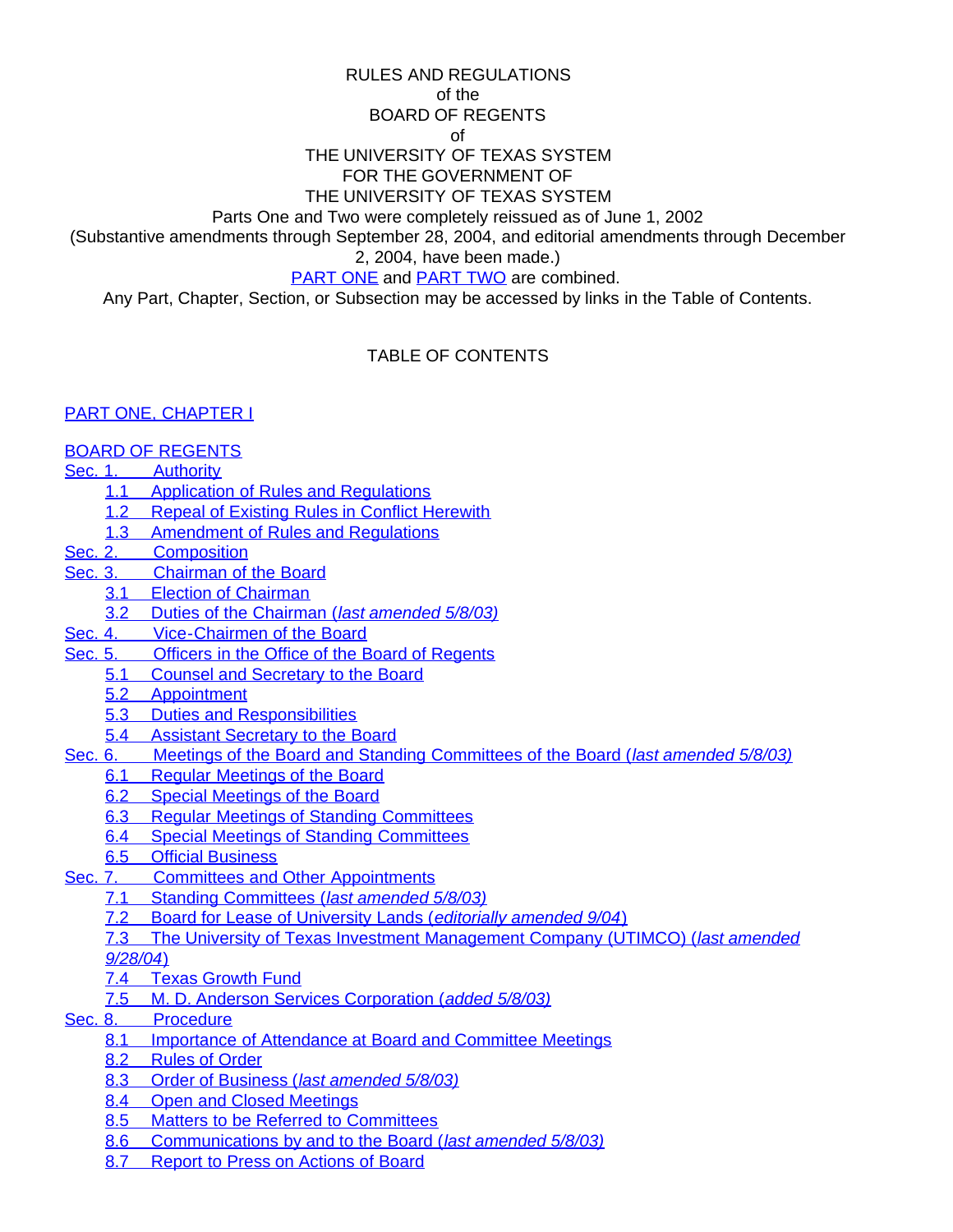[8.8](#page-26-1)[Political and Controversial Matters](#page-26-1)

- [Sec. 9.](#page-27-0)[Delegation to Act on Behalf of the Board](#page-27-0)
	- [9.1](#page-27-1)[Items Requiring Board Approval](#page-27-1)
	- [9.2](#page-27-2)[Delegation of Authority to Execute and Deliver Contracts, Agreements, and Documents \(](#page-27-2)*[last](#page-27-2) [amended 2/4/04](#page-27-2)*[\)](#page-27-2)
	- [9.3](#page-29-0)[Prior Approval and Reporting](#page-29-0)
	- [9.4](#page-29-1)[Actions of the Board as Trustee](#page-29-1)
	- [9.5](#page-29-2)[Delegation of Authority Related to Charter School Operations](#page-29-2)
	- [9.6](#page-29-3)[Delegation of Authority to the Executive Committee](#page-29-3)
	- [9.7](#page-30-0)[Exceptions](#page-30-0)
- [Sec. 10.](#page-30-1)[Policies](#page-30-1)
	- [10.1](#page-30-2)[Compliance with Ethics Policy](#page-30-2)
	- [10.2](#page-30-3)[Policy Against Discrimination](#page-30-3)<br>10.3 Regental Policies
	- **RegentalPolicies**

[Sec. 11.](#page-30-5)[Guidelines for the Santa Rita Award \(](#page-30-5)*[added 11/13/02\)](#page-30-5)*

# [PART ONE, CHAPTER](#page-31-0) II

# **[ADMINISTRATION](#page-31-1)**

- [Sec. 1.](#page-31-2)[System Administration](#page-31-2)
- [Sec. 2.](#page-31-3)Board's Exercise of [Authority](#page-31-3)
- [Sec. 3.](#page-32-0)[Chancellor](#page-32-0) *[\(last amended 11/13/02\)](#page-32-0)*
	- [3.1](#page-32-1)[Appointment](#page-32-1)
	- [3.2](#page-32-2)Primary Duties [and Responsibilities of](#page-32-2) the Chancellor *[\(last amended 8/12/04\)](#page-32-2)*
	- [3.3](#page-33-0)[Audit](#page-33-0)
	- [3.4](#page-34-0)[Compliance](#page-34-0) *[\(last amended 8/7/03\)](#page-34-0)*
- [Sec. 4.](#page-34-1)[Executive Vice Chancellor for Academic Affairs](#page-34-1)
	- [4.1](#page-34-2)[Appointment](#page-34-2) *[\(last amended 11/13/02\)](#page-34-2)*
		- [4.2](#page-34-3)[Duties and Responsibilities](#page-34-3)
- [Sec. 5.](#page-35-0)[Executive Vice](#page-35-0) Chancellor for Business Affairs (*[editorially amended 9/04](#page-35-0)*[\)](#page-35-0)
	- [5.1](#page-35-1)[Appointment](#page-35-1) *[\(last amended 11/13/02\)](#page-35-1)*
- [5.2](#page-35-2)[Duties and Responsibilities](#page-35-2) *[\(last amended 8/7/03\) \(editorially amended 11/03 and 9/04\)](#page-35-2)*
- [Sec. 6.](#page-37-0)Executive Vice [Chancellor](#page-37-0) for Health Affairs *[\(editorial renumbering 9/04\)](#page-37-0)*
	- [5.1](#page-37-1)[Appointment](#page-37-1) *[\(last amended 11/13/02\)](#page-37-1)*
	- [5.2](#page-37-2)Duties and [Responsibilities](#page-37-2)
- [Sec. 7.](#page-38-0)Vice Chancellor [for Administration \(](#page-38-0)*[added 11/13/02\) \(editorial renumbering 9/04\)](#page-38-0)*
	- [7.1](#page-38-1)[Appointment](#page-38-1)
	- [7.2](#page-38-2)Duties and [Responsibilities](#page-38-2)
- [Sec. 8.](#page-38-3)[Vice Chancellor for Community Relations \(](#page-38-3)*[editorial renumbering 12/02](#page-38-3)*[\)](#page-38-3)
	- [8.1](#page-38-4)[Appointment](#page-38-4) *[\(last amended 11/13/02\)](#page-38-4)*
	- [8.2](#page-39-0)[Duties and Responsibilities](#page-39-0)
- [Sec. 9.](#page-39-1)[Vice Chancellor for External Relations](#page-39-1) *[\(editorially amended 11/03\)](#page-39-1)*
	- [9.1](#page-39-2)[Appointment](#page-39-2) *[\(last amended 11/13/02\)](#page-39-2)*
		- [9.2](#page-39-3)[Duties and Responsibilities \(](#page-39-3)*[editorially amended 9/04](#page-39-3)*[\)](#page-39-3)
- [Sec. 10.](#page-40-0)[Vice Chancellor for Educational System Alignment \(](#page-40-0)*[added 2/13/03\)](#page-40-0)*
	- [10.1](#page-40-1)[Appointment and Termination](#page-40-1)
	- [10.2](#page-40-2)[Duties and Responsibilities](#page-40-2)
- [Sec. 11.](#page-41-0)[Vice Chancellor for Federal Relations \(](#page-41-0)*[editorial renumbering 2/03](#page-41-0)*[\)](#page-41-0)
	- [11.1](#page-41-1)[Appointment](#page-41-1) *[\(last amended 11/13/02\)](#page-41-1)*
	- [11.2](#page-41-2)[Duties and Responsibilities](#page-41-2)
- [Sec. 12.](#page-41-3)Vice [Chancellor](#page-41-3) and General Counsel (*[editorial renumbering 2/03](#page-41-3)*[\)](#page-41-3)
	- [12.1](#page-42-0)[Appointment](#page-42-0) *[\(last amended 11/13/02\)](#page-42-0)*
		- [12.2](#page-42-1)Duties and [Responsibilities](#page-42-1) *[\(last amended 8/12/04\)](#page-42-1)*
- [Sec. 13.](#page-43-0)Vice Chancellor for Governmental [Relations and Policy \(](#page-43-0)*[last amended 2/13/03](#page-43-0)*[\)](#page-43-0) [13.1](#page-43-1)[Appointment](#page-43-1)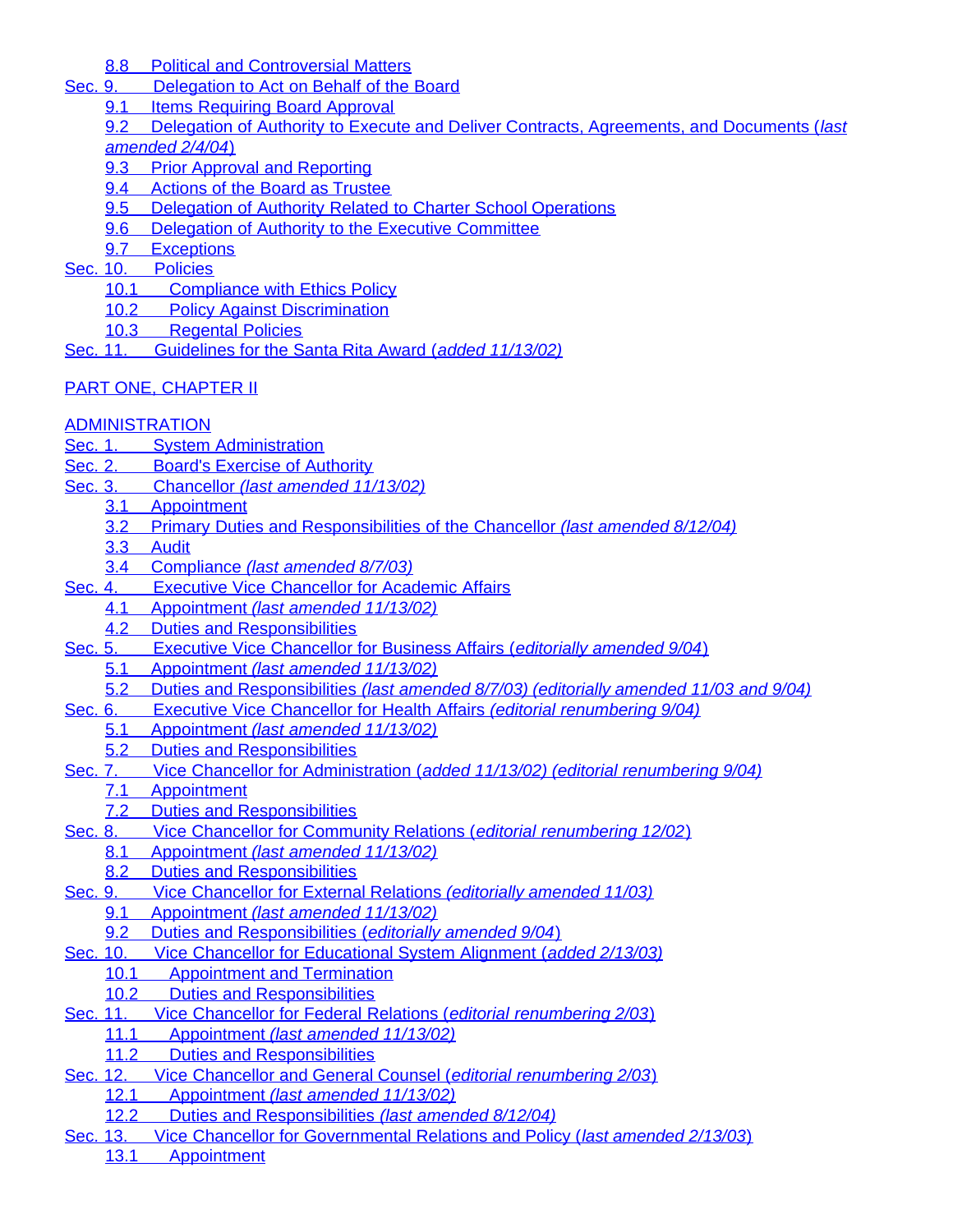[13.2](#page-43-2)Duties and [Responsibilities](#page-43-2)

- [Sec. 14.](#page-43-3)[Vice Chancellor for Health Affairs \(](#page-43-3)*[editorial renumbering 2/03](#page-43-3)*[\)](#page-43-3)
	- [14.1](#page-43-4)[Appointment](#page-43-4) *[\(last amended 11/13/02\)](#page-43-4)*
	- [14.2](#page-44-0)[Duties and Responsibilities](#page-44-0)
- [Sec. 15.](#page-44-1)[Vice Chancellor for Research and Technology Transfer \(](#page-44-1)*[added 2/13/03\)](#page-44-1)*
	- [15.1](#page-44-2)[Appointment](#page-44-2)
		- [15.2](#page-44-3)[Duties and Responsibilities](#page-44-3)
- [Sec. 16.](#page-44-4)[Vice Chancellor for Special Engineering Programs \(](#page-44-4)*[editorial renumbering 2/03](#page-44-4)*[\)](#page-44-4)
	- [16.1](#page-45-0)[Appointment](#page-45-0) *[\(last amended 11/13/02\)](#page-45-0)*
	- [16.2](#page-45-1)[Duties and Responsibilities](#page-45-1)
- [Sec. 17.](#page-45-2)[Officers of System Administration and Other Code 1000 Staff \(](#page-45-2)*[editorial renumbering 2/03](#page-45-2)*[\)](#page-45-2)
	- [17.1](#page-45-3)[Executive Officers \(](#page-45-3)*[editorially amended 11/03 and 9/04](#page-45-3)*[\)](#page-45-3)
	- [17.2](#page-45-4)[Other Code 1000 Staff and Officers of System Administration](#page-45-4)
- [Sec. 18.](#page-45-5)Councils of the [System \(](#page-45-5)*[editorial renumbering 2/03](#page-45-5)*[\)](#page-45-5)
	- [18.1](#page-45-6)The [System](#page-45-6) Council
		- [18.2](#page-45-7)The Council of Academic [Institutions](#page-45-7)
		- [18.3](#page-46-0)The Council of Health [Institutions](#page-46-0)
- [18.4](#page-46-1)The Business [Management](#page-46-1) Council (*[editorially amended 9/03 and 9/04](#page-46-1)*[\)](#page-46-1)
- [Sec. 19.](#page-46-2)Presidents of Component [Institutions \(](#page-46-2)*[editorial renumbering 2/03](#page-46-2)*[\)](#page-46-2)
	- [19.1](#page-46-3)[Selection](#page-46-3)
		- [19.2](#page-48-0)[Reporting](#page-48-0)
		- [19.3](#page-48-1)[Term and Removal from Office](#page-48-1)
		- [19.4](#page-48-2)[Duties and Responsibilities](#page-48-2)
- [Sec. 20.](#page-49-0)[Appointment](#page-49-0) of Other Officers and Staff (*[editorial renumbering 2/03](#page-49-0)*[\)](#page-49-0)
	- [20.1](#page-49-1)[Delegation of Certain Institutional Appointments](#page-49-1)
		- [20.2](#page-49-2)[Additional Delegation](#page-49-2)
		- [20.3](#page-50-0)[Faculty and Student Consultation](#page-50-0)
- [Sec. 21.](#page-50-1)[Honorary](#page-50-1) Titles (*[editorial renumbering 2/03](#page-50-1)*[\)](#page-50-1)
- [Sec. 22.](#page-50-2)[Honorary Degrees \(](#page-50-2)*[editorial renumbering 2/03](#page-50-2)*[\)](#page-50-2)

# [PART ONE, CHAPTER](#page-50-3) III

# **[PERSONNEL](#page-50-4)**

- [Sec. 1.](#page-50-5)[Appointments](#page-50-5)
	- [1.1](#page-50-6)[Board Authority and Delegation](#page-50-6)
	- [1.2](#page-50-7)[Appointments Based on Merit](#page-50-7)
	- [1.3](#page-51-0)[Review of Qualifications](#page-51-0)
	- [1.4](#page-51-1)[Exemplary Qualifications Required](#page-51-1)
	- [1.5](#page-51-2)[No Religious Qualification](#page-51-2)
	- [1.6](#page-51-3)[Appointment of Faculty \(](#page-51-3)*[last amended 5/13/2004](#page-51-3)*[\)](#page-51-3)
- [Sec. 2.](#page-56-0)[Discipline and Dismissal Policy](#page-56-0)
- [Sec. 3.](#page-56-1)[Grievance Policy](#page-56-1)
- [Sec. 4.](#page-56-2)[Ethics Policy](#page-56-2)
	- **[4.1](#page-56-3)[Prohibition on Certain Gifts](#page-56-3)**
	- [4.2](#page-56-4)[Prohibition on Benefits in Exchange for Exercises of Powers or Duties](#page-56-4)
	- [4.3](#page-56-5)[Limits on Employment and Certain Activities](#page-56-5)
	- [4.4](#page-57-0)[Disclosure of Confidential Information](#page-57-0)
	- [4.5](#page-57-1)[Prohibition on Self-Interest](#page-57-1)
	- [4.6](#page-57-2)[Limits on Personal Investments](#page-57-2)
	- [4.7](#page-57-3)[Independent Judgment Required](#page-57-3)
	- [4.8](#page-57-4)[Sexual Harassment and Misconduct](#page-57-4)
- [Sec. 5.](#page-57-5)[Appointment](#page-57-5) of Relatives (Nepotism Rule)
	- [5.1](#page-57-6)[Limits on Employment](#page-57-6)
	- [5.2](#page-58-0)[Additional Limits on Employment](#page-58-0)
- [Sec. 6.](#page-59-0)Tenure, Promotion, and Termination of [Employment](#page-59-0)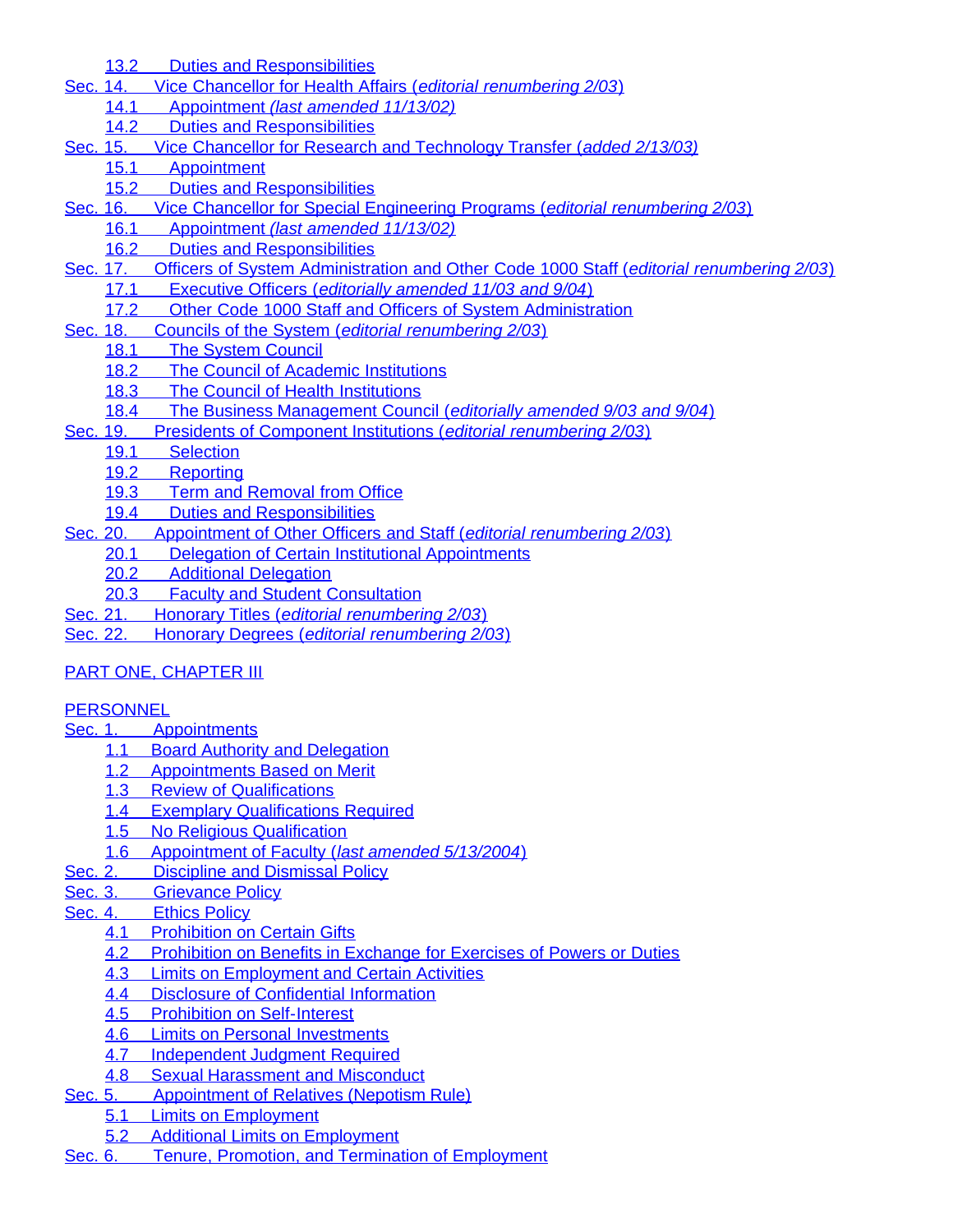- [6.1](#page-59-1)[Authority of Board to Remove Employees](#page-59-1)
- [6.2](#page-59-2)[Tenure and Tenured Titles](#page-59-2) *[\(editorial amendment 9/03\)](#page-59-2)*
- [6.3](#page-62-0)[Termination of a Faculty Member](#page-62-0)
- [6.4](#page-65-0)[Required Compliance with Laws \(](#page-65-0)*[editorial 3/03](#page-65-0)*[\)](#page-65-0)
- [6.5](#page-65-1)[Prohibition on Disruptive Activity](#page-65-1)
- [6.6](#page-65-2)[Standards of Conduct](#page-65-2)
- [6.7](#page-66-0)[Notice for Nonrenewal of Nontenured Faculty](#page-66-0)
- [6.8](#page-66-1)[Notice for Faculty on Term Tenure](#page-66-1)
- [6.9](#page-66-2)[Tenure and Reappointment Only Effective by Notice](#page-66-2)<br>6.(10) Current Mailing Address Required
- **CurrentMailing Address Required**
- [6.\(11\)](#page-67-0)[Abandonment of Academic Positions or Programs](#page-67-0)
- [6.\(12\)](#page-67-1)[Procedures for Financial Exigency](#page-67-1)
- [Sec. 7.](#page-69-0)Rights and Responsibilities [of Faculty Members as Citizens and](#page-69-0) as Teachers
	- [7.1](#page-69-1)[Freedom in Research and Publication](#page-69-1)
		- [7.2](#page-69-2)[Freedom in the Classroom](#page-69-2)
		- [7.3](#page-69-3)[Special Obligations](#page-69-3)
- [Sec. 8.](#page-70-0)The Greater Duties of a Member of the [Teaching](#page-70-0) Staff
	- [8.1](#page-70-1)[List of Duties](#page-70-1)
	- [8.2](#page-70-2)[Performance Valued](#page-70-2)
	- [8.3](#page-70-3)[Duty to Cooperate with the Board](#page-70-3)
- [Sec. 9.](#page-70-4)[Acquaintance with, Conformity to, Availability and Improvement of Regulations](#page-70-4)
	- [9.1](#page-70-5)[Conformance to Rules and Regulations by Faculty](#page-70-5)
	- [9.2](#page-71-0)[Duty to Recommend Desirable Changes](#page-71-0)
- [Sec. 10.](#page-71-1)[Communications,](#page-71-1) Appeals, and Hearings
	- [10.1](#page-71-2)[Right to Propose Changes](#page-71-2)
		- [10.2](#page-71-3)[Rights of Voting Faculty](#page-71-3)
- [Sec. 11.](#page-71-4)[Communications](#page-71-4) with the Legislature and Other State Agencies or Officials
- [Sec. 12.](#page-71-5)Office [Hours](#page-71-5)
- [Sec. 13.](#page-71-6)Outside [Employment, Service on Outside Boards, and Nonelective Positions of Honor,](#page-71-6) [Profit, or Trust \(](#page-71-6)*[last amended 11/13/02\)](#page-71-6)*
	- [13.1](#page-72-0)[Consultative or Advisory Activities](#page-72-0)
	- [13.2](#page-72-1)[Limits on Outside Employment](#page-72-1)
	- [13.3](#page-72-2)[Obligation to Furnish Expert Knowledge and Counsel](#page-72-2)
	- [13.4](#page-72-3)[Use of Stationery Prohibited](#page-72-3)
	- [13.5](#page-72-4)[No Use of Professional Opinions for Advertising](#page-72-4)
	- [13.6](#page-72-5)[Advance Approval for Certain Activities](#page-72-5)<br>13.7 Approval of Outside Employment
	- Approvalof Outside Employment
	- [13.8](#page-73-0)[Nonelective Offices or Positions](#page-73-0)
	- [13.9](#page-73-1)[Required Docket Findings](#page-73-1)
	- [13.\(10\)](#page-73-2)[Service on Outside Boards](#page-73-2)
- [Sec. 14.](#page-73-3)[Holidays \(](#page-73-3)*[editorially amended 9/03, 5/04, and 9/04](#page-73-3)*[\)](#page-73-3)
- [Sec. 15.](#page-73-4)[Vacation](#page-73-4)
	- [15.1](#page-74-0)[Faculty Vacations as Provided by State Law](#page-74-0)
	- [15.2](#page-74-1)[Lump Sum Payment for All Vacation Leave](#page-74-1)
	- [15.3](#page-74-2)[Accumulated Vacation Leave Payable to Employee's Estate](#page-74-2)
- [Sec. 16.](#page-74-3)Leaves of [Absence](#page-74-3) Without Pay
	- [16.1](#page-74-4)[Approval Requirements](#page-74-4)
	- [16.2](#page-74-5)[Maximum Period for Leave](#page-74-5)
	- [16.3](#page-74-6)[Second Year of Leave](#page-74-6)
	- [16.4](#page-74-7)[Third Year of Leave](#page-74-7)
	- [16.5](#page-74-8)[Availability of Additional Leave](#page-74-8)
	- [16.6](#page-74-9)[Exhaustion of Accumulated Paid Leave](#page-74-9)
- [16.7](#page-75-0)[Application of Family and Medical Leave](#page-75-0)<br>Sec. 17. Faculty Development Leaves
- **Faculty[Development](#page-75-1) Leaves**
- [Sec. 18.](#page-75-2)[Parental Leave](#page-75-2)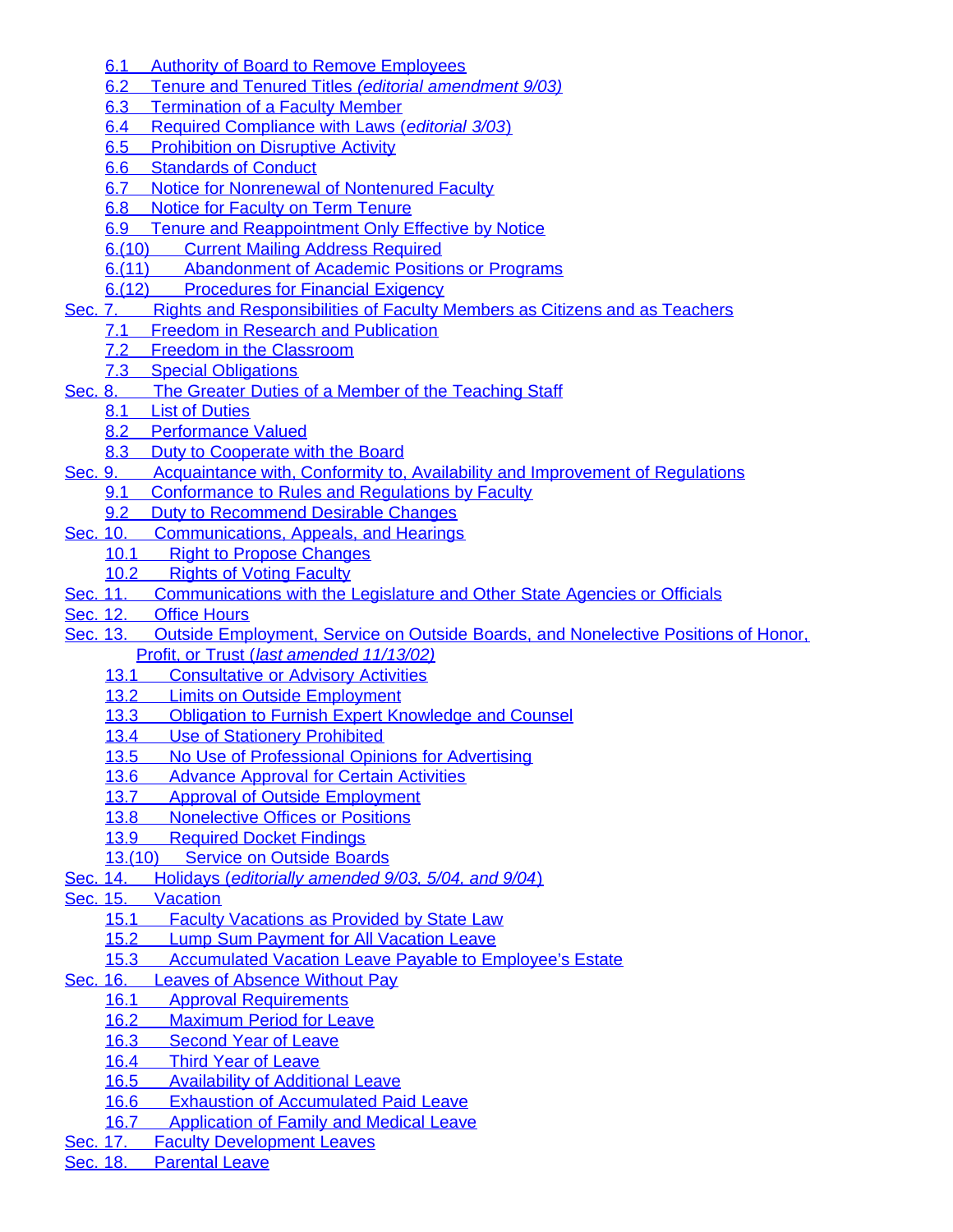[Sec. 19.](#page-75-3)Sick [Leave](#page-75-3)

- [19.1](#page-75-4)[State Law Requirements](#page-75-4)<br>19.2 Continuation of Usual Du
- **Continuationof Usual Duties**
- [19.3](#page-75-6)[Estate Paid for Accumulated Sick Leave](#page-75-6)
- [Sec. 20.](#page-75-7)[Leave](#page-75-7) for Jury Duty
- [Sec. 21.](#page-75-8)[Leave for Military Duty](#page-75-8)
- [Sec. 22.](#page-76-0)[Family and Medical Leave](#page-76-0)
- [Sec. 23.](#page-76-1)[Absence](#page-76-1) from Usual and Regular Duties
	- [23.1](#page-76-2)[Conditions for Approved Absence](#page-76-2)<br>23.2 Institutional Regulations
	- **InstitutionalRegulations**
- [Sec. 24.](#page-76-4)[Compensation for Correspondence and Extension Teaching](#page-76-4)
- [Sec. 25.](#page-76-5)Textbooks and Other Materials Prescribed for the Use [of Students](#page-76-5)
	- [25.1](#page-76-6)[Board Policy Requirement](#page-76-6)
	- [25.2](#page-77-0)[Change in Textbook](#page-77-0)
	- [25.3](#page-77-1)[Faculty Authored Materials](#page-77-1)
- [Sec. 26.](#page-77-2)Sectarian Courses [Prohibited](#page-77-2)
- [Sec. 27.](#page-77-3)[Acceptance of Money from Students](#page-77-3)
	- [27.1](#page-77-4)[Prohibition on Collection of Fees or Sales to Students](#page-77-4)
	- [27.2](#page-77-5)[No Pay for Extra Instruction by Certain Faculty](#page-77-5)
	- [27.3](#page-77-6)[Acceptance of Pay for Instruction by Teaching Assistants](#page-77-6)
- [Sec. 28.](#page-77-7)[Power to Authorize Expenditures From System](#page-77-7) Funds
	- [28.1](#page-77-8)[Limits on Expenditure](#page-77-8)
- [28.2](#page-78-0)[Unauthorized Payment Claims](#page-78-0)<br>Sec. 29. Indebtedness to the System or the
- Indebtednessto the System or the State
- [Sec. 30.](#page-78-2)Power to Bind the System in Fixing its [Policies](#page-78-2)<br>Sec. 31. Institutional Control and Administration of Conti
- **InstitutionalControl and Administration of Contracts and Grants**
- [Sec. 32.](#page-78-4)[Institutional](#page-78-4) Employees as Students
- [Sec. 33.](#page-78-5)[Retirement](#page-78-5) and Modified Service (*[last amended 11/13/02](#page-78-5)*[\)](#page-78-5)
	- [33.1](#page-78-6)[Mandatory Retirement](#page-78-6)
	- [33.2](#page-79-0)[Appointment of Retired Person](#page-79-0)
	- [33.3](#page-79-1)[Finding of Best Interest Required](#page-79-1)
	- [33.4](#page-79-2)[Terms of Appointment to Modified Service](#page-79-2)
- [Sec. 34.](#page-79-3)Faculty and Staff [Organizations](#page-79-3)
	- [34.1](#page-79-4)[Procedures for Registration](#page-79-4)
	- [34.2](#page-79-5)[Suspension or Revocation of Registered Status](#page-79-5)<br>34.3 Membership Not Restricted
	- **MembershipNot Restricted**
	- [34.4](#page-80-0)[Application for Registration](#page-80-0)
	- [34.5](#page-80-1)[Prohibition on Use of University Name and Seal](#page-80-1)
	- [34.6](#page-80-2)[Violation of Rules](#page-80-2)
- [Sec. 35.](#page-80-3)[Political Activities](#page-80-3)
- [Sec. 36.](#page-81-0)[Minimum Faculty Academic Workload Requirements for General Academic Institutions](#page-81-0)
	- [36.1](#page-81-1)[Teaching Equivalencies](#page-81-1)
	- [36.2](#page-83-0)[Other Equivalencies](#page-83-0)
	- [36.3](#page-83-1)[Compliance](#page-83-1)
- [Sec. 37.](#page-84-0)U. [T. System Employee Evaluation Policies](#page-84-0)
	- [37.1](#page-84-1)[Annual Evaluation of All Employees](#page-84-1)
	- [37.2](#page-84-2)[Evaluation of Probationary Employees](#page-84-2)
	- [37.3](#page-84-3)U. [T. System Guidelines for Periodic Performance Evaluation of Tenured Faculty](#page-84-3)
	- [37.4](#page-86-0)[Evaluation of Administrators](#page-86-0)
- [Sec. 38.](#page-87-0)[Employee Advisory Council \(](#page-87-0)*[editorially amended 9/03 and 9/04](#page-87-0)*[\)](#page-87-0)
- [Sec. 39.](#page-87-1)[Authorization](#page-87-1) to Travel<br>39.1 Reference to Part Tw
	- **Referenceto Part Two** 
		- [39.2](#page-87-3)[Required Permission for Absence](#page-87-3)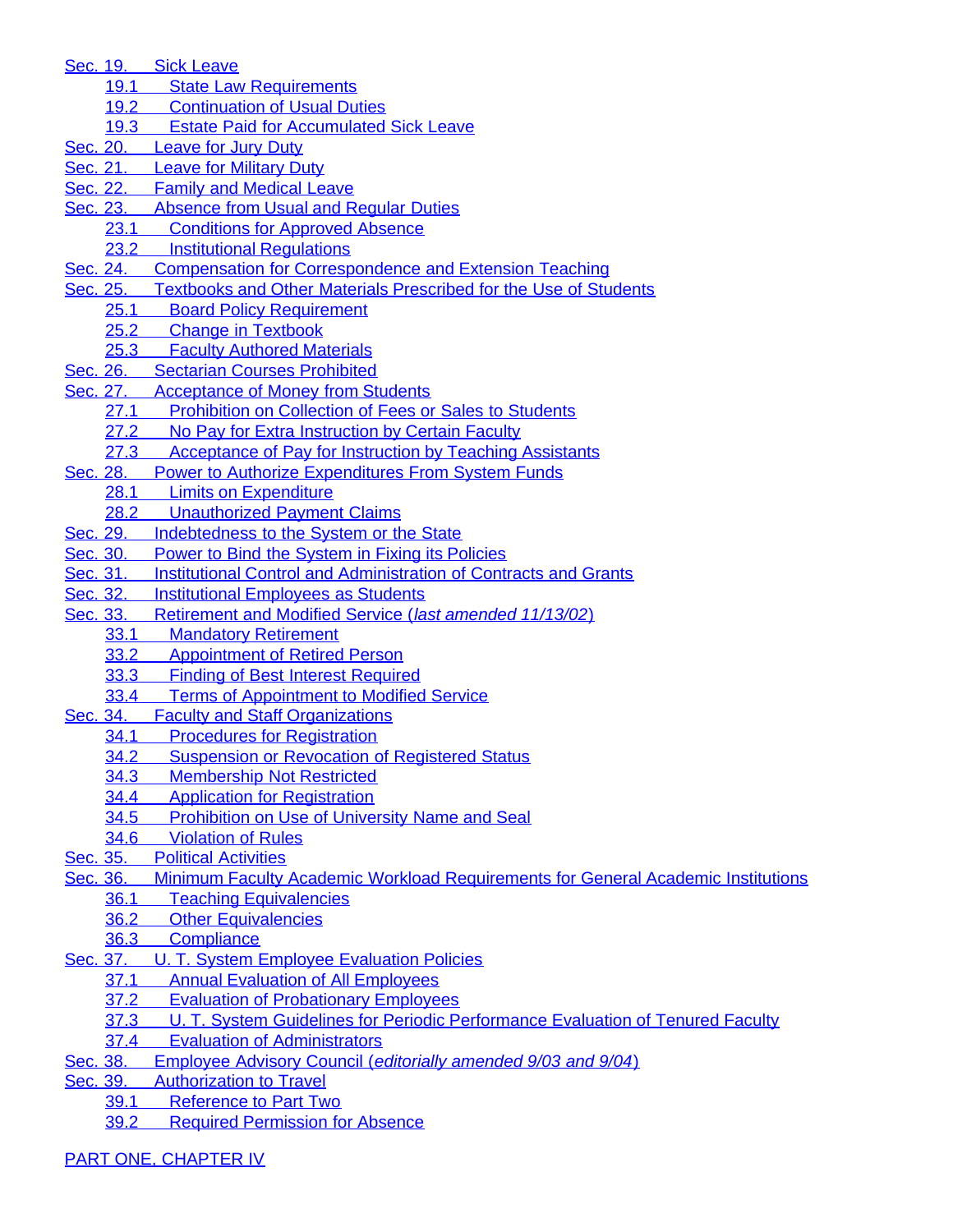## [FACULTY ORGANIZATION](#page-88-1)

- [Sec. 1.](#page-88-2)[Educational](#page-88-2) Policy
	- [1.1](#page-88-3)[Institutions of the "First Class"](#page-88-3)
	- [1.2](#page-88-4)[Advice from Institutional Faculty](#page-88-4)
- [Sec. 2.](#page-88-5)[Institutional, College, School, and Departmental Faculties and](#page-88-5) Legislative Bodies
	- [2.1](#page-88-6)[General Authority](#page-88-6)
	- [2.2](#page-88-7)[Necessity of Approval by Regents](#page-88-7)
	- [2.3](#page-88-8)[When Legislation is Effective](#page-88-8)
	- [2.4](#page-89-0)[Approval of Degree Candidates](#page-89-0)
	- [2.5](#page-89-1)[List of Degree Candidates in Minutes](#page-89-1)
	- [2.6](#page-89-2)[Changes in Degree Requirements](#page-89-2)
	- [2.7](#page-89-3)[Faculty Minutes](#page-89-3)
- [Sec. 3.](#page-89-4)[Faculty Advisory Council](#page-89-4)
- [PART ONE, CHAPTER](#page-89-5) V

## [GRADUATE EDUCATION IN THE UNIVERSITY OF TEXAS SYSTEM](#page-89-6)

- [Sec. 1.](#page-89-7)[Authorization and Definition](#page-89-7)<br>Sec. 2. Requirements
- **[Requirements](#page-90-0)**
- [Sec. 3.](#page-90-1)[Administration](#page-90-1)
	- [3.1](#page-90-2)[Graduate School of Biomedical Sciences](#page-90-2)
	- [3.2](#page-90-3)[Nursing Schools](#page-90-3)
	- [3.3](#page-90-4)U. [T. M. D. Anderson Cancer Center](#page-90-4)
- [Sec. 4.](#page-90-5)[Required Approvals](#page-90-5)
- [Sec. 5.](#page-90-6)[Policies and Procedures](#page-90-6)
- [Sec. 6.](#page-90-7)[Joint or Cooperative Degree Programs](#page-90-7)
- [PART ONE, CHAPTER](#page-91-0) VI

## [STUDENT SERVICES AND ACTIVITIES AND REGULATIONS ON FACILITIES USE](#page-91-1)

- [Sec. 1.](#page-91-2)General [Provisions](#page-91-2)
	- [1.1](#page-91-3)[Implementation](#page-91-3)
	- [1.2](#page-91-4)[Institutional Officer](#page-91-4)
	- [1.3](#page-91-5)[Delegation of Authority](#page-91-5)
	- [1.4](#page-91-6)[Chief Student Affairs Officer](#page-91-6)
	- [1.5](#page-91-7)[Petition to the Board on Certain Policies](#page-91-7)
	- [1.6](#page-91-8)[Student Advisory Council](#page-91-8)
- [Sec. 2.](#page-91-9)[Definitions](#page-91-9)
	- [2.1](#page-91-10)[Student](#page-91-10)
	- [2.2](#page-92-0)[Campus](#page-92-0)
	- [2.3](#page-92-1)[Hearing Officer](#page-92-1)
	- [2.4](#page-92-2)[Weekday](#page-92-2)
	- [2.5](#page-92-3)[Day](#page-92-3)
- [Sec. 3.](#page-92-4)Student Conduct and [Discipline](#page-92-4)
	- [3.1](#page-92-5)[Institutional Rules](#page-92-5)
	- [3.2](#page-92-6)[Standards of Conduct](#page-92-6)
	- [3.3](#page-94-0)[Bar from Campus](#page-94-0)
	- [3.4](#page-94-1)[Disciplinary Process](#page-94-1)
	- [3.5](#page-95-0)[Hearing Process](#page-95-0)
	- [3.6](#page-96-0)[Penalties](#page-96-0)
	- [3.7](#page-96-1)[Appeal Procedures](#page-96-1)
	- [3.8](#page-97-0)[Disciplinary Record](#page-97-0)
- [Sec. 4.](#page-97-1)Student [Organizations](#page-97-1)
	- [4.1](#page-97-2)[Registration Procedures](#page-97-2) [4.2](#page-97-3)[Faculty or Staff Advisers](#page-97-3)
		-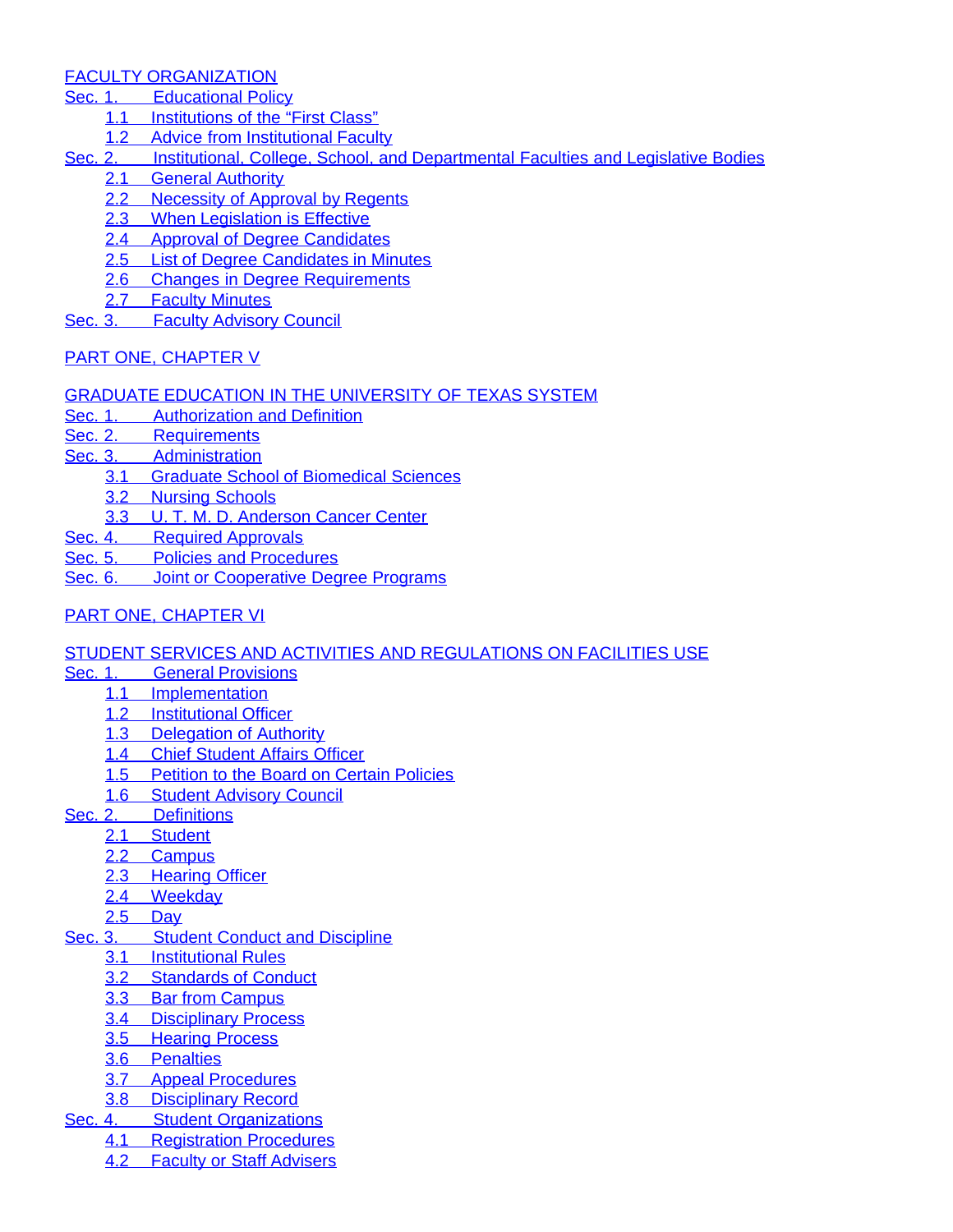- [4.3](#page-97-4)[Limitation on Representations](#page-97-4)
- [4.4](#page-97-5)[Participation](#page-97-5)
- [4.5](#page-98-0)[Oversight of Programs](#page-98-0)
- [4.6](#page-98-1)[Disciplinary Action](#page-98-1)
- [4.7](#page-98-2)[Conditions for Registration](#page-98-2)
- [4.8](#page-98-3)[Limit on Registration \(](#page-98-3)*[last amended 12/13/02](#page-98-3)*[\)](#page-98-3)
- [4.9](#page-99-0)[Application for Reregistration](#page-99-0)
- [Sec. 5.](#page-99-1)Participation in Student [Government](#page-99-1)
	- [5.1](#page-99-2)[Students' Associations](#page-99-2)
		- [5.2](#page-99-3)[Student Opinion](#page-99-3)
- [Sec. 6.](#page-100-0)Use of [University](#page-100-0) Facilities
	- **[6.1](#page-100-1)[Category of Property](#page-100-1)**
	- [6.2](#page-100-2)[Authorized Users](#page-100-2)
	- [6.3](#page-100-3)[Identification Required](#page-100-3)
	- [6.4](#page-101-0)[Protection of Artificial Bodies of Water, and Other Property](#page-101-0)
	- [6.5](#page-101-1)[Alcoholic Beverages](#page-101-1)
	- [6.6](#page-101-2)[Solicitation \(](#page-101-2)*[last amended 11/13/03](#page-101-2)*[\) \[](#page-101-2)*[editorially amended at \(w\) 9/04](#page-101-2)*[\]](#page-101-2)
	- [6.7](#page-108-0)[Use of Property, Buildings, or Facilities by Students' Associations; Registered Student,](#page-108-0)
	- [Faculty, or Staff Organizations; or Officially Recognized Alumni Associations \(](#page-108-0)*[last amended](#page-108-0)*

*[12/13/02](#page-108-0)*[\)](#page-108-0)

- [6.8](#page-109-0)[Student Center or Student Union](#page-109-0)
- [6.9](#page-109-1)[Joint Sponsorship of the Use of Property, Buildings, or Facilities](#page-109-1)
- [6.\(10\)](#page-110-0)[Special Use Facilities \(](#page-110-0)*[last amended 11/13/03\)](#page-110-0)*
- [6.\(11\)](#page-111-0)[Filming Motion Pictures or Television Productions](#page-111-0) *[\(last amended 9/8/03\)](#page-111-0)*
- [6.\(12\)](#page-112-0)[Use of the U. T. TeleCampus Internet website](#page-112-0)
- [6.\(13\)](#page-112-1)[Animals on Campus](#page-112-1)
- [6.\(14\)](#page-112-2)[Use of Facilities for Weddings \(](#page-112-2)*[added 5/8/03\)](#page-112-2)*
- [Sec. 7.](#page-113-0)Speech and [Assembly \(](#page-113-0)*[last amended 12/13/02\)](#page-113-0)*
	- **[Regulations](#page-113-1)** 
		- [7.2](#page-113-2)[Off-Campus Speakers](#page-113-2)
- [Sec. 8.](#page-114-0)General [Admission](#page-114-0) Policy
- [Sec. 9.](#page-114-1)[Assessment, Collection, and Waiver of Tuition and Fees \(](#page-114-1)*[editorially renumbered 12/02](#page-114-1)*[\)](#page-114-1)
	- [9.1](#page-114-2)[Exemptions and Waivers](#page-114-2)
	- [9.2](#page-114-3)[Approval of Certain Fee Changes](#page-114-3)
	- [9.3](#page-114-4)[Approval of Changes in Laboratory and Supplemental Fees](#page-114-4)
- [9.4](#page-114-5)[Approval to Collect Payment of Tuition, Fees, and Other Charges](#page-114-5)<br>Sec. 10. Off-Campus Student Housing (editorially renumbered 12/02)
- **Off-CampusStudent Housing (***[editorially renumbered 12/02](#page-115-0)***[\)](#page-115-0)**
- [Sec. 11.](#page-115-1)[University Policy in Regard to Debts of Students \(](#page-115-1)*[editorially renumbered 12/02](#page-115-1)*[\)](#page-115-1)
	- [11.1](#page-115-2)[Student Responsibilities](#page-115-2)
	- [11.2](#page-115-3)[Penalties for Nonpayment](#page-115-3)
- [Sec. 12.](#page-115-4)Anonymous [Publications \(](#page-115-4)*[editorially renumbered 12/02](#page-115-4)*[\)](#page-115-4)
- [Sec. 13.](#page-115-5)Negotiations [Related to Disruptive Activities Prohibited \(](#page-115-5)*[editorially renumbered 12/02](#page-115-5)*[\)](#page-115-5)

# [PART ONE, CHAPTER](#page-115-6) VII

## [PRIVATE SECTOR SUPPORT](#page-115-7)

- [Sec. 1.](#page-115-8)[Gifts to The University of Texas System](#page-115-8) *[\(editorially amended 11/03\)](#page-115-8)*
	- [1.1](#page-116-0)[Authority to Accept Gifts and Development of Gift Acceptance Procedures](#page-116-0)
		- [1.2](#page-116-1)[Conformance to System Policies](#page-116-1)
		- [1.3](#page-117-0)[Gifts Not Administered by Office of External Relations](#page-117-0)
		- [1.4](#page-117-1)[Certain Gifts of Real Property \(](#page-117-1)*[editorially amended 9/04](#page-117-1)*[\)](#page-117-1)
		- [1.5](#page-117-2)[Gifts Administered by Office of External Relations](#page-117-2)
		- [1.6](#page-117-3)[Delegation of Certain Actions](#page-117-3)
		- [1.7](#page-117-4)[Internal Revenue Service Forms for Gifts Accepted by the Board or President](#page-117-4)
		- [1.8](#page-117-5)[Internal Revenue Service Forms for Gifts Administered by the Office of Development and](#page-117-5)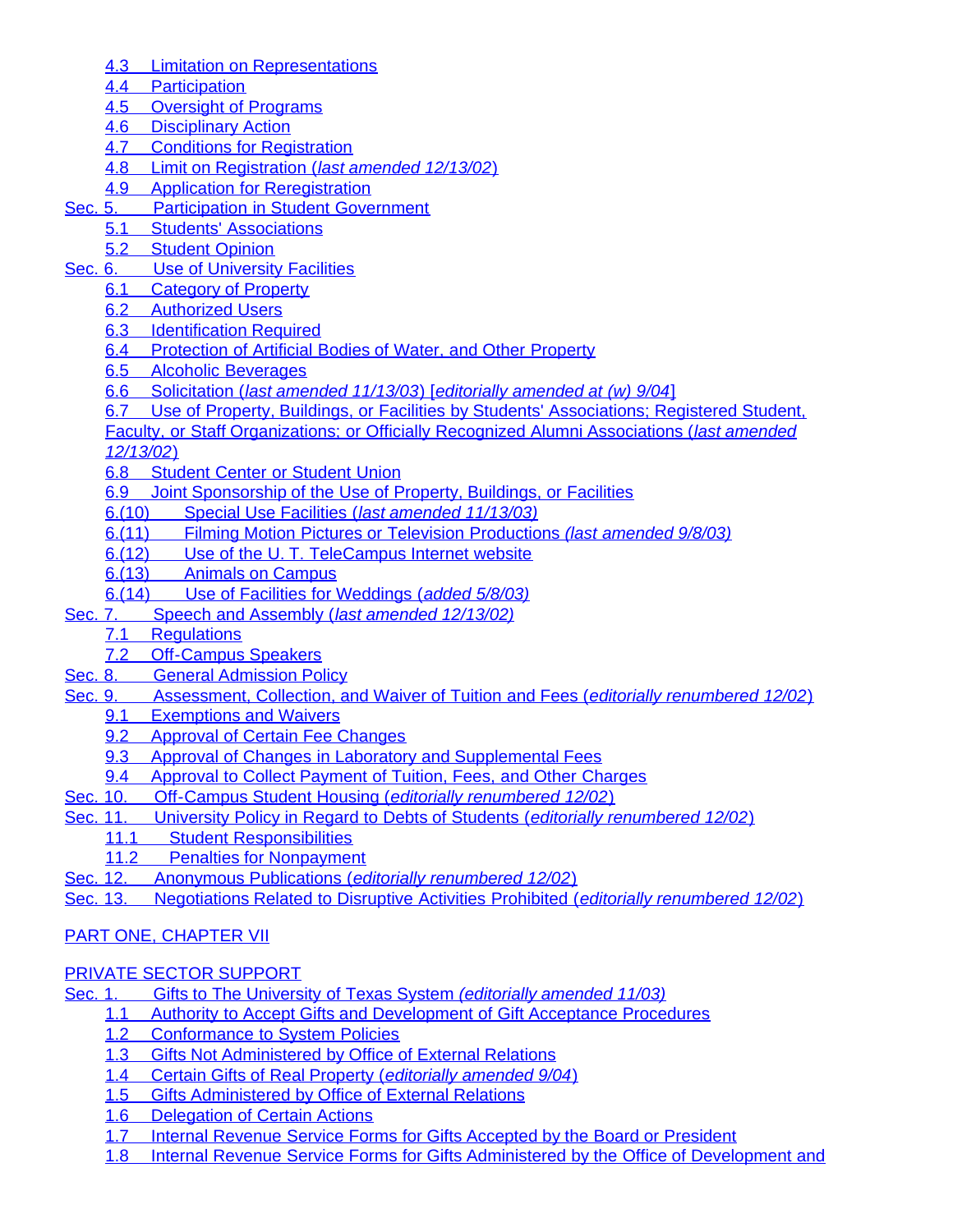[Gift Planning Services \(](#page-117-5)*[editorially amended 9/03 and 9/04](#page-117-5)*[\)](#page-117-5)

- [1.9](#page-117-6)[Internal Revenue Service Forms for Real Property Gifts \(](#page-117-6)*[editorially amended 9/03 and 9/04](#page-117-6)*[\)](#page-117-6)
- [1.\(10\)](#page-118-0)[Gifts Report](#page-118-0)
- [1.\(11\)](#page-118-1)[Nonconforming Gifts](#page-118-1)
- [1.\(12\)](#page-118-2)[Gifts to Establish Endowments](#page-118-2)
- [1.\(13\)](#page-118-3)[Administration of Gift to Benefit Individual](#page-118-3)
- [1.\(14\)](#page-118-4)[Conduct Related to Gifts \(](#page-118-4)*[editorially amended 9/04](#page-118-4)*[\)](#page-118-4)
- [Sec. 2.](#page-119-0)[Fellowships, Scholarships, and Loan Funds](#page-119-0)
	- [2.1](#page-119-1)[Administration](#page-119-1)
	- [2.2](#page-119-2)[Selection of Scholarship and Fellowship Recipients, Notice of Award, and Payment](#page-119-2)
	- [2.3](#page-119-3)[Loan Fund Process](#page-119-3)
- [Sec. 3.](#page-119-4)[Endowed Academic Positions](#page-119-4)
	- [3.1](#page-119-5)[Approval Prior to Commitment or Announcement](#page-119-5)
	- [3.2](#page-119-6)[Categories and Minimum Funding Levels](#page-119-6) *[\(editorially amended 11/03\)](#page-119-6)*
	- [3.3](#page-120-0)[Distinguished University Chairs, Distinguished Chairs, Chairs, Distinguished Professorships,](#page-120-0)
	- [and Professorships](#page-120-0)
	- [3.4](#page-120-1)[Endowed Fellowships](#page-120-1)
- [Sec. 4.](#page-121-0)System Private-Fund [Development](#page-121-0)
	- [4.1](#page-121-1)[Responsibilities of the Board](#page-121-1)
	- [4.2](#page-121-2)[Responsibilities of the Chancellor](#page-121-2)
- [Sec. 5.](#page-121-3)[Development](#page-121-3) Board of a Component Institution
	- [5.1](#page-121-4)[Authorization](#page-121-4)
	- [5.2](#page-121-5)[Responsibilities and Duties](#page-121-5)
	- [5.3](#page-122-0)[Composition and Operation of a Component Institution Development Board](#page-122-0) *[\(editorially](#page-122-0)*
	- *[amended 11/03\)](#page-122-0)*
	- [5.4](#page-122-1)[General Policies of the Component Institution Development Boards](#page-122-1)
	- [5.5](#page-123-0)[Special Campaigns](#page-123-0)
	- [5.6](#page-123-1)[Activities by Ex-Students' Associations](#page-123-1)
	- [5.7](#page-123-2)[Executive Office of a Component Institution Development Board](#page-123-2)
	- [5.8](#page-123-3)[Finances](#page-123-3)
- [Sec. 6.](#page-123-4)Advisory Councils of a [Component](#page-123-4) Institution
	- [6.1](#page-123-5)[Establishment and Organization](#page-123-5)
	- [6.2](#page-124-0)[Duties and Responsibilities](#page-124-0)
	- [6.3](#page-125-0)[Associated Internal Foundations](#page-125-0)
- [Sec. 7.](#page-125-1)Internal [Foundations](#page-125-1)
	- [7.1](#page-125-2)[Definition](#page-125-2)
	- [7.2](#page-125-3)[Policies on Initiation and Operation](#page-125-3)
	- [7.3](#page-126-0)[Establishment](#page-126-0)
- [Sec. 8.](#page-128-0)Internal [Corporations](#page-128-0)
	- [8.1](#page-128-1)[Definition](#page-128-1)
	- [8.2](#page-128-2)[Management](#page-128-2)
	- [8.3](#page-128-3)[List of Authorized Internal Corporations](#page-128-3)
- [Sec. 9.](#page-129-1)External Nonprofit [Corporations](#page-129-1)
- [Sec. 10.](#page-129-2)[Conflict of Interest, Performance of Services, and Use of University Facilities](#page-129-2)
	- [10.1](#page-129-3)[External Entities](#page-129-3)
	- [10.2](#page-129-4)[No Service as Agent for Certain Entities](#page-129-4)
	- [10.3](#page-129-5)[Utilization of Equipment, Facilities, or Services](#page-129-5)

# [PART TWO, CHAPTER](#page-129-0) I

- [INSTITU. T.IONS AND ENTITIES COMPOSING THE SYSTEM](#page-129-6)
- [Sec. 1.](#page-129-7)[Flags](#page-129-7)
	- [1.1](#page-130-0)[Display of Flags](#page-130-0)
	- [1.2](#page-130-1)[Official Flag](#page-130-1)
- [Sec. 2.](#page-130-2)[Official Seal, Colors, Logo, and Mascot](#page-130-2)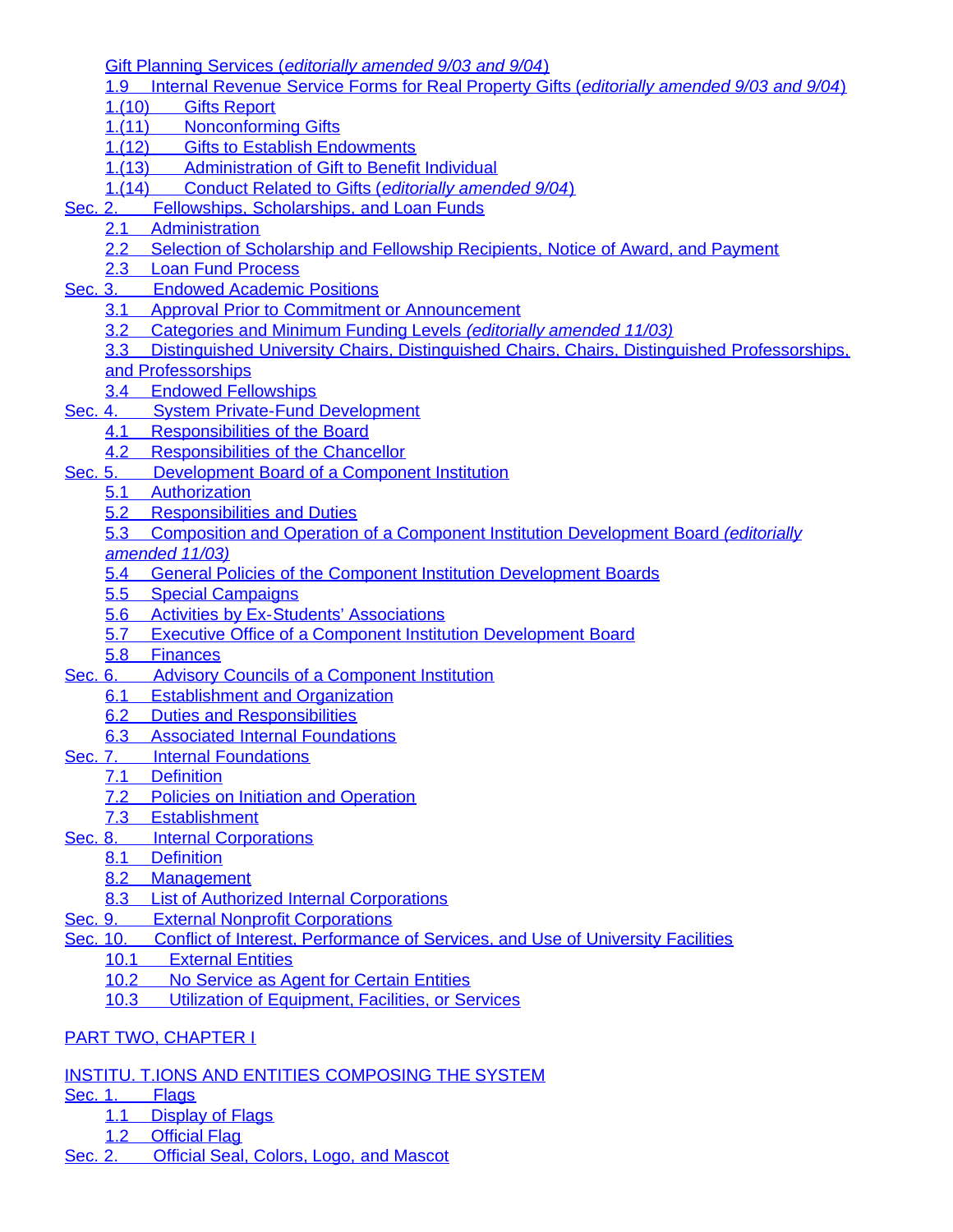- [2.1](#page-130-3)[Official Seal](#page-130-3)
- [2.2](#page-130-4)[Official Colors](#page-130-4)
- [2.3](#page-130-5)[Themes, Logos, and Mascots](#page-130-5)
- [Sec. 3.](#page-130-6)Medical and Hospital [Services](#page-130-6)
- [Sec. 4.](#page-131-0)Institutions and Entities [Composing](#page-131-0) the System
- [Sec. 5.](#page-135-0)[Charter School Operations](#page-135-0)

# [PART TWO, CHAPTER](#page-136-0) II

## [ACCOUNTING, AUDITING, REPORTING, AND BUDGETARY CONTROL](#page-136-1)

- [Sec. 1.](#page-136-2)Types of [Funds](#page-136-2)
	- [1.1](#page-136-3)[Current Funds](#page-136-3)
	- [1.2](#page-136-4)[Loan Funds](#page-136-4)
	- [1.3](#page-137-0)[Endowment and Similar Funds](#page-137-0) *[\(editorially amended 11/03\)](#page-137-0)*
	- [1.4](#page-137-1)[Charitable Remainder Trusts and Pooled Income Funds](#page-137-1) *[\(editorially amended 11/03\)](#page-137-1)*
	- [1.5](#page-137-2)[Plant Funds](#page-137-2)
	- [1.6](#page-137-3)[Agency Funds](#page-137-3)

# [Sec. 2.](#page-137-4)[Accounting](#page-137-4)

- [2.1](#page-137-5)[Financial Records](#page-137-5)
- [2.2](#page-137-6)[Required Approval \(](#page-137-6)*[editorially amended 9/03 and 9/04](#page-137-6)*[\)](#page-137-6)
- [2.3](#page-138-0)[Accounting Control](#page-138-0)
- [2.4](#page-138-1)[Account of Funds and Property](#page-138-1)
- [2.5](#page-138-2)[Expenditures](#page-138-2)
- [2.6](#page-138-3)[Statement of Accounts](#page-138-3)
- [2.7](#page-138-4)[Signature Authority](#page-138-4)
- [Sec. 3.](#page-138-5)[Auditing](#page-138-5)
	- [3.1](#page-138-6)[Duties and Responsibilities of Internal Auditors](#page-138-6)
	- [3.2](#page-139-0)[Institutional Audit Staff](#page-139-0)
	- [3.3](#page-139-1)[System-Wide Audit Plan](#page-139-1)
	- [3.4](#page-139-2)[State Auditor's Office](#page-139-2)
- [Sec. 4.](#page-139-3)[Reporting](#page-139-3)
	- [4.1](#page-139-4)[Preparation of Reports](#page-139-4)
	- [4.2](#page-139-5)[Annual Financial Report](#page-139-5)
	- [4.3](#page-139-6)[Interim Financial Reports](#page-139-6)
- [Sec. 5.](#page-139-7)[Operating](#page-139-7) Budgets
	- [5.1](#page-139-8)[Annual Approval \(](#page-139-8)*[editorially amended 9/03 and 9/04](#page-139-8)*[\)](#page-139-8)
	- [5.2](#page-139-9)[Budget Policies and Instructions](#page-139-9)
	- [5.3](#page-140-0)[Process of Review and Recommendation](#page-140-0)
	- [5.4](#page-140-1)[Rules and Procedures for Budget Administration \(](#page-140-1)*[editorially amended 9/03 and 9/04](#page-140-1)*[\)](#page-140-1)
	- [5.5](#page-140-2)[Access to Copies of Budget](#page-140-2)
- [Sec. 6.](#page-140-3)Legislative [Appropriation](#page-140-3) Requests
	- [6.1](#page-140-4)[Preparation](#page-140-4)
	- [6.2](#page-140-5)[Approval \(](#page-140-5)*[editorially amended 9/03 and 9/04](#page-140-5)*[\)](#page-140-5)
	- [6.3](#page-140-6)[Submission of Requests](#page-140-6)
- [Sec. 7.](#page-140-7)[Fiscal Year](#page-140-7)

# [PART TWO, CHAPTER III](#page-140-8)

# [RECEIPT, CUSTODY, AND DISBURSEMENT OF MONEYS; TRAVEL AU. T.HORIZATION,](#page-140-9) [REIMBURSEMENT, AND INSTITU. T.IONAL REGULATIONS](#page-140-9)

- [Sec. 1.](#page-141-0)Receipts, [Admission](#page-141-0) Tickets, and Charges
	- [1.1](#page-141-1)[Receipt of Funds](#page-141-1)
	- [1.2](#page-141-2)[Receipt Forms](#page-141-2)
	- [1.3](#page-141-3)[Internal Control](#page-141-3)
	- [1.4](#page-141-4)[Electronic Funds Transfer for Certain Oil and Gas Royalty Payments](#page-141-4)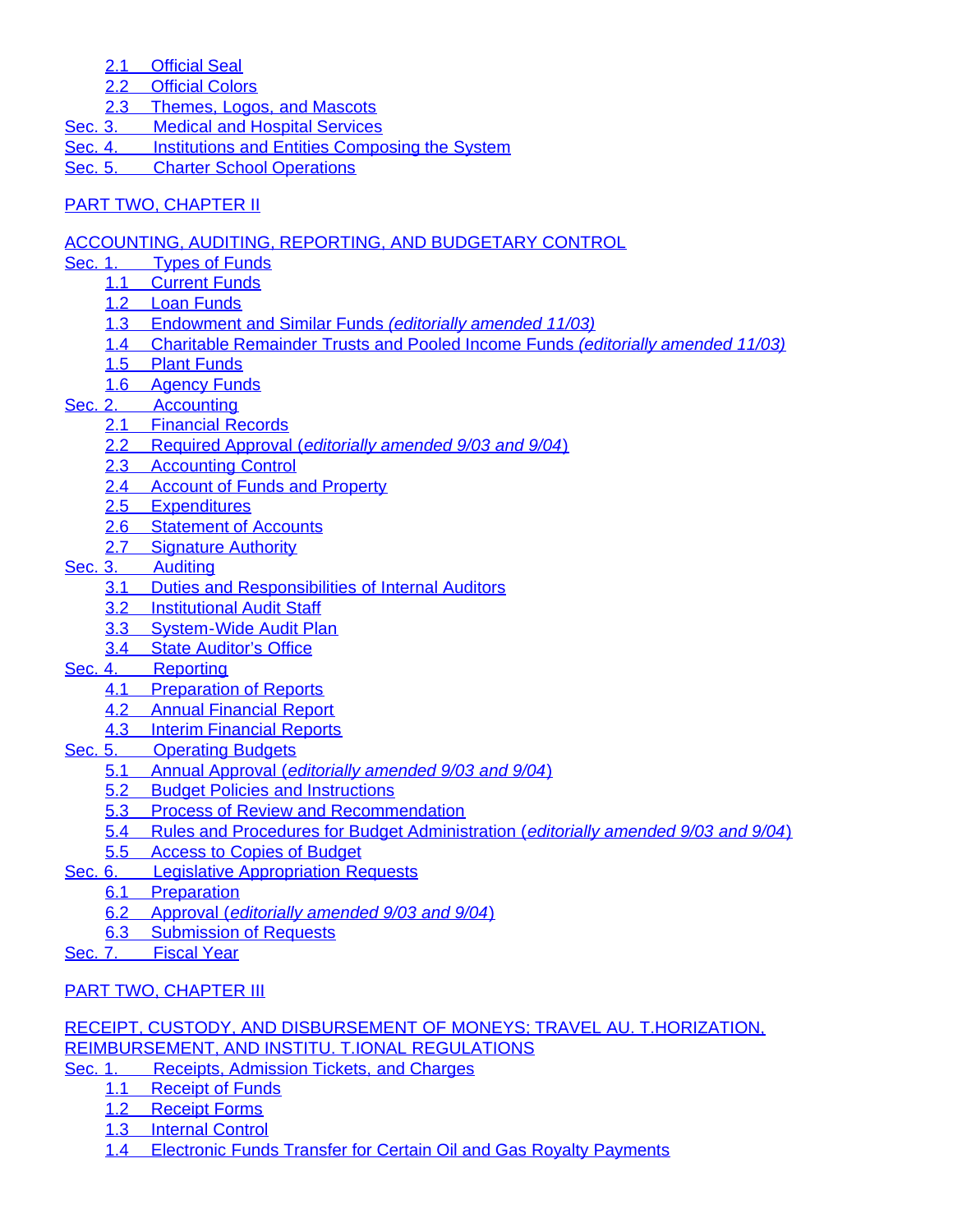- [1.5](#page-142-0)[Tickets and Ticket Reports](#page-142-0)
- [1.6](#page-142-1)[Report of Unpaid Charges](#page-142-1)
- [Sec. 2.](#page-142-2)Deposits with [Institutional](#page-142-2) Business Office
	- [2.1](#page-142-3)[Timely Deposits](#page-142-3)
	- [2.2](#page-142-4)[Record of Mailed Deposits](#page-142-4)
	- [2.3](#page-142-5)[Report of Cash Discrepancies](#page-142-5)
	- [2.4](#page-143-0)[Petty Cash Funds](#page-143-0)
- [Sec. 3.](#page-143-1)Deposits with the State [Treasurer](#page-143-1)
	- [3.1](#page-143-2)[Required Deposits](#page-143-2)
	- [3.2](#page-143-3)[Cash Receipts](#page-143-3)
	- [3.3](#page-143-4)[Revolving Funds](#page-143-4)
- [Sec. 4.](#page-143-5)**[Institutional](#page-143-5) Funds** 
	- [4.1](#page-143-6)[Deposit in Official Depository Banks or Investment](#page-143-6) *[\(editorially amended 9/03 and 9/04\)](#page-143-6)*
	- [4.2](#page-144-0)[Requirement for Depository Banks \(](#page-144-0)*[editorially amended 9/03 and 9/04](#page-144-0)*[\)](#page-144-0)
	- [4.3](#page-144-1)[Certain Borrowing Prohibited](#page-144-1)
	- [4.4](#page-144-2)[Interest on Deposits and Investments](#page-144-2)
	- [4.5](#page-144-3)[Delegation of Approval of Certain Loans](#page-144-3)
- [Sec. 5.](#page-144-4)Vouchers for [Expenditures](#page-144-4)
	- [5.1](#page-144-5)[Use and Approval of Vouchers](#page-144-5)
	- [5.2](#page-145-0)[Internal Accounting Controls](#page-145-0)
	- [5.3](#page-145-1)[Coding of Vouchers](#page-145-1)
- [Sec. 6.](#page-145-2)Cash [Discounts](#page-145-2)
- [Sec. 7.](#page-145-3)[Outstanding](#page-145-3) Checks
- [Sec. 8.](#page-145-4)[Institutional Membership Dues](#page-145-4)
- [Sec. 9.](#page-145-5)[Payrolls](#page-145-5)
	- [9.1](#page-145-6)[Types of Payrolls](#page-145-6)
	- [9.2](#page-145-7)[Preparation and Verification](#page-145-7)
	- [9.3](#page-145-8)[Proportional Salary](#page-145-8)
	- [9.4](#page-146-0)[Deduction Required](#page-146-0)
	- [9.5](#page-146-1)[Distribution Dates for Checks](#page-146-1)
- [Sec. 10.](#page-146-2)[Travel Authorization, Reimbursement, and Institutional Regulations](#page-146-2)
	- [10.1](#page-146-3)[Authorization for Travel](#page-146-3)
	- [10.2](#page-146-4)[Travel Expense Reimbursements \(](#page-146-4)*[editorially amended 9/03 and 9/04](#page-146-4)*[\)](#page-146-4)
	- [10.3](#page-146-5)[Institutional and System Administration Travel Regulations](#page-146-5)
- [Sec. 11.](#page-147-0)Insurance on Money and [Securities;](#page-147-0) Fidelity Bonds *[\(editorially amended 9/03 and 9/04\)](#page-147-0)*
	- [11.1](#page-147-1)[Insurance on Money and Securities](#page-147-1)<br>11.2 Fidelity Bonds (editorially amended
	- [11.2](#page-147-2)[Fidelity Bonds \(](#page-147-2)*[editorially amended 9/04](#page-147-2)*[\)](#page-147-2)

# [PART TWO, CHAPTER IV](#page-148-0)

# [PURCHASING](#page-148-1)

- [Sec. 1.](#page-148-2)[Purchasing](#page-148-2) Ethics
	- [1.1](#page-148-3)[Objectives and Policies](#page-148-3)
		- [1.2](#page-148-4)[Ultimate Value](#page-148-4)
		- [1.3](#page-148-5)[Honesty Demanded](#page-148-5)
		- [1.4](#page-148-6)[No Personal Gifts or Gratuities](#page-148-6)
		- [1.5](#page-148-7)[Competition Required Unless Otherwise Authorized](#page-148-7)
		- [1.6](#page-148-8)[No Special Consideration](#page-148-8)
	- [1.7](#page-148-9)[Violations to be Reported \(](#page-148-9)*[editorially amended 9/03 and 9/04](#page-148-9)*[\)](#page-148-9)
- [Sec. 2.](#page-148-10)[Contacts with State Agencies and Vendors](#page-148-10)
- [Sec. 3.](#page-148-11)[Purchasing Procedures](#page-148-11)
	- [3.1](#page-148-12)[Procedures](#page-148-12)
	- [3.2](#page-149-0)[Use of Closed Specifications](#page-149-0)
- [Sec. 4.](#page-149-1)[Purchase from or Sale to an Officer or Employee](#page-149-1)
- [Sec. 5.](#page-149-2)[Purchaser Training and Certification](#page-149-2)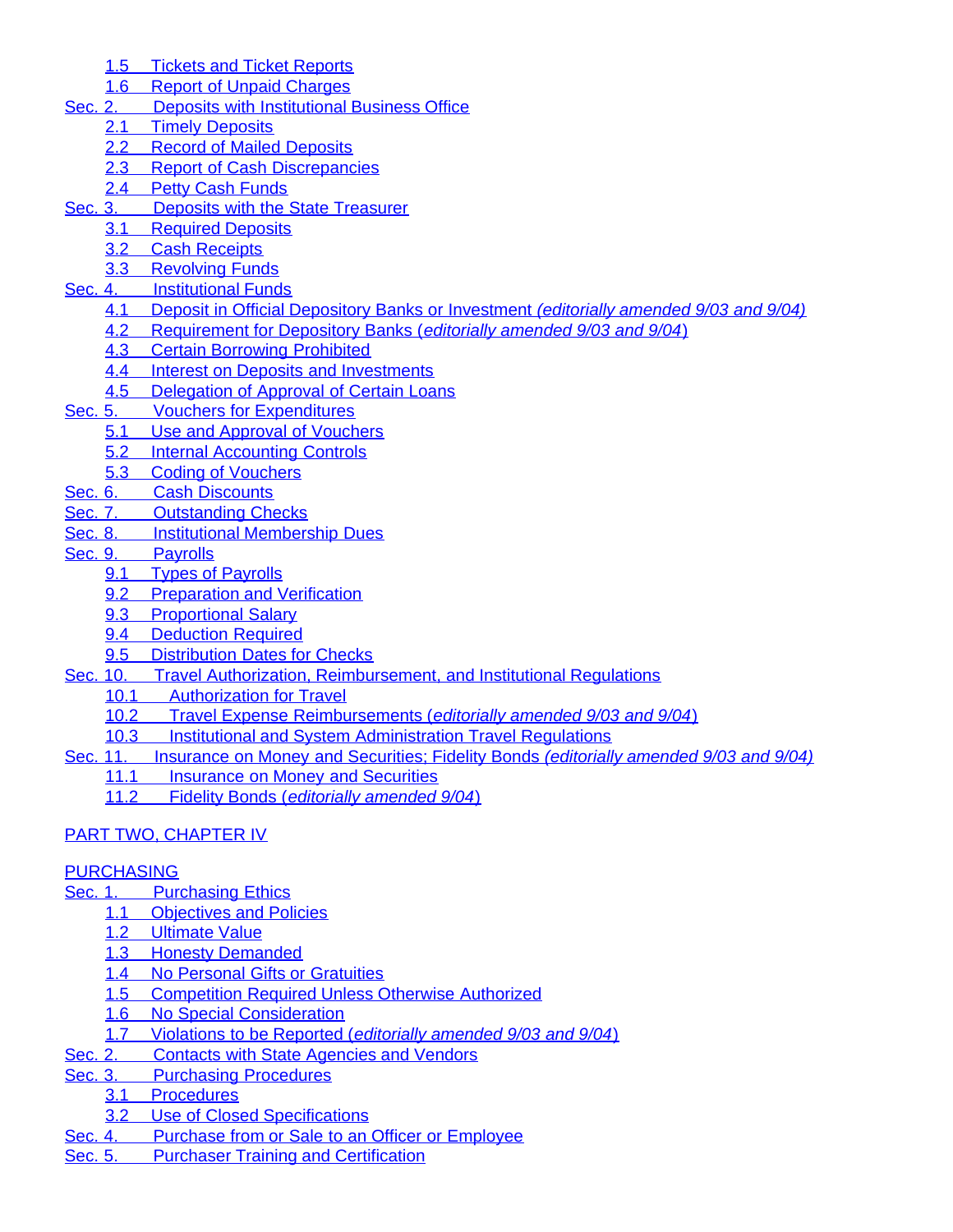[5.1](#page-149-3)[Requirements of Purchaser Training and Certification Plan \(](#page-149-3)*[editorially amended 9/03 and](#page-149-3) [9/04](#page-149-3)*[\)](#page-149-3)

[5.2](#page-149-4)[Drafting and Implementation of Training and Certification Plan](#page-149-4)

# [PART TWO, CHAPTER V](#page-149-5)

# **[PERSONNEL](#page-149-6)**

- [Sec. 1.](#page-149-7)Classified [Personnel Programs](#page-149-7)
	- [1.1](#page-149-8)[Director of the Office of Human Resources \(](#page-149-8)*[editorially amended 9/03 and 9/04](#page-149-8)*[\)](#page-149-8)
	- [1.2](#page-149-9)[Development and Coordination of the System-Wide Classified Personnel Program](#page-149-9)
- [Sec. 2.](#page-151-0)General [Personnel](#page-151-0)
	- [2.1](#page-151-1)[Overtime](#page-151-1)
- [Sec. 3.](#page-152-0)[Employee Training, Education, and Development](#page-152-0)
	- [3.1](#page-152-1)[State Law \(](#page-152-1)*[editorially amended 9/03 and 9/04](#page-152-1)*[\)](#page-152-1)
		- [3.2](#page-152-2)[Training Programs](#page-152-2)

# [PART TWO, CHAPTER VI](#page-153-0)

# [BENEFIT PROGRAMS FOR EMPLOYEES](#page-153-1)

- [Sec. 1.](#page-153-2)[Teacher Retirement System](#page-153-2)
- [Sec. 2.](#page-153-3)[Optional Retirement Program](#page-153-3)
	- [2.1](#page-153-4)[Eligibility Standards](#page-153-4)
	- [2.2](#page-153-5)[Authorized Vendors \(](#page-153-5)*[editorially amended 9/03 and 9/04](#page-153-5)*[\)](#page-153-5)
	- [2.3](#page-153-6)[Changes of O.R.P. Vendors](#page-153-6)
	- [2.4](#page-153-7)[Transfers of O.R.P. Accounts](#page-153-7)
- [Sec. 3.](#page-153-8)[University of Texas Governmental Retirement Arrangement](#page-153-8)
	- [3.1](#page-153-9)[Governmental Excess Benefits Plan](#page-153-9)
		- [3.2](#page-154-0)[Eligibility for Participation](#page-154-0)
		- [3.3](#page-154-1)[Administration and Operation \(](#page-154-1)*[editorially amended 9/03 and 9/04](#page-154-1)*[\)](#page-154-1)
		- [3.4](#page-154-2)[Funds Are Property of the Board of Regents Until Authorized Distribution](#page-154-2)
	- [3.5](#page-154-3)[External Organization as Trustee](#page-154-3)
- [Sec. 4.](#page-154-4)[Tax Sheltered Annuities](#page-154-4)
	- [4.1](#page-154-5)[Authorized Companies](#page-154-5)
	- [4.2](#page-154-6)[Listing of Companies \(](#page-154-6)*[editorially amended 9/03 and 9/04](#page-154-6)*[\)](#page-154-6)
- [Sec. 5.](#page-154-7)[Employee Group Insurance and Health Benefits](#page-154-7) *[\(last amended 2/4/04\)](#page-154-7)*
	- [5.1](#page-154-8)[Administration](#page-154-8)
		- [5.2](#page-154-9)[Committees and Administrators Authorized](#page-154-9)
- [Sec. 6.](#page-155-0)[Workers' Compensation Insurance](#page-155-0)
	- [6.1](#page-155-1)[Benefits for Injuries](#page-155-1)
	- **[6.2](#page-155-2)**[Investigation](#page-155-2)
	- [6.3](#page-155-3)[Report of Injuries](#page-155-3)
	- [6.4](#page-155-4)[Occupational Safety and Health](#page-155-4)
	- [6.5](#page-155-5)[W.C.I. Fund \(](#page-155-5)*[editorially amended 9/03 and 9/04](#page-155-5)*[\)](#page-155-5)
	- [6.6](#page-155-6)[Process of Claims](#page-155-6)
	- [6.7](#page-155-7)[Appeal of Decisions](#page-155-7)
	- [6.8](#page-155-8)[Annual Report](#page-155-8)
- [Sec. 7.](#page-155-9)[Unemployment Compensation Insurance Program](#page-155-9) *[\(editorially amended 9/03\)](#page-155-9)*
	- [7.1](#page-155-10)[Weekly Benefits](#page-155-10)
	- [7.2](#page-155-11)[U.C.I. Fund](#page-155-11)
	- [7.3](#page-156-0)[Administration](#page-156-0)
	- [7.4](#page-156-1)[Appeal of Decisions](#page-156-1)
	- [7.5](#page-156-2)[Annual Report](#page-156-2)
- [Sec. 8.](#page-156-3)[Social Security \(Old Age and Survivors Insurance\)](#page-156-3)
- [Sec. 9.](#page-156-4)[Deferred Compensation Plan \(](#page-156-4)*[editorially amended 9/03, 8/3/04, and 12/2/04](#page-156-4)*[\)](#page-156-4)
- [Sec. 10.](#page-157-0)[U.S. Savings Bonds](#page-157-0)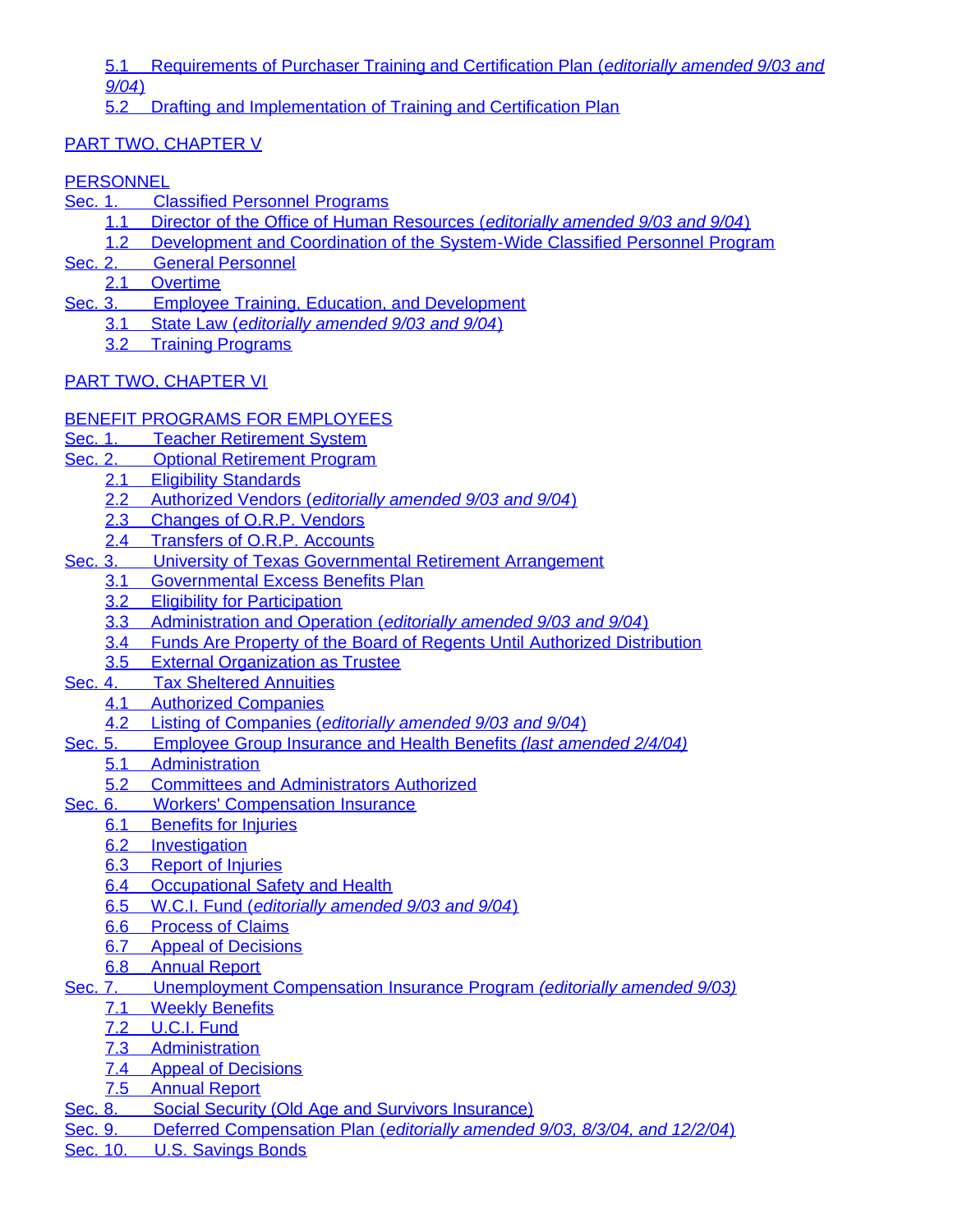# [PART TWO, CHAPTER VII](#page-157-2)

### [PHYSICAL PROPERTIES](#page-157-3)

- [Sec. 1.](#page-157-4)[Inventories](#page-157-4)
	- [1.1](#page-157-5)[Annual Inventory](#page-157-5)
	- [1.2](#page-157-6)[Responsibility for Property](#page-157-6)
	- [1.3](#page-157-7)[Items Included in Inventory](#page-157-7)
- [Sec. 2.](#page-157-8)[Motor Vehicles](#page-157-8)
	- [2.1](#page-157-9)[Use and Required Inscriptions](#page-157-9)
	- [2.2](#page-158-0)[Daily Report](#page-158-0)
	- [2.3](#page-158-1)[Required Operator's License](#page-158-1)
	- [2.4](#page-158-2)[Inspection](#page-158-2)
	- [2.5](#page-158-3)[Responsibility and Liability](#page-158-3)
	- [2.6](#page-158-4)[Reports Required by State Law](#page-158-4)
- [Sec. 3.](#page-158-5)[Insurance for U.](#page-158-5) T. System *[\(editorially amended 9/03 and 9/04\)](#page-158-5)*
	- [3.1](#page-158-6)[Insurance Coverage](#page-158-6)
	- [3.2](#page-158-7)[Terms of Policies](#page-158-7)
	- [3.3](#page-158-8)[Notice of Loss and Approval of Claims](#page-158-8)
	- [3.4](#page-158-9)[Settlement of Catastrophic Claims](#page-158-9)
	- [3.5](#page-159-0)[Semiannual Report](#page-159-0)
- [Sec. 4.](#page-159-1)[Safe and Vault Combinations](#page-159-1)
- [Sec. 5.](#page-159-2)[Police and Security Officers](#page-159-2)
	- [5.1](#page-159-3)[Protection of Property](#page-159-3)
	- [5.2](#page-159-4)[Safeguarding of Equipment and Supplies](#page-159-4)
- [Sec. 6.](#page-159-5)[Telephones](#page-159-5)
- [Sec. 7.](#page-159-6)[Disposal of Property of the System](#page-159-6)
	- [7.1](#page-159-7)[Report of Obsolete or Unneeded Equipment](#page-159-7)
	- [7.2](#page-159-8)[Transfer to Public School or School District](#page-159-8)
	- [7.3](#page-159-9)[Disposal of Surplus or Salvage Data Processing Equipment](#page-159-9)
	- [7.4](#page-160-0)[Competitive Bids Required](#page-160-0)
	- [7.5](#page-160-1)[Donation or Destruction of Surplus or Salvage Equipment \(](#page-160-1)*[title editorially amended 12/02](#page-160-1)*[\)](#page-160-1)
	- [7.6](#page-160-2)[Sale of Artwork or Duplicate Volumes](#page-160-2)
- [Sec. 8.](#page-160-3)[Transfer of Property](#page-160-3)
- [Sec. 9.](#page-161-0)[Disposition of Abandoned and Unclaimed Personal Property](#page-161-0)<br>9.1 Notice to Owner
	- Noticeto Owner
	- [9.2](#page-161-2)[Abandoned Property to be Sold](#page-161-2)
	- [9.3](#page-161-3)[Public Sale](#page-161-3)
	- [9.4](#page-161-4)[Claim to Sales Proceeds](#page-161-4)
	- [9.5](#page-161-5)[Use of Unclaimed Proceeds](#page-161-5)
	- [9.6](#page-162-0)[Abandoned Vehicles](#page-162-0)
	- [9.7](#page-162-1)[Disposal of Drugs Pursuant to State Law](#page-162-1)
	- [9.8](#page-162-2)[Disposition of Property Left in University Housing](#page-162-2)

# [PART TWO, CHAPTER VIII](#page-162-3)

## [FACILITY IMPROVEMENTS AND CONSTRUCTION](#page-162-4) *[\(title editorially amended 12/02\)](#page-162-4)*

- [Sec. 1.](#page-162-5)[Naming of Facilities and Other Entities](#page-162-5)
	- [1.1](#page-162-6)[Buildings, Major Facilities, and Major Academic Units](#page-162-6) *[\(editorially amended 11/03\)](#page-162-6)*
	- [1.2](#page-162-7)[Less Prominent Facilities and Entities](#page-162-7)
	- [1.3](#page-162-8)[Honorific Namings](#page-162-8)
	- [1.4](#page-163-0)[Naming Related to Private-Fund Campaign](#page-163-0) *[\(editorially amended 11/03\)](#page-163-0)*
	- [1.5](#page-163-1)[Annual Reports](#page-163-1)
	- [1.6](#page-163-2)[Non-Honorific Redesignation](#page-163-2)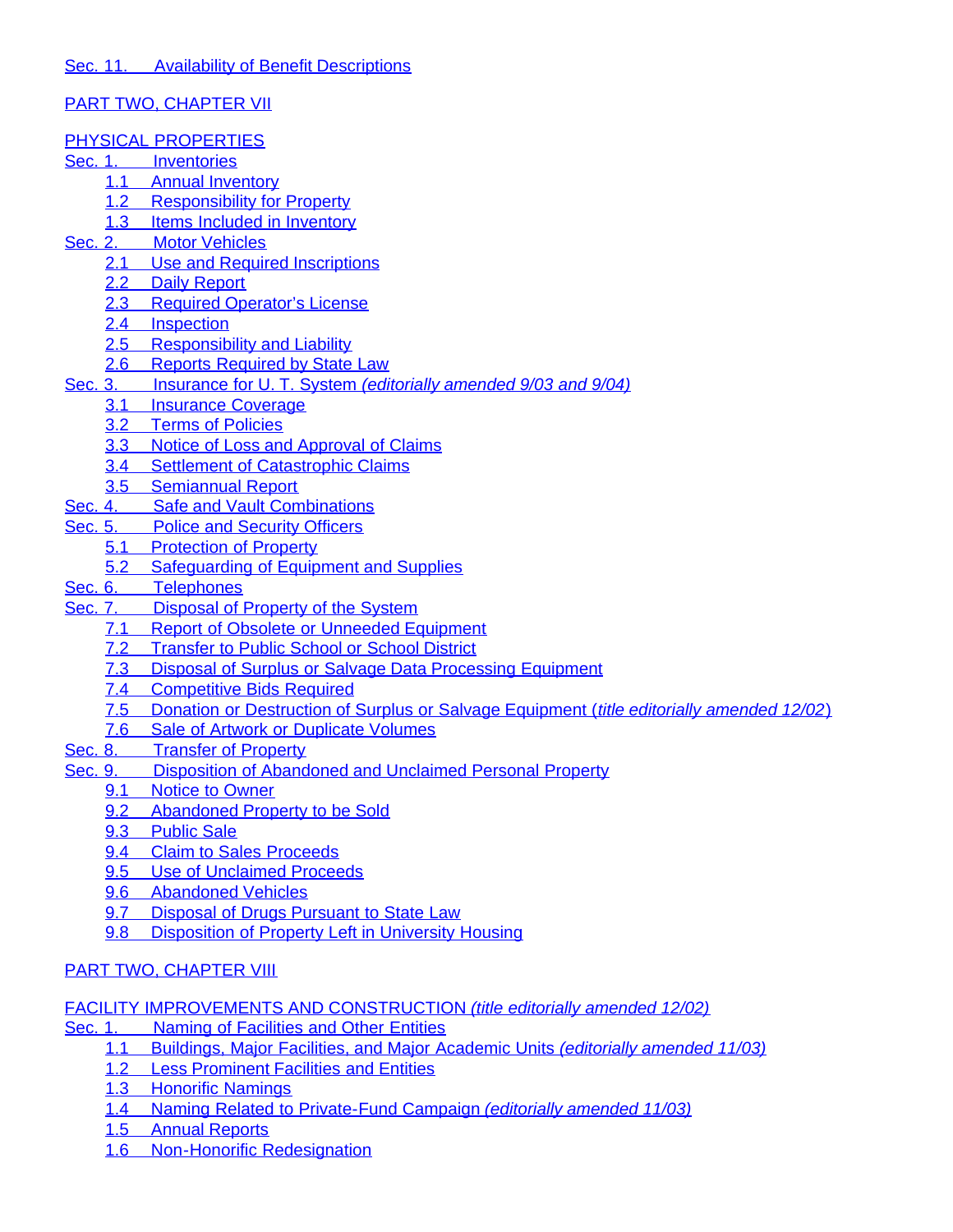- [Sec. 2.](#page-163-3)[Capital Improvement Program](#page-163-3)
	- [2.1](#page-163-4)[Biennial Presentation](#page-163-4)
	- [2.2](#page-163-5)[Contents of Program](#page-163-5)
	- [2.3](#page-164-0)[Expenditure of Institutional Funds](#page-164-0)
	- [2.4](#page-164-1)[Institutional Management of Major Projects \(](#page-164-1)*[last amended 11/13/02](#page-164-1)*[\)](#page-164-1)
	- [2.5](#page-164-2)[Capital Budget](#page-164-2)
- [Sec. 3.](#page-165-0)[Institutional Committees](#page-165-0)
	- [3.1](#page-165-1)[Institutional Building Advisory Committees](#page-165-1)
	- [3.2](#page-165-2)[Ad Hoc Project Building Committee](#page-165-2)
	- [3.3](#page-165-3)[Architect Selection Advisory Committees \(](#page-165-3)*[editorially amended 9/03 and 9/04](#page-165-3)*[\)](#page-165-3)

[3.4](#page-166-0)[Selection Committees for Design-Build Contractors, Construction Manager-Agents,](#page-166-0) [Construction Managers-at-Risk, General Contractors, and Job Order Contractors \(](#page-166-0)*[editorially](#page-166-0) [amended 9/03 and 9/04](#page-166-0)*[\)](#page-166-0)

- [Sec. 4.](#page-166-1)[Major Construction and Repair and Rehabilitation Projects](#page-166-1)
	- [4.1](#page-166-2)[General Requirements](#page-166-2)
	- [4.2](#page-167-0)[Major Projects Procedures](#page-167-0)
- [Sec. 5.](#page-167-1)[Minor Construction and Repair and Rehabilitation Projects](#page-167-1)
	- [5.1](#page-167-2)[Delegation of Authority](#page-167-2)
	- [5.2](#page-168-0)[Required Review and Approval](#page-168-0)
	- [5.3](#page-168-1)[Professional Services](#page-168-1)
- [Sec. 6.](#page-168-2)[Bidding, Proposals,](#page-168-2) [Award of Contract, and Final Payment](#page-168-2)
	- [6.1](#page-168-3)[Advertisement for Bids and Proposals](#page-168-3)
	- [6.2](#page-168-4)[Modification of Bids](#page-168-4)
	- [6.3](#page-168-5)[Proposed Decision for Award](#page-168-5)
	- [6.4](#page-168-6)[Notice of Proposed Decision for Award by Bid](#page-168-6)
	- [6.5](#page-169-0)[Notice of Protest](#page-169-0)
	- [6.6](#page-169-1)[Award of Contract](#page-169-1)
	- [6.7](#page-169-2)[Final Payment](#page-169-2)
- [Sec. 7.](#page-169-3)[Constitutional and Legislative Restrictions](#page-169-3)
	- [7.1](#page-169-4)[Improvements Financed by Bonds](#page-169-4)
		- [7.2](#page-169-5)[Approval by Texas Higher Education Coordinating Board \(](#page-169-5)*[editorially amended 9/03 and](#page-169-5) [9/04](#page-169-5)*[\)](#page-169-5)

# [PART TWO, CHAPTER IX](#page-170-0)

## [MATTERS RELATING TO INVESTMENTS, TRUSTS, AND LANDS](#page-170-1)

- [Sec. 1.](#page-170-2)[Authority Regarding Assets](#page-170-2) *[\(editorially amended 11/03\)](#page-170-2)*
	- [1.1](#page-170-3)[Real Property](#page-170-3)
	- [1.2](#page-170-4)[Funds for Endowment or Annuities](#page-170-4)
	- [1.3](#page-170-5)[Funds from a Bequest, Trust, or Planned Gift](#page-170-5)
	- [1.4](#page-170-6)[Bequest of Intellectual Property Rights](#page-170-6)
	- [1.5](#page-170-7)[Permanent University Fund Assets](#page-170-7)
	- [1.6](#page-170-8)[Management of Endowment, Trusts, and Pooled Funds](#page-170-8)
	- [1.7](#page-170-9)[Consolidated System Funds](#page-170-9)
	- [1.8](#page-171-0)[Other Assets](#page-171-0) *[\(last amended 8/7/03\)](#page-171-0)*
- [Sec. 2.](#page-171-1)[Authorizations Regarding Sales, Assignments, Conveyances, Receipt of Property, and](#page-171-1) **[Proxies](#page-171-1)**

[2.1](#page-171-2)[Authority to Purchase, Exchange, and Sell Securities for and on Behalf of the Permanent](#page-171-2) [University Fund \(PUF\) and the Board](#page-171-2)

[2.2](#page-171-3)[Authority to Transact Through Investment Dealers](#page-171-3)

[2.3](#page-172-0)[Additional Authority to Sell Securities for and on Behalf of the Board \(](#page-172-0)*[editorially amended](#page-172-0) [9/04](#page-172-0)*[\)](#page-172-0)

[2.4](#page-172-1)[Authority to Assign and Transfer Securities Owned by](#page-172-1) the PUF and the Board

[2.5](#page-172-2)[Authority to Receive and Collect Money or Property](#page-172-2) *[\(last amended 8/7/03\) \(editorially](#page-172-2) [amended 11/03 and 9/04\)](#page-172-2)*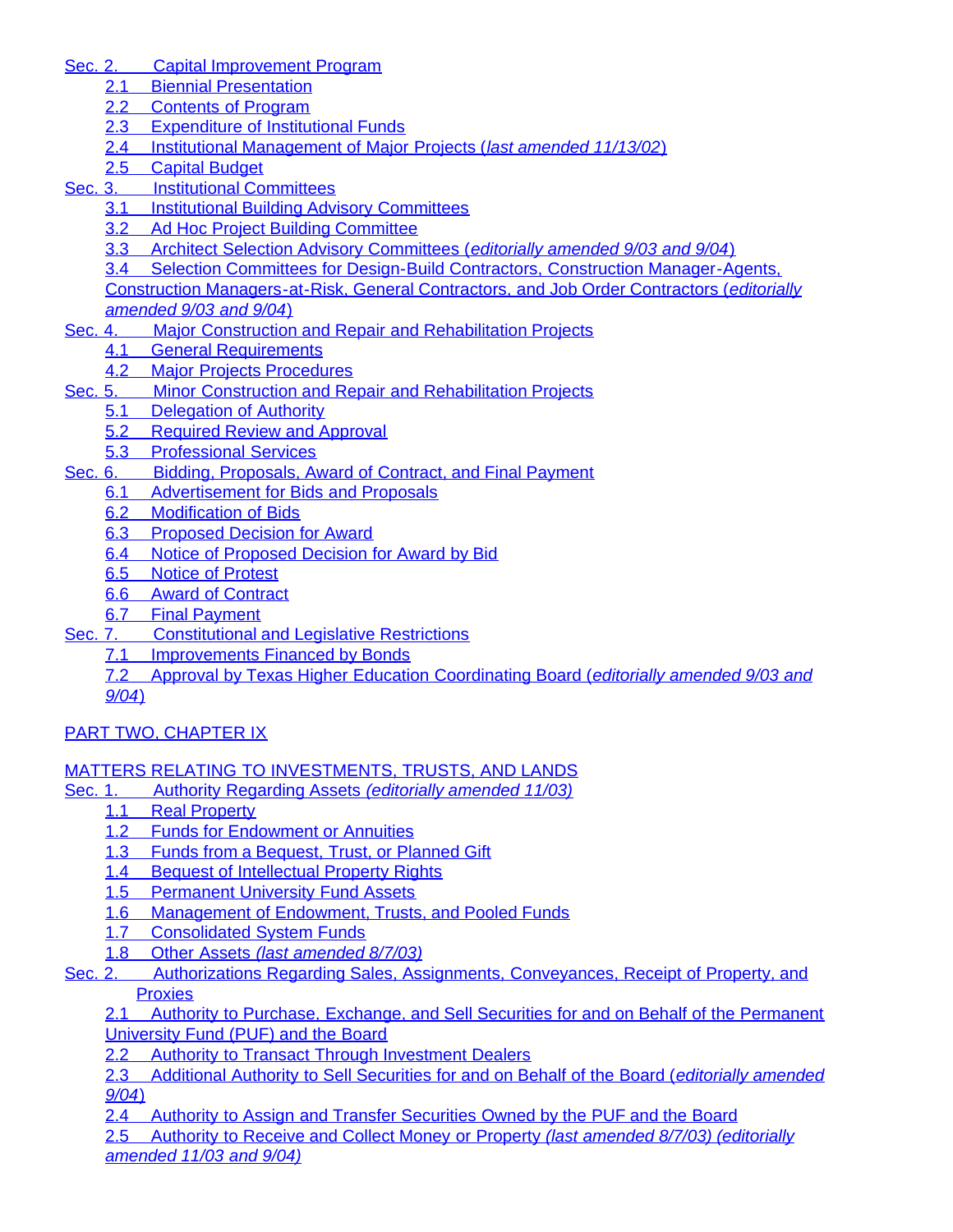- [2.6](#page-172-3)[Authority to Execute Proxies and Consent to Modifications in Bond Indentures](#page-172-3)
- [2.7](#page-173-0)[Authority to Deliver and Maintain Securities in Book-Entry Form](#page-173-0)
- [Sec. 3.](#page-173-1)[Policy for Investment and Management of the PUF](#page-173-1)
	- [3.1](#page-173-2)[Investment Policy Statement](#page-173-2)
	- [3.2](#page-173-3)[Reports Regarding Asset Management \(](#page-173-3)*[last amended 8/12/04](#page-173-3)*[\)](#page-173-3)
	- [3.3](#page-173-4)[Authorization to Protect PUF Interests \(](#page-173-4)*[last amended 8/12/04](#page-173-4)*[\)](#page-173-4)
	- [3.4](#page-173-5)[Policies with Respect to Stock Rights, Fractional Shares, and Proxies](#page-173-5)
	- [3.5](#page-173-6)[Financial Advisors and Service Providers](#page-173-6) *[\(added 11/13/03\)](#page-173-6)*
- [Sec. 4.](#page-173-7)[Policy for Investment and Management of U.](#page-173-7) T. Investment Pools
	- [4.1](#page-173-8)[Investment Policy Statement](#page-173-8)
	- [4.2](#page-173-9)[Application of Other Regulations](#page-173-9) *[\(last amended 11/13/03\)](#page-173-9)*
	- [4.3](#page-173-10)[System Professional Medical Liability Benefit Plan](#page-173-10)
	- [4.4](#page-174-0)[Conformance with Trust Indenture and State Law](#page-174-0)
- [Sec. 5.](#page-174-1)[Policy for Investment and Management of Endowment, Trust, and Other Accounts Invested](#page-174-1) [Through or Separate from U.](#page-174-1) T. Investment Pools
	- [5.1](#page-174-2)[Management of Endowments](#page-174-2) *[\(last amended 8/7/03\)](#page-174-2)*
	- [5.2](#page-174-3)[Trust Fund and Life Income Accounts](#page-174-3) *[\(last amended 8/7/03\)](#page-174-3)*
	- [5.3](#page-174-4)[Application of Other Regulations](#page-174-4)
	- [5.4](#page-174-5)[Other Accounts](#page-174-5)
- [Sec. 6.](#page-174-6)[Matters Relating to Real Property](#page-174-6)
	- [6.1](#page-174-7)[Management of Interests in Real Property Generally](#page-174-7)
	- [6.2](#page-174-8)[Management of Real Properties Used for Institutional Purposes](#page-174-8)
	- [6.3](#page-174-9)[Management of Permanent University Fund Lands](#page-174-9)
	- [6.4](#page-175-0)[Delegation of Authority \(](#page-175-0)*[editorially amended 9/03 and 9/04](#page-175-0)*[\)](#page-175-0)
	- [6.5](#page-175-1)[Delegation of Authority Regarding Space Leases](#page-175-1)
	- [6.6](#page-175-2)[Responsibilities of the Board Under Oil and Gas Leases and Other Documents Issued by](#page-175-2)
	- [the Board for Lease \(](#page-175-2)*[editorially amended 9/03 and 9/04](#page-175-2)*[\)](#page-175-2)
	- [6.7](#page-175-3)[All Real Property Interests Held in Name of the Board](#page-175-3)
	- [6.8](#page-175-4)[Planned Gifts and Bequests \(](#page-175-4)*[editorially amended 9/04](#page-175-4)*[\)](#page-175-4)
	- [6.9](#page-176-0)[Current Purpose Gifts](#page-176-0)
	- [6.\(10\)](#page-176-1)[Rents, Mortgages, and Other Charges](#page-176-1)

# [PART TWO, CHAPTER X](#page-176-2)

- [AUXILIARY ENTERPRISES AND STUDENT SERVICES](#page-176-3)
- [Sec. 1.](#page-176-4)[Definitions and Examples](#page-176-4)
- [Sec. 2.](#page-176-5)[Annual Budget and Deposit of Funds](#page-176-5)
- [Sec. 3.](#page-176-6)[Applicable Regulations](#page-176-6)
- [Sec. 4.](#page-176-7)[Approval of Housing Rates](#page-176-7)
- [Sec. 5.](#page-177-0)[Administration of Housing Facilities and Eating Facilities](#page-177-0)
- [Sec. 6.](#page-177-1)[Statutory Provisions Currently in Effect \(](#page-177-1)*[editorially renumbered 12/02\)](#page-177-1)*
- [Sec. 7.](#page-177-2)[Student Publications \(](#page-177-2)*[editorially renumbered 12/02\)](#page-177-2)*
- [Sec. 8.](#page-177-3)[Student Center and Student Union Facilities \(](#page-177-3)*[editorially renumbered 12/02\)](#page-177-3)*
- [Sec. 9.](#page-177-4)[Intercollegiate Athletics Programs \(](#page-177-4)*[editorially renumbered 12/02\)](#page-177-4)*
- [Sec. 10.](#page-177-5)[Employment of a Students' Attorney \(](#page-177-5)*[editorially renumbered 12/02\)](#page-177-5)*
	- [10.1](#page-177-6)[Limitations on Representation](#page-177-6)<br>10.2 Contracts Subiect to Applicabl
	- **ContractsSubject to Applicable Regulations**
- [Sec. 11.](#page-178-1)[Student Debit Cards \(](#page-178-1)*[editorially amended 9/03 and 9/04](#page-178-1)*[\)](#page-178-1)

# [PART TWO, CHAPTER XI](#page-178-2)

# [CONTRACT ADMINISTRATION](#page-178-3)

- [Sec. 1.](#page-178-4)[Delegation of Authority](#page-178-4)
	- [1.1](#page-178-5)[Business Aspects \(](#page-178-5)*[editorially amended 9/03 and 9/04](#page-178-5)*[\)](#page-178-5)
	- [1.2](#page-178-6)[Applicability](#page-178-6)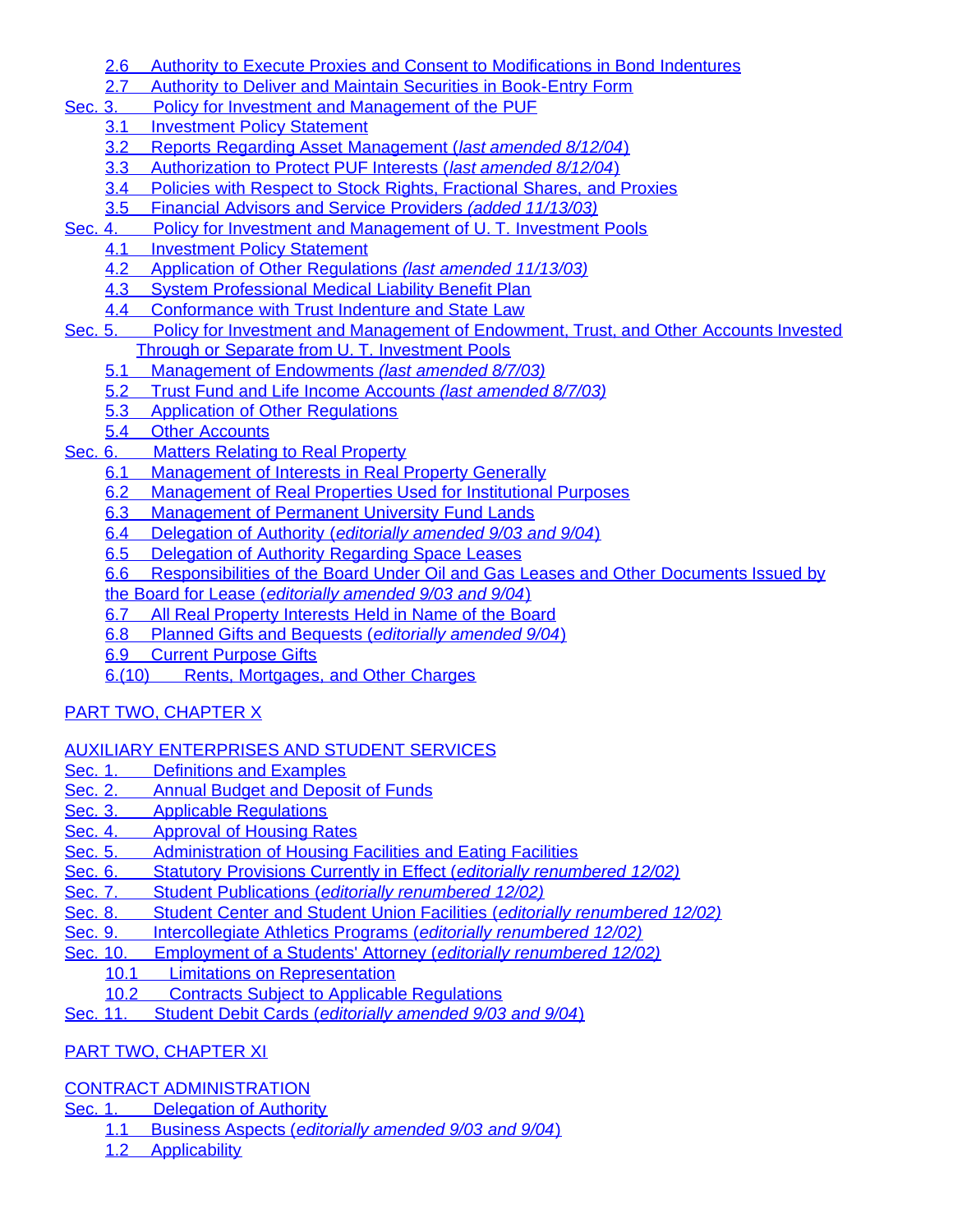[Sec. 2.](#page-178-7)[Special Approval Processes](#page-178-7)

- [2.1](#page-178-8)[Small Purchase Programs](#page-178-8)
- [2.2](#page-179-0)[System Administration and System-Wide Contracts \(](#page-179-0)*[editorially amended 9/03 and 9/04](#page-179-0)*[\)](#page-179-0)

[2.3](#page-179-1)[Contracts Between or Among System Administration and Component Institutions \(](#page-179-1)*[editorially](#page-179-1) [amended 9/03 and 9/04](#page-179-1)*[\)](#page-179-1)

[2.4](#page-179-2)[Contracts with System Administration or Between or Among Component Institutions](#page-179-2)

[2.5](#page-179-3)[Contracts Associated with Property and Casualty Losses \(](#page-179-3)*[editorially amended 9/03 and](#page-179-3)*

*[9/04](#page-179-3)*[\)](#page-179-3)

- [Sec. 3.](#page-179-4)[Legal Matters](#page-179-4)
	- [3.1](#page-179-5)[Contracts for Legal Services](#page-179-5)
	- [3.2](#page-180-0)[Settlement of Disputes](#page-180-0) *[\(editorially amended 11/03\)](#page-180-0)*
	- [3.3](#page-180-1)[Settlement of Claims and Disputes Relating to Construction Projects](#page-180-1)

# [PART TWO, CHAPTER XII](#page-180-2)

# [INTELLECTUAL PROPERTY](#page-180-3)

- [Sec. 1.](#page-180-4)[Philosophy and Objectives](#page-180-4)
- [Sec. 2. General Policy](#page-181-0)
	- [2.1](#page-181-1)[Individuals Subject to Policy](#page-181-1)
	- [2.2](#page-181-2)[Types of Intellectual Property Included](#page-181-2)
	- [2.3](#page-181-3)[Interest of the Board](#page-181-3)
	- [2.4](#page-181-4)[Works for Hire](#page-181-4)
	- [2.5](#page-181-5)[Role of Inventor or Author](#page-181-5)
	- [2.6](#page-182-0)[Support for Patentable Inventions and Intellectual Property](#page-182-0)
	- [2.7](#page-182-1)[Service of Public Interest](#page-182-1)
	- [2.8](#page-182-2)[Use of Facilities and Resources](#page-182-2)
	- [2.9](#page-182-3)[Creation of Data](#page-182-3)
- [Sec. 3.](#page-182-4)[Intellectual Property Advisory Committees and Office of General Counsel](#page-182-4)
	- [3.1](#page-182-5)[Intellectual Property Advisory Committees](#page-182-5)
	- [3.2](#page-182-6)[Office of General Counsel](#page-182-6)
- [Sec. 4.](#page-182-7)[Property Rights and Obligations](#page-182-7)
	- [4.1](#page-182-8)[Exclusive Property of the Creator and the System](#page-182-8)
	- [4.2](#page-183-0)[Property Related to Employment or Resulting from State Support Subject to Ownership by](#page-183-0)
	- [the Board](#page-183-0)
	- [4.3](#page-184-0)[Property Resulting from Sponsored Research Subject to Ownership by the Board](#page-184-0)
- [Sec. 5.](#page-185-0)[Equity Interests](#page-185-0)
	- **[5.1](#page-185-1)**[Agreement with Business Entities](#page-185-1)
	- [5.2](#page-185-2)[Approval of Individual Holding Equity](#page-185-2)
	- [5.3](#page-186-0)[Negotiations Related to Equity](#page-186-0)
	- [5.4](#page-186-1)[Right to Income from Interests Held by the Board](#page-186-1)
	- [5.5](#page-186-2)[Right to Income from Interests Held by the Employee](#page-186-2)
- [Sec. 6.](#page-186-3)[Business Participation](#page-186-3)
	- [6.1](#page-186-4)[Approval to Serve as Officer or Director](#page-186-4)
	- [6.2](#page-186-5)[Request for Individual to Serve as Officer or Director](#page-186-5)
- [Sec. 7.](#page-186-6)[Annual Report of Equity Interest and Service as Officer or Director](#page-186-6)
- [Sec. 8.](#page-187-0)[Approval of and Execution of Legal Documents Relating to Rights in Intellectual Property](#page-187-0)
	- [8.1](#page-187-1)[Legal Review](#page-187-1)
	- [8.2](#page-187-2)[Agreement at Variance with Policy](#page-187-2)
	- [8.3](#page-187-3)[Authority to Execute Documents](#page-187-3)
- [Sec. 9.](#page-187-4)[Income from Intellectual Property](#page-187-4)
	- [9.1](#page-187-5)[Use of Income](#page-187-5)
	- [9.2](#page-187-6)[Royalties Payable to Employee](#page-187-6)
- [Sec. 10.](#page-187-7)[Implementation of Intellectual Property Policy](#page-187-7)
- [Sec. 11.](#page-188-0)[Construction of Documents](#page-188-0)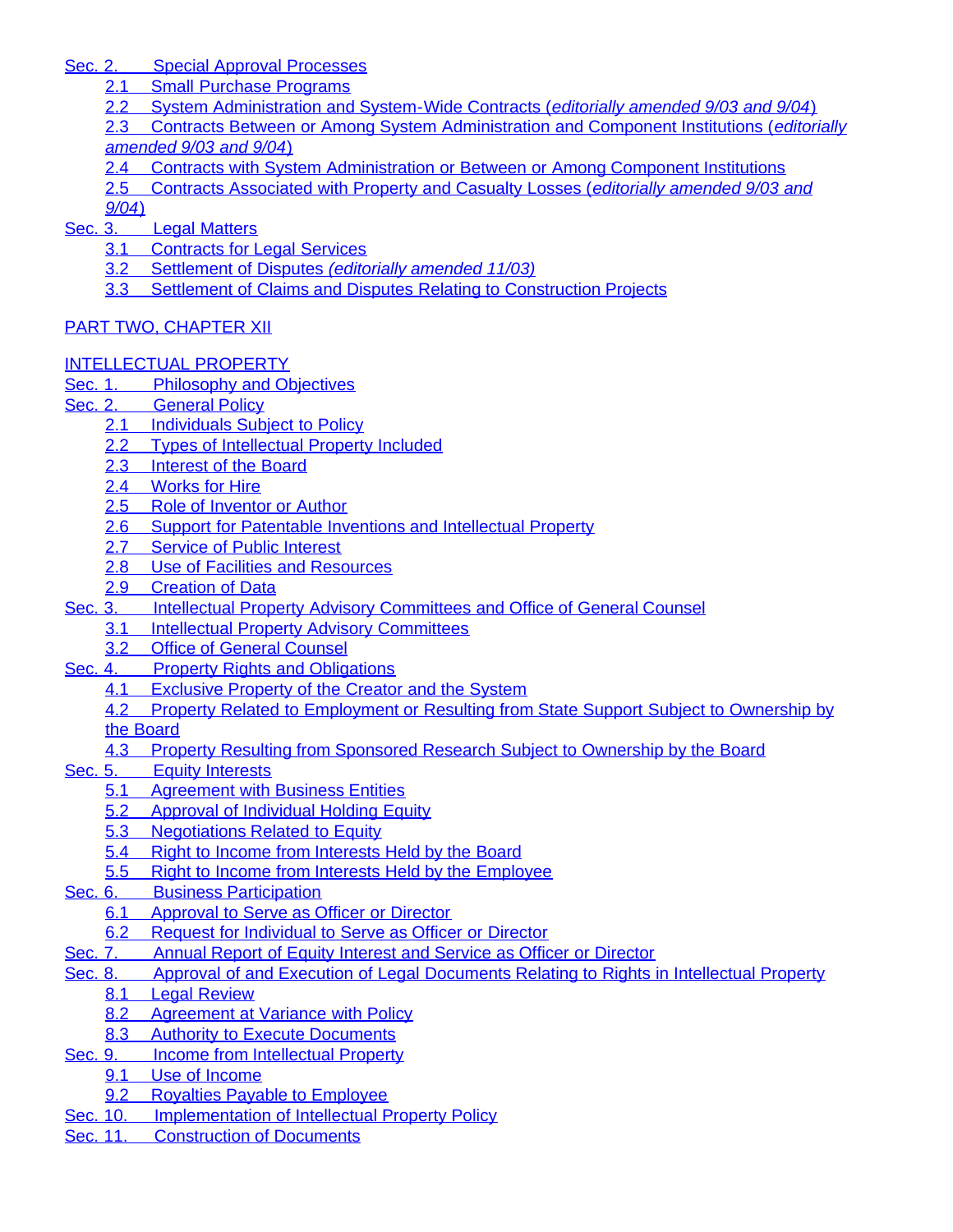### [PART TWO, CHAPTER XIII](#page-188-1)

### [CONTRACTS AND GRANTS FOR SPONSORED RESEARCH](#page-188-2)

- [Sec. 1.](#page-188-3)[Delegation of Authority](#page-188-3)
- [Sec. 2.](#page-188-4)[Budgets, Overhead Rates, and Specialized Rates](#page-188-4)
	- [2.1](#page-188-5)[Budget](#page-188-5)
	- [2.2](#page-188-6)[Overhead Rates](#page-188-6)
	- [2.3](#page-188-7)[Renewals and Replacements](#page-188-7)
- <span id="page-15-0"></span>[Sec. 3.](#page-188-8)[Employment](#page-188-8) of Noncitizens on Sponsored Projects

# **PART ONE, CHAPTER I**

# **BOARD OF REGENTS**

### <span id="page-15-2"></span><span id="page-15-1"></span>Sec. 1. Authority

The Legislature, which is given the duty and authority to provide for the maintenance, support, and direction of The University of [Texas](http://www.capitol.state.tx.us/txconst/sections/cn000700-001000.html) by Article VII, Section 10 of the Texas [Constitution](http://www.capitol.state.tx.us/txconst/sections/cn000700-001000.html), has delegated the power and authority to administer The University of Texas System to the Board of Regents in broad terms. (See Texas [Education](http://www.capitol.state.tx.us/statutes/ed/ed0006500.html) Code [Sections](http://www.capitol.state.tx.us/statutes/ed/ed0006500.html) 65.11 et seq.) Texas cases construing these statutes have held that the Board of Regents has wide discretion in exercising its power and authority and that the rules adopted by the Board of Regents have the same force as statutes. The System's lands and buildings are State of Texas property subject to the control of the Board of Regents as the State's agent.

- <span id="page-15-3"></span>1.1 Application of Rules and Regulations The Regents' Rules and Regulations for the government of the System apply to and govern the Board and all officers, employees and agencies under its control.
- <span id="page-15-4"></span>1.2 Repeal of Existing Rules in Conflict Herewith All rules, regulations, orders, and resolutions heretofore enacted by the Board that are in conflict with these Regents' Rules and Regulations are hereby repealed.
- 1.3 Amendment of Rules and Regulations The Regents' Rules and Regulations may be added to, amended, waived, or suspended by a majority of all of the members of the Board at any regular meeting or at any special meeting called for that purpose.

### <span id="page-15-6"></span><span id="page-15-5"></span>Sec. 2. Composition

The Board of Regents (hereinafter sometimes referred to as "Board") is composed of nine members appointed by the Governor, with the advice and consent of the Senate, for staggered terms of six years each, the terms of three members expiring on February 1 of odd-numbered years.

### <span id="page-15-8"></span><span id="page-15-7"></span>Sec. 3. Chairman of the Board

3.1 Election of Chairman

The Chairman of the Board shall be elected by the Board from its number, shall serve at the pleasure of the Board, and shall report to and be responsible to the Board. In case of the death, resignation, disability, removal, or disqualification of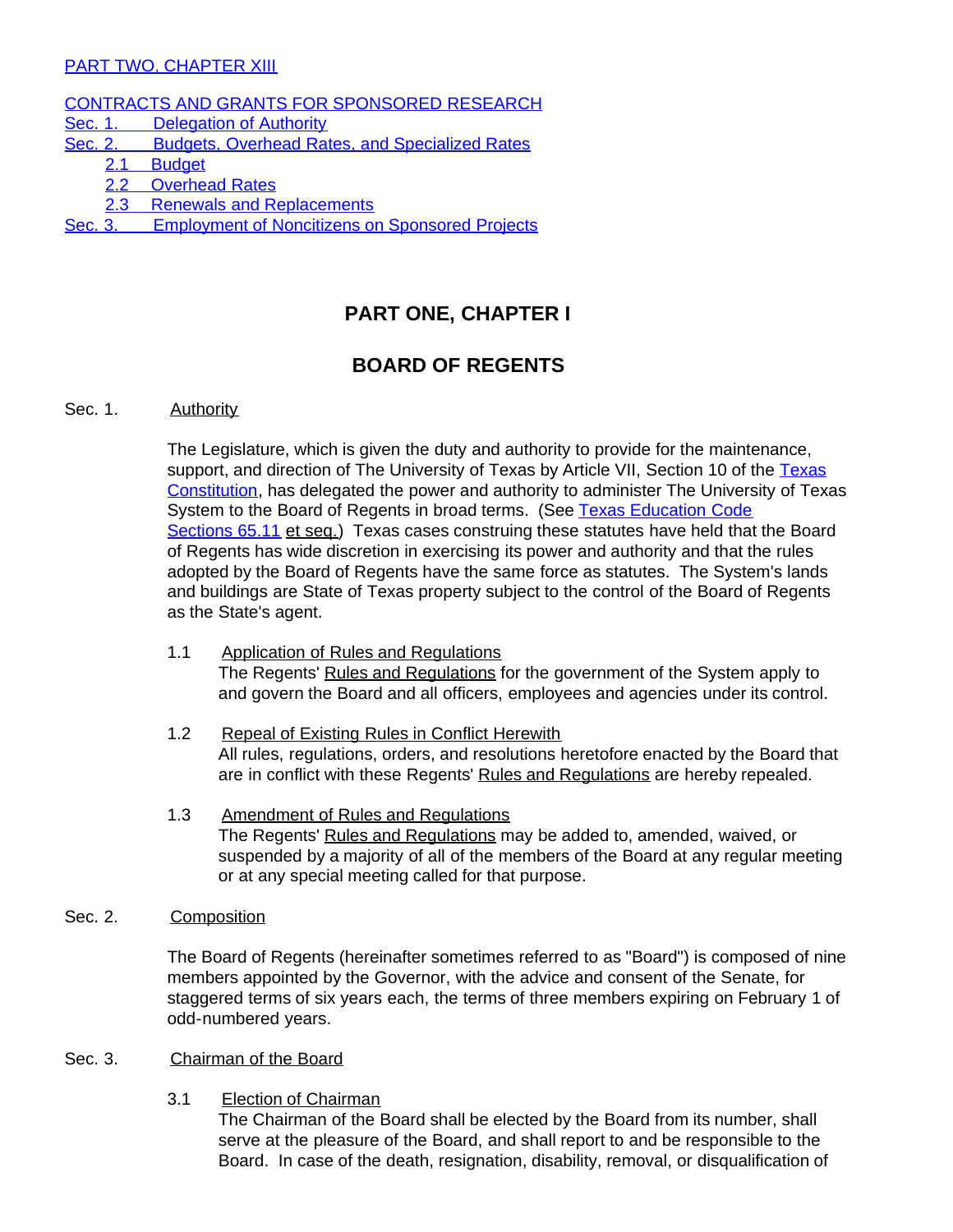the Chairman, the Board shall elect a successor Chairman as soon as practicable. Election of the Chairman shall take place during the February meeting held in oddnumbered years or, if new members of the Board have not been appointed and received the consent of the Senate, at the next available opportunity.

### <span id="page-16-0"></span>3.2 Duties of the Chairman (*last amended 5/8/03)*

The duties and responsibilities of the Chairman shall include the following:

- 3.21 The Chairman shall preside over the meetings of the Board.
- 3.22 The Chairman shall be authorized to call special meetings of the Board, as herein provided.
- 3.23 Except for the Executive Committee, the Chairman shall appoint the standing committees of the Board and such special committees as the Board may authorize.
- 3.24 The Chairman shall appoint ad hoc committees as necessary to address special issues.
- 3.25 The Chairman shall be a nonvoting ex officio member of all standing and special committees of the Board except for the Executive Committee and shall be a voting member of the Executive Committee.

### <span id="page-16-1"></span>Sec. 4. Vice-Chairmen of the Board

Three Vice-Chairmen of the Board shall be elected by the Board from its number when the Chairman is elected and shall serve at the pleasure of the Board. At the election, the Board shall designate which Vice Chairman shall assume the duties of Chairman in case of the absence, death, resignation, disability, removal, or disqualification of the Chairman. In case of the absence, death, resignation, disability, removal, or disqualification of the Chairman, the designated Vice Chairman shall perform the duties of the Chairman until the Chairman shall resume his or her office or a successor Chairman shall have been elected as herein provided. In case of the absence, death, resignation, disability, removal, or disqualification of both the Chairman and the designated Vice Chairman, the second Vice Chairman shall perform the duties of Chairman until the Chairman or designated Vice Chairman shall resume his or her office or a successor Chairman shall have been elected as herein provided. Upon the death, resignation, disability, or removal of a Vice Chairman, the Board shall elect a successor Vice Chairman as soon as practicable.

### <span id="page-16-3"></span><span id="page-16-2"></span>Sec. 5. Officers in the Office of the Board of Regents

### 5.1 Counsel and Secretary to the Board

The Counsel and Secretary to the Board is the principal officer to the Board in the administration of the responsibilities of the Office of the Board of Regents and the principal staff officer to each member of the Board of Regents in the discharge of his or her responsibilities. In addition to the specific duties and responsibilities set forth in Subsection 5.2 of this Chapter, the Counsel and Secretary to the Board shall advise the Board regarding the design and implementation of policies and procedures by which the Board of Regents may more effectively fulfill its responsibilities regarding the governance and management of The University of Texas System and shall provide legal counsel on issues such as open meetings, public information, and standards of conduct.

### <span id="page-16-4"></span>5.2 Appointment

At the meeting at which the Chairman and Vice-Chairmen of the Board are elected, the Board shall elect a Counsel and Secretary who is not a member of the Board and who shall receive such compensation and have such staff as may be fixed by the Board. The Counsel and Secretary shall report to and be responsible to the Board. The Counsel and Secretary shall serve subject to the pleasure of the Board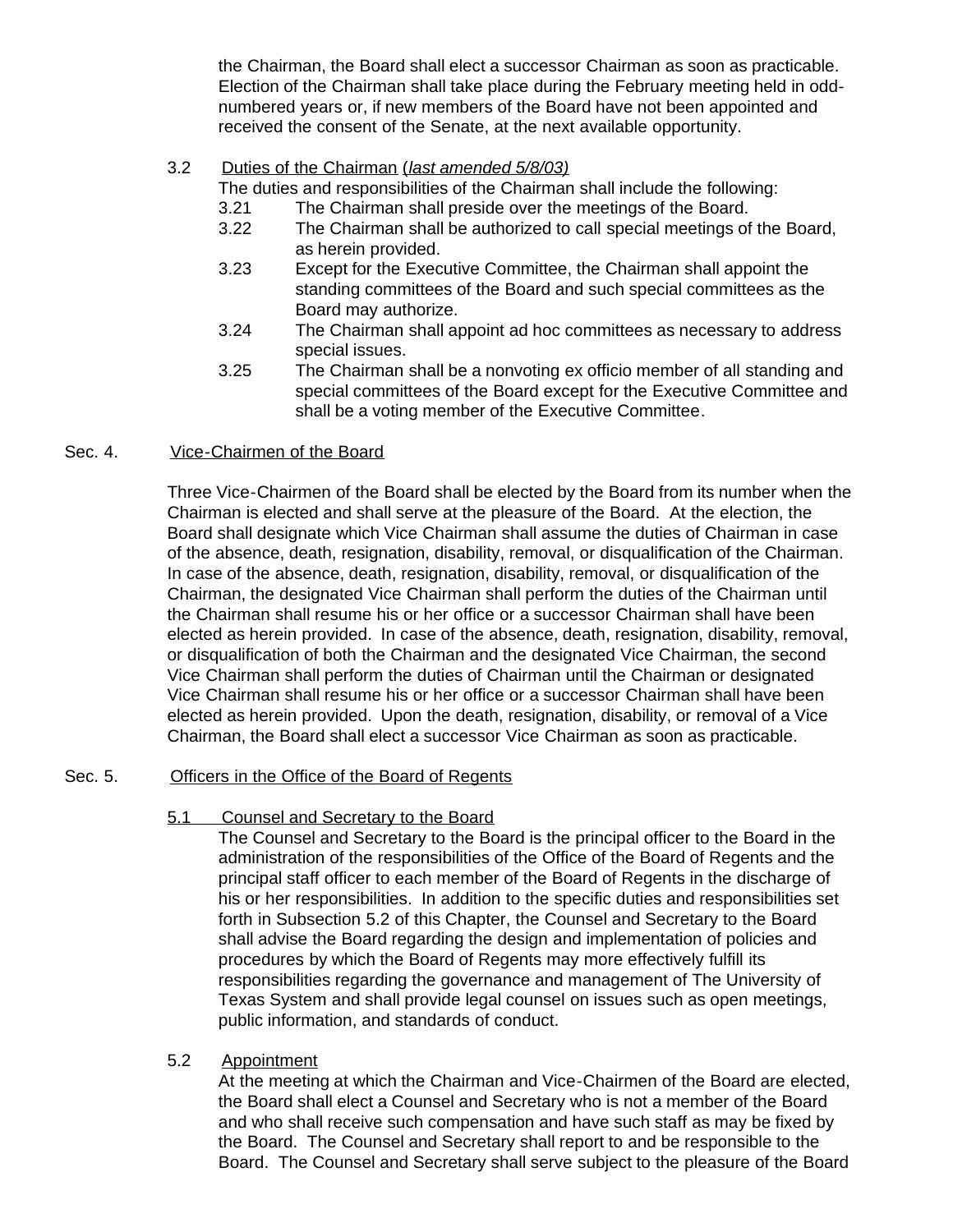and may be removed by the Board at any time. Upon the death, resignation, disability, removal, or disqualification of the Counsel and Secretary, the Board shall elect a successor as soon as practicable.

<span id="page-17-0"></span>5.3 Duties and Responsibilities

The duties and responsibilities of the Counsel and Secretary shall include the following:

- 5.31 The Counsel and Secretary shall supervise the Office of the Board of Regents.
- 5.32 Meetings The Counsel and Secretary shall make preparations, including Regental travel arrangements, for all meetings of the Board and its committees.
- 5.33 The Agenda Under the direction of the Chairman of the Board or the Chairman of a standing committee, the Counsel and Secretary shall prepare and distribute the Agenda and necessary supporting documentation for all meetings of the Board and its committees.
- 5.34 Open Meetings Act

Under the direction of the Chairman of the Board or the Chairman of a standing committee, the Counsel and Secretary shall post notices of all meetings, and the subject matter thereof as may be required under law. 5.35 Minutes

- The Counsel and Secretary shall record, prepare, and index the official Minutes of the Board and its committees and shall distribute copies thereof, including the annual budgets, to members of the Board and to other persons on the approved list. The official copy of the Minutes of the Board and its committees shall be kept in the Office of the Board of Regents, and certified excerpts from these Minutes shall be prepared by the Counsel and Secretary as requested.
- 5.36 Documents

The Counsel and Secretary shall keep on file in the Office of the Board of Regents all official documents, correspondence, and proceedings of the Board and its committees.

5.37 Seal

The custody of the official seal of the System shall be with the Counsel and Secretary. The Counsel and Secretary shall affix such official seal to, and attest, all documents executed in the name of the Board that require attestation.

## 5.38 Rules and Regulations and Regental Policies

The Counsel and Secretary shall be charged with the responsibility of keeping current the Official Copies of the Regents' Rules and Regulations and furnishing to members of the Board and the administrative officers on the approved list any changes or additions as soon as possible after the meeting at which they are finally adopted.

The Counsel and Secretary is authorized to make minor and nonsubstantive editorial changes to the Regents' Rules and Regulations and to Regental Policies enacted by the Board as necessary to keep the Rules and Policies current and correct.

In the event such editorial changes are necessary, the Counsel and Secretary will ensure that members of the Board, administrative officers, and members of the public have ready access to the current version of the Regents' Rules and Regulations and each Regental Policy.

5.39 Reports As directed by the Board, the Counsel and Secretary shall: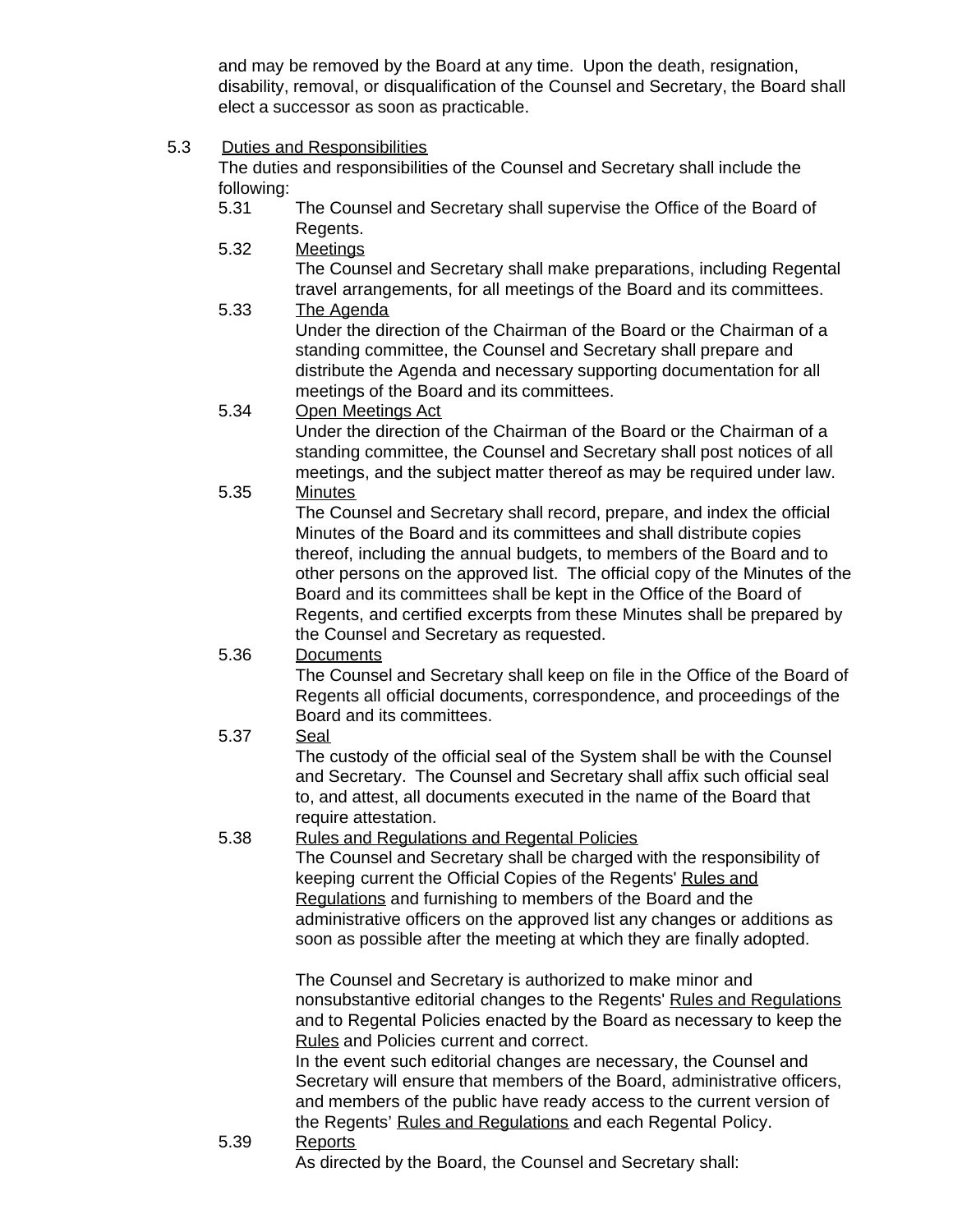- 5.391 Define and establish routine reporting mechanisms, including determining the Board's information requirements; structuring reporting procedures; gathering and summarizing reports and data for presentation to the Board on a routine basis; and
- 5.392 Prepare special reports, including requesting and gathering data from System Administration and component institutions; conducting necessary analyses of data; and summarizing facts and presenting reports for the Board's consideration.
- 5.3(10) Other Duties In addition, the Counsel and Secretary shall perform such other duties as may be assigned by the Board or as are usual and customary to the position of Counsel and Secretary and which assist the members of the Board in the discharge of their official duties.
- <span id="page-18-0"></span>5.4 Assistant Secretary to the Board

The Assistant Secretary to the Board shall be appointed by the Counsel and Secretary to the Board and shall have such duties and responsibilities as shall be delegated by the Counsel and Secretary to the Board.

Upon the temporary absence of the Counsel and Secretary to the Board or upon the death, resignation, disability, or removal of the Counsel and Secretary to the Board, the Assistant Secretary to the Board will fulfill the duties of the Counsel and Secretary to the Board until such time as the Board shall elect a successor.

### <span id="page-18-3"></span><span id="page-18-2"></span><span id="page-18-1"></span>Sec. 6. Meetings of the Board and Standing Committees of the Board (*last amended 5/8/03)*

- 6.1 Regular Meetings of the Board Regular meetings of the Board shall be held at such times and places as the Board Chairman shall designate.
- 6.2 Special Meetings of the Board

Special meetings of the Board shall be held upon the call of the Chairman, or upon the written request of three members of the Board. The Chairman shall cause written notification of the time, place, and purpose(s) of a special meeting to be provided to each member of the Board by the Counsel and Secretary at least three days before the time of the meeting, when possible.

- <span id="page-18-4"></span>6.3 Regular Meetings of Standing Committees Regular meetings of standing committees of the Board shall be held in conjunction with regular meetings of the Board.
- <span id="page-18-5"></span>6.4 Special Meetings of Standing Committees Special meetings of standing committees shall be held upon the call of the Chairman of the Committee, upon the call of the Chairman of the Board, or upon the written request of two members of the Committee. The Chairman of the standing committee shall cause written notification of the time, place, and purpose(s) of a special meeting to be mailed to each member of the Board by the Counsel and Secretary at least three days before the time of the meeting.
- 6.5 Official Business No business other than that placed on the Agenda and posted as required by law shall be officially transacted at a meeting of the Board or its committees.
- <span id="page-18-7"></span><span id="page-18-6"></span>Sec. 7. Committees and Other Appointments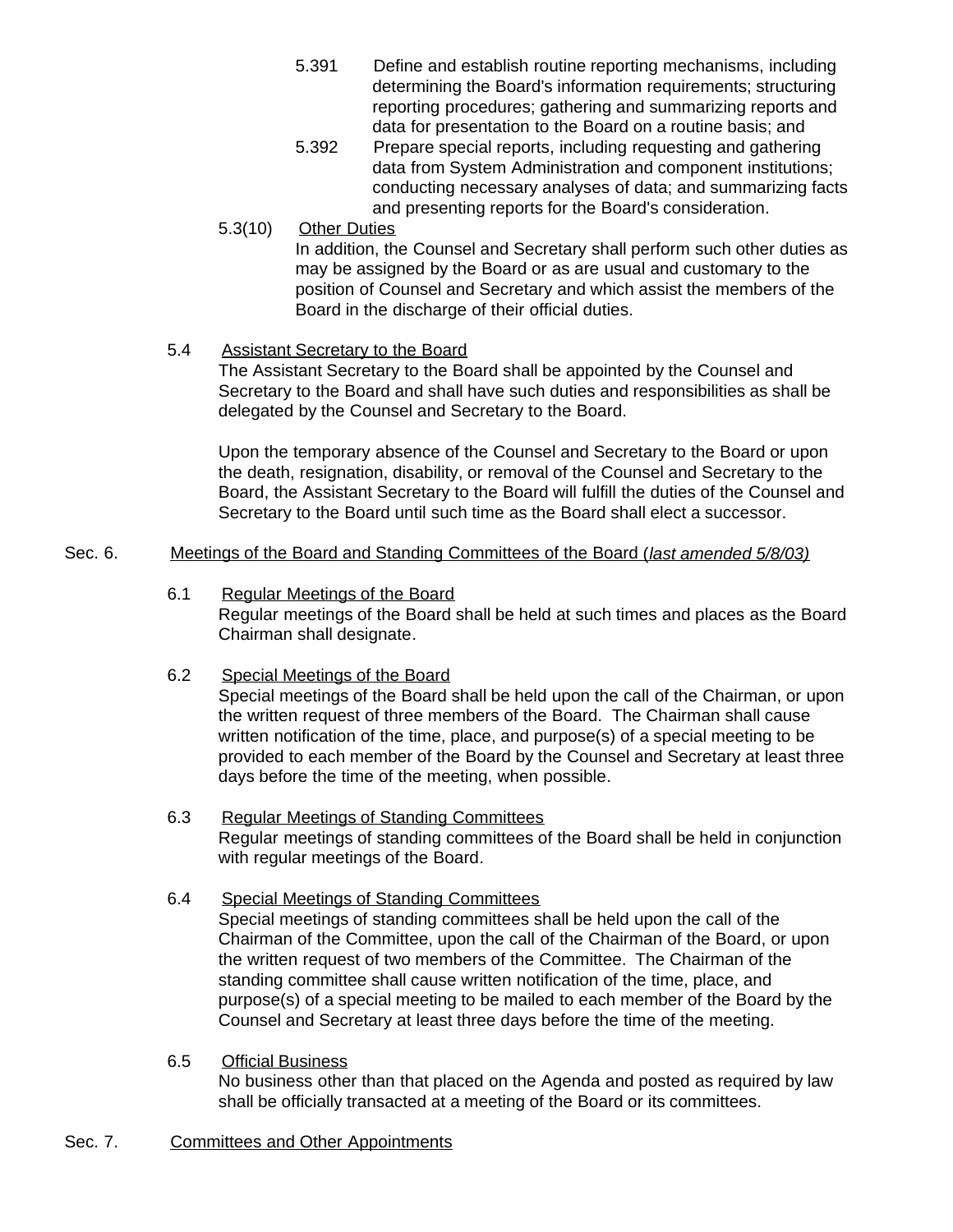# <span id="page-19-0"></span>7.1 Standing Committees (*last amended 5/8/03)*

The following committees shall be standing committees of the Board to consider policies for the government of all major areas: (a) Executive Committee; (b) Finance and Planning Committee; (c) Academic Affairs Committee; (d) Health Affairs Committee; (e) Facilities Planning and Construction Committee; (f) Audit, Compliance, and Management Review Committee.

- 7.11 Composition of Standing Committees; Appointment of Chairmen (*last amended 5/8/03)*
	- 7.111 The Executive Committee is composed of the Chairman, Vice-Chairmen of the Board, and additional voting members of the Board appointed by the Chairman. The Chairman of the Board is the Chairman of the Executive Committee and is a voting member of that Committee.
	- 7.112 Each standing committee is composed of not less than four members of the Board appointed by the Chairman.
	- 7.113 The Chairman of each standing committee (other than the Executive Committee) shall be appointed by the Chairman of the Board shortly after his or her election, by and with the consent of the Board, and shall remain as Chairman of the standing committee (unless a vacancy shall be caused by death, resignation, or refusal of some member of a committee to act) until the succeeding Board Chairman shall have reconstituted the committees.
- 7.12 Method of Filling Vacancies in the Chairmanship of Standing Committees In case a vacancy shall occur in the Chairmanship of any of the standing committees, the Chairman of the Board shall appoint another member of the Board to serve as Chairman of the standing committee, by and with the consent of the Board, and, if confirmed, the appointment shall stand until the time for appointment of Chairmen of the standing committees as provided in Subparagraph 7.113 of this Chapter.
- 7.13 Authority of Standing Committees The authority of standing committees of the Board shall be subject to action of the whole Board. Except as provided in Subdivision 7.14 of this Chapter, the committees' actions must be ratified by the Board before they shall become effective.
- 7.14 Duties of the Executive Committee Any action taken by the Executive Committee pursuant to authority granted in Part One, Chapter I, Section 9, Subsection 9.6 of these Rules and Regulations shall be effective at the time the action is taken by the Committee unless otherwise stated by the Committee and shall be reported to the Board at its next regularly scheduled meeting.
- 7.15 Duties of the Finance and Planning Committee

The Finance and Planning Committee shall:

- 7.151 Continue long-range planning activities, including institutionalization of the planning process, development of related plan implementation policies and procedures for the U. T. System and the component institutions, and providing coordination of related legislative issues.
- 7.152 Review and make recommendations to the Board as appropriate on matters related to business affairs such as: operating budget; debt financing transactions and issues concerning the Permanent University Fund, including administering standards for resource allocation; University Lands - West Texas Operations; System-wide and self-insured insurance programs; and special task forces, initiatives, and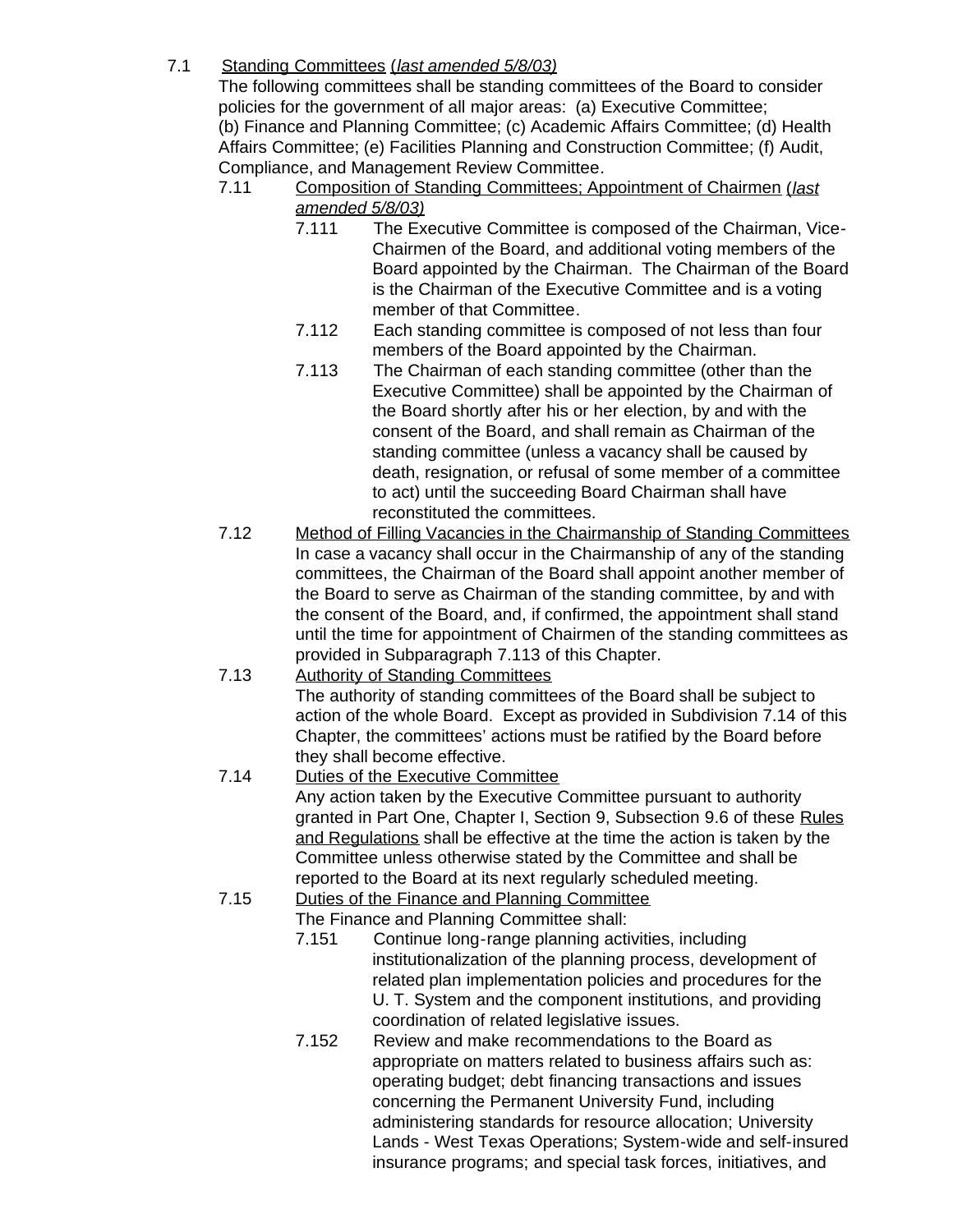commissions for System Administration and the component institutions.

- 7.153 Review and recommend to the Board as appropriate on issues and activities related to The University of Texas Investment Management Company (UTIMCO).
- 7.154 Establish an Internal Audit and Compliance Subcommittee to oversee auditing and compliance activities. Receive recommendations for action by the Subcommittee as appropriate.
- 7.16 Duties of the Audit, Compliance, and Management Review Committee (*last amended 11/13/03)*

The Audit, Compliance, and Management Review Committee shall:

- 7.161 Approve an Audit Charter for the Audit, Compliance, and Management Review Committee and oversee all internal and external auditing and compliance functions within The University of Texas System.
- 7.162 Review and approve the appointment or change of the System Director of Audits after nomination by the Chancellor.
- 7.163 Review and approve the annual System-wide risk assessment and annual internal auditing plan.
- 7.164 Initiate System Administration and institutional audits, compliance activities, and operations management reviews as deemed necessary to ensure appropriate risk management and control processes within The University of Texas System.
- 7.165 Provide the Board of Regents with relevant information obtained from ongoing reviews of auditing, compliance, and operations activities and reports of internal auditors, external auditors, and the State Auditor's Office.
- 7.166 Meet with external auditors, internal audit directors, and compliance officers as deemed necessary to discuss specific risk management and control issues.
- 7.17 Duties of the Academic Affairs Committee

The Academic Affairs Committee shall:

- 7.171 Report to the Board on the instructional, research, and professional service programs and activities of the general academic component institutions.
- 7.172 Report to the Board on policies relating to soliciting and securing gifts for the University's general academic institutions.
- 7.173 Consider and report to the Board on matters affecting the libraries of the general academic institutions.
- 7.174 Review proposed substantive changes in the degree program inventory and the academic administrative structure and recommend to the Board approval or disapproval of such changes.
- 7.175 Report and recommend to the Board approval of matters related to education in the general academic institutions.
- 7.176 Recommend appropriate Board action with respect to any recommendations by the Chancellor related to the appointment, promotion, and dismissal of such institutional officers as may be appropriate in the general academic institutions.
- 7.177 Consider and report to the Board on matters relating to the research, training, and community service activities at the general academic institutions.
- 7.178 Make recommendations concerning capital improvement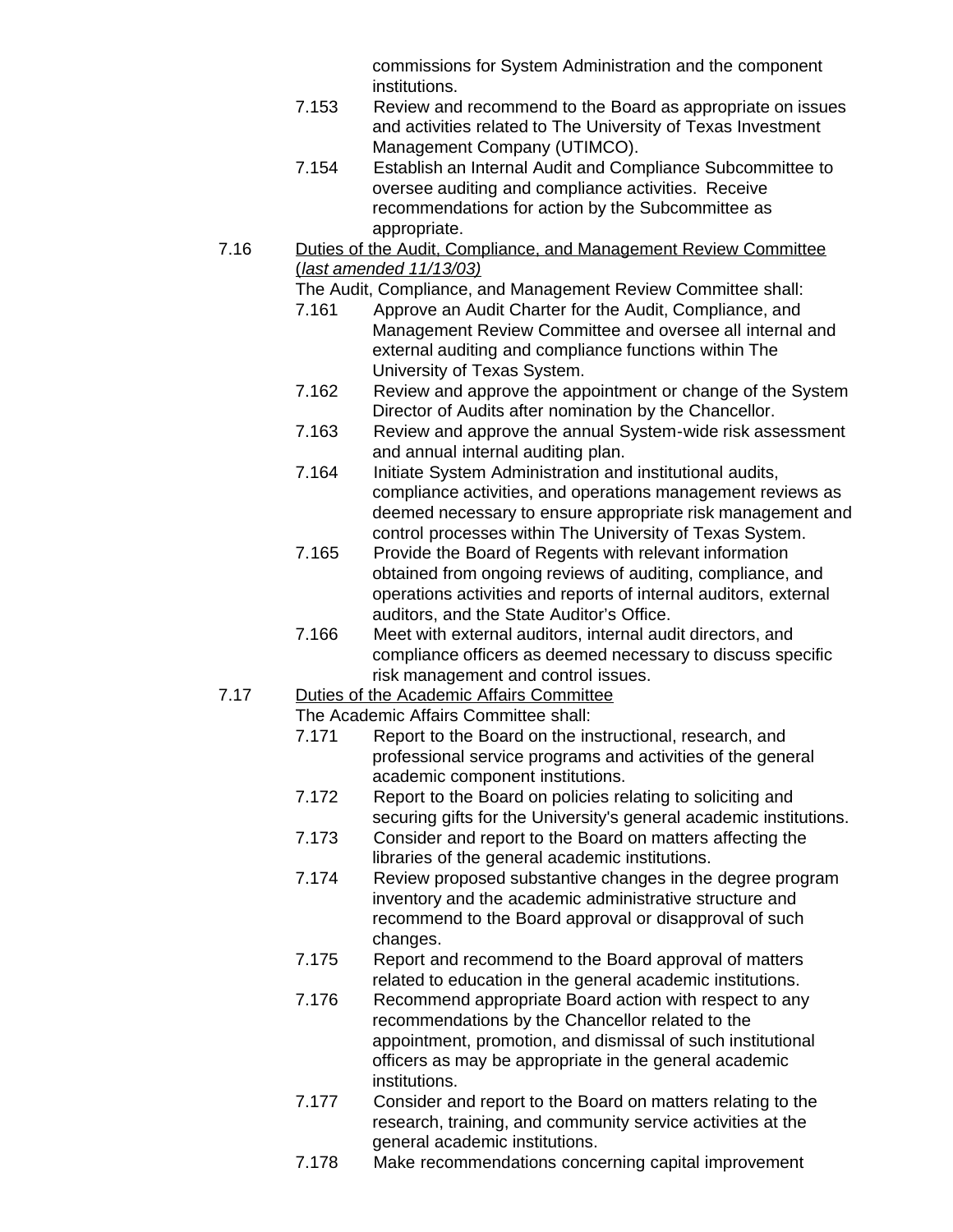priorities related to the approved missions of the general academic institutions.

7.18 Duties of the Health Affairs Committee

The Health Affairs Committee shall:

- 7.181 Consider and report to the Board on matters concerned with substantive aspects of policies and programs related to the academic philosophy and objectives of the health-related institutions; with University relations; and with health-related academic planning, instruction, and research.
- 7.182 Report and recommend to the Board approval of matters relating to education in the health-related institutions.
- 7.183 Recommend appropriate Board action with respect to any recommendations by the Chancellor related to the appointment, promotion, and dismissal of such institutional officers as may be appropriate in the health-related institutions.
- 7.184 Consider and report to the Board on matters relating to the research, training, and community service activities of the health-related institutions.
- 7.185 Consider and report to the Board on matters affecting the libraries of the health-related institutions.
- 7.186 Report to the Board on policies relating to soliciting and securing gifts for the University's health-related institutions.
- 7.187 With respect to each Hospital, clinic, and patient-care facility owned by The University of Texas System, counsel with the Executive Vice Chancellor for Health Affairs regarding the bylaws and rules and regulations of the medical staff; and make recommendations to the Board concerning mechanisms and controls for the achievement and maintenance of high standards of professional practices in and at the Hospital, clinic, or patient-care facility.
- 7.188 Make recommendations concerning capital improvement priorities related to the approved missions of the health-related institutions.
- 7.19 Duties of the Facilities Planning and Construction Committee The Facilities Planning and Construction Committee shall:
	- 7.191 Consider matters relating to the acquisition and use of the grounds and buildings on campus and campus-related real property of The University of Texas System.
	- 7.192 Review proposed construction projects and make decisions on the selection of architects for projects determined to be of special interest to the Board; approve plans and accept bids for construction projects.
	- 7.193 Make recommendations to the Board on the award and execution of construction and equipment contracts.
	- 7.194 Make recommendations to the Board with respect to the naming of University buildings and other major facilities.
- <span id="page-21-0"></span>7.2 Board for Lease of University Lands (*editorially amended 9/04*) At the first available opportunity following February 1 of each odd-numbered year, two qualified members of the Board, as specified in [Texas Education Code](http://www.capitol.state.tx.us/statutes/ed/ed0006600.html#ed020.66.62) [Section](http://www.capitol.state.tx.us/statutes/ed/ed0006600.html#ed020.66.62) 66.62, shall be selected by the Board, upon recommendation of the Chairman of the Board, to serve on the Board for Lease of University Lands. In the event a Board member appointed to the Board for Lease of University Lands is unable to attend a regular meeting of the Board for Lease of University Lands, the Chairman may appoint, as a substitute, a qualified member of the Board to attend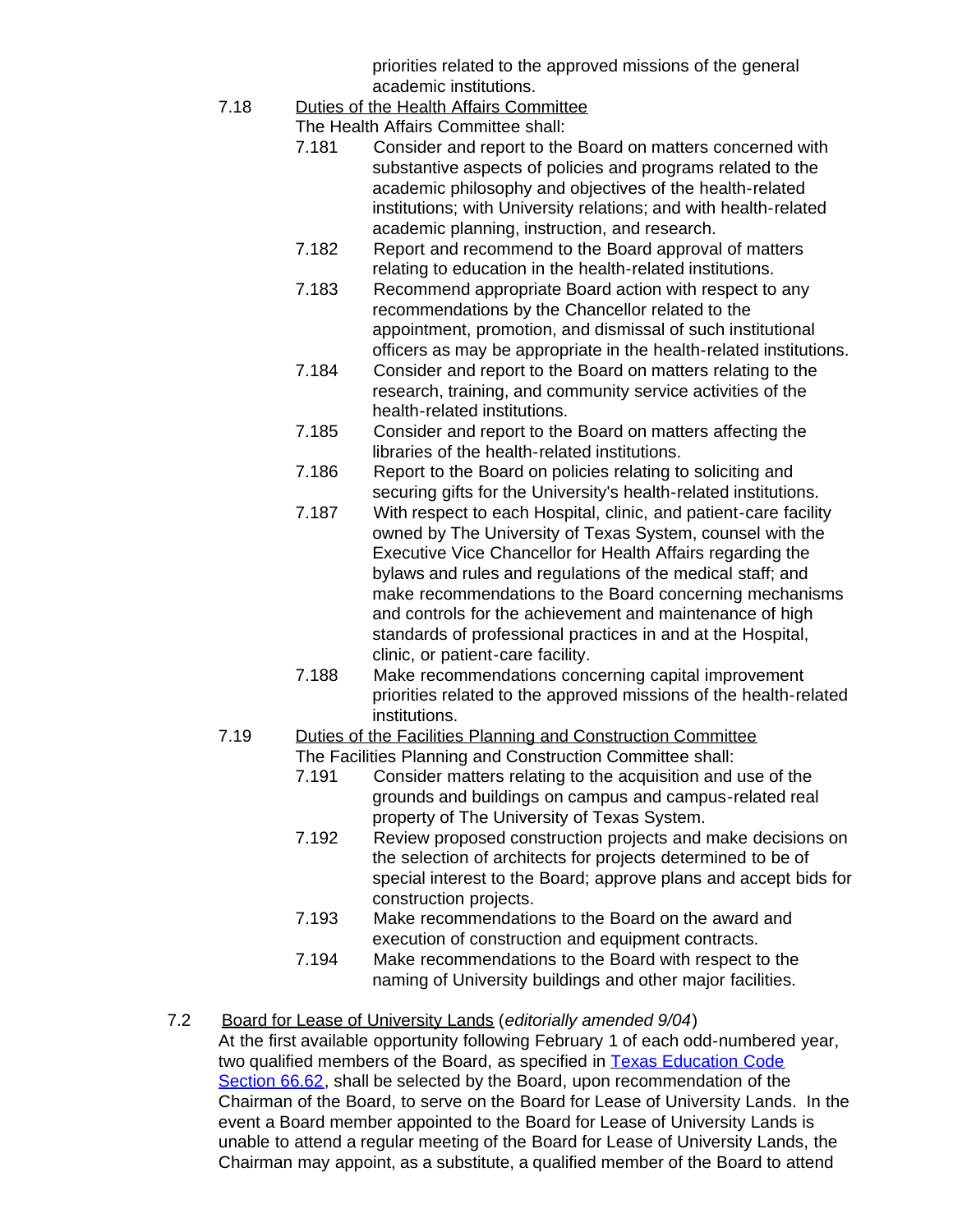the meeting. The Office of Business Affairs, on behalf of the Board of Regents, will assign employees of The University of Texas System to assist the Board for Lease of University Lands in the performance of its duties and responsibilities and will consult with the Chancellor and the Office of General Counsel as necessary and appropriate. The Executive Vice Chancellor for Business Affairs shall report significant activities of the Board for Lease of University Lands to the Board, as appropriate.

### <span id="page-22-0"></span>7.3 The University of Texas Investment Management Company (UTIMCO) (*last amended 9/28/04*)

- 7.31 Composition and Selection of Members of the Board Pursuant to Texas Education Code Section 66.08, the U. T. Board of Regents shall appoint the nine directors of The University of Texas Investment Management Company (UTIMCO). Periodically, the U. T. Board of Regents will review the performance of the UTIMCO Board of Directors. At least three members of the U. T. Board of Regents and the Chancellor shall be appointed to the UTIMCO Board of Directors by the Chairman of the U. T. Board of Regents, by and with the consent of the U. T. Board of Regents. At least one director will be selected from a list of candidates with substantial background and expertise in investments, as submitted to the U. T. Board of Regents by the Board of Regents of The Texas A&M University System. The selection process for external members of the UTIMCO Board of Directors is as follows:
	- 7.311 The Chairman of the U. T. Board of Regents and the Chairman of UTIMCO send a joint letter to leaders in the public and private sector soliciting nominations.
	- 7.312 Nominations are to be provided to the Chairman of the U. T. Board of Regents.
	- 7.313 The Chairman of the U. T. Board of Regents appoints a selection advisory committee to review nominations.
	- 7.314 After review, the selection advisory committee makes recommendations to the Chairman of the U. T. Board of Regents.
	- 7.315 At the direction of the Chairman of the U. T. Board of Regents, the Office of the Board of Regents asks individuals to complete a background questionnaire. The Office of the Board of Regents apprises those individuals of the UTIMCO Code of Ethics and disqualifications from service.
	- 7.316 Using information from the questionnaires, the Office of the Board of Regents:
		- (a) confirms the educational degrees and professional certifications;
		- (b) assures that professional licensure and certifications are in good standing;
		- (c) reviews business relationships, if any, with members of the Board of Regents or the UTIMCO Board or with U. T. System or UTIMCO; and
		- (d) initiates review by the U. T. System Director of Police of the Texas conviction database and contacts local law enforcement.
	- 7.317 The Chairman of the U. T. Board of Regents and the Chairman of UTIMCO conduct personal interviews, as needed, to assure that external UTIMCO directors possess varied investment backgrounds and risk management expertise.
	- 7.318 The Chairman of the U. T. Board of Regents submits a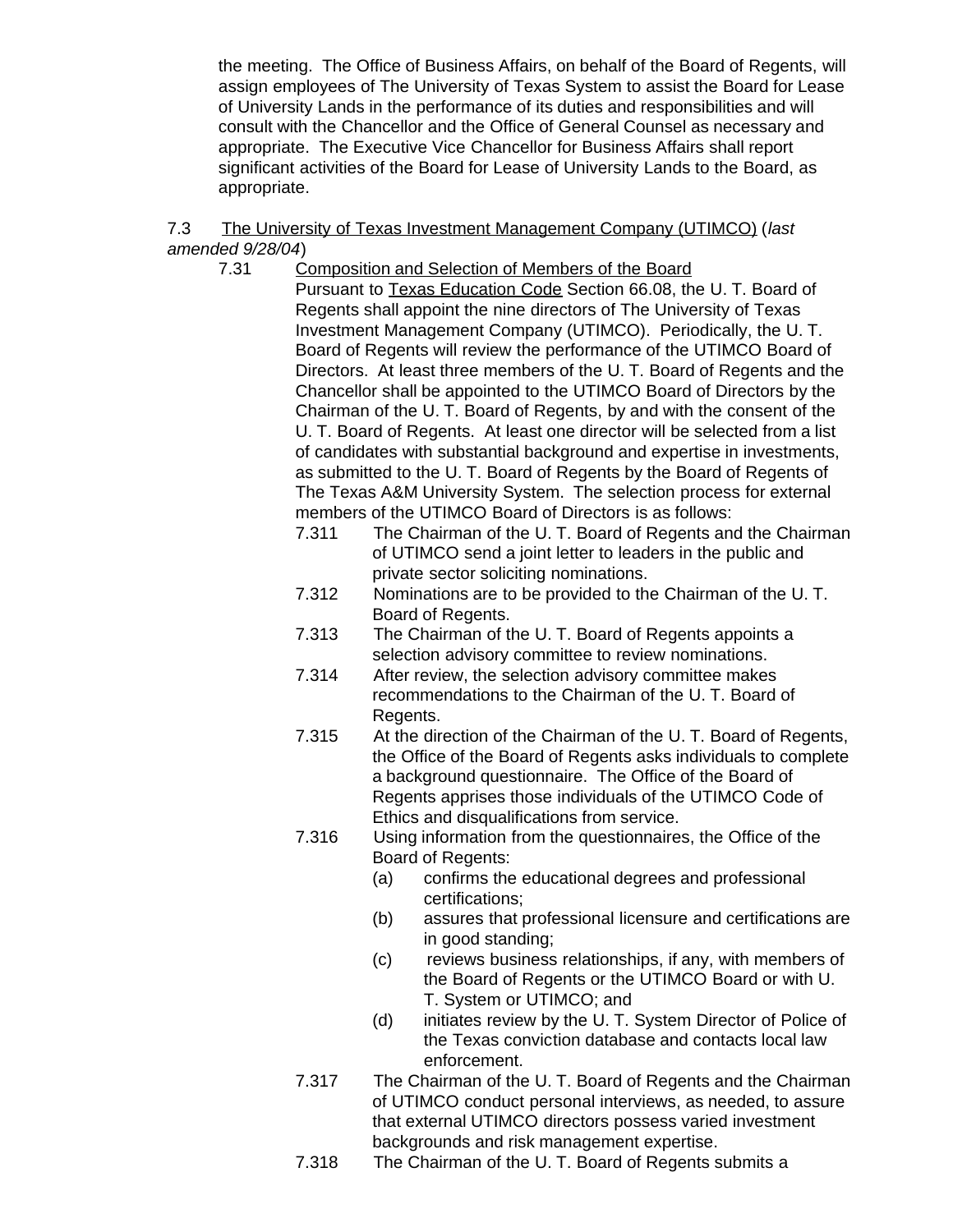recommended appointment for approval by the U. T. Board of Regents.

- 7.32 Referrals to UTIMCO and Related Disclosures
	- 7.321 Members of the U. T. Board of Regents and U. T. System officers and employees shall avoid all appearance of conflict of interest pertaining to UTIMCO's investment opportunities. Referral of information related to investment opportunities outside of a posted open meeting of the U. T. Board of Regents or the UTIMCO Board of Directors must be made directly to the UTIMCO President and CEO without endorsement of the merits of the potential investment and with full disclosure concerning whether the investment opportunity involves any potential economic benefit to the individual making the referral or to an individual related within the second degree of affinity or the third degree of consanguinity to the individual making the referral. Referrals will be accepted with the understanding that decisions on individual investments are at the discretion of the UTIMCO Board and staff.
	- 7.322 Members of the UTIMCO Board of Directors are to be guided by the same requirements through UTIMCO policies.
	- 7.323 Should UTIMCO staff ultimately recommend to the UTIMCO Board an investment that was the subject of a direct referral from a member of the U. T. Board of Regents, an officer or employee of the U. T. System, or a member of the UTIMCO Board of Directors, UTIMCO staff is required to disclose the source of the referral and whether such referral involves any potential economic benefit to the individual making the referral or to an individual related within the second degree of affinity or the third degree of consanguinity to the individual making the referral.

## <span id="page-23-0"></span>7.4 Texas Growth Fund

Pursuant to Section 70(m), Article XVI of the [Texas Constitution](http://www.capitol.state.tx.us/txconst/sections/cn001600-007000.html), the Texas Growth Fund II shall be managed by a Board of Trustees that "includes one member from and elected by" the U. T. Board of Regents.

## <span id="page-23-1"></span>7.5 M. D. Anderson Services Corporation (*added 5/8/03)*

M. D. Anderson Services Corporation (formerly M. D. Anderson Cancer Center Outreach Corporation) was established in 1989 to enhance revenues of The University of Texas M. D. Anderson Cancer Center by establishing joint ventures in selected markets, providing additional referrals to the institution, contracting for delivery of inpatient and outpatient management, utilizing existing U. T. M. D. Anderson Cancer Center reference laboratory services, and fostering additional philanthropy in distant areas. Pursuant to bylaws approved by the Board of Regents, M. D. Anderson Services Corporation shall be managed by a Board of Directors. Three of the Directors, one of whom shall be a Regent and two of whom shall be administrative officers of The University of Texas System, may be appointed by the Board of Regents.

### <span id="page-23-3"></span><span id="page-23-2"></span>Sec. 8. Procedure

8.1 Importance of Attendance at Board and Committee Meetings Recognizing the broad authority and responsibility vested in the Board of Regents for the governance and operation of The University of Texas System, there is a specific expectation that members of the Board understand and recognize the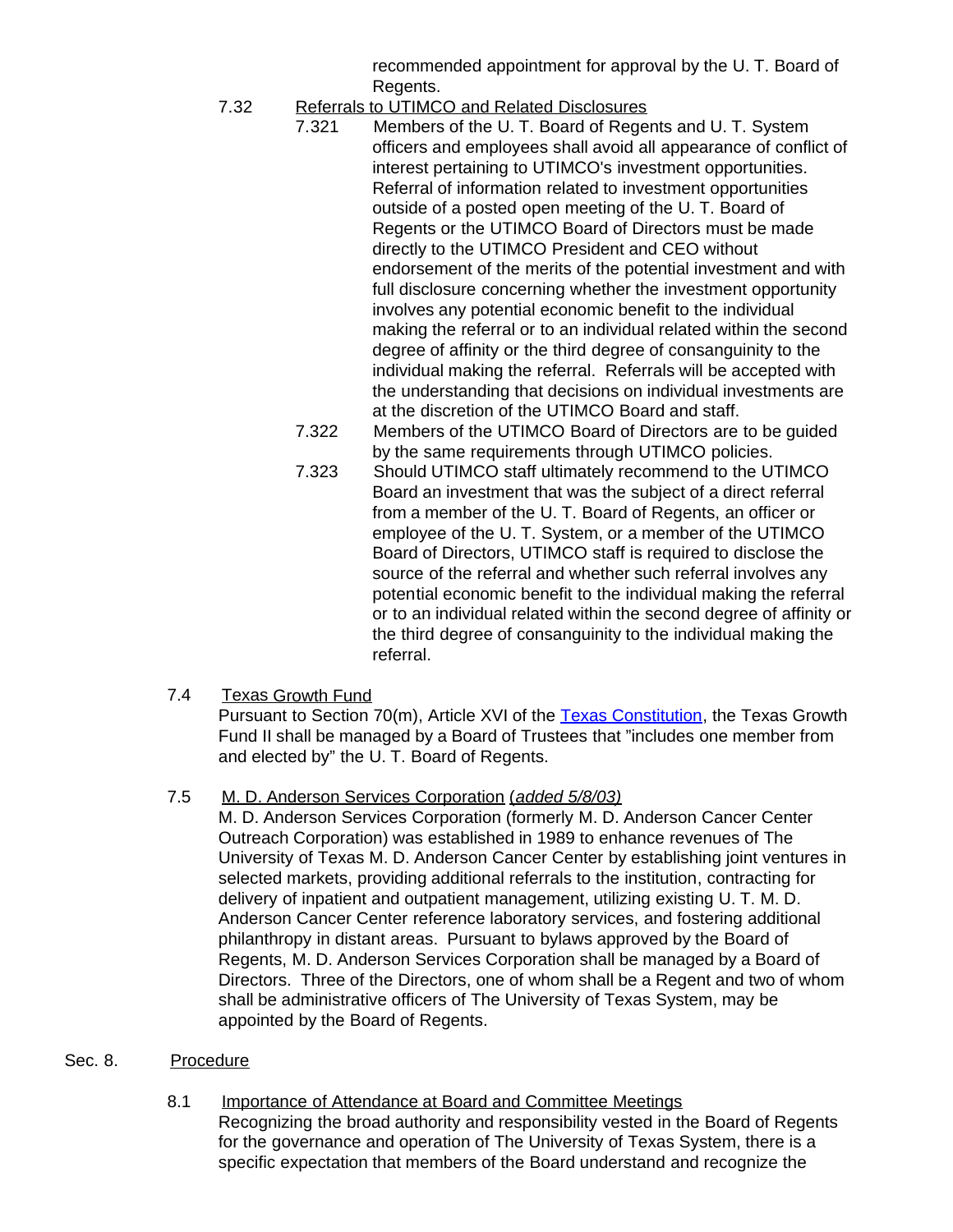importance of their attendance at Board and committee meetings and will make a sincere commitment to attend as many of these as possible.

<span id="page-24-0"></span>8.2 Rules of Order

Robert's Rules of Order, when not in conflict with any of the provisions of this Chapter, shall be the rules of parliamentary procedure when the Board or any of its committees is in session.

### <span id="page-24-1"></span>8.3 Order of Business (*last amended 5/8/03)*

Customarily, the order of business at a regular meeting of the Board shall be as follows:

- (a) Executive Session of the Board.
- (b) Correction and approval of Minutes of preceding meeting(s).
- (c) Consideration of Special Items referred directly to the Board.
- (d) Reports of special and ad hoc committees.
- (e) Consideration of approval of items contained in reports of the following standing committees:

Executive Committee,

Finance and Planning Committee including consideration of items relating to The University of Texas Investment Management Company (UTIMCO),

Audit, Compliance, and Management Review Committee,

Academic Affairs Committee,

Health Affairs Committee, and

Facilities Planning and Construction Committee.

- (f) Other Matters.
- <span id="page-24-2"></span>8.4 Open and Closed Meetings

Meetings of the Board shall be open to the press and the public, unless otherwise determined by the Board, in accordance with law.

<span id="page-24-3"></span>8.5 Matters to be Referred to Committees

The Chairman of the Board in consultation with the Counsel and Secretary to the Board and appropriate committee chairmen shall make appropriate referrals to standing committees. On all matters for the consideration of the Board originating in the component institutions or System Administration, the Chancellor shall include a recommendation as to the standing committee to which the matter should be referred. Insofar as it is practicable, all subjects and matters requiring Board action shall be referred to the appropriate standing committee for consideration and recommendation before action is taken thereon by the Board.

- <span id="page-24-4"></span>8.6 Communications by and to the Board (*last amended 5/8/03)*
	- 8.61 It is the responsibility of each Regent to be knowledgeable in some detail regarding the operations, management, finances, and effectiveness of the academic, research, and public service programs of The University of Texas System, and members of the Board have the right and authority to inform themselves as to their duties, responsibilities, and obligations in such a manner as they may deem proper. Members of the Board of Regents are to be provided access to such personnel and information as in their individual judgements will enable them to fulfill their duties and responsibilities as Regents of The University of Texas System. The regular channel of communication from members of the Board to the faculty, staff, and administration is through the Chancellor, the appropriate Executive Vice Chancellor, and the president of the institution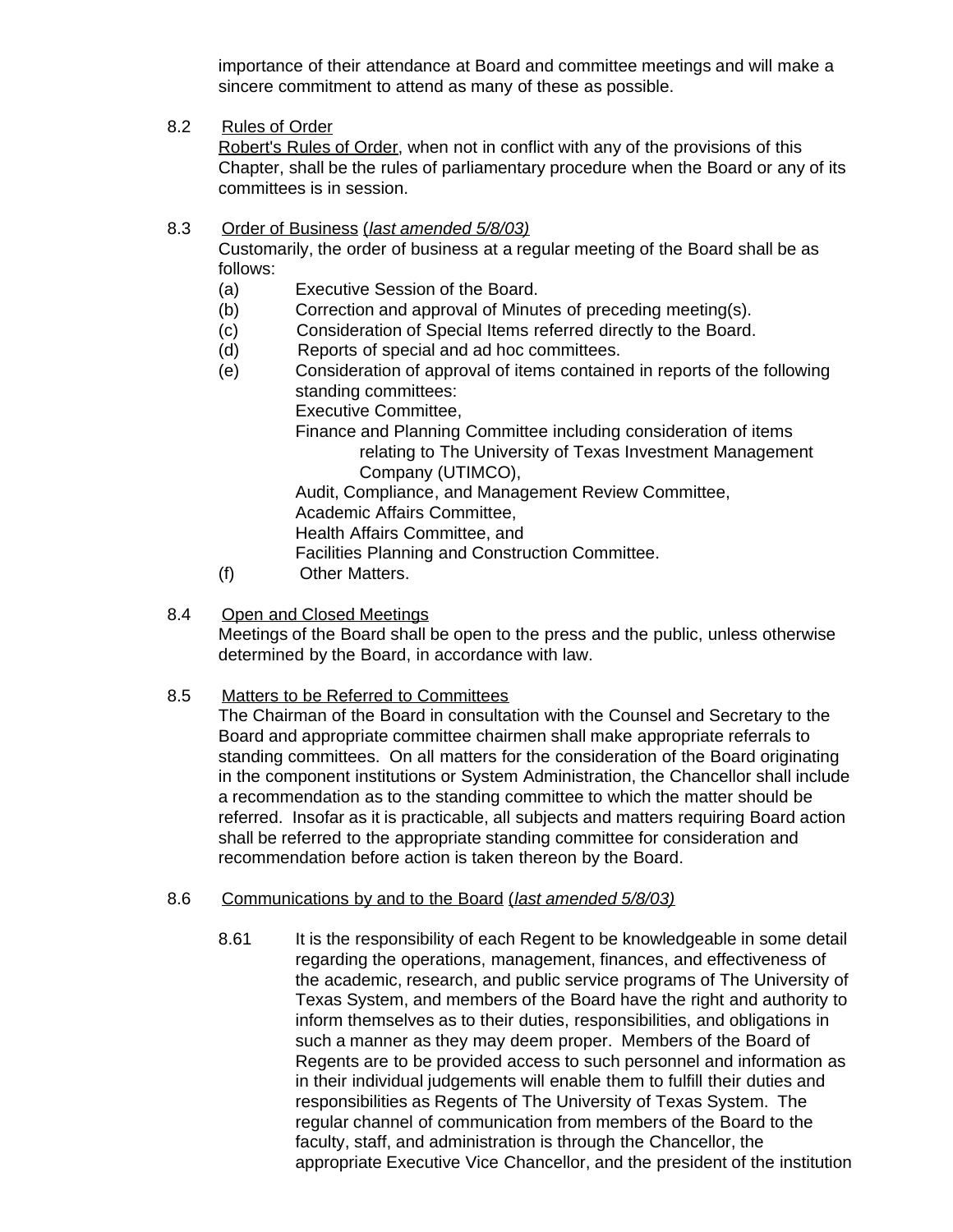involved, and a copy of any communication sent by a Regent directly to any member of the faculty, staff, or administration should be furnished to the Chancellor, the appropriate Executive Vice Chancellor, and the president of the institution involved; however, individual Board members are not precluded when they deem it necessary and proper from direct participation and communication with the presidents, representatives, and personnel of The University of Texas System Administration and its component institutions, faculty members, and other groups.

8.62 Except upon invitation of the Board, the Chairman of the Board, the appropriate Committee Chairman, the Chancellor, or the appropriate Executive Vice Chancellor, no person shall appear before the Board or any committee thereof unless that person files with the Counsel and Secretary to the Board a written request explaining the purpose of such appearance at least three days before the date of such appearance and unless the Chairman of the Board, the appropriate Committee Chairman, or at least three members of the Board, shall approve the request. It is understood, however, that the president of a component institution or his or her delegate and/or the president or chair of the student, staff, or faculty governance organization(s) or his or her delegate may appear without prior notice or request before the Board or any committee whenever the matter under consideration directly affects the component institution represented by such person. Persons requesting to appear must identify the subject of their remarks, which must be directly related to a matter on the Agenda for consideration by the Board. Whenever time and other circumstances permit, the person making the request shall first consult with the president, or his or her delegate, of such institution regarding the purpose of the appearance prior to the meeting of the Board or committee. Insofar as possible, any person who appears before the Board shall provide a written statement of the substance of such person's presentation to the Board, and such written statement shall be delivered to the Counsel and Secretary to the Board in sufficient time for copies to be distributed to the Regents prior to the meeting. Any person appearing before the Board or a committee shall be subject to restrictions on time, place, and manner as may be prescribed by the Chairman or a majority of the Board or by the Chairman or a majority of a committee. The Chairman or a majority of the Board may prescribe sanctions against any person exceeding established time, place, or manner limits; disrupting a meeting of the Board or a committee of the Board; or violating any provision of the Regents' Rules and Regulations. Sanctions may include the refusal to allow such person to speak again to the Board or committees of the Board for up to one year.

8.63 All official material to be distributed to the Regents shall be transmitted through the Office of the Board of Regents. Copies of all official communications from administrative officers to the Regents shall be sent to the Counsel and Secretary. Communications from the Chancellor and Executive Vice Chancellors shall be exempt from this requirement but in such cases information copies shall be furnished to the Counsel and Secretary. The regular channel of communication from the faculty, staff, students, and administration to the Board is through the president of the institution involved, the appropriate Executive Vice Chancellor and the Chancellor. Communications from the Faculty Advisory Council, the Student Advisory Council, and the Employee Advisory Council to the Board are through the Chancellor. A copy of any communication sent directly to a Board member should be furnished to the Chancellor, the appropriate Executive Vice Chancellor, and the president of the institution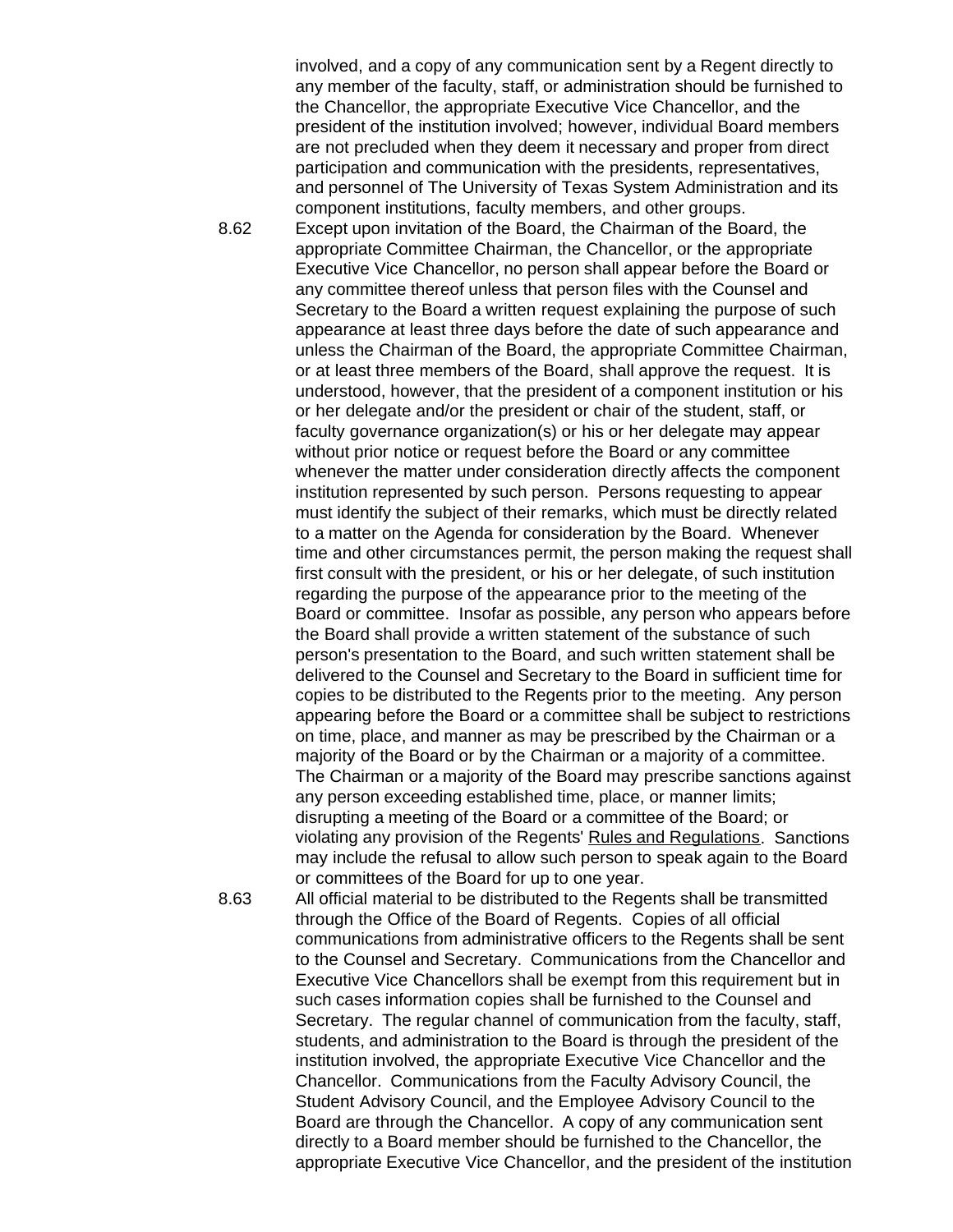involved.

Except for communications from the Chancellor, the Executive Vice Chancellors, and the Counsel and Secretary to the Board, all communications to the Board from members of the university community should be in writing.

8.64 Docket

A compilation of matters that are required to be reported to or approved by the Board via a docket format shall be prepared as directed and approved by the Chancellor, Executive Vice Chancellors, and Vice Chancellors, as appropriate.

All docket items from the component institutions must be received by System Administration prior to the deadline set by the Chancellor approximately four weeks prior to a regular scheduled meeting for inclusion in the Docket for that meeting. The Docket shall be distributed by the Counsel and Secretary to all members of the Board and may be combined with the Agenda Book referenced in Subdivision 8.65 below. 8.65 Agenda

> Each matter to be considered by the Board or a standing committee of the Board at any regular Board meeting as an Agenda Item shall be accompanied by a summary of the facts pertaining thereto, the need for action thereon, and the recommendations of the Chancellor, where appropriate. Where contractual awards are involved, the summary shall show the method of competition, if any, the names and offers of all interested parties, and generally sufficient information to show the reasons for and fairness of each transaction. The recommendations of the Chancellor shall state whether they are fully concurred in by any Executive Vice Chancellor, Vice Chancellor, and/or president of a component institution involved.

> Except in the case of an emergency, all proposals that are to be considered by the Board or a committee of the Board shall be presented to System Administration in sufficient time to allow review prior to transmittal to the Counsel and Secretary to the Board approximately four weeks prior to a regular scheduled meeting of the Board for preparation of the Agenda Book and supporting material.

> The Agenda Book for a Board meeting shall be provided to each member of the Board approximately two weeks in advance of the meeting, to the extent possible.

<span id="page-26-0"></span>8.7 Report to Press on Actions of Board

Reports on matters of public interest will be given to the press as promptly as possible during or after each meeting. These press reports shall be under the direction of the Chairman of the Board, or the Chancellor or their designated representatives.

### <span id="page-26-1"></span>8.8 Political and Controversial Matters

The Board reserves to itself the responsibility for passing upon matters of a political or obviously controversial nature, which represent an official position of the System or any institution or department thereof. Statements on such matters shall be made by the Chairman of the Board or the Chancellor. Without the advance approval of the Board, no Regent, officer, or faculty or staff member shall make or issue any public statement on any political or other subject of an obviously controversial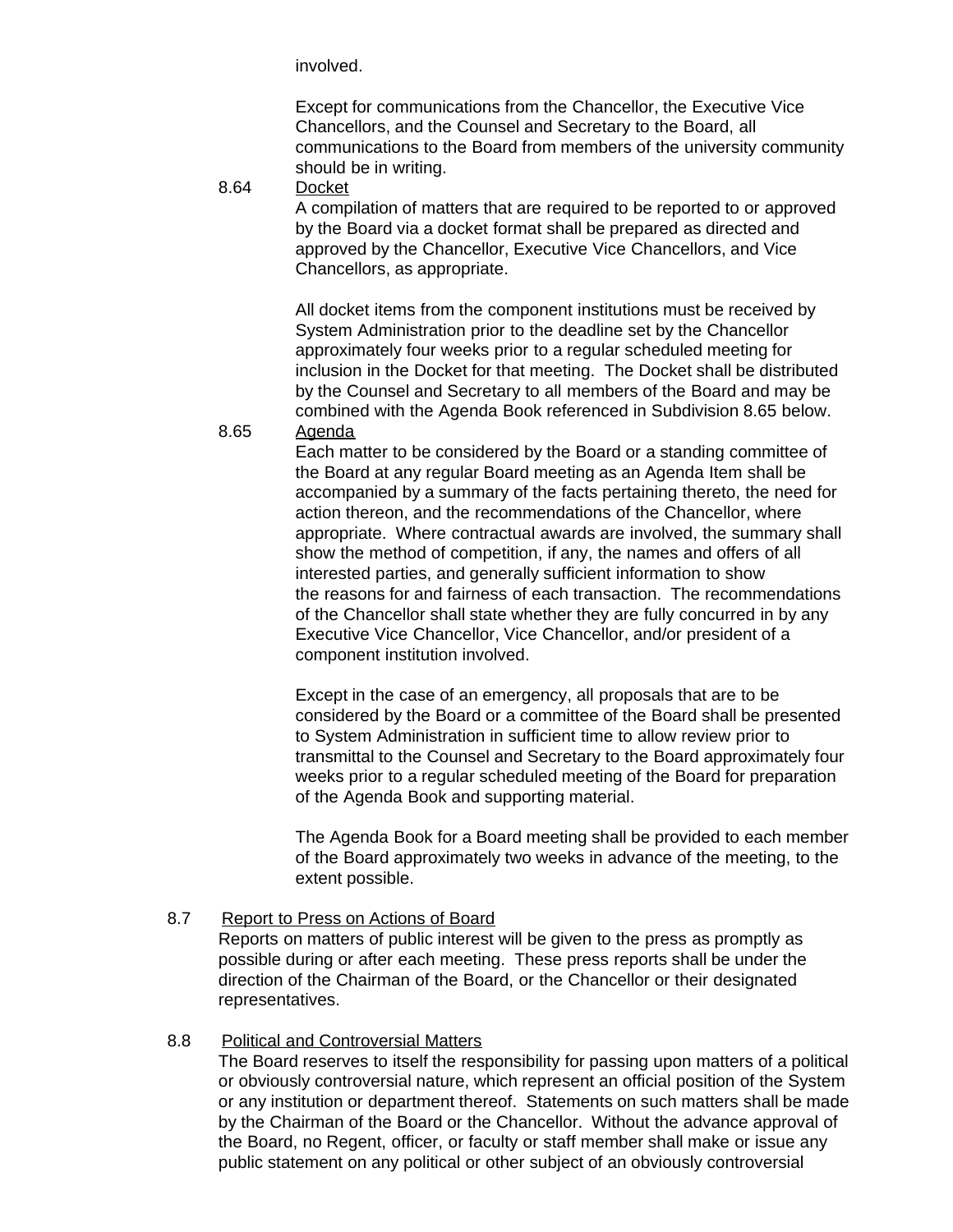nature which might reasonably be construed as a statement of the official position of the System or any institution or department thereof. It is not the intent of this policy statement to stifle the right of freedom of speech of anyone speaking in a personal capacity where that person makes it clear that he or she is not speaking for the System or any of its component institutions. Statements on matters of an emergency nature shall be cleared by the Chancellor with the Chairman of the Board.

### <span id="page-27-1"></span><span id="page-27-0"></span>Sec. 9. Delegation to Act on Behalf of the Board

9.1 Items Requiring Board Approval

Each Executive Officer and the institutional presidents shall be responsible for identifying to the Chancellor contracts, agreements, and other documents for which he or she is responsible that are of such significance to require the prior approval of the Board. Each such matter so identified shall be presented to the Board by the Chancellor as an agenda item at a regular or special meeting of the Board. Upon approval, the Board shall designate the person(s) authorized to act on behalf of the Board with regard to the matter and shall specify any conditions or limitations on such authority. Documents executed on behalf of the Board pursuant to authority granted under these Rules and Regulations shall not require certification or attestation by the Counsel and Secretary to the Board.

<span id="page-27-2"></span>9.2 Delegation of Authority to Execute and Deliver Contracts, Agreements, and Documents (*last amended 2/4/04*)

The Board delegates authority to execute and deliver contracts, agreements, and documents on behalf of the Board as set out in these Rules and Regulations. The Board shall take all actions necessary to maintain oversight and to implement all proper and necessary procedures with regard to such delegated authority. All authority to execute and deliver contracts, agreements, and other documents is subject to these Rules and Regulations and compliance with all applicable laws and special instructions or guidelines issued by the Chancellor, an Executive Vice Chancellor, or the Vice Chancellor and General Counsel.

9.21 Special Instructions

Special instructions or guidelines by the Chancellor, an Executive Vice Chancellor, or the Vice Chancellor and General Counsel may include without limitation instructions concerning reporting requirements; standard clauses or provisions; ratification or prior approval by the Board, the Executive Committee of the Board, or the appropriate Executive Vice Chancellor; review and approval by the Office of General Counsel; and recordkeeping.

### 9.22 Requirements Related to Board Approval

All contracts or agreements, including purchase orders and vouchers, with a cost or monetary value to the U. T. System Administration or the component institution of more than \$1 million must be approved by the Executive Committee of the Board or approved by the Board via the Docket or the Agenda except the following, which do not require prior approval by the Executive Committee of the Board or the Board regardless of the contract amount:

- 9.221 Contracts, agreements, and documents relating to construction projects previously approved by the Board in the Capital Improvement Program and Capital Budget.
- 9.222 Contracts or grant proposals for sponsored research, including institutional support grants, and licenses or other conveyances of intellectual property owned or controlled by the Board; provided that licenses and other conveyances of intellectual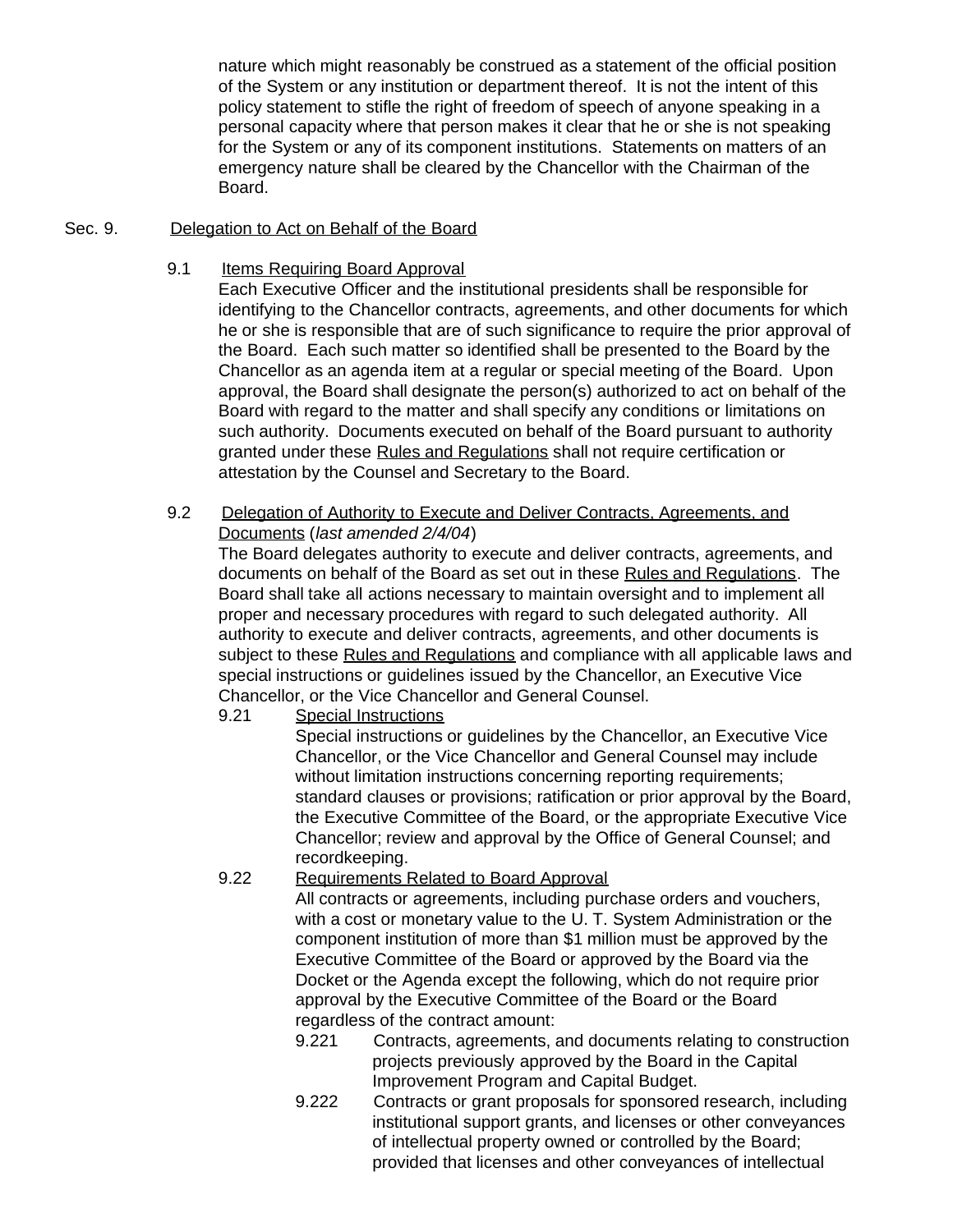property owned or controlled by the Board shall have the advance approval of the appropriate Executive Vice Chancellor.

- 9.223 Contracts or agreements for the purchase of replacement equipment or licensing of replacement software.
- 9.224 Contracts or agreements for the purchase of routinely purchased supplies.
- 9.225 Purchases made under a group purchasing program.
- 9.226 Purchases of new equipment or licensing of new software identified specifically in the institutional budget approved by the Board.
- 9.227 Loans of institutional funds to certified nonprofit health corporations, which loans have been approved as provided in Part Two, Chapter III, Section 4, Subsection 4.5 of these Rules and Regulations.
- 9.228 Agreements with administrators employed by the U. T. System or a component institution, so long as such agreements fully comply with the requirements of **Texas Education Code** [Section](http://www.capitol.state.tx.us/statutes/ed/ed0005100.html#ed246.51.948) 51.948 including the requirement to make a finding that the agreement is in the best interest of the U. T. System or the component institution.
- 9.229 Contracts or agreements for utility services or energy resources and related services, if any, which contracts or agreements have been approved in advance by the Chancellor or the Chancellor's delegate.
- 9.22(10) Contracts or agreements for the purchase or license of library books and library materials.
- 9.22(11) Contracts or agreements related to postseason bowl games, subject to a requirement that the contract or agreement has been submitted to the Executive Vice Chancellor for Academic Affairs and is in a form acceptable to the Vice Chancellor and General Counsel.
- 9.22(12) Contracts or agreements for uniform group employee benefits offered pursuant to Chapter [1601, Texas Insurance Code.](http://www.capitol.state.tx.us/statutes/in/in0160100toc.html)
- 9.23 All contracts for consulting services for more than \$250,000 must be approved by the Executive Committee of the Board or approved by the Board via the Docket or the Agenda.
- 9.24 The officer or employee executing any document on behalf of the Board shall be responsible for assuring that he or she has authority to act on behalf of the Board and that such authority is exercised in compliance with applicable conditions and restrictions.
- 9.25 The primary delegate identified in these Rules and Regulations or in an official Board action may further delegate his or her delegated authority unless otherwise specified. Any such further delegation of authority must be made in writing and the primary delegate shall permanently maintain, or cause to be maintained, evidence of all such delegations. A delegate of the primary delegate may not further delegate such authority.
- 9.26 The primary delegate identified in these Rules and Regulations as authorized to execute and deliver on behalf of the Board various types of contracts, agreements, and documents shall maintain, or cause to be maintained, necessary and proper records with regard to all contracts, agreements, and documents executed and delivered pursuant to such delegated authority. An original of each executed contract or agreement shall be kept for a minimum period of four years after the expiration of the contract or agreement, or longer as may be specified by any applicable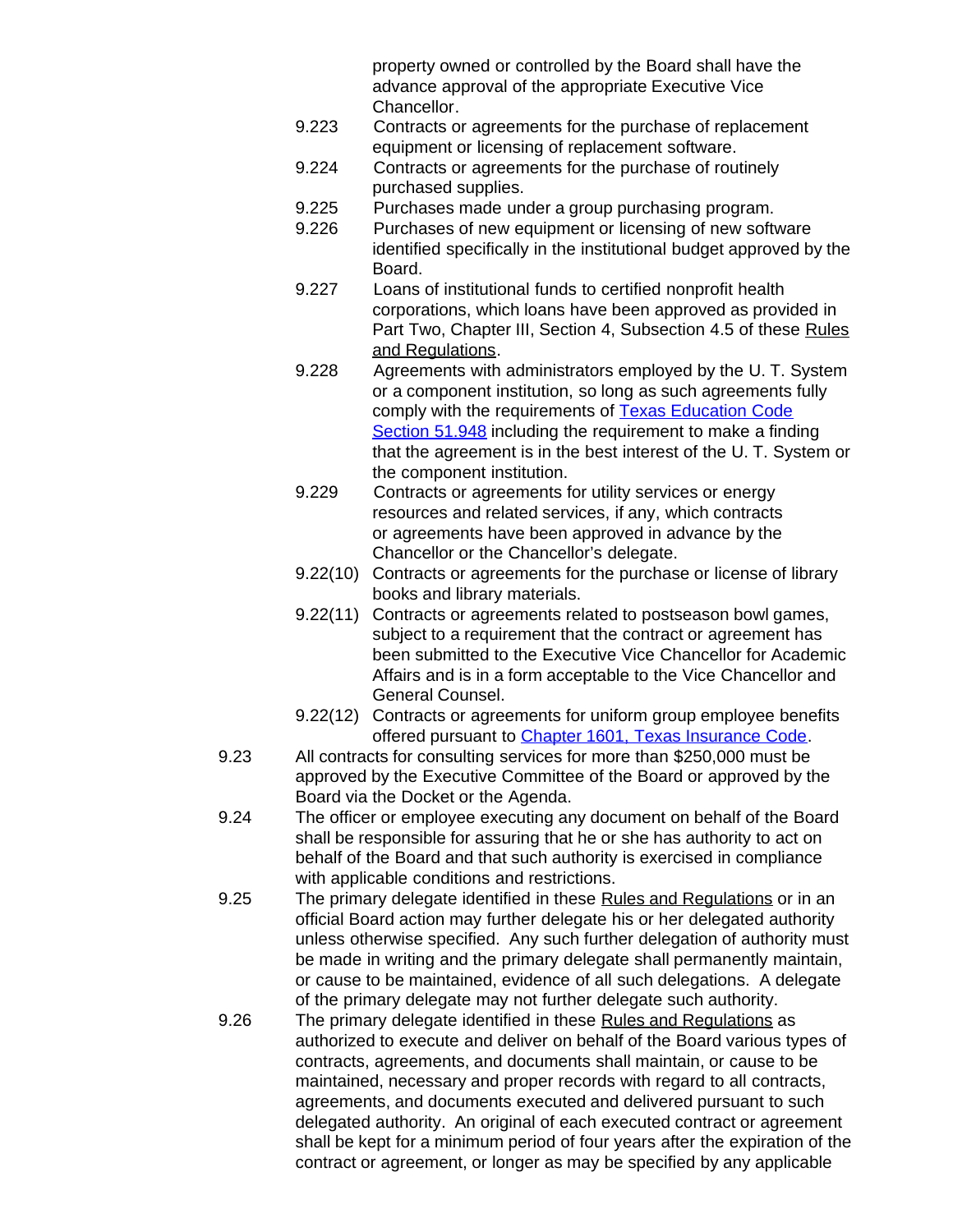records retention schedule or policy adopted by the Board, the U. T. System Administration, or the component institution.

- 9.27 All authority to execute and deliver contracts, agreements, and other documents is subject to compliance with all applicable laws and regulations and all applicable provisions of these Rules and Regulations.
- 9.28 The following contracts and agreements must be approved by the Board via the Docket or the Agenda, regardless of the contract amount:
	- 9.281 Contracts and agreements of any kind or nature with a foreign government or agency thereof, except affiliation agreements and cooperative program agreements, material transfer agreements, sponsored research agreements and licenses or other conveyances of intellectual property owned or controlled by the Board prepared on an approved standard form or satisfying the requirements set by the Office of General Counsel.
	- 9.282 Agreements with a Chancellor, a president, a former Chancellor or president, an Executive Vice Chancellor, or a Vice Chancellor, subject to the provisions of [Texas Education](http://www.capitol.state.tx.us/statutes/ed/ed0005100.html#ed246.51.948) [Code Section](http://www.capitol.state.tx.us/statutes/ed/ed0005100.html#ed246.51.948) 51.948 or [Texas Government Code](http://www.capitol.state.tx.us/statutes/go/go0061800.html#go001.618.001) Section [618.001](http://www.capitol.state.tx.us/statutes/go/go0061800.html#go001.618.001) et seq.
- 9.29 Contracts or agreements, including purchase orders and vouchers, with a cost or monetary value to the System Administration or a component institution in excess of \$1 million but not exceeding \$10 million associated with or related to a property or casualty loss that is expected to exceed \$1 million may be approved, executed, and delivered by the Chancellor as provided in Part Two, Chapter XI, Section 2, Subsection 2.5 of these Rules and Regulations.
- <span id="page-29-0"></span>9.3 Prior Approval and Reporting Actions taken pursuant to delegated authority must receive the prior approval of, or be reported to, the Board only as specifically required in these Rules and Regulations, the policies of the Board, or any special instructions or guidelines issued as provided in these Rules and Regulations.

# <span id="page-29-1"></span>9.4 Actions of the Board as Trustee

Authority delegated by the Board in these Rules and Regulations includes actions that may be taken by the Board in its capacity as trustee of any trust, to the extent such delegation is permitted by law.

<span id="page-29-2"></span>9.5 Delegation of Authority Related to Charter School Operations Authority delegated by the Board in these Rules and Regulations includes actions related to the oversight and operation of an open-enrollment charter school as authorized in Part Two, Chapter I, Section 5 of these Rules and Regulations.

## <span id="page-29-3"></span>9.6 Delegation of Authority to the Executive Committee

Except as may be specifically set out otherwise in these Rules and Regulations, the Board delegates to the Executive Committee of the Board authority to act on behalf of the Board on all matters requiring immediate attention. When approving any contract, agreement, or document, the Committee shall designate the officer, employee, or agent authorized to execute and deliver the contract or agreement and specify any other required approvals. The designated delegate may further delegate his or her delegated authority unless otherwise specified. Any such further delegation of authority must be made in writing and the designated delegate shall permanently maintain, or cause to be maintained, evidence of any such delegation. A delegate of the primary delegate may not further delegate such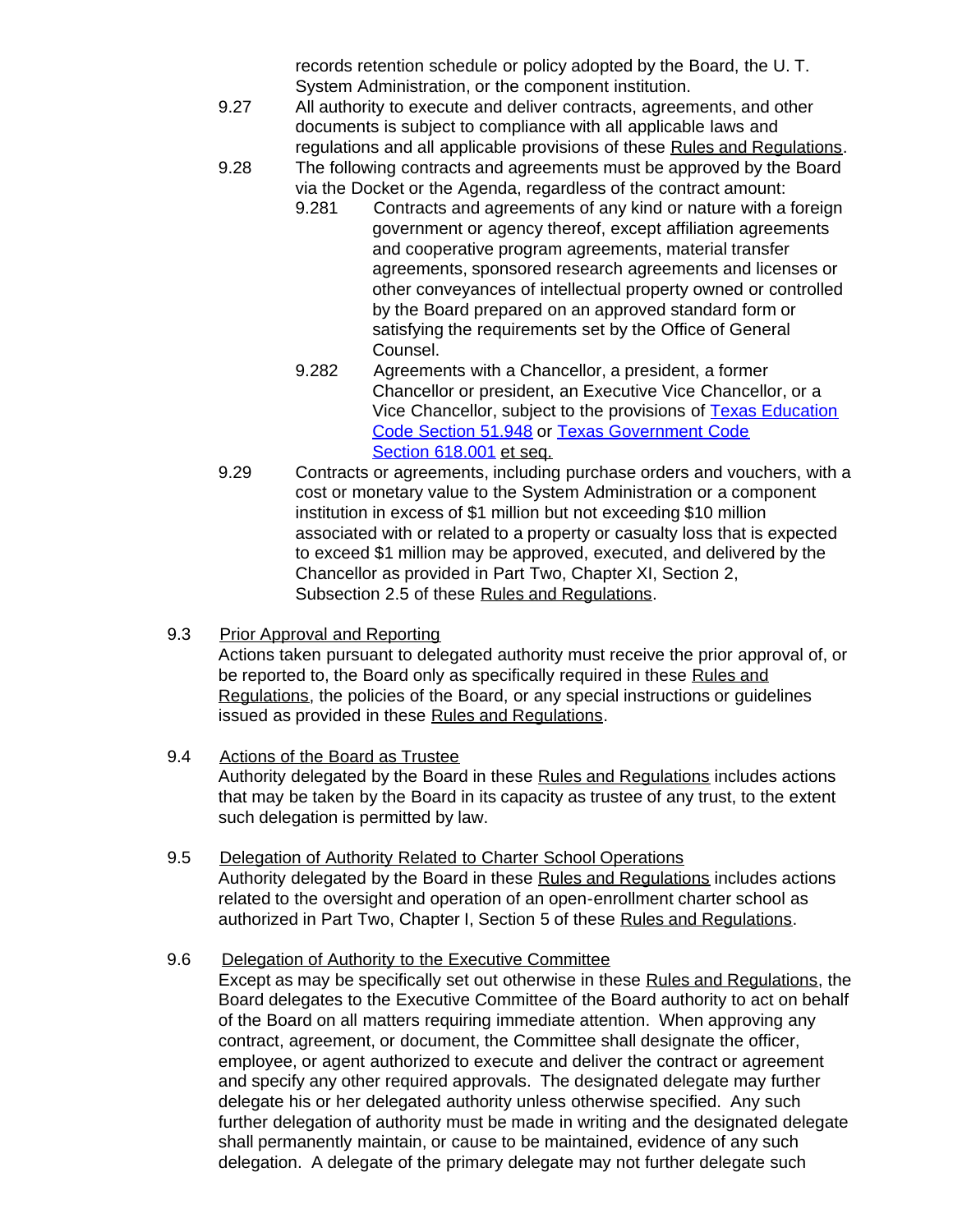authority. All members of the Board will be given prompt notice of all meetings of the Executive Committee and will be invited to attend and participate in all Executive Committee discussions and deliberations. The Executive Committee shall report to the Board at its next regular meeting actions taken by the Committee on behalf of the Board as provided in Part One, Chapter I, Section 7 of these Rules and Regulations.

<span id="page-30-0"></span>9.7 Exceptions

This Section does not apply to the following:

- 9.71 Management of assets by UTIMCO, which is governed by contract and the provisions of Part Two, Chapter IX of these Rules and Regulations.
- 9.72 The acceptance, processing, or administration of gifts and bequests, which actions are governed by Part One, Chapter VII and Part Two, Chapter IX of these Rules and Regulations and applicable policies of the Board.
- 9.73 Any power, duty, or responsibility that the Board has no legal authority to delegate, including any action that the Texas Constitution requires be taken by the Board.

### <span id="page-30-2"></span><span id="page-30-1"></span>Sec. 10. Policies

10.1 Compliance with Ethics Policy

Each member of the Board of Regents shall perform his or her activities on behalf of The University of Texas System in conformity with the Ethics Policy as set out in Part One, Chapter III, Section 4 of the Regents' Rules and Regulations and other State of Texas laws related to standards of conduct and conflict of interest.

<span id="page-30-3"></span>10.2 Policy Against Discrimination

To the extent provided by applicable law, no person shall be excluded from participation in, denied the benefits of, or be subject to discrimination under, any program or activity sponsored or conducted by the System or any of its component institutions, on the basis of race, color, national origin, religion, sex, age, veteran status, or disability.

### 10.3 Regental Policies

Other Policies approved by the Board and not included in the Regents' Rules and Regulations may be found in Regental Policies at http://www.utsystem.edu/bor/policies.htm.

## <span id="page-30-5"></span><span id="page-30-4"></span>Sec. 11. Guidelines for the Santa Rita Award (*added 11/13/02)*

I. Standards

A System-wide award that may be made annually to an individual who has made valuable contributions over an extended period to The University of Texas System in its developmental efforts. An individual is defined as a person, as opposed to a corporation, charitable trust, foundation, and like entities. The recipient may be judged on the basis of a broad list of criteria, primary among which will be a demonstrated concern for the principles of higher education generally, as well as deep commitment to the furtherance of the purposes and objectives of The University of Texas System specifically.

Participation by the recipient in the affairs of the System shall be of such character and purpose to serve as a high example of selfless and public-spirited service. Of particular interest will be the effect that such individual activity may have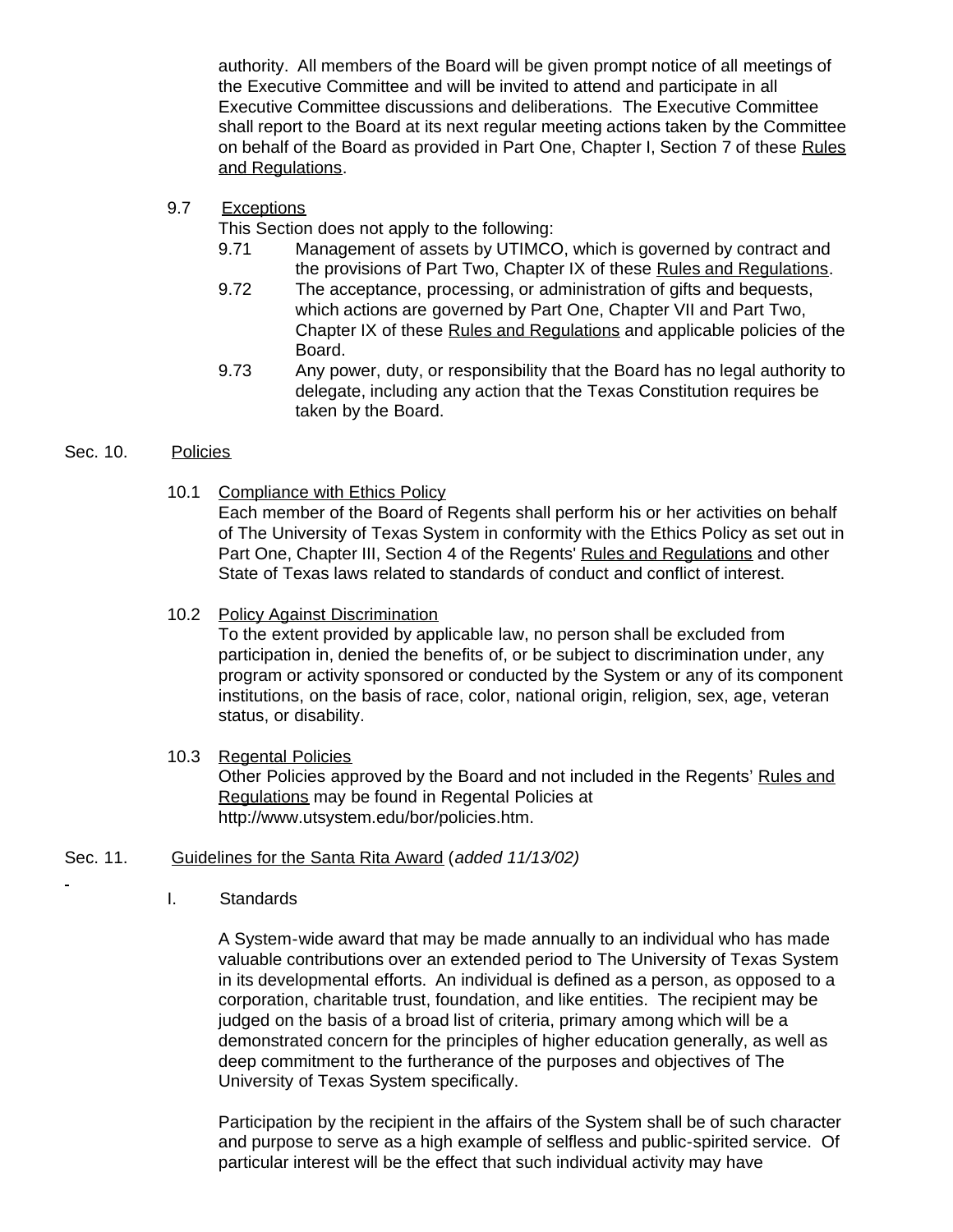engendered similar motivation from other public and private areas toward the University System.

- II. General Conditions
	- A. The award, to be known as the "Santa Rita Award," will consist of a medallion to be presented no more frequently than annually.
	- B. The award shall be made on behalf of the Board of Regents of The University of Texas System.
	- C. An individual may receive the award only once.
	- D. Posthumous awards may be given.
	- E. No member of the Board of Regents shall be eligible to receive the Santa Rita Award until the termination of the member's service.
- III. Nominations for Awards
	- A. Nominations for the award shall be forwarded to the Chairman of the Board of Regents or the Counsel and Secretary to the Board (Office of the Board of Regents, The University of Texas System, 201 West Seventh Street, Suite 820, Austin, Texas 78701-2981).
	- B. The nominator shall provide such supporting information and documentation as may be requested by the Chairman or the Counsel and Secretary to the Board.
- IV. Selection of Awardees

Awards shall be made, upon recommendation of the Chairman of the Board following consultation with others including the Chancellor and other appropriate U. T. System officials, by a majority vote of members present at a Board of Regents' meeting at which a quorum is present.

# **PART ONE, CHAPTER II**

# **ADMINISTRATION**

### <span id="page-31-2"></span><span id="page-31-1"></span><span id="page-31-0"></span>Sec. 1. System Administration

The "System Administration" is the administration of The University of Texas System. The University of Texas System (herein sometimes called the "System") is composed of the System Administration and those institutions assigned by the Constitution or by the Legislature to be governed by the Board of Regents of The University of Texas System. The System Administration shall be based in Austin.

### <span id="page-31-3"></span>Sec. 2. Board's Exercise of Authority

The Board of Regents exercises its powers and authorities in the governance of The University of Texas System through the System Administration, headed by the Chancellor.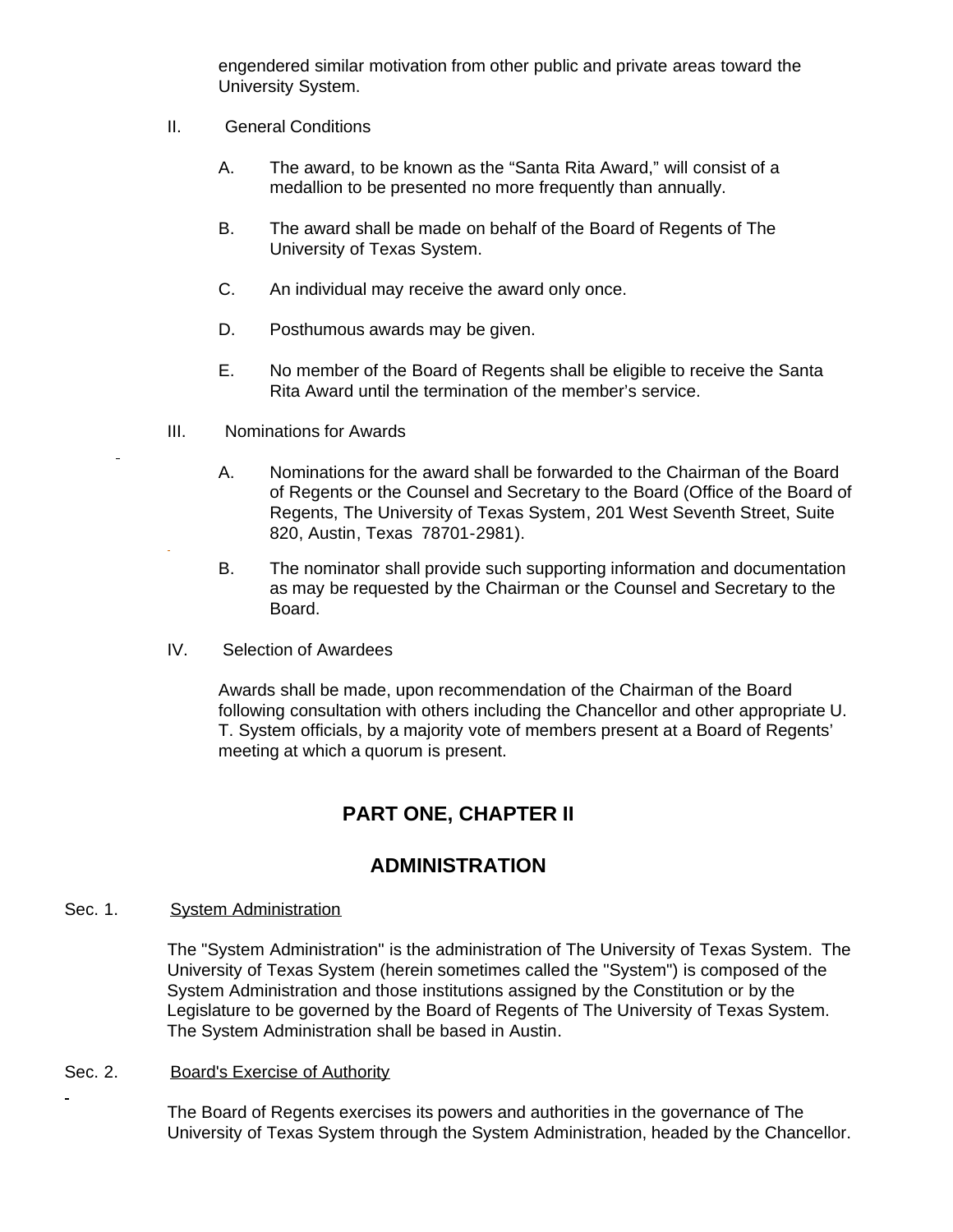### <span id="page-32-1"></span><span id="page-32-0"></span>Sec. 3. Chancellor *(last amended 11/13/02)*

The Chancellor is the chief executive officer of The University of Texas System. The Chancellor reports to and is responsible to the Board of Regents of The University of Texas System. The Chancellor has direct line responsibility for all aspects of the U. T. System's operations.

- 3.1 Appointment The Chancellor shall be elected by the affirmative vote of a majority of the Regents in office and shall hold office without fixed term, subject to the pleasure of the Board.
- <span id="page-32-2"></span>3.2 Primary Duties and Responsibilities of the Chancellor *(last amended 8/12/04)* The Chancellor, by delegation from the Board, is authorized to exercise the powers and authorities of the Board in the governance of the System. The Chancellor will normally act through the officers of the System regarding the matters delegated to them by these Rules. The Chancellor, however, shall not be precluded from any direct participation and communication with System Administration officers or staff, institutional officers or staff, faculty members, and groups. The major duties of the Chancellor include:
	- 3.21 Advising and counseling with the Board with respect to the policies, purposes, and goals of the System; acting as executive agent of the Board in implementing its policies and a system of internal controls; representing the System in all other respects as deemed appropriate to carry out such policies, purposes, and goals, and interpreting and articulating the System's academic, administrative and developmental policies, programs, needs, and concerns to the general public and to other constituencies at the community, State, regional, and national levels.
	- 3.22 Preparing for recommendation to the Board a strategic plan for The University of Texas System, revised periodically, setting forth recommendations for academic programs, capital expenditures, and the allocation of other financial resources.
	- 3.23 Directing the management and administration of System Administration and all component institutions of the System.
	- 3.24 Presenting to the appropriate standing committees of the Board and to the Board nominations for all officers of the System, and for all officers of component institutions as provided in these Rules and Regulations.
	- 3.25 Periodically reviewing the organization of the System Administration and the component institutions of the System and reporting to the appropriate standing committees of the Board and to the Board recommendations for changes in organization, assignments, and procedures.
	- 3.26 Preparing and approving appropriate recommendations to the Board and its standing committees along with the recommendation of the appropriate Executive Vice Chancellor, Vice Chancellor, as appropriate, or president of a component institution.
	- 3.27 Preparing and approving annual operating budgets for the System Administration and the component institutions of the System and submitting such recommendations to the Board.
	- 3.28 Preparing and approving biennial legislative submissions to the Legislative Budget Board and to the Governor for the System Administration and the component institutions of the System for the consideration of the Board in accordance with Section 6 of Chapter II of Part Two of these Rules and Regulations.
	- 3.29 Appointing the Executive Vice Chancellors and Vice Chancellors, and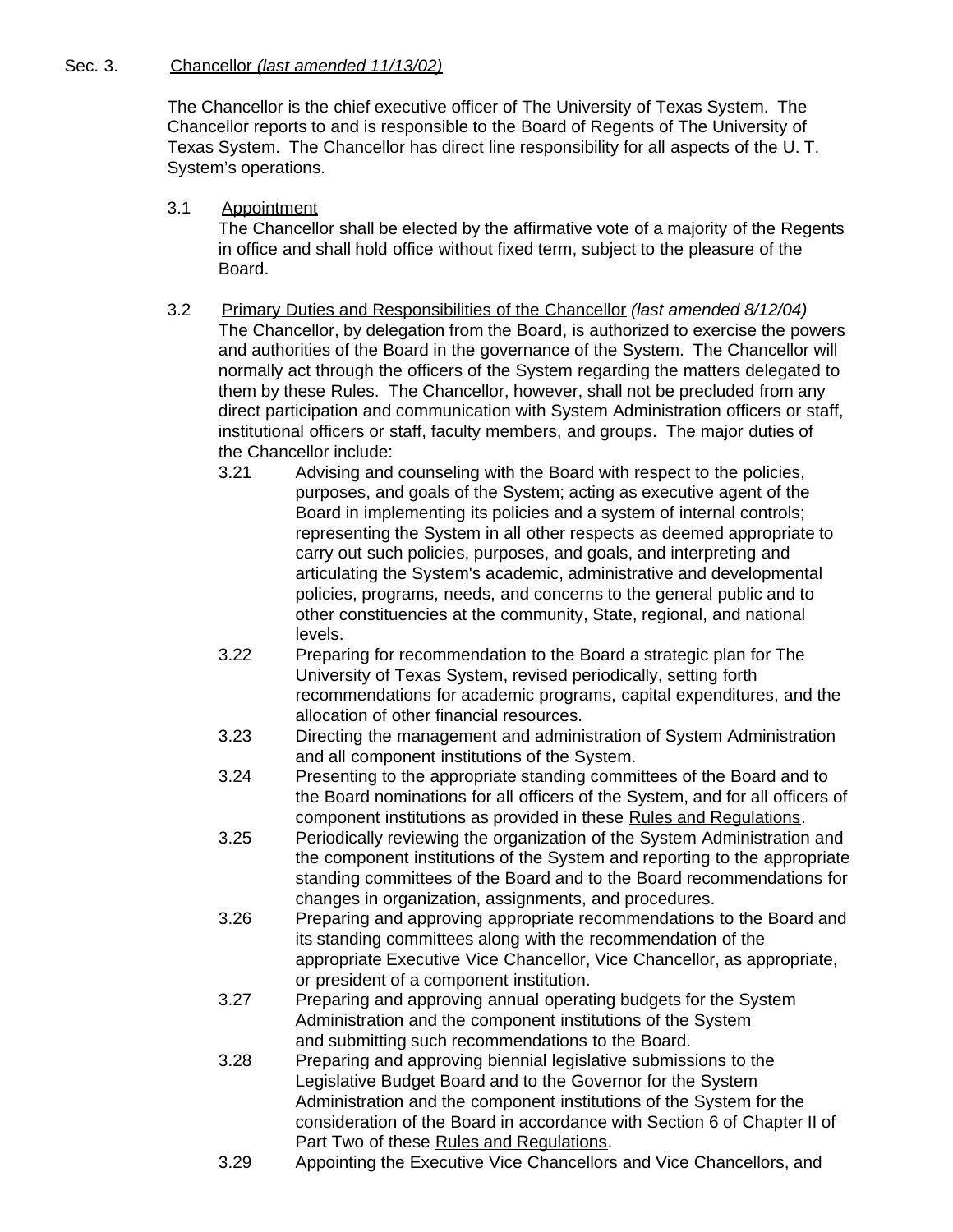taking administrative action and terminating employment regarding these positions.

- 3.2(10) Nominating candidates for the position of System Director of Audits for appointment by the Board, as outlined in Subsection 3.3 of this Chapter.
- 3.2(11) Appointing the System-wide Compliance Officer, as outlined in Subsection 3.4 of this Chapter.
- 3.2(12) Serving on the Board of Directors of The University of Texas Investment Management Company (UTIMCO). Generally overseeing the operations of UTIMCO, with support from System staff and external consultants as appropriate, and coordinating interaction between the System and UTIMCO. Ensuring that UTIMCO implements the core investment functions delegated to it in conformance with the Articles of Incorporation and Bylaws of UTIMCO, these Rules and Regulations, the Investment Management Services Agreement, and the Investment Policy Statements adopted by the Board. Directing UTIMCO in areas other than core investment functions, such as relations with the media, intergovernmental relations, decisions regarding institution of claims and waiver of claims, and public disclosure issues.
- <span id="page-33-0"></span>3.3 Audit

The Chancellor, as chief executive officer of the System, is responsible for ensuring the implementation of appropriate audit procedures for the System. Accordingly, the System Director of Audits prepares an executive summary of all internal audit activity by the System internal auditors and the institutional internal auditors for the Chancellor.<br>3.31 S

### 3.31 System Director of Audits (*last amended 11/13/03)*

The System Director of Audits is responsible for coordinating the effective auditing of the System as set out in Subparagraph 3.312 of this Chapter. The System Director of Audits provides audit assistance to the Chancellor, the Executive Vice Chancellors, and the Vice Chancellors in the exercise of their responsibilities.

3.311 Appointment

The System Director of Audits shall be appointed by the Audit, Compliance, and Management Review Committee after nomination by the Chancellor. The System Director of Audits shall hold office without fixed term, subject to the pleasure of the Chancellor. The Chancellor's actions regarding the System Director of Audits are subject to review and approval by the Audit, Compliance, and Management Review Committee.

3.312 Duties and Responsibilities

The primary responsibilities of the System Director of Audits include developing a System-wide internal audit plan based on a System-wide risk assessment and coordinating the implementation of this plan with the institutional internal auditors. This System-wide audit plan is submitted to the Audit, Compliance, and Management Review Committee for review and approval after the Chancellor's review and approval. Responsibilities of the System Director of Audits also include conducting audits of the System including the revenue produced from the Permanent University Fund lands and formulating policies for the internal audit activity at each component institution.

- 3.313 The System Director of Audits serves as the chief audit executive.
- 3.32 The System internal auditors are the internal auditors for the System and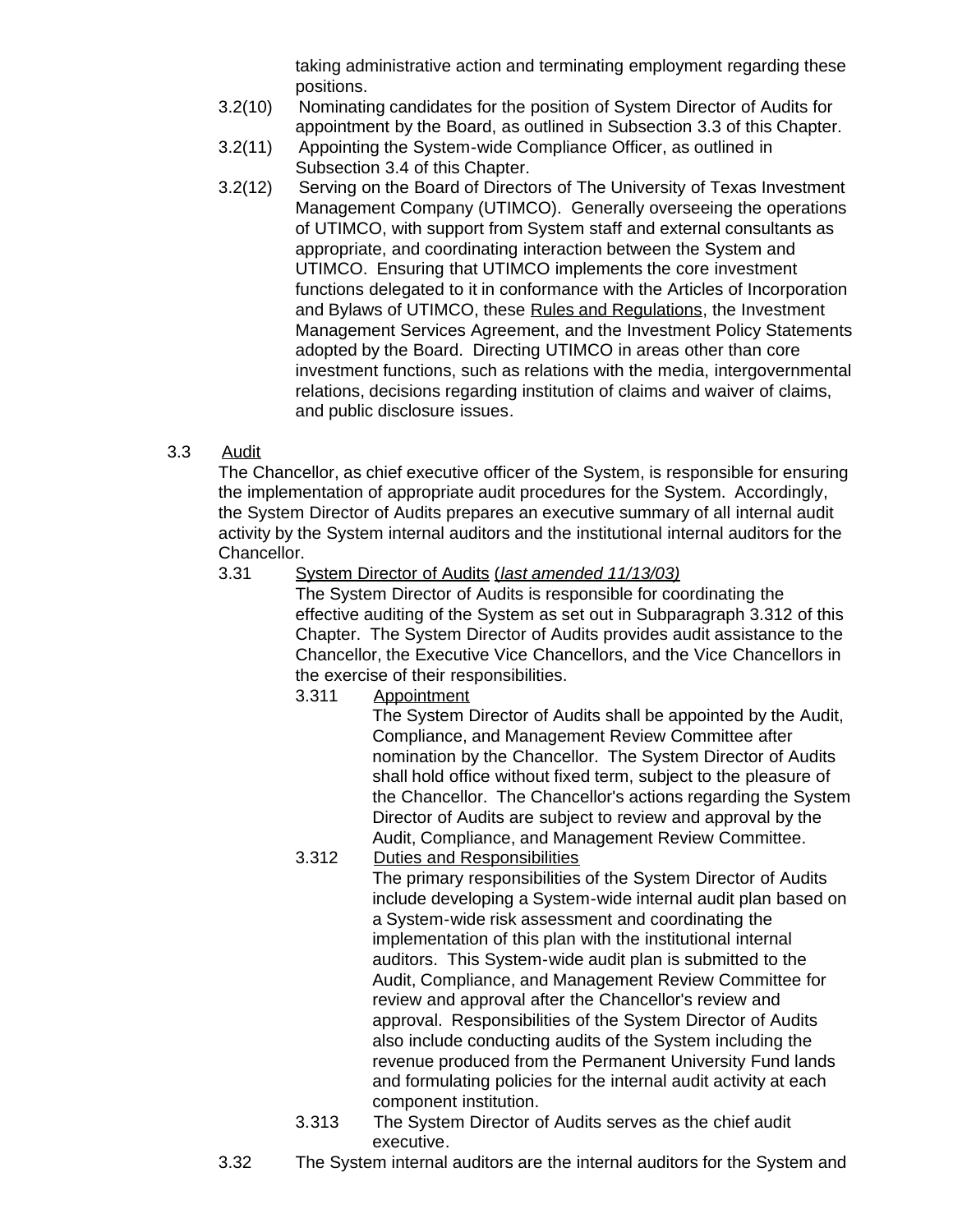augment the audit work of the institutional internal auditor and the State Auditors at the component institutions.

## <span id="page-34-0"></span>3.4 Compliance *(last amended 8/7/03)*

The Chancellor, as chief executive officer of the System, is responsible for ensuring the implementation of a compliance program for the System. Accordingly, the System-wide Compliance Officer prepares an executive summary of all compliance activity of the component institutions, UTIMCO, and System Administration.

3.41 System-Wide Compliance Officer

The System-wide Compliance Officer is responsible, and will be held accountable for, apprising the Chancellor and the Audit, Compliance, and Management Review Committee of the institutional compliance functions and activities at System Administration, UTIMCO, and at each of the component institutions as set out in Subparagraph 3.412 of this Chapter. The System-wide Compliance Officer provides institutional compliance assistance to the Chancellor, the Executive Vice Chancellors, the Vice Chancellors, and the Chief Compliance Officer of UTIMCO in the exercise of their responsibilities.

3.411 Appointment

The System-wide Compliance Officer shall be appointed by the Chancellor. The System-wide Compliance Officer is the senior compliance official of The University of Texas System; provides assistance and advice covering all component, UTIMCO, and System Administration compliance programs; and shall hold office without fixed term, subject to the pleasure of the Chancellor.

3.412 Duties and Responsibilities

The primary responsibilities of the System-wide Compliance Officer include developing an infrastructure for the effective operation of The University of Texas System Institutional Compliance Program; chairing the System-wide Compliance Committee and the Compliance Officers Council; and prescribing the format for the annual risk based compliance plan and the quarterly compliance status reports to be submitted by each component institution, UTIMCO, and System Administration.

## <span id="page-34-1"></span>Sec. 4. Executive Vice Chancellor for Academic Affairs

The Executive Vice Chancellor for Academic Affairs has line responsibility for the conduct of the academic affairs of the System. The presidents of the general academic institutions in the System report to and are responsible to the Executive Vice Chancellor for Academic Affairs. The Executive Vice Chancellor for Academic Affairs reports to and is responsible to the Chancellor. The Executive Vice Chancellor for Academic Affairs is responsible for the programs of the System related to academic affairs. The Executive Vice Chancellor for Academic Affairs has direct access to the Board of Regents and is expected to work directly with the appropriate committees of the Board in discharging the duties of the office.

<span id="page-34-2"></span>4.1 Appointment *(last amended 11/13/02)*

The Executive Vice Chancellor for Academic Affairs shall be appointed by the Chancellor and shall hold office without fixed term, subject to the pleasure of the Chancellor.

<span id="page-34-3"></span>4.2 Duties and Responsibilities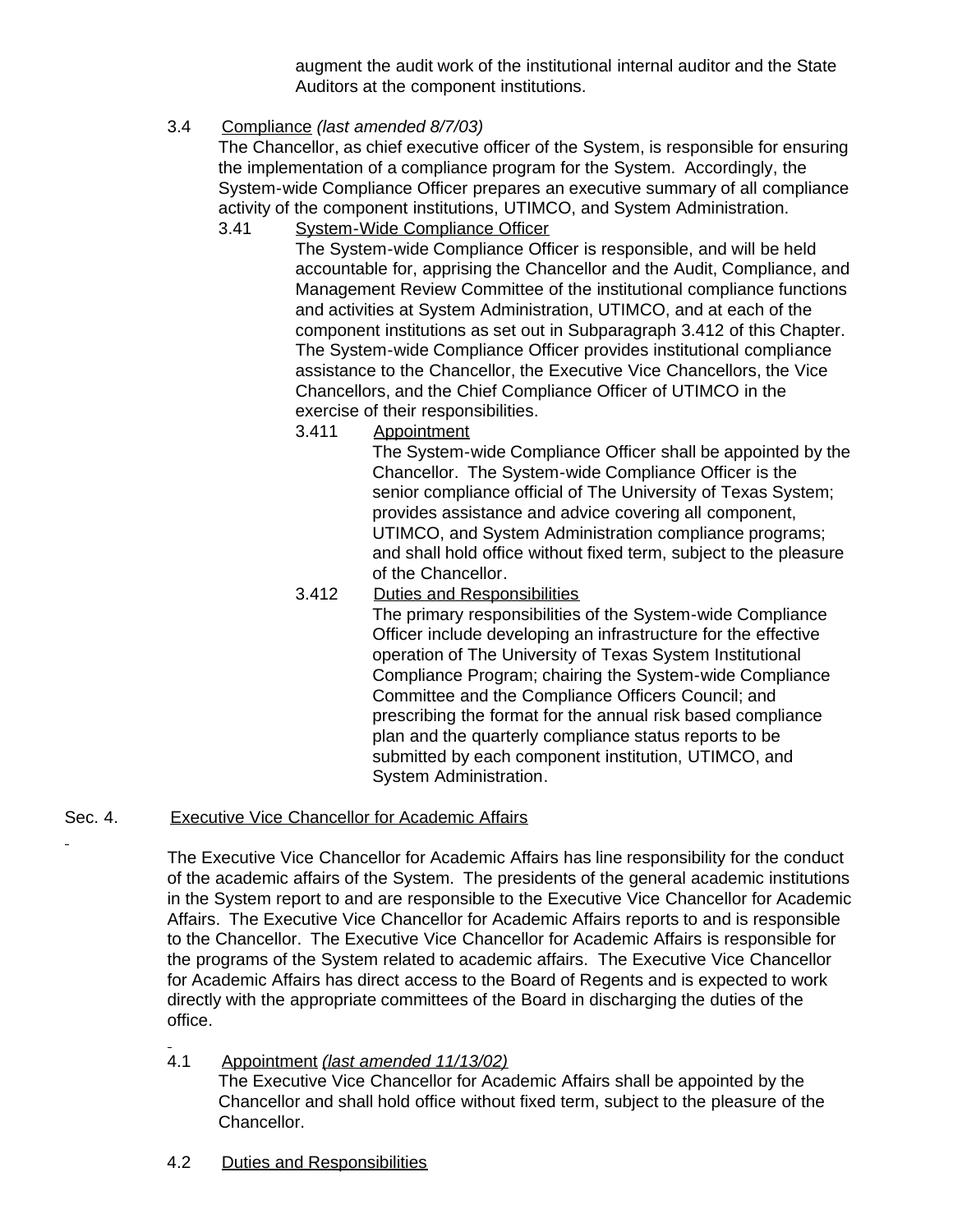The primary responsibilities of the Executive Vice Chancellor for Academic Affairs include:

- 4.21 Providing assistance to the Chancellor and other U. T. System officials in the execution of their responsibilities.
- 4.22 Submitting recommendations to the Chancellor regarding the maintenance of high academic quality in the general academic component institutions of the System.
- 4.23 Reviewing and making recommendations on the budgets, academic planning and programs, facilities planning and construction, and personnel (both academic and nonacademic) of the academic component institutions.
- 4.24 In consultation with the Chancellor, ensuring that appropriate internal controls are implemented and monitored in the general academic component institutions of the System.
- 4.25 Ensuring that the governance requirements for accreditation not specifically covered elsewhere in these policies, procedures, and Rules and Regulations are met.
- 4.26 Reporting the accreditation status of the academic institutions to the Chancellor and to the Board of Regents periodically.
- 4.27 Supervising and directing the operations of the U. T. TeleCampus, including coordination of all activities related to a virtual campus and assessment of distance education effectiveness in the U. T. System.
- 4.28 Serving as System liaison to the U. T. System Faculty Advisory Council and the Student Advisory Council.
- 4.29 Performing such other duties as may be assigned by the Chancellor.

### <span id="page-35-0"></span>Sec. 5. Executive Vice Chancellor for Business Affairs (*editorially amended 9/04*)

The Executive Vice Chancellor for Business Affairs reports to the Chancellor and is responsible for the direction of those offices and supervision of those areas of responsibility set forth in Subsection 5.2 of this Chapter. The Executive Vice Chancellor for Business Affairs has direct access to the Board of Regents and is expected to work directly with the appropriate committees of the Board in discharging the duties of the office.

## <span id="page-35-1"></span>5.1 Appointment *(last amended 11/13/02)*

The Executive Vice Chancellor for Business Affairs shall be appointed by the Chancellor and shall hold office without fixed term, subject to the pleasure of the Chancellor.

<span id="page-35-2"></span>5.2 Duties and Responsibilities *(last amended 8/7/03) (editorially amended 11/03 and 9/04)*

The primary responsibilities of the Executive Vice Chancellor for Business Affairs include:

- 5.21 Providing assistance to the Chancellor and other U. T. System officials in the execution of their responsibilities.
- 5.22 Submitting recommendations to the Chancellor and the Executive Vice Chancellors on business operations of the component institutions of the System.
- 5.23 Reviewing and making recommendations on uniform business systems and management.
- 5.24 Submitting recommendations relating to programs for the most efficient management of personnel and resources.
- 5.25 Submitting recommendations for program development for training of personnel in nonacademic areas.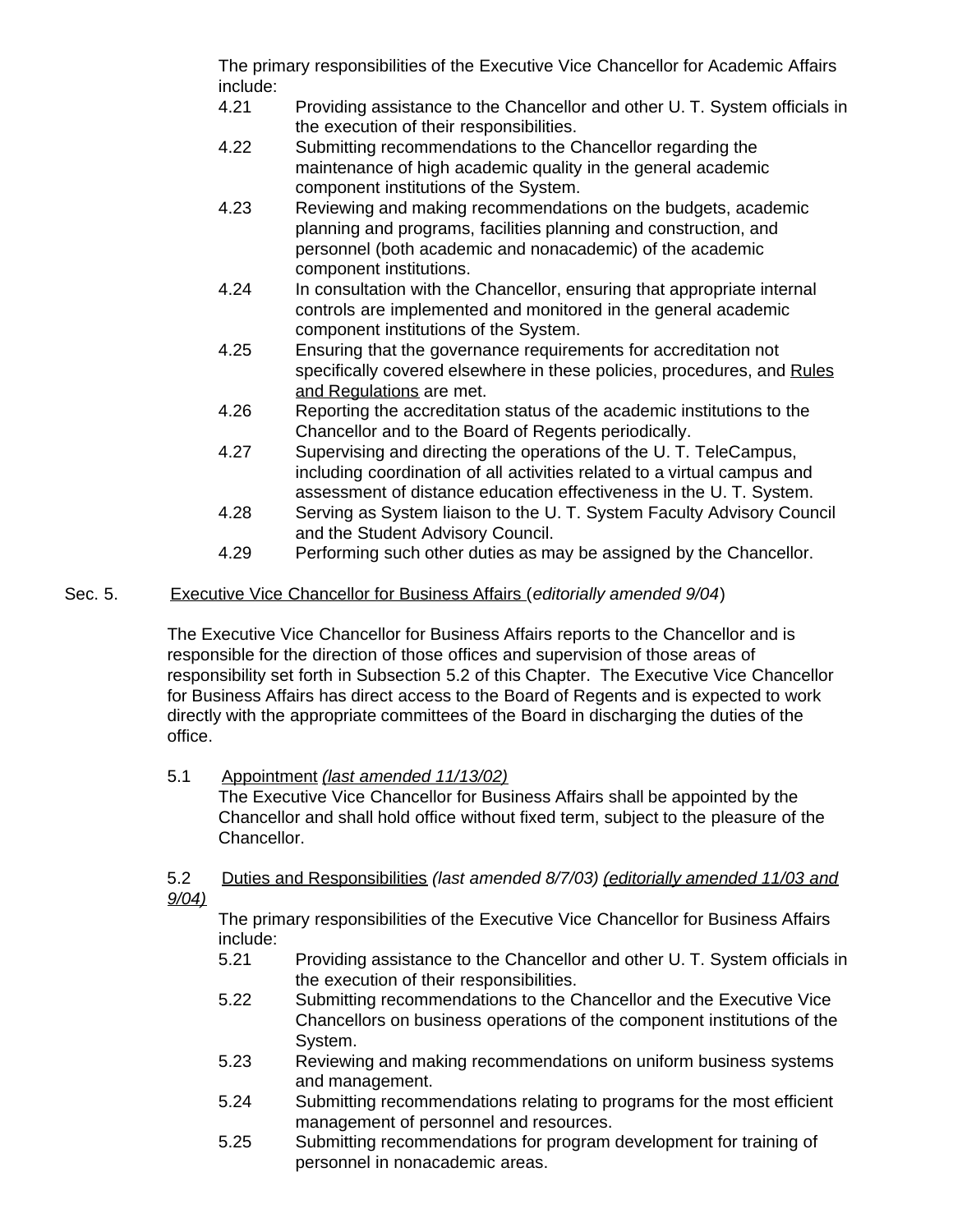- 5.26 Reviewing and making recommendations on programs of long-range planning for physical facilities and financial resources.
- 5.27 Reviewing and making recommendations relating to police and security matters within the System.
- 5.28 Coordinating the business affairs of the System with other officers and members of the System Administration staff.
- 5.29 In consultation with the appropriate Executive Officer, coordinating the activities of business administrative operations of the component institutions.
- 5.2(10) Managing the operations of the offices listed below through such internal administrative organization as he/she deems to be appropriate:

Office of the Associate Vice Chancellor for Business Affairs

 Office of Historically Underutilized Business Development Office of the Director of Police

- Office of the Assistant Vice Chancellor and Controller
	- Budget Office

Office of Business and Administrative Services

- Director of Accounting regarding System Administration accounts Office of the Assistant Vice Chancellor for Finance
- Office of the Assistant Vice Chancellor for Facilities Planning and **Construction**

Real Estate Office

West Texas Operations

 University Lands Accounting Office Surface Interests

Oil, Gas & Mineral Interests

Office of Human Resources

Office of Employee Group Insurance

Office of Technology and Information Services

- 5.2(11) Directing procedures and policies of System on utilization of historically underutilized business firms.
- 5.2(12) Directing the review, consolidation, and preparation of internal financial management reports, combined System financial reports, and directing the budget process for the System.
- 5.2(13) Implementing policy for the receipt, disbursement, and custody of noninvestment funds and for terms of depository agreements with banks.
- 5.2(14) Forwarding debt issues for approval by the Board of Regents.
- 5.2(15) Directing matters concerning new construction and renovation projects throughout the System.
- 5.2(16) Supervising and coordinating the acquisition, lease, disposition, and/or management of all real property owned or controlled by the Board with a goal of maximizing the income to be realized from the operation, lease, or conveyance of these properties. In discharging this responsibility, the Executive Vice Chancellor for Business Affairs shall work closely with the appropriate Executive Officer and component institution president with regard to the management and conveyance of real property owned or controlled by the Board for the benefit of a particular institution. The Executive Vice Chancellor for Business Affairs shall establish procedures that assure effective coordination with the Executive Director for Development and Gift Planning Services with regard to gifts of real property to the Board.
- 5.2(17) Overseeing University Lands operations to maximize revenue, improve and sustain the productivity of University Lands; managing the groundwater resources on University Lands and approval of all related policies, terms, and lease provisions.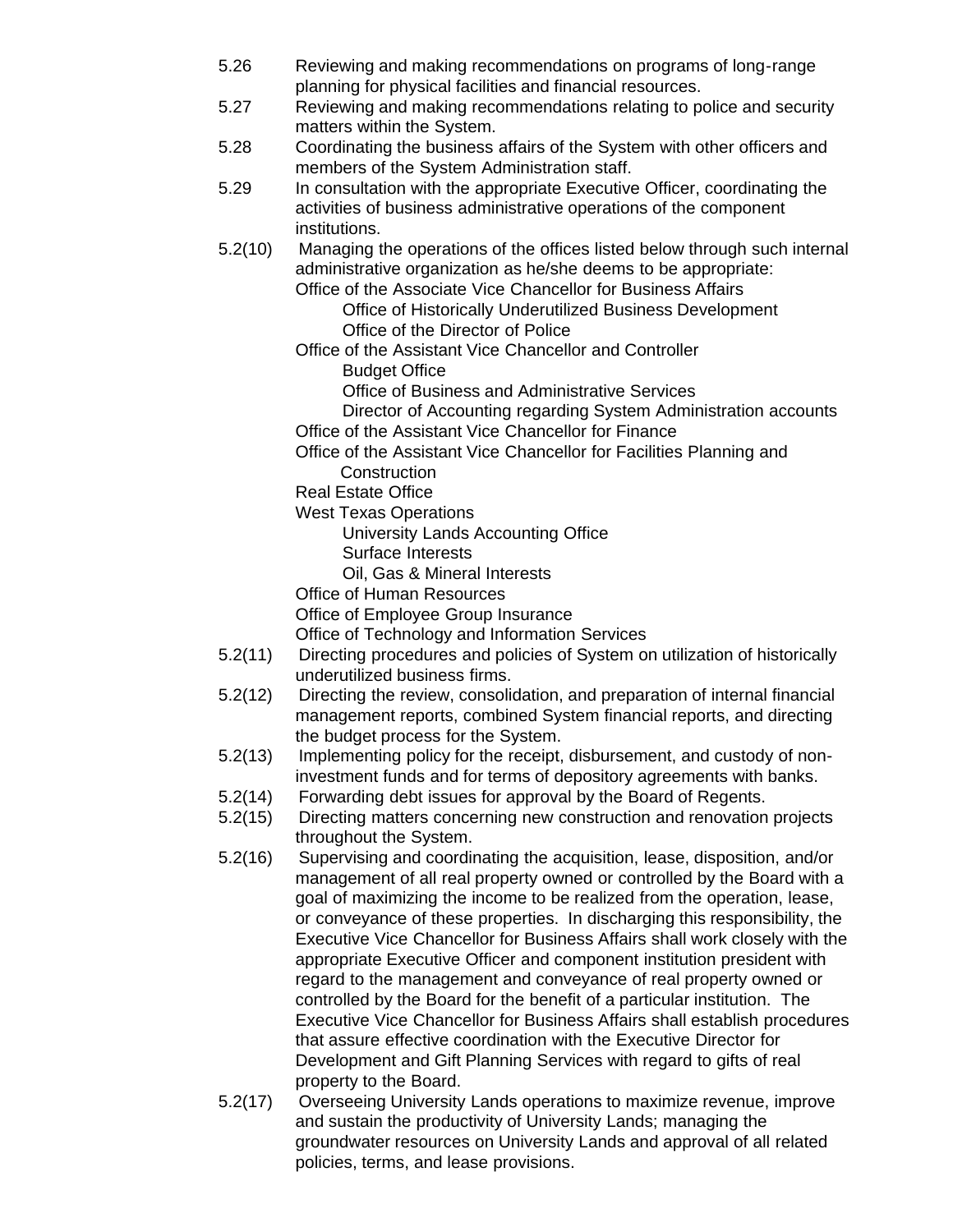- 5.2(18) Overseeing planning, development, and coordination of personnel policies and procedures, compensation, benefits, unemployment compensation, equal opportunity/affirmative action, and employment.
- 5.2(19) Directing the management of the System-wide property, liability, and employee group insurance programs (except the System Professional Medical Liability Benefit Plan), including approval of all policies and coverages.
- 5.2(20) Overseeing the System-wide use of information technology and development of strategies.
- 5.2(21) Coordinating information technology issues for System Administration.
- 5.2(22) Implementing and monitoring appropriate internal controls in all internal administrative operations listed in Subdivision 7.2(10) of this Chapter.
- 5.2(23) Serving as System liaison to the U. T. System Employee Advisory Council.
- 5.2(24) Designating and supervising the System liaison to UTIMCO, overseeing audits and investment performance assessments of UTIMCO, and reviewing budgetary and investment reports submitted by UTIMCO.
- 5.2(25) Performing such other duties as may be assigned by the Chancellor.

## Sec. 6. Executive Vice Chancellor for Health Affairs *(editorial renumbering 9/04)*

The Executive Vice Chancellor for Health Affairs has line responsibility for the conduct of health-related education and the delivery of health services in the System. The president of each health-related institution in the System reports to and is responsible to the Executive Vice Chancellor for Health Affairs. The Executive Vice Chancellor for Health Affairs reports to and is responsible to the Chancellor. The Executive Vice Chancellor for Health Affairs has direct access to the Board of Regents and is expected to work directly with the appropriate committees of the Board in discharging the duties of the office.

#### 5.1 Appointment *(last amended 11/13/02)*

The Executive Vice Chancellor for Health Affairs shall be appointed by the Chancellor and shall hold office without fixed term, subject to the pleasure of the Chancellor.

## 5.2 Duties and Responsibilities

The Executive Vice Chancellor for Health Affairs shall provide assistance to the Chancellor and other U. T. System officials in the execution of their responsibilities. The Executive Vice Chancellor for Health Affairs shall have as a prime responsibility the maintenance of high academic quality in the health-related teaching institutions and high quality health services in the health-care delivery institutions of the System. The Board through its policies, procedures, and Rules and Regulations maintains its governance responsibilities, and acknowledges the importance of maintaining accreditation for hospital, clinic, and other patient-care facilities. Because of the complexity and diversity of the System, the Executive Vice Chancellor for Health Affairs is delegated the responsibility for ensuring the governance requirements for accreditation not specifically covered elsewhere in these policies, procedures, and Rules and Regulations are met. The Executive Vice Chancellor for Health Affairs will report the accreditation status to the Board on a periodic basis. Through the presidents of the component institutions, he or she shall have responsibility for the budgets, academic planning and programs, facilities planning and construction, and personnel (both academic and nonacademic) of those component institutions. In consultation with the Chancellor, the Executive Vice Chancellor for Health Affairs shall prepare recommendations and supporting information on such matters for consideration by the appropriate standing committees of the Board and the Board of Regents. The Executive Vice Chancellor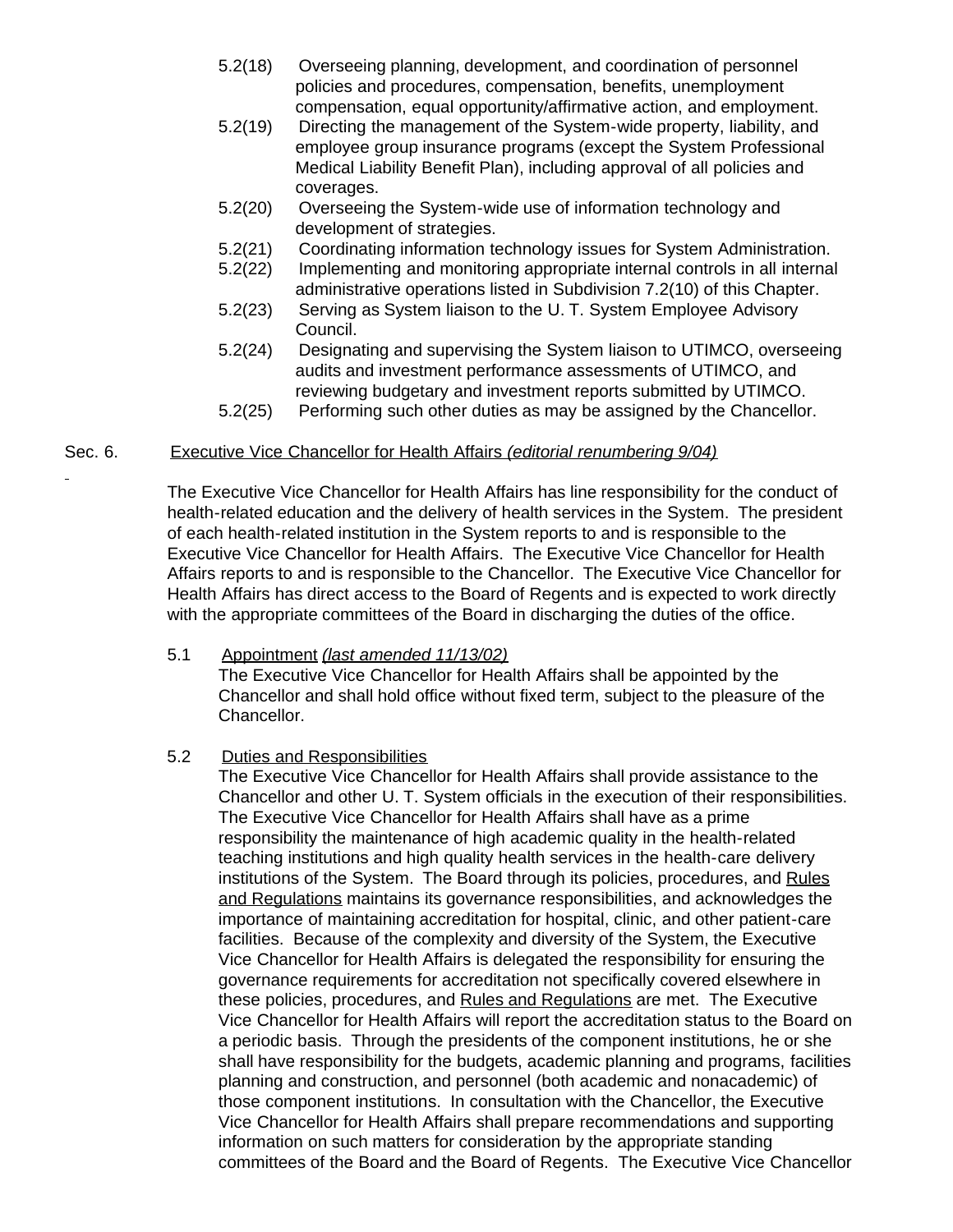for Health Affairs is responsible and accountable for ensuring that appropriate internal controls are implemented and monitored in the health-related teaching institutions and the health-care delivery institutions.

## Sec. 7. Vice Chancellor for Administration (*added 11/13/02) (editorial renumbering 9/04)*

The Vice Chancellor for Administration reports to the Chancellor and is responsible for administrative matters related to the policies and systems of The University of Texas System Administration. The Vice Chancellor for Administration acts as the liaison between the Office of the Chancellor and communities and customers served, as requested by the Chancellor. The Vice Chancellor for Administration has direct access to the Board of Regents of The University of Texas System and is expected to work directly with appropriate committees of the Board in discharging the duties of the office.

## 7.1 Appointment

The Vice Chancellor for Administration shall be appointed by the Chancellor and shall hold office without fixed term, subject to the pleasure of the Chancellor.

## 7.2 Duties and Responsibilities

The primary responsibilities of the Vice Chancellor for Administration include:

- 7.21 Serving as primary contact from the Office of the Chancellor for administrative matters related to U. T. System strategic and operational initiatives.
- 7.22 Representing the Office of the Chancellor on committees and task forces with state, federal and executive entities.
- 7.23 Collaborating with U. T. System leaders to promote and enhance organizational effectiveness and efficiency through development and deployment of processes, systems, and procedures in accordance with System mission, and Regental and System goals, policies, and directiveness.
- 7.24 Completing special projects as directed by the Chancellor.
- 7.25 Directing the preparation, analysis, monitoring, and evaluation of activities and recommendations that ensure the goals of the U. T. System are being met from the perspective of the Office of the Chancellor.
- 7.26 Assessing efficiency of organizational structure and systems.
- 7.27 Participating in the development of U. T. System strategic plans and programs as the representative of the Chancellor.
- 7.28 Providing technical/professional advice, knowledge, and assistance to the Chancellor regarding ongoing and proposed administrative activities within the U. T. System.
- 7.29 Serving as the primary liaison to the Office of the Board of Regents on administrative issues and joint projects.
- 7.2(10) Performing such other duties as may be assigned by the Chancellor.

# Sec. 8. Vice Chancellor for Community Relations (*editorial renumbering 12/02*)

The Vice Chancellor for Community Relations reports to the Chancellor and is responsible for coordinating the effective representation of the U. T. System in the area of community relations. The Vice Chancellor for Community Relations has direct access to the Board of Regents of The University of Texas System and is expected to work directly with appropriate committees of the Board in discharging the duties of the office.

8.1 Appointment *(last amended 11/13/02)*

The Vice Chancellor for Community Relations shall be appointed by the Chancellor and shall hold office without fixed term, subject to the pleasure of the Chancellor.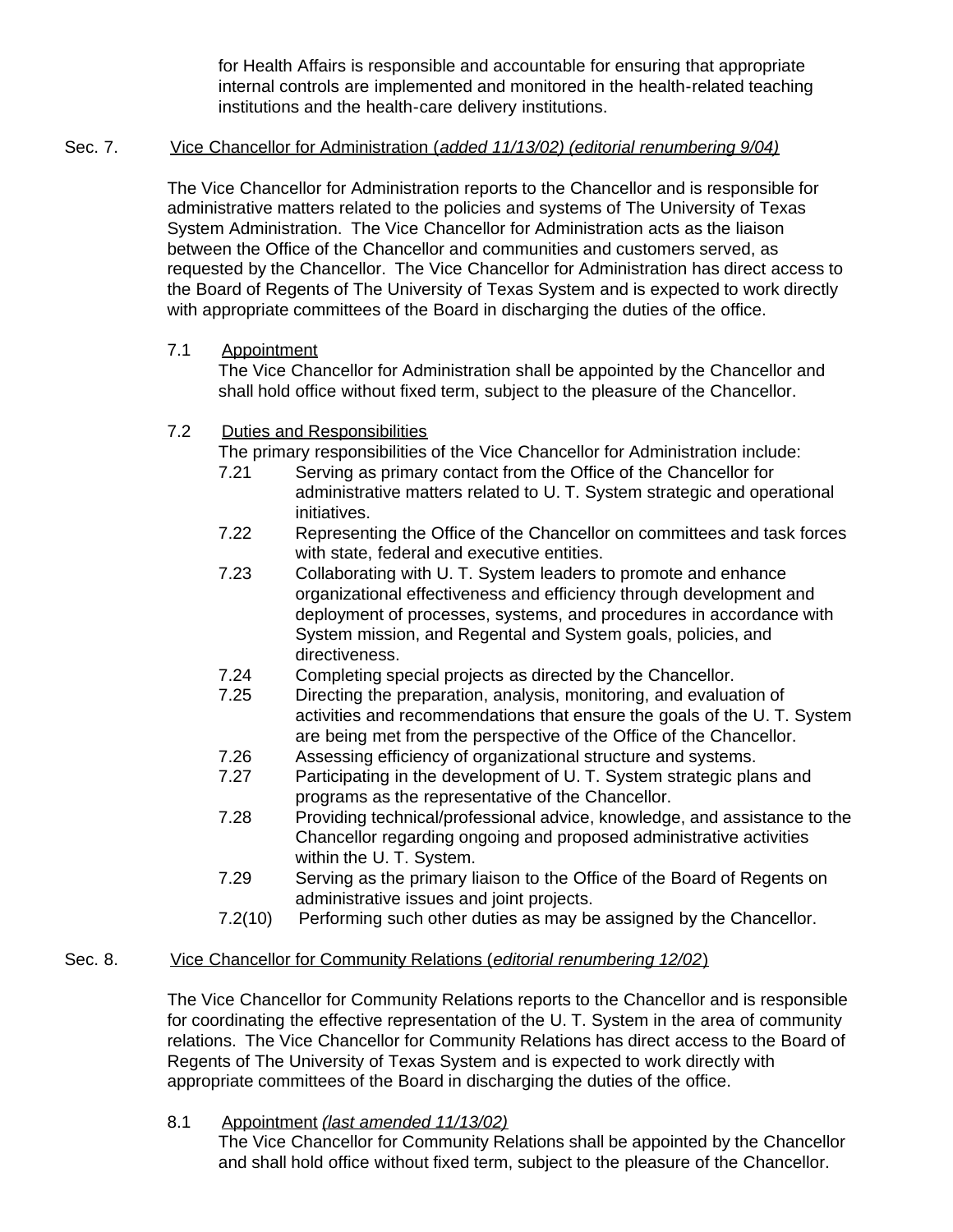8.2 Duties and Responsibilities

The primary responsibilities of the Vice Chancellor for Community Relations include:<br>8.21

- 8.21 Providing assistance to the Chancellor and other U. T. System officials in the execution of their responsibilities.
- 8.22 Representing the Board of Regents of the U. T. System in its relations with community-based organizations and professional associations, including State of Texas legislative bodies and agencies.
- 8.23 Making recommendations to the Chancellor in the area of public policy as it affects the relationship of the System with community-related organizations and professional associations, including State of Texas legislative bodies and agencies.
- 8.24 Informing appropriate administrative officers of current operations and long-term developments on the local, State, and national level, which may affect the System.
- 8.25 Maintaining and distributing information and advising appropriate System Administration and component institution officials in order to assure proper action by the System with respect to State of Texas and national community relations programs and activities.
- 8.26 Defining the job responsibilities, the assignment of duties, and supervising staff members employed in or assigned to work in the community relations area.
- 8.27 Performing such other duties as may be assigned by the Chancellor.

# Sec. 9. Vice Chancellor for External Relations *(editorially amended 11/03)*

The Vice Chancellor for External Relations reports to the Chancellor and is responsible for the programs of the System related to private sector support, alumni relations, public information, and external constituencies as set out in Subsection 9.2 of this Chapter. The Vice Chancellor for External Relations has direct access to the Board of Regents of The University of Texas System and is expected to work directly with appropriate committees of the Board in discharging the duties of the office.

## 9.1 Appointment *(last amended 11/13/02)*

The Vice Chancellor for External Relations shall be appointed by the Chancellor and shall hold office without fixed term, subject to the pleasure of the Chancellor.

# 9.2 Duties and Responsibilities (*editorially amended 9/04*)

The primary responsibilities of the Vice Chancellor for External Relations include:

- 9.21 Providing assistance to the Chancellor and other U. T. System officials in the execution of their responsibilities.
- 9.22 The development, organization, and administration of activities to obtain private sector funding for programs of the System.
- 9.23 The formal acceptance, processing, and administration (excluding investment management) of gifts as assigned which conform to all relevant laws and Board policies.
- 9.24 Promulgating the "U. T. System Gift Acceptance Procedures" and preparing other guidance documents relating to acceptance, processing, and administration (excluding investment management) of gifts for the U. T. System and the component institutions.
- 9.25 Making recommendations with respect to the acceptance of all proposed gifts and approval of all other actions related to the processing and administration of gifts managed by the Office of External Relations, the terms of which do not conform to all relevant laws and Board policies.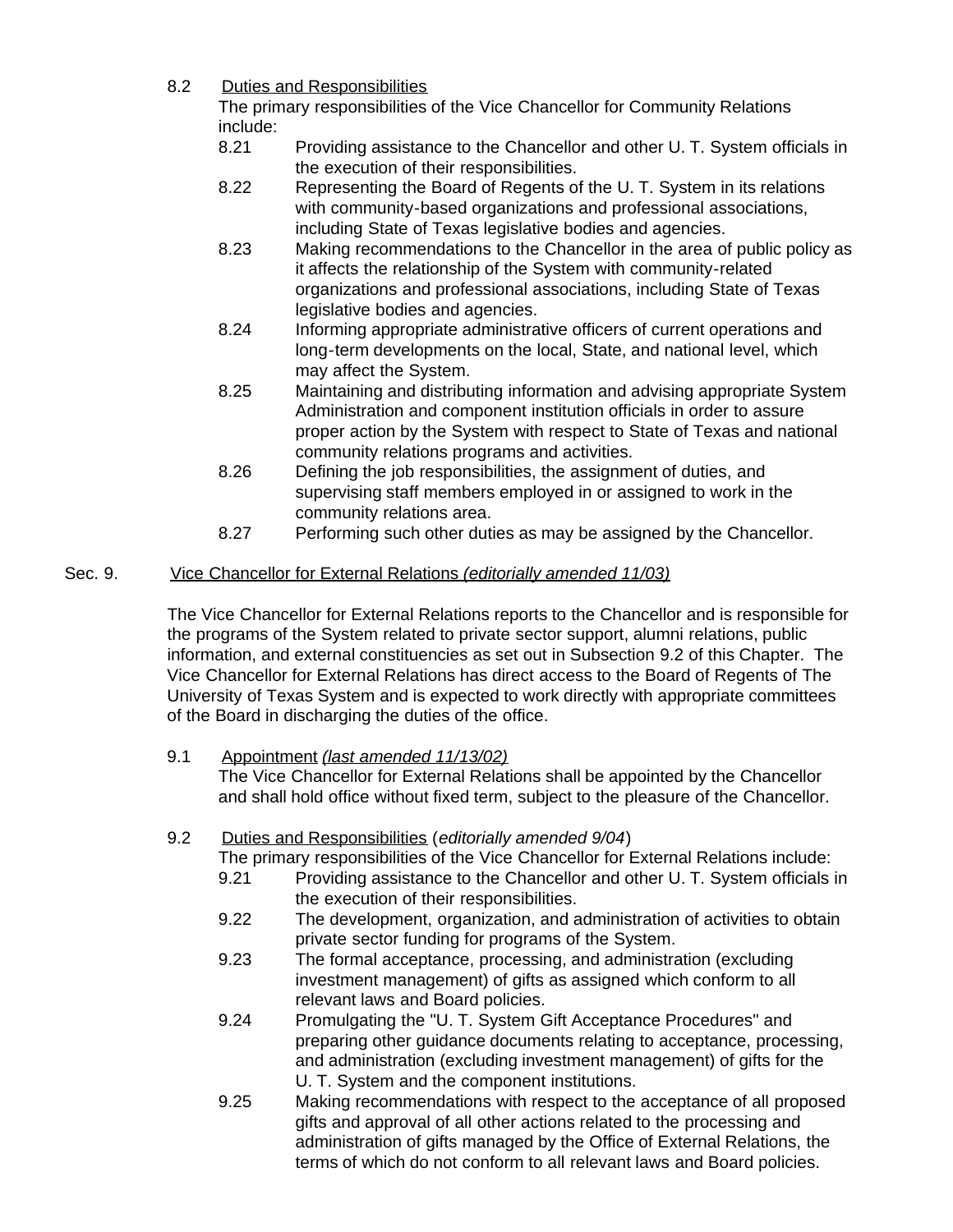- 9.26 Reporting to the Board on gifts processed and administered by the Office of External Relations and on annual gift totals of the component institutions.
- 9.27 The organization and administration of programs for providing information to the public relating to the System and coordinating those programs with the public information programs of the component institutions.
- 9.28 Directing the administration of the System Office of Special Services.
- 9.29 Directing the administration of the System Office of Development and Gift Planning Services.
- 9.2(10) Directing the administration of the System Office of Public Affairs.
- 9.2(11) To assist in the development, organization, and administration of programs and activities related to alumni of System component institutions in coordination with appropriate personnel of the component institutions.
- 9.2(12) Coordinating the policies and activities of the System and the component institutions related to internal and external foundations that provide support for the System and the component institutions.
- 9.2(13) The performance of such other duties and responsibilities as may be assigned by the Chancellor.

## Sec. 10. Vice Chancellor for Educational System Alignment (*added 2/13/03)*

The Vice Chancellor for Educational System Alignment reports to and is responsible to the Executive Vice Chancellor for Academic Affairs. The Vice Chancellor for Educational System Alignment provides staff responsibility to the Executive Vice Chancellor for Academic Affairs for the coordination of effective representation of the U. T. System with the public education system of Texas. The Vice Chancellor for Educational System Alignment shall have direct access, as needed, to consult with the Chancellor on issues related to public education.

## 10.1 Appointment and Termination

The Vice Chancellor for Educational System Alignment shall be appointed by the Chancellor. The Vice Chancellor for Educational System Alignment shall hold office without fixed term, subject to the pleasure of the Executive Vice Chancellor for Academic Affairs and the Chancellor.

## 10.2 Duties and Responsibilities

The primary responsibilities of the Vice Chancellor for Educational System Alignment include:

- 10.21 Providing assistance to the Executive Vice Chancellor for Academic Affairs, the Chancellor, and other U. T. System officials in the execution of their responsibilities.
- 10.22 Representing the Board of Regents and other officials of The University of Texas System in its relations with all organizations and agencies involved with public education.
- 10.23 Making recommendations to the Executive Vice Chancellor for Academic Affairs and the Chancellor in the area of public policy as it affects the relationship of the public education system.
- 10.24 Informing appropriate administrative officers of current operations and long-range developments in public education that may affect the System.
- 10.25 Maintaining and distributing information to and advising appropriate System Administration and component institution officials in order to assure proper action by the System with respect to public education programs and activities.
- 10.26 Interacting with educational officials at all levels regarding the mission,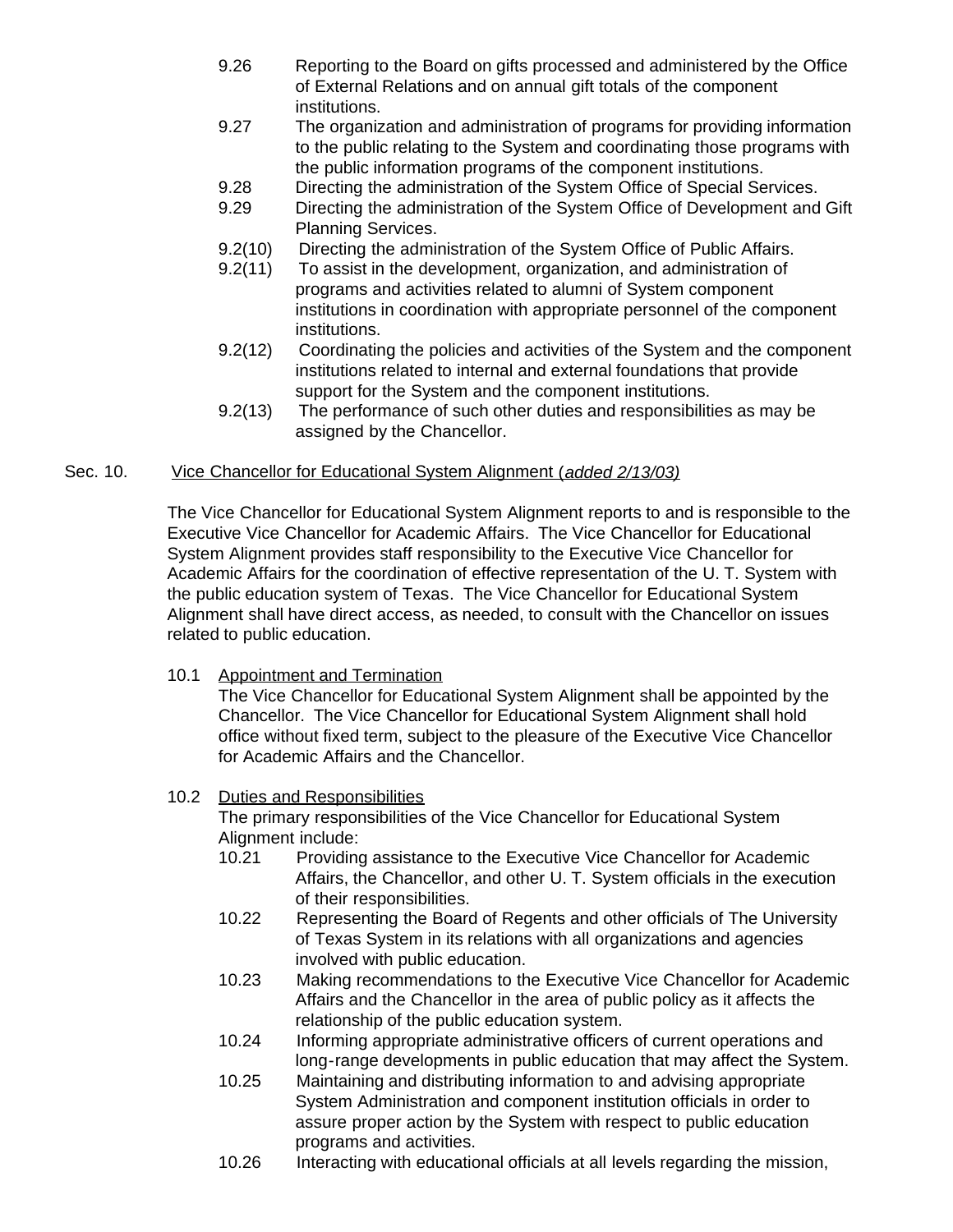needs, and issues of the U. T. System.

- 10.27 Directing the administration of the U. T. System Office of Educational System Alignment and defining the job responsibilities, the assignment of duties, and supervising staff members employed in or assigned to work in the Educational System Alignment area.
- 10.28 Supervising and directing the operations of the U. T. TeleCampus, including coordination of all activities related to a virtual campus and assessment of distance education effectiveness in the U. T. System.
- 10.29 Performing such other duties as may be assigned by the Executive Vice Chancellor for Academic Affairs and the Chancellor.

## Sec. 11. Vice Chancellor for Federal Relations (*editorial renumbering 2/03*)

The Vice Chancellor for Federal Relations reports to the Chancellor and is responsible for coordinating the effective representation of The University of Texas System at the federal level before all branches of the federal government.

## 11.1 Appointment *(last amended 11/13/02)*

The Vice Chancellor for Federal Relations shall be appointed by the Chancellor and shall hold office without fixed term, subject to the pleasure of the Chancellor.

11.2 Duties and Responsibilities

The primary responsibilities of the Vice Chancellor for Federal Relations include:

- 11.21 Providing assistance to the Chancellor and other U. T. System officials in the execution of their responsibilities.
- 11.22 Representing the Board of Regents and other officials of The University of Texas System in its relations with all branches of the federal government.
- 11.23 Making recommendations to the Chancellor in the area of public policy as it affects the relationship of the System with the federal government.
- 11.24 Informing appropriate administrative officers of current operations and long-range developments on the federal level that may affect the System.
- 11.25 Maintaining and distributing information to and advising appropriate System Administration and component institution officials in order to assure proper action by the System with respect to federal governmental programs and activities.
- 11.26 Interacting with federal government officials at all levels regarding the mission, needs, and issues of the U. T. System and coordinating System initiatives at the federal level with the broader higher education community.
- 11.27 Directing the administration of the U. T. System Office of Federal Relations and defining the job responsibilities, the assignment of duties, and supervising staff members employed in or assigned to work in the federal relations area.
- 11.28 Performing such other duties as may be assigned by the Chancellor.

# Sec. 12. Vice Chancellor and General Counsel (*editorial renumbering 2/03*)

The Vice Chancellor and General Counsel reports to the Chancellor and is responsible for the provision of legal services to the Board of Regents of The University of Texas System as set out in Subsection 12.2 of this Chapter. The Vice Chancellor and General Counsel has direct access to the Board of Regents of The University of Texas System and is expected to work directly with appropriate committees of the Board in discharging the duties of the office.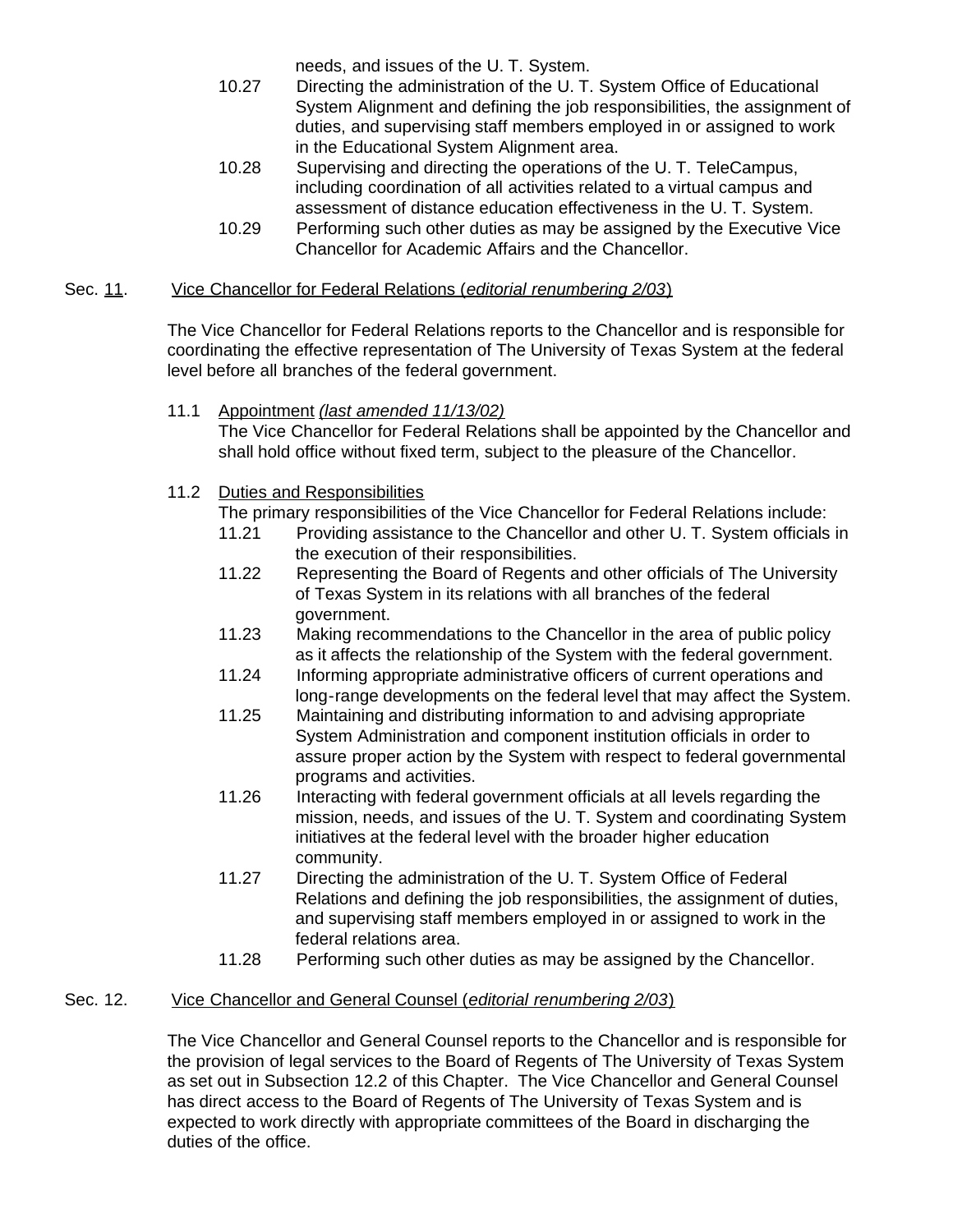# 12.1 Appointment *(last amended 11/13/02)*

The Vice Chancellor and General Counsel shall be appointed by the Chancellor and shall hold office without fixed term, subject to the pleasure of the Chancellor.

# 12.2 Duties and Responsibilities *(last amended 8/12/04)*

The primary responsibilities of the Vice Chancellor and General Counsel include:

- 12.21 Providing assistance to the Chancellor and other U. T. System officials in the execution of their responsibilities.
- 12.22 Providing legal services, in conjunction with the Counsel and Secretary to the Board of Regents, required by the Board of Regents of The University of Texas System and its personnel to ensure the proper protection and advancement of the System's interests.
- 12.23 Maintaining the supervision and delivery of legal services at a high level of effectiveness.
- 12.24 Directing and managing all legal personnel and legal affairs of the System, its units and its component institutions.
- 12.25 Providing advice, counsel, and legal interpretations to System officials and personnel concerning legal matters affecting System operations.
- 12.26 Directing the Office of Vice Chancellor and General Counsel personnel with respect to work priorities and assignments, standards of performance, and career development; delegating to staff members responsibility for particular legal and administrative tasks; and coordinating and controlling budget and personnel levels.
- 12.27 Directing and managing (within applicable limits of authority) all litigation and administrative agency hearings; authorizing and approving the institution of legal proceedings; evaluating, directing and approving action and procedures relative to prosecution or defense of pending litigation and administrative proceedings; employing outside counsel; authorizing and approving settlement of claims, disputes, and litigation as authorized in Part Two, Chapter XI, Section 3 of these Rules and Regulations; and authorizing and approving appeal of litigation.
- 12.28 Advising, counseling, and disseminating information to affected System units relative to the nature, evaluation, progress, and results of litigation, administrative proceedings, and other legal matters, and making recommendations to System officials and other personnel as to future operations and objectives.
- 12.29 Reviewing and making recommendations regarding the form of institutional Handbooks of Operating Procedures, whether finally approved or not, and all amendments to such Handbooks.
- 12.2(10) Advising the Office of Governmental Relations concerning the drafting of legislation that has been approved by the Board or requested by any System officer for submission to the Board for approval and providing legal counsel on pending legislation.
- 12.2(11) Identifying and evaluating administrative and functional problems and directing or recommending, as appropriate, courses of action for solution.
- 12.2(12) Representing the System before legal, educational, and governmental groups and associations.
- 12.2(13) Acting as administrator of the System Professional Medical Liability Benefit Plan.
- 12.2(14) Working in cooperation with the Attorney General of the State of Texas, State agency legal counsel, and outside counsel.
- 12.2(15) Assuming responsibility for any other legal, administrative or operational matters delegated by the Chancellor.
- 12.2(16) Establishing and maintaining guidelines regarding the legal review and form of contracts and agreements, and recordkeeping requirements.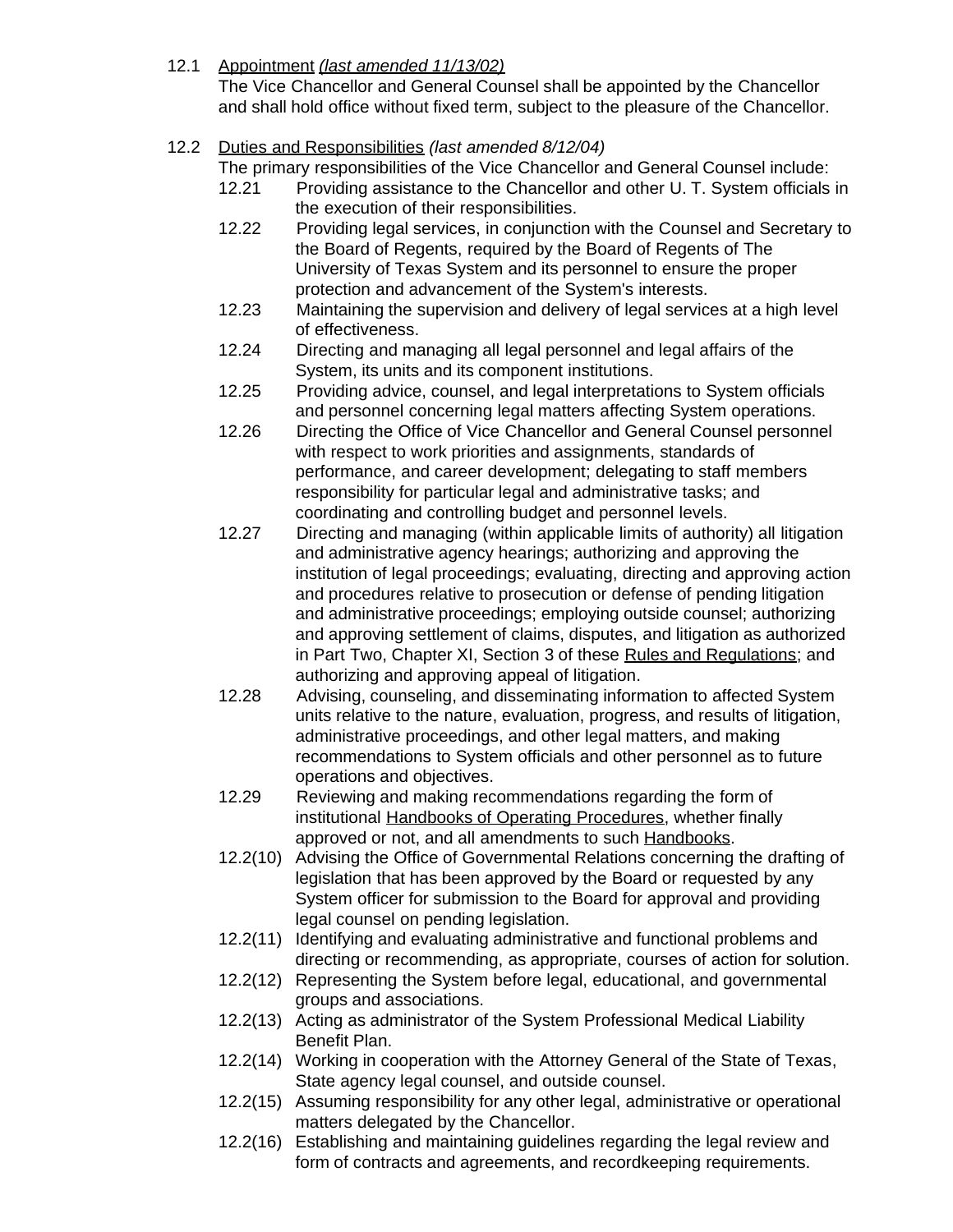- 12.2(17) Legal review and approval of the form of all amendments to the Regents' Rules and Regulations.
- 12.2(18) Providing counsel, advice, and legal interpretations to the Board, the Chancellor, and other System officials concerning UTIMCO-related issues.
- 12.2(19) Performing such other duties as may be assigned by the Chancellor.

#### Sec. 13. Vice Chancellor for Governmental Relations and Policy (*last amended 2/13/03*)

The Vice Chancellor for Governmental Relations and Policy reports to the Chancellor and is responsible for coordinating the effective representation of the System in the area of governmental affairs as set out in Subsection 13.2 of this Chapter. The Vice Chancellor for Governmental Relations and Policy has direct access to the Board of Regents of The University of Texas System and is expected to work directly with appropriate committees of the Board in discharging the duties of the office.

#### 13.1 Appointment

The Vice Chancellor for Governmental Relations and Policy shall be appointed by the Chancellor and shall hold office without fixed term, subject to the pleasure of the Chancellor.

## 13.2 Duties and Responsibilities

The primary responsibilities of the Vice Chancellor for Governmental Relations and Policy include:

- 13.21 Providing assistance to the Chancellor and other U. T. System officials in the execution of their responsibilities.
- 13.22 Representing the Board of Regents of The University of Texas System in its relations with State of Texas and local legislative bodies and agencies.
- 13.23 Making recommendations to the Chancellor in the area of public policy as it affects the relationship of the System with State of Texas and local governments.
- 13.24 Informing appropriate administrative officers of current operations and long-range developments on the State level, which may affect the System.
- 13.25 Maintaining and distributing information and advising appropriate System Administration and component institution officials, in order to assure proper action by the System with respect to State of Texas and local governmental programs and activities.
- 13.26 Defining the job responsibilities, the assignment of duties, and supervising staff members employed in or assigned to work in the governmental affairs area.
- 13.27 Performing such other duties as may be assigned by the Chancellor.

## Sec. 14. Vice Chancellor for Health Affairs (*editorial renumbering 2/03*)

The Vice Chancellor for Health Affairs reports to and is responsible to the Executive Vice Chancellor for Health Affairs. The Vice Chancellor for Health Affairs provides staff responsibility to the Executive Vice Chancellor for Health Affairs for the conduct of healthrelated education and the delivery of health services in the System. The Vice Chancellor for Health Affairs has line responsibility for management of the Texas Medical and Dental Schools Application Service.

## 14.1 Appointment *(last amended 11/13/02)*

The Vice Chancellor for Health Affairs shall be appointed by the Executive Vice Chancellor for Health Affairs after approval by the Chancellor. The Vice Chancellor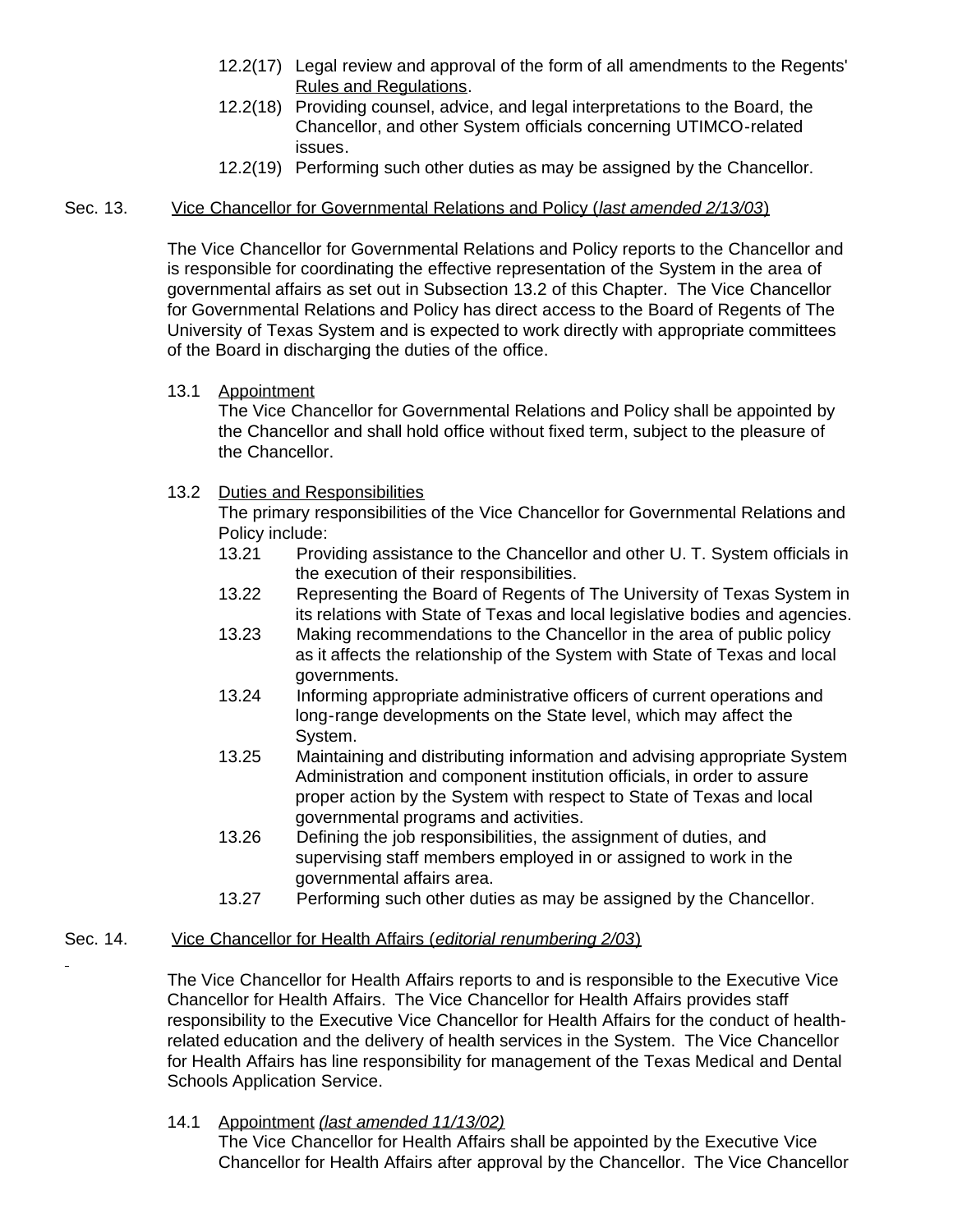for Health Affairs shall hold office without fixed term, subject to the pleasure of the Executive Vice Chancellor for Health Affairs and the Chancellor.

14.2 Duties and Responsibilities

The Vice Chancellor for Health Affairs shall provide staff support to the Executive Vice Chancellor for Health Affairs for the maintenance of high academic quality in the health-related teaching institutions and high quality health services in the health-care delivery institutions of the System. The Vice Chancellor for Health Affairs shall provide assistance to the Chancellor and other U. T. System officials in the execution of their responsibilities. The Vice Chancellor for Health Affairs shall assist the Executive Vice Chancellor for Health Affairs in development of the budgets, in academic planning and programs, in facilities planning and construction, in personnel management in the health component institutions, in preparing recommendations and supporting information on such matters for consideration by the appropriate standing committees of the Board of Regents, and in ensuring compliance with applicable laws, rules, and policies, and that appropriate internal controls are implemented and monitored in the health-related teaching institutions and the health-care delivery institutions. The Vice Chancellor for Health Affairs shall have a major responsibility for developing strategies to facilitate participation of the health component institutions and their affiliates in health delivery systems and in providing liaison between the health component institutions and their affiliates with the U. T. System employee health benefit plans.

## Sec. 15. Vice Chancellor for Research and Technology Transfer (*added 2/13/03)*

The Vice Chancellor for Research and Technology Transfer reports to the Chancellor and is responsible for efforts to enhance and coordinate research and technology development and transfer matters related to The University of Texas System.

15.1 Appointment

The Vice Chancellor for Research and Technology Transfer shall be appointed by the Chancellor and shall hold office without fixed term, subject to the pleasure of the Chancellor.

## 15.2 Duties and Responsibilities

The primary responsibilities of the Vice Chancellor for Research and Technology Transfer include:

- 15.21 Developing and implementing strategies to expand and enhance research funding to U. T. System institutions.
- 15.22 Facilitating collaboration among U. T. System institutions to develop joint proposals to increase grants and contracts from external sources.
- 15.23 Assisting U. T. System institutions with compliance and accountability issues related to research and technology development and transfer.
- 15.24 Fostering effective relationships among the university community, governmental entities, foundations and institutes, and the private sector, to promote research and technology development activities.
- 15.25 Enhancing efforts to improve technology management and development activities.
- 15.26 Reviewing and assessing the performance of technology management and development activities.
- 15.27 Performing such other duties as may be assigned by the Chancellor.

## Sec. 16. Vice Chancellor for Special Engineering Programs (*editorial renumbering 2/03*)

The Vice Chancellor for Special Engineering Programs reports to the Chancellor and is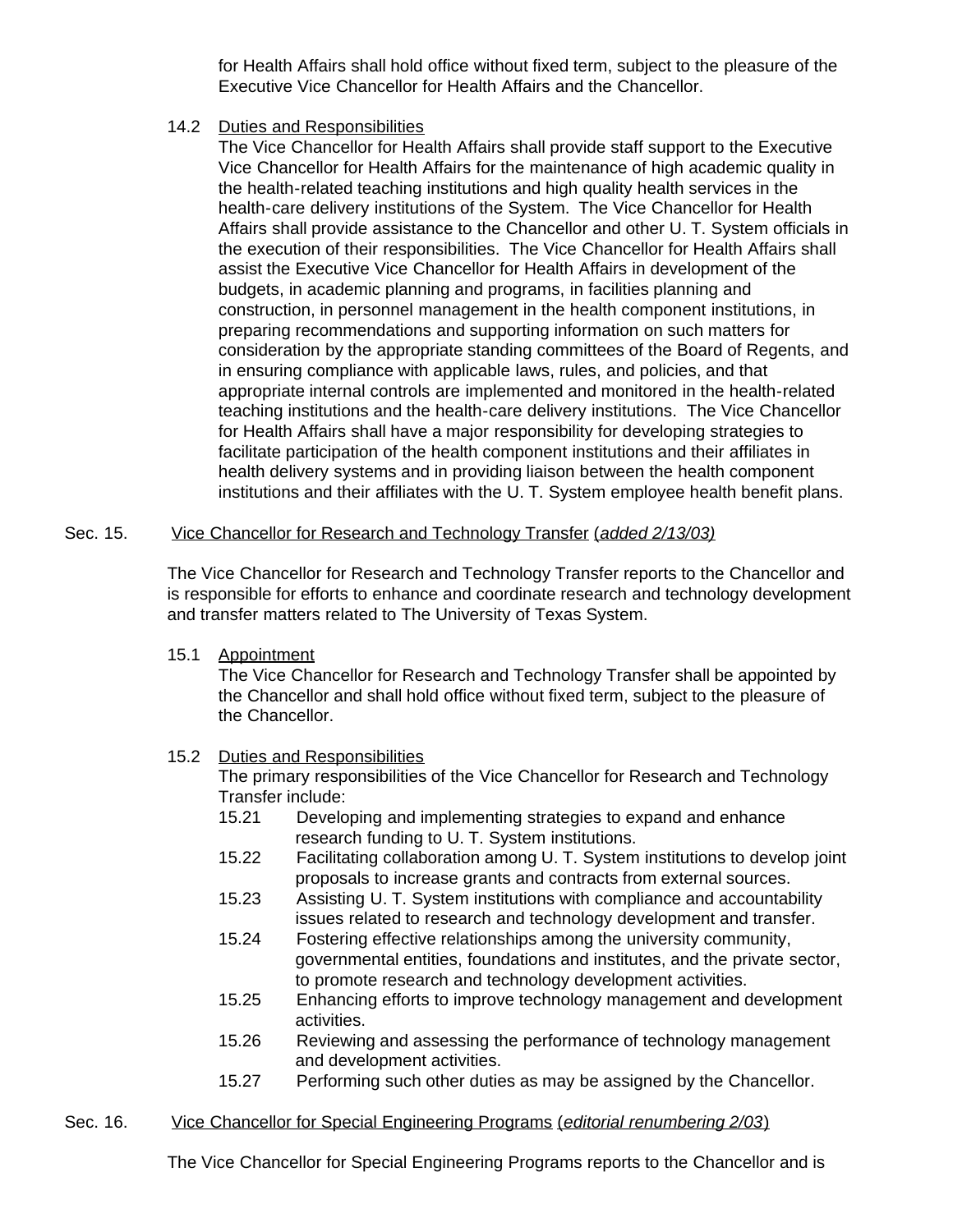responsible for coordinating special engineering programs of the System.

16.1 Appointment *(last amended 11/13/02)*

The Vice Chancellor for Special Engineering Programs shall be appointed by the Chancellor and shall hold office without fixed term, subject to the pleasure of the Chancellor.

16.2 Duties and Responsibilities

The primary responsibilities of the Vice Chancellor for Special Engineering Programs include:

- 16.21 Providing assistance to the Chancellor and other U. T. System officials in the execution of their responsibilities.
- 16.22 Overseeing the Amarillo National Research Center, a University Consortium consisting of the U. T. System, The Texas A&M University System, and Texas Tech University System.
- 16.23 Providing advice and information on development of a sound scientific program related to nuclear weapons dismantlement and other special engineering projects.
- 16.24 Performing such other duties as may be assigned by the Chancellor.

# Sec. 17. Officers of System Administration and Other Code 1000 Staff (*editorial renumbering 2/03*)

- 17.1 Executive Officers (*editorially amended 11/03 and 9/04*)
	- For purposes of these Rules and Regulations, the Chancellor, the Executive Vice Chancellor for Academic Affairs, the Executive Vice Chancellor for Business Affairs, the Executive Vice Chancellor for Health Affairs, the Vice Chancellor for Administration, the Vice Chancellor for Community Relations, the Vice Chancellor for External Relations, the Vice Chancellor for Educational System Alignment, the Vice Chancellor for Federal Relations, the Vice Chancellor and General Counsel, the Vice Chancellor for Governmental Relations and Policy, the Vice Chancellor for Health Affairs, the Vice Chancellor for Special Engineering Programs, the Vice Chancellor for Research and Technology Transfer, and the Associate Vice Chancellor for Business Affairs are the Executive Officers of The University of Texas System.
- 17.2 Other Code 1000 Staff and Officers of System Administration
	- Staff and officers of System Administration designated as code 1000 shall be appointed by the Chancellor, the Executive Vice Chancellors, or Vice Chancellors to whom they will report, and shall have appropriate job descriptions on file with the Office of Human Resources. Persons so appointed shall not have tenure by virtue of their respective positions. They shall serve without fixed term, subject to the pleasure of the officer to whom they report. The actions of the appointing officer concerning such positions are in turn subject to review and approval by the Chancellor or the Board as required by the Regents' Rules and Regulations.

# Sec. 18. Councils of the System (*editorial renumbering 2/03*)

18.1 The System Council

The System Council is composed of the U. T. System Executive Officers and the presidents of all the component institutions of The University of Texas System. The Chancellor shall serve as the Council's permanent Chairman and shall conduct regular meetings to discuss those matters of general concern to the operation of The University of Texas System.

18.2 The Council of Academic Institutions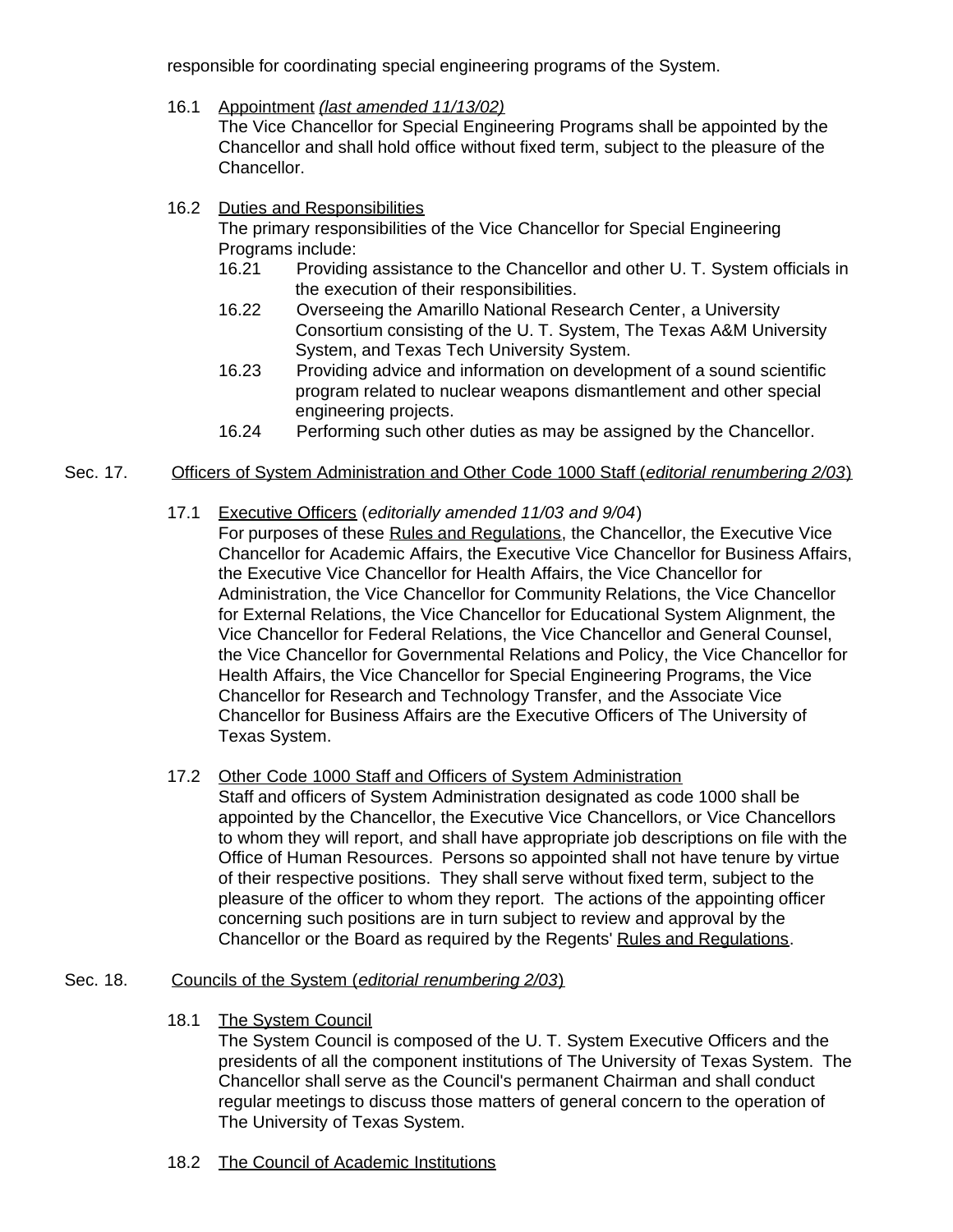The Council of Academic Institutions is composed of the Executive Vice Chancellor for Academic Affairs and the presidents of the general academic institutions of the System. The other U. T. System Executive Officers serve as ex officio members of this Council. The Executive Vice Chancellor for Academic Affairs shall serve as the Council's permanent Chairman and shall conduct regular meetings to review common problems of planning, development, and operation of the several institutions represented.

18.3 The Council of Health Institutions

The Council of Health Institutions is composed of the Executive Vice Chancellor for Health Affairs and the presidents of the component institutions of the System concerned directly with health affairs. The other U. T. System Executive Officers serve as ex officio members of this Council. The Executive Vice Chancellor for Health Affairs shall serve as the Council's permanent Chairman and shall conduct regular meetings to review common problems of planning, development, and operation of the several institutions represented.

18.4 The Business Management Council (*editorially amended 9/03 and 9/04*) The Business Management Council advises the System Administration in the areas of component institution budgeting, business management, data processing, physical plant operations, planning, construction, and accounting systems development. The Council is composed of the Executive Vice Chancellor for Business Affairs and the chief business officers of the component institutions. The other U. T. System Executive Officers, or their delegates, serve as ex officio members of this Council. The Executive Vice Chancellor for Business Affairs shall serve as the Council's permanent Chairman and shall conduct regular meetings of the Council.

## Sec. 19. Presidents of Component Institutions (*editorial renumbering 2/03*)

19.1 Selection

The Board selects the president of each component institution.

- 19.11 When there is a vacancy or it is known that there is to be a vacancy in the office of a president of a component institution having faculty and students and the Board does not have candidate(s) from recent searches at other component institutions, from within the U. T. System, and/or of national prominence from outside the U. T. System to advance for consideration, an Advisory Committee shall be established to recommend candidates to the Board. The Executive Vice Chancellor for Health Affairs or the Executive Vice Chancellor for Academic Affairs shall be Chairman of the Advisory Committee. In circumstances where this Executive Vice Chancellor may be a candidate for the office, the Chairman of the Advisory Committee shall be the Chancellor or the Chancellor's designee. Including the Chairman, committee membership is as follows:
	- Two Regents;
		- (to be appointed by the Chairman of the Board)

Two Presidents;

(to be appointed by the Chairman of the Board from two of the component institutions)

The Chancellor;

The Executive Vice Chancellor for Academic Affairs or Health Affairs; Three faculty members of the institution involved, at least two of whom shall have the rank of associate professor or higher; (method of

selection to be determined by the faculty governance of the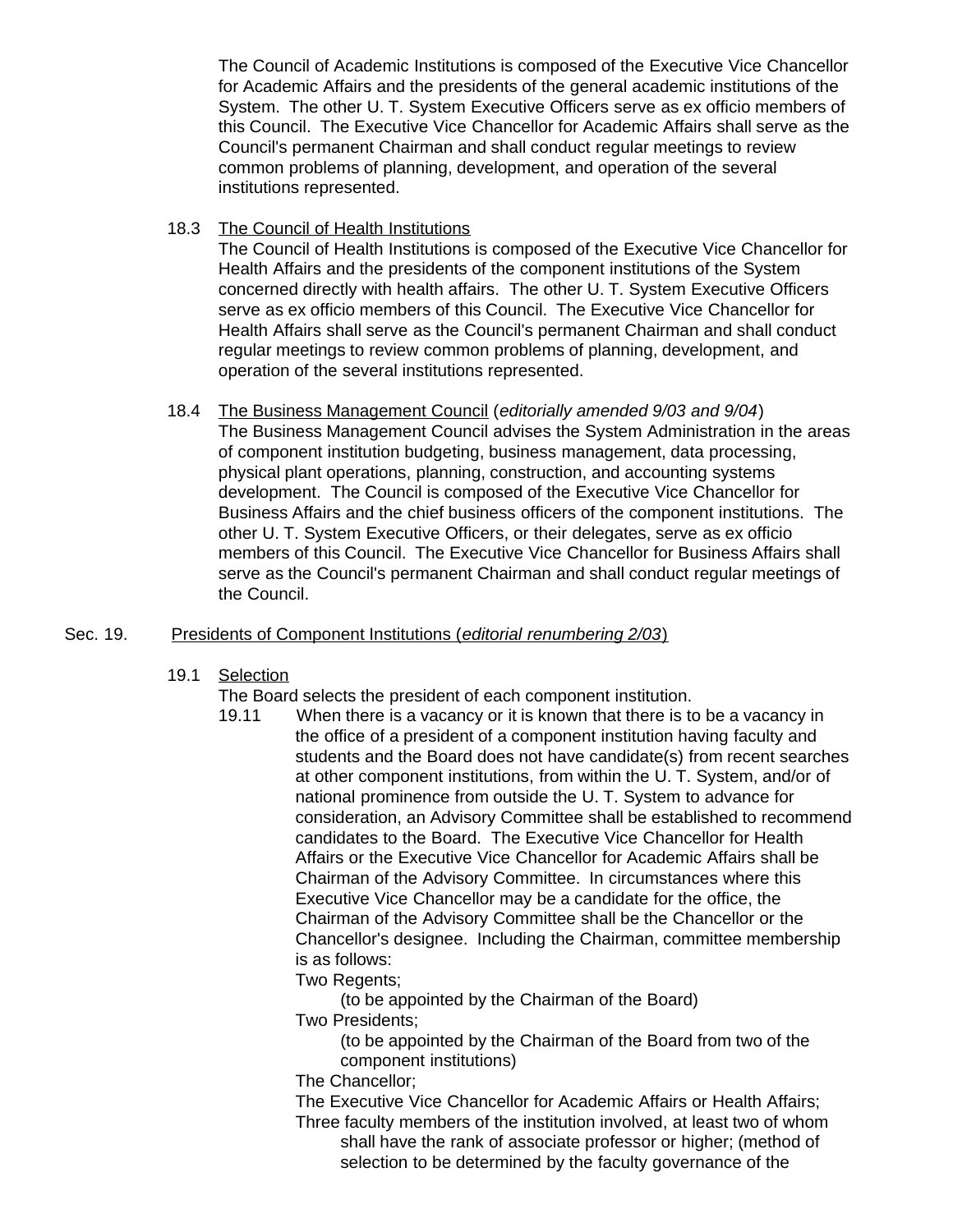campus)

One Dean;

(for academic institutions to be selected by Dean's Council of the institution involved) (for health-related institutions to be the Dean of the Medical School involved or in the absence of that position a senior representative of the teaching program of the component institution selected by the Chairman of the Board)

One student from the institution involved;

(method of selection to be determined by the student governance of the campus involved or, if there is no student governance, by the Chairman of the Board; if the component institution does not have students, this category of representation shall be omitted)

President of the Ex-Students' Association of the campus involved; (if the institution does not have an active alumni organization, then an alumnus of the component institution selected by the Chairman of the Board of Regents; if the component institution does not have degree granting authority, this category shall be omitted)

One nonfaculty employee of the institution involved; (method of selection to be determined by the staff or employee council of the institution involved or, if there is no staff or employee council, by the Chairman of the Board)

Two representatives of the component institution's external constituency who have demonstrated a deep interest in and support of the institution, its programs and its role in community activities to be appointed by the Chairman of the Board. Where a component institution has a statewide mission; special area programmatic relationships or partnerships with junior or community colleges, private universities or public schools, business/corporate entities, community or public service agencies; or other unique constituencies, the Chairman of the Board may appoint additional representatives.

Campus constituent groups with responsibility for selection of Advisory Committee representatives are expected to consider diversity, particularly as it relates to minority and female representation. Unless there are unusual delays in faculty, staff, or student representative selection which postpone initiation of the committee process, the Chairman of the Board will make his or her appointments to the Advisory Committee after campus selections in order to maximize the prospect that the total committee composition reflects diversity. The Chairman's appointments to the Advisory Committee will be made following due consideration of input from members of the Board, the institutional leadership, and community leaders related to the Committee composition.

19.12 Advisory Committee

 The Advisory Committee shall set up selection criteria that relate to the needs of the individual component institution, initiate mechanisms to develop an appropriate candidate pool, seek information on the several candidates, and inquire from competent sources as to the candidates' academic, administrative, and business ability. The Committee may also interview candidates as a part of its selection process keeping in mind that the confidentiality of the process is important to its ultimate success.

19.13 Recommendations to the Board Finally, the Advisory Committee shall submit, through its Chairman, a recommended list of not less than five or more than 10 candidates with no preference indicated. If fewer names are provided, the Committee shall provide reasons and the submission of less than five candidates is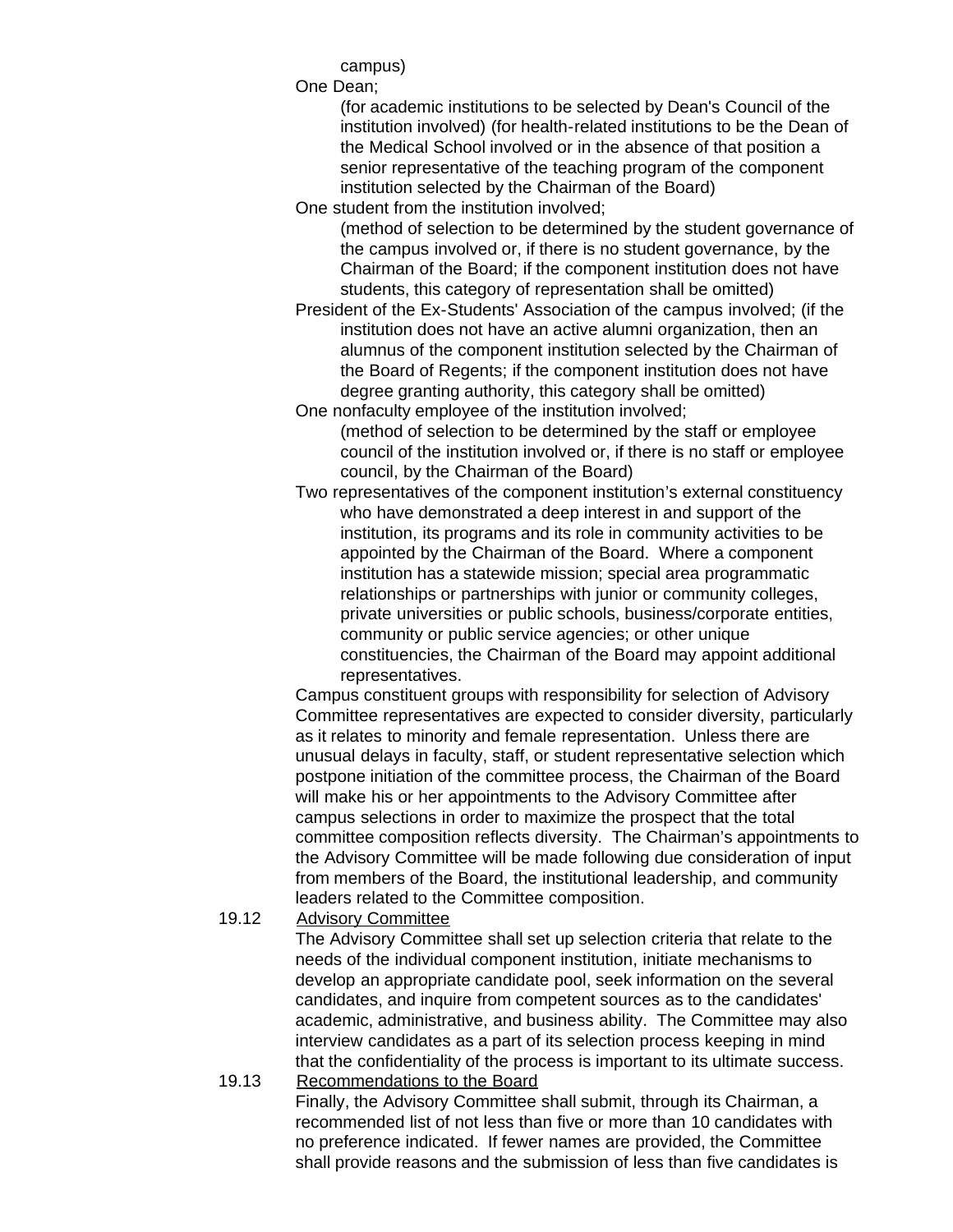to be with the concurrence of the Regental representatives on the Committee. Candidates submitted shall have received a majority vote of the Committee. The recommended list should be developed and submitted without regard to the Advisory Committee's assessment of the potential availability of any candidate. If none of the names submitted in the report of the Advisory Committee is satisfactory to the Board, then the Board in its discretion may either name a new committee or proceed to select a president under such other procedures as in its discretion it may deem proper and appropriate.

19.14 Alternate Process

 When the Board has candidate(s) from recent searches at other component institutions, from within the U. T. System, and/or of national prominence from outside the U. T. System to advance for consideration, the Chairman of the Board of Regents shall appoint a Special Committee to provide the Board of Regents with advice and evaluation consistent with that usually provided by an Advisory Committee. The Special Committee shall be composed as specified above for the Advisory Committee but will not include members of the Board of Regents. The advice of the Special Committee shall be provided to the Board through the Executive Vice Chancellor for Health Affairs, the Executive Vice Chancellor for Academic Affairs, or the Chancellor. The Special Committee shall not extend its consideration beyond those nominees referred to it by the U. T. Board of Regents without specific concurrence from the Board.

19.2 Reporting

The president reports to and is responsible to the Executive Vice Chancellor having responsibility for the institution. The president has access to the Chancellor and is expected to consult with the appropriate Executive Vice Chancellor and the Chancellor on significant issues on an as needed basis.

19.3 Term and Removal from Office

The president serves without fixed term, subject to the pleasure of the appropriate Executive Vice Chancellor and approval by the Chancellor and the Board. When circumstances warrant or require such action, the Chancellor may take interim action involving a president, including but not limited to suspension or leave of absence, pending approval by the Board.

# 19.4 Duties and Responsibilities

Within the policies and regulations of the Board and under the supervision and direction of the appropriate Executive Vice Chancellor, the president has general authority and responsibility for the administration of that institution.

- 19.41 Specifically, the president is expected, with the appropriate participation of the staff, to:
	- (a) Develop and administer plans and policies for the program, organization, and operation of the institution.
	- (b) Interpret the System policy to the staff, and interpret the institution's programs and needs to the System Administration and to the public.
	- (c) Develop and administer policies relating to students, and where applicable, to the proper management of services to patients.
	- (d) Recommend appropriate operating budgets and supervise expenditures under approved budgets.
	- (e) Nominate all members of the faculty and staff, maintain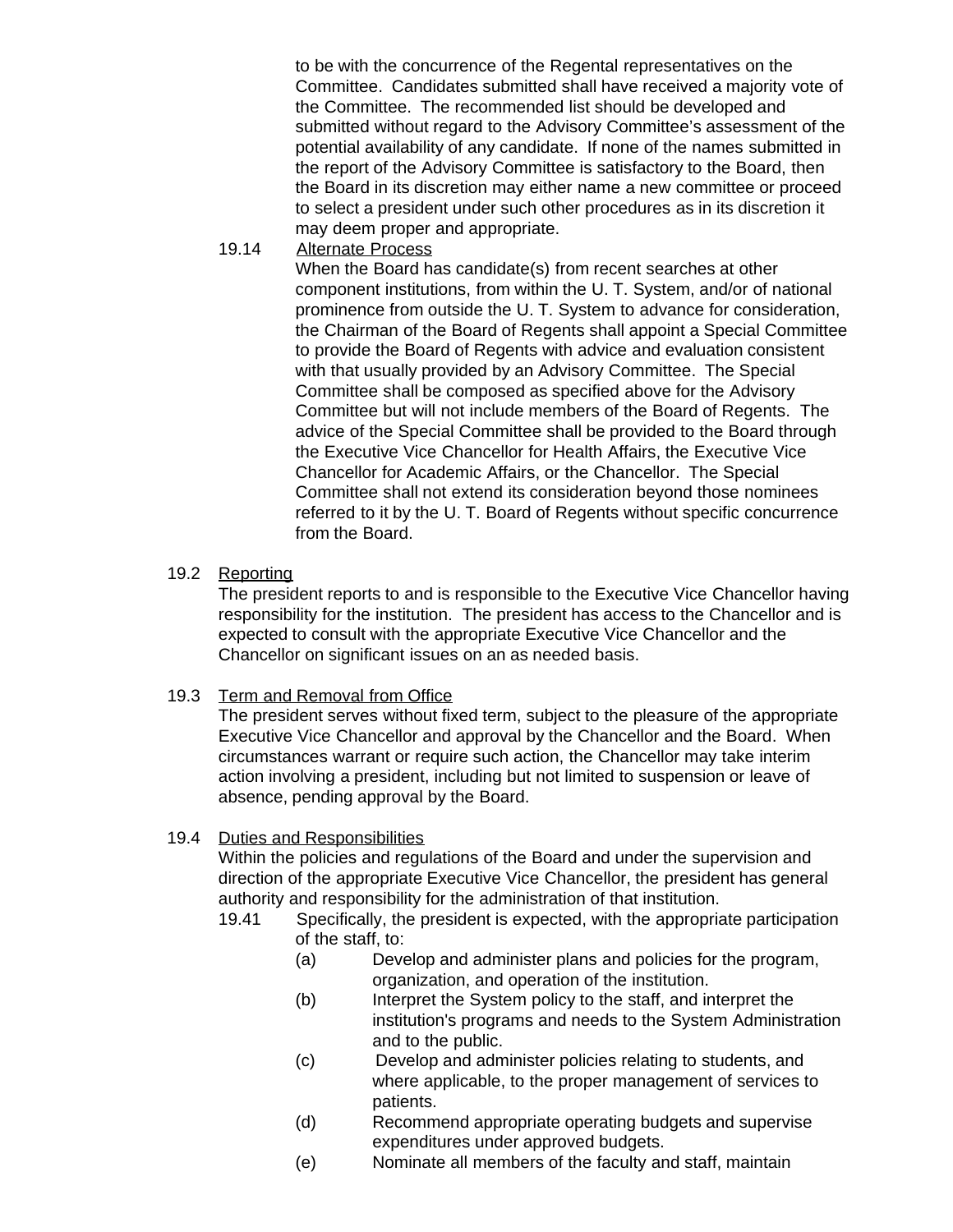efficient personnel programs, and recommend staff members for promotion, retention, or dismissal for cause.

- (f) Ensure efficient management of business affairs and physical property; recommend additions and alterations to the physical plant.
- (g) Serve as presiding officer at official meetings of faculty and staff of the institution, and as ex officio member of each college or school faculty (if any) within the institution.
- (h) Appoint, or establish procedures for the appointment of, all faculty, staff, and student committees.
- (i) Cause to be prepared and submitted to the appropriate Executive Vice Chancellor, the rules and regulations for the governance of the institution. When such rules and regulations have been finally approved by the Chancellor or the appropriate Executive Vice Chancellor, they shall thereafter constitute the Handbook of Operating Procedures for that institution. Provided, however, that whether or not finally approved by the Chancellor, any rule or regulation in any such institutional Handbook of Operating Procedures that is in conflict with any rule or regulation in the Regents' Rules and Regulations, is null and void and has no effect, and whenever any such conflict is detected, the Chancellor and the president of the component institution shall immediately make such amendments to the institutional Handbook of Operating Procedures as may be necessary to eliminate such conflict.
- (j) Assume initiative in developing long-range plans for the program and physical facilities of the institution.
- (k) Assume active leadership in developing private fund support for the institution in accordance with policies and procedures established in the Regents' Rules and Regulations.
- (l) Develop and implement plans and policies to ensure that the institution remains in compliance with any accreditation requirements appropriate to the component institution or its programs, including, for the health component institutions and those academic component institutions with student health services, the accreditation of hospitals, clinics, and patientcare facilities.

# Sec. 20. Appointment of Other Officers and Staff (*editorial renumbering 2/03*)

- 20.1 Delegation of Certain Institutional Appointments
	- The Board delegates to the Chancellor and the Executive Vice Chancellor having responsibility for the institution and they, in turn, delegate to the president of each component institution the responsibility for the appointment and dismissal of all other administrative officers of each component institution, including vice presidents, deans, directors and their equivalents. However, prior approval of the appropriate Executive Vice Chancellor shall be necessary for each such permanent or acting appointment and for each such dismissal whether from a permanent or acting appointment. All such other administrative officers serve without fixed terms and subject to the pleasure of the president of the institution and the approval of the appropriate Executive Vice Chancellor.
- 20.2 Additional Delegation

The Board delegates to the Chancellor and the Executive Vice Chancellor having responsibility for the institution and they, in turn, delegate to the president of each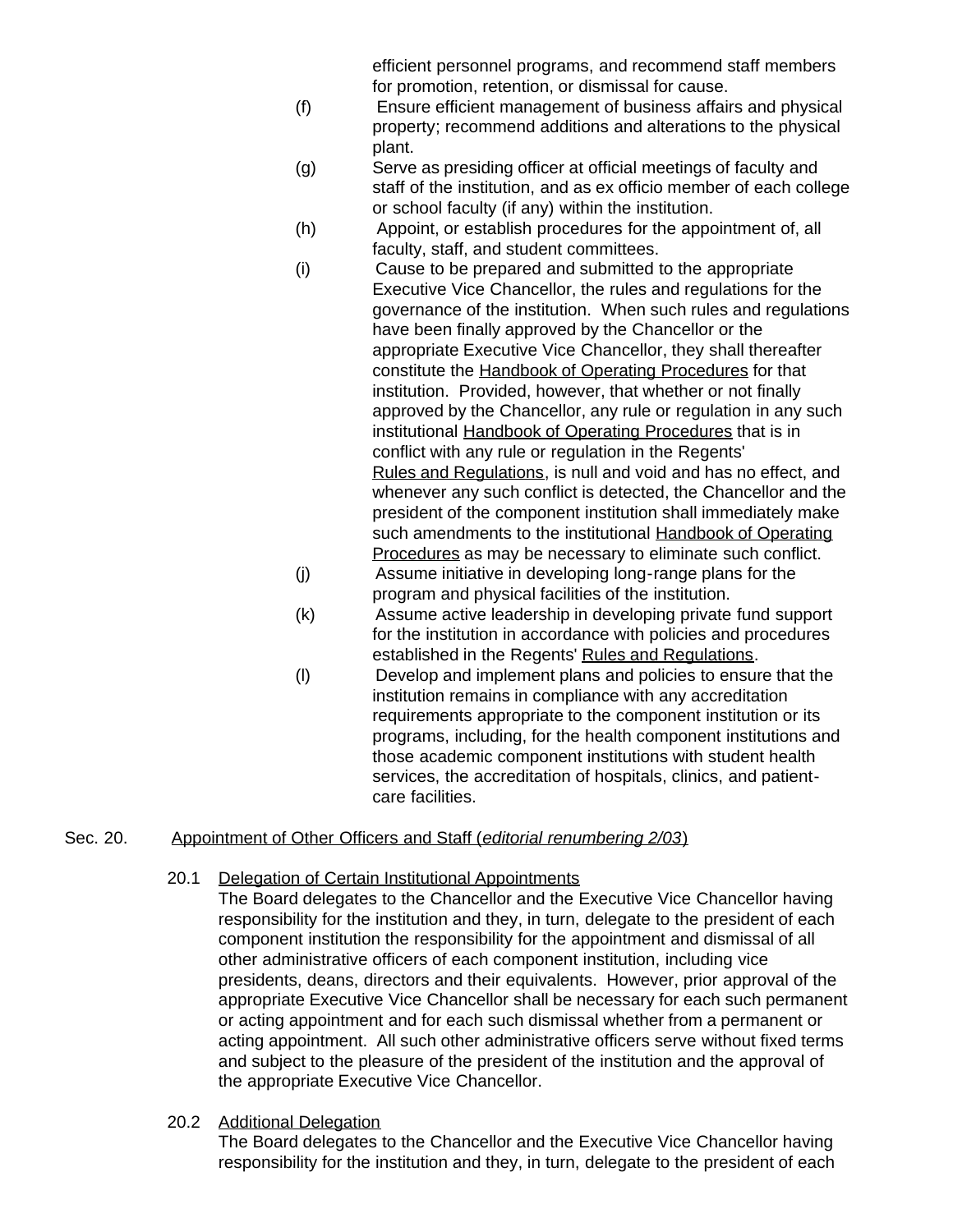component institution the responsibility for the permanent or acting appointment of department chairmen, department heads, and their equivalents. Such department chairmen, department heads and their equivalents serve without fixed terms and subject to the pleasure of the president of the institution.

#### 20.3 Faculty and Student Consultation

The Board endorses the principle of reasonable faculty and student consultation in the selection of administrative officers of the component institutions and the primary operating units and expects the president, as he or she deems appropriate, to consult in the selection process with the representatives of the faculty and student body. However, the president of the component institution is responsible for executing the duties of the office and consequently shall not be bound by nominations to administrative positions by campus selection committees, and the Handbook of Operating Procedures of each component institution shall so state.

#### Sec. 21. Honorary Titles (*editorial renumbering 2/03*)

The titles Chancellor Emeritus, President Emeritus, and similar honorary designations shall be conferred only by appropriate action of the Board on individuals who are fully retired. No person is authorized to use any such title unless it has been bestowed by the Board.

#### Sec. 22. Honorary Degrees (*editorial renumbering 2/03*)

In accordance with long-standing Board tradition, honorary degrees may be awarded only to a sitting President of the United States. Award of an honorary degree is to be reported to the Board at the next regular meeting of the Board.

# **PART ONE, CHAPTER III**

# **PERSONNEL**

## Sec. 1. Appointments

1.1 Board Authority and Delegation

The Board, upon the recommendation of the Chancellor, shall elect or appoint, as the case may be, all of the officers, faculty members, and other employees of the System and of the component institutions and agencies of the System, fixing, subject to State and federal laws, the duties, rights, and privileges of each employee or each class or group of employees; provided, however, that the Board may delegate to the Chancellor, and the Chancellor, through the appropriate Executive Vice Chancellor, may delegate to the presidents of the component institutions, authority to appoint employees in certain designated classes or categories.

## 1.2 Appointments Based on Merit

All appointments shall be on the basis of merit and shall comply with the provisions of [Texas Education Code Section](http://www.capitol.state.tx.us/statutes/ed/ed0005100.html#ed246.51.948) 51.948, which requires that any agreement with higher education administrators be executed only after a finding that the agreement is in the best interest of the U. T. System or the component institution. Authority to make such findings is delegated to the president or chief business officer of the institution and to the Chancellor for employees not covered by Subparagraph 9.282, Chapter I of these Rules.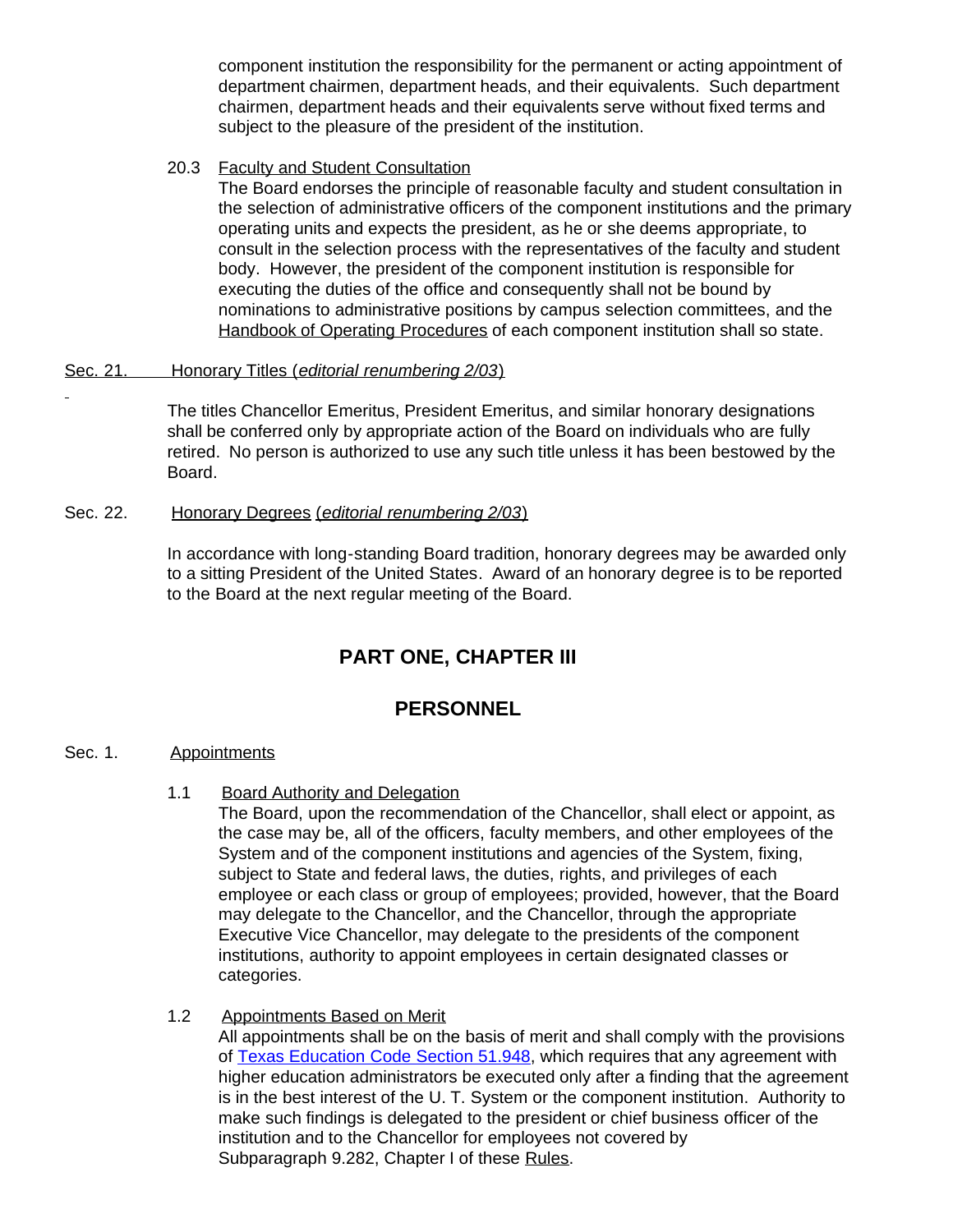## 1.3 Review of Qualifications

The presidents of the component institutions shall investigate thoroughly the character, integrity, scholastic attainment, and other qualifications of prospective members of their faculties and staffs before exercising any delegated authority for making appointments.

1.4 Exemplary Qualifications Required The presidents of the component institutions shall not nominate or appoint, nor will the Board approve the appointment of, any person whose qualifications and conduct are not exemplary.

## 1.5 No Religious Qualification

As provided in the [Texas Constitution, Article](http://www.capitol.state.tx.us/txconst/sections/cn000100-000400.html) I, Section 4, and by statute, no religious qualification shall be required for appointment to any office or position connected with the System or any component institution thereof.

## 1.6 Appointment of Faculty (*last amended 5/13/2004*)

All persons employed by a component institution as a member of the faculty shall be given one of the titles specified in Subdivision 1.62 of this Chapter. [Texas](http://www.capitol.state.tx.us/statutes/ed/ed0005100.html#ed242.51.943) [Education Code Section](http://www.capitol.state.tx.us/statutes/ed/ed0005100.html#ed242.51.943) 51.943 states that faculty members who are to be reappointed shall be offered a written contract at least 30 days prior to the beginning of the academic year. It is important that the content of such contracts appropriately reflect the rights of the component institution and the faculty. Therefore, consistent with statements in prior communications from the Executive Vice Chancellor for Academic Affairs and the Executive Vice Chancellor for Health Affairs to the presidents of the component institutions, the terms and conditions of employment of all faculty members shall be embodied in a Memorandum of Appointment in the format and with the content specified in the standard forms found on the System Web site under the section for the Office of General Counsel of the System.

# 1.61 Reappointment of Faculty

- 1.611 Tenured faculty and nontenured faculty who are to be reappointed shall be provided a Memorandum of Appointment at least 30 days prior to the beginning of the academic year.
- 1.612 If a component institution is unable to offer a Memorandum of Appointment to a tenured faculty member or to a nontenured faculty member who is to be reappointed at least 30 days prior to the beginning of the next academic year, written notification shall be given within such time stating the reason(s) for the inability and specifying the date that a Memorandum of Appointment will be offered.
- 1.613 If within 60 days after the beginning of an academic year a Memorandum of Appointment has not been offered to a tenured faculty member or to a nontenured faculty member who is to be reappointed, the faculty member must be retained for that academic year on terms that are at least as favorable as the terms for the prior academic year unless the component institution and the faculty member agree upon different terms that are stated in a Memorandum of Appointment.
- 1.614 If a nontenured faculty member, other than a faculty member appointed to a title provided for in Subparagraph 1.623 of this Chapter, is not to be reappointed or is to receive a terminal year of appointment, notice shall be given the faculty member in accordance with Subdivision 6.23, Subsection 6.7, or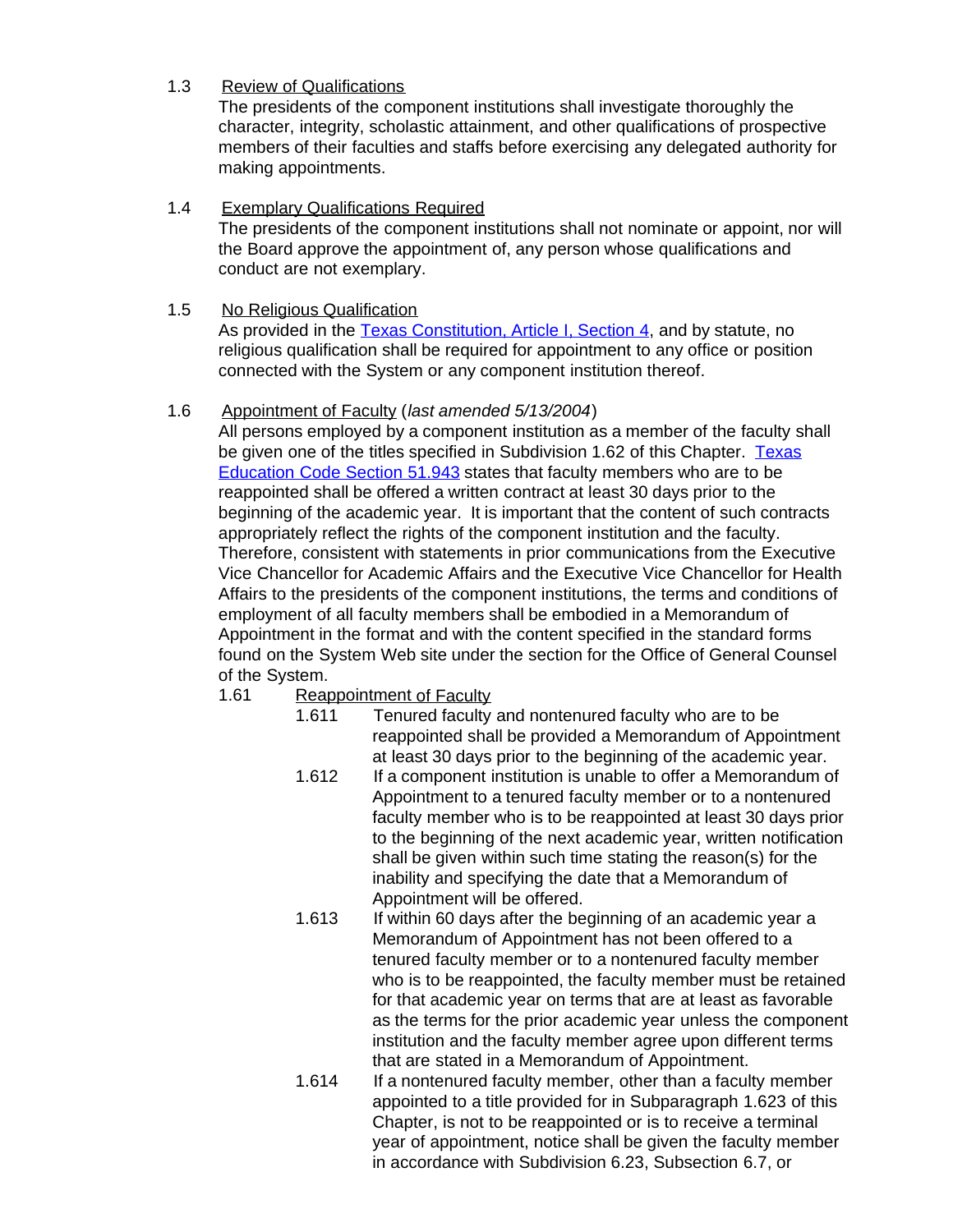Subsection 6.8 of this Chapter, as appropriate.

1.62 Academic Titles (*editorially amended 9/04*)

In order to achieve consistency in the use of academic titles among the component institutions of the System, the following subdivisions describe the use of titles to apply in all institutions:

- 1.621 Except for the title Regental Professor and, at U. T. Brownsville, the additional technical titles of Master Technical Instructor, Associate Master Technical Instructor, and Assistant Master Technical Instructor as authorized in the U. T. Brownsville Handbook of Operating Procedures for and in conjunction with associate degree and certificate programs for the educational partnership with Texas Southmost College, the only titles to be used henceforth in which faculty members may hold tenure are as follows:
	- (a) Professor
	- (b) Associate Professor
	- (c) Assistant Professor.
- 1.622 Persons holding a named chair or professorship or a position designated by academic discipline may be awarded tenure by virtue of appointment to one of the positions listed in Subparagraph 1.621, but not through the named chair or professorship or position designated by academic discipline.
- 1.623 The following academic titles may also be used by the component institutions. Tenure cannot be awarded to a person appointed to these titles and, with the exception of the titles of Instructor and Technical Instructor, academic service with these titles cannot be counted toward the satisfaction of any maximum probationary period. Appointments to these titles shall be for a period of time not to exceed one academic year except in the case of Lecturer or Senior Lecturer when, in individual cases, appointment may be for periods of time not to exceed three academic years. In individual cases, as determined by a component institution, full-time or part-time appointment to a clinical or research position with a title authorized by Subparagraph 1.623(i) of this Chapter may be for periods of time not to exceed three academic years. With the exception of the titles of Instructor and Technical Instructor, such appointments shall terminate at the expiration of the stated period of appointment without notification of nonrenewal. If a component institution determines that it is to the benefit of the institution, it may offer reappointments to these titles in accordance with Subdivision 1.61 of this Chapter.
	- (a) Instructor

 This title denotes a probationary appointment as a member of an institutional faculty. During the period of probationary appointment to this rank, the scholarly competence, teaching performance, and professional promise of the candidate will be evaluated.

(b) Technical Instructor This title denotes a probationary appointment as a member of the U. T. Brownsville faculty in associate degree or certificate programs for the educational partnership with Texas Southmost College. During the period of probationary appointment to this rank, the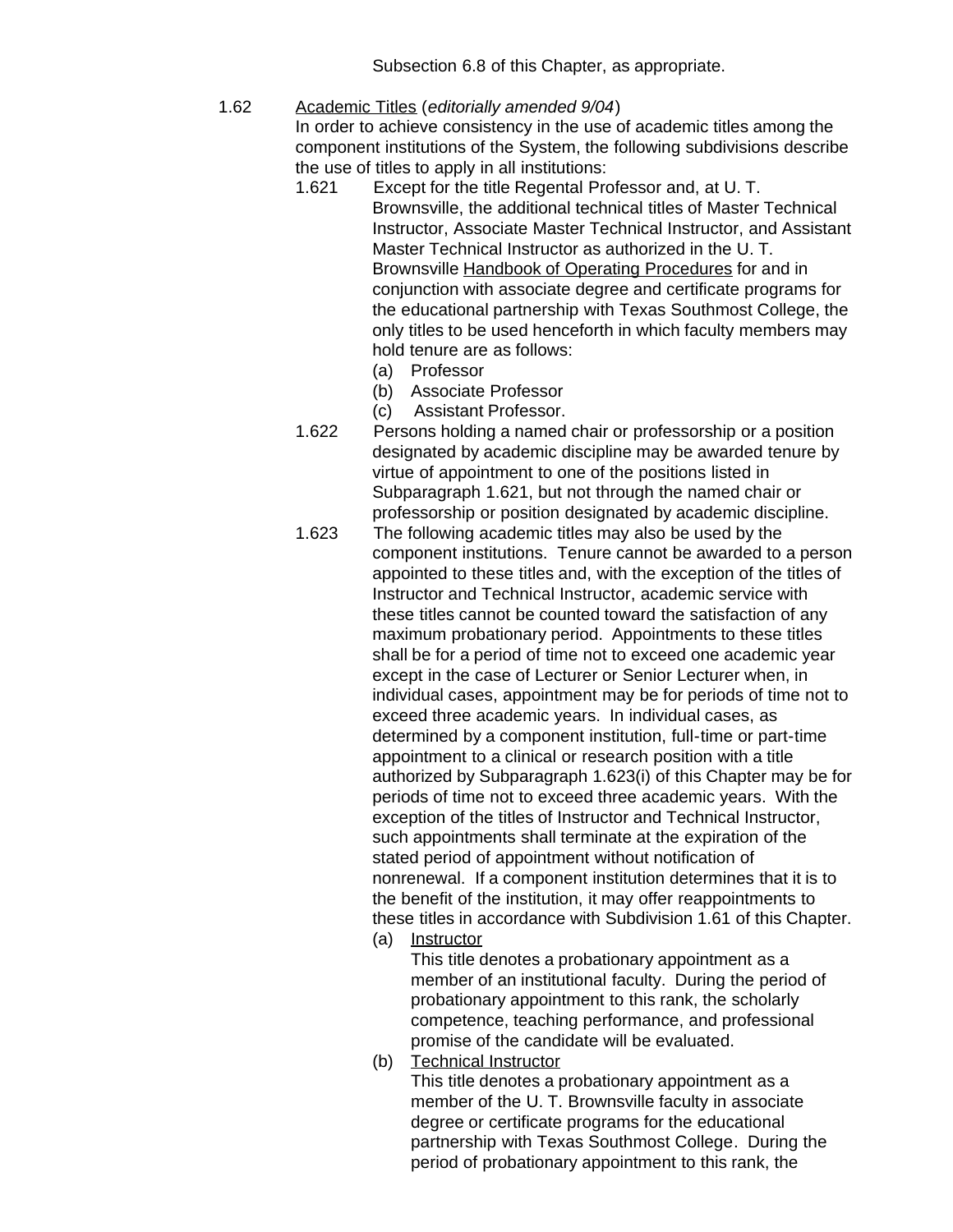teaching performance and professional promise of the candidate will be evaluated.

(c) Lecturer

 This title may be used for individuals who will serve as teachers and whose experience and qualifications are comparable to those of faculty members in untenured, tenure-track positions. Upon approval by the president, an institution may identify up to three divisions within this rank to be designated Lecturer I, Lecturer II, and Lecturer III.

(d) Senior Lecturer

 This title may be used for special teachers who will augment and complement regular teaching faculty and whose experience and qualifications are comparable to those of faculty members in tenure positions.

- (e) Assistant Instructor or Teaching Associate These titles may be used interchangeably for (1) certain graduate students teaching on a part-time or full-time basis who are in the last phase of their doctoral programs and who are unconditionally enrolled in graduate study, or (2) persons who, because of the nature of their duties, such as in a laboratory or in a hospital, do not qualify for one of the usual academic titles and do not hold the academic training or professional distinction usually required for attaining tenure positions.
- (f) Teaching Assistant

 This title usually applies to graduate students who are teachers and who are employed on a part-time basis. The only other teaching titles for graduate students are Teaching Associate and Assistant Instructor.

(g) Faculty Associate

 This title may be applied to a person assigned to a research or nonteaching center, institute, or other unit or interdisciplinary program of a component institution.

(h) Specialist

 This title may be used for professional individuals who will serve as practitioners in specific areas of instruction, training, or supervision. Upon approval of the president, the title may carry appropriate descriptive prefixes so as to indicate the specific areas of proficiency, e.g. Practice Teaching Specialist, Physical Activity Specialist, Social Work Field Training Specialist.

(i) Persons appointed to full-time positions for the primary purpose of patient care and other service activities or to full-time or part-time positions for the primary purpose of research activities shall be given one of the following titles, even though the individuals may be assigned teaching responsibilities:

\_\_\_\_\_\_\_\_\_\_\_\_\_\_\_\_\_\_\_\_\_\_\_\_\_\_\_\_\_\_\_

\_\_\_\_\_\_\_\_\_\_\_\_\_\_\_\_\_\_\_\_\_\_\_\_\_\_\_\_\_\_\_

(1) Professor of

(title of specialty) (2) Associate Professor of

(title of specialty)

(3) Assistant Professor of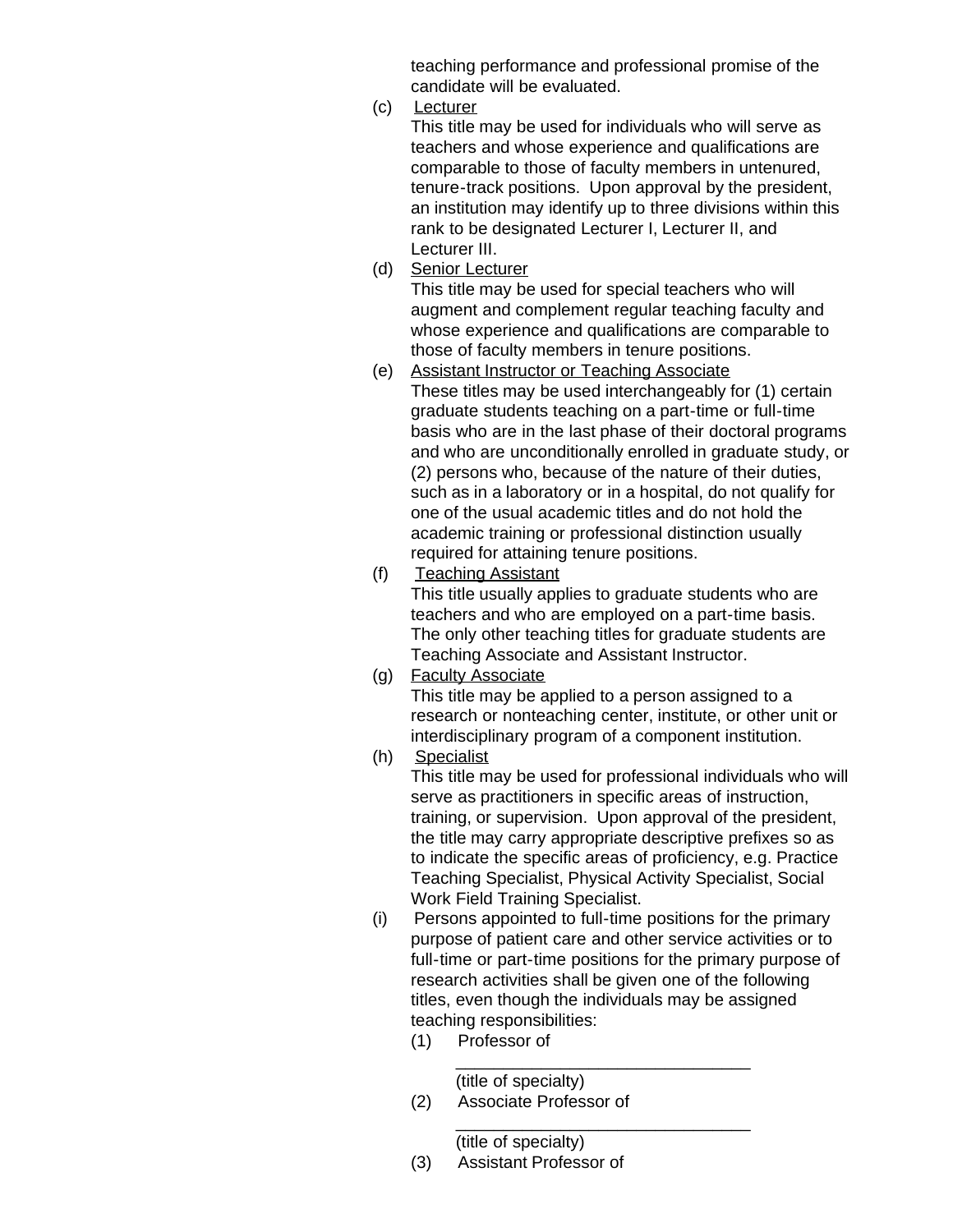(title of specialty)

(4) Instructor in \_\_\_\_\_\_\_\_\_\_\_\_\_\_\_\_\_\_\_\_\_\_\_\_\_\_\_\_\_\_\_

(title of specialty)

 For persons appointed to positions pursuant to this Item, all appointment letters, personnel forms, budgets, and other official documents shall state in parenthesis following the name and title of the individual either "(nontenure-track clinical appointment)" or "(nontenuretrack research appointment)," as appropriate, and service in such positions shall not be credited as faculty service toward calculation of any maximum probationary period.

\_\_\_\_\_\_\_\_\_\_\_\_\_\_\_\_\_\_\_\_\_\_\_\_\_\_\_\_\_\_\_

- 1.624 Prefixes to academic and staff positions in which tenure cannot be acquired:
	- (a) Visiting Professor, Visiting Associate Professor, and Visiting Assistant Professor

 These titles are used only for temporary appointments of persons either visiting from other institutions where they hold similar ranks or who are brought to the University on a trial basis. Such appointments are limited to two years unless an exception is approved in writing by the appropriate Executive Vice Chancellor.

(b) Adjunct Professor, Adjunct Associate Professor, and Adjunct Assistant Professor

 One of these titles may be used when a qualified person from business, industry, government, private practice, or another institution of higher education may be teaching a course or participating in the teaching of a course at one of the component institutions. Except in special circumstances, this prefix should be used to designate part-time service on the faculty. In the health component institutions, this prefix should be used only for those persons not involved in patient care who otherwise satisfy the above criteria. Appointments to the faculty with an adjunct title may be with or without pay and shall be for a stated period of time not to exceed one academic year. Such appointments shall terminate upon expiration of the stated period of appointment without notification of nonrenewal. If a component institution determines that it is to the benefit of the institution, it may offer reappointment to an adjunct faculty member in accordance with Subdivision 1.61 of this Chapter.

(c) Clinical Professor, Clinical Associate Professor, Clinical Assistant Professor, and Clinical Instructor These titles may be used by the component institutions to designate regular part-time or full-time service on the faculty while involved in a professional clinical experience program. Appointments to the faculty with a clinical title may be with or without pay and shall be for a period of time not to exceed three academic years. Such appointments shall terminate upon expiration of the stated period of appointment without notification of nonrenewal. If a component institution determines that it is to the benefit of the institution, it may offer reappointment to a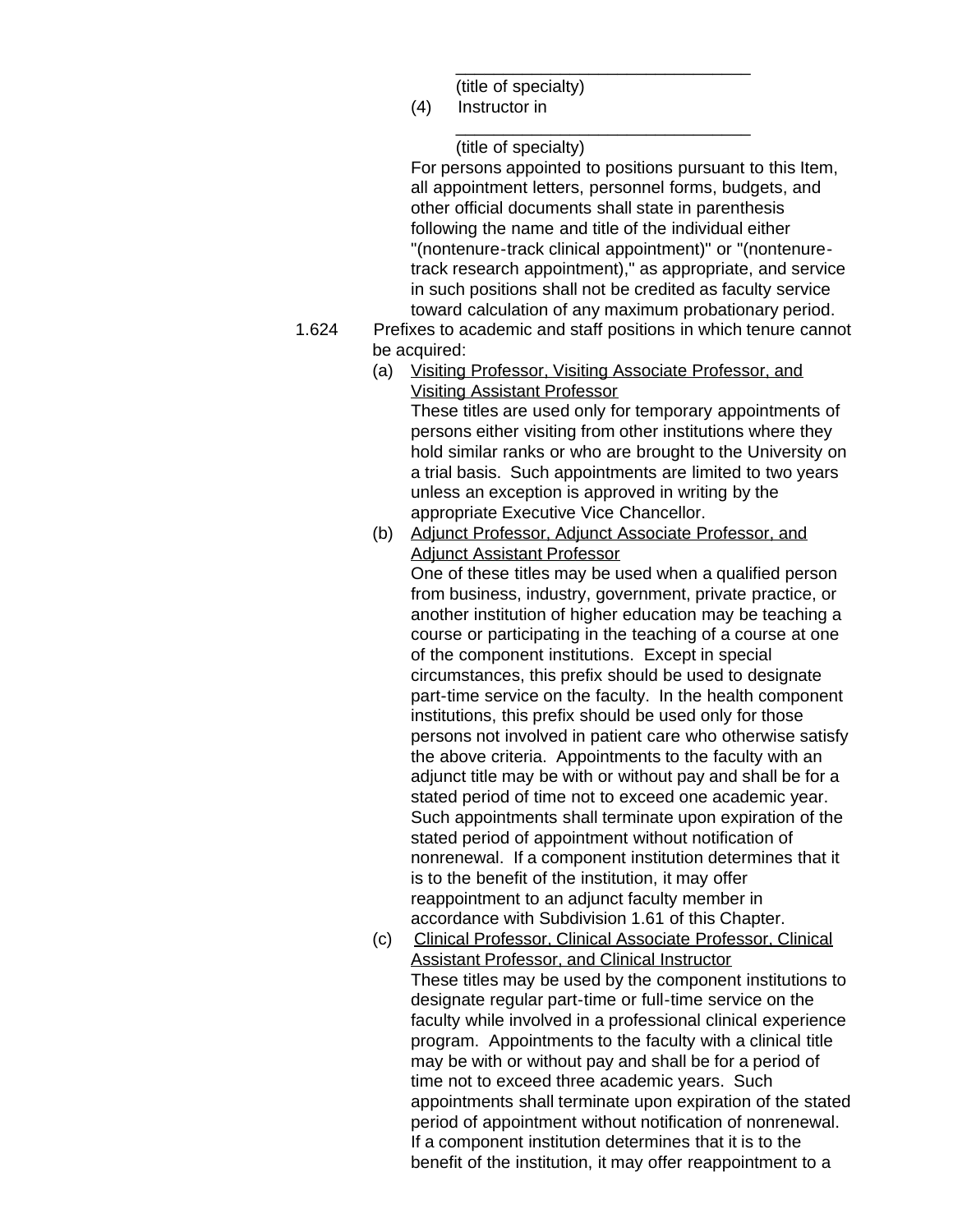clinical faculty member in accordance with Subdivision 1.61 of this Chapter.

(d) Adjoint Professor, Adjoint Associate Professor and Adjoint Assistant Professor

These titles may be used by the component institutions to designate faculty who serve the institution in cooperative or joint programs pursuant to a memorandum of understanding, cooperative research and development agreement, or similar partnership instrument. Persons holding these titles will be employees of and compensated by the partnership organization. They will not be deemed employees of the component institution. They will, however, have the same obligations, responsibilities, and authority as regular faculty employed directly by the component institution when performing faculty functions pursuant to the agreement. Appointments will usually be part-time for the purpose of supervising theses and dissertations or for teaching highly specialized courses. The term of the appointment shall be specified in the agreement with the partner organization.

- (e) Honorary titles, such as Dean Emeritus, Chair Emeritus, Professor Emeritus, and similar honorary designations may be given to a retired faculty member or in anticipation of the retirement of a faculty member, effective upon retirement. The conferring of one of these titles is not automatic upon retirement and may be conferred only upon approval by the president of the component institution in accordance with procedures included in the institutional Handbook of Operating Procedures and final approval by the Board of Regents.
- 1.625 Any person holding a position of Research Scientist, Research Associate, Research Assistant, or (in the health units) other appropriate research title, will be under the classified personnel system, unless special approval has been granted by the president of the institution to designate the individual as an unclassified employee in such a position.
- 1.626 Honorific Titles
	- (a) Regental Professor

 Any faculty member who is awarded the Nobel Prize or who has in the past been awarded the Nobel Prize may, upon recommendation of the president of the component institution, the appropriate Executive Vice Chancellor, and the Chancellor, be given the title Regental Professor. Because of the great honor associated with the award of a Nobel Prize, institutional tenure is awarded to Regental Professors by virtue of the appointment to this rank.

- (b) Distinguished Teaching Professor Members of the U. T. Austin Academy of Distinguished Teachers or a similar approved academy may use the honorific title Distinguished Teaching Professor to recognize faculty members who have made significant contributions to education.
- 1.627 Administrative and academic (faculty) titles, duties, and pay rates for individuals who hold both administrative and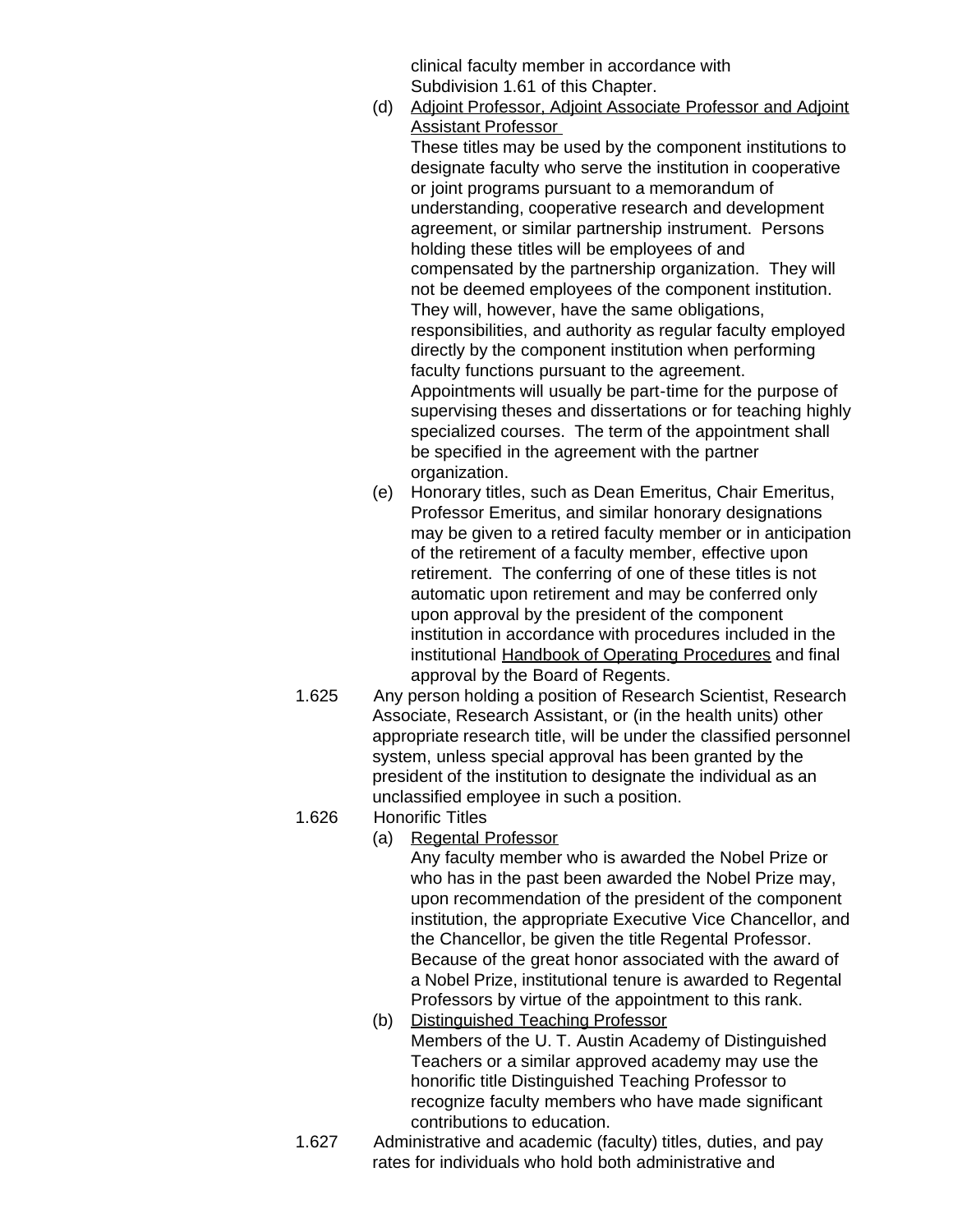academic appointments are distinct and severable. Tenured or tenure-track academic appointments and promotions in academic rank for administrators are subject to the same requirements and approval processes as for other faculty and are to include the establishment of an appropriate academic rate (whether or not any pay is to be generated from that rate) at the time of approval of the academic appointment. Departure or removal from an administrative position does not impair the individual's rights and responsibilities as a faculty member. Upon return to faculty service, whether on a parttime or full-time basis, salary for general academic component institution faculty is to be based on the approved academic rate, and salary for health component institution faculty is at the rate established pursuant to salary practices for faculty.

#### Sec. 2. Discipline and Dismissal Policy

Procedures for dismissal, demotion, or suspension without pay of classified personnel are provided for by the "Policies and Procedures for Discipline and Dismissal of Employees" adopted by the U. T. Board of Regents.

#### Sec. 3. Grievance Policy

Grievances of classified employees will be considered pursuant to the "Grievance Policy and Procedures" adopted by the U. T. Board of Regents.

#### Sec. 4. Ethics Policy

Officers, faculty, and employees of the U. T. System may not have a direct or indirect interest, financial or otherwise, of any nature that is in conflict<sup>1</sup> with the proper discharge of the officer's or employee's duties. Officers, faculty, and employees shall timely furnish such written disclosures as may be required by State and federal authorities or by System requirement.

All officers, faculty, and employees shall adhere to the laws, rules, regulations, and policies of applicable governmental and institutional authorities and the following standards of conduct. The failure to do so may be grounds for disciplinary action, up to and including termination of employment.

#### 4.1 Prohibition on Certain Gifts

No employee shall accept or solicit any gift, favor, or service that might reasonably tend to influence the employee in the discharge of his or her official duties or that the employee knows or should know is being offered with the intent to influence his or her official conduct.

- 4.2 Prohibition on Benefits in Exchange for Exercises of Powers or Duties No employee shall intentionally or knowingly solicit, accept, or agree to accept any benefit for having exercised his or her official powers or performed his or her official duties in favor of another.
- 4.3 Limits on Employment and Certain Activities No employee shall accept employment or engage in any business or professional activity that the employee might reasonably expect would require or induce the employee to disclose confidential information acquired by reason of his or her official position.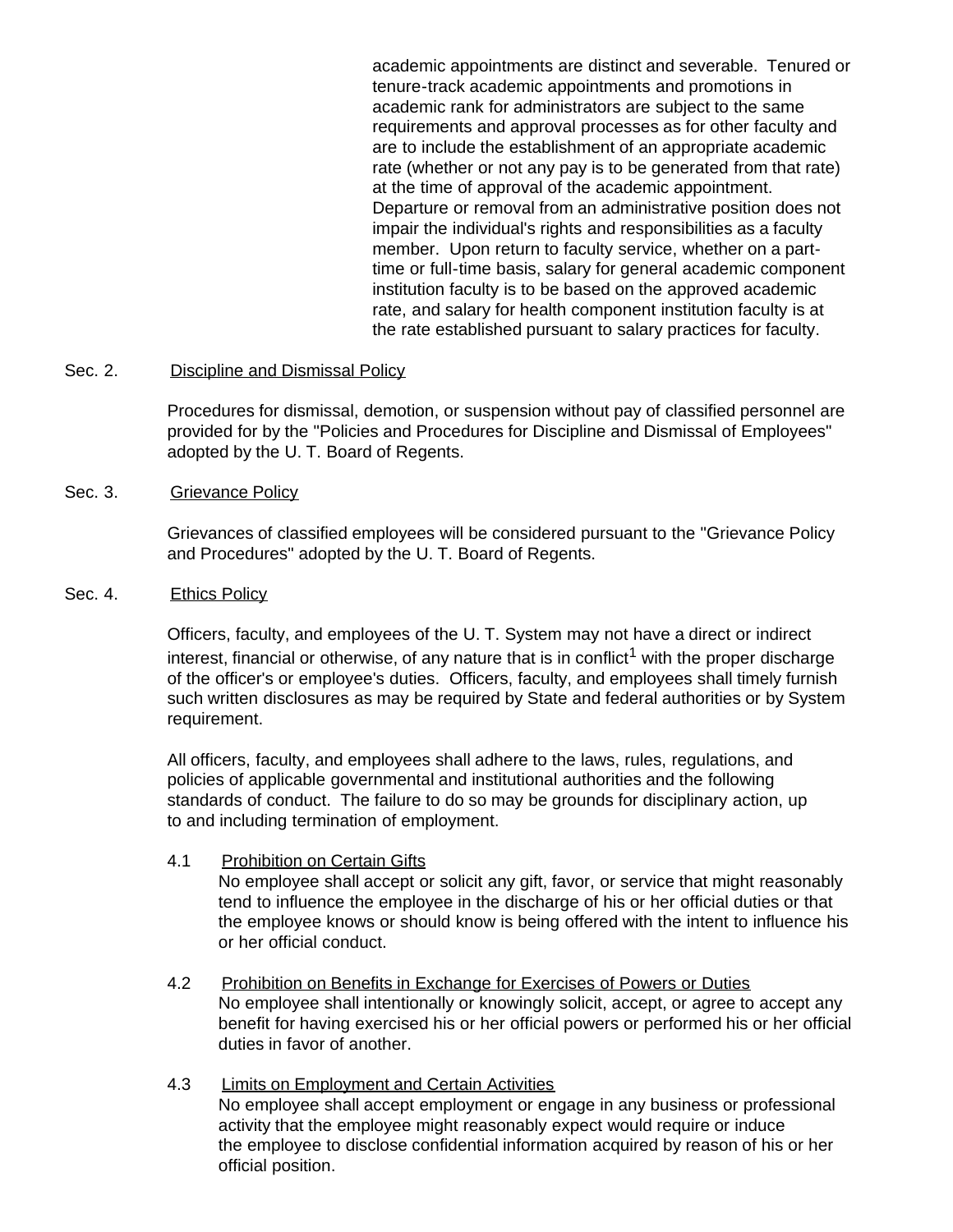- 4.4 Disclosure of Confidential Information No employee shall disclose confidential information gained by reason of his or her official position or otherwise use such information for his or her personal gain or benefit.
- 4.5 Prohibition on Self-Interest No employee shall transact any business in his or her official capacity with any business entity of which the employee is an officer, agent, or member, or in which the employee owns a substantial interest.<sup>1</sup>
- 4.6 Limits on Personal Investments No employee shall make personal investments that could reasonably be expected to create a substantial conflict<sup>1</sup> between the employee's private interest and the public interest.

\_\_\_\_\_\_\_\_\_\_\_\_\_\_\_\_\_\_\_\_\_\_\_\_ 1[Texas Government Code Section](http://www.capitol.state.tx.us/statutes/go/go0057200.html#go005.572.005) 572.005, "Determination of Substantial Interest" may be helpful in defining and identifying such matters.

> 4.7 Independent Judgment Required No employee shall accept other employment or compensation that could reasonably be expected to impair the employee's independence of judgment in the performance of the employee's public duties.

## 4.8 Sexual Harassment and Misconduct

The educational and working environments of the System and its component institutions should be free from inappropriate conduct of a sexual nature. Sexual misconduct and sexual harassment are unprofessional and unacceptable. The component institutions of the U. T. System shall adopt policies prohibiting sexual harassment and sexual misconduct and procedures for review of complaints. These policies and procedures shall be reviewed by the appropriate Executive Vice Chancellor, and shall be published in the Handbook of Operating Procedures of each component institution.

The System has a series of policies concerning ethical and legal standards of conduct for employees of System Administration and component institutions. Pertinent materials are contained in the [Standards of Conduct Digest](http://www.utsystem.edu/ogc/ethics.htm) and should be referenced in the instance of possible conflicts of interest, ethics questions, and compliance with related laws.

## Sec. 5. Appointment of Relatives (Nepotism Rule)

- 5.1 Limits on Employment
	- In accordance with the prohibition of [Texas Government Code Section](http://www.capitol.state.tx.us/statutes/go/go0057300.html#go001.573.001) 573.001 et seq., no person related to any member of the Board of Regents within the second degree by affinity or within the third degree by consanguinity shall be eligible for appointment to any office, position, employment, or duty with The University of Texas System or any component institution thereof, when the salary, fee, or compensation of such appointee is to be paid, either directly or indirectly, out of public funds of any kind.
	- 5.11 [Texas Government Code Section](http://www.capitol.state.tx.us/statutes/go/go0057300.html#go001.573.001) 573.001 et seq., does not prohibit the reappointment or continued employment of any person who shall have been continuously employed in any such office, position, employment, or duty for a period of 30 days prior to the appointment of the member of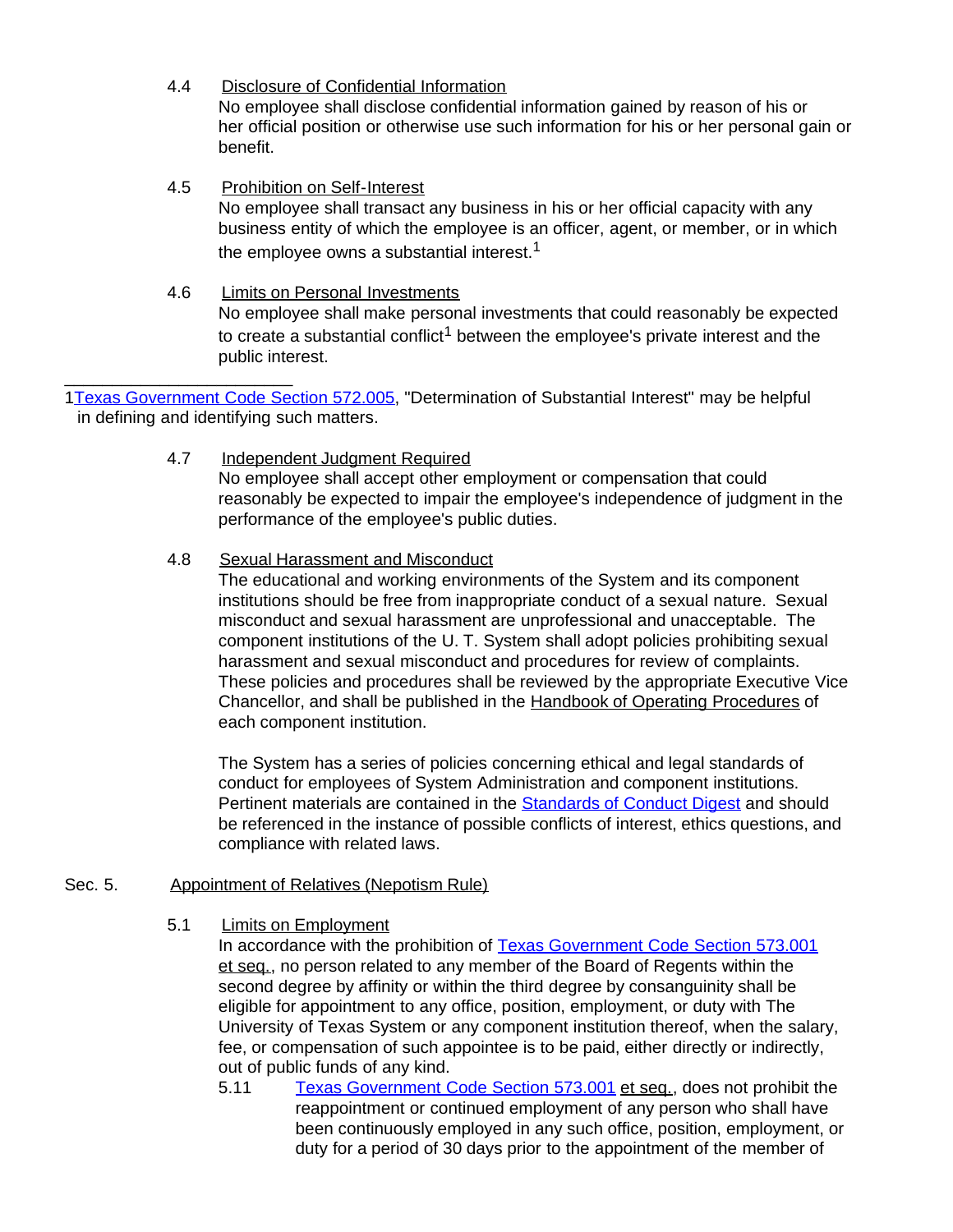the Board of Regents related to such person within the prohibited degree, nor does it apply to prohibit honorary or nonremunerative positions; provided that when such person is reappointed or continued in employment the member of the Board of Regents who is related to such person in the prohibited degree shall not participate in the deliberation or voting upon the reappointment, continuation of employment, change in status, compensation, or dismissal of such person, if such action applies only to such person and not to a bona fide class or category of employees.

- 5.12 Those persons related within the prohibited degrees are indicated in the Consanguinity Kinship/Affinity Kinship Chart displayed in this Section.
- 5.13 The statutory prohibition applies to all programs administered under the Board of Regents and may not be waived.

# 5.2 Additional Limits on Employment

Even though the appointment of a person would not be prohibited by the Texas Government Code, no officer, official, or employee of The University of Texas System may approve, recommend, or otherwise act with regard to the appointment, reappointment, promotion, or salary of any person related to such officer, official, or employee within the second degree by affinity or the third degree by consanguinity regardless of the source of funds for payment of salary.

- 5.21 If the appointment, reappointment, or promotion of a person places him or her under an administrative supervisor related within the above specified degree, all subsequent actions with regard to reappointment. promotion, or salary shall be the responsibility of the next highest administrative supervisor. It shall also be the responsibility of the next highest administrator to make a written review of the work performance of such employee at least annually and submit each review for approval or disapproval by the component institution's Director of Human Resources/Personnel in the case of classified employees or the Chancellor or the president in the case of faculty or nonclassified employees.
- 5.22 If the appointment, reappointment, or promotion of a person places him or her in an administrative or supervisory position with responsibility to approve, recommend, or otherwise act with regard to the appointment, promotion, or salary of a person who is related to them within the degree prohibited by the Texas Government Code, all subsequent actions regarding the reappointment, promotion, or salary of such person shall be made by the next highest administrator or supervisor at the component institution or The University of Texas System.
- 5.23 It shall be the responsibility of the administrator or supervisor acting pursuant to Subdivisions 5.21 or 5.22 of this Chapter to make a written review of the work performance of such person at least annually and to submit such review to the next highest administrator or supervisor at the component institution or The University of Texas System.
- 5.24 The provisions of Subdivision 5.21 of this Chapter shall apply to situations where two employees of the System marry and one spouse is the administrative supervisor of the other.
- 5.25 All situations covered by Subdivision 5.21 of this Chapter shall be reported annually through the institution's docket or with the annual operating budget.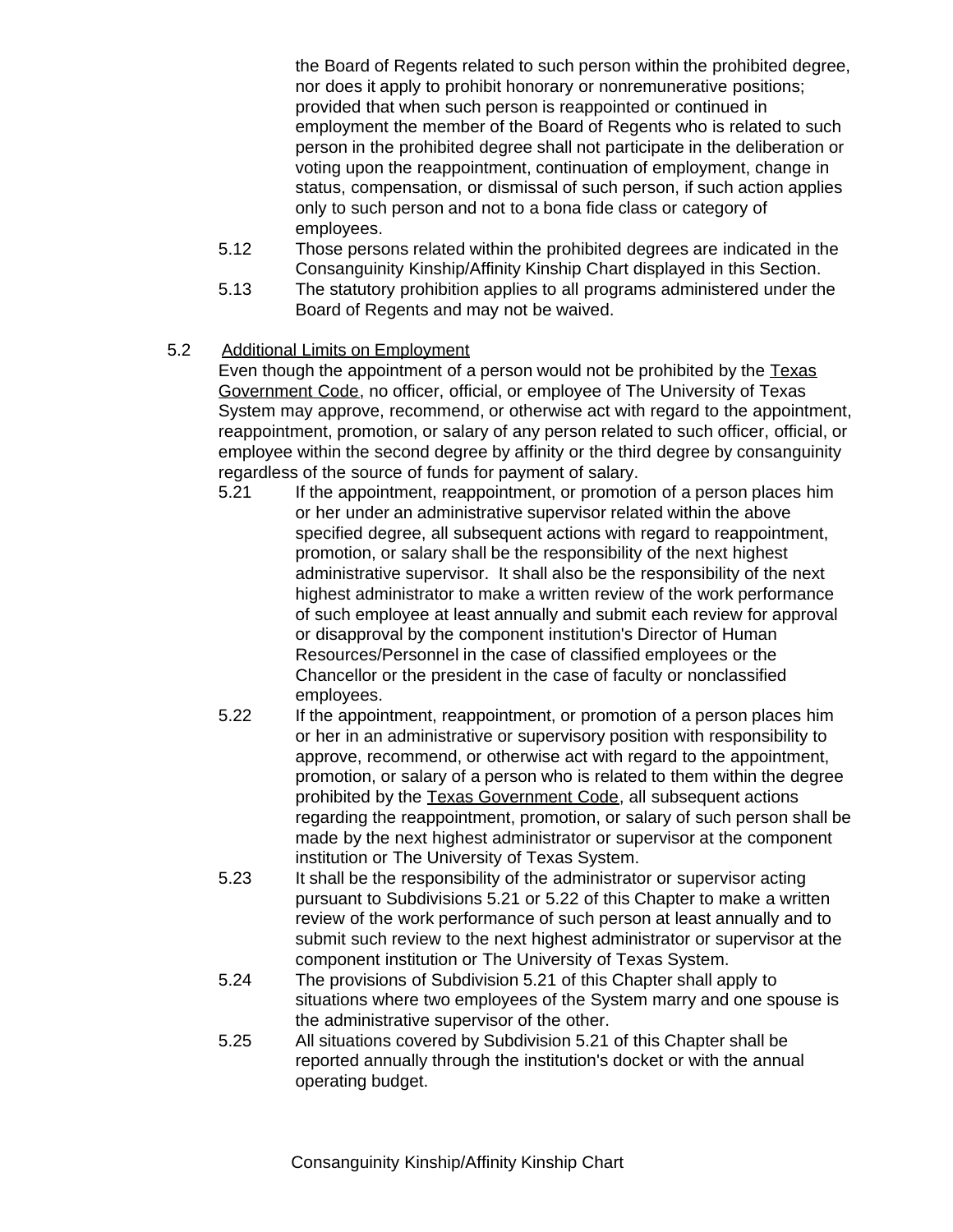## Consanguinity Kinship (Officer or Employee)

## First Degree

Father, Mother, Son, or Daughter of officer or employee

## Second Degree

Brother, Sister, Grandfather, Grandmother, Grandson, or Granddaughter of officer or employee

## Third Degree

Uncle\*, Aunt\*, Nephew\*\*, Niece\*\*, Great Grandfather, Great Grandmother, Great Grandson, or Great Granddaughter of officer or employee

\*Who is a sister/brother of the officer's or employee's parent \*\*Who is a child of the sister/brother of the officer or employee

Affinity Kinship (Spouse)

## First Degree

Father, Mother, Son, or Daughter of the officer's or employee's spouse

## Second Degree

Brother, Sister, Grandfather, Grandmother, Grandson, or Granddaughter of the officer's or employee's spouse

## Sec. 6. Tenure, Promotion, and Termination of Employment

## 6.1 Authority of Board to Remove Employees

Subject to the provisions of Texas Education [Code Section](http://www.capitol.state.tx.us/statutes/ed/ed0006500.html#ed010.65.32) 65.32, which reads, "The board may remove any officer, member of the faculty, or employee connected with the system when in its judgment the interest of the system requires the removal," and subject to the terms and provisions of these Regents' Rules and Regulations, the principles governing tenure and promotion are specified for each component institution in the Handbook of Operating Procedures applicable to that institution. See also Subsection 1.62 of this Chapter on academic titles.

## 6.2 Tenure and Tenured Titles *(editorial amendment 9/03)*

Tenure denotes a status of continuing appointment as a member of the faculty at a component institution. Except for the title Regental Professor, only members of the faculty with the academic titles of Professor, Associate Professor, or Assistant Professor or, at U. T. Brownsville, with the additional technical titles of Master Technical Instructor, Associate Master Technical Instructor, or Assistant Master Technical Instructor may be granted tenure. Tenure may be granted at the time of appointment to any of such academic ranks, or tenure may be withheld pending satisfactory completion of a probationary period of faculty service; however, such tenure status shall not be applicable to the faculty of The University of Texas M. D. Anderson Cancer Center.

The University of Texas M. D. Anderson Cancer Center is authorized to award a seven-year term appointment that will denote a status of continuing appointment at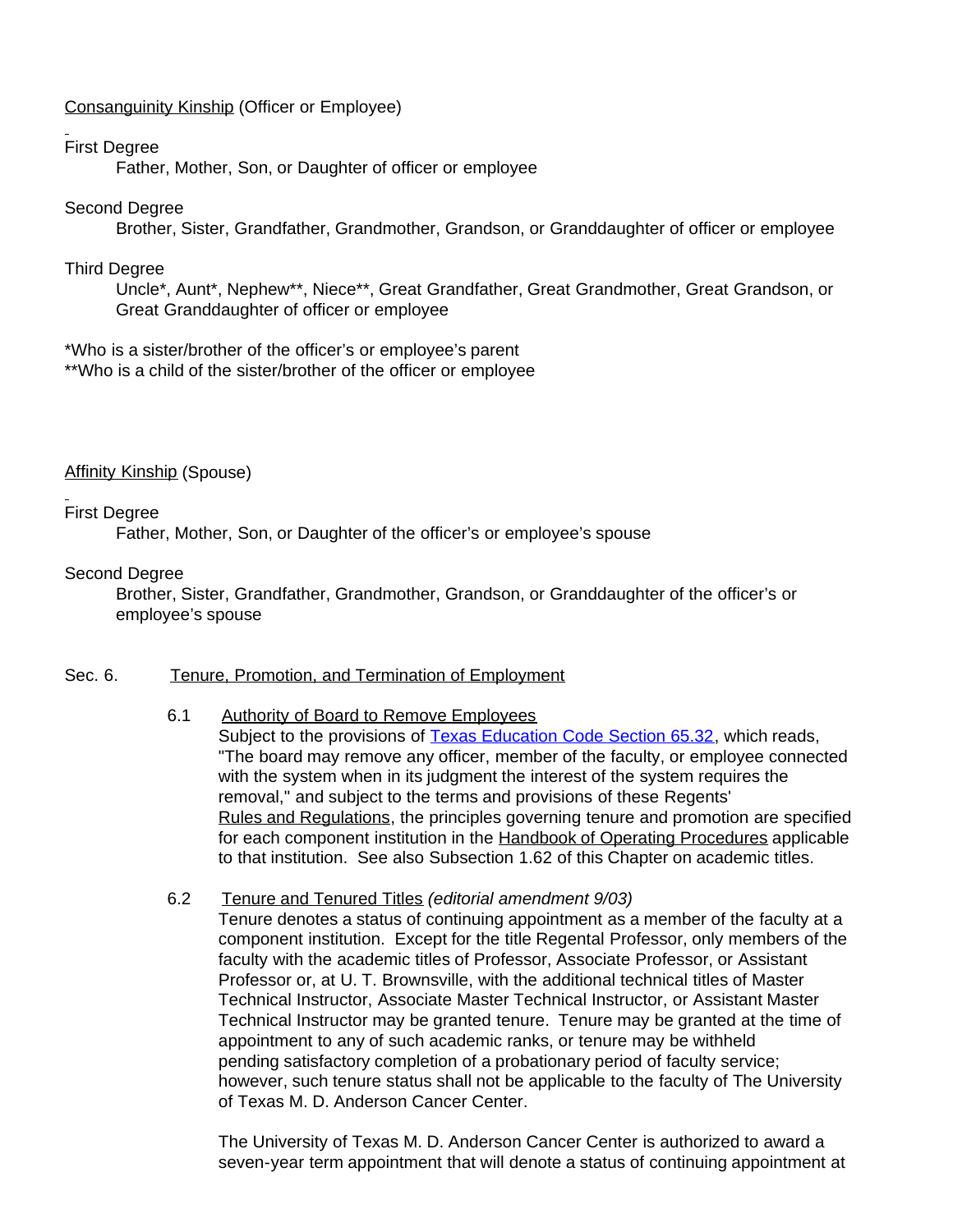that institution as a member of the faculty for a period of seven years. Only members of the faculty with academic titles of Professor, Associate Professor, or Assistant Professor may be granted a seven-year term appointment. A seven-year term appointment may be granted at the time of appointment to any of such academic rank or may be withheld pending satisfactory completion of a probationary period of faculty service.

No component institution may adopt or implement a seven-year term appointment policy except The University of Texas M. D. Anderson Cancer Center.

- 6.21 Only full-time service in the academic ranks of Professor, Associate Professor, Assistant Professor, and Instructor, or any combination thereof, or in the academic ranks of Master Technical Instructor, Associate Master Technical Instructor, Assistant Master Technical or Technical Instructor, or any combination thereof, shall be counted toward fulfillment of a required probationary period related to the award of tenure or a seven-year term appointment. Periods during which a faculty member is on leave of absence shall not be counted toward fulfillment of a required probationary period.
- 6.22 Prior service at other academic institutions, whether inside or outside the System, shall not be counted toward fulfillment of the required probationary period unless specifically permitted under the provisions of a component institution's Handbook of Operating Procedures.
- 6.23 The maximum period of probationary faculty service in nontenured status with any academic title or combination of academic titles specified in Subdivision 6.21 of this Chapter shall not be more than seven years of full-time academic service at the general academic institutions of the System and not more than nine years of full-time academic service at the health-related institutions of the System. In the event that a component institution fails to specify the maximum length of probationary service in its Handbook of Operating Procedures, such period shall be seven years at the general academic institutions of the System and nine years at the health-related institutions of the System. No later than 30 days prior to the beginning of the final academic year of the maximum probationary period in effect at any component institution, all nontenured faculty appointed to a title that accrues time toward satisfaction of a probationary period shall be given notice that the subsequent academic year will be the terminal year of employment or that, subject to the approval of the Board, beginning with the subsequent academic year tenure or a sevenyear term appointment will be granted. A Memorandum of Appointment shall be provided to such faculty member in accordance with Subdivision 1.61 of this Chapter. In the event that the employment of a nontenured faculty member in any academic rank specified in Subdivision 6.21 is to be terminated prior to the end of the maximum probationary period, notice shall be given in accordance with Subsection 6.7 of this Chapter.
- 6.24 For purposes of calculating the period of probationary service, an "academic year" shall be the period from September 1 through the following August 31.
	- 6.241 If a faculty member is initially appointed during an academic year, the period of service from the date of appointment until the following September 1 shall not be counted as academic service toward fulfillment of the maximum probationary period. One year of probationary service is accrued by at least nine months full-time academic service during any academic year. A faculty member shall be considered to be on full-time academic service when in full compliance with Regental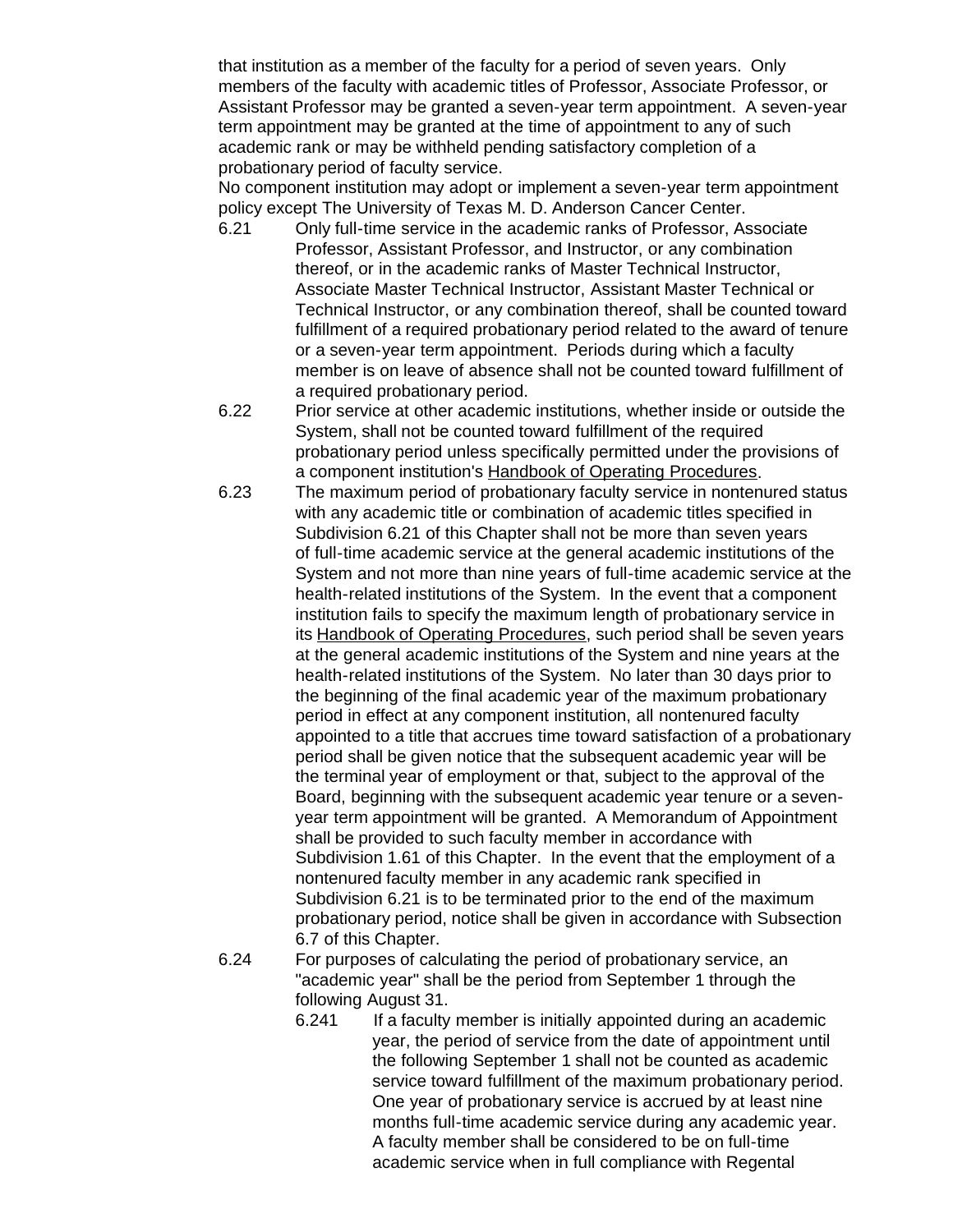standards pertaining to minimum faculty workloads and any additional workload requirements at general academic institutions or when in compliance with the academic service standard of any health-related institution. All institutional requirements shall be contained in the Handbook of Operating Procedures.

- 6.242 Each component institution with tenured faculty will establish and appropriately communicate a policy for the extension of the maximum probationary period and include the policy in the institutional Handbook of Operating Procedures following the standard review and approval process. In the case of U. T. M. D. Anderson Cancer Center, the institution may establish a policy that allows the extension of a term-tenure appointment consistent with these guidelines and the term-tenure policy. Institutional policies are to be consistent with the following guidelines:
	- (a) A faculty member who determines that certain personal circumstances may impede his or her progress toward achieving demonstration of eligibility for recommendation of award of tenure may make a written request for extension specifying the reason(s) for the requested extension. Personal circumstances that may justify the extension include, but are not restricted to, disability or illness of the faculty member; status of the faculty member as a principal caregiver of a preschool child; or status of the faculty member as a principal caregiver of a disabled, elderly, or ill member of the family of the faculty member. It is the responsibility of the faculty member to provide appropriate documentation to adequately demonstrate why the request should be granted.
	- (b) The request for extension shall be limited to one academic year. A request for an additional academic year's extension will follow the established request process, with the maximum duration of extension, whether consecutive or nonconsecutive, to be two academic years.
	- (c) Normally, requests for extension must be made in advance of the academic year or semester for which the extension is desired and may be made no later than three months prior to the deadline for initiation of the mandatory review process to determine recommended award of tenure or notice as provided under Subsection 6.7 of this Chapter that the next year will be the faculty member's terminal year of appointment.
	- (d) The decision regarding the request shall be made by the chief academic officer of the institution, upon recommendation of the department chair and the dean, within a reasonable period of time and in a manner specified by institutional policy.
- 6.25 All faculty appointments are subject to the approval of the Board. No nontenured member of the faculty shall expect continued employment beyond the period of his or her current appointment as approved by the Board. Any commitment to employ a nontenured member of the faculty beyond the period of his or her current appointment shall have no force and effect until approved by the Board.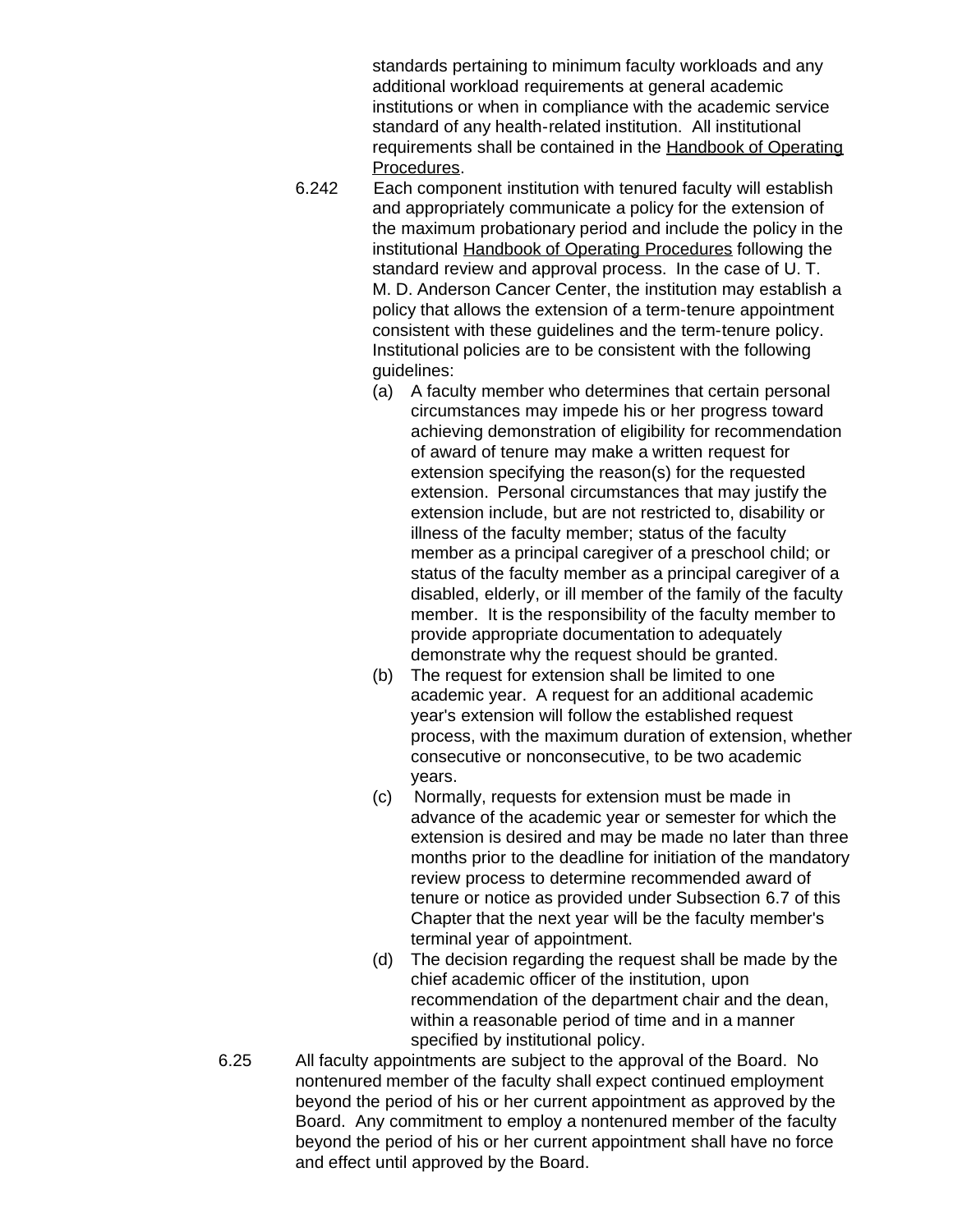- 6.26 A person appointed to a faculty position with the title of Instructor, Assistant Professor, Associate Professor, or Professor or with the title of Technical Instructor, Assistant Master Technical Instructor, Associate Master Technical Instructor, or Master Technical Instructor at a component institution of the System may not, during the term of such appointment, hold a tenured position on the faculty of another educational institution outside the System unless the institutional Handbook of Operating Procedures specifically authorizes the holding of such position as a part of the initial appointment.
	- 6.261 Unless an exception is approved as authorized above, appointments within the System to the above-specified titles shall be conditioned upon the appointee having resigned any tenured position that the appointee may then hold on the faculty of an educational institution outside the System. Such resignation must be completed and effective prior to the effective date of the appointment at the System component institution; otherwise, such appointment shall be void and of no effect.
	- 6.262 The acceptance of an appointment to a tenured position on the faculty of an educational institution outside the System shall be considered as a resignation of any faculty position with the title of Instructor, Assistant Professor, Associate Professor, or Professor or with the title of Technical Instructor, Assistant Master Technical Instructor, Associate Master Technical Instructor, or Master Technical Instructor that such appointee may hold at a System component institution.

## 6.3 Termination of a Faculty Member

Termination by an institution of the employment of a faculty member who has been granted tenure and of all other faculty members before the expiration of the stated period of appointment, except as is otherwise provided in Subdivision 6.26 and Subsections 6.(11) and 6.(12) of this Chapter or by resignation or retirement, will be only for good cause shown. Faculty member, as used in this Subsection, includes a professional librarian with an academic title. In each case the issue of good cause will be determined according to the equitable procedures provided in this Subsection.

6.31 The president of the component institution shall assure that all allegations against a faculty member that involve the potential for termination are reviewed under the direction of the chief academic officer unless another officer is designated by the president. The faculty member who is the subject of the allegations shall be given an opportunity to be interviewed and shall have the right to present a grievance, in person, to the chief academic officer on an issue or subject related to the allegations under review. The chief academic officer shall take the grievance, if any, into consideration prior to making a determination whether the allegations are supported by evidence that constitutes good cause for termination. Upon making that determination, the chief academic officer will recommend to the president whether to proceed with charges for termination. Failure to present a grievance to the chief academic officer prior to his or her recommendation shall not preclude a faculty member from presenting an issue or subject to the special hearing tribunal in defense of charges for termination that may result from the review. A tenured faculty member who is recommended for termination on the basis of periodic evaluation must be given the opportunity for referral of the matter to nonbinding alternative dispute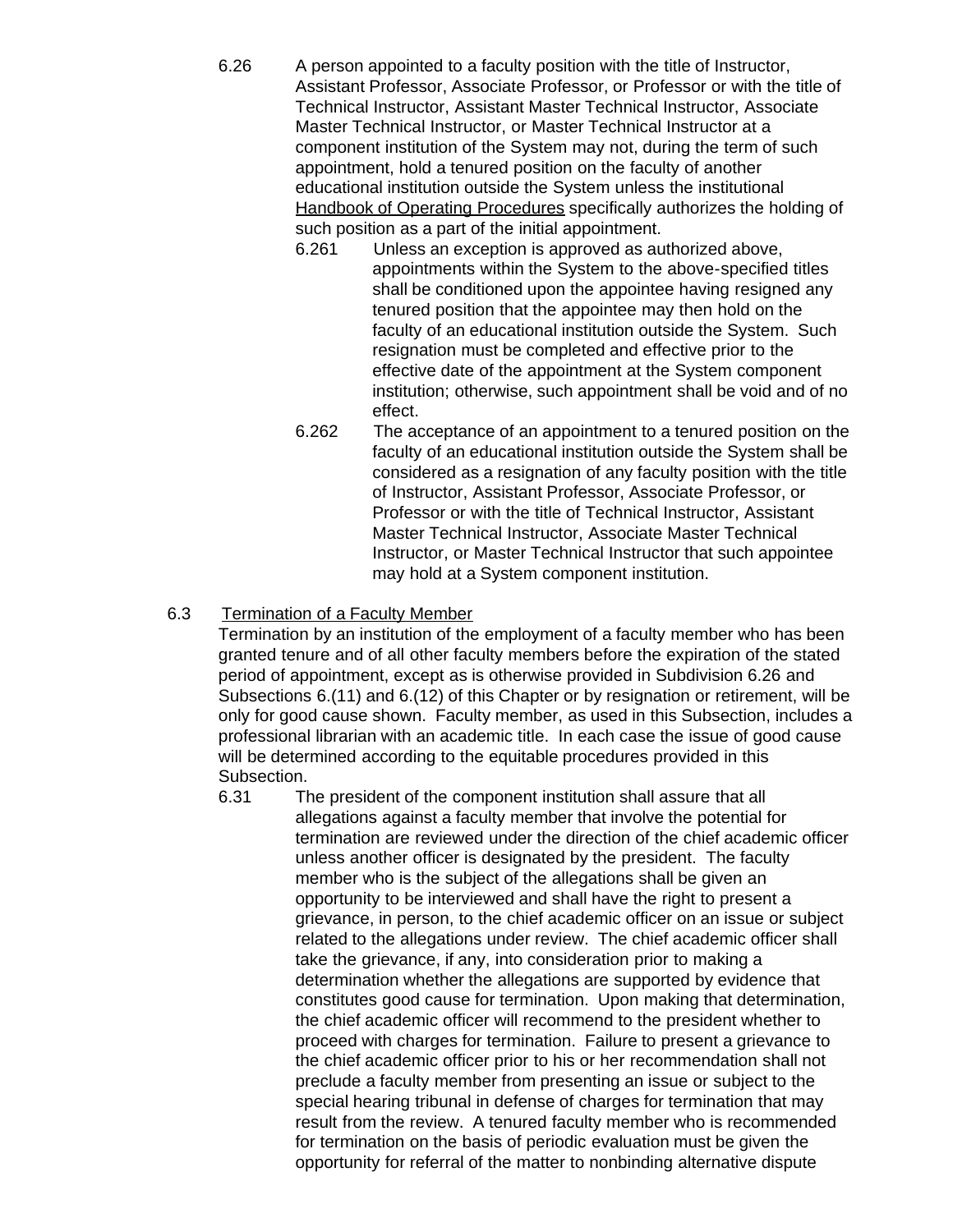resolution, as required by [Texas Education Code Section](http://www.capitol.state.tx.us/statutes/ed/ed0005100.html#ed241.51.942) 51.942 and in compliance with applicable U. T. System and institutional policies and procedures for alternative dispute resolution, prior to referral of the charges to a hearing tribunal under Subdivision 6.33 of this Chapter. A faculty member under review for matters that may result in charges for termination may file a grievance pursuant to a faculty grievance procedure only if the subject of the grievance is not involved in the review. A pending grievance may proceed only if it does not involve a subject under review.

- 6.32 If the president of the component institution determines that the allegations are supported by evidence that constitutes good cause for termination, the president will meet with the faculty member, explain the allegations and supporting evidence, and give the faculty member a reasonable amount of time, as determined by the president, to respond either orally or in writing. In cases of incompetency or gross immorality, where the facts are admitted, or in the case of a felony conviction, the hearing procedures of Subdivision 6.33 of this Chapter shall not apply and dismissal by the president will follow.
- 6.33 In cases where other offenses are charged, and in all cases where the facts are in dispute, the accused faculty member will be informed in writing of the charges. If the president of the component institution determines that the nature of the charges and the evidence are such that it is in the best interest of the institution, the accused faculty member may be suspended with pay pending the completion of the hearing and final decision by the Board. On reasonable notice, the charges will be heard by a special hearing tribunal of at least three faculty members. The academic rank of each member of the tribunal must be at least equal to that of the accused faculty member. The notice will specify the date, time, and place for the hearing and will specify the names of the faculty members appointed to the hearing tribunal. The hearing tribunal members are appointed by the president from a standing panel (pool) of members of the faculty. At least 50% of the panel members from which the hearing tribunal members are appointed shall be selected by a procedure established by the faculty governance organization, selected by an existing faculty committee with oversight for university-wide faculty committee selection, or selected through an approved process designed to provide appropriate faculty input into the selection. The remaining members of the panel shall be appointed by the president of a component institution. A minimum of one member of a hearing tribunal appointed by a president is to be from among panel members selected by the faculty input, existent faculty committee or faculty governance procedure.
	- 6.331 In every such hearing the accused faculty member will have the right to appear in person and by counsel of the accused's selection and to confront and cross-examine witnesses who may appear. If the accused faculty member is represented by counsel, the institution is entitled to be represented by counsel from the Office of General Counsel.
	- 6.332 The accused faculty member shall have the right to testify, but may not be required to do so, and may introduce in his or her behalf all evidence, written or oral, which may be relevant and material to the charges.
	- 6.333 A stenographic or electronic record of the proceedings will be taken and filed with the Board, and such record shall be made accessible to the accused.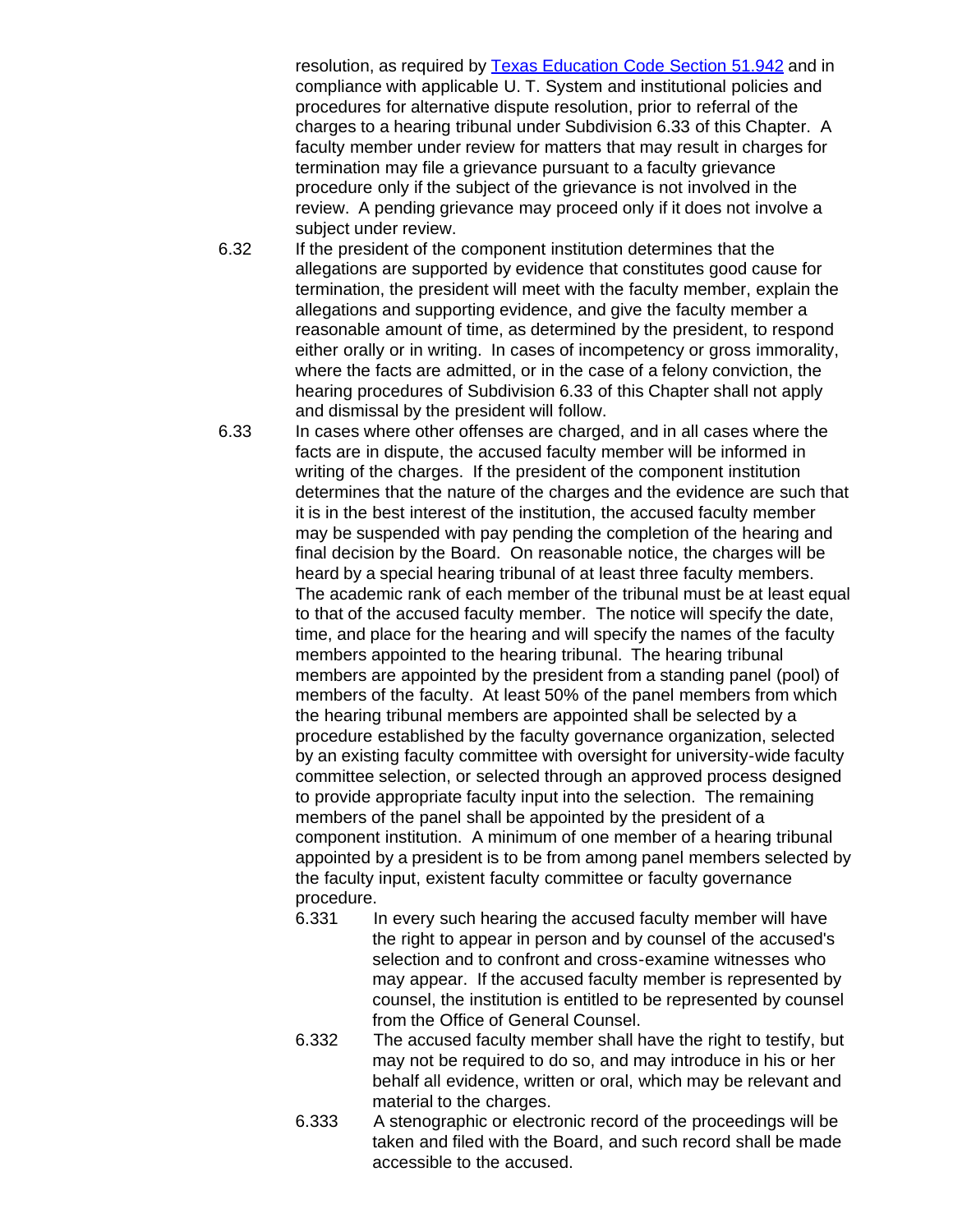- 6.334 A representative of the institution may appear before the hearing tribunal to present witnesses and evidence in support of the charge against such faculty member, and such institutional representatives shall have the right to crossexamine the accused faculty member (if the faculty member testifies) and the witnesses offered on behalf of the faculty member. The institution has the burden to prove good cause for termination by the greater weight of the credible evidence.
- 6.335 The hearing tribunal shall not include any accuser of the faculty member. If the accused faculty member is not satisfied with the fairness or objectivity of any member or members of the hearing tribunal, the faculty member may challenge the alleged lack of fairness or objectivity, but any such challenge must be made in writing to the hearing tribunal at least three week days prior to the date for the hearing. The accused faculty member shall have no right to disqualify any member or members from serving on the tribunal. It shall be up to each challenged member to determine whether he or she can serve with fairness and objectivity in the matter, and if any challenged member should voluntarily disqualify himself or herself, the president of a component institution shall appoint a substitute member of the tribunal from the panel described in Subdivision 6.33 of this Chapter.
- 6.336 The hearing tribunal, by a majority of the total membership, will make written findings on the material facts and a recommendation of the continuance or termination of the accused faculty member. The hearing tribunal, by a majority of its total membership, may make any supplementary suggestions it deems proper concerning the disposal of the case. The original of such findings and the recommendation, with any supplementary suggestions, shall be delivered to the Board and a copy to the accused. If minority findings, recommendations, or suggestions are made, they shall be similarly treated. The original transcript of the testimony and the exhibits shall also be forwarded to the Board.
- 6.34 The Board, by a majority of the total membership, will approve, reject, or amend such findings, recommendations, and suggestions, if any, or will recommit the report to the same tribunal for hearing additional evidence and reconsidering its findings, recommendations, and suggestions, if any. Reasons for approval, rejection, or amendment of such findings, recommendations, or suggestions will be stated in writing and communicated to the accused.
- 6.35 Full-time faculty members, including professional librarians with academic titles, who are notified in accordance with Subsection 6.7 of this Chapter that they will not be reappointed or who are notified in accordance with Subdivision 6.23 or Subsections 6.7 or 6.8 of this Chapter that the subsequent academic year will be the terminal year of appointment shall not be entitled to a statement of the reasons upon which the decision for such action is based. Such a decision shall only be subject to review pursuant to the following procedures:
	- 6.351 The affected faculty member may present a grievance, in person, to the chief academic officer on an issue or subject related to the nonrenewal decision. The chief academic officer shall meet with the faculty member. Unless a review by a hearing tribunal is requested and granted pursuant to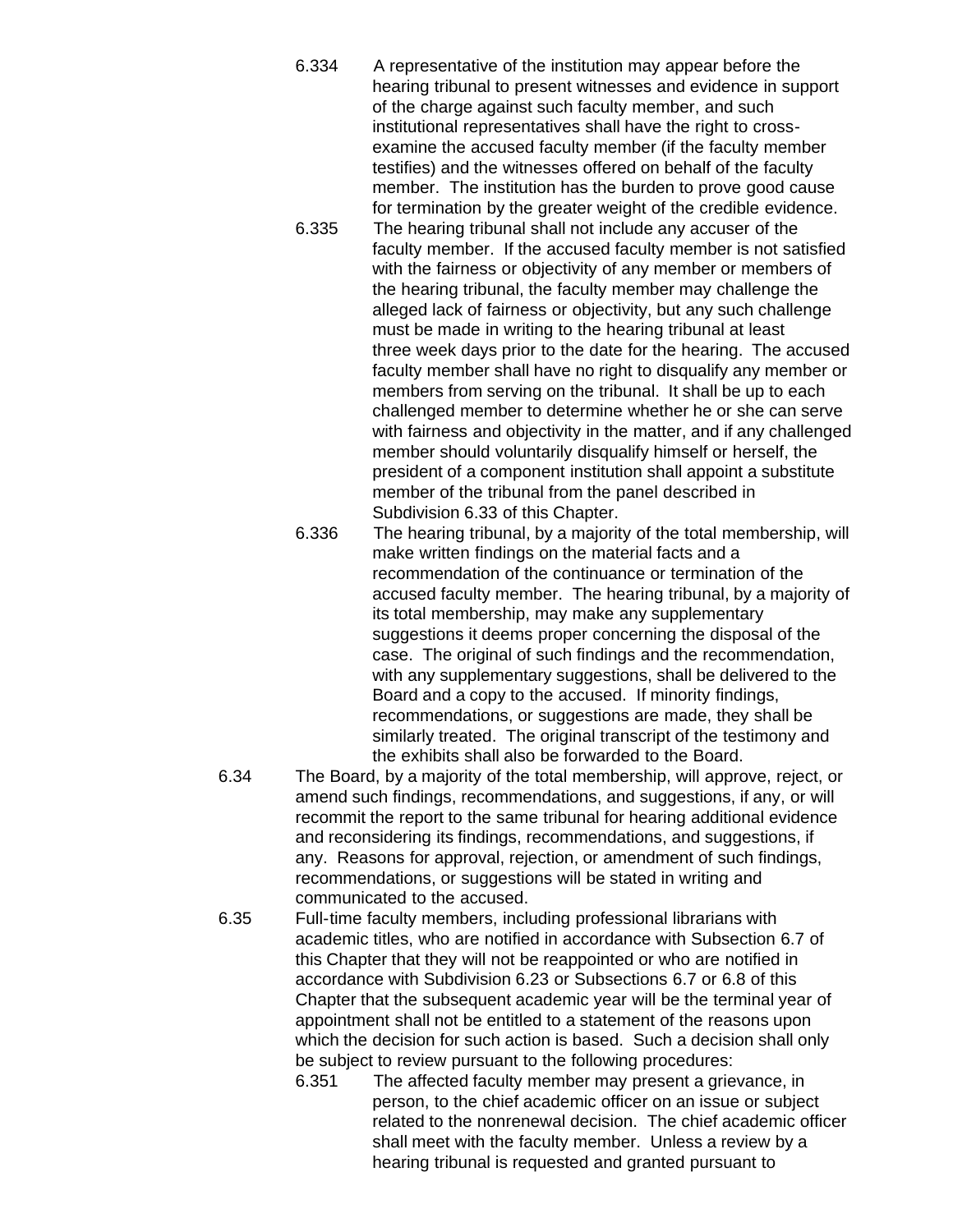Subparagraph 6.352 of this Chapter, the nonrenewal decision shall not be subject to further review.

- 6.352 A review by a hearing tribunal shall be granted only in those cases where the affected faculty member submits a written request for review by a hearing tribunal to the president of a component institution and describes in detail the facts relied upon to prove that the decision was made for reasons that are unlawful under the Constitution or laws of Texas or the United States. If the president determines that the alleged facts, if proven by credible evidence, support a conclusion that the decision was made for unlawful reasons, such allegations shall be heard by a hearing tribunal under the procedures in Subsection 6.3 of this Chapter as in the case of dismissal for cause, with the following exceptions:
	- (1) The burden of proof is upon the affected faculty member to establish by the greater weight of the credible evidence that the decision in question was made for reasons that are unlawful under the Constitution or laws of Texas or the United States;
	- (2) The administration of the institution need not state the reasons for the questioned decision or offer evidence in support thereof unless the affected faculty member presents credible evidence that, if unchallenged, proves the decision was made for unlawful reasons;
	- (3) The hearing tribunal shall make written findings and recommendations based on the evidence presented at the hearing and shall forward such findings and recommendations with the transcript and exhibits from the hearing to the president;
	- (4) The president may approve, reject, or amend the recommendations of the hearing tribunal or may reach different conclusions based upon the record of the hearing. The decision of the president shall be final.
- 6.4 Required Compliance with Laws (*editorial 3/03*) Every faculty member and employee is expected to obey all federal, State, and local laws, and particularly [Texas Penal Code Chapter 42](http://www.capitol.state.tx.us/statutes/pe/pe0004200toc.html) and [Section](http://www.capitol.state.tx.us/statutes/pe/pe0004600.html#pe003.46.03) 46.03 and [Texas Education Code Section](http://www.capitol.state.tx.us/statutes/ed/ed0005100.html#ed235.51.935) 51.935. Any faculty member or employee who violates any provision of these statutes is subject to dismissal as a faculty member or employee, notwithstanding any action by civil authorities on account of the violation.
- 6.5 Prohibition on Disruptive Activity

Any employee of the System or a component institution who, acting singly or in concert with others, obstructs, disrupts or interferes with any teaching, educational, research, administrative, disciplinary, public service, or other activity, meeting, or event authorized to be held or conducted on campus or on property or in a building or facility owned or controlled by the System or component institution is subject to discipline, including dismissal. Obstruction or disruption includes but is not limited to any act that interrupts, modifies, or damages utility service or equipment, communication service or equipment, university computers, computer programs, computer records, or computer networks accessible through System or institutional computer resources.

6.6 Standards of Conduct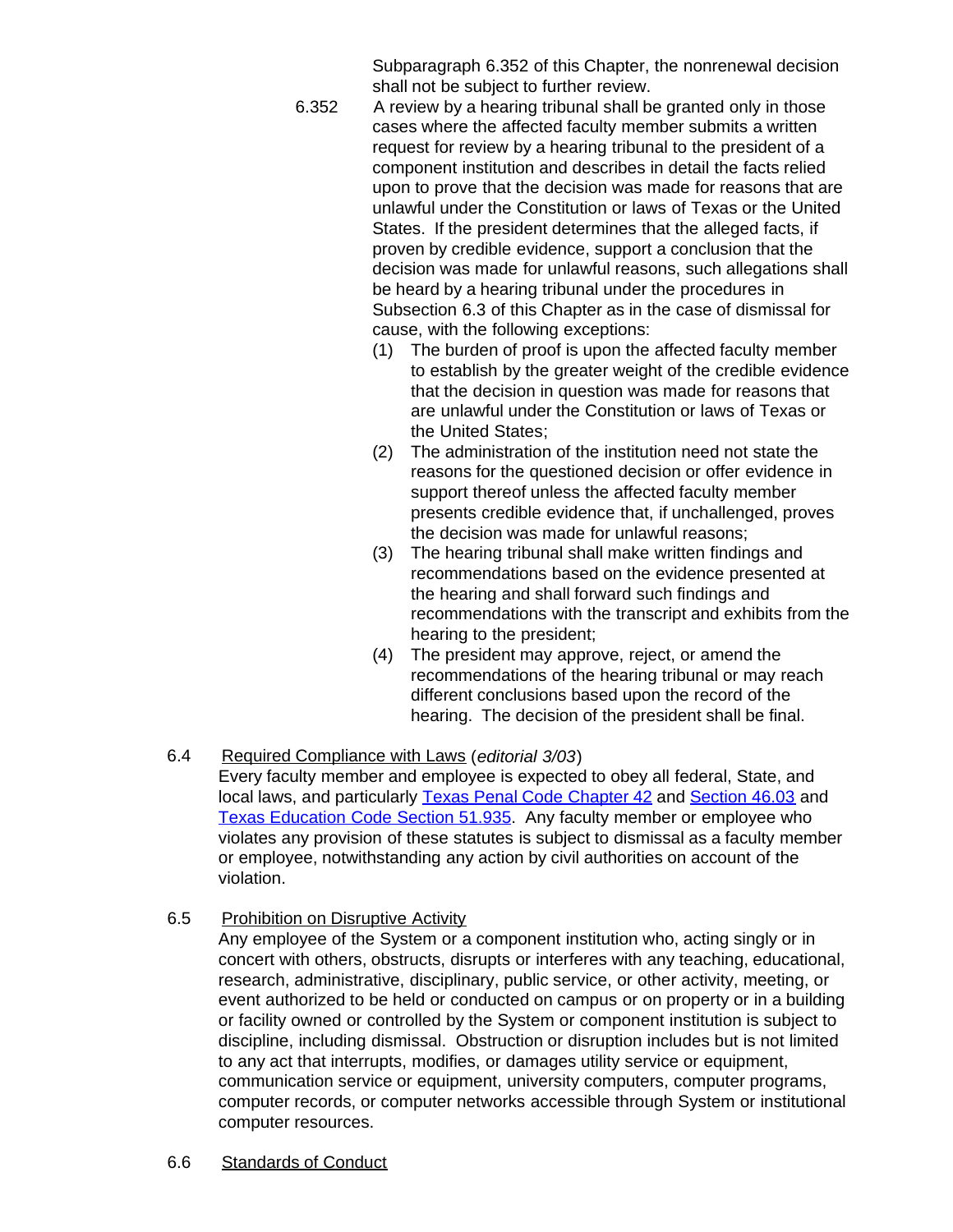The minimum standards of individual conduct required by the penal statutes of Texas or the United States are both expected and required of every faculty member and employee of the System and its component institutions. Any faculty member or employee who violates the minimum standards of conduct required by any felony statute of Texas or the United States is subject to dismissal as a faculty member or employee, regardless of whether or not any action is taken against the faculty member or employee by civil authorities on account of such violation. If action for dismissal is taken, the appropriate administrative official shall proceed with the action in the same manner as he or she would in the case of a violation by a faculty member or employee of any other provision of these rules and regulations or a provision of any Handbook of Operating Procedures.

#### 6.7 Notice for Nonrenewal of Nontenured Faculty

In the event of decision not to reappoint a nontenured faculty member in an academic rank specified in Subdivision 6.21 of this Chapter, written notice will be given him or her not later than March 1 of the first academic year of probationary service if the appointment expires at the end of that academic year, or not later than December 15 of the second academic year of probationary service if the appointment expires at the end of that academic year. After two or more academic years written notice shall be given not later than 30 days prior to the end of the then current academic year that the subsequent year will be the terminal academic year of appointment and a Memorandum of Appointment shall be provided to such faculty member in accordance with Subdivision 1.61 of this Chapter. The notice required by this Subsection is not applicable where termination of employment is for good cause under Subsection 6.3 of this Chapter.

#### 6.8 Notice for Faculty on Term Tenure

A faculty member serving a seven-year term appointment shall be given notice not later than 30 days prior to the end of the sixth academic year of such appointment period that the subsequent academic year will be the terminal year of employment or that, subject to the approval of the Board, at the conclusion of the subsequent academic year he or she will be reappointed to a seven-year term appointment. A Memorandum of Appointment shall be provided to such faculty member in accordance with Subdivision 1.61 of this Chapter.

#### 6.9 Tenure and Reappointment Only Effective by Notice

Reappointment of nontenured members of the faculty to a succeeding academic year, reappointment of members of the faculty who are serving a seven-year term appointment to a succeeding seven-year term appointment, or the award of tenure or a seven-year term appointment, may be accomplished only by notice by the president of a component institution or his or her delegate with the approval of the Board. Notwithstanding any provisions of Subdivision 6.23, or Subsection 6.7 or 6.8 of this Chapter to the contrary, no person shall be deemed to have been reappointed or to have been awarded tenure or a seven-year appointment because notice is not given or received by the time prescribed in Subdivision 6.23, or Subsection 6.7 or 6.8 or in the manner prescribed in Subsection 6.(11) of this Chapter. Should it occur that no notice is received by the time prescribed in Subdivision 6.23, or Subsection 6.7 or 6.8, it is the duty of the academic employee concerned to make inquiry to determine the decision of the president of a component institution, who shall without delay give the required notice to the academic employee.

#### 6.(10) Current Mailing Address Required

Each faculty member shall keep the president of the component institution or his or her delegate notified of his or her current mailing address. The written notice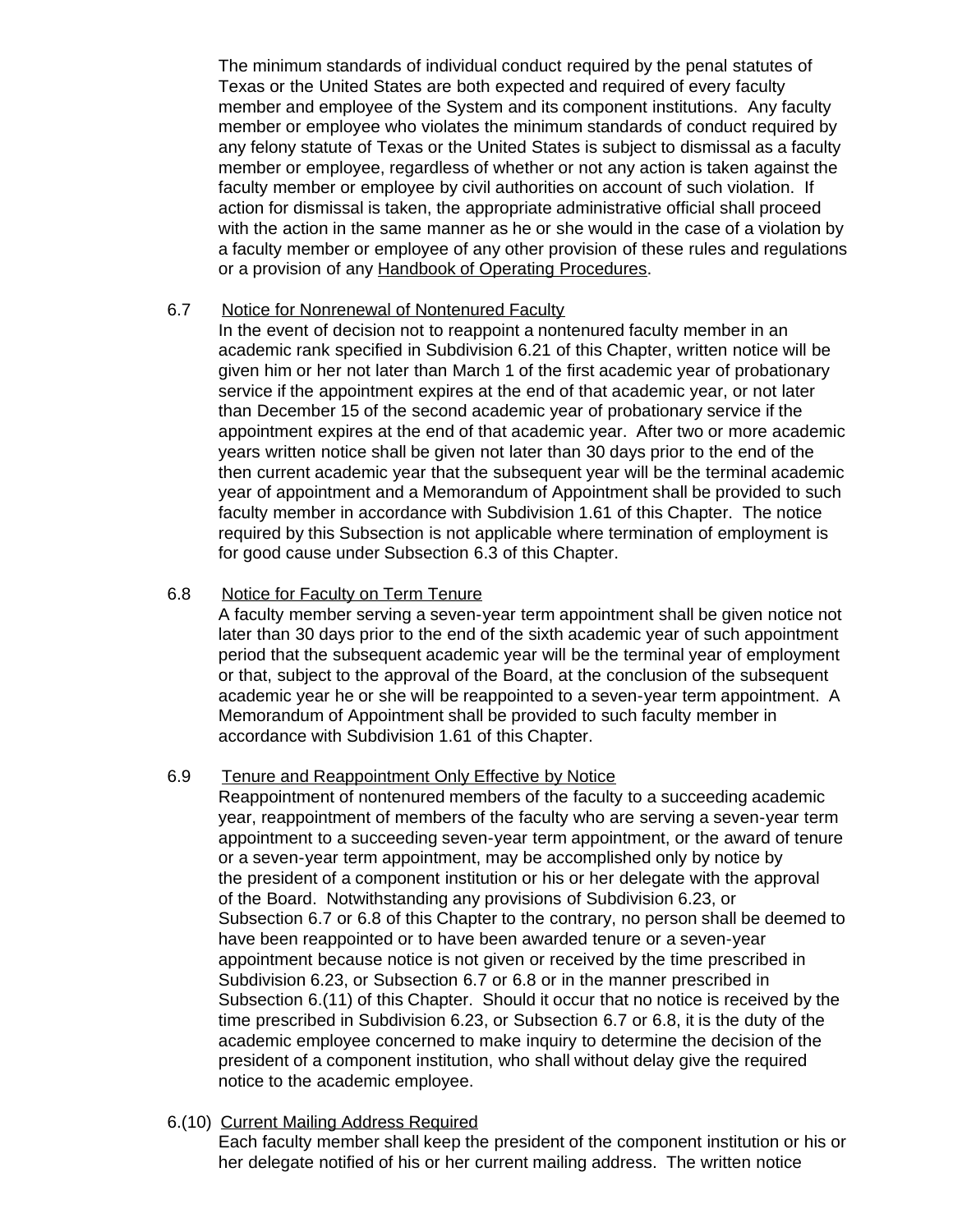required by Subdivision 6.23, or Subsection 6.7 or 6.8 of this Chapter shall be sent by certified mail, return receipt requested, to the last address given by the faculty member.

6.(11) Abandonment of Academic Positions or Programs

The president of a component institution has the responsibility for determining when to eliminate occupied academic positions, the titles of which are given in Subdivision 1.62 of this Chapter, or abandon academic programs or both, subject to approval by the appropriate Executive Vice Chancellor. The decision of the president and the implementation of that decision shall be subject to the following minimum procedural requirements:

- 6.(11)1 An academic program under consideration for abandonment or an academic position that is under consideration for elimination for bona fide academic reasons should be reviewed in depth through procedures determined by the president;
- 6.(11)2 Tenured faculty in a program that is under consideration for abandonment or in an academic position that is under consideration for elimination will be notified and afforded an opportunity to contribute to the review process and have those contributions fairly considered;
- 6.(11)3 Upon completion of the review process, a recommendation with supporting rationale should be submitted to the academic vice president for review and recommendation to the president;
- 6.(11)4 If the president determines that an academic program should be abandoned or that one or more academic positions occupied by tenured faculty should be eliminated, or both, a request for approval with supporting documentation should be forwarded to the appropriate Executive Vice Chancellor;
- 6.(11)5 The date for abandoning or phasing out an academic program should take into consideration the time required for anticipated completion by students currently enrolled or to facilitate their placement in acceptable alternative programs;
- 6.(11)6 The administration will notify tenured faculty in a program to be abandoned or in an academic position that is to be eliminated and ask each faculty member to inform the president of a component institution or designee in writing of the faculty member's request for reassignment to other academic program(s) and to provide details of the faculty member's qualifications to teach in such academic program(s);
- 6.(11)7 The president of a component institution or designee will meet individually with tenured faculty who respond to discuss possible employment alternatives to termination;
- 6.(11)8 If the decision is not to retain, the president of a component institution or designee will send a written response stating reasons for not retaining the tenured faculty member;
- 6.(11)9 If retention of a tenured faculty member results in displacement of a tenured faculty member in another area, the displaced faculty member is entitled to above procedures;
- 6.(11)10 Any faculty member whose employment is terminated pursuant to this Subsection shall be informed of applicable benefits available upon termination, such as retirement, accrued leave, and opportunity to continue insurance coverage;
- 6.(11)11 U. T. System component institutions should provide appropriate assistance to affected faculty members concerning available alternative employment opportunities.
- 6.(12) Procedures for Financial Exigency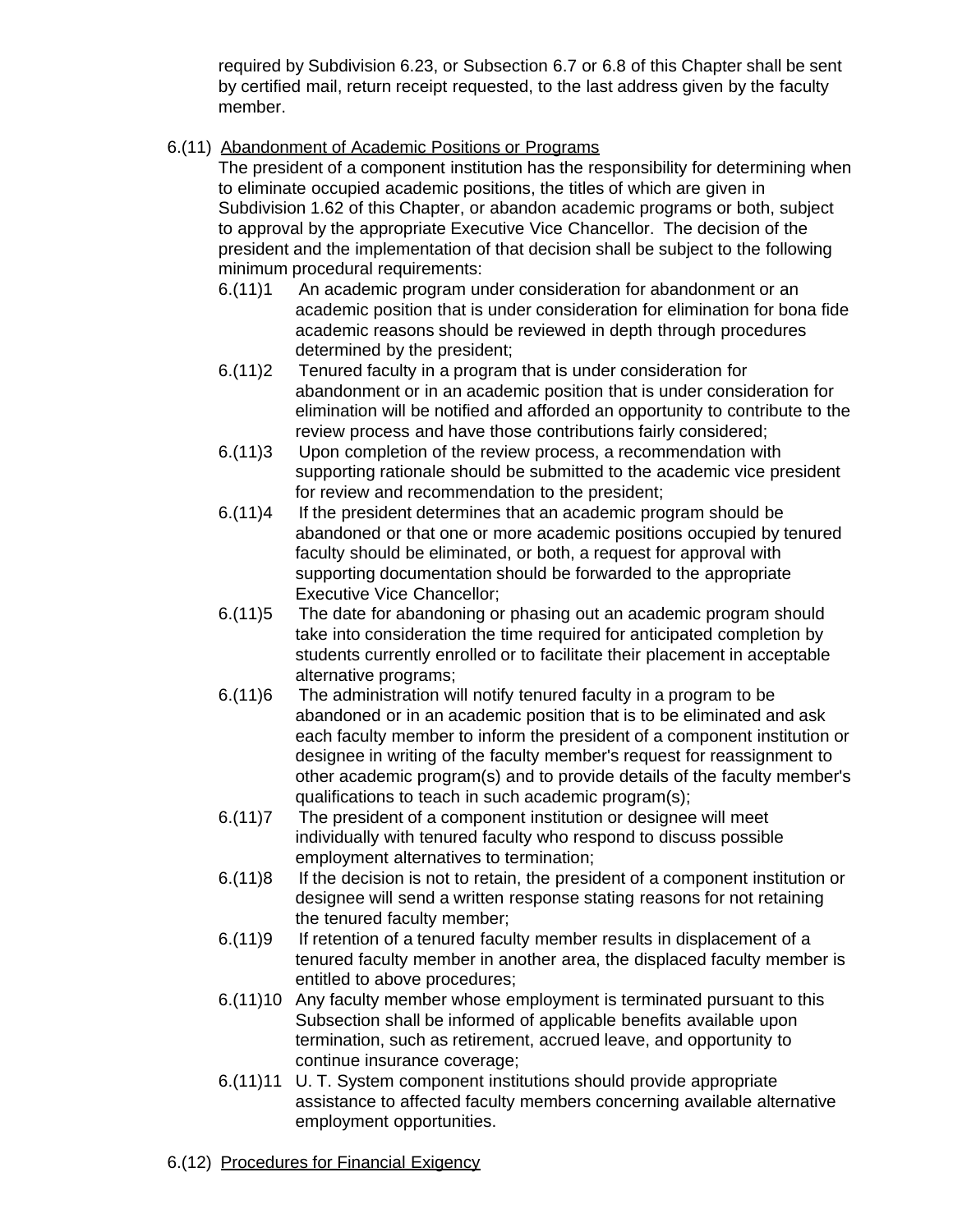When such reductions are necessary as a result of financial exigency, the procedure for the selection and notification of those academic positions that are to be terminated shall be governed by this Section, and neither the procedures specified in Subsection 6.3 of this Chapter nor the notice requirements of Subdivision 6.23, or Subsection 6.7 or 6.8 of this Chapter shall be applicable.

- 6.(12)1 Upon determining the existence of a financial exigency and the need to reduce academic positions or academic programs, or both, the president of a component institution shall appoint a committee composed of faculty and administrative personnel to make recommendations to the president as to which academic positions and/or academic programs should be eliminated as a result of the financial exigency.
- 6.(12)2 The committee will review and assess the academic programs of the institution and identify those academic positions that may be eliminated with minimum effect upon the degree programs that should be continued. The review will include, but not be limited to, an examination of the course offerings, degree programs, supporting degree programs, teaching specialties, and semester credit hour production.
- 6.(12)3 Upon determining that one or more academic positions in a degree program or teaching specialty should be eliminated, the committee will recommend the particular position or positions to be terminated by reviewing the academic qualifications and talents of holders of all academic positions in those degree programs or teaching specialties, the needs of the program they serve, past academic performance, and the potential for future contributions to the development of the institution. Tenure status of a faculty member shall not be a consideration in the determination of whether a particular position should be eliminated except as permitted in Subdivision 6.(12)4 of this Chapter.
- 6.(12)4 If, in the opinion of the committee, two or more faculty members are equally qualified and capable of performing a particular teaching role, the faculty member or members having tenure shall be given preference over nontenured faculty. However, if such faculty have the same tenure status, consideration will be given to the need of the institution for capabilities for teaching in multiple disciplines, and the faculty member or members qualified by training and experience to teach in more than one discipline or area of specialization will be given preference over a faculty member or members qualified to teach in only one discipline or area of specialization. In other instances, length of service as a member of the faculty at the institution shall be the determining factor.
- 6.(12)5 Upon completion of its review, the committee shall promptly recommend to the president of a component institution those persons who may be terminated, ranked in order of priority, with the reasons for their selection. The president shall, with such consultation with institutional administrative officers as he or she may deem appropriate, determine which academic positions are to be terminated because of the financial exigency and shall give the holders of these positions written notice of the decision.
- 6.(12)6 Any person terminated due to financial exigency will be notified when a vacancy occurs in the same component institution in his or her field of teaching within the next two academic years following the termination. If such person makes timely application and is qualified for the position to be filled, he or she shall be offered employment in that position. If the vacancy is in a field of teaching in which two or more persons have been terminated because of financial exigency, all will be notified of the vacancy and of those so notified and making timely application, employment will be offered to the person who is the better qualified for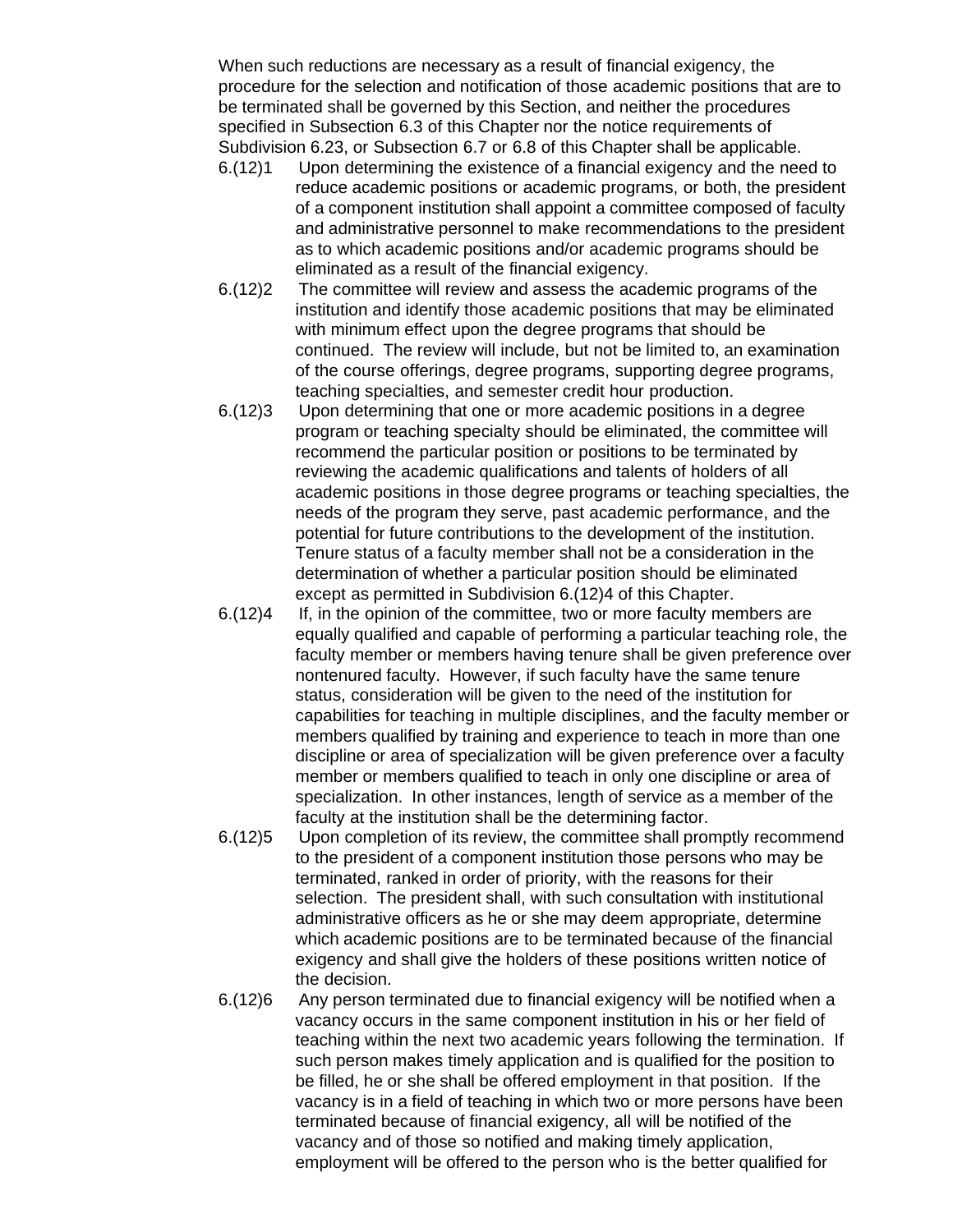the position to be filled.

- 6.(12)7 The president of a component institution shall appoint a hearing committee to hear any appeals for reconsideration of termination decisions based upon financial exigency. Within 30 days from the date of the notice of termination, a person shall have the right to appeal to the hearing committee for reconsideration of the termination decision. The appeal for reconsideration shall be in writing and addressed to the president of the institution. A person to be terminated who appeals to the hearing committee shall be given a reasonably adequate written statement of the basis for the initial decision to reduce academic positions and, upon request of the person, shall be given any written data or information relied upon in arriving at such decision.
- 6.(12)8 The hearing committee shall set the date, time, and place for hearing the appeal for reconsideration. Such hearing shall be held within 30 days of the date of the written request unless the person to be terminated waives such time requirement; however, such hearing shall be held within 90 days from the date of the request. The hearing committee shall conduct the hearing in accordance with the following conditions and procedures. 6.(12)81 The hearing will be closed to the public unless requested to be
	- open by the appealing person.
	- 6.(12)82 The appealing person may be represented by legal counsel at his or her expense.
	- 6.(12)83 The appealing person and the institution may offer any written evidence or oral testimony that is material to the issues.
	- 6.(12)84 The burden shall be upon the appealing person to show by a preponderance of the credible evidence that:
		- (a) Financial exigency was not in fact the reason for the initial decision to reduce academic positions; or
		- (b) The decision to terminate the appealing person as compared to another individual in the same discipline or teaching specialty was arbitrary and unreasonable.

No other issues shall be heard or considered by the hearing committee.

6.(12)9 The hearing committee shall make written findings of fact and recommendations to the president of a component institution t as soon as practical following the hearing. The president shall have the final decision to either accept or reject the recommendation of the hearing committee.

# Sec. 7. Rights and Responsibilities of Faculty Members as Citizens and as Teachers

- 7.1 Freedom in Research and Publication The teacher is entitled to full freedom in research and in the publication of the results, subject to the adequate performance of other academic duties.
- 7.2 Freedom in the Classroom

The teacher is entitled to freedom in the classroom in discussing his or her subject, but is expected not to introduce into his or her teaching controversial matter that has no relation to his or her subject.

7.3 Special Obligations

The university teacher is a citizen, a member of a learned profession, and an officer of an educational institution supported by the State of Texas. When the teacher speaks or writes as a citizen, he or she should be free from institutional censorship or discipline, but the teacher's special position in the community imposes special obligations. As a person of learning and an educational officer, the teacher should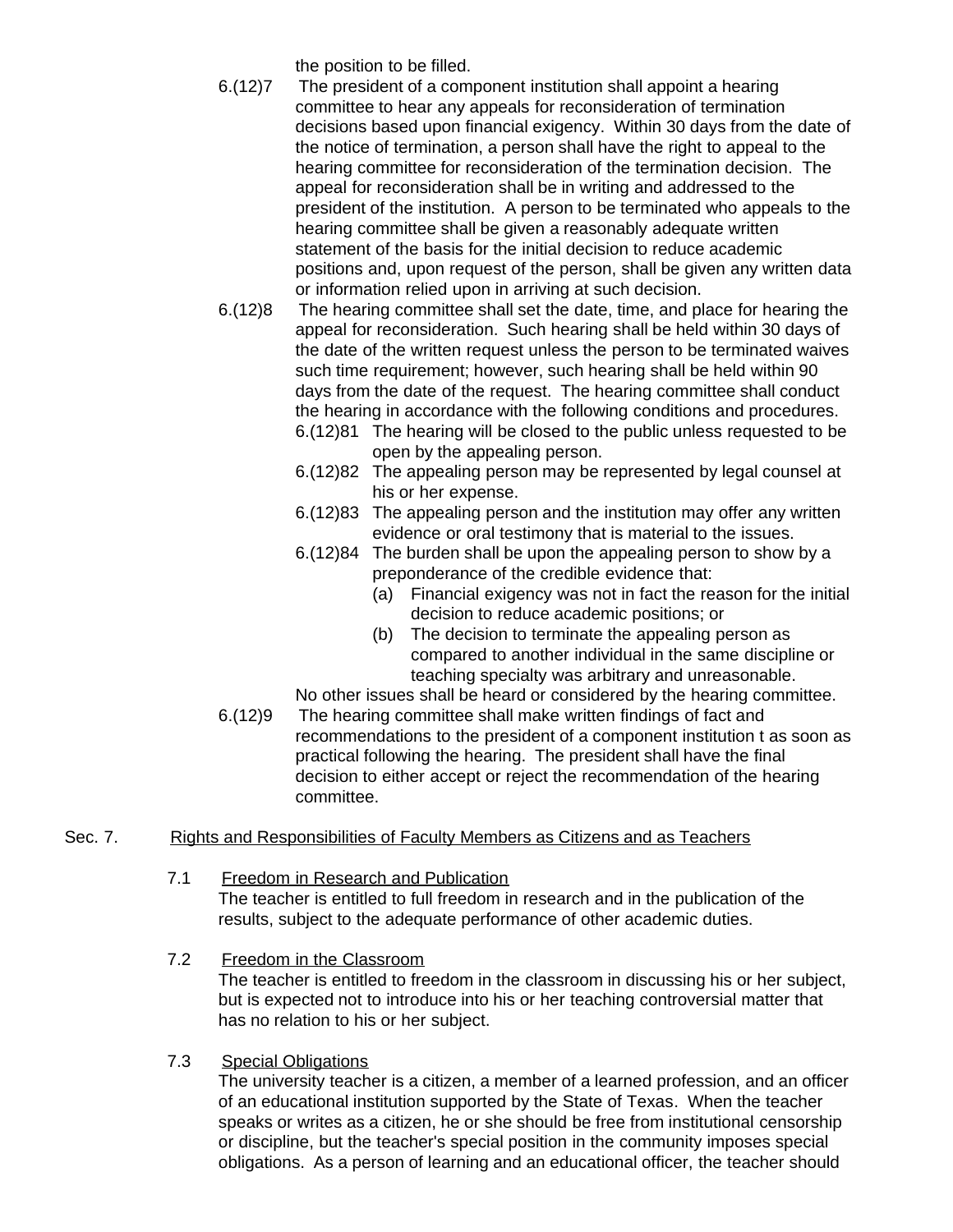remember that the public may judge the profession and the institution by his or her utterances. Hence, the teacher should at all times be accurate, should exercise appropriate restraint, should show respect for the opinions of others, and should make it plain that the teacher is not an institutional spokesman.

#### Sec. 8. The Greater Duties of a Member of the Teaching Staff

8.1 List of Duties

Common practice has fixed the greater duties of a member of the teaching staff so clearly that many institutions do not even list them among their regulations. They are:

- 8.11 Teaching in the classroom, laboratory, seminar, or ward.
- 8.12 Studying, investigating, discovering, and creating.
- 8.13 Performing curricular tasks auxiliary to teaching and research, e.g., serving on faculty committees, attending to administrative and disciplinary tasks, promoting diligence and honest work in the student body.
- 8.14 Influencing beneficially students and citizens in various extracurricular ways.
- 8.2 Performance Valued

Performance as a teacher, as a scholar, as an administrator, and as an individual is valued greatly by any university, for in these four ways its work is chiefly done.

8.3 Duty to Cooperate with the Board

A State university being a public enterprise of maximum social importance, it is the duty of all persons connected with it to be as civic-minded as possible. It is also a duty to cooperate with the Board in carrying out the purposes and policies of the Board that are deliberately considered, usually by both the Board and the several faculties, in accordance with law and designed to attain the best educational results with the resources available. The Regents and all administrative officers are entitled to the cheerful acquiescence of all staffs in carrying out the policies duly adopted. At the same time, administrative officers are expected to listen with an open and appreciative mind to criticisms and suggestions coming to them from members of their staffs.

## Sec. 9. Acquaintance with, Conformity to, Availability and Improvement of Regulations

9.1 Conformance to Rules and Regulations by Faculty

It is a specific and important duty of each member of the several teaching staffs to become acquainted with and to conform to all the rules and regulations relating to faculty and to the proper and orderly discharge of their work that are to be found set forth in both these Regents' Rules and Regulations and the institutional Handbook of Operating Procedures; in catalogs, announcements of courses, and other official publications; in printed or other material regularly prepared for the use of the staff; and in minutes of the faculties. To this end, copies of the Regents' Rules and Regulations, Part One, and the official institutional Handbook of Operating Procedures shall be reproduced by the president and distributed and located on campus as considered appropriate by the president. The president shall have one copy of the Rules and Regulations and the institutional Handbook of Operating Procedures available at an appropriate location in his or her office for ready reference. In addition, the president shall distribute a copy of these two documents to the secretary of the faculty or representative faculty body at the institution. The official, current copy of the Regents' Rules and Regulations will be maintained by the Counsel and Secretary to the Board and a Web-based version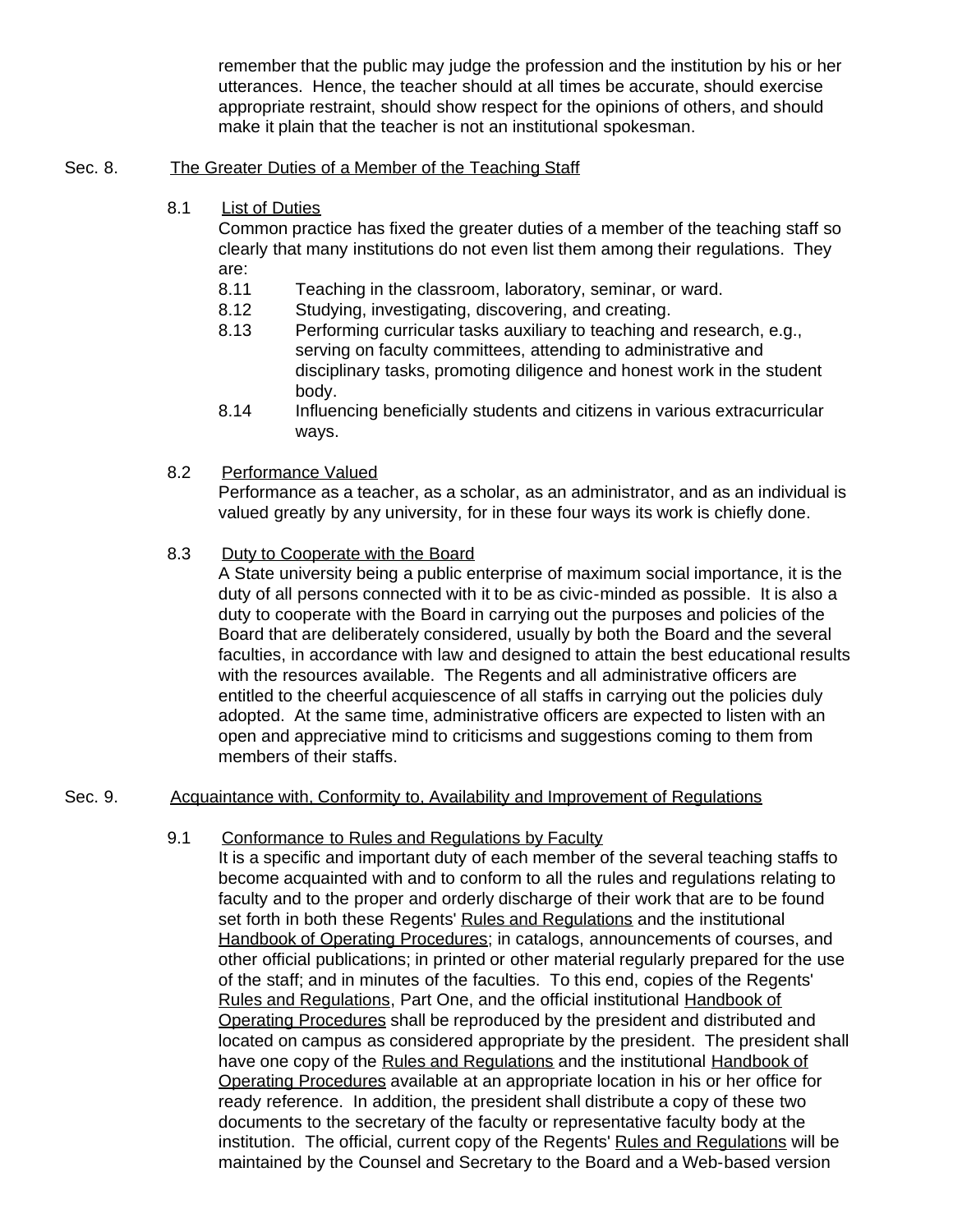will be made available.

9.2 Duty to Recommend Desirable Changes

It is also the specific duty of each member of the teaching staffs to consider the regulations and the routines in conforming to them and to propose what seem to be desirable changes in these regulations and routines to the appropriate faculty or official.

- Sec. 10. Communications, Appeals, and Hearings
	- 10.1 Right to Propose Changes

Every member of a teaching staff has the right to propose changes in policies and procedures and to present arguments in support thereof.

- 10.11 Proposals should originate and follow routines as prescribed elsewhere in the Regents' Rules and Regulations or in the institutional Handbook of Operating Procedures.
- 10.12 When a proposal has been approved or amended by the appropriate institutional officials, faculties, and the component institution president, it shall then go to the appropriate Executive Vice Chancellor and the Chancellor for recommendation to the Board if such action is required.
- 10.13 When a proposal has been approved, amended, or rejected by the appropriate institutional officials, faculties, and the component institution president, any member or group of members of the staff may present an appeal in opposition to the action of the majority or in opposition to the recommendation of the institutional official or the component institution president, and this appeal, accompanied by reasons for and against the proposal, shall go through the prescribed administrative channels and shall be presented through the appropriate Executive Vice Chancellor to the Chancellor and thence to the Board for final action. The deans and other institutional officials, the component institution president, the appropriate Executive Vice Chancellor, the Chancellor, and the Board may invite both sides for personal conferences and discussions.
- 10.14 An authorized routine for proposals, with the right of appeal, having been herein fixed, it follows that proposals shall always be made in accordance therewith.
- 10.2 Rights of Voting Faculty Every voting member of any faculty has the right and the duty to propose changes and to participate in debate in faculty meetings.
- Sec. 11. Communications with the Legislature and Other State Agencies or Officials

The Board is the only proper channel through which recommendations concerning the administration of the System, as a whole or in any of its parts, should reach the Legislature or other State agencies or officials.

Sec. 12. Office Hours

Members of the teaching staffs are expected to post on their office doors, and publish in any other manner required by the president of a component institution, office hours and conference periods most advantageous to students.

Sec. 13. Outside Employment, Service on Outside Boards, and Nonelective Positions of Honor, Profit, or Trust (*last amended 11/13/02)*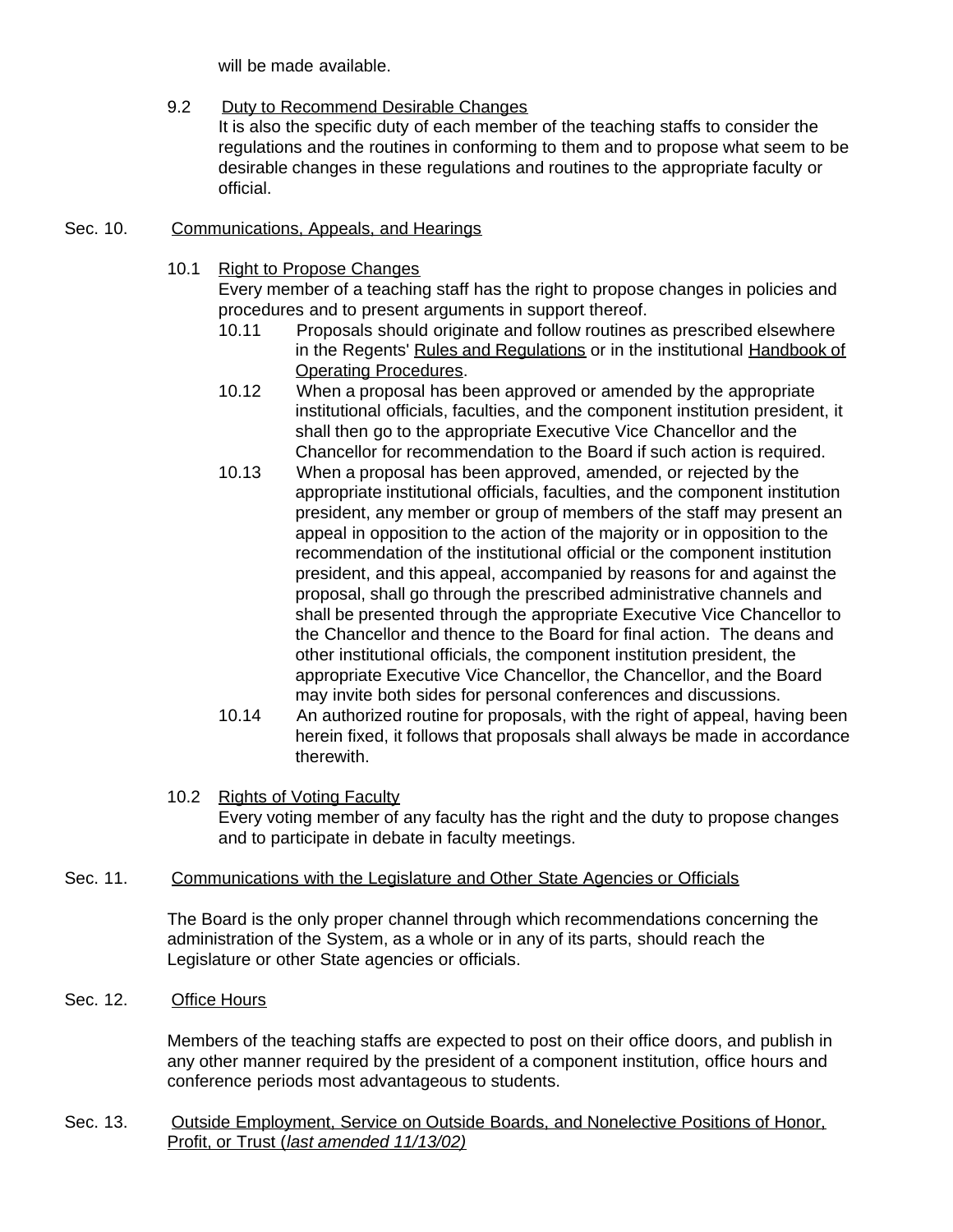# 13.1 Consultative or Advisory Activities

Members of the faculty or staff of the System and the component institutions should not be discouraged from accepting appointments of a consultative or advisory capacity with governmental agencies, industry, or other educational institutions. The consideration to the System and the component institutions of such activity is the improvement of the individual by virtue of his or her continuing contact with nonacademic problems in the nonacademic world.

# 13.2 Limits on Outside Employment

The primary responsibility of members of the faculty and staff of the System and the component institutions is the accomplishment of the duties and responsibilities assigned to one's position of appointment; external consulting or other outside employment that interferes with those duties and responsibilities should not be accepted. In connection with any outside employment, faculty and staff must comply with State laws governing the conduct of State employees, including ethics standards and provisions prohibiting conflict of interest and use of State resources. For special provisions relating to standards of conduct for employees, see Section 4 of this Chapter.

# 13.3 Obligation to Furnish Expert Knowledge and Counsel

Even in the case of members of the faculty or staff specifically engaged only in residence work, there exists an obligation, usually intermittent, to furnish expert knowledge and counsel for public benefit free of charge, provided that the meeting of this obligation by a faculty or staff member does not interfere with his or her regular duties, and provided further that in meeting this obligation a full-time faculty or staff member shall avoid undue competition with legitimate private agencies.

# 13.4 Use of Stationery Prohibited

No member of the faculty or staff engaged in outside remunerative activities shall use in connection therewith the official stationery of the System or any of the component institutions, or give as a business address any building or department of the System or the component institution.

# 13.5 No Use of Professional Opinions for Advertising

Every member of the faculty or staff who gives professional opinions must protect the System and the component institutions against the use of such opinions for advertising purposes. If the faculty or staff member does work in a private capacity, the faculty or staff member must make it clear to those who employ him or her that the work is unofficial and that the name of the System and the component institutions is not in any way to be connected with the faculty or staff member's name, except when used to identify the faculty or staff member as the author of work related to the faculty or staff member's academic or research area as more fully described in Part Two, Chapter XII, Section 2.

#### 13.6 Advance Approval for Certain Activities

No member of the faculty or staff shall accept pay from private persons or corporations for tests, assays, chemical analyses, bacteriological examinations, or other such work that involves the use of property owned by the System or the component institutions, unless advance permission has been obtained from the Chancellor or the president of a component institution and provision has been made for compensation to the System or the component institutions.

#### 13.7 Approval of Outside Employment

No full-time member of the faculty or staff employed by the System or the component institutions on a 12-month or nine-month basis shall be employed in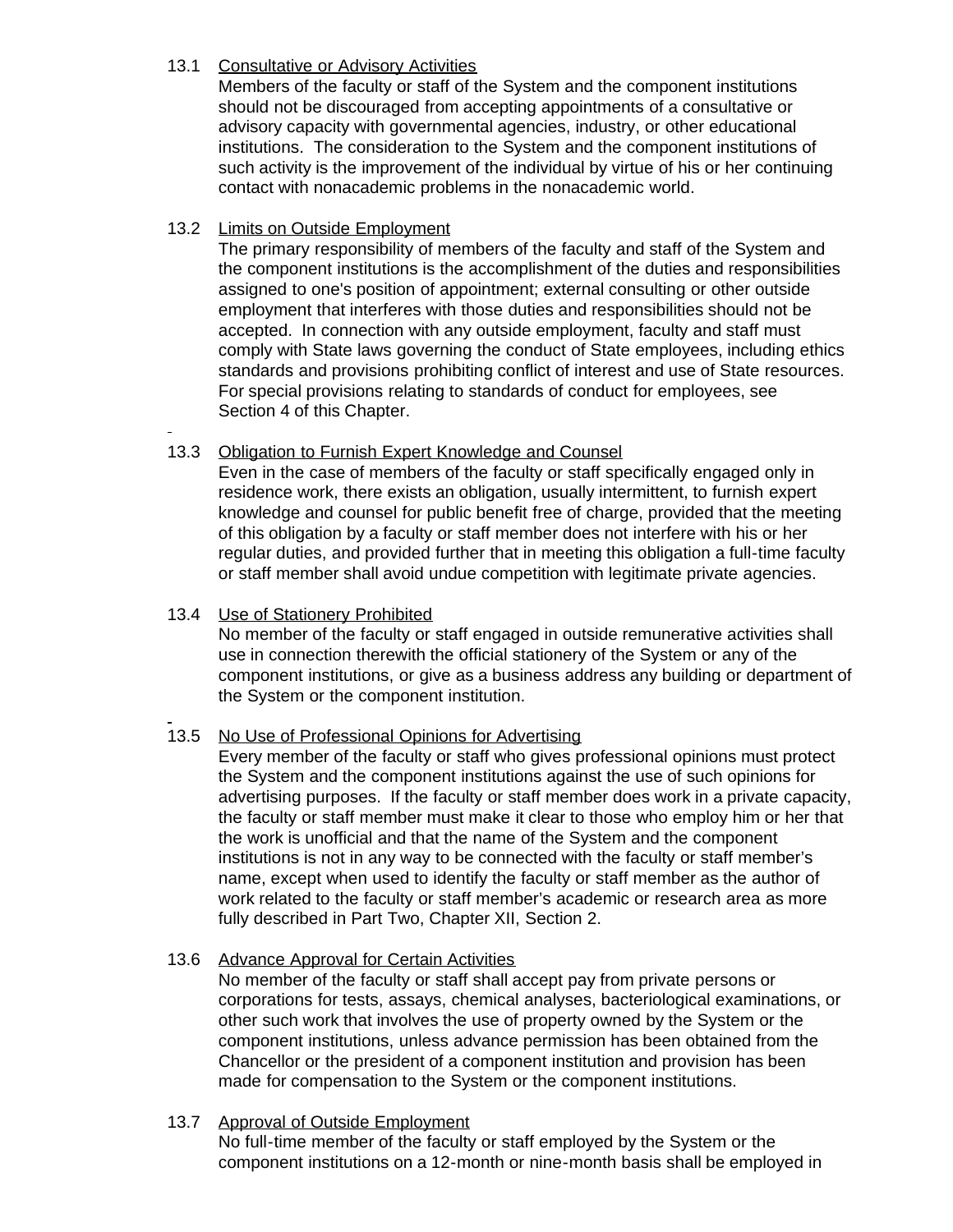any outside work or activity or receive from an outside source a regular retainer fee or salary until a description of the nature and extent of the employment has been filed with and approved by appropriate administrative officials as set forth in the policies of the System or the Handbook of Operating Procedures of each component institution. For special provisions relating to other State or federal employment, see Subsections 13.8 and 13.9 of this Chapter.

#### 13.8 Nonelective Offices or Positions

Subject to the other provisions of this Section, a member of the faculty or staff of the System or the component institutions may hold other nonelective offices or positions of honor, trust, or profit with the State of Texas or the United States if holding the other offices or positions is of benefit to the State of Texas or is required by State or federal law and if there is no conflict between holding the office or position and holding the office or position with the System or the component institutions for which the member of the faculty or staff receives salary or compensation.

#### 13.9 Required Docket Findings

Before a member of the faculty or staff of the System or the component institutions may accept an offer to serve in other nonelective offices or positions of honor, trust, or profit with the State of Texas or the United States, the member of the faculty or staff must obtain from the appropriate administrative officials and the Board a finding via the Docket that the requirements of Subsection 13.8 of this Chapter have been fulfilled. The docket entry shall also record any compensation the employee is to receive from the nonelective office or position, including salary, bonus, or per diem payment.

#### 13.(10) Service on Outside Boards

It is recognized that the Chancellor and other Executive Officers of the System and the presidents of component institutions may be asked to serve on the boards, councils or other governing or advisory bodies ("outside boards") of various business, civic, professional, and social organizations, both for profit and not-forprofit, and in compensated and noncompensated positions. Such service is generally deemed to be in the best interest of the System and the component institutions because it broadens the experience of the individuals involved and exposes the System and its component institutions to a larger audience of business, civic, professional, and social leaders.

To avoid conflicts of interest and to ensure that outside service does not distract from employment duties and obligations, the Chancellor shall promulgate a policy concerning approval of service on outside boards. The Chancellor shall provide a copy of the policy to the Board and shall notify the Board of any significant changes to the policy. Requests for approval of service on outside boards by the Chancellor or the Counsel and Secretary to the Board shall be made to the Chairman.

#### Sec. 14. Holidays (*editorially amended 9/03, 5/04, and 9/04*)

All faculty, classified, and other nonteaching personnel are entitled to such holidays as are provided by the Legislature in the then current Appropriations Act and as are approved annually by the Vice Chancellor for Administration or alternate holidays approved in the official calendars of the various institutions by the Vice Chancellor for Administration. (See the Classified Personnel rules in the institutional Handbook of Operating Procedures.)

Sec. 15. Vacation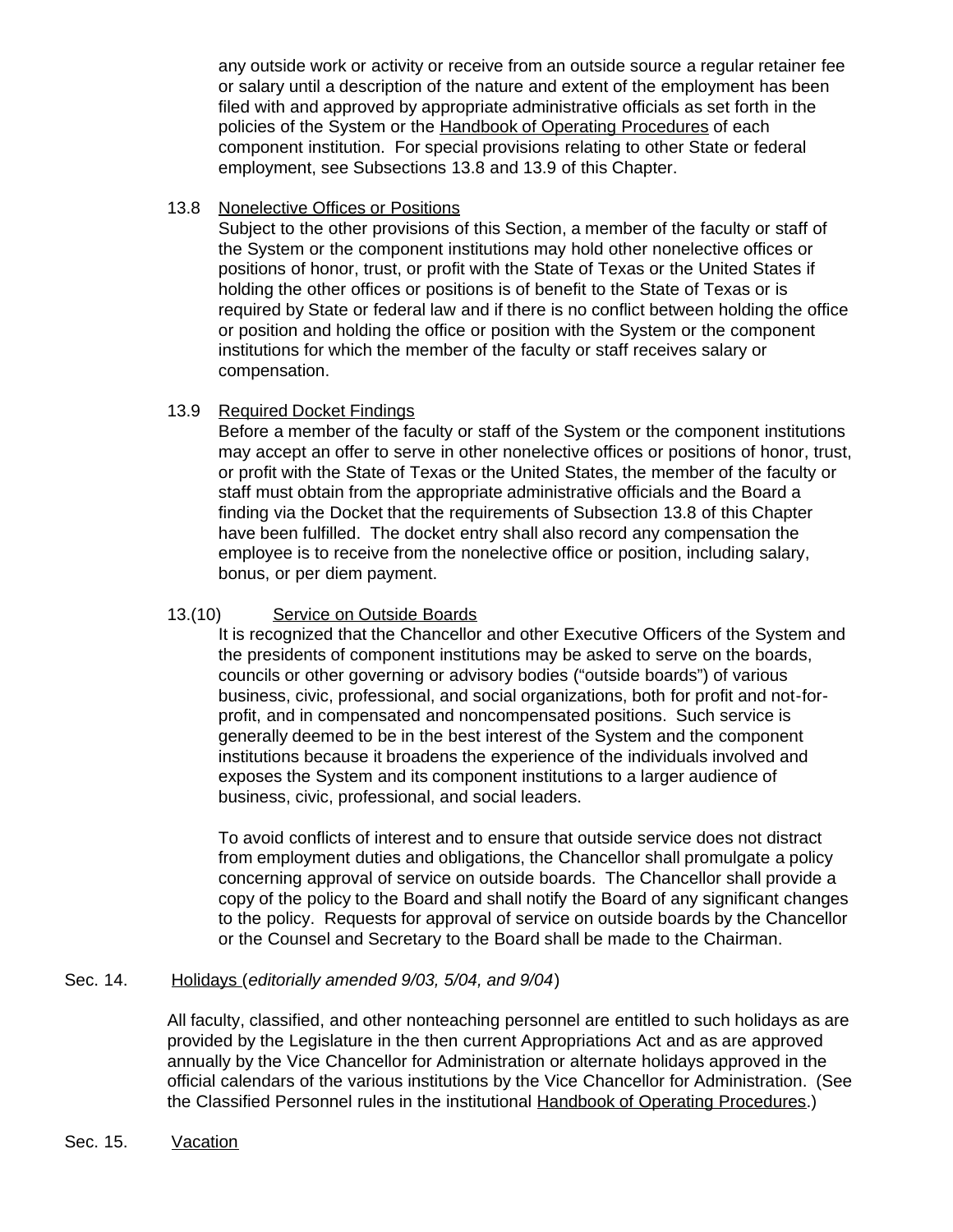# 15.1 Faculty Vacations as Provided by State Law

Vacations for faculty on 12-month appointments, classified personnel, and nonteaching personnel shall be as provided by State law. Vacations for hourly and part-time employees shall be on a percentage basis for the time appointed. (See the Classified Personnel rules in the institutional Handbook of Operating Procedures.)

# 15.2 Lump Sum Payment for All Vacation Leave

An employee who resigns, is dismissed, or separates from university employment shall be entitled to be paid in "lump sum" for all vacation leave entitlement duly accrued at the date of termination provided the employee has had continuous employment with the State of Texas for six months. The payment shall be calculated at the rate of compensation being paid the employee at the time of termination.

#### 15.3 Accumulated Vacation Leave Payable to Employee's Estate In the case of death of an employee who has accumulated vacation leave, his or her estate will be paid for all accumulated vacation leave. The payment shall be calculated at a rate of compensation being paid the employee at the time of his or her death.

#### Sec. 16. Leaves of Absence Without Pay

# 16.1 Approval Requirements

With the interest of the institution being given first consideration and for good cause, leaves of absence without pay may be granted for a period within the term of appointment of a member of any faculty or staff, subject to the general conditions included herein. Leaves of absence for a first year or portion thereof or a second consecutive year's leave may be granted by the president or his or her designee. Leaves of absence for a third consecutive year will be granted only for the reasons outlined in this Subsection, Subsection 16.3, and Subsection 16.4 of this Chapter, following review and approval by the appropriate Executive Vice Chancellor.

# 16.2 Maximum Period for Leave

The maximum period for which a leave of absence will be granted is the end of the fiscal year in which the leave begins. In the case of faculty, the date for return to duty will generally coincide with the beginning of the next semester, following the period of absence.

#### 16.3 Second Year of Leave

Except in unusual circumstances such as military service, reasons of health, continued graduate study, and public service or other activity that reflects credit on the institution and enhances an individual's ability to make subsequent contributions to the institution, a second consecutive year of leave will not be granted.

#### 16.4 Third Year of Leave Except in very unusual circumstances a third consecutive leave of absence for one year will not be granted.

#### 16.5 Availability of Additional Leave After a return to duty of one year, the leave-of-absence privilege will again be available, subject to the conditions above.

#### 16.6 Exhaustion of Accumulated Paid Leave Unless otherwise provided by or authorized pursuant to law, all accumulated paid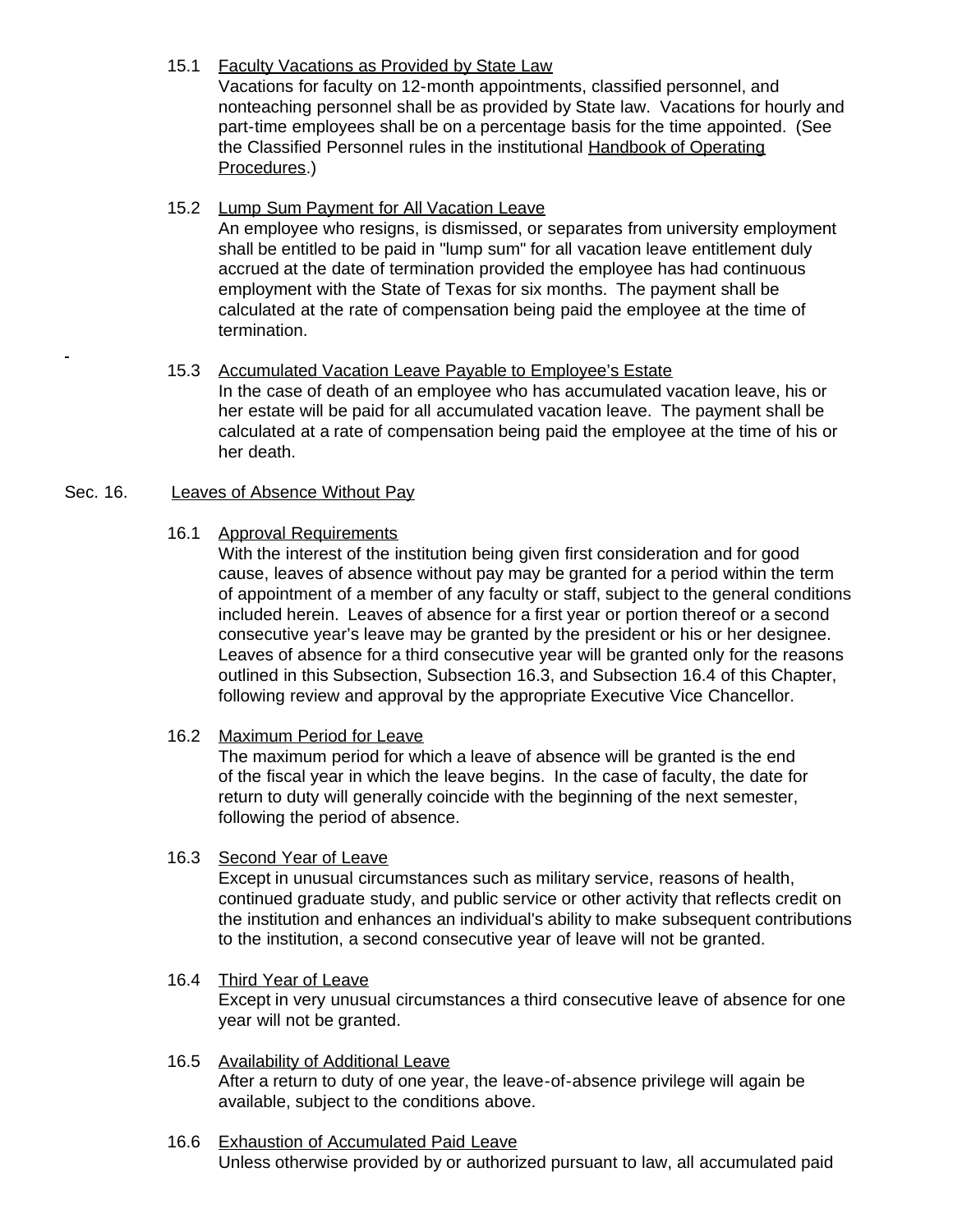leave entitlement must be exhausted before a leave of absence without pay may be granted, with the additional provision that sick leave must be exhausted in those cases where the employee is eligible to take sick leave.

16.7 Application of Family and Medical Leave

Upon expiration of Family and Medical Leave pursuant to these Rules and Regulations, an employee may be eligible for a leave of absence under this section. For leave of absence to participate in a political campaign, faculty development leave, parental leave, sick leave, leave for jury duty, leave for military duty, and leave related to on-the-job injuries, see other sections of these Rules and Regulations.

#### Sec. 17. Faculty Development Leaves

Faculty development leaves for faculty members may be granted as set out in Texas [Education Code Section](http://www.capitol.state.tx.us/statutes/ed/ed0005100.html#ed013.51.101) 51.101 et seq. The law provides that after two consecutive academic years at the same institution faculty members as defined in this Act may be considered for a faculty development leave for one academic year at one-half his or her regular salary or for one-half academic year at his or her full regular salary. Such leaves shall be granted pursuant to procedures outlined in the Act and to the limitations therein.

Sec. 18. Parental Leave

Parental leave for all employees shall be as provided by State law.

- Sec. 19. Sick Leave
	- 19.1 State Law Requirements Sick leave for all employees, including faculty, nonteaching personnel, and classified personnel, shall be as provided by State law.

19.2 Continuation of Usual Duties In cases where illness incapacitates a member of an institutional or professional staff, arrangements for carrying on his or her usual duties must be made through appropriate administrative channels with the Chancellor or the president of the component institution.

- 19.3 Estate Paid for Accumulated Sick Leave In the case of death of an employee who has accumulated sick leave, the estate will be paid for the accumulated sick leave as permitted by law. The payment shall be calculated at the rate of compensation being paid the employee at the time of death.
- Sec. 20. Leave for Jury Duty

Necessary time off for jury duty is allowed without loss of pay or vacation leave.

#### Sec. 21. Leave for Military Duty

A leave of absence not to exceed 15 working days in any one calendar year is granted faculty or staff members who, as members of the National Guard or Official Militia of Texas or members of any of the Reserve Component institutions of the Armed Forces, shall be engaged in authorized training or duty, ordered or authorized by proper authority. During such periods, the employee is absent without loss of efficiency rating, vacation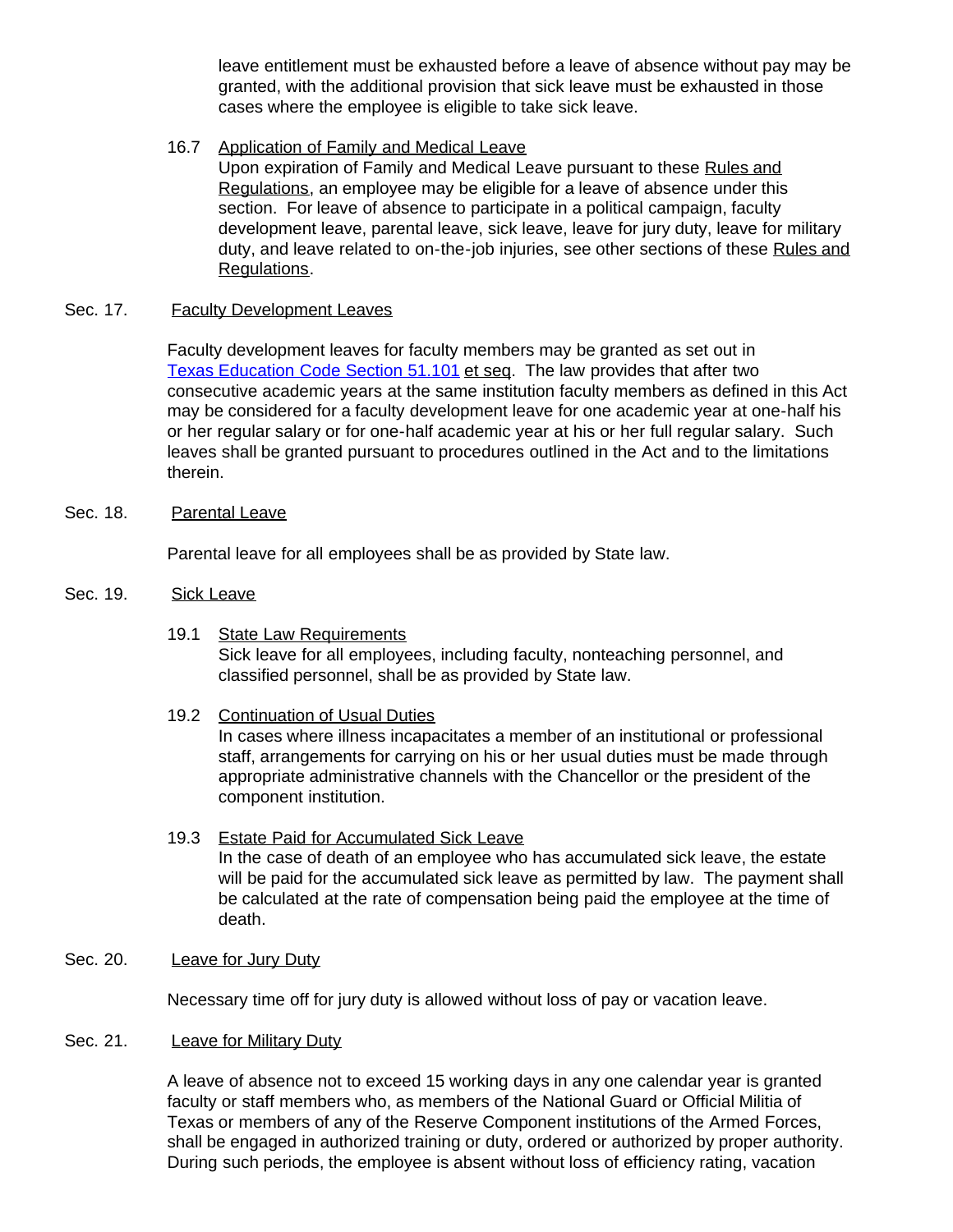time, or salary; and when relieved from military duty, the employee is restored to the position and status he or she previously held. A leave of absence with full pay shall be provided any employee who is called to active duty with the National Guard by the Governor of Texas. Such leave shall in no way be charged against the employee's vacation or sick leave privileges. The chief business officer of each institution may prescribe forms and procedures for such leaves.

#### Sec. 22. Family and Medical Leave

Any employee, whether faculty, classified, or administrative, may request and receive a leave of absence without pay for up to 12 weeks per year for family and medical reasons specified by the Family and Medical Leave Act of 1993 and accompanying regulations governing the Act, as set forth in approved institutional and System policies. Eligibility criteria are defined in the Act. Upon expiration of the 12 weeks of leave taken pursuant to the Family and Medical Leave Act, an employee may be eligible for a leave of absence without pay pursuant to Part One, Chapter III, Section 16 of the Regents' Rules and Regulations.

#### Sec. 23. Absence from Usual and Regular Duties

23.1 Conditions for Approved Absence

Authorization for any member of a faculty or staff to be absent from his or her usual and regular duties will be granted only under the following conditions:

- 23.11 When such absence is on State business, and
- 23.12 When appropriate provisions are made to carry on the duties of the absent person without additional expense to the institution; or
- 23.13 In the case of military leave, not to exceed 15 working days each year.

#### 23.2 Institutional Regulations

Permission to be absent from usual and regular duties shall be obtained as prescribed in institutional regulations.

#### Sec. 24. Compensation for Correspondence and Extension Teaching

Full-time employees on 12-month appointments may receive additional compensation for correspondence course and/or extension center teaching, but may not receive additional compensation for summer school teaching. Full-time employees on nine-month appointments may receive additional compensation for correspondence course and/or extension center teaching during the nine-month period and also may be paid for summer school teaching. Compensation rates for correspondence course and extension center teaching shall be paid at rates set from year to year by the Chancellor or the president of a component institution and approved via the operating budget approval process.

#### Sec. 25. Textbooks and Other Materials Prescribed for the Use of Students

- 25.1 Board Policy Requirement The policy of the Board concerning textbooks and other materials prescribed for the use of students is as follows:
	- 25.11 Although generally the individual instructor or the department should have wide discretion in the choice of materials to be used in the courses offered by the department, frequent changes in the textbooks prescribed should be discouraged and should be made only for cogent reasons.
	- 25.12 Although the authorship of books, outlines, manuals, and similar materials by members of the faculty and staff should be encouraged, the prescribed use of these for students is a responsibility that goes beyond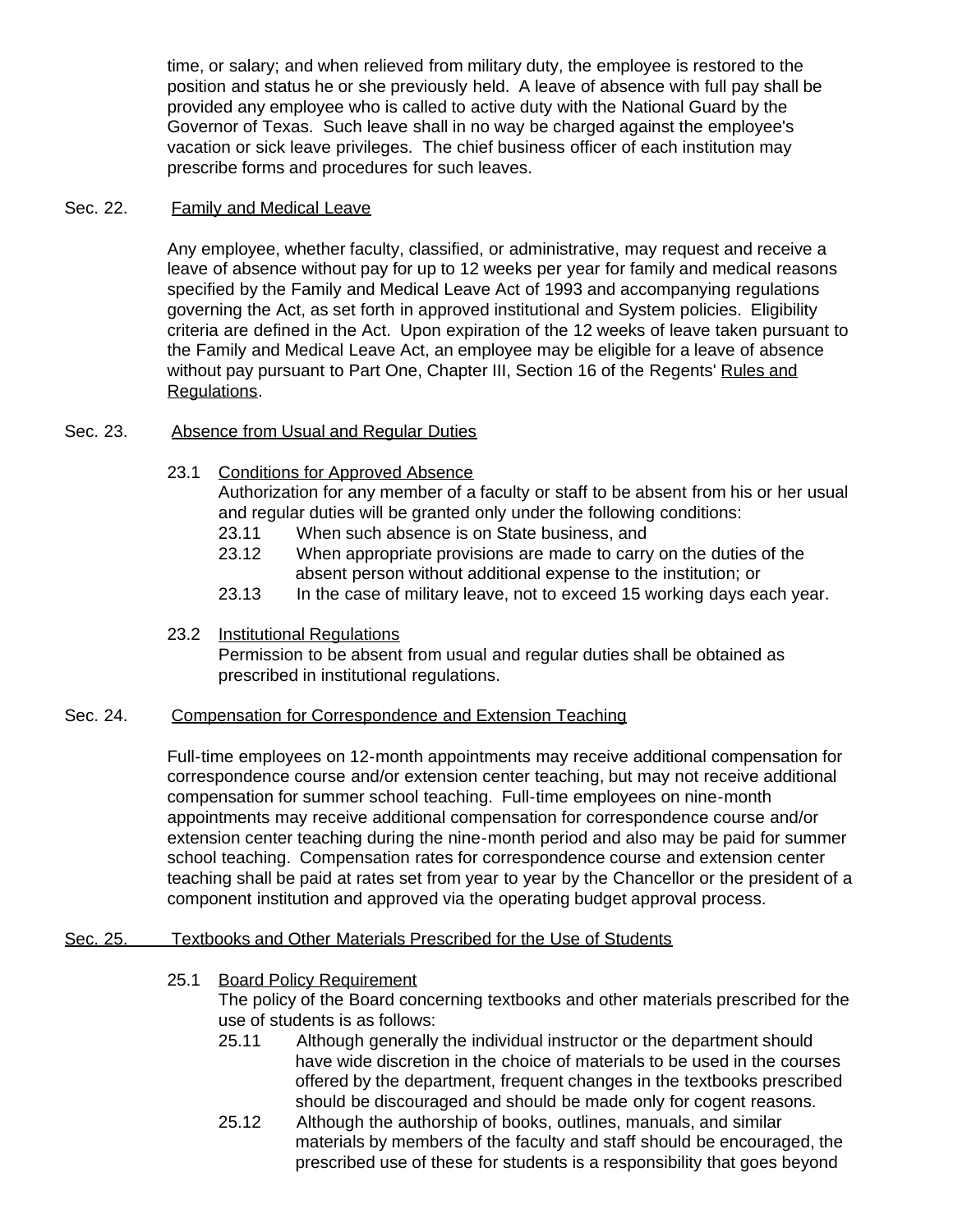that of the individual author. Where practical and equitable, the charge for outlines, syllabi, and similar materials prescribed for the use of students should be borne by the department. Whenever an approved incidental fee includes a charge for such materials distributed through the classroom, the prices should be as low as possible, consistent with the payment of any required royalty to the author or authors.

### 25.2 Change in Textbook

Any proposed change in the textbook of any course, within one year from the date of first adoption, shall be approved by the departmental faculty, and a statement of the reasons for change shall be transmitted by the Chairman of the department through the dean to the chief academic and administrative officers.

# 25.3 Faculty Authored Materials

Textbooks, notebooks, manuals, or other materials for the use of students of a component institution, written or prepared by a member of the faculty of that institution, shall not be prescribed for the use of students in that institution or sold to such students until approved by the dean, chief academic officer, and president of a component institution, pursuant to policies included in the institutional Handbook of Operating Procedures. At a minimum, these policies should provide for consultation with departmental faculty.

#### Sec. 26. Sectarian Courses Prohibited

No course of instruction of a sectarian character shall be taught in the System or any of its component institutions. ([Texas Education Code Section](http://www.capitol.state.tx.us/statutes/ed/ed0006500.html#ed016.65.38) 65.38.)

### Sec. 27. Acceptance of Money from Students

- 27.1 Prohibition on Collection of Fees or Sales to Students Members of teaching staffs, without previous and special approval of the Board, shall not collect from students any fees or charges to be expended for institutional purposes, and shall not sell to students books, notes, or similar student supplies.
- 27.2 No Pay for Extra Instruction by Certain Faculty A member of the faculty or staff of the rank of instructor or above may not accept pay for extra instruction or teaching of students registered in the institution where he or she is employed.
- 27.3 Acceptance of Pay for Instruction by Teaching Assistants With written approval, teaching assistants, assistants, and other like instructional employees below the rank of an instructor, may accept pay from students for extraclass instruction or coaching but only in courses or sections of courses with which they have no instructional connection. The Handbook of Operating Procedures of the component institution shall specify the procedure for approval at the institutional level.

# Sec. 28. Power to Authorize Expenditures From System Funds

28.1 Limits on Expenditure

No expenditure out of funds under control of the Board shall be made and no debt or obligation shall be incurred and no promise shall be made in the name of the System or any of its component institutions or of the Board by any member of the respective staffs of the System or any of its component institutions except:

28.11 In accordance with general or special budgetary apportionments authorized in advance by the Board and entered in its minutes; or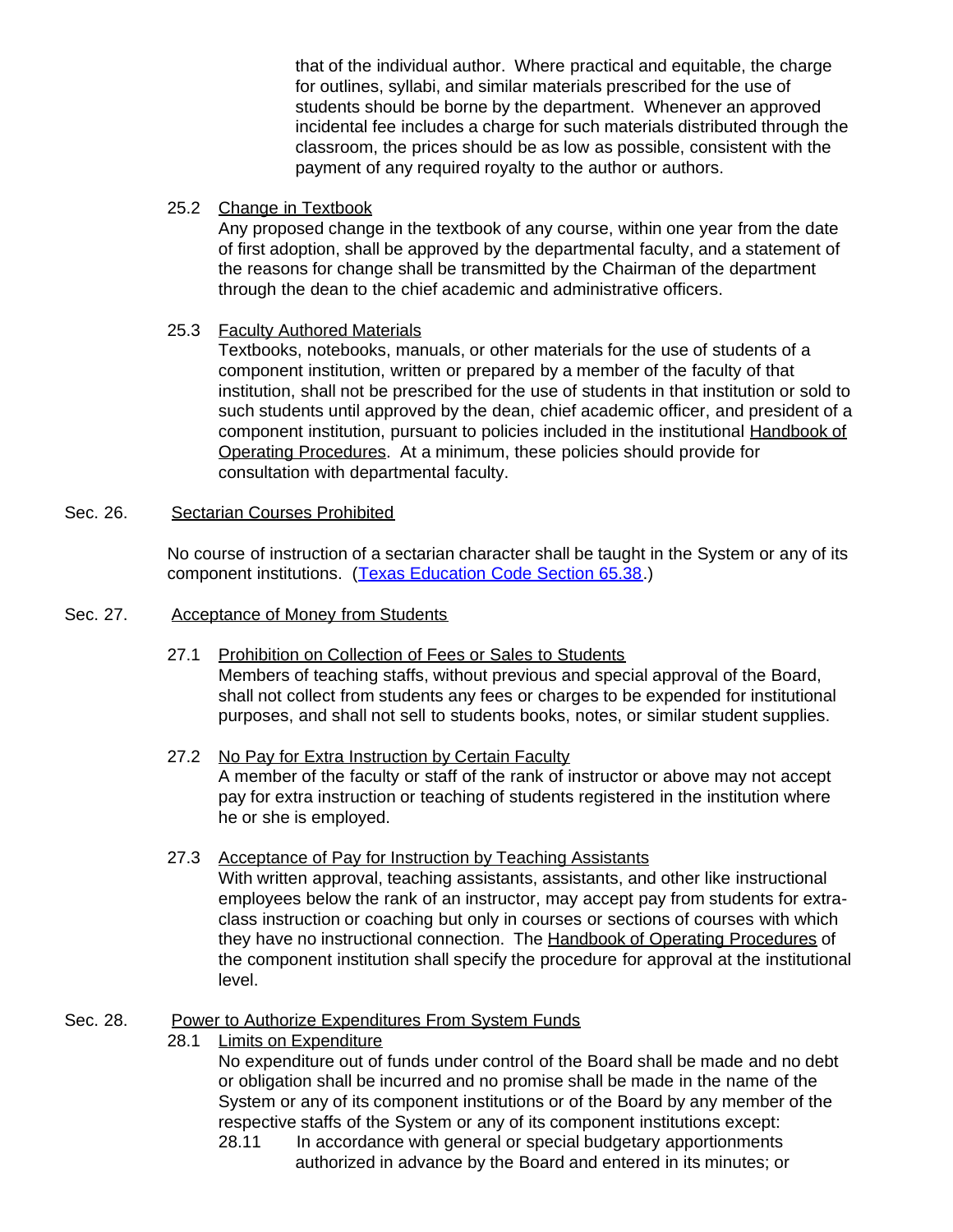- 28.12 In accordance with authority specifically vested by the Board in a committee of the Board; or
- 28.13 In accordance with authority to act for the Board when it is not in session, specifically vested in some university officer by these Rules and Regulations or by special action of the Board.
- 28.2 Unauthorized Payment Claims It shall be the duty of the several institutional officers to see that all claims for payments of items not authorized as indicated above are refused and returned unpaid.

#### Sec. 29. Indebtedness to the System or the State

Except as provided herein, no payment shall be made to an employee, his or her agent or assignee, who is indebted to the System, any of its component institutions, or to the State until such debt is paid. This section does not authorize the withholding of a salary or other compensation for personal services to an employee or the employee's agent or assignee, except as otherwise allowed by law. Compensation and salary include wages, longevity pay, hazardous duty pay, and emoluments provided in lieu of wages, but do not include expense reimbursements.

#### Sec. 30. Power to Bind the System in Fixing its Policies

No employee of the System or any of its component institutions, as an individual or as a member of any association or agency, has the power to in anywise bind the System or any of its component institutions unless such power has been officially conferred in advance by the Board. Any action which attempts to change the policies or otherwise bind the System or any of its component institutions, taken by any individual or any association or agency, shall be of no effect whatsoever until the proposed action has been approved by the president of a component institution concerned, if any, the appropriate Executive Vice Chancellor, and the Chancellor, and ratified by the Board.

#### Sec. 31. Institutional Control and Administration of Contracts and Grants

Facilities, equipment, or other resources of a component institution may not be utilized in the performance of a contract or grant that is not administered and controlled by the component institution. An employee who utilizes the facilities, equipment, or resources of a component institution for any purpose related to a contract or grant that is not subject to the administration and control of the component institution may not be paid a salary by the component institution until the contract or grant becomes subject to administration by the component institution or such activities are discontinued.

#### Sec. 32. **Institutional Employees as Students**

The Handbook of Operating Procedures for each of the component teaching institutions shall express the institutional policy as to the amount of course work full-time and parttime employees shall be permitted to carry.

#### Sec. 33. Retirement and Modified Service (*last amended 11/13/02*)

#### 33.1 Mandatory Retirement

No person employed by the U. T. System or any component institution shall be required to retire because of age except as permitted by law. However, a licensed pilot operating an aircraft under Part 91 of the Federal Aviation Regulations may be employed as a pilot until the end of the fiscal year that includes the pilot's 70th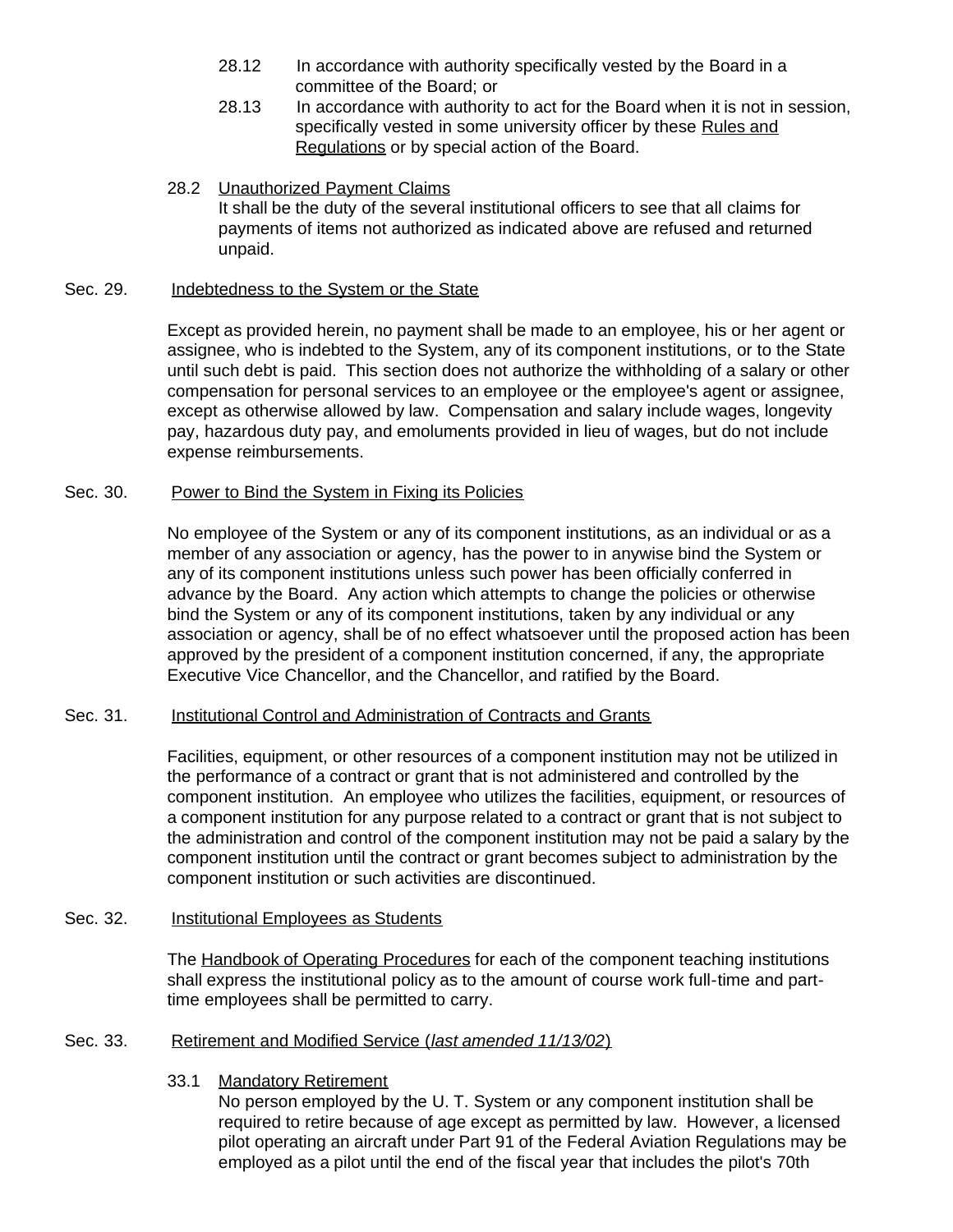birthday. Upon attaining the age of 60, the pilot must satisfactorily complete the flight physical required for his/her flight certification on a semiannual basis. Flight physicals for all U. T. System pilots will be conducted by a certified flight surgeon employed at one of the health institutions of the U. T. System. In the event there is no certified flight surgeon on staff at one of the health institutions of the U. T. System, the flight physical will be conducted, at U. T. System expense, by a certified flight surgeon designated by one of the health institutions of the U. T. System.

- 33.2 Appointment of Retired Person The Chancellor or the president, as appropriate, may appoint a person who has retired to modified service. Retirement is defined as withdrawal from employment with the U. T. System or a component institution with a retirement benefit.
- 33.3 Finding of Best Interest Required Appointment to modified service shall be made only if the Chancellor or president finds the service of the individual is in the best interest of the System or a particular component institution.
- 33.4 Terms of Appointment to Modified Service

Appointment to modified service shall be without tenure, and for not more than one academic year. Appointments for Teacher Retirement System participants will be made in compliance with applicable law. The notice provisions of Subsection 6.7 of this Chapter shall not apply to nonrenewal of such appointments. If the System or a component institution determines that it is in the best interest of the System or the institution, it may offer reappointment to modified service.

#### Sec. 34. Faculty and Staff Organizations

34.1 Procedures for Registration

Each component institution shall adopt procedures for the registration of faculty and staff organizations at that institution. The period of registered status of an organization shall not exceed one academic year and such status shall automatically terminate at the end of each academic year; provided, however, an organization previously registered as a faculty or staff organization may apply for and be granted registration for subsequent periods of one academic year if it meets all applicable criteria in effect for the period for which registration is sought.

34.2 Suspension or Revocation of Registered Status

A registered faculty or staff organization shall be subject to all applicable rules and regulations of the component institution and The University of Texas System. Action taken by or on behalf of a registered faculty or staff organization that results in a violation of such rules and regulations is subject to disciplinary action that may result in the suspension or revocation of the registered status of the organization.

34.3 Membership Not Restricted

No organization may become registered or remain registered at a component institution as a faculty or staff organization unless the membership of the organization is restricted to the faculty or staff of that component institution.

34.31 At the time of application for registration and at the beginning of each semester that an organization is registered as a faculty or staff organization, each such organization shall file with the appropriate officer at the component institution a statement that the organization does not presently have, nor during any period of registration will it have, as a member any person who is not a member of the faculty or staff of the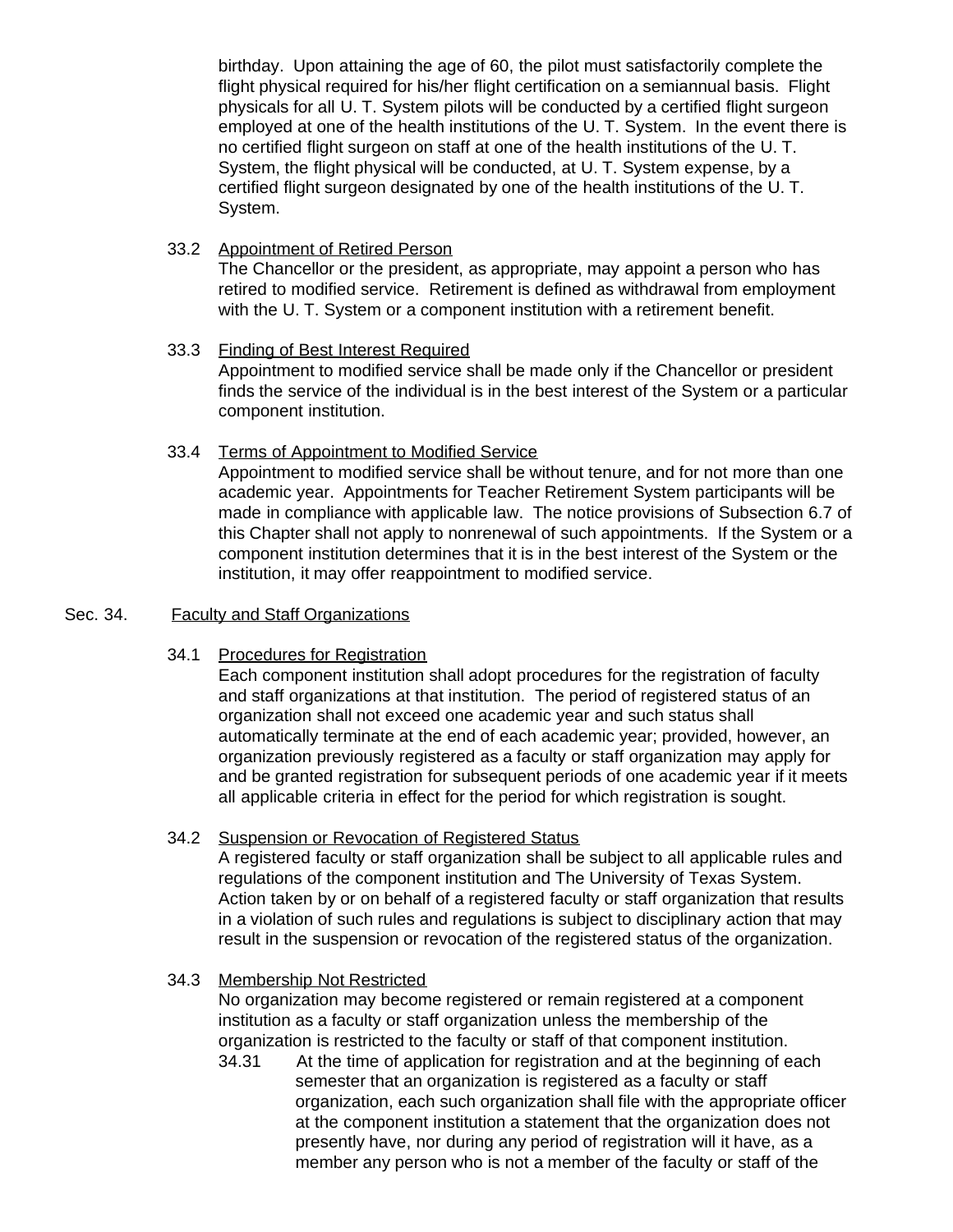institution.

34.32 If the president of the institution, or his or her designated delegate, determines that the statements required above are false, registration shall be denied, or if it is determined that such statements have become false during any period of registration, such registration shall be cancelled.

#### 34.4 Application for Registration

Each application for registration as a faculty or staff organization shall be accompanied by a complete list of the names and addresses of all persons who are officers of the organization and the application shall identify by name and address the person or persons who are authorized to speak for or represent the organization in its relations with the institution and who are authorized to receive for the organization any official notices, directives, or instructions from the institution. This required information shall be kept current during any period of registration. If at any time during a period of registration it is determined by the president of the institution, or his or her delegate, that such information is not current and the organization does not make such information current within 10 days after being notified of such deficiency, registration shall be cancelled.

#### 34.5 Prohibition on Use of University Name and Seal

A registered faculty or staff organization may state that its membership is composed of the faculty or staff of a component institution, but it shall not suggest or imply that it is acting with the authority or as an agency of the institution. A faculty or staff organization shall not use the name of a component institution or the name of The University of Texas System as a part of the name of the organization, and it shall neither display the seal of either a component institution or The University of Texas System in connection with any activity of the organization nor use such seal or seals as part of any letterhead, sign, banner, pamphlet, or other printed material that bears the name of the organization.

#### 34.6 Violation of Rules

Faculty and staff organizations shall be subject to all applicable rules and regulations of The University of Texas System and the component institution at which the organization is registered. An organization is subject to disciplinary action or cancellation of registration for violation of such rules and regulations.

#### Sec. 35. Political Activities

The Board recognizes the right of a member of the faculty or staff to participate in political activities provided such activities are not conducted during work hours unless the faculty or staff member uses accrued compensatory or vacation leave; are in compliance with the Constitution and laws of the State of Texas; do not interfere with the discharge and performance of an employee's duties and responsibilities; do not involve the use of equipment, supplies, or services of the System or a component institution; do not involve the impermissible use of System or component facilities; do not involve the attempt to coerce students, faculty, or staff to participate in or support the political activity; and do not involve the System or a component institution in partisan politics. With the interest of the System or a component institution being given first consideration, a leave of absence without pay pursuant to Subsection 16.2 of this Chapter, may but need not be granted to a member of the faculty or staff to participate in political activities. However, a leave of absence without pay shall not be granted to a member of the faculty or staff of the System or a component institution for the purpose of being a candidate for an elective public office, holding an elective public office, or directing the political campaign of a candidate for an elective public office. A member of the faculty or staff who wishes to engage in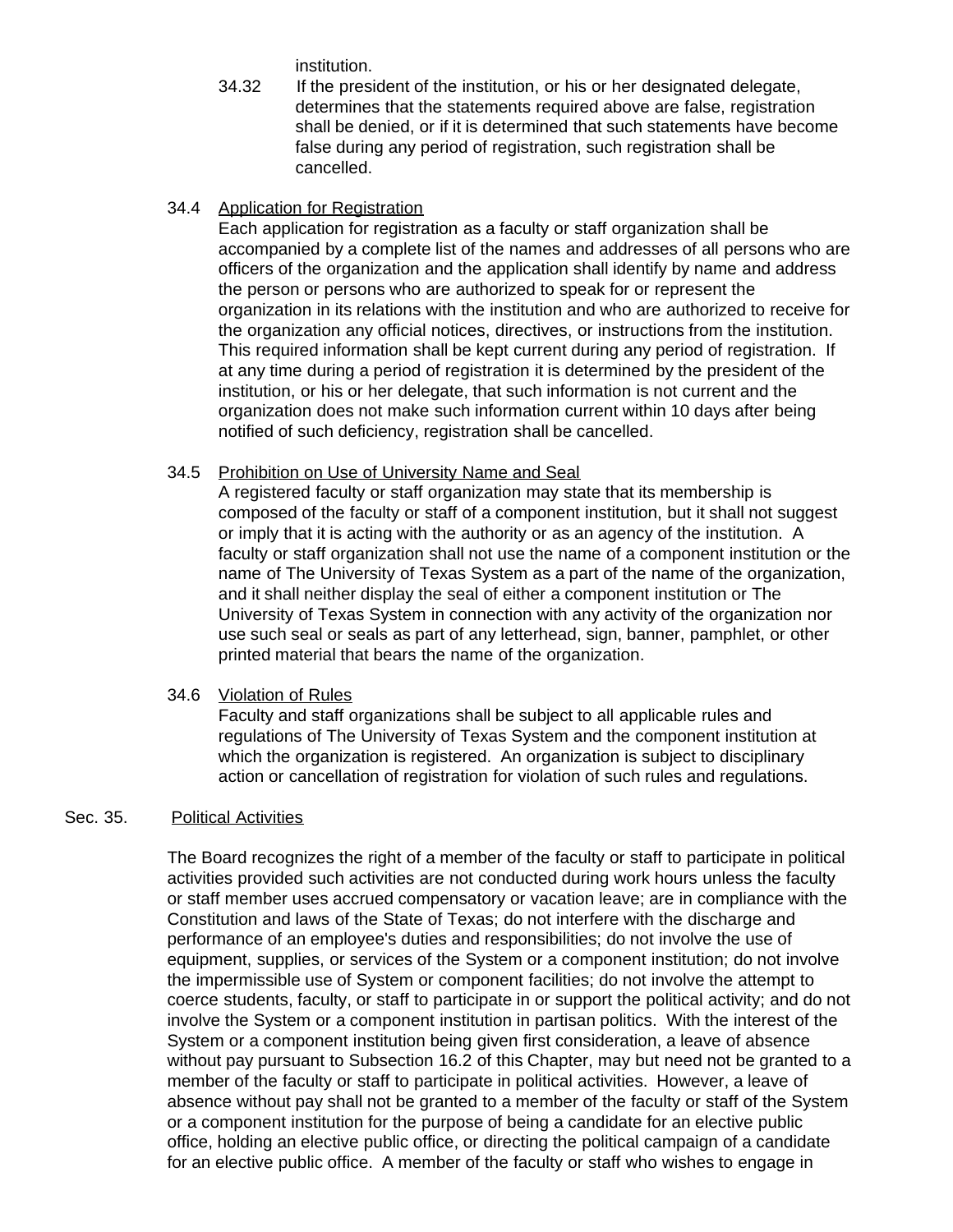political activity that will interfere with the performance of his or her duties and responsibilities should voluntarily terminate employment. If the president of the component institution, the Chancellor, an Executive Vice Chancellor, or the Board finds that the faculty or staff member's political activity interferes with the performance of his or her duties and responsibilities or does not comply with the requirements of this subsection, the faculty or staff member shall be subject to appropriate disciplinary action, including termination.

#### Sec. 36. Minimum Faculty Academic Workload Requirements for General Academic Institutions

Each person paid full time from the appropriations item "Faculty Salaries" shall be assigned a minimum workload equivalent to 18 semester credit hours of instruction in organized undergraduate classes each nine-month academic year, or fiscal year at an institution's option, in accordance with guidelines listed below.

When a faculty member is paid partially from a source of funds other than the "Faculty Salaries" line item, the minimum workload shall be proportioned to the percentage of salary paid from the appropriations item "Faculty Salaries."

Teaching assistants shall be used only when given proper guidance and supervision to ensure quality instruction. The minimum faculty workload established below does not apply to graduate teaching assistants or assistant instructors who are pursuing degrees. The institutional head is responsible for assuring that all teaching assistants are carefully supervised.

This policy sets the minimum workload and equivalencies only; an institution may enact more intensive and/or more detailed minimum requirements for inclusion in the institutional Handbook of Operating Procedures, following appropriate approvals. For example, an institution may set individual minimum requirements, consistent with these minimum guidelines, for a specific school or college.

No two institutions in the U. T. System (and, indeed, no two teaching units within a particular institution) are alike in the workload required of individual faculty to meet student needs within the funds appropriated by the Legislature. It is the responsibility of each institutional head to require teaching in excess of the minimum where such teaching is necessary to meet the institution's obligations to its students. Each institution will establish additional standards as necessary in accordance with its role and scope, so long as it satisfies the minimum given herein, to meet the instructional obligations of the institution to the students and to operate effectively within the faculty salary resources available. Faculty members not actively involved in a program of research and publication or in equivalent academic service should typically carry a teaching load greater than the minimum.

State law requires the adoption of rules concerning faculty academic workloads. [Texas](http://www.capitol.state.tx.us/statutes/ed/ed0005100.html#ed090.51.402) [Education Code Section](http://www.capitol.state.tx.us/statutes/ed/ed0005100.html#ed090.51.402) 51.402(b) recognizes that important elements of workload include classroom teaching, basic and applied research, and professional development. Workload for U. T. System faculty members is expressed in terms of classroom teaching, teaching equivalencies, and presidential credits for assigned activities.

## 36.1 Teaching Equivalencies

36.11 Graduate Instruction

One semester credit hour of graduate instruction will be considered the equivalent of one and one-half semester credit hours of undergraduate instruction.

36.12 Specialized Instruction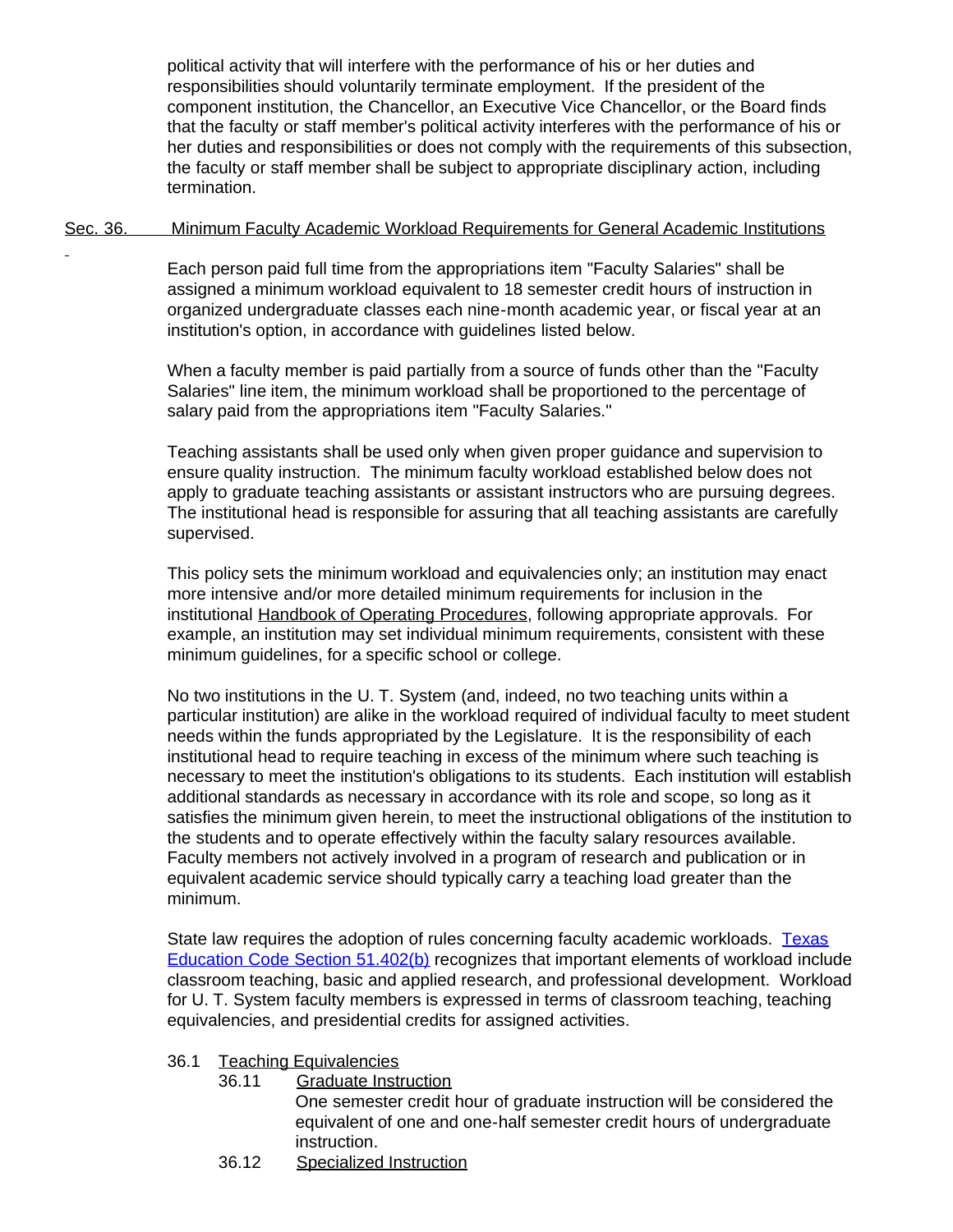One and one-half contact hours of instruction of regularly scheduled laboratory and clinical courses, physical activity courses, studio art, studio music instruction, and primary music performance organizations, such as ensembles and marching bands, for each week of a long-term semester will be considered the equivalent of one semester credit hour of undergraduate instruction.

36.13 Supervision

Supervision of student teachers, clinical supervision, and intern supervision shall be credited such that 12 total student semester credit hours taught will be considered the equivalent of one semester credit hour.

36.14 Practicum and Individual Instruction

Supervision of student practicum and individual instruction courses, such as honors programs and individual research projects, shall provide equivalency at the rate of one-tenth semester credit hour for each student semester hour of undergraduate instruction and one-fifth semester hour for each student semester hour of graduate instruction per long-term semester. In no case will individual instruction in a single course generate more semester credit hour equivalence than if the course were taught as a regularly scheduled, organized course.

36.15 Thesis and Dissertation Supervision Graduate thesis or dissertation supervision shall provide equivalent credit hours only to the chairperson of the thesis or dissertation committee at the rate of one semester credit hour for each six total student semester

hours of thesis research credit and at the rate of one semester credit hour for each three total student semester hours of dissertation credit. 36.16 Multiple Sections

> A faculty member who coordinates several sections of a single course shall be given one semester hour of workload credit for each six sections coordinated up to a maximum of three semester hours of credit per semester.

36.17 Large Classes

Workload credit may be proportionally increased for teaching a large class that requires extensive grading or evaluation of students' work by the faculty member according to the following weighing factors:

| Weighing          |        |
|-------------------|--------|
| <b>Class Size</b> | Factor |
| 59 or less        | 1.0    |
| 60 - 69           | 1.1    |
| 70 - 79           | 1.2    |
| $80 - 89$         | 1.3    |
| $90 - 99$         | 1.4    |
| 100 - 124         | 1.5    |
| 125 - 149         | 1.6    |
| 150 - 174         | 1.7    |
| 175 - 199         | 1.8    |
| 200 - 249         | 1.9    |
| 250 or more       | 2.0    |
|                   |        |

36.18 Team Teaching

When more than one teacher participates in the instruction of a single course, the credit is proportioned according to the effort expended.

36.19 Insufficient Enrollment

A reduced workload may be granted temporarily if assigned classes do not materialize because of insufficient enrollment and when additional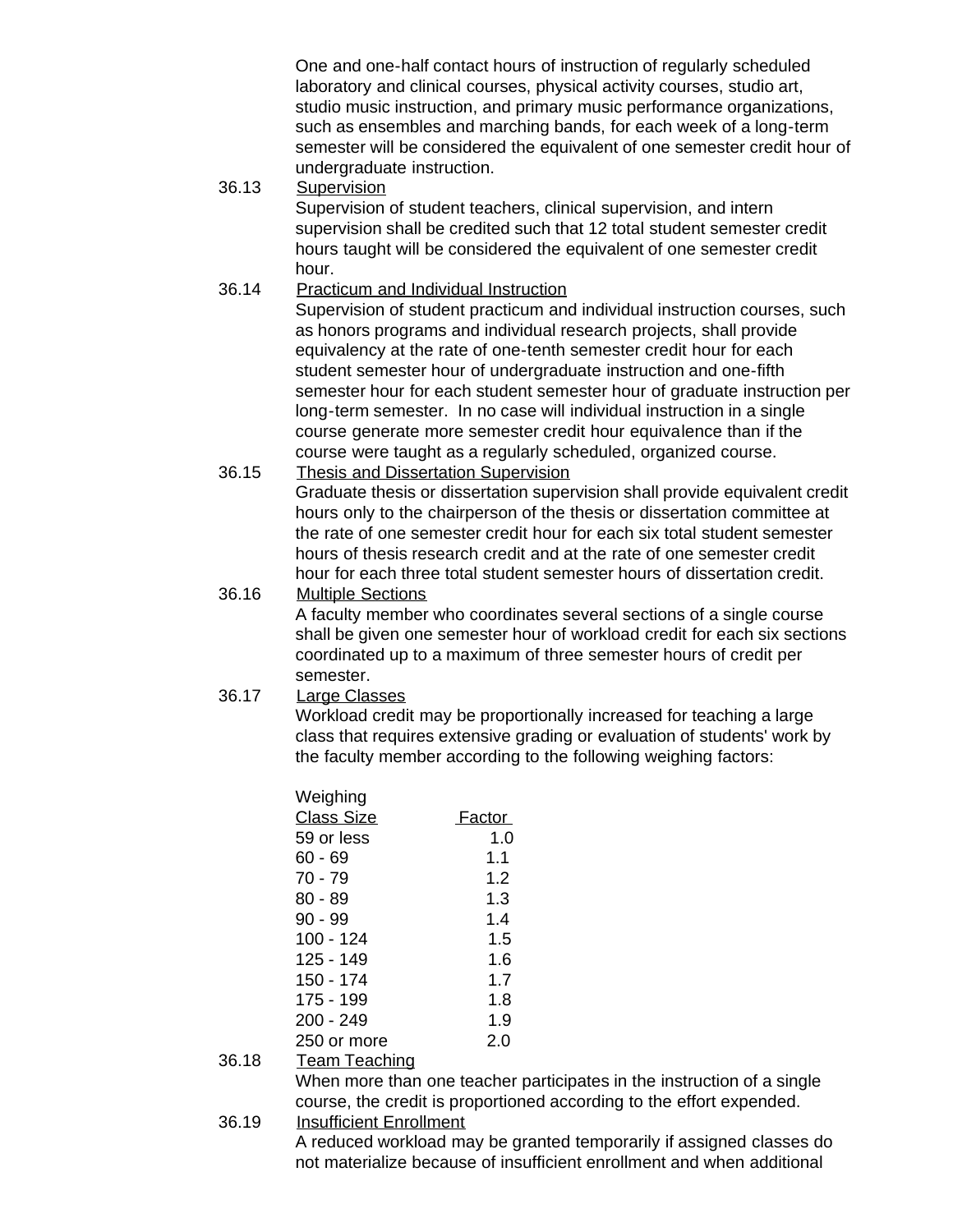classes or other academic duties cannot be assigned to the faculty member. This exception may be granted for two consecutive long-term semesters only for any particular faculty member.

# 36.2 Other Equivalencies

36.21 Administrative Assignments

Workload credit may be granted for a faculty member who is head of a department or head of a comparable administrative unit up to a maximum of six semester hours of workload credit per semester. When justified by the department/unit head and approved by the institutional head, three hours of credit may be given to faculty members who provide nonteaching academic services to the department/unit head. In no case will the total for departmental administration, including the head, exceed nine workload credits per semester unless the institution's organizational structure includes academic units composed of more than one academic discipline.

# 36.22 New Faculty

At the recommendation of the head of the department or comparable unit and upon approval of the institutional head, up to three semester hours of workload credit for each of two semesters may be given to a newlyappointed faculty member during the first year of employment for the purpose of developing instructional materials for the courses he or she will teach.

# 36.23 New Course Development

At the recommendation of the departmental chair and upon approval of the institutional head, workload credit may be granted to a faculty member involved in the creation of a new course, new course format, or new course materials.

# 36.24 Presidential Credits

Academic workload credit granted by the head of the institution for all other purposes is limited to 1% of the total semester credit hours taught at the institution during the comparable (fall or spring) semester in the previous year. With the approval of the institutional head, limited faculty workload credit (within the 1% limit above) may be granted for major academic advising responsibilities, for basic and applied research following a research work plan approved pursuant to institutional policy, for preparing major documents in the fulfillment of programmatic needs or accreditation requirements, or for duties performed in the best interest of the institution's instructional programs as determined by the head of the institution.

# 36.25 Faculty with Technical Rank

Instructional workload equivalents for faculty members holding technical rank may be determined on a clock-hour basis where full-time employment is equivalent to not less than 30 hours of instructionally related activities each week for contact hour courses taught on a quarterly basis.

#### 36.3 Compliance

36.31 The president of a component institution shall designate the officer of the institution who will monitor workloads, review workload reports, and submit the reports to the institutional head for approval and comment, as appropriate, prior to submitting the reports to the Board of Regents through System Administration following the standard reporting format and deadlines as provided by the Texas Higher Education Coordinating Board in accordance with [Texas Education Code Section](http://www.capitol.state.tx.us/statutes/ed/ed0005100.html#ed090.51.402) 51.402 and any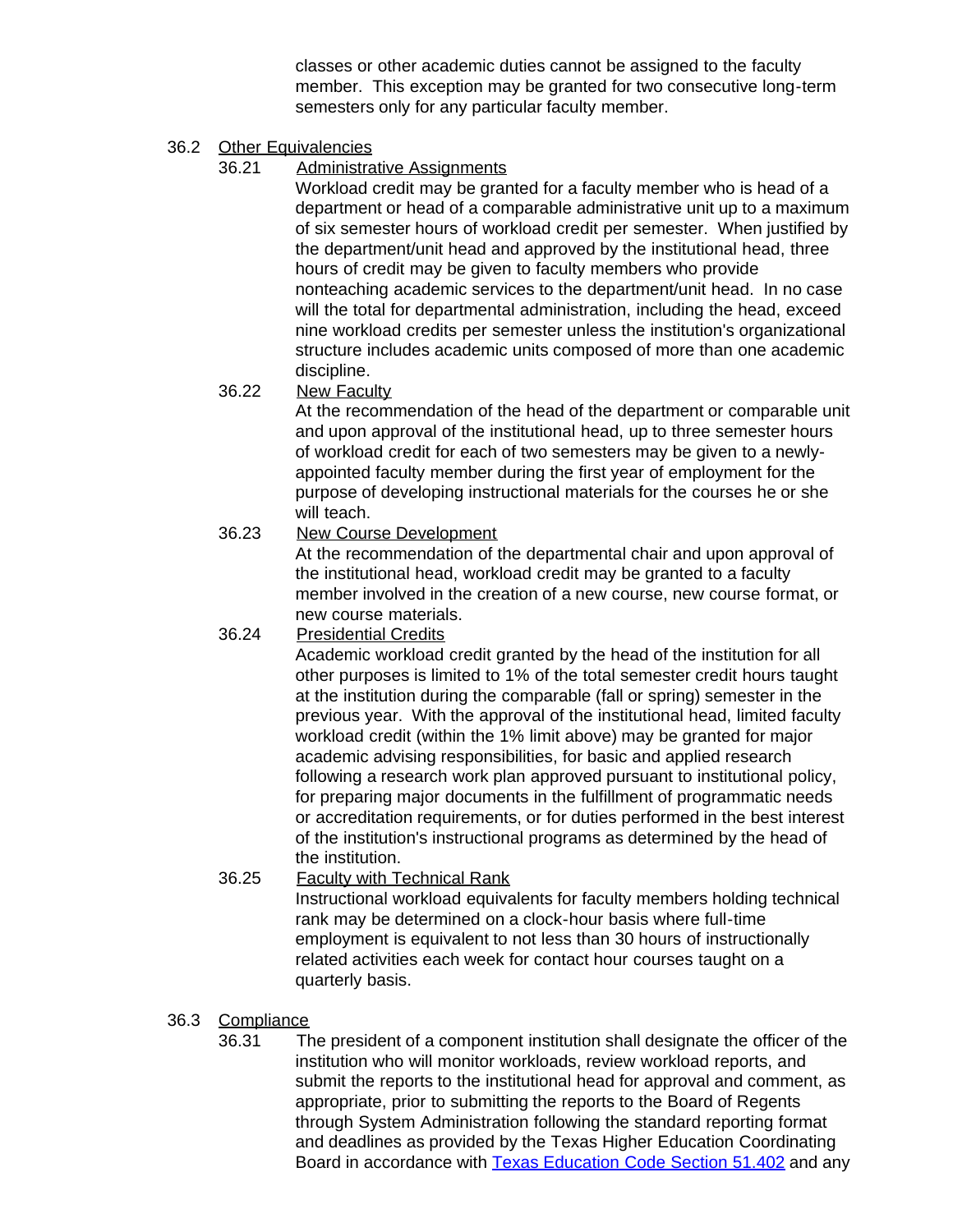applicable riders in the current General Appropriations Act.

36.32 Every faculty member's compliance with these minimum academic workload requirements shall be assessed each academic year. If a faculty member is found to be out of compliance, the institution shall take appropriate steps to address the noncompliance and to prevent such noncompliance in the future.

### Sec. 37. U. T. System Employee Evaluation Policies

- 37.1 Annual Evaluation of All Employees
	- 37.11 An annual evaluation program for all employees (administrative, faculty and classified) within the U. T. System is to be used for the improvement of performance, promotion consideration, and merit salary review.
	- 37.12 Each component institution will develop policies and procedures regarding evaluations for inclusion in the Handbook of Operating Procedures or the U. T. System Human Resources Manual, as appropriate, after prior approval.
- 37.2 Evaluation of Probationary Employees
	- 37.21 Each component institution shall establish a probationary period not to exceed six months of actual service for all new classified employees. Probationary employees will be evaluated pursuant to procedures and criteria that have been approved for inclusion in the institutional Handbook of Operating Procedures or the U. T. System Human Resources Manual, as appropriate.
	- 37.22 Faculty in tenure-track appointments will be evaluated pursuant to criteria contained in these Rules and Regulations and procedures and criteria that have been approved for inclusion in the institutional Handbook of Operating Procedures.
- 37.3 U. T. System Guidelines for Periodic Performance Evaluation of Tenured Faculty

#### **Preamble**

The U. T. Board of Regents recognizes the time-honored practice of tenure for university faculty as an important protection of free inquiry, open intellectual and scientific debate, and unfettered criticism of the accepted body of knowledge. Academic institutions have a special need for practices that protect freedom of expression, since the core of the academic enterprise involves a continual reexamination of ideas. Academic disciplines thrive and grow through critical analysis of conventions and theories. Throughout history, the process of exploring and expanding the frontiers of learning has necessarily challenged the established order. That is why tenure is so valuable, not merely for the protection of individual faculty members but also as an assurance to society that the pursuit of truth and knowledge commands our first priority. Without freedom to question, there can be no freedom to learn.

The U. T. Board of Regents supports a system of periodic evaluation of all tenured faculty. Periodic evaluation is intended to enhance and protect, not diminish, the important guarantees of tenure and academic freedom. The purpose of periodic evaluation is to provide guidance for continuing and meaningful faculty development; to assist faculty to enhance professional skills and goals; to refocus academic and professional efforts, when appropriate; and to assure that faculty members are meeting their responsibilities to the University and the State of Texas. The U. T. Board of Regents is pledged to regular monitoring of this system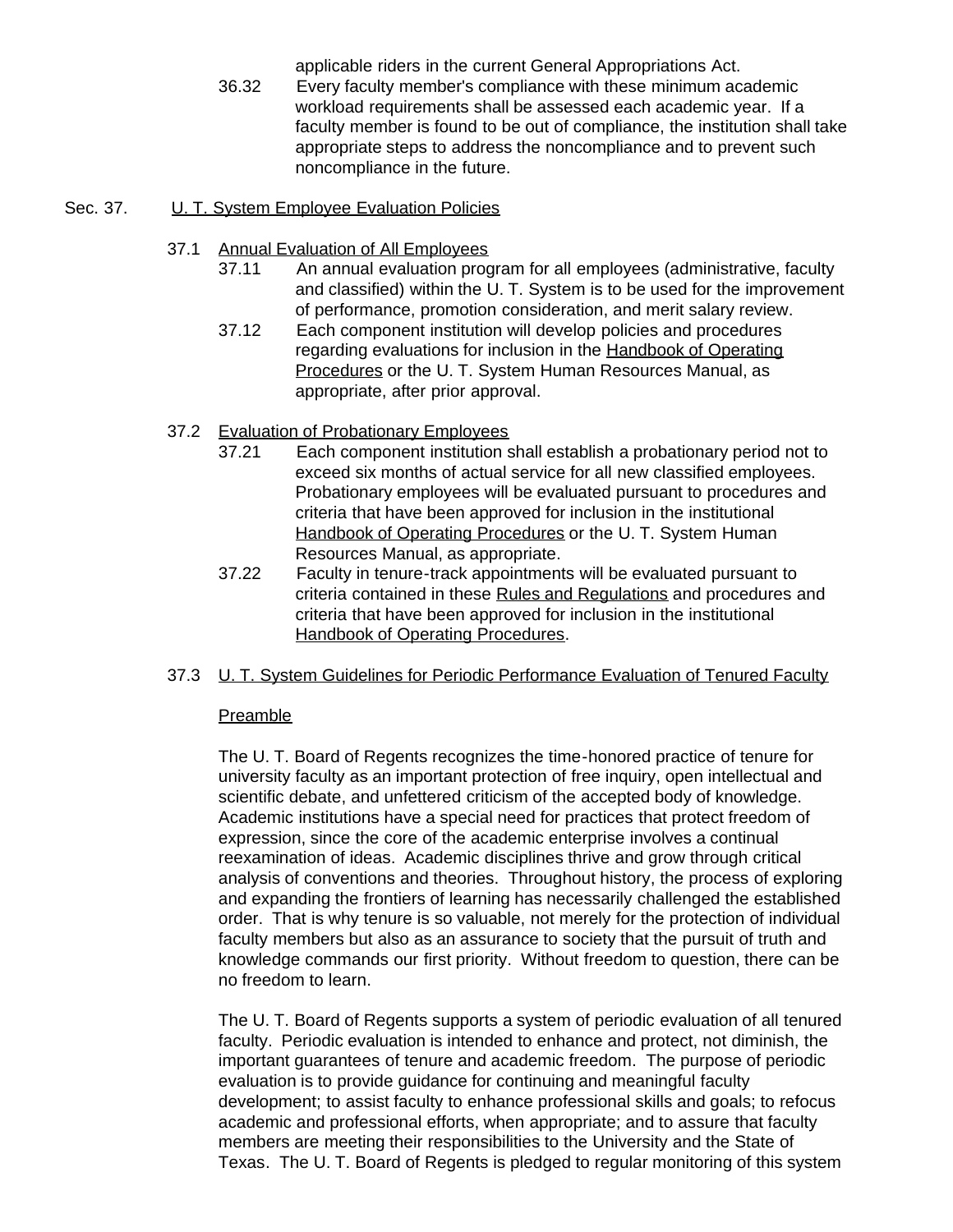to make sure that it is serving its intended purposes and does not in any way threaten tenure as a concept and practice. In implementing the plan, component institutions shall maintain an appropriate balance of emphasis on teaching, research, service, and other duties of faculty.

#### **Guidelines**

Each component institution of The University of Texas System will develop an institutional policy and plan consistent with the following guidelines for the periodic performance evaluation of tenured faculty effective January 1, 1998, with actual evaluation to begin no later than the Fall Semester 1998. Institutional policies are to be developed with appropriate faculty input, including consultation with and guidance from faculty governance organizations, and are to be included in each institutional Handbook of Operating Procedures after review and appropriate administrative approval and submission to the U. T. Board of Regents for review and final approval. Periodic evaluations, while distinct from the annual evaluation process now required of all employees, may be integrated with the annual evaluation process to form a single comprehensive faculty development and evaluation process. Nothing in these guidelines or the application of institutional evaluation policies shall be interpreted or applied to infringe on the tenure system, academic freedom, due process, or other protected rights nor to establish new term-tenure systems or to require faculty to reestablish their credentials for tenure.

Institutional Handbook of Operating Procedures policies should be drafted to establish a streamlined, efficient process and should include the following minimum elements for periodic evaluation:

- 37.31 Evaluation of tenured faculty will continue to be performed annually with a comprehensive periodic evaluation of all tenured faculty performed every six years. The evaluation may not be waived for any tenured faculty member but may be deferred in rare circumstances when the review period will coincide with approved leave, comprehensive review for tenure or promotion, or appointment to an endowed position. No deferral of review of an active faculty member may extend beyond one year from the scheduled review. Institutional policy may specify that periods when a faculty member is on leave need not be counted in calculating when the comprehensive evaluation is required. The requirement of periodic review does not imply that individuals with unsatisfactory annual evaluations may not be subject to further review and/or appropriate administrative action.
- 37.32 The evaluation shall include review of the faculty member's professional responsibilities in teaching, research, service, patient care, and administration.
- 37.33 Reasonable individual notice of at least six months of intent to review will be provided to a faculty member.
- 37.34 The faculty member being evaluated shall submit a résumé, including a summary statement of professional accomplishments, and shall submit or arrange for the submission of annual reports and teaching evaluations. The faculty member may provide copies of a statement of professional goals, a proposed professional development plan, and any other additional materials the faculty member deems appropriate.
- 37.35 In accordance with institutional policy, initial evaluation of the faculty member's performance may be carried out by the department, department chair (or equivalent), dean, or peer review panel, but in any event must be reported to the chair (or equivalent) and dean for review. Evaluation shall include review of the current résumé, student evaluations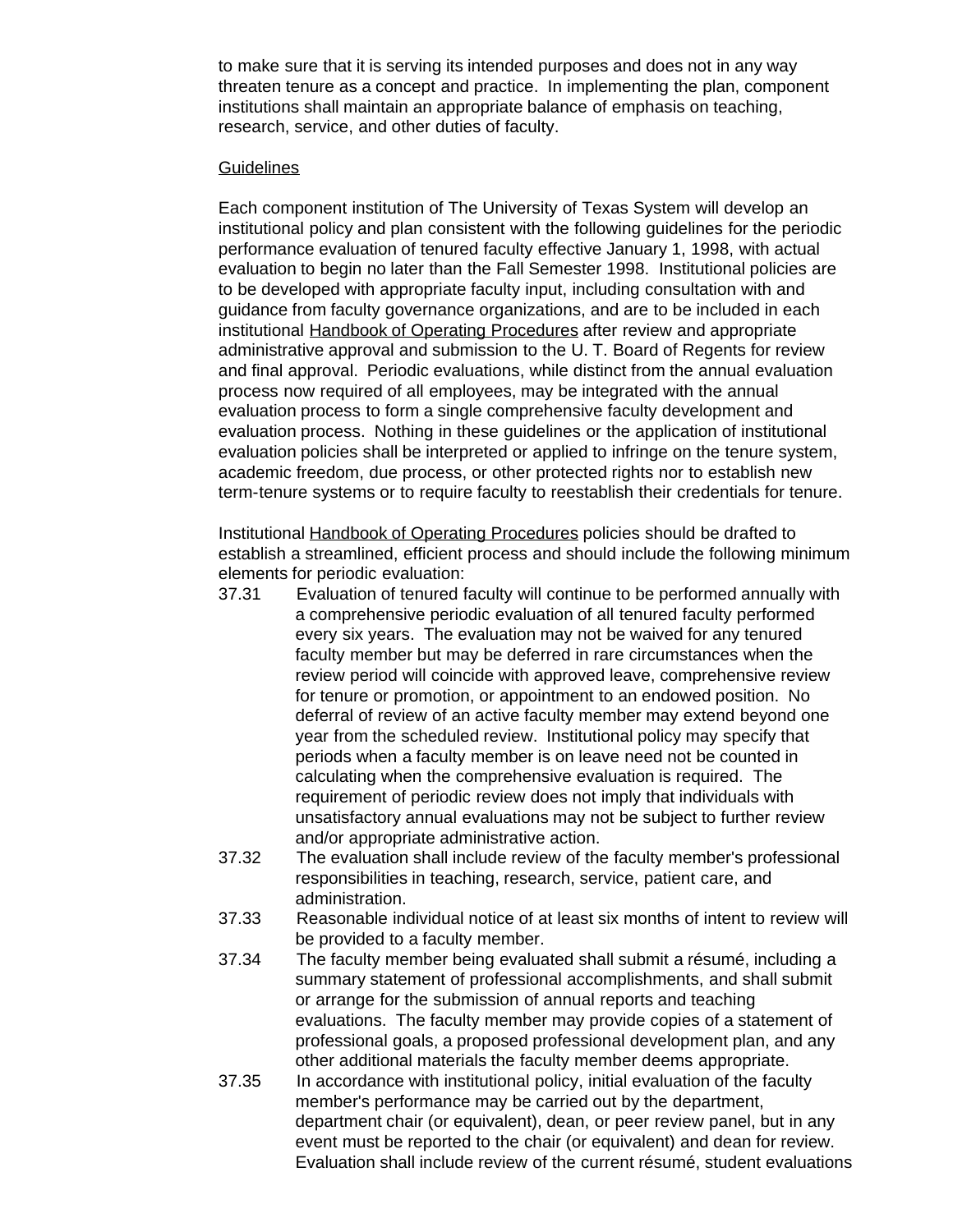of teaching for the review period, annual reports for the review period, and all materials submitted by the faculty member.

- 37.36 If peer review is not required by institutional policy, the peer review process may be initiated by the faculty member, department chair (or equivalent), or dean. If peer committees are involved, the members shall be representative of the college/school and will be appointed, on the basis of their objectivity and academic strength, by the dean in consultation with the tenured faculty in the college/school or pursuant to other process as defined in institutional policies. If peer review is involved, the faculty member will be provided with an opportunity to meet with the committee or committees.
- 37.37 Results of the evaluation will be communicated in writing to the faculty member, the department chair/dean, the chief academic officer, and the president for review and appropriate action. Possible uses of the information contained in the report should include the following:
	- 37.371 For individuals found to be performing well, the evaluation may be used to determine salary recommendations, nomination for awards, or other forms of performance recognition.
	- 37.372 For individuals whose performance indicates they would benefit from additional institutional support, the evaluation may be used to provide such support (e.g., teaching effectiveness assistance, counseling, or mentoring in research issues/service expectations).
	- 37.373 For individuals found to be performing unsatisfactorily, review to determine if good cause exists for termination under the current Regents' Rules and Regulations may be considered. All proceedings for termination of tenured faculty on the basis of periodic performance evaluation shall be only for incompetency, neglect of duty, or other good cause shown and must be conducted in accordance with the due process procedures of the Regents' Rules and Regulations, Part One, Chapter III, Section 6 including an opportunity for referral of the matter to alternative dispute resolution. Such proceedings must also include a list of specific charges by the president and an opportunity for a hearing before a faculty tribunal. In all such cases, the burden of proof shall be on the institution, and the rights of a faculty member to due process and academic freedom shall be protected.

The acceptance and success of periodic evaluation for tenured faculty will be dependent upon a well-executed, critical process and an institutional commitment to assist and support faculty development. Thus, remediation and follow-up review for faculty who would benefit from such support, as well as the designation of an academic administrator with primary responsibility for monitoring such needed follow-up activities, are essential.

#### 37.4 Evaluation of Administrators

37.41 Presidents

Evaluation of the president of each component institution is primarily the responsibility of the appropriate Executive Vice Chancellor.

37.42 Vice Presidents and Deans Subject to the requirements of Subsection 37.3 and Subdivision 37.43 of this Chapter, the evaluation of the vice presidents and deans is primarily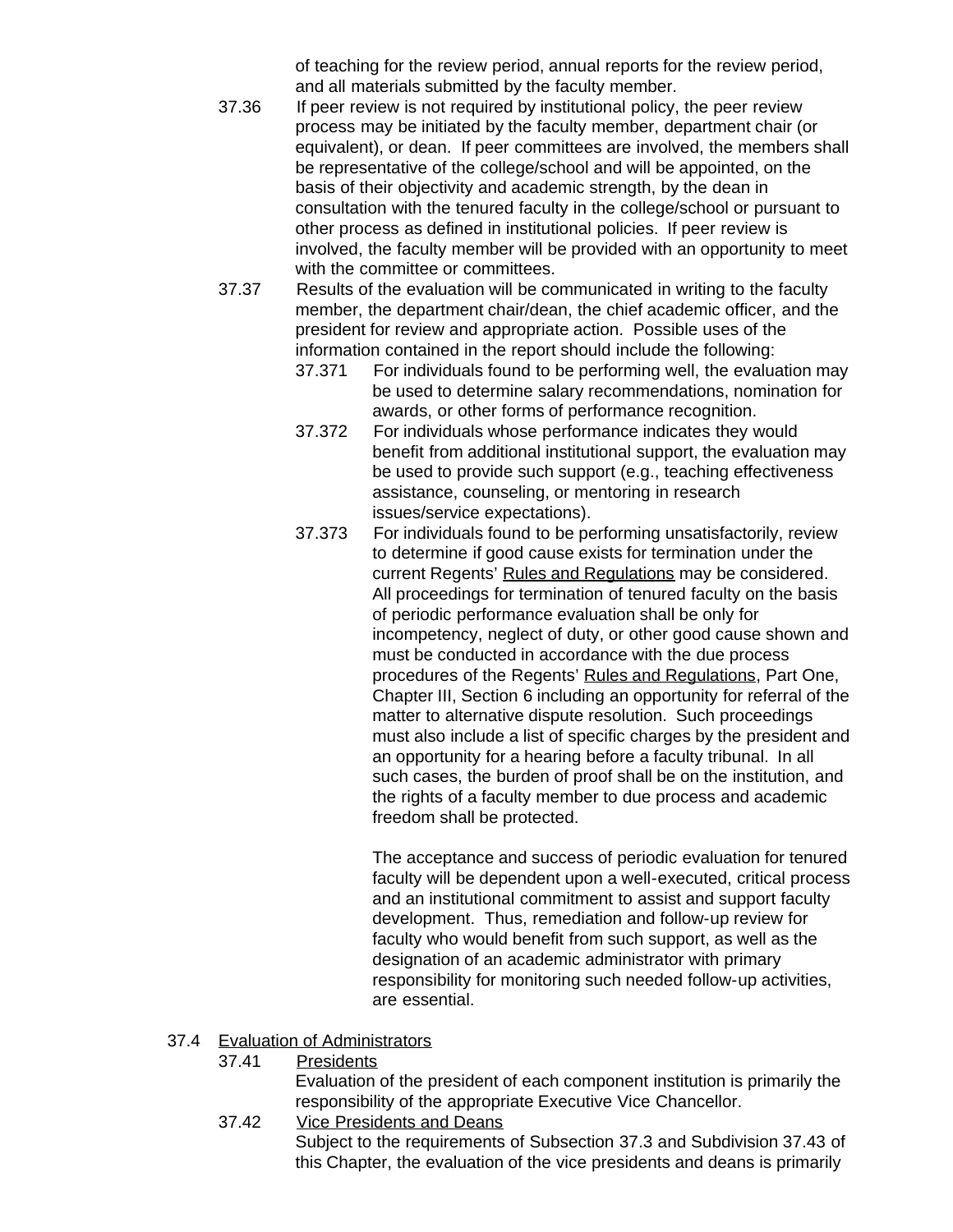the responsibility of the president or delegate.

- 37.43 Guidelines for Faculty Input into the Evaluation of Academic **Administrators** 
	- 37.431 Each academic administrator below the level of president of a component institution should be reviewed at least every six years. A written report will contain the substance of the review.
	- 37.432 The institutional Academic Senate or other representative faculty body should be consulted in the development of the review policies and procedures. Institutions should also address avenues for faculty input into the review of other administrators who have significant impacts on campus academic affairs.
	- 37.433 The review process should provide an opportunity for input by all faculty members in the academic unit(s) reporting to and/or affected directly by the administrator being evaluated.
	- 37.434 A summary of faculty input, to be provided to the administrator under review and to the administrator's supervisor, should constitute a significant component of the evaluation report.
	- 37.435 Unless otherwise defined by approved institutional policy, academic administrator is intended to refer to the chief academic officer (Vice President for Academic Affairs or Provost); academic deans, department chairs, and directors of academic units.
	- 37.436 The U. T. System Administration also recognizes and supports comparable involvement by staff members and students, as is now the practice for evaluation of academic administrators at several U. T. System component institutions.
	- 37.437 Additionally, the Chancellor and the Executive Vice Chancellor for Health Affairs should be sensitive to the importance of faculty input in the process of evaluating all administrators with direct or significant academic administrative responsibility.

# Sec. 38. Employee Advisory Council (*editorially amended 9/03 and 9/04*)

At the discretion of the Chairman of the Board of Regents and the Chancellor, a staff Employee Advisory Council representing component institutions in the U. T. System may be formed to facilitate the flow of ideas and information between and among the Board of Regents, the System Administration, and the component institutions. The Executive Vice Chancellor for Business Affairs will serve as System liaison to the Council. The Chairman and Chancellor will promulgate guidelines for the selection of Employee Advisory Council representatives. Representatives of the Employee Advisory Council may from time to time address the Board at meetings of the Board and may recommend action to the Board through the Chancellor. At least once each year, a meeting will be arranged between the Employee Advisory Council Executive Committee and the Board.

# Sec. 39. Authorization to Travel

- 39.1 Reference to Part Two Authorization to travel will be granted only as specified in Section 10, Chapter III of Part Two.
- 39.2 Required Permission for Absence A faculty or staff member whose usual duties do not require travel shall not be absent from the regular place of work and usual duties except with permission of the Chancellor or the president of a component institution or their designees.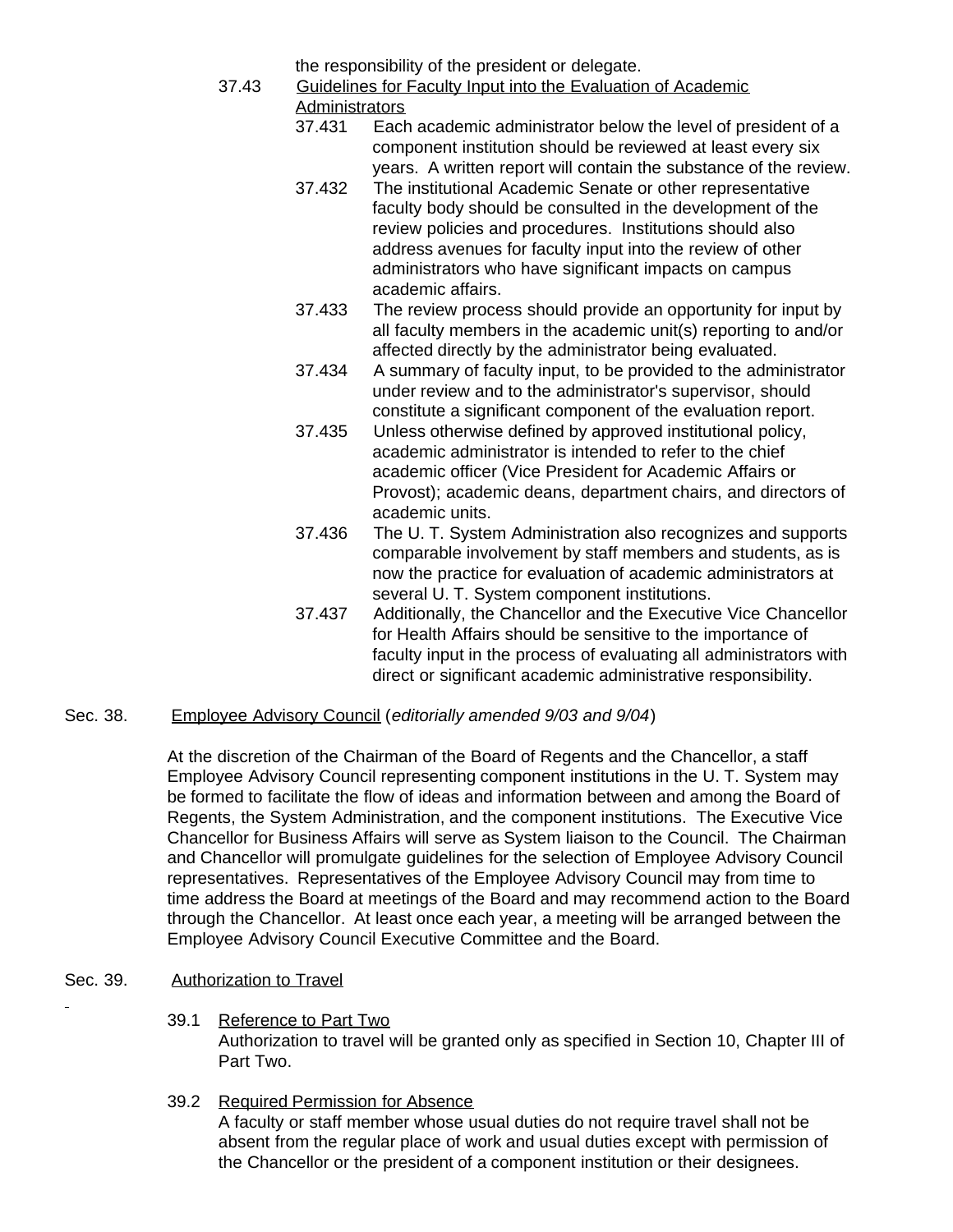# **PART ONE, CHAPTER IV**

# **FACULTY ORGANIZATION**

#### Sec. 1. Educational Policy

1.1 Institutions of the "First Class"

The Board will devote its best efforts to making all of the institutions composing the System institutions of the "first class," as the [Texas Constitution](http://www.capitol.state.tx.us/txconst/sections/cn000700-001000.html) directs in Article VII, Section 10. The Board will be guided in general by the best practices of the best universities in the United States and abroad, especially by the best practices of state universities in the United States.

#### 1.2 Advice from Institutional Faculty

The Board will not, except in extraordinary cases, act on important matters of academic policy until it has received, or requested and obtained, advice thereupon from the institutional faculty or faculties affected or their legislative bodies. When new policies originating in any faculty give rise to serious differences of opinion in that body, the advice and recommended legislation shall, at the request of the minority, be accompanied by a record of the vote and by a summary of the reasons for and against the matters proposed.

#### Sec. 2. Institutional, College, School, and Departmental Faculties and Legislative Bodies

2.1 General Authority

Subject to the authority of the Board and subject further to the authority that the Board has vested in the various administrative officers and subdivisions of the System, the faculties of the component institutions regularly offering instruction shall have a major role in the governance of their respective institutions in the following areas:

- 2.11 General academic policies and welfare.
- 2.12 Student life and activities.
- 2.13 Requirements of admission and graduation.
- 2.14 Honors and scholastic performance generally.
- 2.15 Approval of candidates for degrees.
- 2.16 Faculty rules of procedure.

#### 2.2 Necessity of Approval by Regents

Legislation recommended by an institutional faculty, or legislative body thereof, requiring approval of the Board, shall not be effective unless and until approved by the Board. Such legislation by a college or school faculty shall not be presented to the Board until it has been approved by the institutional faculty, either directly or through its legislative body, and has received the consideration and recommendation of the institutional president, the appropriate Executive Vice Chancellor, and the Chancellor. The faculty affected will be notified by the Board, through administrative channels, of its action on recommended faculty legislation.

2.3 When Legislation is Effective

Except where the Board has specifically authorized procedure for placing into effect emergency faculty legislation without prior Board approval, institutional faculty legislation shall become effective only upon approval by the Board or at such later time as the Board shall specify. The secretary of the institutional faculty shall be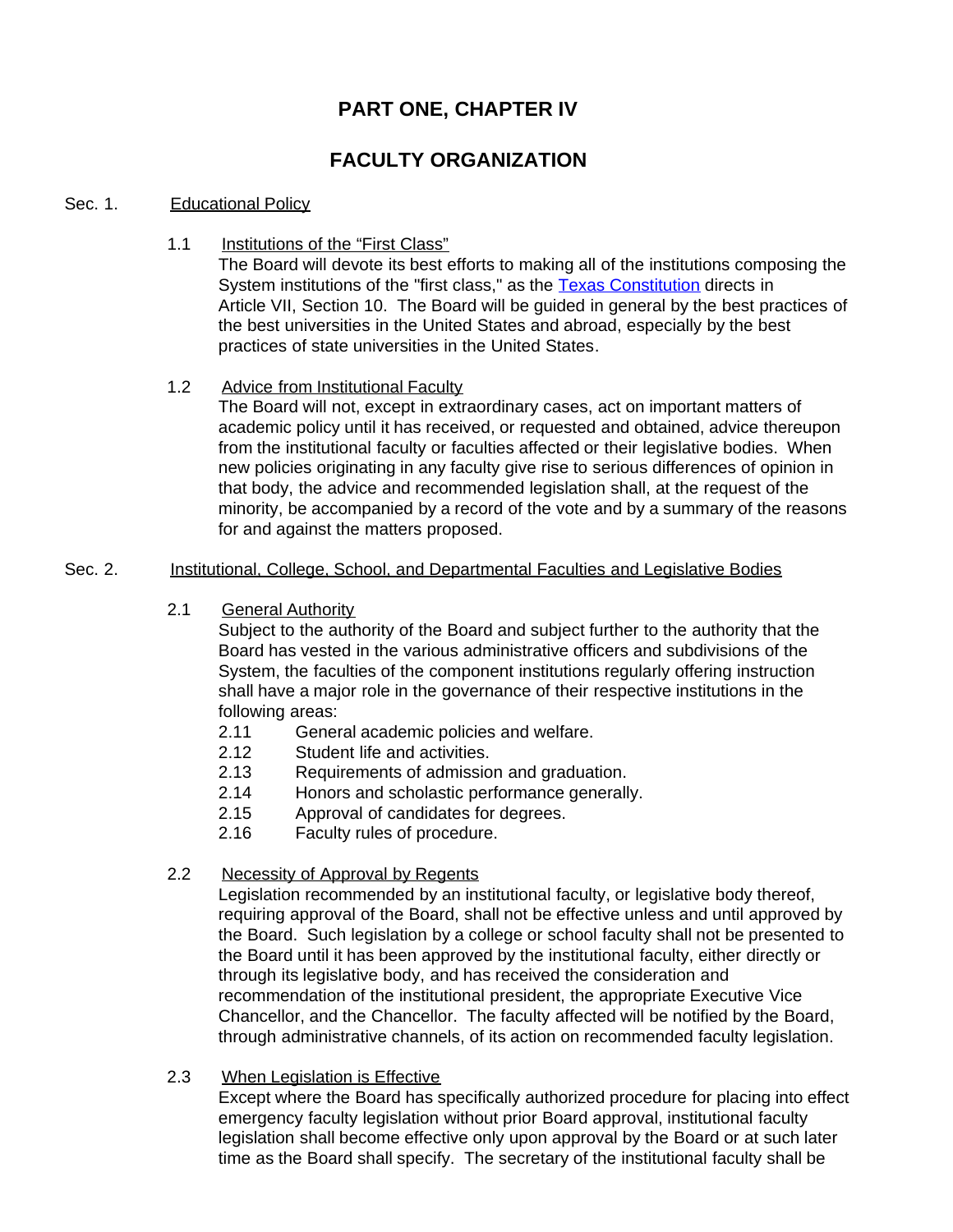notified of Board action, and notice of such action shall be included in the official minutes of the faculty.

#### 2.4 Approval of Degree Candidates

It shall be the duty of the several institutional faculties to recommend approval or disapproval of all candidates for degrees. This duty may be delegated by affirmative vote of the institutional faculty, or its legislative body, to the respective deans or other appropriate official. Should this duty not be delegated, then the institutional registrar, or his or her equivalent, shall furnish to the members of the institutional faculty a complete list of the degree candidates for recommendation.

#### 2.5 List of Degree Candidates in Minutes

The institutional registrar, as soon as possible after each commencement, shall provide the secretary of his or her institutional faculty, or its legislative body, with a complete list of all successful degree candidates.

#### 2.6 Changes in Degree Requirements

Changes in degree requirements shall not become effective until approved by the Board and published in the appropriate catalog; provided, however, that students may be given the benefit of any action reducing or modifying the requirements for their degree immediately upon Board approval.

#### 2.7 Faculty Minutes

Copies of institutional faculty minutes, or of their legislative bodies, shall be available for use of members of the particular faculties individually, if desired; and shall be filed (1) in the offices of the secretaries to the faculty, (2) in the office of the presidents, (3) in the office of the appropriate Executive Vice Chancellor, and (4) in the institutional libraries.

#### Sec. 3. Faculty Advisory Council

At the discretion of the Chairman of the Board of Regents and the Chancellor, a Faculty Advisory Council representing component institutions in the U. T. System may be formed to facilitate the flow of ideas and information between and among the Board of Regents, the System Administration, and the component institutions. The Executive Vice Chancellor for Academic Affairs will serve as System liaison to the Council. The Chairman and Chancellor will promulgate guidelines for the selection of Faculty Advisory Council representatives. Representatives of the Faculty Advisory Council may from time to time address the Board at meetings of the Board and may recommend action to the Board through the Chancellor. At least once each year, a meeting will be arranged between the Faculty Advisory Council Executive Committee and the Board.

# **PART ONE, CHAPTER V**

# **GRADUATE EDUCATION IN THE UNIVERSITY OF TEXAS SYSTEM**

#### Sec. 1. Authorization and Definition

The various component institutions of the System authorized to offer graduate degrees shall provide and maintain an appropriate faculty and administrative organization for such graduate degrees. The president of each component institution of the System shall be responsible through the appropriate Executive Vice Chancellor to the Chancellor, and through him or her, to the Board for policies and administration of the graduate programs.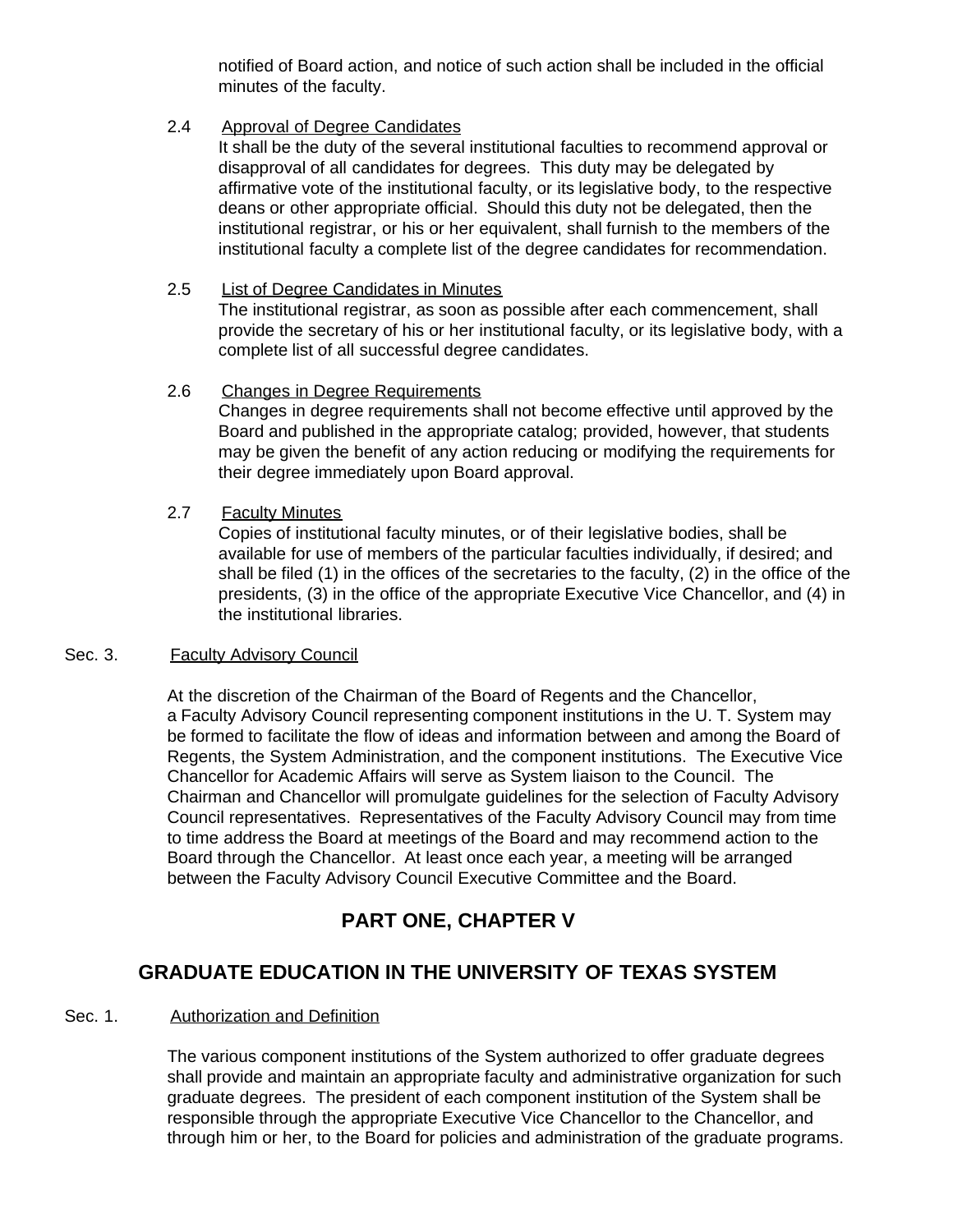"Graduate programs," as the term is used in these Rules, does not include the programs that lead to the M.D., D.D.S., M.P.H., Dr. P.H., J.D., LL.M., and M.C.J. degrees, or others that may be excluded upon recommendation by the president of the component institution and concurrence by the appropriate Executive Vice Chancellor and the Chancellor.

#### Sec. 2. Requirements

Within the general academic component institutions, the designation "Graduate School" will be used if (a) there is a minimum of three distinct programs approved for doctoral degrees and 30 such doctoral degrees have been awarded; or (b) there is a minimum of 10 distinct programs approved for master's degrees and 50 master's degrees have been awarded. In component institutions that do not meet these requirements, graduate study will be in a "Division of Graduate Studies."

#### Sec. 3. Administration

Graduate programs in the health component institutions shall be administered as follows:

3.1 Graduate School of Biomedical Sciences In the health-related institutions at Dallas, Galveston, Houston, and San Antonio, the graduate programs will be administered through a Graduate School of Biomedical Sciences.

#### 3.2 Nursing Schools

In the Nursing Schools of component institutions, graduate education will be administered as specific graduate programs coordinated by an administrative officer designated by the president of the component institution.

# 3.3 U. T. M. D. Anderson Cancer Center In the U. T. M. D. Anderson Cancer Center, research and graduate instruction will be offered in cooperation with other component institutions that are authorized to award graduate degrees.

#### Sec. 4. Required Approvals

Component institutions which offer graduate degrees and elect an administrative organization and designations different from those authorized above may do so only upon the recommendation of the president, the concurrence of the appropriate Executive Vice Chancellor, and the Chancellor, and the approval of the Board.

#### Sec. 5. Policies and Procedures

The policies and procedures for staffing and administering the graduate programs at all component institutions shall be set forth in the institutional Handbook of Operating Procedures. These policies and procedures shall include qualifications for faculty members assigned to teach graduate courses, supervise graduate programs, and advise graduate students.

#### Sec. 6. **Joint or Cooperative Degree Programs**

Where two or more component institutions of the System are authorized to conduct joint or cooperative degree programs, the presidents of the cooperating institutions shall be authorized to establish, subject to the approval of the appropriate Executive Vice Chancellor, special procedures and organizations for the administration of such programs.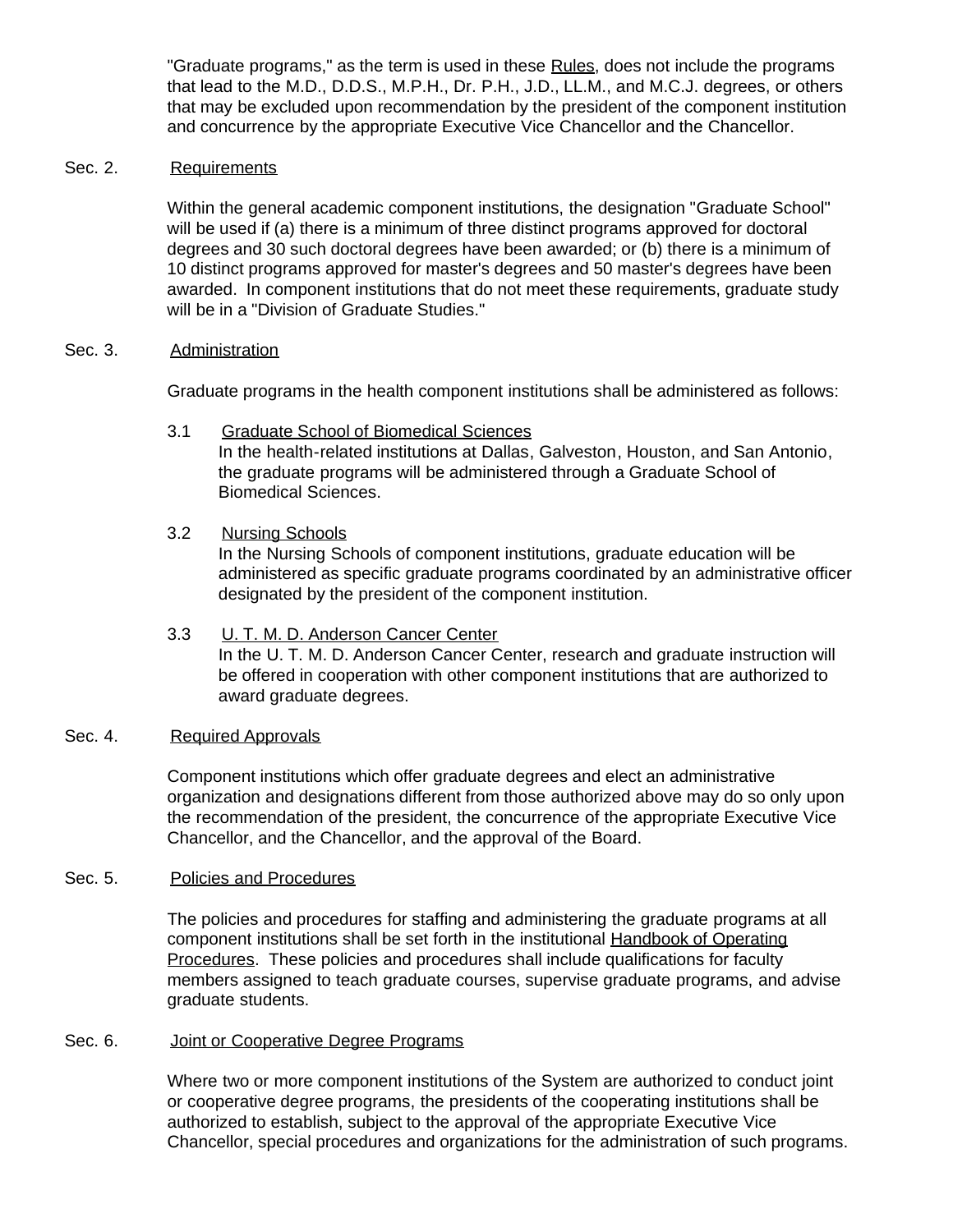# **PART ONE, CHAPTER VI**

# **STUDENT SERVICES AND ACTIVITIES AND REGULATIONS ON FACILITIES USE**

### Sec. 1. **General Provisions**

#### 1.1 Implementation

These policies and regulations apply to all component institutions of the System and shall be implemented appropriately in the Handbook of Operating Procedures for each institution.

#### 1.2 Institutional Officer

When the designation "chief student affairs officer" appears in this Chapter, reference is made to the administrative officer or officers directly responsible for student affairs at each component institution. The designation "Dean of Students" or "Dean" in the context of this Chapter shall refer to the administrative officer or officers responsible for the administration of the disciplinary process at each component institution.

#### 1.3 Delegation of Authority

All authority held and exercised by a chief student affairs officer is delegated to that officer by the president of a component institution. Any action taken by the chief student affairs officer is subject to review by the component institution president.

#### 1.4 Chief Student Affairs Officer

The chief student affairs officer shall be the administrative officer primarily responsible for the development and administration of policies relating to students, for the development and implementation of services to students, and for the initial preparation of institutional regulations that will implement the policies and regulations set forth in this Chapter.

#### 1.5 Petition to the Board on Certain Policies

Any individual student, group of students, or student organization may petition the Board on any matter relating to these policies and regulations (other than a disciplinary action) through the chief student affairs officer, the president, the appropriate Executive Vice Chancellor, and the Chancellor.

#### 1.6 Student Advisory Council

At the discretion of the Chairman of the Board of Regents and the Chancellor, a Student Advisory Council representing component institutions in the U. T. System may be formed to facilitate the flow of ideas and information between and among the Board of Regents, the System Administration, and the component institutions. The Executive Vice Chancellor for Academic Affairs will serve as System liaison to the Council. The Chairman and Chancellor will promulgate guidelines for the selection of Student Advisory Council representatives. Representatives of the Student Advisory Council may from time to time address the Board at meetings of the Board and may recommend action to the Board through the Chancellor. At least once each year, a meeting will be arranged between the Student Advisory Council Executive Committee and the Board.

#### Sec. 2. Definitions

#### 2.1 Student

The following persons shall be considered students for purposes of these policies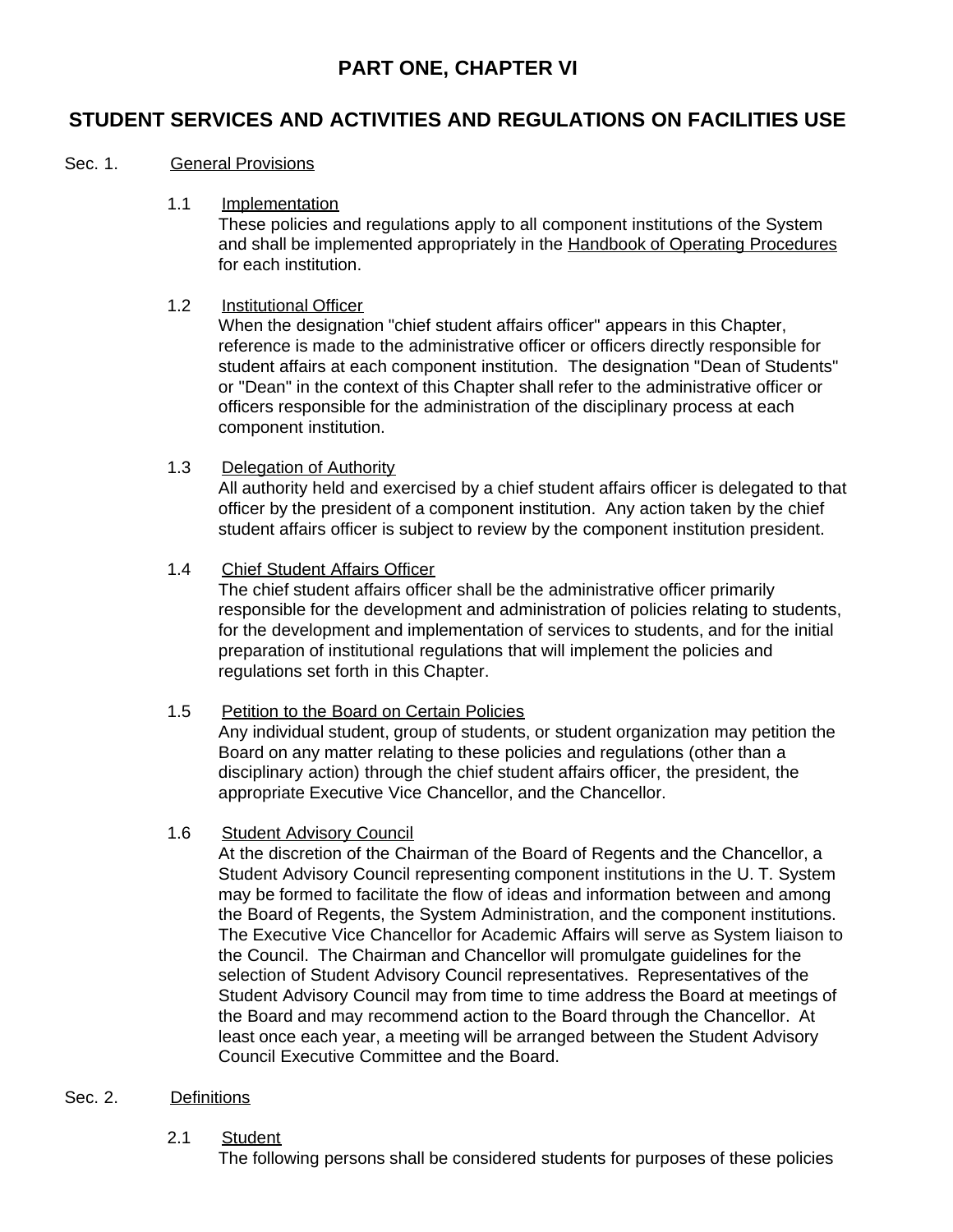and regulations:

- 2.11 A person currently enrolled at a component institution of the System.
- 2.12 A person accepted for admission or readmission to a component institution of the System.
- 2.13 A person who has been enrolled at a component institution of the System in a prior semester or summer session and is eligible to continue enrollment in the semester or summer session that immediately follows.
- 2.14 A person who engaged in prohibited conduct at a time when he or she met the criteria of Subdivisions 2.11, 2.12, or 2.13 of this Chapter.

# 2.2 Campus

The campus consists of all real property, buildings, or facilities owned or controlled by the component institution.

# 2.3 Hearing Officer

An individual selected in accordance with procedures adopted by the component institution to hear disciplinary charges, make findings of fact and, upon a finding of guilt, impose an appropriate sanction(s).

2.4 Weekday

Monday through Friday, excluding any day that is an official holiday of the component institution.

2.5 Day

A calendar day.

# Sec. 3. Student Conduct and Discipline

#### 3.1 Institutional Rules

The component institutions shall adopt rules and regulations concerning student conduct and discipline. Such rules shall be in compliance with the Regents' Rules and Regulations and shall become effective upon review and approval by the Executive Vice Chancellor for Health Affairs or the Executive Vice Chancellor for Academic Affairs. Each student is responsible for notice of and compliance with the provisions of the Regents' Rules and Regulations and the rules of the component institution.

# 3.2 Standards of Conduct

All students are expected and required to obey federal, State, and local laws, to comply with the Regents' Rules and Regulations, with System and institutional rules and regulations, with directives issued by an administrative official of the System or component institution in the course of his or her authorized duties, and to observe standards of conduct appropriate for an academic institution.

- 3.21 Any student who engages in conduct that violates the Regents' Rules and Regulations, the System or institutional rules and regulations, specific instructions issued by an administrative official of the institution or the System acting in the course of his or her authorized duties, or federal, State, or local laws is subject to discipline whether such conduct takes place on or off campus or whether civil or criminal penalties are also imposed for such conduct.
- 3.22 Any student who commits an act of scholastic dishonesty is subject to discipline. Scholastic dishonesty includes but is not limited to cheating, plagiarism, collusion, the submission for credit of any work or materials that are attributable in whole or in part to another person, taking an examination for another person, any act designed to give unfair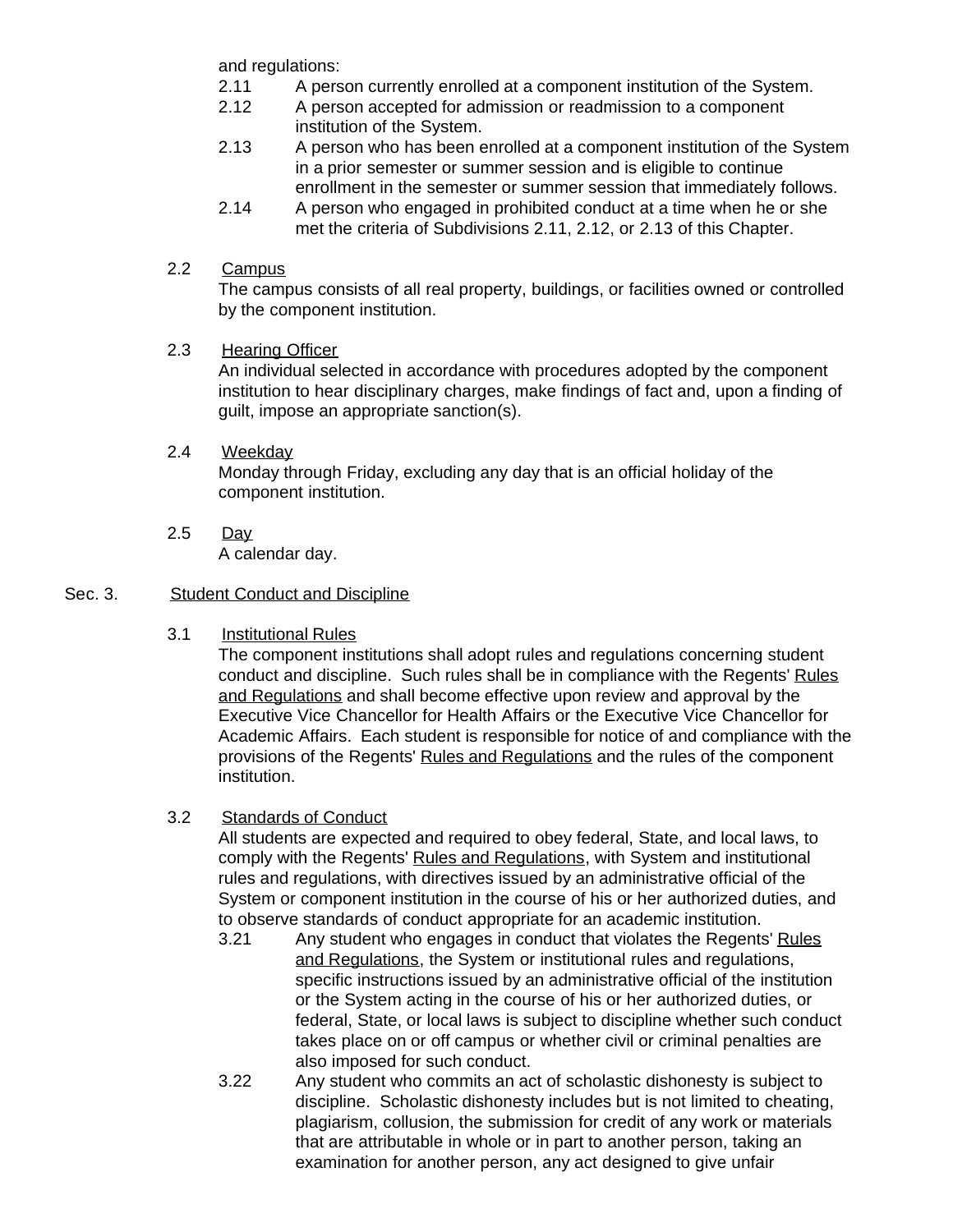advantage to a student or the attempt to commit such acts.

- 3.23 Any student who is guilty of the illegal use, possession and/or sale of a drug or narcotic on the campus of a component institution is subject to discipline. If a student is found guilty of the illegal use, possession, and/or sale of a drug or narcotic on campus, the minimum penalty shall be suspension from the institution for a specified period of time and/or suspension of rights and privileges.
- 3.24 Any student who engages in conduct that endangers the health or safety of any person on the campus of a component institution or on any property, or in any building or facility owned or controlled by the System or component institution is subject to discipline.
- 3.25 Any student who, acting singly or in concert with others, obstructs, disrupts, or interferes with any teaching, educational, research, administrative, disciplinary, public service, or other activity or public performance authorized to be held or conducted on campus or on property or in a building or facility owned or controlled by the System or component institution is subject to discipline. Obstruction or disruption includes but is not limited to any act that interrupts, modifies, or damages utility service or equipment, communication service or equipment, university computers, computer programs, computer records or computer networks accessible through the university's computer resources.
- 3.26 Any student who engages in speech, either orally or in writing, that is directed to inciting or producing imminent lawless action and is likely to incite or produce such action is subject to discipline.
- 3.27 Any student who engages in the unauthorized use of property, equipment, supplies, buildings, or facilities owned or controlled by the System or component institution is subject to discipline.
- 3.28 Any student who, acting singly or in concert with others, engages in hazing is subject to discipline. Hazing in State educational institutions is prohibited by State law ([Texas Education Code Section](http://www.capitol.state.tx.us/statutes/ed/ed0005100.html#ed237.51.936) 51.936). Hazing with or without the consent of a student whether on or off campus is prohibited, and a violation of that prohibition renders both the person inflicting the hazing and the person submitting to the hazing subject to discipline. Initiations or activities of organizations may include no feature that is dangerous, harmful, or degrading to the student, and a violation of this prohibition renders both the organization and participating individuals subject to discipline.
- 3.29 A student who alters or assists in the altering of any official record of the System or component institution or who submits false information or omits requested information that is required for or related to an application for admission, the award of a degree, or any official record of the System or institution is subject to discipline. A former student who engages in such conduct is subject to bar against readmission, revocation of degree, and withdrawal of diploma.
- 3.2(10) Any student who defaces, mutilates, destroys, or takes unauthorized possession of any property, equipment, supplies, buildings, or facilities owned or controlled by a component institution or the System is subject to discipline.
- 3.2(11) A student is subject to discipline for prohibited conduct that occurs while participating in off-campus activities sponsored by a component institution or the System including field trips, internships, rotations, or clinical assignments.
- 3.2(12) Unless authorized by federal, State, or local laws, a student who possesses or uses any type of explosive, firearm, imitation firearm, ammunition, hazardous chemical, or weapon as defined by State or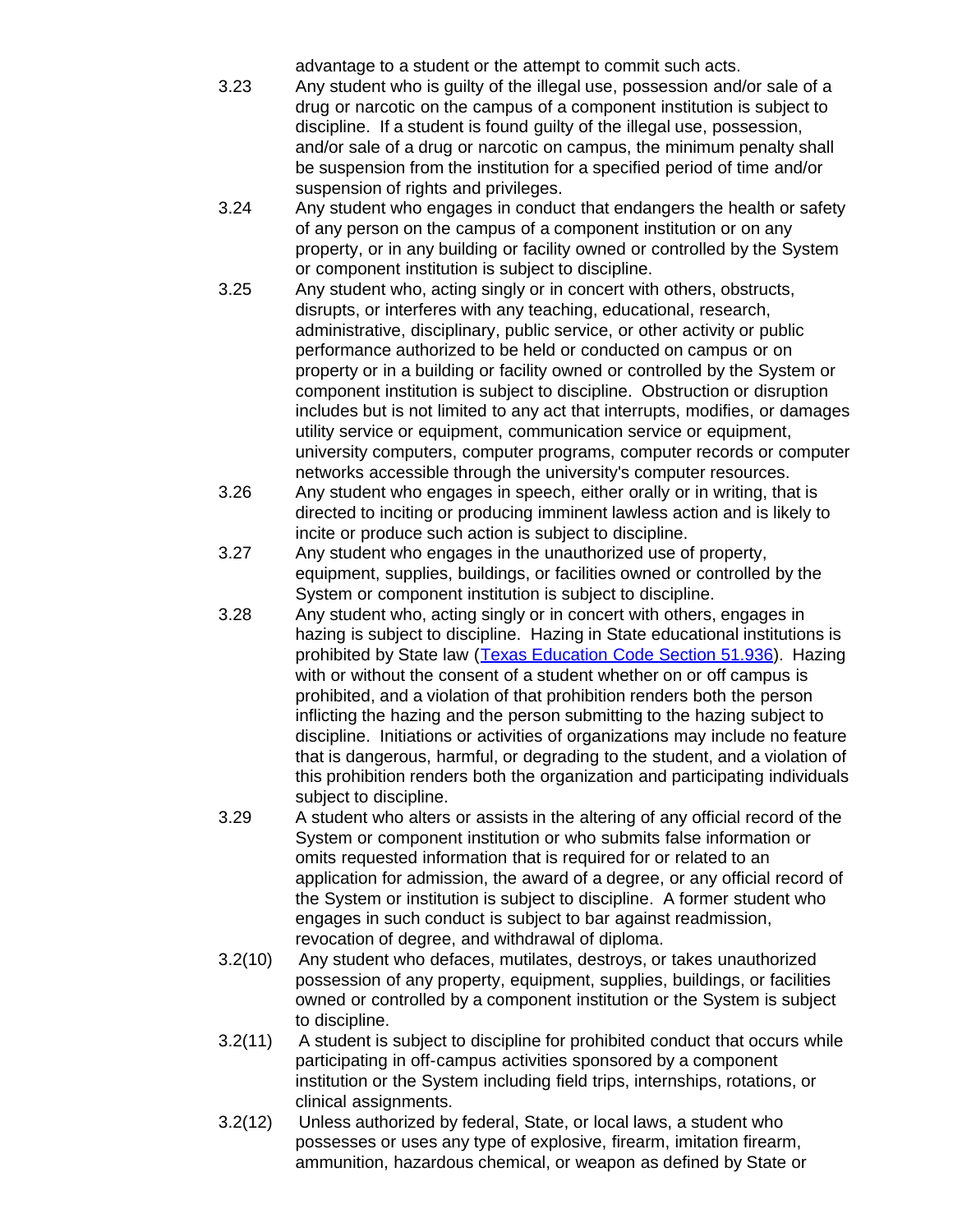federal law, while on campus or on any property or in any building or facility owned or controlled by the System or component institution, is subject to discipline.

3.2(13) A student who receives a period of suspension as a disciplinary penalty is subject to further disciplinary action for prohibited conduct that takes place on campus during the period of suspension.

#### 3.3 Bar from Campus

A former student who has been suspended or expelled for disciplinary reasons is prohibited from being on the campus of any component institution during the period of such suspension or expulsion without prior written approval of the chief student affairs officer of the institution at which the suspended or expelled student wishes to be present.

#### 3.4 Disciplinary Process

- 3.41 A student may be summoned by written request of the Dean for a meeting to discuss the allegations. The written request shall specify a place for the meeting and a time at least three weekdays after the date of the written request. The written request may be mailed to the address appearing in the records of the registrar or may be hand delivered to the student. If a student fails to appear without good cause, as determined by the Dean, the Dean may bar or cancel the student's enrollment or otherwise alter the status of the student until the student complies with the summons, or the Dean may proceed to implement the disciplinary procedures provided for in Subsection 3.5 of this Chapter. The refusal of a student to accept delivery of the notice or the failure to maintain a current address with the registrar shall not be good cause for the failure to respond to a summons.
- 3.42 Pending a hearing or other disposition of the allegations against a student, the Dean may take such immediate interim disciplinary action as is appropriate to the circumstances, including: (a) suspension and bar from the campus when it reasonably appears to the Dean from the circumstances that the continuing presence of the student poses a potential danger to persons or property or a potential threat for disrupting any activity authorized by the institution; or (b) the withholding of grades, degree, or official transcript when such action is in the best interest of the institution.
- 3.43 When interim disciplinary action has been taken by the Dean under Subdivision 3.42 of this Chapter, a hearing of the charges against the student will be held under the procedures specified in Subsection 3.5 of this Chapter, but will be held within 10 days after the interim disciplinary action was taken unless the student agrees in writing to a hearing at a later time or unless the student waives a hearing and accepts the decision of the Dean in accordance with Subdivision 3.44 of this Chapter.
- 3.44 In any case where the accused student does not dispute the facts upon which the charges are based and executes a written waiver of the hearing procedures specified in Subsection 3.5 of this Chapter, the Dean shall assess one or more of the penalties specified in Subsection 3.6 of this Chapter that is appropriate to the charges and inform the student of such action in writing. The minimum penalty that the Dean may assess when a student admits illegal use, possession, and/or sale of a drug or narcotic on campus is the penalty prescribed in Subdivision 3.23 of this Chapter. The decision of the Dean on penalty only may be appealed to the president of a component institution.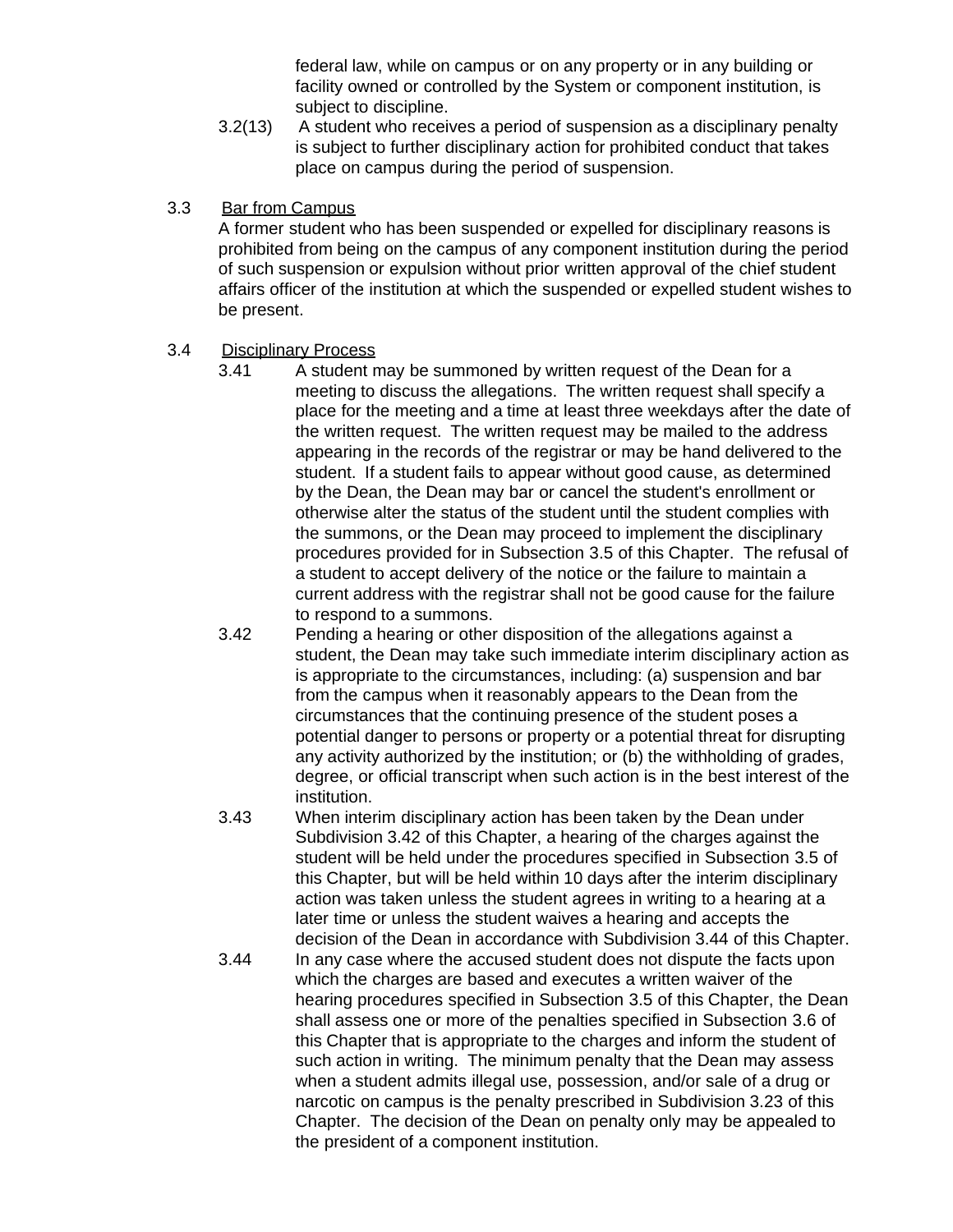#### 3.5 Hearing Process

In those cases in which the accused student disputes the facts upon which the charges are based, such charges shall be heard and determined by a fair and impartial Hearing Officer.

- 3.51 Except in those cases where immediate interim disciplinary action has been taken, the accused student shall be given at least 10 days written notice of the date, time, and place for such hearing and the name of the Hearing Officer. The notice shall include a statement of the charge(s) and a summary statement of the evidence supporting such charge(s). The notice shall be delivered in person to the student or mailed to the student at the address appearing in the registrar's records. A notice sent by mail will be considered to have been received on the third day after the date of mailing, excluding any intervening Sunday. The date for a hearing may be postponed by the Hearing Officer for good cause or by agreement of the student and Dean.
- 3.52 The accused student may challenge the impartiality of the Hearing Officer. The challenge must be in writing, state the reasons for the challenge, and be submitted to the Hearing Officer through the Office of the Dean at least three days prior to the hearing. The Hearing Officer shall be the sole judge of whether he or she can serve with fairness and objectivity. In the event the Hearing Officer disqualifies himself or herself, a substitute will be chosen in accordance with procedures of the institution.
- 3.53 Upon a hearing of the charges, the Dean or other institutional representative has the burden of going forward with the evidence and has the burden of proving the charges by the greater weight of the credible evidence.
- 3.54 The Hearing Officer is responsible for conducting the hearing in an orderly manner and controlling the conduct of the witnesses and participants in the hearing. The Hearing Officer shall rule on all procedural matters and on objections regarding exhibits and testimony of witnesses, may question witnesses, and is entitled to have the advice and assistance of legal counsel from the Office of General Counsel of the System. The Hearing Officer shall render and send to the Dean and the accused student a written decision that contains findings of fact and a conclusion as to the guilt or innocence of the accused student. Upon a conclusion of guilt the Hearing Officer shall assess a penalty or penalties specified in Subsection 3.6 of this Chapter. Guilt of the illegal use, possession, or sale of a drug or narcotic on campus requires the assessment of a minimum penalty provided in Subdivision 3.23 of this Chapter.
- 3.55 The hearing shall be conducted in accordance with procedures adopted by the component institution that assure the institutional representative and the accused student the following minimal rights:
	- (1) Each party shall provide the other party a list of witnesses, a brief summary of the testimony to be given by each, and a copy of documents to be introduced at the hearing at least five days prior to the hearing.
	- (2) Each party shall have the right to appear, present testimony of witnesses and documentary evidence, cross-examine witnesses, and be assisted by an advisor of choice. The advisor may be an attorney. If the accused student's advisor is an attorney, the Dean's advisor may be an attorney from the Office of General Counsel of the System. An advisor may confer with and advise the Dean or accused student, but shall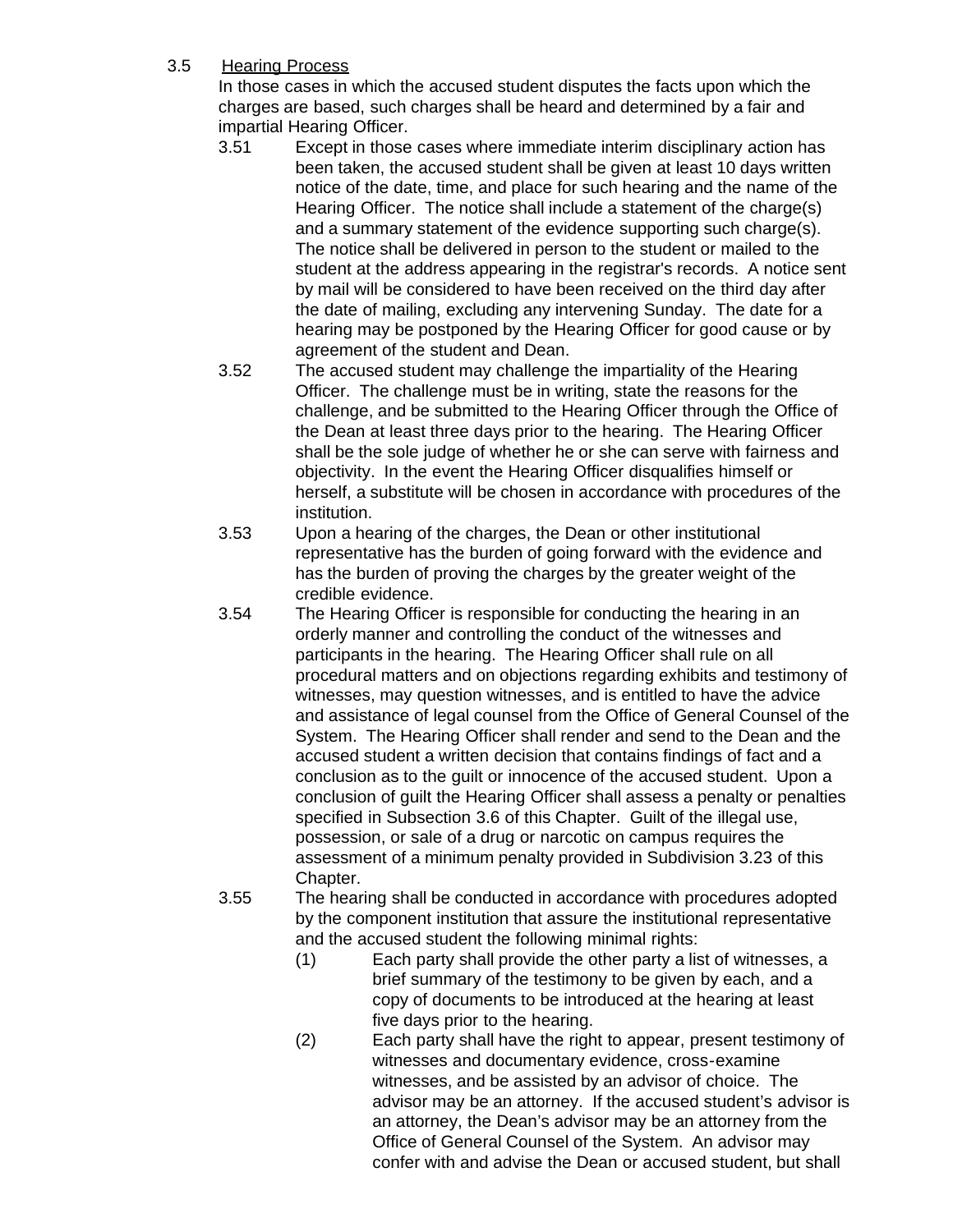not be permitted to question witnesses, introduce evidence, make objections, or present argument to the Hearing Officer.

- (3) The Dean may recommend a penalty to be assessed by the Hearing Officer. The recommendation may be based upon past practice of the component institution for violations of a similar nature, the past disciplinary record of the student, or other factors deemed relevant by the Dean. The accused student shall be entitled to respond to the recommendation of the Dean.
- (4) The hearing will be recorded. If either party desires to appeal the decision of the Hearing Officer, the official record will consist of the recording of the hearing, the documents received in evidence, and the decision of the Hearing Officer. At the request of the president of a component institution the recording of the hearing will be transcribed and both parties will be furnished a copy of the transcript.

# 3.6 Penalties

The following penalties may be assessed by the Dean pursuant to Subdivision 3.44 of this Chapter or by the Hearing Officer after a hearing in accordance with the procedures specified in Subdivision 3.55 of this Chapter:

- 3.61 Disciplinary probation.
- 3.62 Withholding of grades, official transcript and/or degree.
- 3.63 Bar against readmission.
- 3.64 Restitution or reimbursement for damage to or misappropriation of institutional or System property.
- 3.65 Suspension of rights and privileges, including participation in athletic or extracurricular activities.
- 3.66 Failing grade for an examination or assignment or for a course and/or cancellation of all or any portion of prior course credit.
- 3.67 Denial of degree.
- 3.68 Suspension from the institution for a specified period of time.
- 3.69 Expulsion (permanent separation from the institution).
- 3.6(10) Revocation of degree and withdrawal of diploma.
- 3.6(11) Other penalty as deemed appropriate under the circumstances.
- 3.7 Appeal Procedures

A student may appeal a disciplinary penalty assessed by the Dean in accordance with Subdivision 3.44 of this Chapter. Either the Dean or the student may appeal the decision of the Hearing Officer. An appeal shall be in accordance with the following procedures:

3.71 Written notice of appeal must be delivered to the president of the component institution within 14 days after the appealing party has been notified of the penalty assessed by the Dean or the decision of the Hearing Officer. If the notice of penalty assessed by the Dean or the decision of the Hearing Officer is sent by mail, the date the notice or decision is mailed initiates the 14 day period for giving notice of appeal. An appeal of the penalty assessed by the Dean in accordance with Subdivision 3.44 of this Chapter will be reviewed solely on the basis of the written argument of the student and the Dean. The appeal of the decision of the Hearing Officer will be reviewed solely on the basis of the record from the hearing. In order for the appeal to be considered, all the necessary documentation to be filed by the appealing party, including written argument, must be filed with the president within 14 days after notice of appeal is given. At the discretion of the president, both parties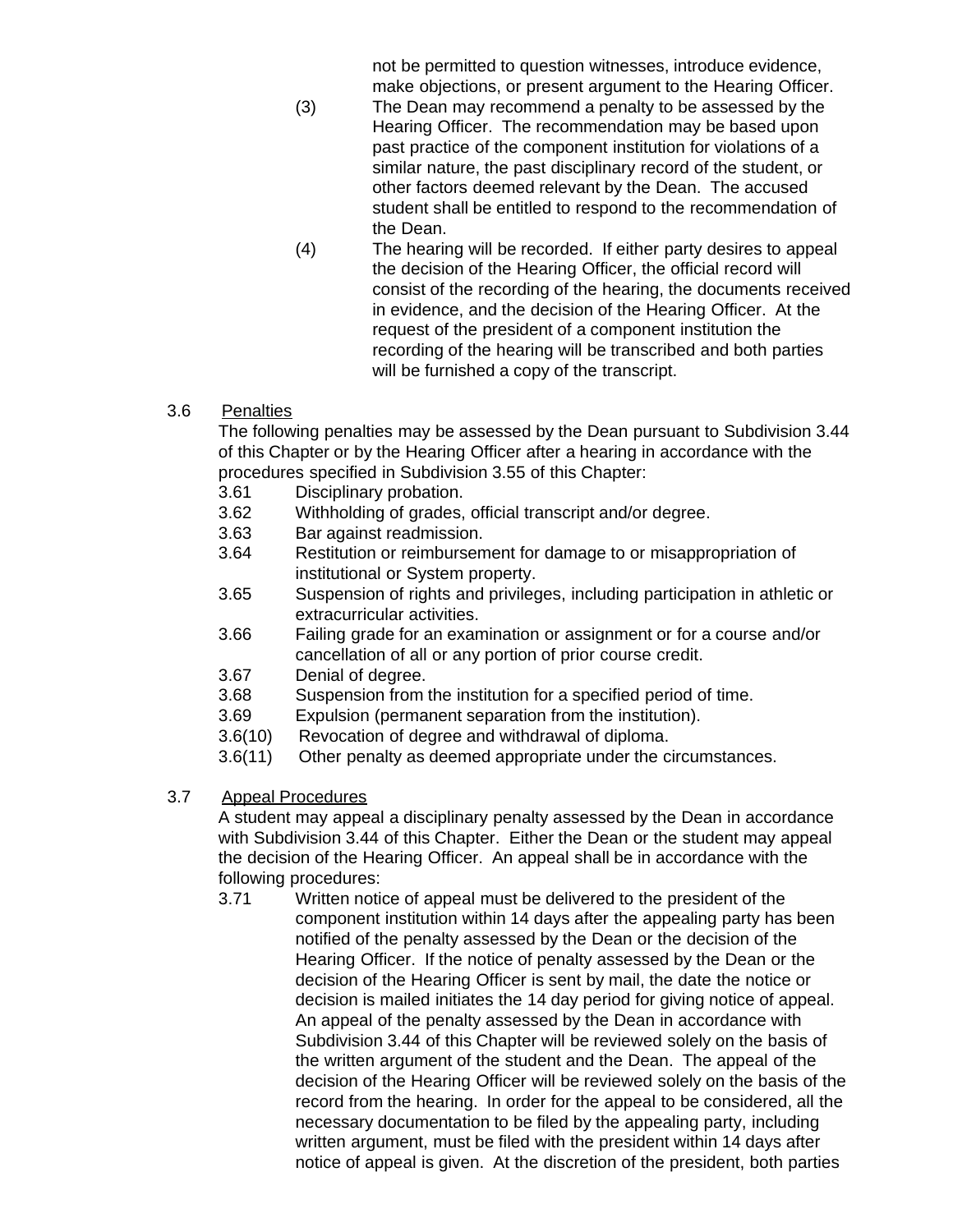may present oral argument in an appeal from the decision of the Hearing Officer.

- 3.72 The president may approve, reject, or modify the decision in question or may require that the original hearing be reopened for the presentation of additional evidence and reconsideration of the decision. It is provided, however, that if the finding as to guilt is upheld in a case involving the illegal use, possession, and/or sale of a drug or narcotic on campus, the penalty may not be reduced below the minimum penalty prescribed by Subdivision 3.23 of this Chapter.
- 3.73 The action of the president shall be communicated in writing to the student and the Dean within 30 days after the appeal and related documents have been received. The decision of the president is the final appellate review.

# 3.8 Disciplinary Record

Each component institution shall maintain a permanent written disciplinary record for every student assessed a penalty of suspension, expulsion, denial or revocation of degree, and/or withdrawal of diploma. A record of scholastic dishonesty shall be maintained for at least five years unless the record is permanent in conjunction with the above stated penalties. A disciplinary record shall reflect the nature of the charge, the disposition of the charge, the penalty assessed, and any other pertinent information. This disciplinary record shall be maintained separately from the student's academic record, shall be treated as confidential, and shall not be accessible to or used by anyone other than the Dean, except upon written authorization of the student or in accordance with applicable State or federal laws or court order or subpoena.

#### Sec. 4. Student Organizations

4.1 Registration Procedures

An organization in which membership is limited to students (recognizing that faculty and staff may also be members) of a component institution may become a registered student organization at that institution by complying with the registration procedures established by the chief student affairs officer.

#### 4.2 Faculty or Staff Advisers

The chief student affairs officer, with the approval of the president of a component institution, may establish regulations requiring faculty or staff advisers for registered student organizations.

#### 4.3 Limitation on Representations

A registered student organization may state that its membership is composed of students, or of students, faculty, and/or staff, of a component institution, but it shall not suggest or imply that it is acting with the authority or as an agency of that institution. A student organization shall not use the name of a component institution or the name of The University of Texas System as a part of the name of the organization, and it shall neither display the seal of either a component institution or The University of Texas System in connection with any activity of the organization nor use such seal or seals as a part of any letterhead, sign, banner, pamphlet, or other printed material that bears the name of the organization.

4.4 Participation

The chief student affairs officer, with the approval of the president of a component institution, may issue regulations governing the eligibility of students for participation in organized activities.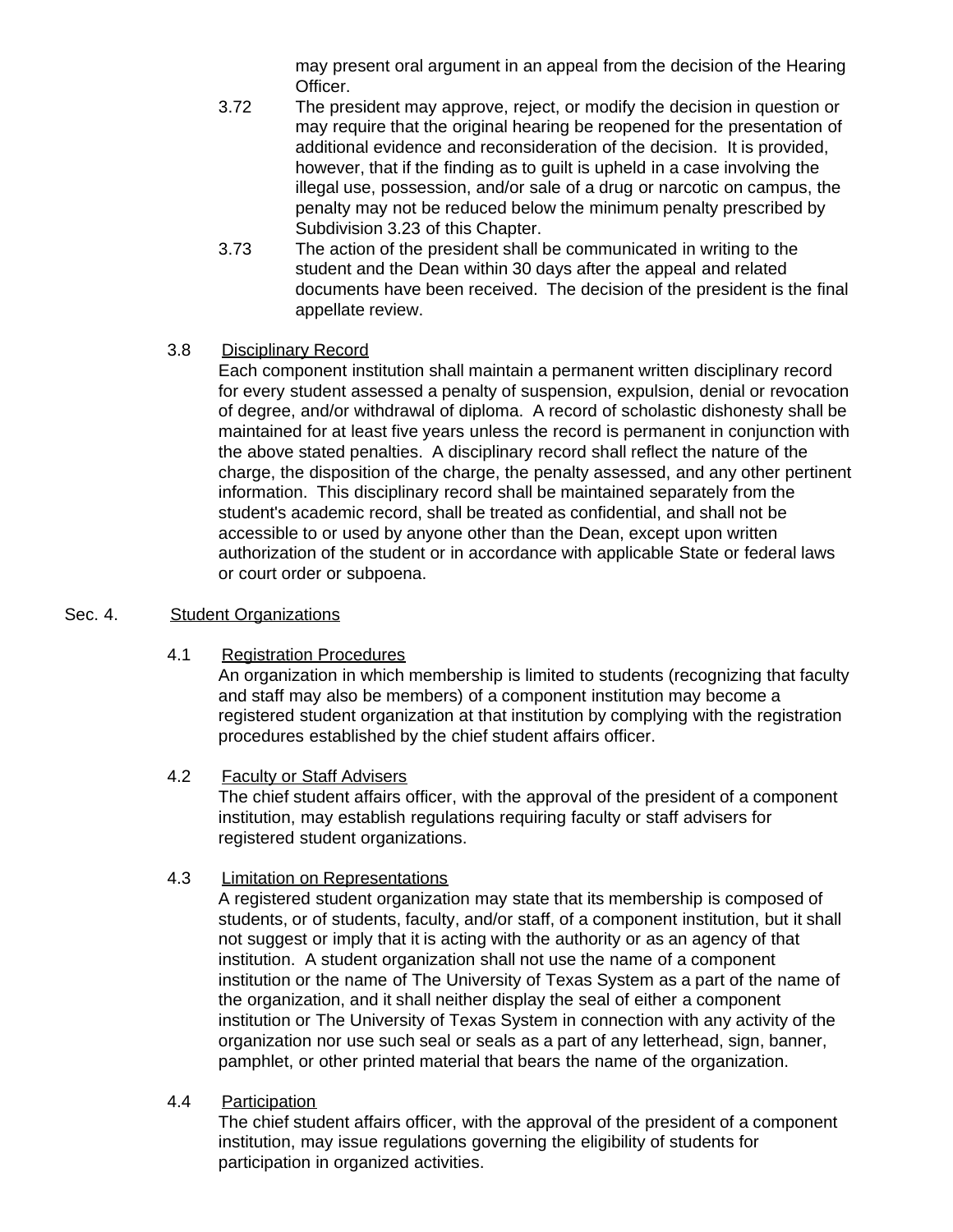# 4.5 Oversight of Programs

Each component institution may establish a committee or committees to assist the chief student affairs officer in overseeing the programs of registered student organizations.

#### 4.6 Disciplinary Action

Any student organization is subject to disciplinary action or revocation of registration as a student organization for violation of a rule or regulation of the System and/or of the institution at which the organization is registered.

# 4.7 Conditions for Registration

The president of each component institution of the System shall require and enforce the following:

- 4.71 As a condition to being a registered student organization or group during a semester, every registered student organization or group shall furnish to the appropriate institutional officer at the beginning of each such semester a complete list of officers or other members of the organization or group who are authorized to speak for or represent the organization or group in its relations with the institution and who are authorized to receive for the organization or group official notices, directives, or information from the institution. Each such list shall be kept current and accurate throughout the semester by the organization or group, and it shall be conclusively presumed that the officers or members whose names are on the list most recently filed by the organization or group are authorized to speak for and represent the organization or group in its relations with the institution and are authorized to receive for the organization or group official notices, directives, or information from the institution.
- 4.72 No registered student organization or group may have any person as a member who is not either a student or a member of the faculty or staff of the institution. Except pursuant to the provisions of Subsection 6.(10) of this Chapter, no organization or group, whether registered or not, may use any facility of any component institution of the System if it has as a member any person who is not either a student or a member of the faculty or staff of the institution.
- 4.73 At the beginning of each semester, each registered student organization or group must file with the appropriate institutional officer a written statement that the organization or group does not, and will not during the semester, have as a member any person who is not either a student or a member of the faculty or staff of the institution. If an organization or group fails or refuses to file the required statement, or if the Dean of Students determines that the statement is or has become false, the Dean of Students, after providing notice, shall begin disciplinary proceedings. The Dean or Hearing Officer may cancel the registered status of the organization or group or impose other appropriate penalties.
- 4.74 No organization or group, whether registered or not, may use the facilities of any component institution as long as it owes a monetary debt to the institution and the debt is considered delinquent by the crediting institutional agency.
- 4.8 Limit on Registration (*last amended 12/13/02*) Any component institution may require student organizations or groups to sign an agreement to comply with institutional rules and may refuse to register any organization that refuses to sign such an agreement.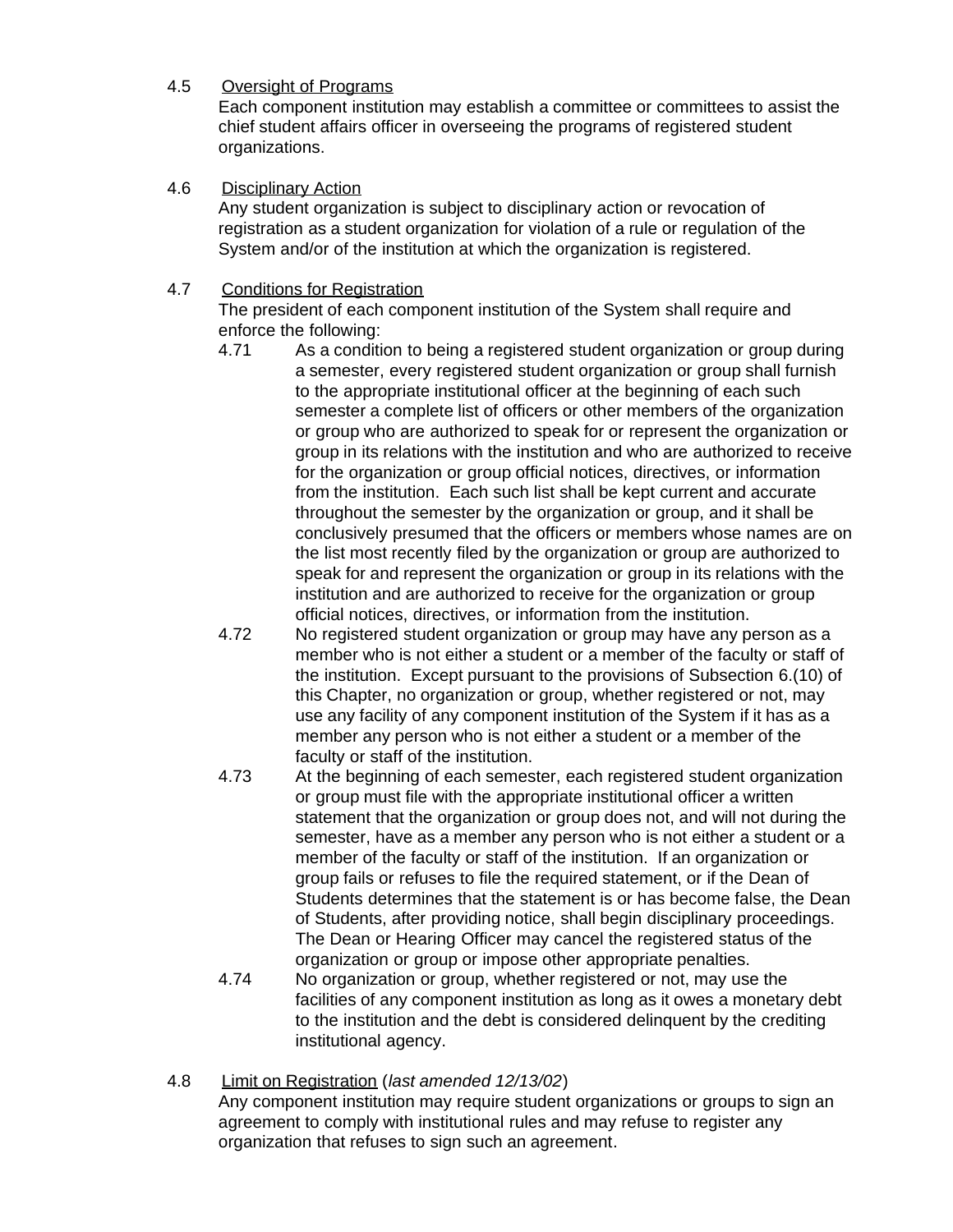4.9 Application for Reregistration

A registered student organization whose registered status has been cancelled by the Dean of Students pursuant to Subdivisions 4.73 or 6.63 of this Chapter may apply for reregistration not less than six months following the date of such cancellation.

# Sec. 5. Participation in Student Government

5.1 Students' Associations

Students' associations currently authorized at the component institutions of the System are hereby approved. They shall have such jurisdictions and shall exercise such powers as the Board may now or hereafter delegate to them.

- 5.11 Constitutions and Bylaws Approved The constitutions and bylaws of the several associations in force at the date of adoption of these Rules and Regulations are hereby approved.
- 5.12 Mode of Amending Constitutions and Bylaws An amendment to the constitution or bylaws of a students' association may be adopted by an association, in accordance with its constitution and bylaws, but the change shall not become effective until transmitted to and approved by the chief student affairs officer, the president, and the appropriate Executive Vice Chancellor.
- 5.13 Amendment or Repeal by the Chief Student Affairs Officer The chief student affairs officer shall have the power, when in his or her judgment the interests of the institution require it, to amend or repeal any provision in the constitution or bylaws of the particular association, but such action shall not be effective until approved by the president and the appropriate Executive Vice Chancellor.
- 5.14 Salaried Employees All persons officially employed on salary by or under the direct supervision of a students' association shall be subject to approval by the chief student affairs officer and the president.
- 5.15 Annual Financial Reports

Every officially recognized students' association shall make annually a complete financial report to the institutional chief business officer and shall make such special reports as may be called for by such business officer. A duplicate copy of each report shall be filed with the chief student affairs officer. Committees and administrative units of a students' association shall make such interim reports of financial condition as may be required by the chief student affairs officer.

5.2 Student Opinion

The students' association on each campus shall be a recognized forum of student opinion.

- 5.21 When a students' association takes a position with reference to issues directly related to a component institution and its operations, its recommendations to the Board shall go through the chief student affairs officer, the president, the appropriate Executive Vice Chancellor, and the Chancellor.
- 5.22 When a students' association takes a position on non-University issues, it shall make clear the fact that it does not speak for the institution.
- 5.23 A students' association may conduct polls, initiate petitions, and/or establish forums for debate or discussion under conditions approved by the chief student affairs officer.
- 5.24 Officers of a students' association may so identify themselves when they express their personal views, but they shall then make it clear that they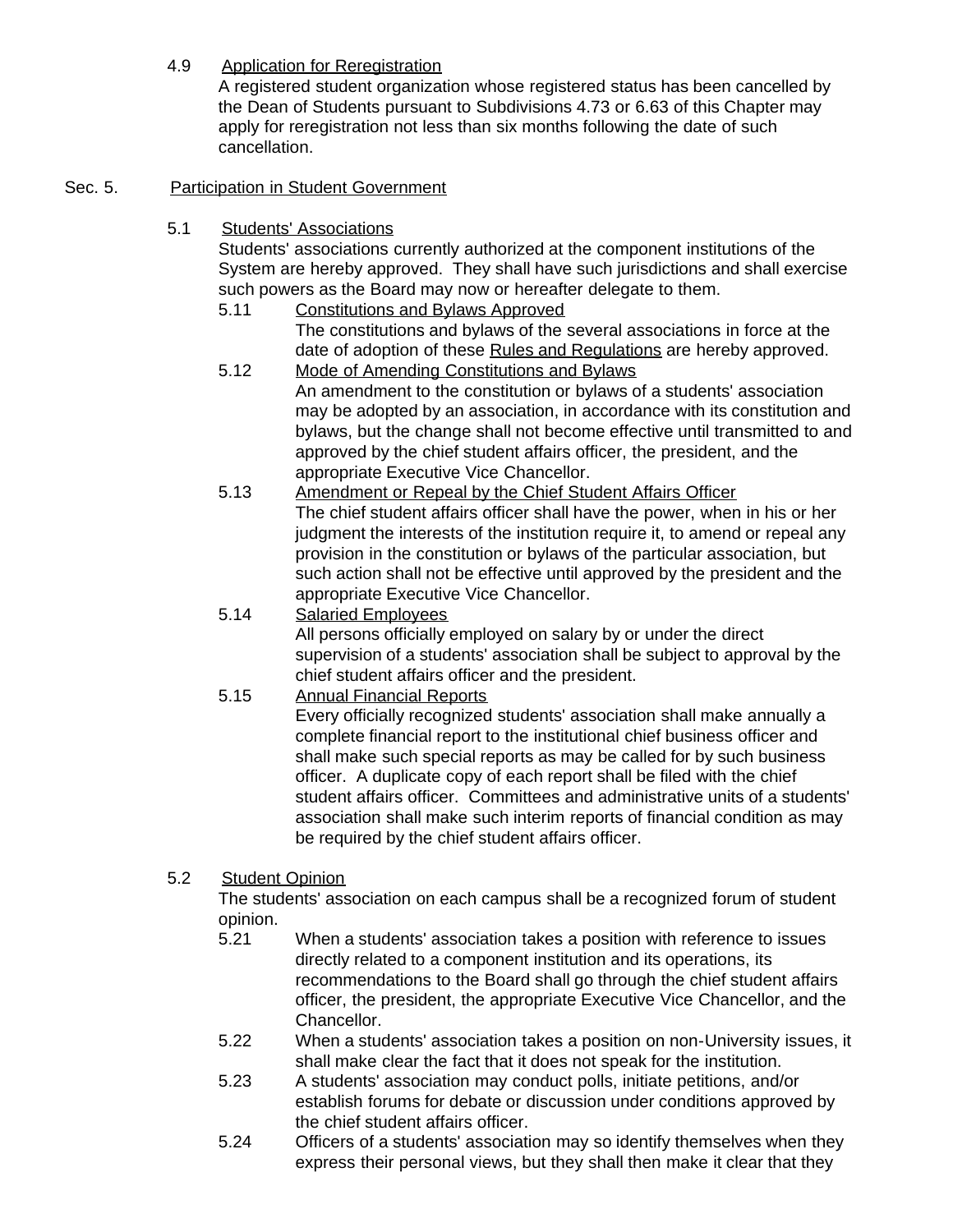are not speaking for the institution, or for the student body, and they shall make it clear they are not speaking for the students' association unless the legislative body of that association has authorized the statement in advance.

#### Sec. 6. Use of University Facilities

This Section applies only to property, buildings, and facilities owned or controlled by the U. T. System or component institutions that are maintained and used for programs and activities related to the role and mission of the U. T. System or component institutions.

#### 6.1 Category of Property

The property, buildings, or facilities owned or controlled by the U. T. System or component institutions are not open for assembly, speech, or other activities as are the public streets, sidewalks, and parks. The responsibility of the Board of Regents to operate and maintain an effective and efficient system of institutions of higher education requires that the time, place, and manner of assembly, speech, and other activities on the grounds and in the buildings and facilities of the U. T. System or component institutions be regulated. Acting pursuant to the general authority of [Texas Education Code Chapter](http://www.capitol.state.tx.us/statutes/ed/ed0006500toc.html) 65, and the specific authority of [Texas Education](http://www.capitol.state.tx.us/statutes/ed/ed0005100toc.html) [Code Chapter](http://www.capitol.state.tx.us/statutes/ed/ed0005100toc.html) 51, the Board of Regents adopts and promulgates this Section relating to the use of buildings, grounds, and facilities for purposes other than programs and activities related to the role and mission of the U. T. System or component institution.

#### 6.2 Authorized Users

No person, organization, group, association, or corporation may use property, buildings, or facilities owned or controlled by the U. T. System or a component institution for any purpose other than in the course of the regular programs or activities related to the role and mission of the U. T. System or component institution, unless authorized by the Regents' Rules and Regulations. Any authorized use must be conducted in compliance with the provisions of the Regents' Rules and Regulations, the approved rules and regulations of the component institution, and applicable federal, State, and local laws and regulations.

#### 6.3 Identification Required

Pursuant to the authority conferred upon the Board of Regents by [Texas Education](http://www.capitol.state.tx.us/statutes/ed/ed0005100.html#ed053.51.209) [Code Section](http://www.capitol.state.tx.us/statutes/ed/ed0005100.html#ed053.51.209) 51.209, in order to protect the safety and welfare of students, employees, patients, and other participants in the programs and activities of the U. T. System and component institutions and to protect the property, buildings, and facilities of the U. T. System and component institutions, it shall be unlawful for any person who is on any property or in a building or facility owned or controlled by the U. T. System or a component institution to refuse to identify himself or herself in response to a request by an institutional representative. For the purpose of this Subsection, a person identifies himself or herself by: (1) giving his or her name and complete address substantiated by a current driver's license, voter registration card, or other official documentation; and (2) stating truthfully whether he or she is a student or employee of the U. T. System or a component institution.

- 6.31 For the purpose of this Subsection, an "institutional representative" is:
	- (a) Any member of the Board of Regents of the U. T. System or the Counsel and Secretary to the Board;
	- (b) Any executive officer or administrative officer of the U. T. System;
	- (c) Any administrative officer of a component institution;
	- (d) Any attorney of the U. T. System or a component institution;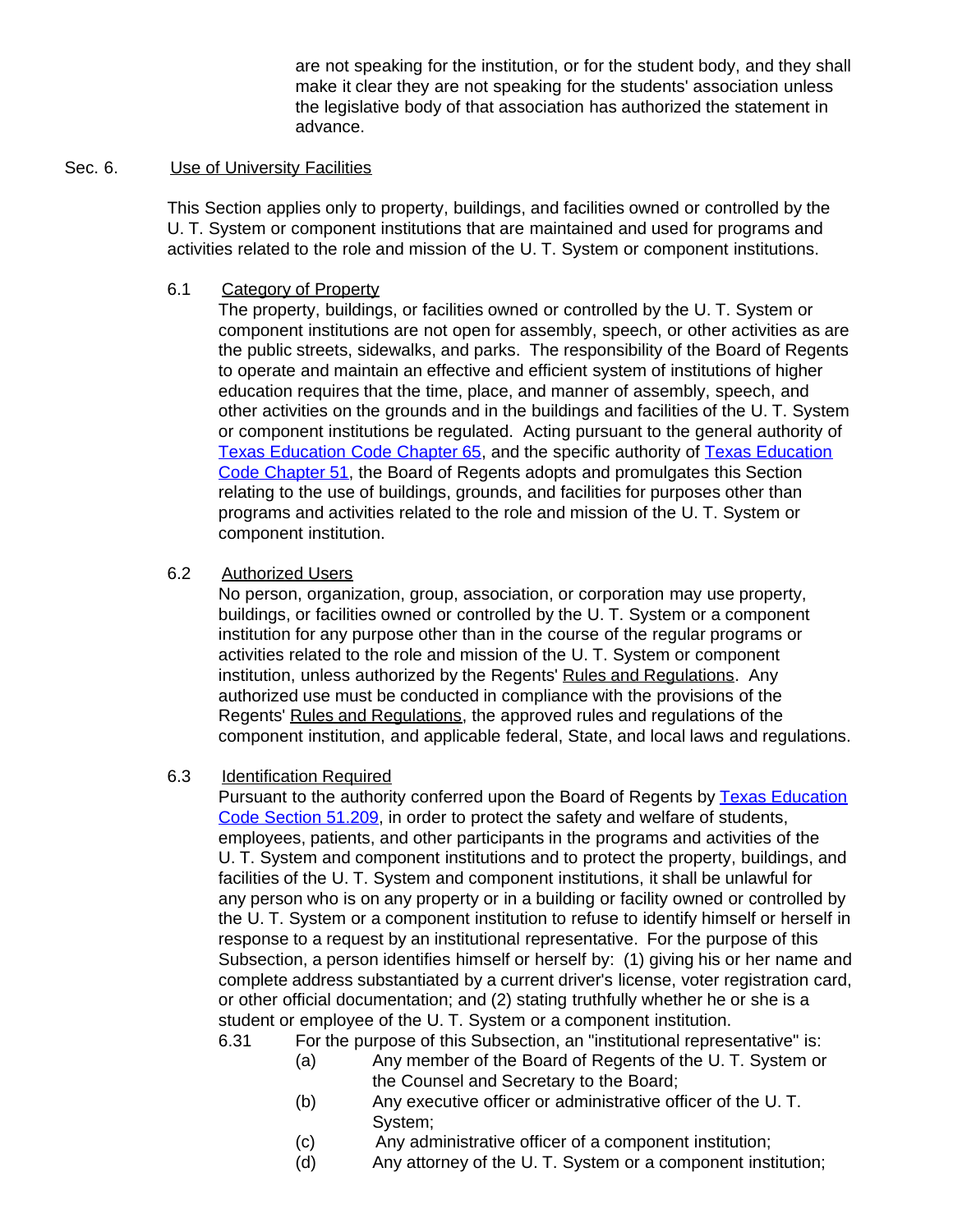and

- (e) Any peace officer or security officer of the U. T. System or component institution acting pursuant to authority of Texas law.
- 6.32 Any person who refuses to identify himself or herself in accordance with this Subsection may be convicted of a misdemeanor punishable by a fine of not more than \$200.
- 6.33 Students, faculty, or staff who refuse to identify themselves in accordance with this Subsection are also subject to disciplinary action.

# 6.4 Protection of Artificial Bodies of Water, and Other Property

Pursuant to the authority conferred upon the Board of Regents by [Texas Education](http://www.capitol.state.tx.us/statutes/ed/ed0005100.html#ed046.51.202) [Code Sections](http://www.capitol.state.tx.us/statutes/ed/ed0005100.html#ed046.51.202) 51.202 and [51.204,](http://www.capitol.state.tx.us/statutes/ed/ed0005100.html#ed048.51.204) in order to protect the safety and welfare of students, faculty, and staff and to protect the property, buildings, and facilities of the U. T. System and component institutions, it shall be unlawful for any person to enter, walk, run, lie, play, remain, or be in the water of any fountain or other artificial body of water, which is not designed and maintained for recreational or therapeutic purposes, located on property owned or controlled by the U. T. System or a component institution unless such person has the prior written permission of the Chancellor or institutional president to enter, remain, or be in such water.

- 6.41 It shall further be unlawful for any person to dump, throw, place, or cause any material, object, person, animal, trash, waste, or debris to be placed in such fountain or other artificial body of water.
- 6.42 It shall also be unlawful for any person to damage, deface, or remove any portion of any fountain, monument, building, statue, structure, facility, tree, shrub, or memorial located on property owned or controlled by the U. T. System or a component institution.
- 6.43 Any person who violates any provision of this Subsection may be convicted of a misdemeanor punishable by a fine of not more than \$200.
- 6.44 Students, faculty, or staff who violate any portion of this Subsection are also subject to disciplinary action.
- 6.5 Alcoholic Beverages

The use of alcoholic beverages is prohibited on property and in buildings and facilities owned or controlled by the U. T. System or a component institution. However, the Chancellor of the U. T. System or the president of a component institution may waive this prohibition with respect to any event sponsored by the U. T. System or the component institution. An event is sponsored if a budgeted office, department, or division of the U. T. System or the component institution is responsible for organizing the event, inviting attendees, and paying expenses related to the event, including the purchase of food and beverages. Meetings or events organized and presented by registered faculty, staff, or student organizations are not events sponsored by the U. T. System or the component institution. This Subsection does not apply to areas that are licensed under State law for the sale and service of alcoholic beverages, to a Special Use Facility during use by a noninstitutional individual, group, association, or corporation for purposes permitted by Subsection 6.(10) of this Chapter, or to property, buildings, or facilities that are occupied by a third party pursuant to a written lease or occupancy agreement that does not specifically exclude alcoholic beverages. State law relating to alcoholic beverages will be strictly enforced at all times on property and in buildings and facilities owned or controlled by the U. T. System or a component institution.

6.6 Solicitation (*last amended 11/13/03*) [*editorially amended at (w) 9/04*] The term "solicitation" means the sale, lease, rental or offer for sale, lease, rental of any property, product, merchandise, publication, or service, whether for immediate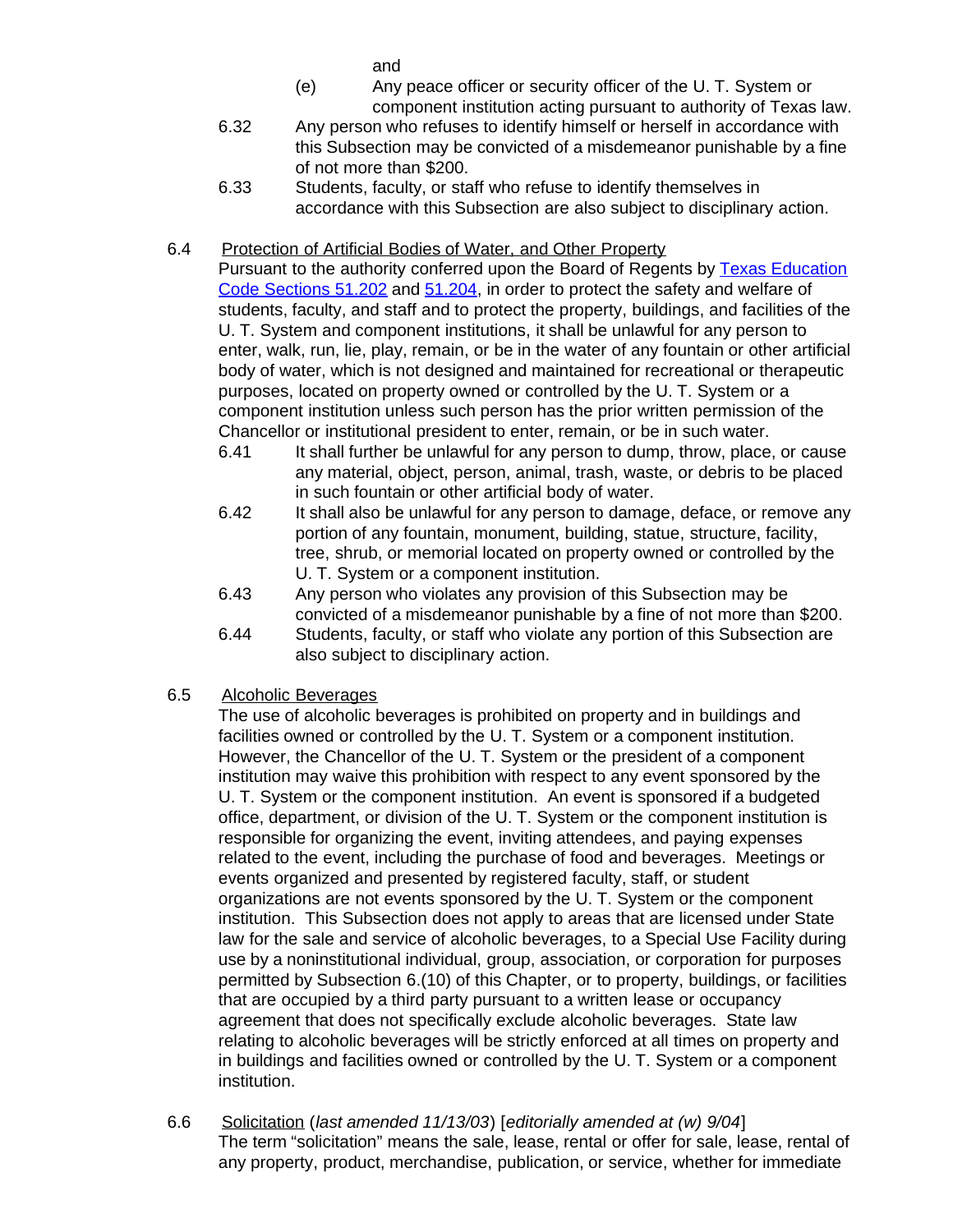or future delivery; an oral statement or the distribution or display of printed material, merchandise, or products that is designed to encourage the purchase, use, or rental of any property, product, merchandise, publication, or service; the receipt of or request for any gift or contribution; or the request to support or oppose or to vote for or against a candidate, issue, or proposition appearing on the ballot at any election held pursuant to State or federal law or local ordinances.

- 6.61 No solicitation shall be conducted on any property, street, or sidewalk, or in any building, structure, or facility owned or controlled by any component institution or the U. T. System unless permitted by the Regents' Rules and Regulations. The following activities shall not be deemed solicitations prohibited by this Subsection when conducted in accordance with the approved rules and regulations of the U. T. System or the component institution. Such activities must be conducted in a manner that does not disturb or interfere with the academic programs or administrative activities of the U. T. System or the component institution or any program or activity that is conducted by or is authorized by the U. T. System or component institution; does not interfere with entry to or exit from a building, structure, or facility; does not interfere with the flow of pedestrians or vehicular traffic on sidewalks or streets or at places of ingress and egress to and from property, buildings, or facilities; does not harass, or intimidate the person or persons being solicited; and does not violate applicable State, federal, or local laws or regulations:
	- (a) The distribution, sale, or offer for sale of a newspaper, magazine, or other publication by means of an unattended rack or vending machine in area(s) designated in advance by the Chancellor of the U. T. System or the president of a component institution or his or her delegate for the conduct of such activity.
	- (b) The sale or offer for sale of food, drink, or any other product that may be lawfully sold by means of a vending machine that is operated by the U. T. System or component institution or a subcontractor of either, under an approved written agreement, in an area designated in advance by the Chancellor of the U. T. System or the president of a component institution or his or her delegate.
	- (c) The sale or offer for sale by the U. T. System or component institution or a subcontractor of either, under an approved written agreement, of any publication of the U. T. System or the component institution or of any book or other printed material to be used in the regular academic work of the component institution.
	- (d) Any service or service facility for the convenience of the students, staff, faculty, patients, or bona fide visitors that is operated or maintained by the U. T. System or component institution or by a subcontractor or lessee of either, under an approved written agreement, including, but not limited to: (1) any bookstore, specialty store, laundry, pharmacy, cafeteria, or food service; (2) a child care facility limited to children or bona fide dependents of students, faculty, or staff; (3) a State or federal credit union with membership limited primarily to students, faculty, and staff of the component institution and other area institutions of higher education or other component institutions and the U. T. System, and the officers and employees of organizations closely related to the component institution's educational mission, such as officially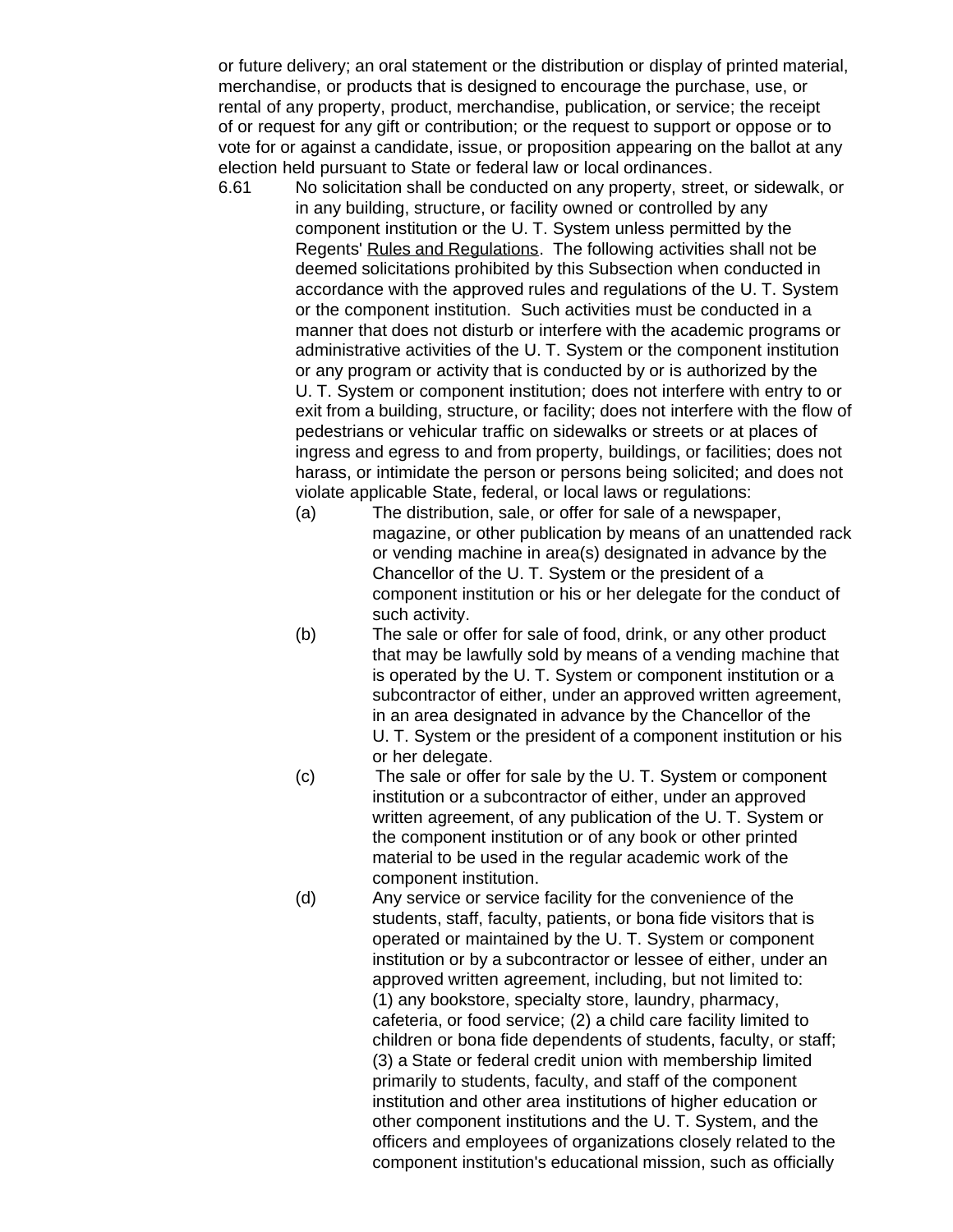recognized alumni associations and cooperative bookstores; (4) private post office boxes under an approved written agreement that limits the use to students, faculty, and staff of the component institution; (5) unmanned teller machines and drop-boxes for express delivery services that are located and maintained under an approved written agreement that prohibits advertising the location of the unmanned teller machine or drop-boxes to the general public; or (6) a travel agency under an approved written agreement that limits the use primarily to students, faculty, and staff of the component institution and prohibits advertising the institutional location of the travel agency to the general public.

- (e) The sale or offer for sale by the U. T. System or component institution or a subcontractor of either, under an approved written agreement, of food, drink, souvenirs, novelty items, and programs at athletic contests or other programs or events sponsored or authorized by the U. T. System or component institution.
- (f) The collection of contributions or the sale of merchandise, publications, food, or nonalcoholic beverages by the students' association or by a registered student, faculty, or staff organization. A students' association or a registered student, faculty, or staff organization may not conduct such solicitation activities on behalf of or for the benefit of any individual, association, organization, corporation, or group of individuals that is not registered as a student, faculty, or staff organization or that is not otherwise qualified under the criteria of Item (i) of Subdivision 6.61 of this Chapter to conduct solicitation. In the case of specific drives for disaster relief, the chief student affairs officer of the institution may approve a drive that complies with all other requirements of Subsection 6.6 of this Chapter. Texas law allows a registered student organization to be relieved from State sales tax liability in certain circumstances detailed in the Texas Tax Code. All proposed sales events are subject to applicable provisions of these Rules and to other institutional policies concerning the time, place, and manner of solicitation. The sales must be for the benefit of the registered organization and may not involve another entity not authorized to solicit under these Rules. The items offered for sale may not be items that the organization has obtained on consignment.
- (g) The collection of membership fees or dues by registered student, faculty, or staff organizations at meetings of such organizations scheduled in accordance with the facilities use regulations of any component institution.
- (h) The collection of admission fees for the exhibition of movies or for other programs that are sponsored or presented by the U. T. System or component institution or, if permitted by and scheduled in accordance with the approved rules and regulations of the component institution, by the students' association or by a registered student, faculty, or staff organization.
- (i) Solicitation of funds by any organization that can present to the Chancellor of the U. T. System or the president of the component institution, or his or her delegate, written evidence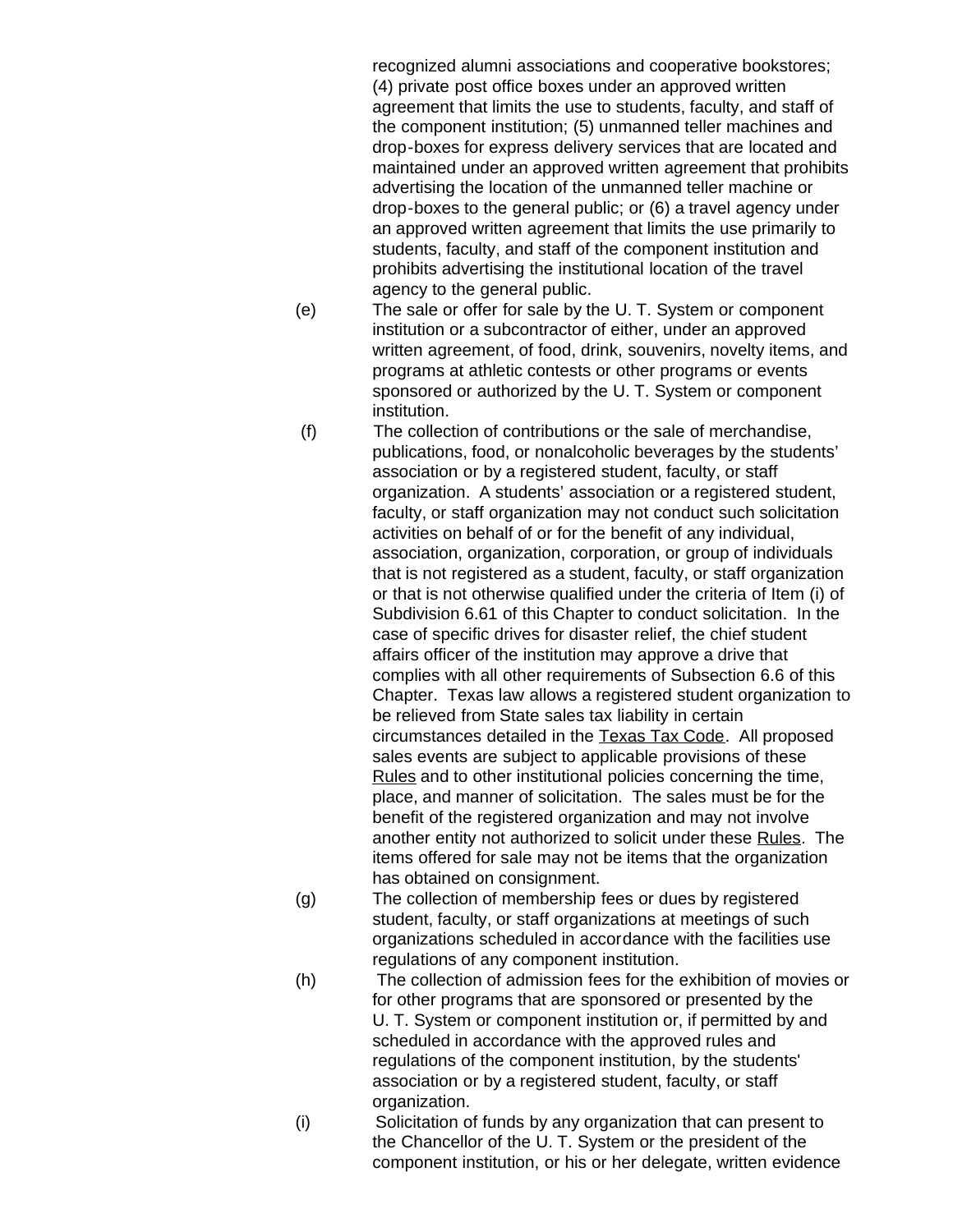from the Internal Revenue Service that the organization has been granted an exemption from taxation under Internal Revenue Code Section 501(c)(3). Such solicitation must be conducted in an area(s) designated for that purpose by such chief administrative officer or his or her delegate. Persons soliciting on behalf of an organization must have credentials identifying them as authorized agents of the organization. Permission to solicit shall not be used by the organization as an endorsement by the U. T. System or the component institutions. No organization may solicit under this subdivision for more than a total of 14 days, whether continuous or intermittent, during each State fiscal year.

(j) Occasional sales or offers of sales of goods or services that comply with applicable federal, State, and local laws and regulations and are conducted solely for the resident(s) of an individual university residence hall room or an individual apartment when a resident of such room or apartment has given specific invitation in advance for salespersons to come to the individual residence hall room or individual apartment for that purpose. This exception does not authorize sales or offers of sales of goods or services within a university residence hall room or apartment by the occupant, door-to-door sales or offers of sales of goods or services, or sales or offers of sales of goods or services to persons who are present in an individual residence hall room or apartment but are not residents of such room or apartment.

(k) Under the terms of an approved written agreement, the acknowledgement of a sponsor of an intercollegiate athletics department or athletic event of a component institution may be displayed on the official Web page of such athletics department and, at the option of the sponsor, a textual hypertext link and/or a graphic hypertext link to the Web page of the sponsor may also be displayed. Such agreement may also provide for an acknowledgement of the sponsor to be announced over a public address system, displayed on a scoreboard or electronic message center, or displayed by other means at locations designated for that purpose in athletic facilities pursuant to an approved policy of the component institution. The content of such acknowledgement and any use of the name, logos, symbols, or marks of a component institution by the sponsor must be according to established formats approved by the Trademark Licensing Director or, if nonstandard, have the prior written approval of the Trademark Licensing Director.

- (l) Advertising displayed on an outdoor electronic marquee or message center owned and operated by the U. T. System or a component institution.
- (m) Advertising and merchandise displayed at an athletic tournament that is sanctioned by the official national or international organization for such athletic competitions, provided that, such advertising and merchandise is required to be displayed under the terms of one or more contractual agreements between such organization and one or more sponsors and such contracts were in effect prior to the date that a component institution was selected as the site for the tournament.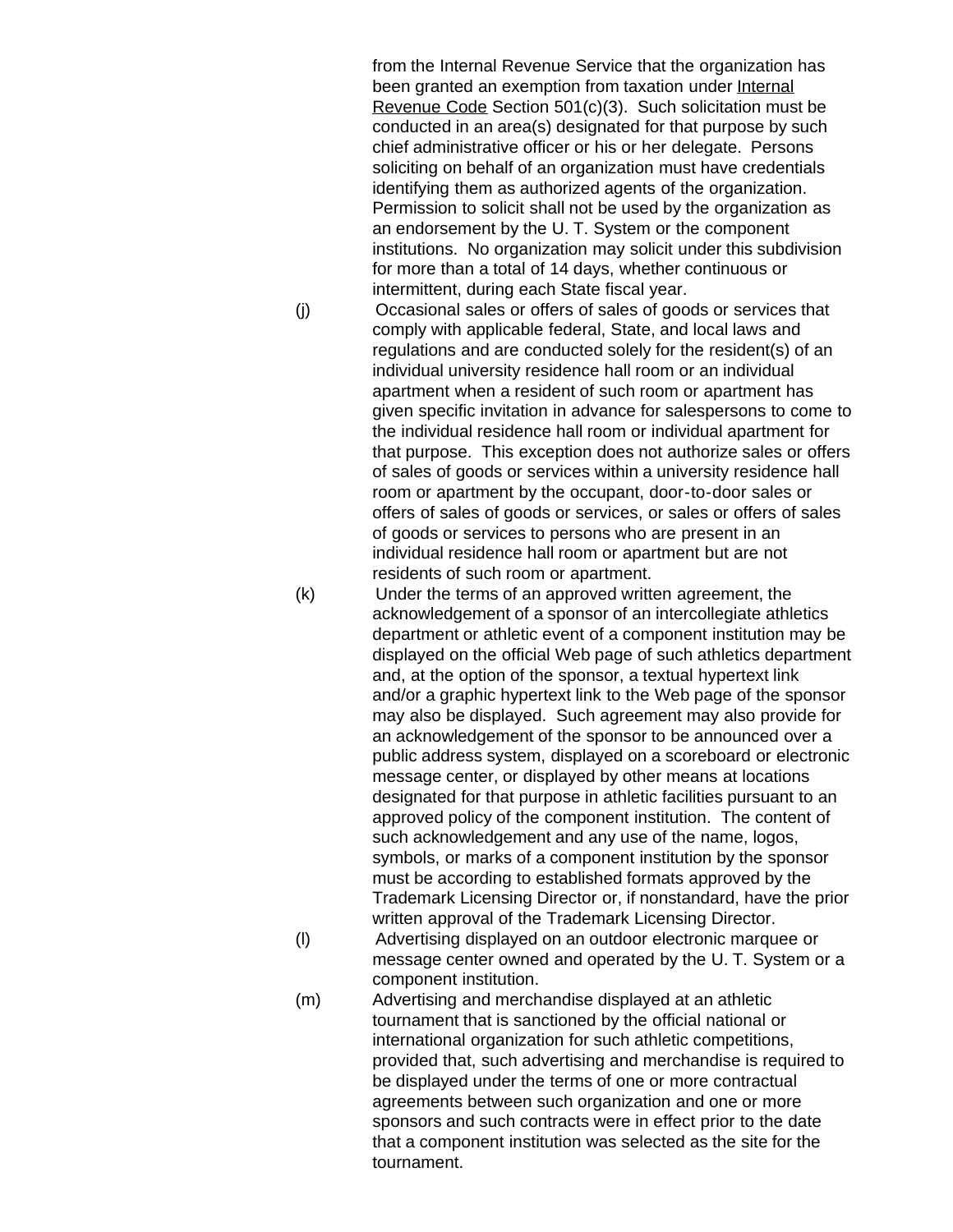- (n) The sale or offer for sale by a registered student organization of charitable raffle tickets on behalf of an organization that is authorized to conduct a charitable raffle under the provisions of [Texas Occupations Code Section](http://www.capitol.state.tx.us/statutes/oc/oc0200200.html#oc001.2002.001) 2002.001 et seq.
- (o) The display and demonstration by manufacturers and distributors of personal computer hardware and software suitable for use by students and faculty in the academic programs of a component institution and the presentation of information and demonstrations related to remote networks for personal computers by entities that provide access to such networks. Such activities may be conducted once each academic year upon invitation by the president of the component institution or his or her delegate and must be limited to the time and place designated by and under guidelines specified and controlled by the component institution. A manufacturer or distributor of personal computer hardware or software or an entity that provides access to remote networks for personal computers may not make sales or take orders.
- (p) The distribution or presentation to officers and employees of the U. T. System and component institutions of material related to health benefit plans, life insurance, tax sheltered annuities, retirement plans or programs, or other benefits that are available to such officers and employees through employee benefit plans or programs offered by or approved by the U. T. System. Such material may be distributed or presented only at the Office of Human Resources of the U. T. System or component institutions, at the benefits office of a health profession practice plan of a health component institution, or at meetings scheduled for that purpose pursuant to guidelines established by the U. T. System Office of Human Resources. Those companies that are currently authorized Optional Retirement Program vendors may, at the invitation of the U. T. System and component institutions, be permitted to engage in on-campus group seminars for the purpose of providing education, product marketing, and participant enrollment, subject to such rules and limitations as the U. T. System and component institutions may deem necessary and appropriate. Currently authorized Optional Retirement Program vendors may advertise such on-campus meetings throughout the institution, subject to prior approval by the institution. The term "currently authorized Optional Retirement Program vendor" includes a company that has a current contractual agreement with the U. T. System to provide Optional Retirement Program products to officers and employees of the U. T. System but does not include those companies with grandfathered Optional Retirement Program participation or vendors of Tax Sheltered Annuity products or services.
- (q) Solicitation by the officers or employees of the U. T. System or component institution acting in the course and scope of their authority.
- (r) Subject to the component institution's reasonable and nondiscriminatory rules concerning the time, place, and manner of distribution, sale, or display of material, the distribution, sale, or display by a students' association or a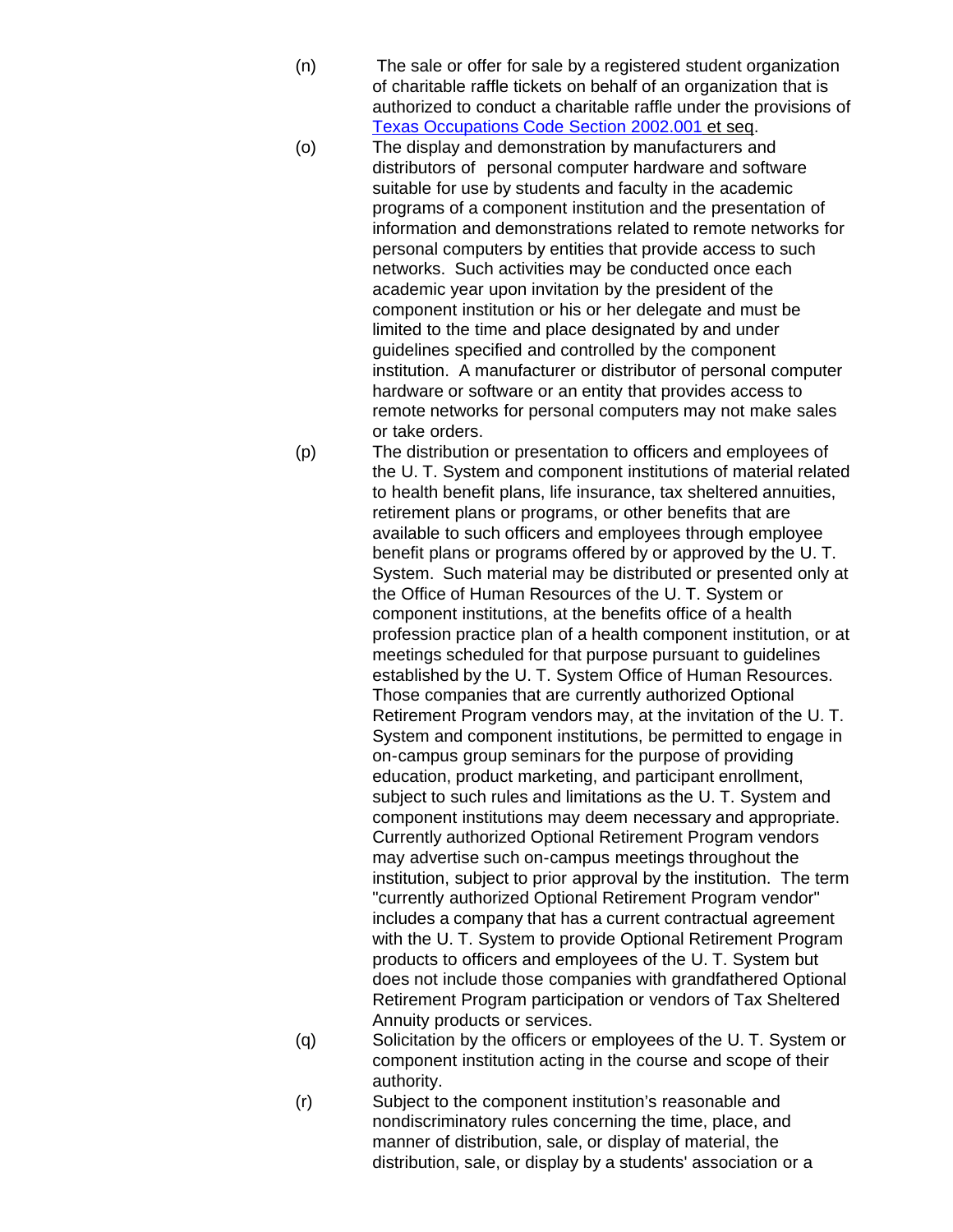registered student, faculty, or staff organization of printed material (including any newspaper, magazine, or other publication, any leaflet, flyer, or other informal matter, or any sign, banner, or exhibit), or the distribution or display of such material, at no cost, by individual students, faculty, or staff, or oral statements by students, faculty, staff, or their associations or registered organizations. A publication within this rule may contain paid advertising, but only if the publication is devoted to promoting the views of a not-for-profit organization or to other bona fide editorial content distinct from the advertising. Printed material and oral statements under this rule may also contain advertising for academic or administrative units of The University of Texas System or its component institutions, for registered student, faculty, or staff organizations, or for organizations that are not operated for profit. This rule does not authorize any form of advertising except as provided in the preceding two sentences. This rule does not authorize distribution, sale, or display of any publication operated for profit. An organization or publication is operated for profit if any part of the net earnings of its operation or distribution inures to the benefit of any private shareholder or individual.

(s) The display and distribution of printed material from tables or booths by providers of services that are commonly utilized by students, faculty, and staff of a component institution, such as financial institutions, long distance telephone carriers, utilities, housing locators, printers and duplicators, tutors, or employment agencies. A component institution may designate no more than two one-day periods each academic year during which all authorized providers may engage in such activities in an area selected by the component institution. The number of providers authorized to participate on each of the two one-day periods will be determined by the component institution. The activities of a provider must be limited to the time and place designated by the component institution and must be conducted in compliance with Subdivision 6.61 of this Chapter and other guidelines specified by the component institution. A provider may not make sales of or take orders for services. The component institution shall charge an appropriate fee for the privilege of conducting such activities. Any provider who violates the Regents' Rules and Regulations or the rules and regulations of the component institution in the course of such activities or who has violated a provision of the Regents' Rules and Regulations or the rules and regulations of the component institution during the 12-month period preceding a day designated by the component institution for activities authorized by this subdivision shall not be permitted to participate in such activities.

(t) A component institution may designate a reasonable number of areas immediately adjacent to the exterior of a facility used for intercollegiate athletic events and may authorize such areas to be used for the display of motor propelled vehicles and for the location of booths, tables, or kiosks to be used for the display of merchandise, the distribution of free samples of merchandise, and the display and distribution of printed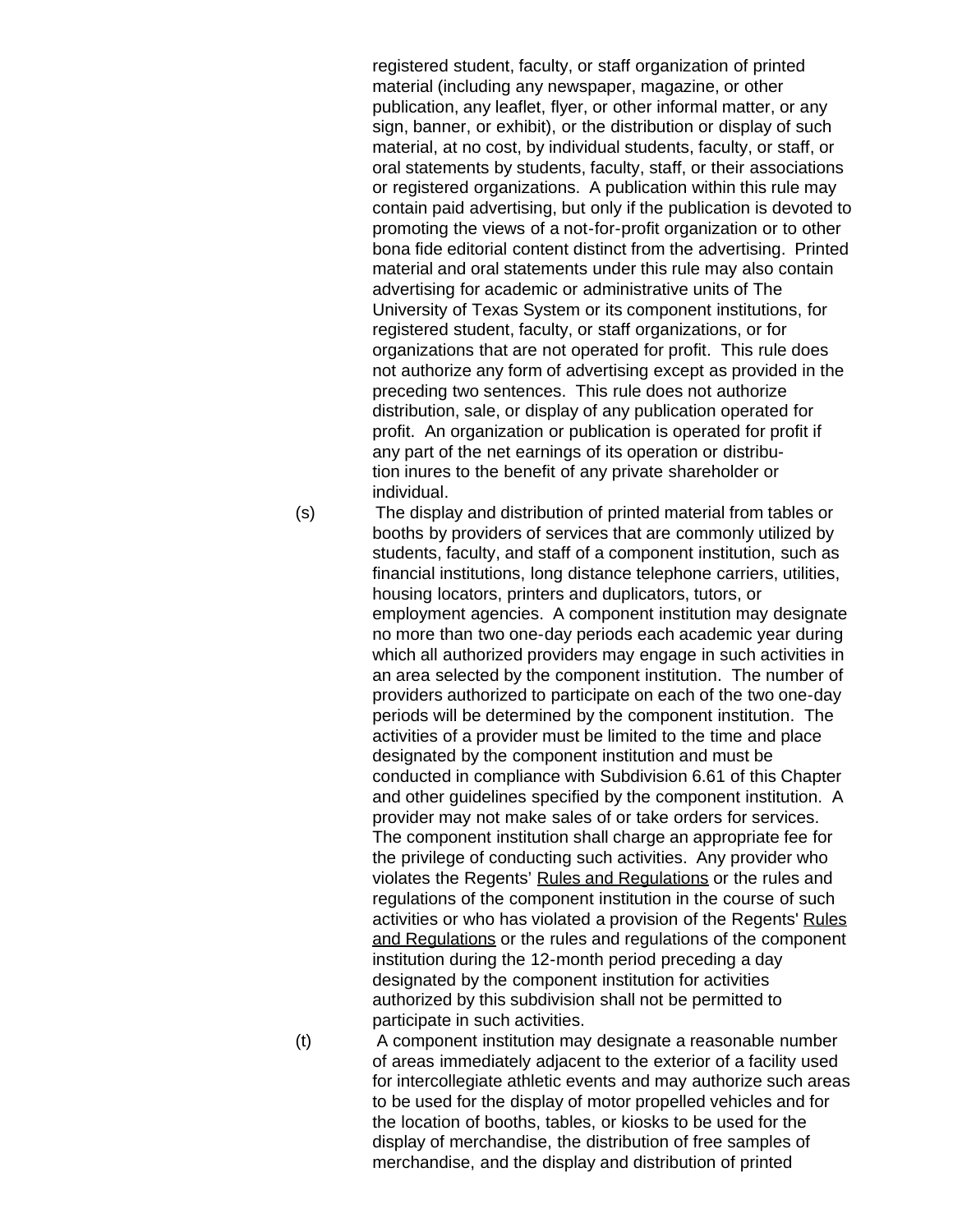material related to merchandise, products, or services. Such activities may be authorized only on the day before and the day of an intercollegiate athletic event or an event that is related to athletics that takes place in the facility. A component institution may designate a reasonable number of areas inside a facility used for intercollegiate athletic events for such activities if the designation and use of the area is approved by the safety officer of the component institution. All persons engaged in or associated with such displays and distributions must conduct those activities in compliance with Subdivision 6.61 of this Chapter and with other guidelines specified by the component institution. Such persons may not make sales of or take orders for such vehicles, merchandise, products, or services. The component institution shall charge an appropriate fee for the privilege of using such areas. If persons engaged in such activities violate the Regents' Rules and Regulations or the rules and regulations of the component institution, such persons and any entity that they are acting for shall not be permitted to engage in activities under this subdivision for a 12 month period.

- (u) In the course of an election process held pursuant to the approved constitution, bylaws, or election code of the faculty governance organization or of the student government organization of a component institution or an election held pursuant to the approved rules, regulations, or policies of a component institution, requests may be made to support or to vote for or against a qualified candidate for an office or position to be filled at such election or to support or to vote for or against a proposition to be decided at such election. Such request may be made only by the candidates for an office or position; by a registered student, faculty, or staff organization and its members; or by a student, faculty member, or staff member. Individuals and organizations making such requests must conduct all activities in compliance with the approved time, place, and manner regulations of the component institution; the provisions of the constitution, bylaws, election code, rules, regulations, or policies authorizing the election; and Subdivision 6.61 of this Chapter. No faculty member, staff member, or student employee may engage in such activities during any period that he or she is being paid to perform services for a component institution.
- 

(v) The request to support or to vote for or against a candidate for an elective position or office or for or against a proposition on a ballot for a public election held pursuant to federal, State, or local laws when such request is made by a registered student, faculty, or staff organization, or by a student, faculty member, or staff member. Persons or organizations must conduct such activities in compliance with Subdivision 6.61 of this Chapter; with the time, place, and manner regulations of the component institution; with the provisions of federal, State, or local laws governing such election; and may not use any equipment, supplies, or services of a component institution. No faculty member, staff member, or student employee may engage in such activities during any period that he or she is being paid to perform duties for a component institution. No registered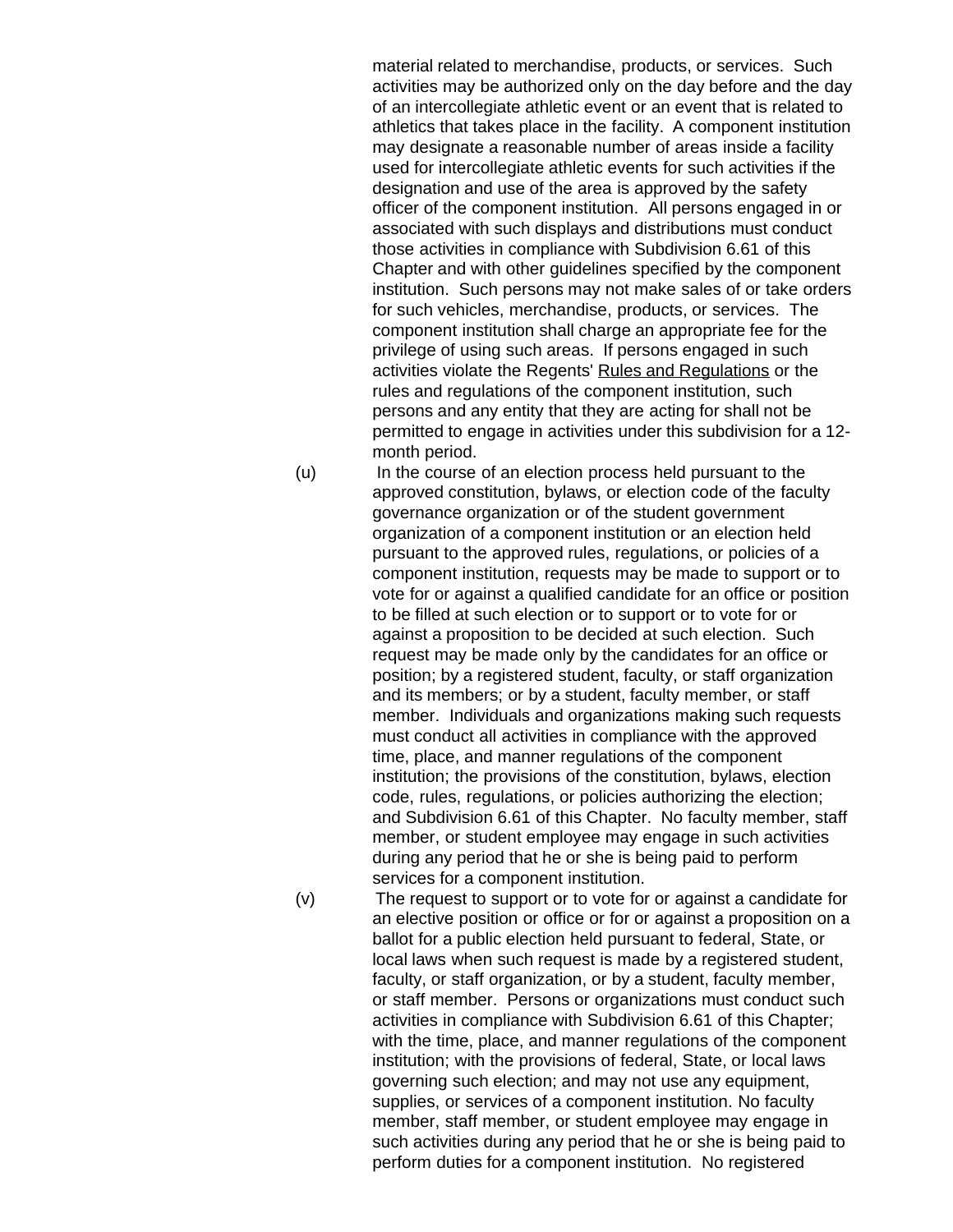student, faculty, or staff organization that receives State funds from any source may engage in such activities.

- (w) The placement on a Component Institution Web Page (as defined below) of textual and graphic information and a hypertext link to the Web site of a person or commercial entity for which the U. T. System or a component institution may receive revenue or avoid costs as a result of the permitted solicitation ("website Solicitation"). website Solicitations shall be placed on Component Institution Web Pages in accordance with guidelines promulgated by the Executive Vice Chancellor for Business Affairs. A Component Institution Web Page is a page created or maintained by or on behalf of a component institution or an office, department, or division of a component institution, and located within a component institution's information technology environment.
- (x) Subject to the component institution's reasonable and nondiscriminatory rules concerning time, place, and manner of posting, students, faculty, and staff may post advertisements for roommates, subleases, and sales of used goods that the seller has personally owned and used.
- 6.62 All permissible solicitation must be conducted in compliance with Subdivision 6.61 of this Chapter and the time, place, and manner regulations of the component institution. If, after reasonable investigation, it is determined that impermissible solicitation is being or has been conducted or that permissible solicitation is being or has been conducted in violation of the Regents' Rules and Regulations or the approved rules and regulations of the U. T. System or component institution (1) a student, a faculty member, or a staff member will be subject to such disciplinary penalty as may be appropriate, and (2) a students' association or a registered student, faculty, or staff organization shall be prohibited from solicitation for such period or periods of time as may be appropriate. In the case of repeated violations, the registered status of the organization may be cancelled or other appropriate penalties may be imposed. Any penalty or penalties must be imposed pursuant to the due process procedures of applicable Regents' Rules and Regulations or approved rules and regulations of the U. T. System or component institution.
- 6.63 The students' association and each registered student organization shall, within 30 days after the beginning of each long session semester, file with the Dean of Students or other appropriate official a statement fully disclosing the sources and amounts of money obtained from solicitations during the preceding semester or summer session and fully disclosing the purposes and amounts of the expenditures made during the preceding semester or summer session. Any organization failing to comply with the provisions of this Subsection shall be prohibited from solicitation activities until the organization files the required report.
- 6.7 Use of Property, Buildings, or Facilities by Students' Associations; Registered Student, Faculty, or Staff Organizations; or Officially Recognized Alumni Associations (*last amended 12/13/02*) Subject to constitutional and statutory restrictions on the use of State of Texas property for religious or political purposes, a students' association; a registered student, faculty, or staff organization; or an officially recognized alumni association that qualifies under Subdivision 6.61(i) of this Chapter and whose fund-raising activities are dedicated to the benefit of the U. T. System or a component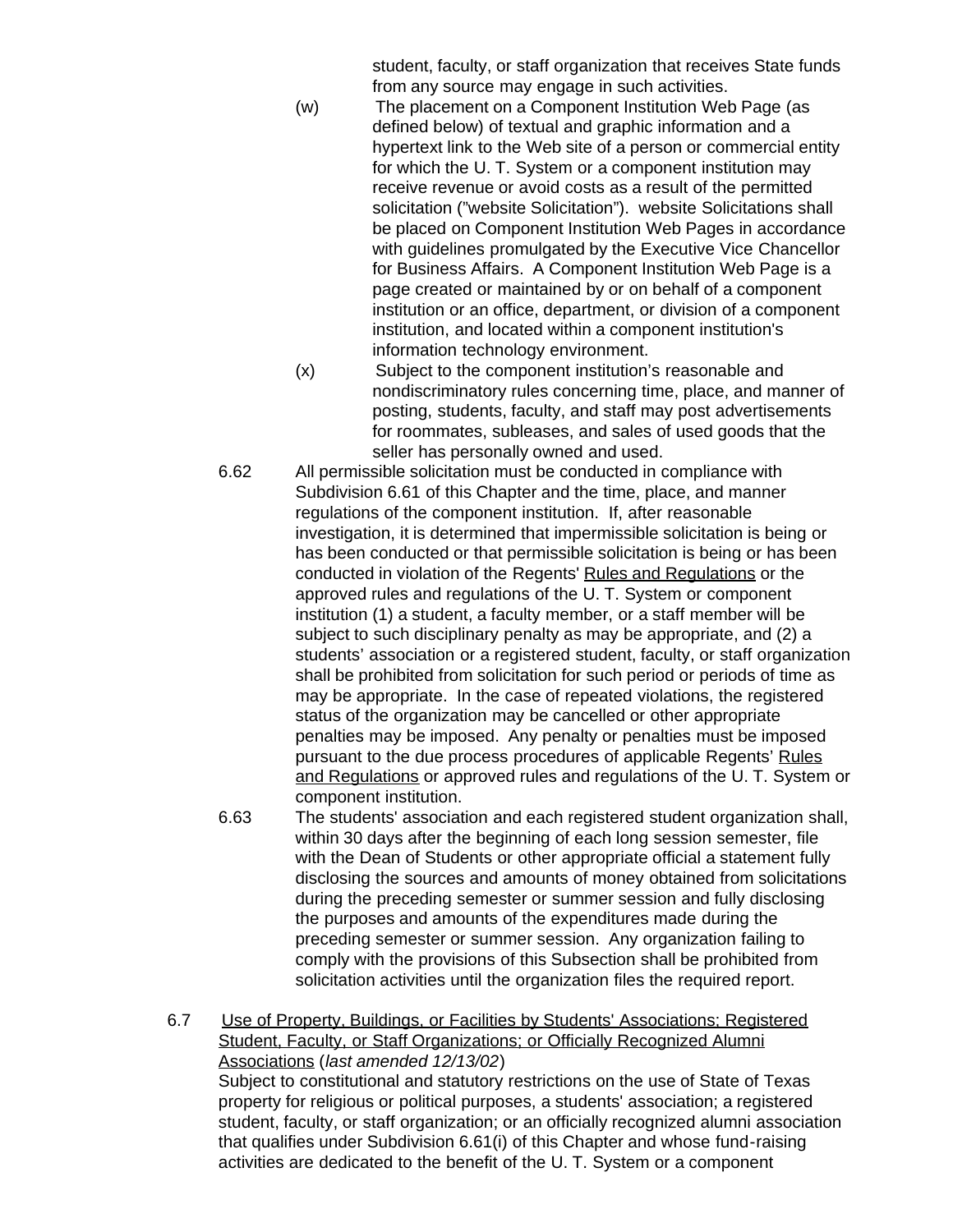institution, may reserve and use buildings, grounds, and facilities owned or controlled by the U. T. System or component institution in compliance with reasonable and nondiscriminatory time, place, and manner provisions of the approved regulations of the U. T. System and component institution. Such regulations shall specify the procedures under which such organizations may reserve the buildings, grounds, and facilities for their use. Such use must be for purposes permitted by the Regents' Rules and Regulations and be conducted in compliance with Subdivision 6.61 and Subdivision 6.62 of this Chapter. Groups of students, faculty, or staff who are not registered or groups of alumni other than officially recognized alumni associations whose fund-raising activities are dedicated to the benefit of any component institution may not use the institution's buildings, facilities, or grounds.

- 6.71 A students' association, a registered student, faculty, or staff organization, or an alumni association may not reserve or use property, buildings, or facilities owned or controlled by the U. T. System or a component institution for the purpose of engaging in any project or program with any association, organization, or corporation, or with any individual or group of individuals that are not registered.
- 6.72 In compliance with reasonable and nondiscriminatory regulations of the U. T. System and component institution, students, faculty, or staff, a students' association, or a registered student, faculty, or staff organization, may petition, post signs, distribute literature, set up tables and exhibits, or peacefully demonstrate on property owned or controlled by the U. T. System or component institution, provided that the posting of signs and the setting up of tables and exhibits may require prior authorization.
- 6.73 No person, including a student or employee of a component institution, shall distribute any petition, handbill, object, or piece of literature; post or carry any sign, placard, or banner; or engage in speech or conduct on property or in buildings or facilities owned or controlled by the U. T. System or a component institution if it is obscene, libelous, or directed to inciting or producing imminent lawless action and is likely to incite or produce such action.

#### 6.8 Student Center or Student Union

The use of student center or student union facilities of a component institution shall be subject to Regents' Rules and Regulations and to the approved rules and regulations of the component institution.

6.9 Joint Sponsorship of the Use of Property, Buildings, or Facilities

Except as permitted in Subdivision 6.61, Subsection 6.(10), and Subsection 6.(11) of this Chapter, the use of property, buildings, or facilities owned or controlled by the U. T. System or a component institution by individuals who are not students, faculty, or staff; by groups that are not registered student, faculty, or staff organizations; or by associations or corporations for programs or activities must be jointly sponsored by the U. T. System or the component institution and shall be subject to the following conditions.

- 6.91 The program or activity must be upon the invitation of the U. T. System or component institution. Only the Chancellor of the U. T. System or the president of a component institution, or his or her delegate, can authorize joint sponsorship.
- 6.92 In order for joint sponsorship to be appropriate, the educational implications of a program or activity must be self-evident, must directly supplement the educational purposes of the U. T. System or component institution, and must not result in financial gain for the invited individual,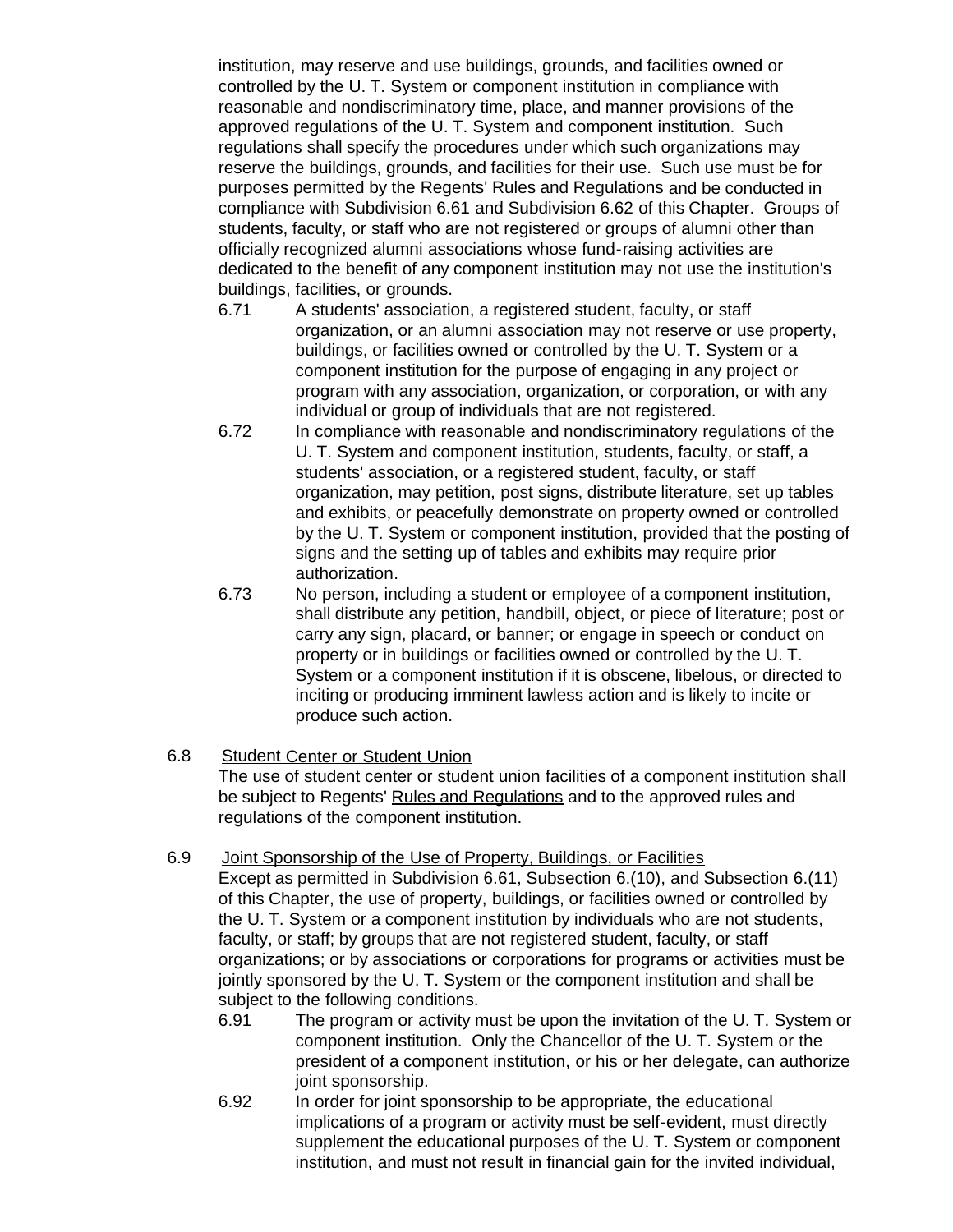group, association, or corporation.

- 6.93 The U. T. System and component institutions established as public institutions without regard to political affiliation or religious faith cannot be a joint sponsor for political or sectarian gatherings.
- 6.94 The U. T. System or component institution will be responsible for all details of the program or activity, and reserves the right to approve all copy for advertising and news releases, and may require an accounting of the income and expenses directly related to the program or activity.
- 6.95 The scheduling of property, buildings, or facilities for programs or activities of the U. T. System or component institution shall always have priority over the scheduling for programs or activities that are jointly sponsored.
- 6.96 The fee to be paid by the invited individual, group, association, or corporation will be a matter for negotiation in each case and will be specified in the agreement providing for the joint sponsorship. At a minimum, the fee must ensure recovery of the cost incurred by the U. T. System or component institution.
- 6.(10) Special Use Facilities (*last amended 11/13/03)*

Notwithstanding any other provisions of this Chapter, the president of a component institution may designate specific facilities, such as special event centers, conference centers, concert halls, theaters, or auditoria, as Special Use Facilities. The president shall cause to be prepared and submitted for approval, as a part of the Handbook of Operating Procedures of the component institution, appropriate rules and regulations for the reservation and use of Special Use Facilities. The rules and regulations must restrict the reservation and use of such facilities in accordance with the following:

- 6.(10)1 Designation as a Special Use Facility shall not constitute the facility a public facility or forum that is open to use by individuals, groups, associations, or corporations on a first come, first served basis.
- 6.(10)2 Priority in the reservation and use of Special Use Facilities shall be given to programs and activities of the U. T. System or component institution that are in furtherance of and related to the educational, cultural, recreational, and athletic programs of the U. T. System or component institution.
- 6.(10)3 As a lower priority, the rules and regulations may provide for reservation and use of Special Use Facilities by individuals, groups, associations, or corporations without the necessity of joint sponsorship by the U. T. System or component institution. Subject to all constitutional and statutory provisions relating to the use of State property or funds for religious or political purposes, Special Use Facilities may be made available for religious and political conferences or conventions. Rates must be charged for the use of the Special Use Facility that, at a minimum, ensure recovery of that part of the operating cost of the facility attributable directly or indirectly to such use. If the user charges those attending an event any admission or registration fee, or accepts donations from those in attendance, the component institution shall require the user to make a complete account of all funds collected and of the actual cost of the event. If the funds collected exceed the actual cost of the event, the user shall be required to remit such excess funds to the component institution as an additional charge for the use of the Special Use Facility provided however, the Board may permit exceptions to this requirement by the authorization of specific special use agreements via the Docket or Agenda.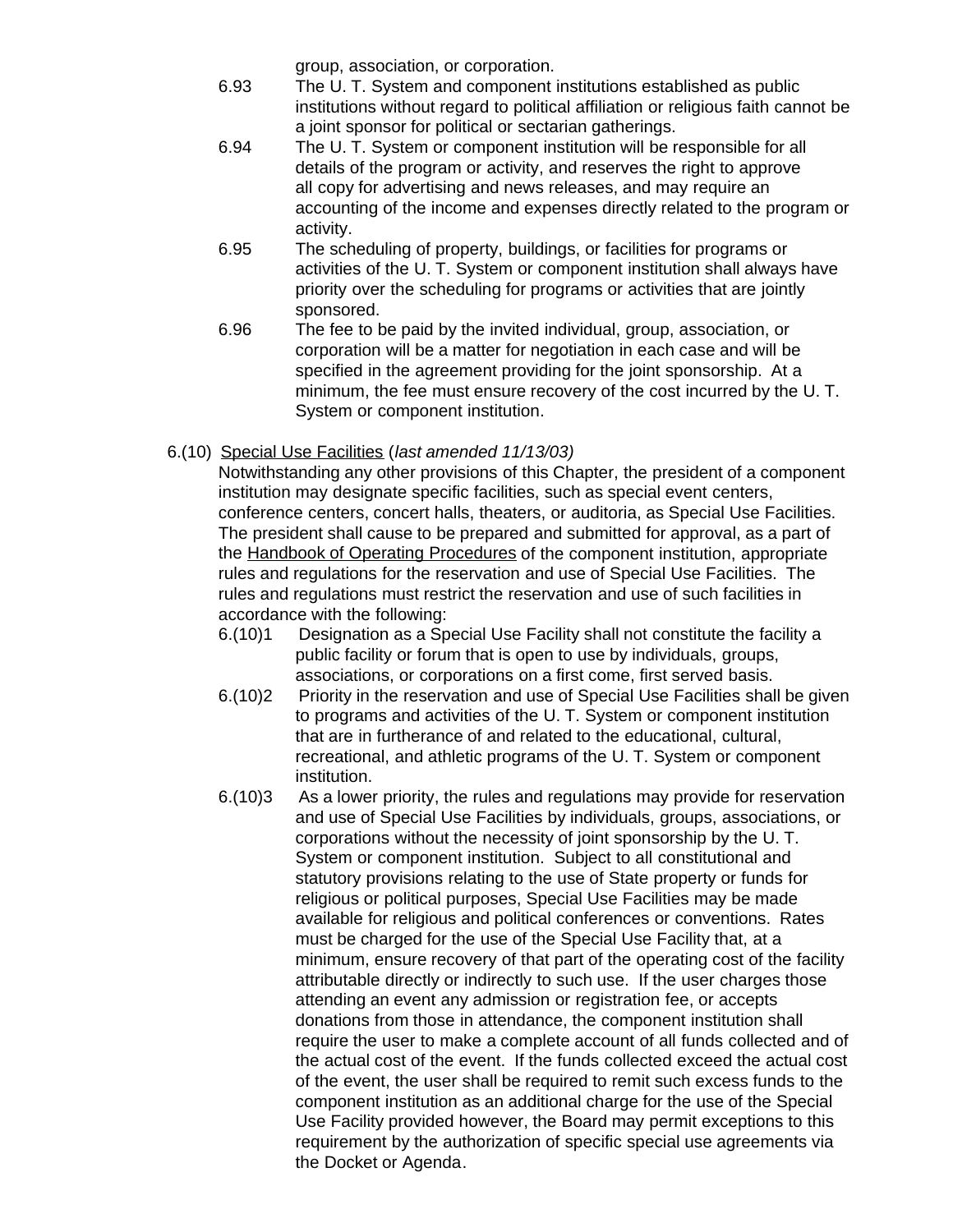- 6.(10)4 The rules and regulations applicable to a Special Use Facility may provide for the rental of space for display of advertising and the display of samples of merchandise in designated areas inside the Facility that have been approved by the president of the component institution or his or her delegate, and for advertising by displays on an electronic scoreboard or message center inside the Facility or on the Facility's outdoor electronic marquee or message center. Such rules and regulations may further provide for the sale of advertising space on ticket envelopes for events sponsored by the Facility and in any publication of the Facility distributed in connection with a sponsored event or announcing future sponsored events.
- 6.(11) Filming Motion Pictures or Television Productions *(last amended 9/8/03)* The Chancellor or the president of a component institution or his or her delegate may authorize the use of property, buildings, or facilities owned or controlled by the U. T. System or component institution for filming motion pictures or television productions under a written agreement approved pursuant to U. T. System procedures. Requests to film a motion picture or television production will be reviewed and considered on a case by case basis and, subject to the provisions of this Subsection, it shall be within the discretion of the Chancellor or the president of a component institution or his or her delegate, following consultation with campus security personnel, to determine whether to grant the request. The safety of students, faculty, and staff; the potential for damage to buildings, facilities, or property and for disruption of administrative or academic programs or other scheduled activities; and the subject matter of the film shall be of primary consideration in determining whether to grant a filming request.
	- 6.(11)1 The Chancellor, president, or delegate will be responsible for assuring that scheduled time(s) and location(s) for filming do not interfere with administrative and academic programs or other scheduled activities of the U. T. System or component institution.
	- 6.(11)2 Either the script for the motion picture or television production or the topic and format for a live or unscripted program must be approved by the Chancellor or the president of a component institution or his or her delegate.
	- 6.(11)3 The production company must identify the persons or entities with an interest in the company.
	- 6.(11)4 The production company must provide a policy of comprehensive general liability and property damage insurance issued by a company authorized to do business in the State of Texas naming the Board of Regents, the U. T. System, the component institution, and the officers and employees of each as additional insureds, providing coverage for injury and death of persons and damage to property that result directly or indirectly from the negligent or intentional act or omission of, or from the use or condition of any property, equipment, machinery, or vehicle used, operated, or controlled by, the production company or its officers, employees, agents, or subcontractors while on property owned or controlled by the U. T. System or a component institution. The scope and limits of coverage shall be determined by the Chancellor or the president of a component institution or his or her delegate on the basis of the nature and extent of the activities to be conducted by the production company and the property, buildings, or facilities to be utilized. In no event shall the limits of liability for each occurrence be less than \$2 million for injury or death of a person and \$1 million for property damage. (Note: The Board approved revision of this requirement on September 8, 2003, conditioned upon the directive that protection be obtained against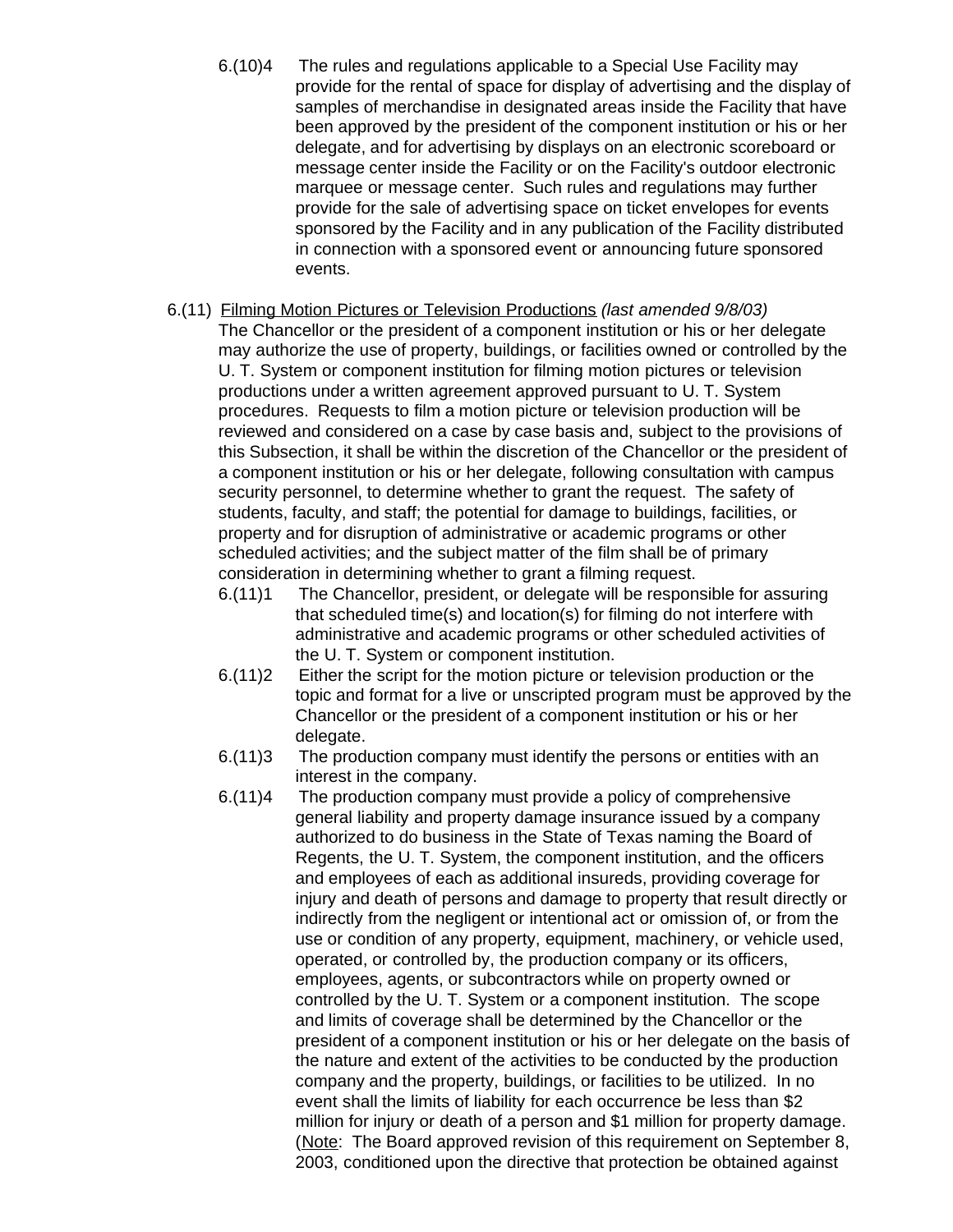all liability, to the extent possible.)

6.(11)5 A use fee will be established in each case based upon the nature and extent of the activities, including costs associated with moving and replacing computers and other equipment and furniture of the production company and the U. T. System or component institution property, buildings, facilities, personnel, and services that are required to accommodate such activities. The use fee must be paid in advance by a certified or cashier's check made payable to the U. T. System or component institution. If the production company cancels a scheduled use, the deposit, less any expense incurred by the U. T. System or component institution in preparation for such use, will be refunded.

# 6.(12) Use of the U. T. TeleCampus Internet website

The U. T. TeleCampus internet Web site established and maintained by the Director of the U. T. TeleCampus shall be for the primary purpose of providing access to distance learning courses offered by the U. T. System component institutions and providing students participating in on-campus or distance learning courses of the U. T. System component institutions with access to student support services such as registration, admission, financial aid, course advising, and library resources. The U. T. TeleCampus internet Web site shall also be utilized by the U. T. System to provide training and support to faculty of the U. T. System component institutions in the development of distance learning courses and degree programs. The Director of the U. T. TeleCampus may establish links to the U. T. TeleCampus internet Web site for distance learning courses and information concerning such courses offered by universities and other entities outside the U. T. System under the following conditions:

- 6.(12)1 The course or courses must not be competitive with a course of a U. T. System component institution that may be accessed through the U. T. TeleCampus.
- 6.(12)2 The Director of the U. T. TeleCampus, with the advice of qualified U. T. System faculty, will determine whether the content and quality of each course are appropriate for the U. T. TeleCampus.
- 6.(12)3 The establishment of the link from the U. T. TeleCampus internet Web site must be pursuant to an approved written agreement that (i) provides for appropriate compensation to the U. T. System and (ii) permits the termination of the agreement with respect to any course or courses upon completion by students currently enrolled, if the Director of the U. T. TeleCampus determines that another source offers a higher quality course or if it is determined that a U. T. System component institution will provide access to a competitive course through the U. T. TeleCampus internet Web site.
- 6.(13) Animals on Campus

With the exception of certified support animals and animals involved in approved University activities, animals are not permitted in any university building. Animal(s) may be brought onto campus, other than in buildings, but should be appropriately restrained and/or contained. The owner shall be responsible for cleaning up after the animal.

# 6.(14) Use of Facilities for Weddings (*added 5/8/03)*

The president of a component institution, or his or her delegate, and the Chancellor of the U. T. System, or his or her delegate, may designate one or more indoor and/or outdoor areas that may be used for weddings, subject to the following conditions:

6.(14)1 Requests for use of such space must be made at least fourteen (14)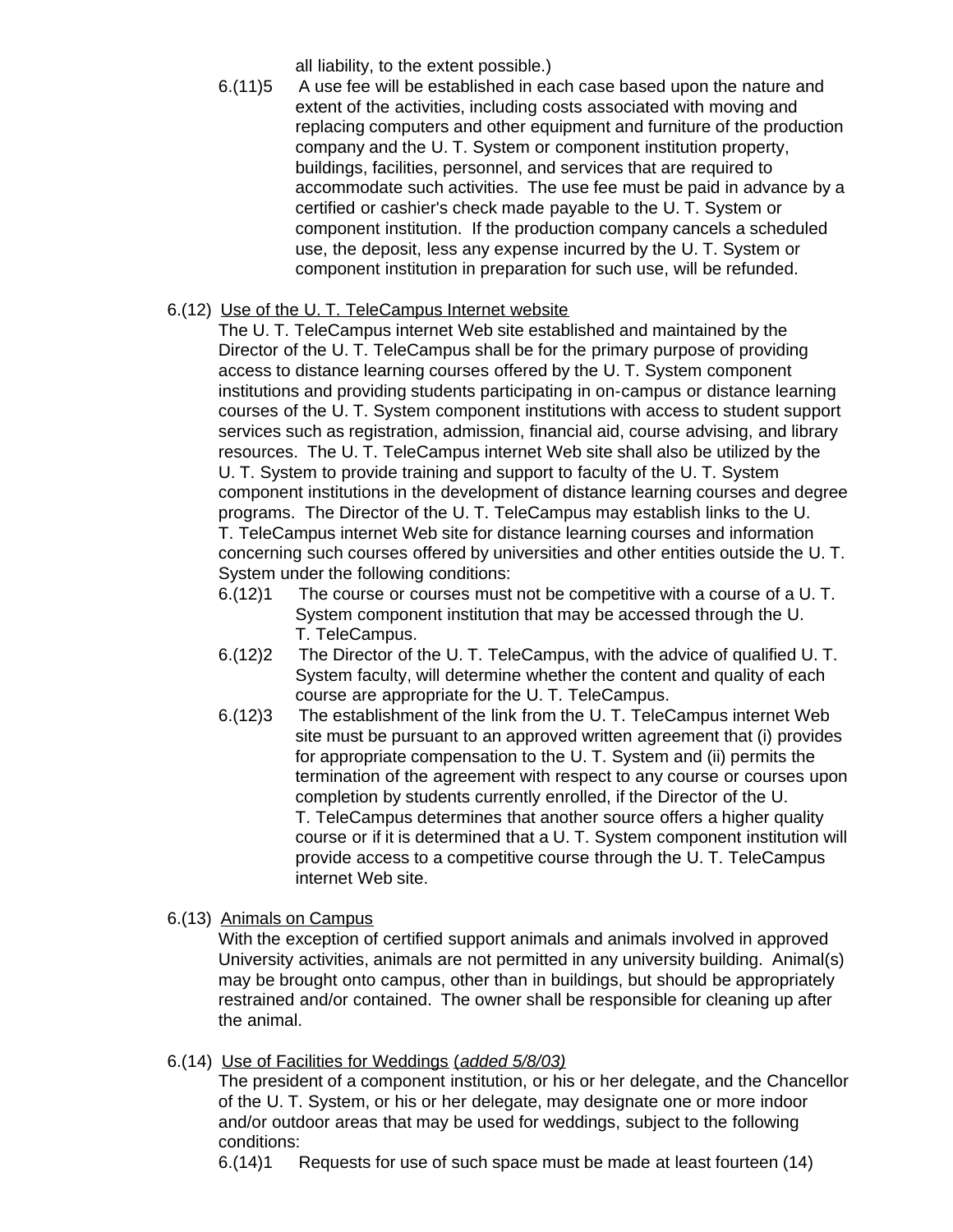days in advance.

- 6.(14)2 Use of such space for activities of a component institution or the U. T. System shall have priority over weddings.
- 6.(14)3 A charge for the use of such space will be made that at least recovers the actual cost.
- 6.(14)4 The user shall be required to execute a Facilities Use Agreement, the form and content of which has been approved by the U. T. System Office of General Counsel and provides for adequate insurance.

# Sec. 7. Speech and Assembly (*last amended 12/13/02)*

## 7.1 Regulations

The freedoms of speech and assembly are basic and essential to intellectual development. However, these activities are subject to the well-established right of colleges and universities to regulate time, place, and manner so that the activities do not intrude upon or interfere with the academic programs and administrative processes of the System or the component institutions. Each component institution may designate one or more appropriate areas on the campus where students, faculty, and staff may engage in rallies, group demonstrations, or public oratory without prior administrative approval. All rallies, group demonstrations, and public oratory must be conducted in accordance with the provisions of this Chapter and the reasonable and nondiscriminatory rules and regulations of the component institution.

Students, faculty, or staff who are candidates for public office or who wish to campaign on behalf of a particular candidate or candidates may engage in conduct in behalf of such candidacy in the areas designated pursuant to this Subsection or in accordance with the provisions of Subsection 7.2 of this Chapter relating to offcampus speakers.

# 7.2 Off-Campus Speakers

The Board has and reserves the right to regulate the presentation of guest speakers on the campus who are unaffiliated with the System or any component institution thereof (hereafter referred to as off-campus speakers).

- 7.21 Only registered student organizations, faculty or staff organizations, System-owned dormitories, and Student Government may present offcampus speakers on the campus.
- 7.22 The organization sponsoring an off-campus speaker has the responsibility of making clear the fact that the organization, not the institution, is extending the invitation to speak and that any views the speaker may express are his or her own and not necessarily those of the System or of any component institution.
- 7.23 An off-campus speaker is subject to all provisions of federal, State and/or local laws.
- 7.24 Registered student organizations, faculty or staff organizations, University-owned dormitories, and the students' association may be permitted the use of System-owned facilities to present off-campus speakers on campus pursuant to the facilities use regulations of the System and the institution.
- 7.25 An application for the use of any facility of the System or a component institution must be made to the Chancellor of the U. T. System or the president of a component institution, or his or her delegate, at least 48 hours before the time the event is scheduled to take place.
- 7.26 No person shall be permitted on any campus of the System to engage in speech, either orally or in writing, which is directed to inciting or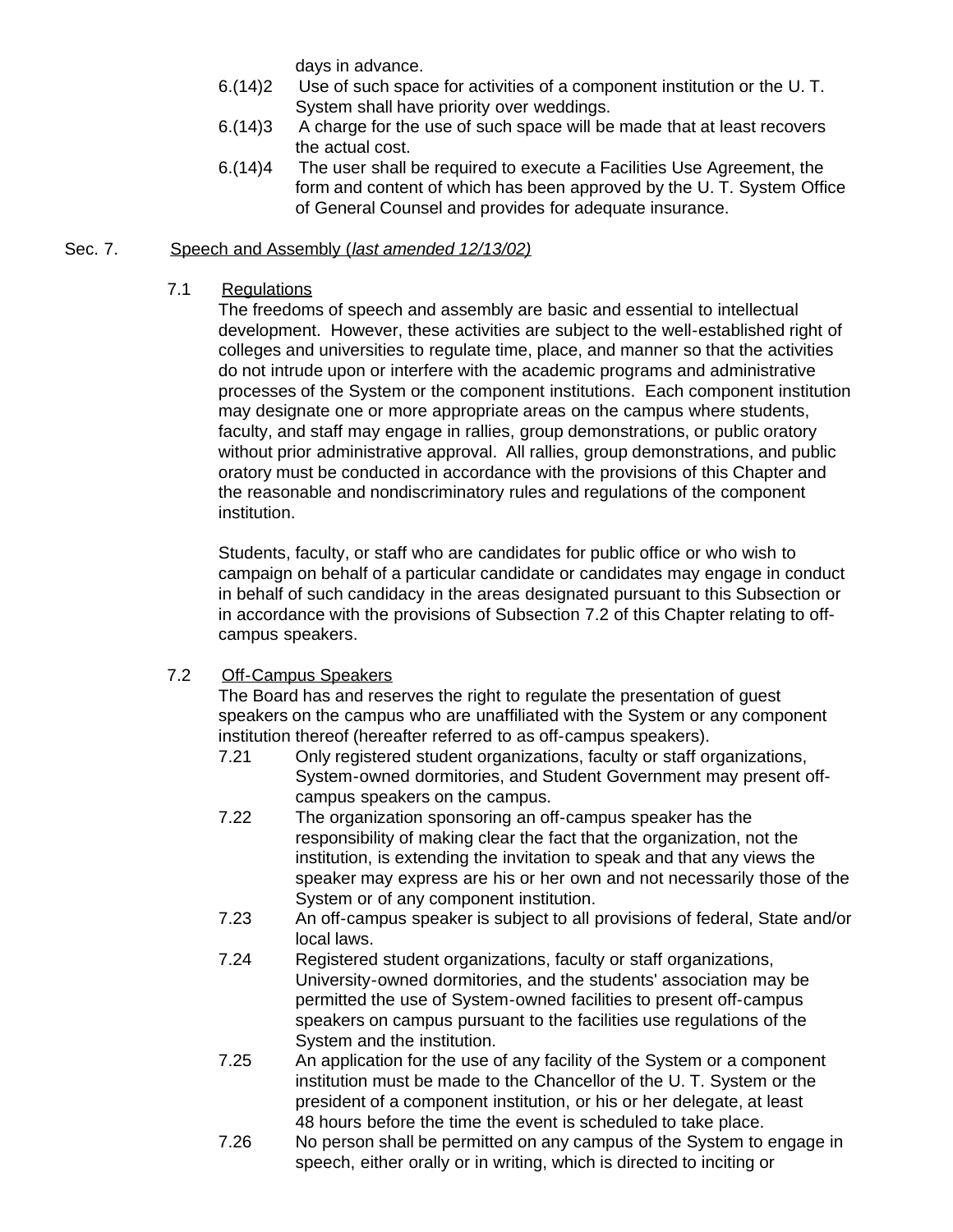producing imminent lawless action and is likely to incite or produce such action.

7.27 No off-campus speaker who is to be paid from State funds as consideration for his or her speech shall be permitted to speak on the campus of any component institution of the System unless the university facility in which the speech is to be delivered will be open to the public, including members of the news media, who will be entitled to record, videotape, or telecast live portions of the speech. The provisions of this Subdivision do not apply to classes, seminars, symposia, and conferences intended for the use and benefit of students, faculty, staff, and invited guests. No person may in any way obstruct or lessen in any way the opportunity for the audience to take the fullest advantage of the speech, including the opportunity to see and hear the speaker during the entire speech.

#### Sec. 8. General Admission Policy

The component institutions of the U. T. System will make maximum use of resources, consistent with standards of appropriate accrediting bodies and enrollment and admissions policies approved by the Board, to admit and educate as many qualified students as possible.

# Sec. 9. Assessment, Collection, and Waiver of Tuition and Fees (*editorially renumbered 12/02*)

Tuition, fees, and other charges will be fixed as prescribed or as authorized by statute and will be published in the institutional catalog with a description of the criteria for any authorized exemptions and waivers.

9.1 Exemptions and Waivers

The authority of the U. T. Board of Regents to grant exemptions and waivers from tuition, fees, and other charges in accordance with statute, is delegated to the presidents of the U. T. System component institutions.

# 9.2 Approval of Certain Fee Changes

The Board delegates to the presidents of the component institutions the authority to approve changes in the amounts of other fees or charges authorized by [Texas](http://www.capitol.state.tx.us/statutes/ed/ed0005400.html#ed066.54.504) [Education Code Section](http://www.capitol.state.tx.us/statutes/ed/ed0005400.html#ed066.54.504) 54.504 or [Section](http://www.capitol.state.tx.us/statutes/ed/ed0005400.html#ed008.54.007) 54.007 that have previously been approved by the Board and to approve changes in the amounts of charges authorized by [Texas Education Code Section](http://www.capitol.state.tx.us/statutes/ed/ed0005500.html#ed010.55.16) 55.16, that have previously been approved by the Board. As a condition to approval of any increase in such fees and charges, the institutional president must find that such increase is required in order for the fee or charge to reasonably reflect the actual cost to the component institution of the materials or services to be provided.

- 9.3 Approval of Changes in Laboratory and Supplemental Fees The Board delegates to the presidents of the component institutions the authority to approve changes in laboratory fees authorized by [Texas Education Code](http://www.capitol.state.tx.us/statutes/ed/ed0005400.html#ed057.54.501) Section [54.501\(a\)](http://www.capitol.state.tx.us/statutes/ed/ed0005400.html#ed057.54.501), and changes in supplemental fees authorized by [Texas](http://www.capitol.state.tx.us/statutes/ed/ed0005400.html#ed012.54.051) [Education Code Section](http://www.capitol.state.tx.us/statutes/ed/ed0005400.html#ed012.54.051) 54.051(l), for laboratory and supplemental fees previously approved by the Board.
- 9.4 Approval to Collect Payment of Tuition, Fees, and Other Charges The Board delegates to the presidents of the component institutions the authority to collect the payment of tuition, fees, and other charges in accordance with those methods prescribed or authorized by statute.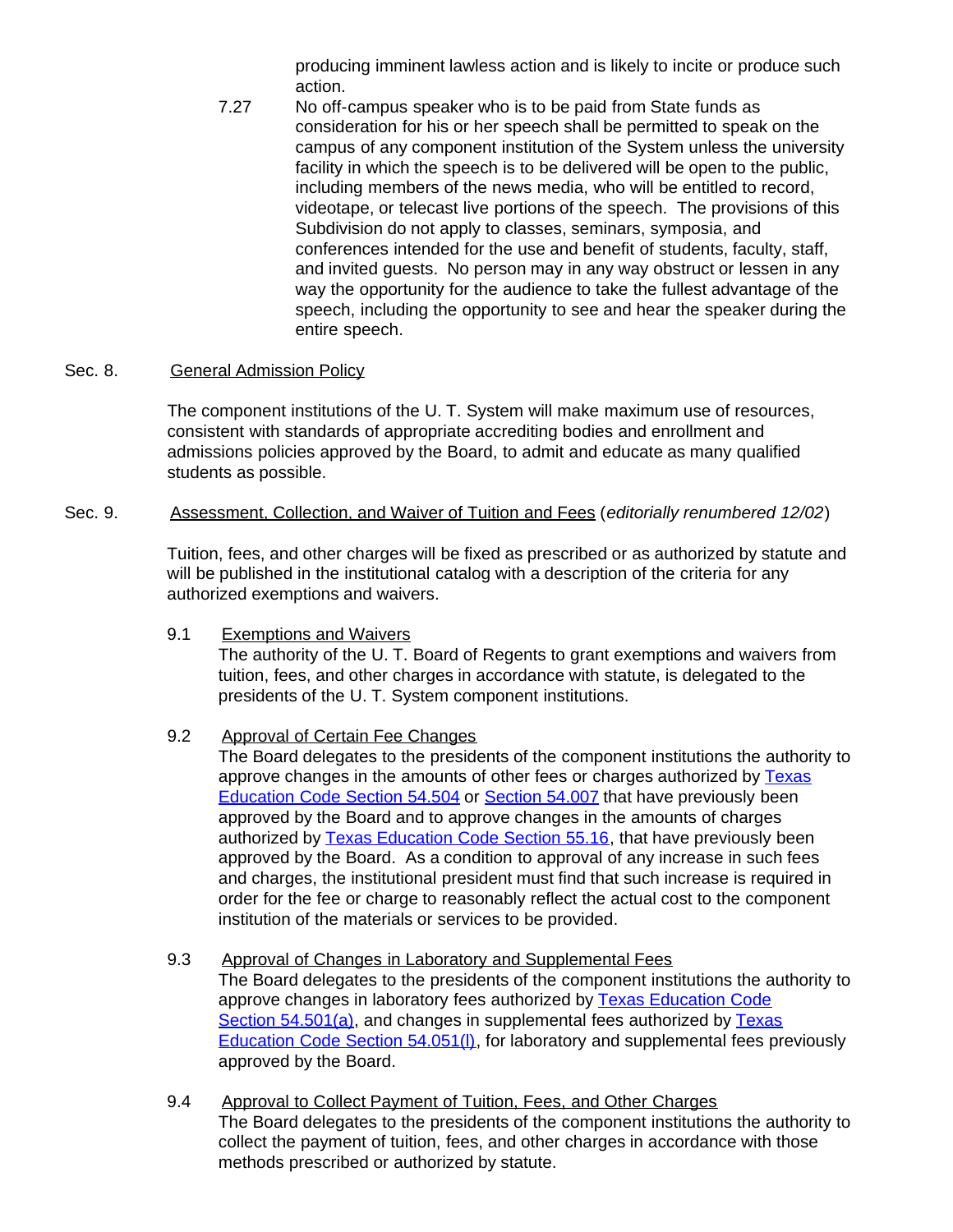#### Sec. 10. Off-Campus Student Housing (*editorially renumbered 12/02*)

The component institutions of the System will not extend Approved Housing status to any student residential units except those directly operated by the System. Each student at a component institution will have free choice in the selection of his or her residential accommodations not operated by the University, subject to parietal rules.

#### Sec. 11. University Policy in Regard to Debts of Students (*editorially renumbered 12/02*)

11.1 Student Responsibilities

Neither the System nor any component institution is responsible for debts contracted by individual students or by student organizations. On the other hand, all students and student organizations are expected to conduct themselves honorably in all commercial transactions. Neither the System nor any component institution will assume the role of a collection agency except for monies owed to the System or one of its component institutions, nor will the System nor any of its component institutions adjudicate disputes between students and creditors over the existence or the amounts of debts.

#### 11.2 Penalties for Nonpayment

In the event of nonpayment to the System or one of its component institutions, one or more of the following actions may be taken: (a) a bar against readmission for the student; (b) withholding of the student's grades and official transcript; (c) withholding of a degree to which the student otherwise would be entitled.

#### Sec. 12. Anonymous Publications (*editorially renumbered 12/02*)

Anonymous publications are prohibited, and any individual or organization publishing or aiding in publishing, or circulating or aiding in circulating, any anonymous publication will be subject to disciplinary action.

#### Sec. 13. Negotiations Related to Disruptive Activities Prohibited (*editorially renumbered 12/02*)

Neither the Chancellor of the U. T. System or the president of a component institution nor any officer in the System Administration, nor any representative of either of them when dealing with disruptive activities, shall negotiate or attempt to negotiate with any person or persons engaged in any disruptive activity on the campus of any component institution of the System. When such a situation arises, the Chancellor of the U. T. System or the president of a component institution or any officer in the System Administration, or any representative of either of them, shall take immediate action to utilize all lawful measures to halt and eliminate any and all such disruptive activities that come to their attention provided, however, the Chief of Police of the U. T. System or any component institution and those people designated by any such Chief of Police are authorized to use their sound discretion under the attendant circumstances in addressing any such disruptive behavior.

# **PART ONE, CHAPTER VII**

# **PRIVATE SECTOR SUPPORT**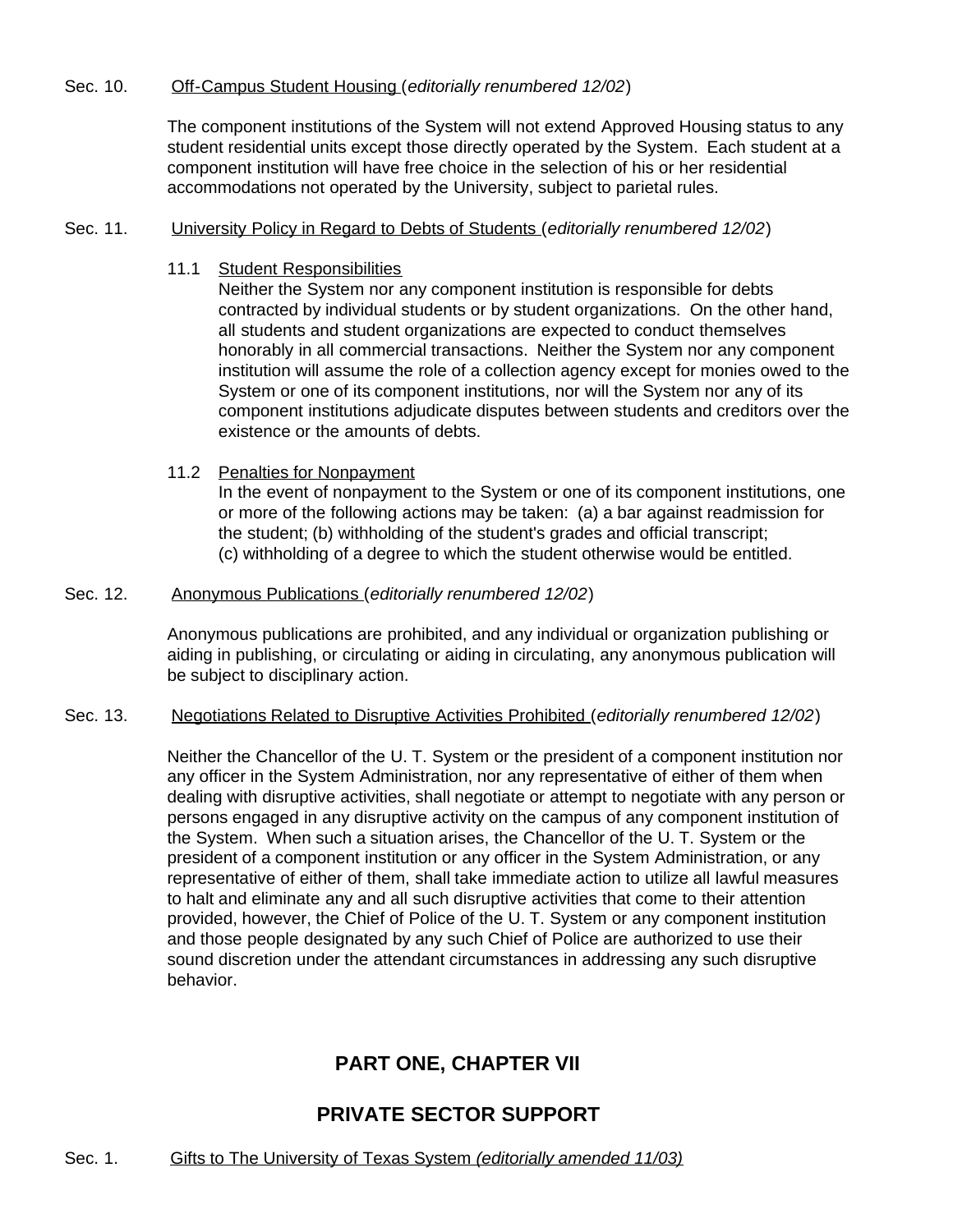- 1.1 Authority to Accept Gifts and Development of Gift Acceptance Procedures The authority to accept gifts to the U. T. System or to any of the component institutions is vested in the Board and delegated by the Board as specifically set out in this Section. Except as provided in this Subsection, the preceding Subsections, or approved institutional policies, no member of the staff of any institution has the authority to accept gifts. The Board delegates to the Vice Chancellor for External Relations the authority and responsibility to promulgate a set of guidelines regarding the acceptance, processing, investment, and administration of gifts. These guidelines will be known as the "U. T. System Gift Acceptance Procedures" and shall be adhered to by the component institutions and U. T. System. In promulgating the "U. T. System Gift Acceptance Procedures", the delegate shall also consider provisions to:
	- 1.11 Accomplish the goal of increasing financial support for the U. T. System through the appropriate assistance of donors,
	- 1.12 Allow staff members to respond to donor initiatives quickly and with certainty,
	- 1.13 Establish administrative processes to accept and administer gifts in a prudent and efficient manner, with fiduciary responsibilities of fundamental importance,
	- 1.14 Comply with the Texas Constitution and applicable federal and State law,
	- 1.15 Comply with the provisions of the Internal Revenue Code and related regulations,
	- 1.16 Specifically incorporate provisions related to the acceptance of pledges to fund endowments as follows:
		- 1.161 At least 20% of the donors' total proposed funding must be received prior to the acceptance of an endowment, and
		- 1.162 The pledge for payment of the remaining funds shall not extend beyond five years from the date of execution of the gift agreement.
	- 1.17 Specify that requests to establish quasi-endowments are to be submitted only when it is expected that the endowment will be maintained permanently, and
	- 1.18 Provide that, in the interest of financial responsibility and efficiency, it is the specific preference of the Board that all endowment gifts be eligible for commingling for investment purposes with other endowment funds.

# 1.2 Conformance to System Policies

Unless otherwise approved by the Board, all gifts to the System or any component institution shall be made in accordance with all relevant laws and Board policies, including but not limited to the provisions of the U. T. System Gift Acceptance Procedures, the Gift Policy Guidelines for Surface and Mineral Estates in Real Property, the U. T. System Environmental Review Policy for Acquisitions of Real Property Assets, and approved institutional policies.

1.21 Real Property

Acceptance of all gifts of real property shall be subject to the U. T. System Gift Policy Guidelines for Surface and Mineral Estates in Real Property and the Environmental Review Policy for Acquisitions of Real Property Assets.

1.22 Outdoor Works of Art

Approval by the Board of Regents is required prior to the acceptance of a gift of an outdoor work of art. Considerations will include appropriateness with regard to the component institution's Campus Master Plan and any installation and/or continuing expense to the institution.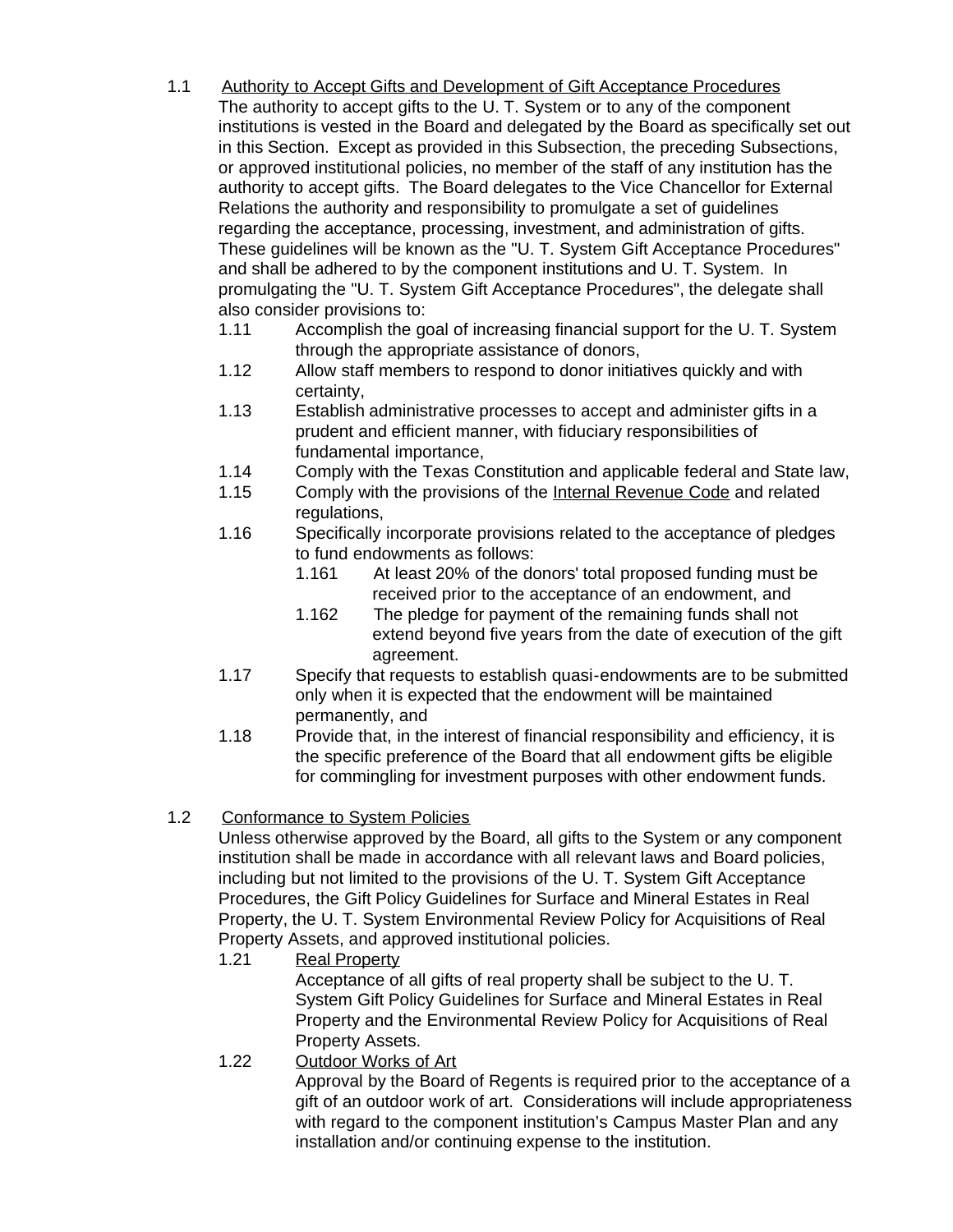# 1.3 Gifts Not Administered by Office of External Relations

The Board delegates to the Chancellor or the president of a component institution, or a designee specified in writing, the authority to accept gifts, other than gifts of real property, that are not processed or administered by the Office of External Relations and that conform to all relevant laws and Board policies, including but not limited to the U. T. System Gift Acceptance Procedures, the Gift Policy Guidelines for Surface and Mineral Estates in Real Property, the Environmental Review Policy for Acquisitions of Real Property Assets, and approved institutional policies, provided that such gifts have a value of \$500,000 or less (in cash or in-kind). Such gifts that have a value of more than \$500,000 (in cash or in-kind) must be submitted to the Board for approval via the Docket.

# 1.4 Certain Gifts of Real Property (*editorially amended 9/04*)

The Board delegates to the Executive Vice Chancellor for Business Affairs, or a designee specified in writing, authority to accept all gifts of real property of any value that are not processed or administered by the Office of External Relations and that conform to all relevant laws and Board policies, including but not limited to the U. T. System Gift Policy Guidelines for Surface and Mineral Estates in Real Property, the Environmental Review Policy for Acquisitions of Real Property Assets, and approved institutional policies.

# 1.5 Gifts Administered by Office of External Relations

The Board delegates to the Vice Chancellor for External Relations, or a designee specified in writing, authority to accept all gifts of any value (either in cash or inkind) that conform to all relevant laws and Board policies, including but not limited to the U. T. System Gift Acceptance Procedures, the Gift Policy Guidelines for Surface and Mineral Estates in Real Property, and the Environmental Review Policy for Acquisitions of Real Property Assets, and are processed or administered by the Office of External Relations.

# 1.6 Delegation of Certain Actions

The Board delegates to the Vice Chancellor for External Relations, or a designee specified in writing, authority to take any and all desirable actions relating to the administration and management of gifts accepted by the Office of External Relations, including without limitation the modification or termination of trusts, endowments, and quasi-endowments as may be permitted by applicable law, policies, these Rules and Regulations, and the Gift Acceptance Procedures.

- 1.7 Internal Revenue Service Forms for Gifts Accepted by the Board or President The Board delegates to the president of a component institution, or a designee specified in writing, authority to execute all necessary Internal Revenue Service forms, including without limitation IRS Forms 8283 and 8282, that relate to gifts accepted by the president or accepted by the Board via the Docket or as an Agenda Item.
- 1.8 Internal Revenue Service Forms for Gifts Administered by the Office of Development and Gift Planning Services (*editorially amended 9/03 and 9/04*) The Board delegates to the Vice Chancellor for External Relations, or a designee specified in writing, authority to execute all necessary Internal Revenue Service forms, including without limitation IRS Forms 8283 and 8282, that relate to gifts processed or administered by the Office of Development and Gift Planning Services.

1.9 Internal Revenue Service Forms for Real Property Gifts (*editorially amended 9/03 and 9/04*)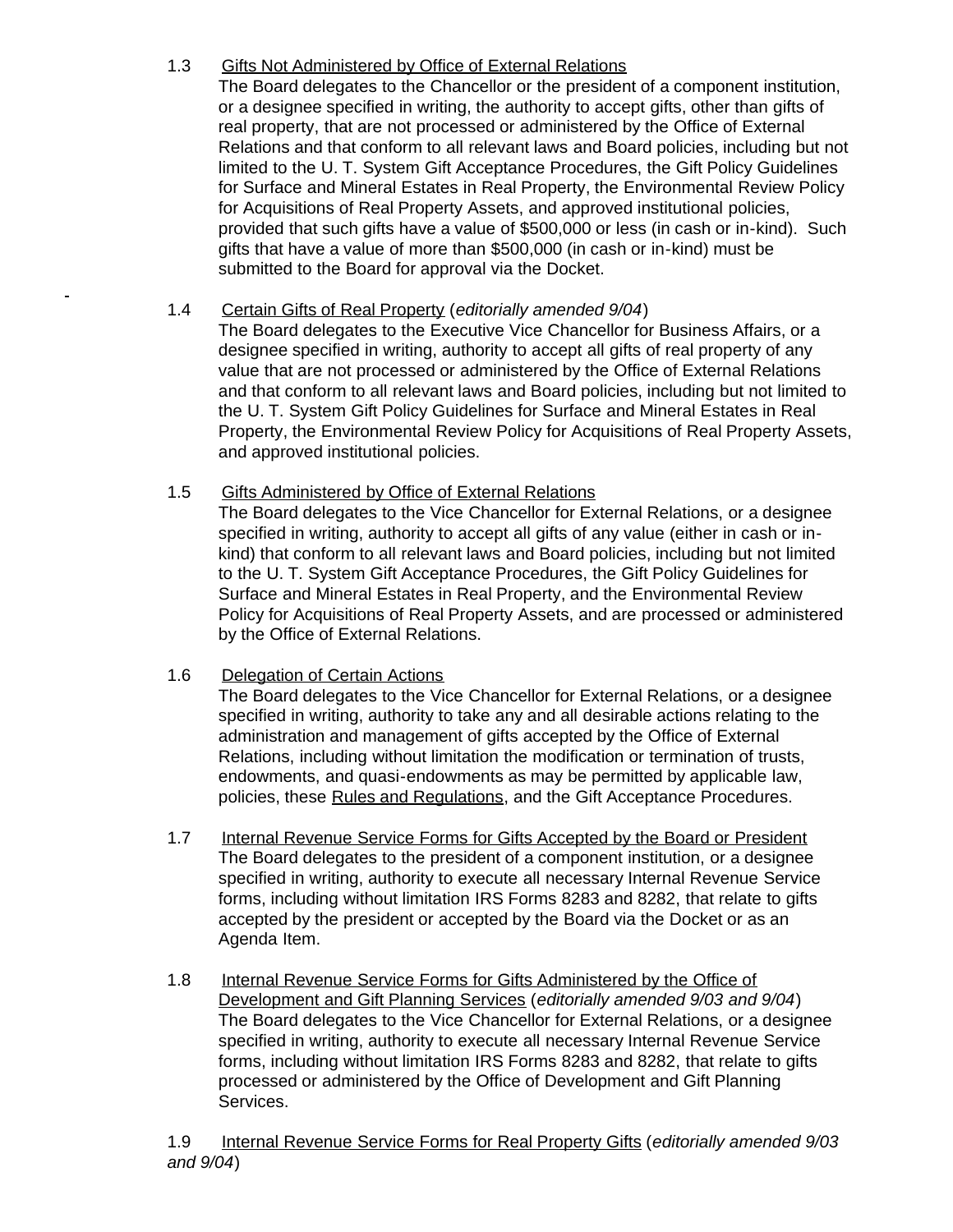The Board delegates to the Executive Vice Chancellor for Business Affairs, or a designee specified in writing, authority to execute all necessary Internal Revenue Service forms, including without limitation IRS Forms 8283 and 8282, that relate to real property gifts processed or administered by the Real Estate Office and University Lands - West Texas Operations.

1.(10) Gifts Report

The Office of External Relations shall submit a report to the Board summarizing acceptance and approval by the Office of External Relations of gifts and other actions

which conform to all relevant laws and Board policies, including but not limited to the Gift Acceptance Procedures, no less frequently than annually.

1.(11) Nonconforming Gifts

Recommendations regarding the acceptance of gifts or other actions which do not conform to all relevant laws and Board policies, including but not limited to the Gift Acceptance Procedures, shall be made through the Chancellor to the Board via the Agenda after review by the appropriate offices of the terms of the gifts, the nature of the donated assets and/or the requested action.

1.(12) Gifts to Establish Endowments

Endowments will be established with gifts that have been completed for tax purposes or with a combination of such gifts and pledges at a minimum funding level of \$10,000. Endowments may be established to fund scholarship programs and other educational activities as well as the endowed academic positions specified in Section 3 of this Chapter.

#### 1.(13) Administration of Gift to Benefit Individual

Neither the System nor any of its component institutions will administer a gift for the benefit of any designated individual unless the donor is exempt from federal income taxes as defined by the Commissioner of Internal Revenue.

#### 1.(14) Conduct Related to Gifts (*editorially amended 9/04*)

- 1.(14)1 The Board will not serve as executor or administrator of an estate because of the potential for conflicts of interest and the scope of the required duties.
- 1.(14)2 U. T. System and component institution employees who agree to serve as executor or administrator of a donor's estate which benefits a U. T. System component institution are immediately to notify the Office of Development and Gift Planning Services of their appointment. Upon notification, the employee will be furnished a statement advising of the potential for conflicts of interest and directing that all communications pertaining to the estate between the employee and any office of the U. T. System or the component institutions shall be in writing.
- 1.(14)3 U. T. System and component institution employees should not knowingly act as witnesses to wills in which the U. T. System or a component institution is named as a beneficiary because their doing so may jeopardize the receipt of the bequest.
- 1.(14)4 Because of the potential for conflicts of interest, U. T. System and component institution employees who agree to serve as trustee of a trust benefiting a U. T. System component institution are immediately to notify the Office of Development and Gift Planning Services of their appointment. Upon notification, the employee will be furnished with a statement advising of the potential for conflicts of interest and directing that all communications pertaining to the trust between the employee and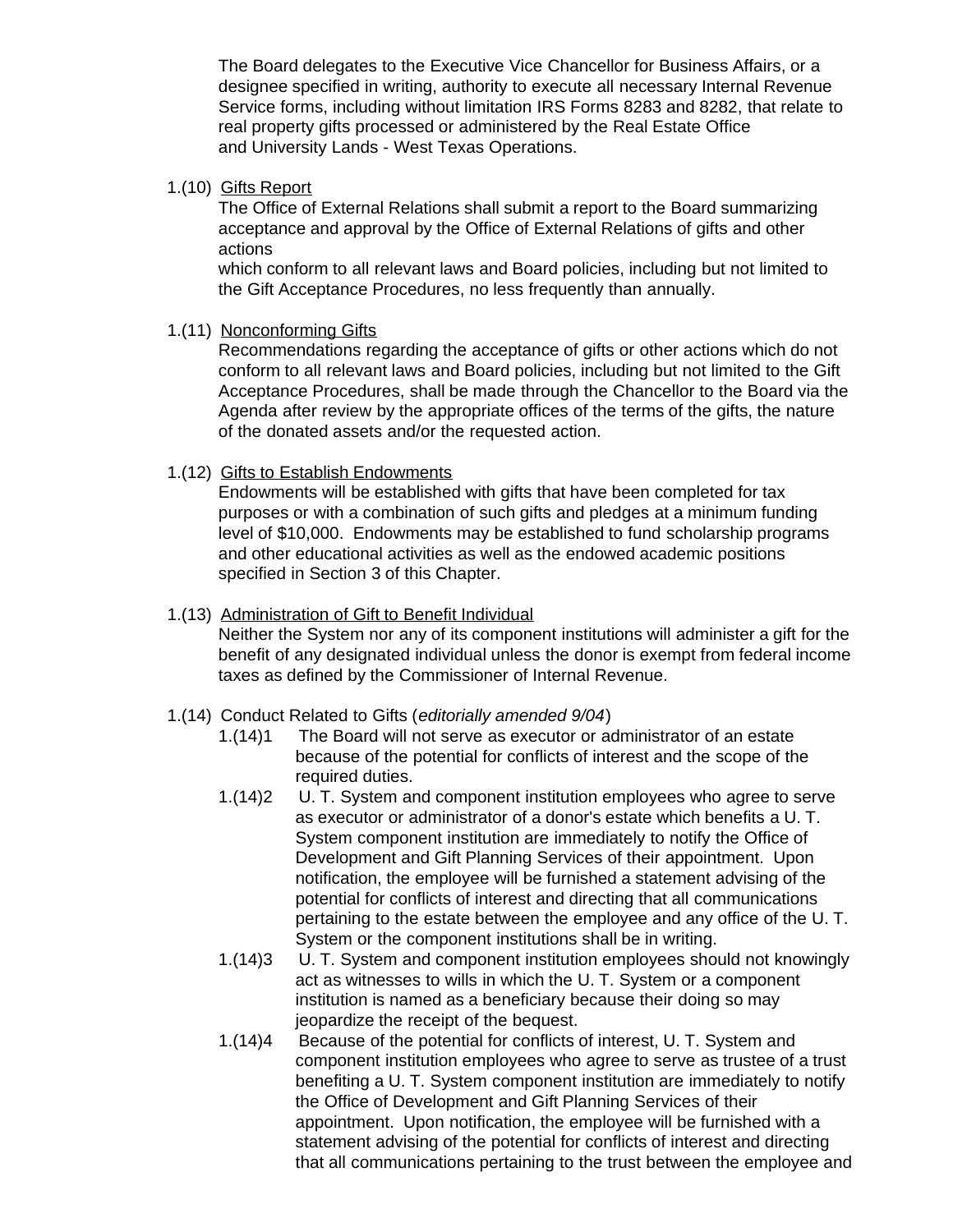any office of the U. T. System or the component institutions shall be in writing.

### Sec. 2. Fellowships, Scholarships, and Loan Funds

## 2.1 Administration

After gifts for fellowships, scholarships, and loan funds have been accepted by the Board, as indicated previously, they are administered jointly by designated committees and the business office of each component institution.

2.2 Selection of Scholarship and Fellowship Recipients, Notice of Award, and Payment In the case of scholarships and fellowships, the appropriate committee, or designated individual, receives applications, makes the necessary inquiries, and determines the award. The committee advises the institutional head of the award who, in turn, approves and forwards the notice of award to the business office. Payments on scholarships and fellowships are made through the business office of the component institution.

# 2.3 Loan Fund Process

In the case of loan funds, the appropriate committee or designated person receives applications for loans, makes the necessary inquiries, and approves or declines the original loan as well as all renewals and extensions. The Chairman notifies the business office of the granting of loans, and all records including notes, cash, accounts, and collections are thereafter handled by that office. The principal of loan funds is kept intact insofar as possible. The Chairman of the awarding committee may be requested by the business office to assist in collection of past due interest or principal.

## Sec. 3. Endowed Academic Positions

# 3.1 Approval Prior to Commitment or Announcement

No endowment will be established or announced without prior approval by the Board or its designee(s). No initial appointment will be made to an endowed or named academic position without prior approval as a Request for Budget Change by the president of a component institution after review and approval by the appropriate Executive Vice Chancellor. Subsequent new or continuing appointments to the endowed or named academic positions may be approved as a part of the annual operating budget.

No negotiations or commitments implying the establishment of the endowment of an academic position will be undertaken by any faculty member or officer of the component institution until the proposal has been formally approved by the president.

# 3.2 Categories and Minimum Funding Levels *(editorially amended 11/03)*

The six categories of endowed and named academic positions and the minimum funding levels to establish the positions are: Distinguished University Chairs (\$2 million), Distinguished Chairs (\$1 million), Chairs (\$500,000), Distinguished Professorships (\$250,000), Professorships (\$100,000), and Fellowships (\$50,000). All agreements related to endowed academic positions made prior to April 14, 1988, will remain in effect unless a specific request for change is made by the donor and the institution and approved by the Board. Individual component institutions are not required to utilize all categories of endowed academic positions and may, with advance administrative approval and inclusion in the institutional Handbook of Operating Procedures, limit institutional endowment activity to those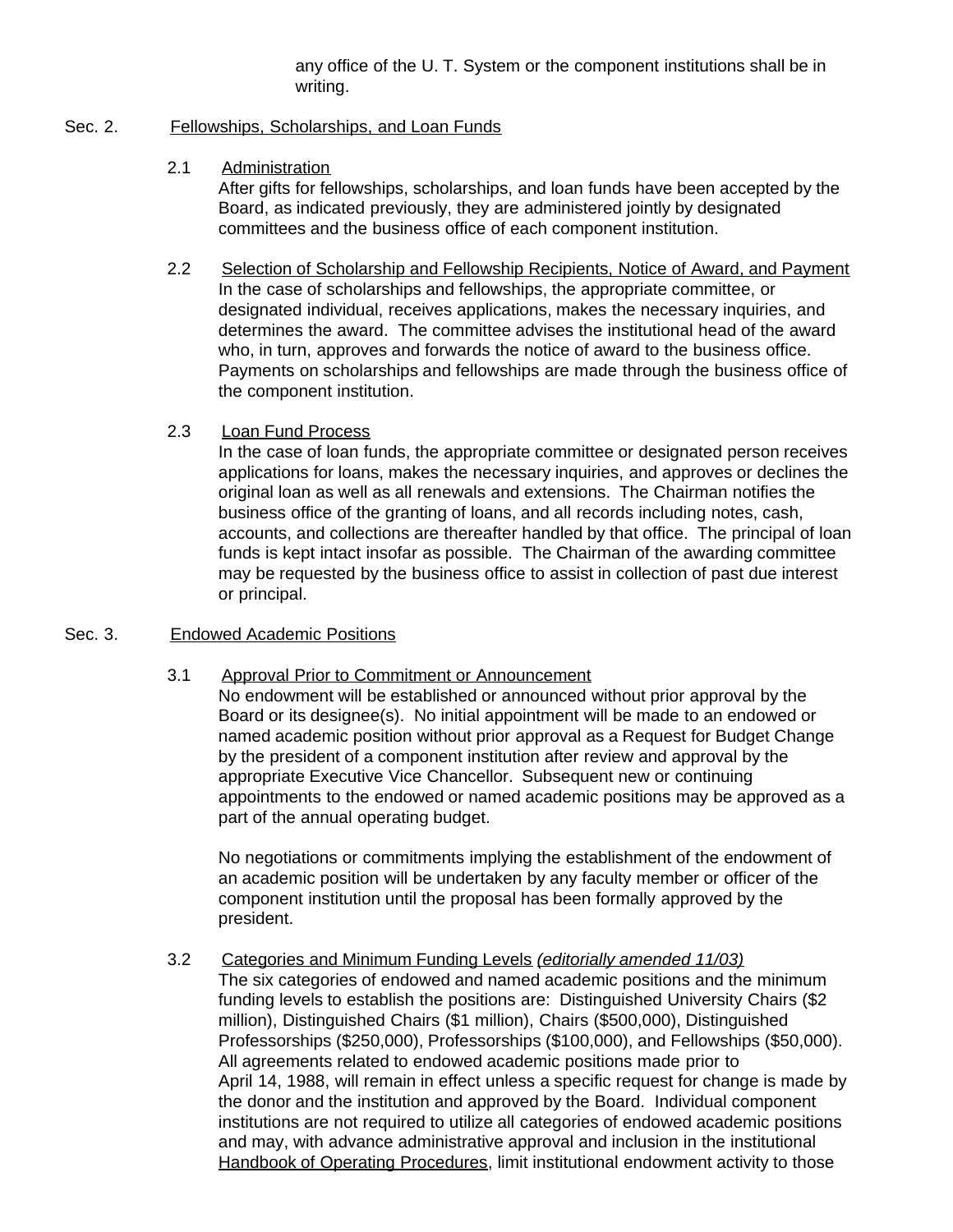position categories which best fit the component institution goals and mission.

- 3.21 Whether an endowment has attained the minimum funding level necessary to establish a particular academic position will be determined by the total market value of contributions to the endowment in the form of gifts from donors or transfers of institutional funds at the time the contribution is made. Funding levels will not be determined by the amount of net sale proceeds received from a non-cash gift or by the current market value of the investments held in an endowment.
- 3.22 With the specific approval of the Board, a named academic position may be established without the above minimum funding levels only in accordance with agreements recommended by the Chancellor, the appropriate Executive Vice Chancellor, and the Vice Chancellor for External Relations. Such agreements must contain the provisions outlined in Subdivisions 3.23 and 3.24 of this Chapter.
- 3.23 If an external entity requests that the Board establish a named academic position based upon the entity's agreement to hold and manage an endowment fund supporting the position, the entity must irrevocably agree to dedicate the endowment to the support of the academic position in perpetuity or for a specified term of years. The entity must agree to adhere to Board policies regarding minimum funding levels for an endowment. The entity must agree to employ annual payout policies that are consistent with the goal of distributing from the endowment, or otherwise contributing to the institution, an annual payout amount substantially similar to that distributed from a comparable Boardmanaged endowment. The entity must agree that funds distributed from the endowment shall be paid to the institution for further expenditure in accordance with Board policies. The Board must retain the right to appoint all holders of the academic position.
- 3.24 If an external entity requests that the Board establish a named academic position without the funding of an endowment to support the position, the entity must irrevocably agree to contribute annually, either in perpetuity or for a specified term of years, an amount substantially similar to that distributed from a Board-managed endowment in support of a comparable position. The entity must agree that the funds will be contributed for further expenditure in accordance with Board policies regarding the particular category of academic position being established. The Board must retain the right to appoint all holders of the academic position.

#### 3.3 Distinguished University Chairs, Distinguished Chairs, Chairs, Distinguished Professorships, and Professorships

The component institution will pay from its funds such amounts as are necessary to set the salary of the holder at a level commensurate with his or her record, experience, and position in the faculty. Distributions from the endowment may be used both for salary supplementation and for other professional support of the holder of the endowed position, including assistance in the holder's research. Endowment distributions also may be used to pay an appropriate part of the salary of the holder of the endowed position commensurate with an authorized reduced faculty workload when required by other duties of the position or when the holder is on part-time or full-time research leave which is otherwise unfunded. It is provided specifically, however, that, in no event, will endowment distributions be used to supplant any other source of funds used to pay the base salary of the holder of the position when the holder is performing his or her regular duties.

3.4 Endowed Fellowships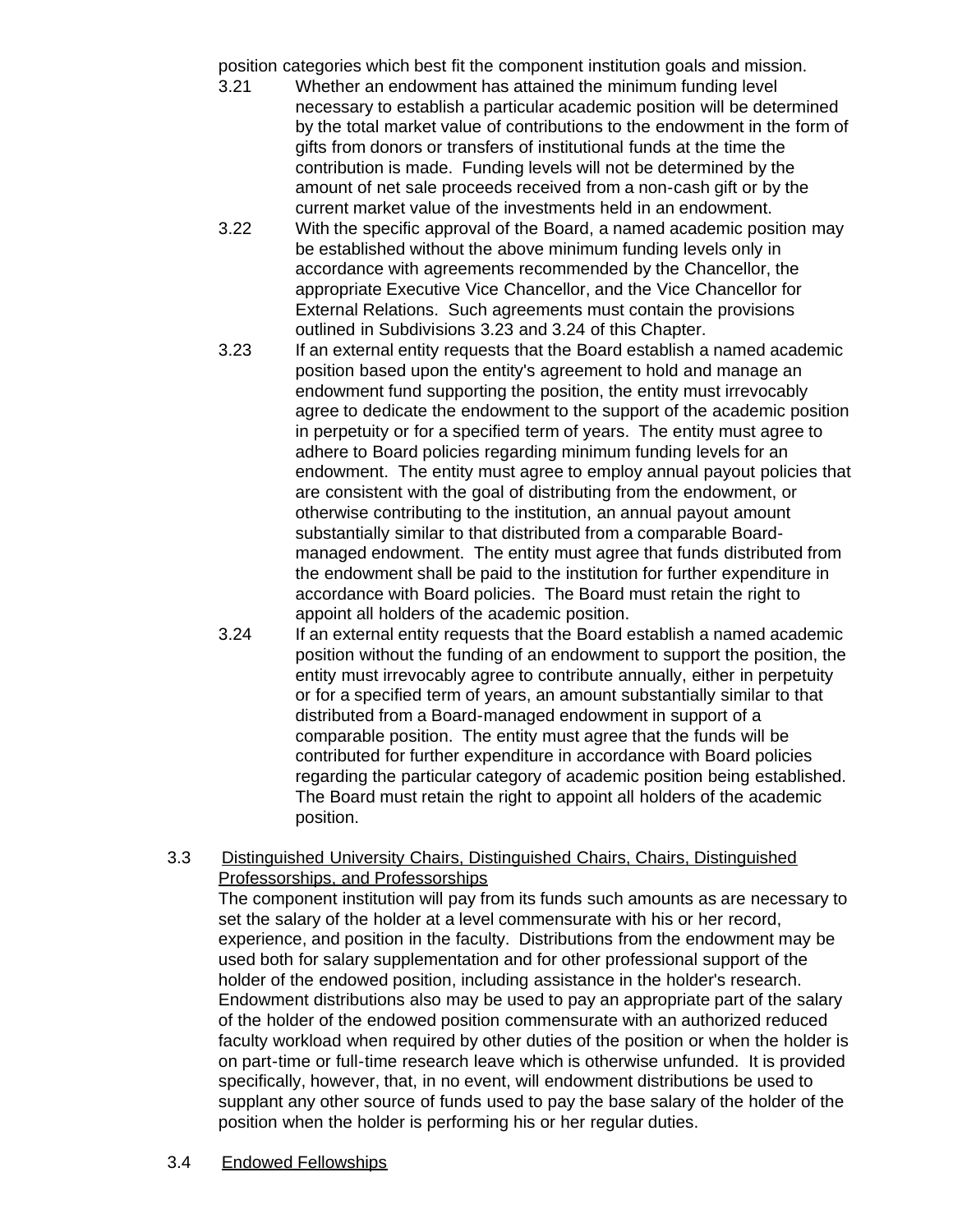Distributions from the endowment may be used to supplement the salary of the holder of the fellowship, who may be a qualified person of any academic rank irrespective of tenure status, and will also be available for other professional support of the holder. The endowed fellowship will be used to provide temporary support (not to exceed one academic year) of distinguished scholars who are in temporary residence at the component institution while participating in planned academic programs; visiting scholars who are in temporary residence at the institution for special academic programs or purposes; component institution faculty who have made unique contributions to academic life or to knowledge in their academic discipline; and component institution faculty of any academic rank, irrespective of tenure status, who have been selected for teaching excellence through procedures established by the component institution. Grants for endowed visiting professorships and endowed teaching fellowships of at least \$50,000 already under contractual agreement for the future, bequests included in wills made prior to April 14, 1988, and other prior bona fide arrangements for endowed teaching fellowships and endowed visiting professorships are excepted in this regulation. Grants for endowed lectureships of at least \$20,000 already under contractual agreement for the future, bequests in wills made prior to April 14, 1988, and other prior bona fide arrangements for endowed lectureships are excepted from the minimum amount restriction in this regulation.

#### Sec. 4. System Private-Fund Development

#### 4.1 Responsibilities of the Board

Among the most important responsibilities of the Board are those of establishing policies and procedures by which the developmental needs of the System and its component institutions can be determined and of directing vigorous efforts to attract private-fund support for meeting these needs.

#### 4.2 Responsibilities of the Chancellor

The Chancellor is to serve as the chief executive officer for fund development and as the agent of the Board for the discharge of development responsibilities. The Chancellor shall define for the Board, at periodic intervals, descriptions of current and future needs, as determined by the presidents and System Administration, taking into account such needs as each component institution development board may have recommended.

#### Sec. 5. Development Board of a Component Institution

#### 5.1 Authorization

With the approval of the president of a component institution, the appropriate Executive Vice Chancellor, the Chancellor, and the Board of Regents, any component institution may have a development board dedicated to its own unique interests. Such a development board is the agency responsible through the president to the Chancellor, and through him or her to the Board of Regents, for all private-fund development for that component institution. Each component institution development board shall determine its development needs and shall direct the formulation of plans and the promotion of support for its programs.

# 5.2 Responsibilities and Duties

Responsibilities and duties of the component institution development boards:

- 5.21 The component institution development board is the agency responsible to the president of each institution for all private-fund development for that institution.
- 5.22 The component institution development board shall recommend through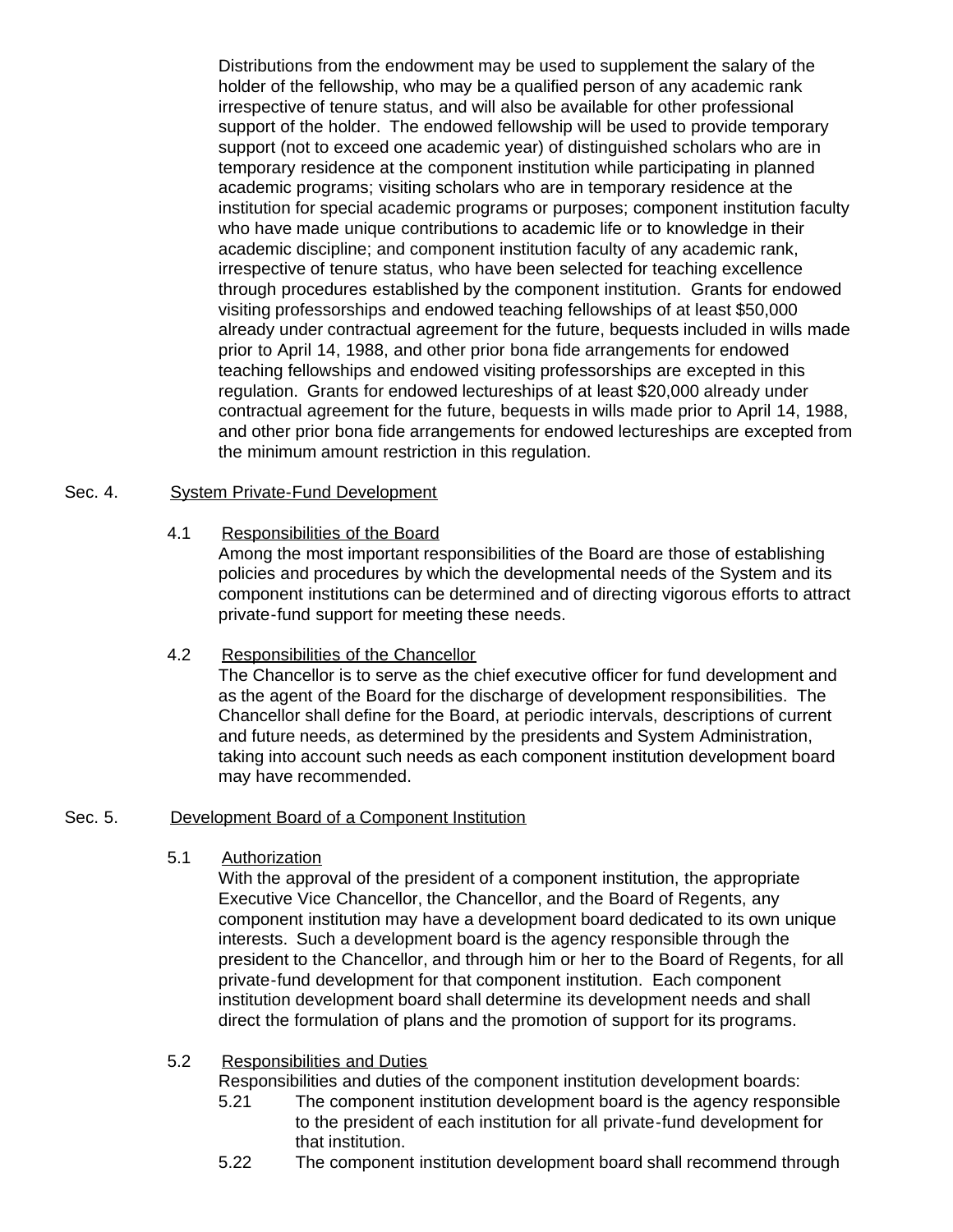the component institution president, the appropriate Executive Vice Chancellor, and the Chancellor to the Board of Regents the approval of current and long-range policies which shall govern activities and responsibilities in cultivating and securing private funds for the institution.

# 5.23 The component institution development board shall have responsibility:

- 5.231 For studying and developing total development needs of the component institution.
- 5.232 For coordinating and formulating plans and actively promoting support for both current and long-range programs to meet the developmental needs of the component institution.
- 5.233 For developing gift possibilities not related to predetermined projects.
- 5.234 For periodic reports of progress to the president and the Chancellor on the plans and programs of the component institution development board. It is expected that a continuing program of the component institution will include collection and dissemination of information regarding gifts and endowments.
- 5.235 At periodic intervals, the president shall lay before his or her development board descriptions of current development needs.
- 5.3 Composition and Operation of a Component Institution Development Board *(editorially amended 11/03)*

The component institution development board shall consist of members recommended and appointed by the president of each component institution with final review and approval of the membership delegated by the Board of Regents to the Chancellor following consultation with the Executive Vice Chancellor for Health Affairs or the Executive Vice Chancellor for Academic Affairs. Presidents of component institutions shall adopt guidelines for the appointment and/or reappointment of the members of the component institution development board. The guidelines shall make clear each individual's term of office and the expectations and responsibilities of membership. Consideration shall be directed to appropriate balance in board membership, including concerns relating to gender, ethnicity, range of experience, geographical distribution, and the special needs of the institution and the board. Component institutions shall forward an accurate roster of development board membership to the Chancellor via the Vice Chancellor for External Relations no later than July 15 of each year. All terms shall officially begin on September 1. Official rosters of board membership shall be maintained in the Office of the Vice Chancellor for External Relations. The president of the component institution and the Chancellor (or his or her delegate) shall be ex officio members with voting privileges. The component institution development board will elect a Chairman and such other officers as are appropriate from among its membership.

# 5.4 General Policies of the Component Institution Development Boards

- 5.41 A component institution development board shall seek to enlist the aid of numerous friends of the institution in fund-development efforts, and may establish such committees and other groups as seem desirable in carrying out its program.
- 5.42 A component institution development board shall serve the individual component institution of the System to coordinate and assist in the plans and programs of that component institution with consideration of development interests of all component institutions in the System.
- 5.43 A component institution development board will work closely with the internal foundations of the component institutions. No internal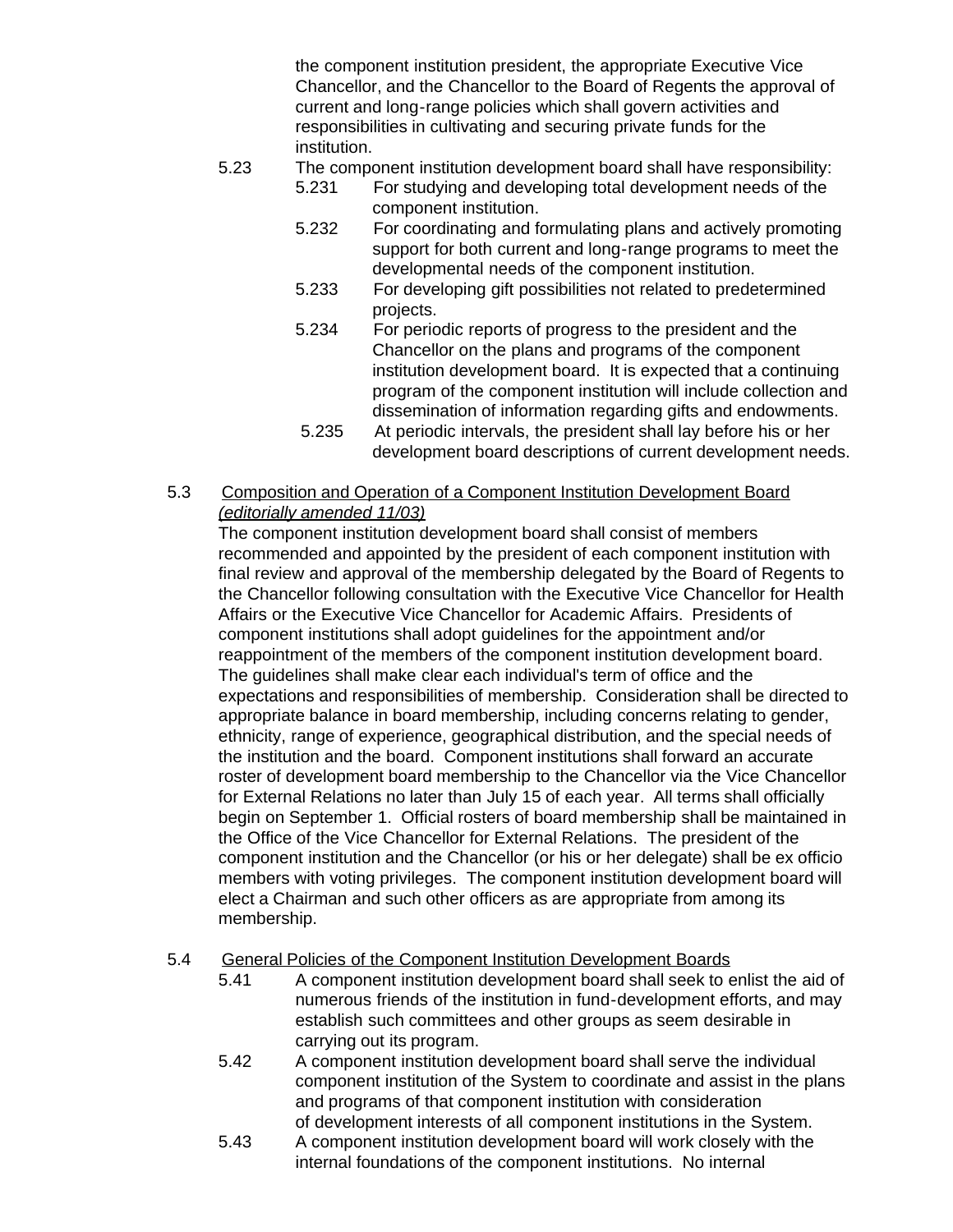foundations shall be established or continued in existence except with the approval of the appropriate Executive Vice Chancellor, the Chancellor, and the Board of Regents. The president of each component institution shall be responsible for stimulating, guiding, and assisting the component institution development board and internal foundations of the component institution he or she heads and he or she may require suitable annual reports from each. All such activities shall be coordinated through the office of the president and the director of the component institution development board.

# 5.5 Special Campaigns

From time to time, special campaigns for specific objectives may be conducted, with or without the assistance of private fund-raising counsel. Such campaigns may originate upon recommendation by the Board of Regents, the Chancellor, the president with the concurrence of the Chancellor, or the component institution development boards. No such campaign shall be authorized or undertaken, however, until the Chancellor has advised the Board of Regents of his or her approval or disapproval and the campaign has been approved by the Board of Regents.

# 5.6 Activities by Ex-Students' Associations

Notwithstanding the provisions hereof conferring authority upon and placing responsibility with the Chancellor for fund development and fund raising, it is understood that ex-students' associations of the System component institutions may engage in fund raising for their own support through dues and payments for memberships, both annual and life. However, it is expected that no such exstudents' association will sponsor or participate in any other organized fund-raising effort without first consulting and advising with the president and the Chancellor, and then receiving the approval of the Board of Regents.

# 5.7 Executive Office of a Component Institution Development Board

- 5.71 Within the office of the president there may be appointed by the president, with the approval of the appropriate Executive Vice Chancellor and the Chancellor, an executive director of the component institution development board. He or she is to be charged solely with funddevelopment activity, and subject to supervision, evaluation, and termination of employment by the president.
- 5.72 The executive director of the component institution development board shall have such staff and such operating funds as shall be determined from time to time by budgets recommended by the president, endorsed by the appropriate Executive Vice Chancellor and the Chancellor, and adopted by the Board of Regents. Duties of staff members shall be established by the executive director.

# 5.8 Finances

Financial support of the component institution development board and the executive director shall be provided exclusively by the budget of the institution. Such budgets will be made through established budgetary procedures. The Board of Regents may accept gifts designated for use by the component institution development board and may make such funds available for expenditure by said board.

# Sec. 6. Advisory Councils of a Component Institution

6.1 Establishment and Organization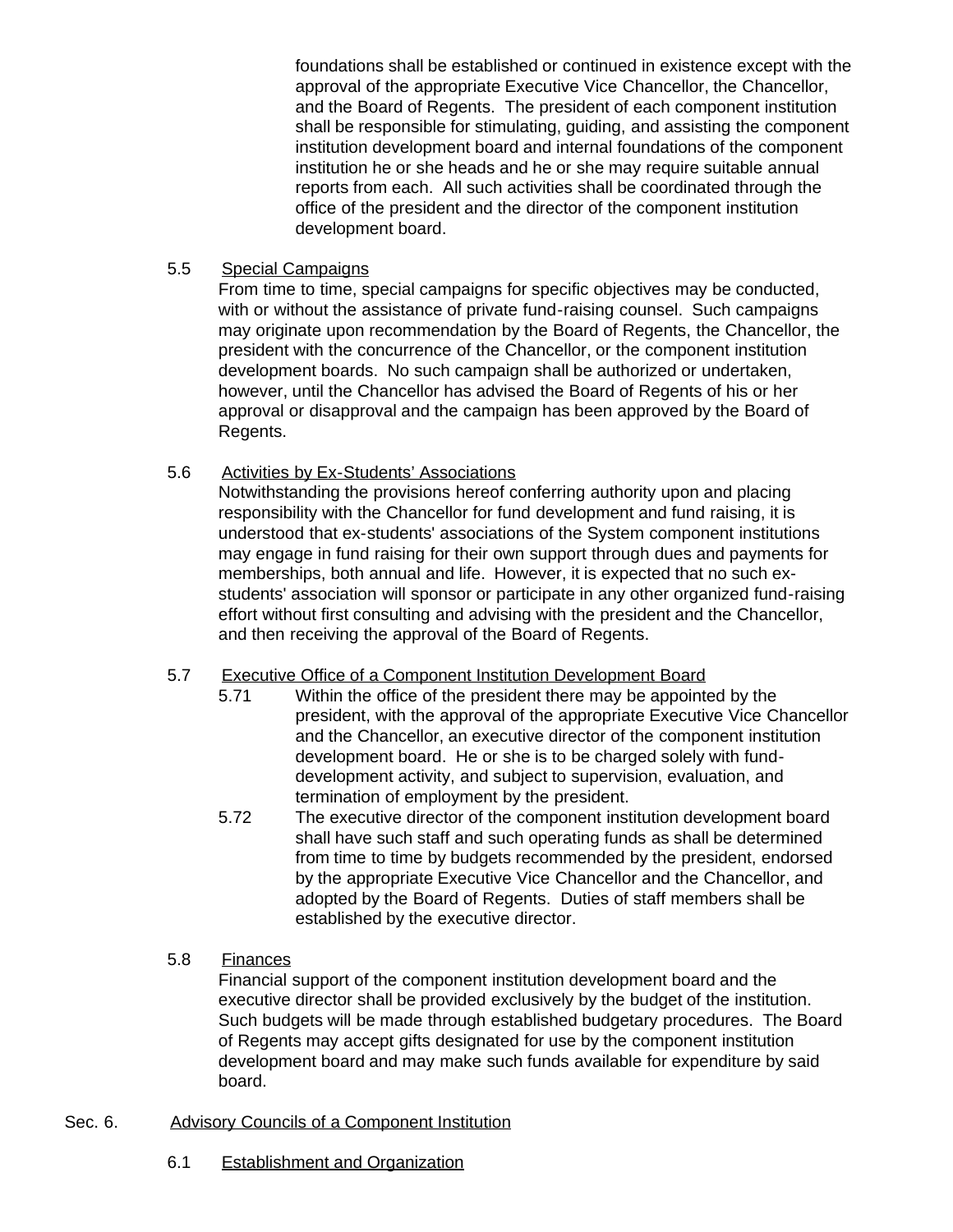- 6.11 With the approval of the president of a component institution, the appropriate Executive Vice Chancellor, the Chancellor, and the Board of Regents, any school, college, or other comparable teaching or research unit may have an advisory council dedicated to its own unique interests. Such an advisory council is responsible through the dean or director to the president of the component and through him or her to the component institution development board for all private funds developed for that school, college, or comparable unit. Each advisory council shall determine its development needs and shall direct the formulation of plans and the promotion of support for its programs.
- 6.12 Membership *(editorially amended 11/03)* An advisory council shall consist of members recommended by the dean or director of the school, college, or other approved unit and appointed by the president of the component institution with final approval of the membership delegated by the Board of Regents to the Chancellor following consultation with the appropriate Executive Vice Chancellor. Presidents shall, in consultation with the dean or director of the school, college, or other approved unit, adopt guidelines for the appointment and/or reappointment of the members of the component institution's advisory council(s). The guidelines shall make clear each individual's term of office and the expectations and responsibilities of membership. Consideration shall be directed to appropriate balance in advisory council membership, including concerns relating to gender, ethnicity, years of involvement or experience with the college, school, or unit, geographical distribution, and the special needs of the school, college, or unit. Component institutions shall forward accurate rosters of advisory council membership(s) to the Chancellor via the Vice Chancellor for External Relations no later than July 15 of each year. All terms shall officially begin on September 1. Official rosters of advisory council membership shall be maintained in the Office of the Vice Chancellor for External Relations. The president of the component institution shall be an ex officio member of the component institution's advisory councils.
- 6.13 Officers

An advisory council may elect a Chairman and other such officers as are appropriate from among its membership. The dean or director, and the president of the component institution, or his or her delegate shall be ex officio members with voting privileges.

- 6.2 Duties and Responsibilities
	- 6.21 An advisory council shall seek to enlist the aid of numerous friends of the school, college, or comparable unit in fund-development efforts, and may establish such committees and other groups as seem desirable in carrying out its programs.
	- 6.22 An advisory council shall recommend through the dean or director or the component institution president to the development board the consideration of current and long-range programs that shall secure private funds for the unit.
	- 6.23 A component institution advisory council shall have responsibility within that school, college or comparable unit:
		- 6.231 For studying and developing private fund needs;
		- 6.232 For coordinating and formulating plans and actively promoting support for both current and long-range programs to meet the developmental needs;
		- 6.233 For periodic reports of progress to the chief administrative officer of the component institution and the development board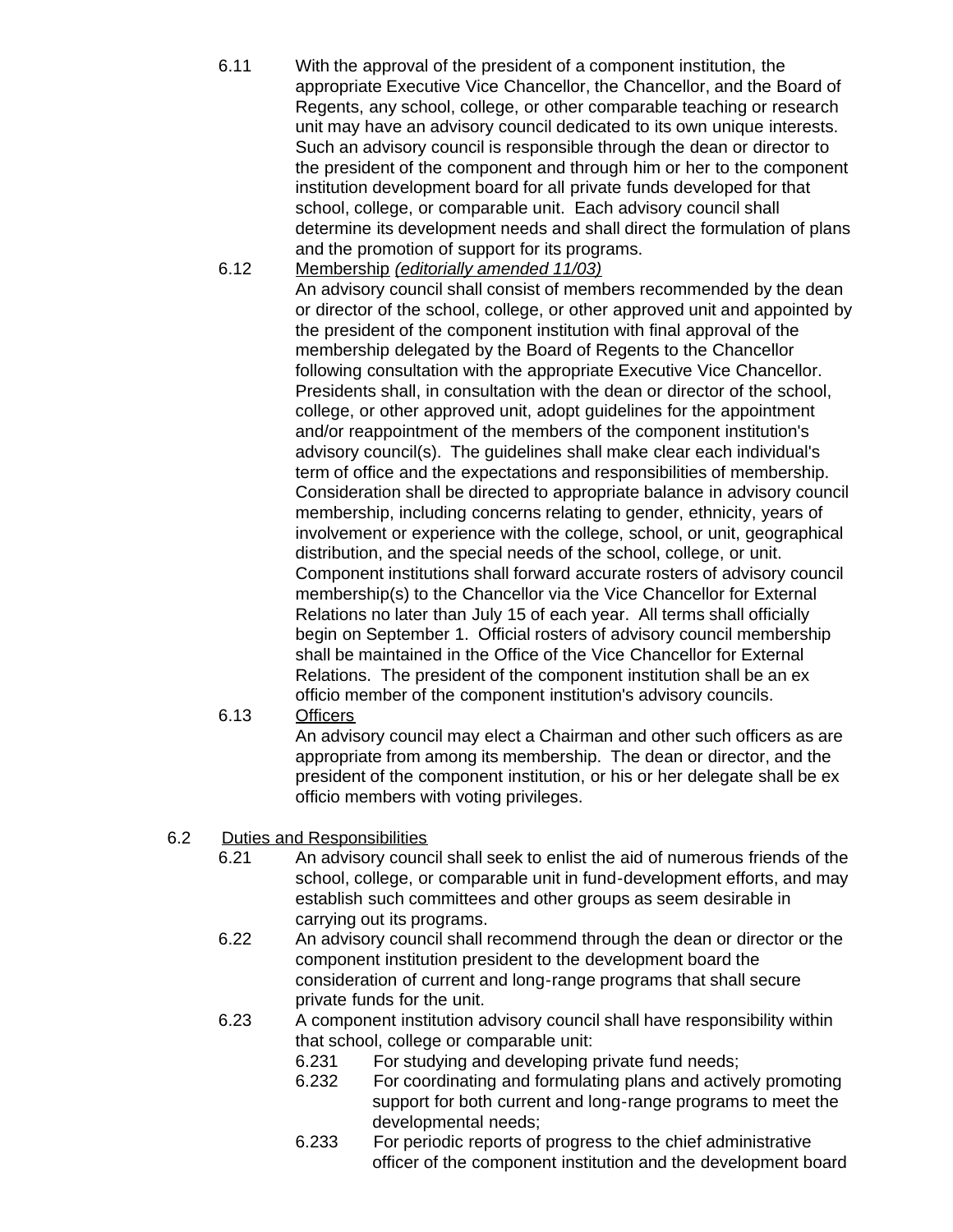on the plans and programs of the advisory council; and

- 6.234 For establishing a continuing program of collection and dissemination of information regarding gifts and endowments.
- 6.24 At periodic intervals, the dean or director shall lay before his or her advisory council descriptions of current development needs.
- 6.25 The work of all advisory councils shall be considered a part of the work of component institution development boards.
- 6.3 Associated Internal Foundations Under the provisions of Section 7 of this Chapter, an advisory council may, but need not, have an associated internal foundation.

#### Sec. 7. **Internal Foundations**

7.1 Definition

As used in this Chapter, the term "internal foundation" means a foundation created by resolution of the Board of Regents of The University of Texas System as set forth in Subdivision 7.31 of this Chapter. The term does not include any entity that is incorporated under the laws of Texas or any other State and does not include any entity created by testamentary or inter vivos trusts. An internal foundation is an accounting and administrative mechanism in the name of which development boards and advisory councils may approach prospective donors. Internal foundations are under the jurisdiction and control of the Board of Regents and are governed by rules, regulations, policies, and procedures promulgated by the Board.

# 7.2 Policies on Initiation and Operation

- 7.21 An internal foundation may be established to benefit a component institution, or a school, college, or other comparable teaching or research unit within a component institution upon the recommendation of a development board or an advisory council, after approval of the president of the component institution, the appropriate Executive Vice Chancellor, the Chancellor, and the Board of Regents.
- 7.22 Divisions and departments below the level of a school, college, or other comparable teaching or research unit may effectively work as separate groups within the framework of the advisory council and internal foundation which represents a school or college or comparable teaching or research unit. Provisions for the designation of special funds to be used for specific activities within the framework of the various internal foundations and advisory councils will be made in order to avoid stifling the interest and initiative of these groups.
- 7.23 There shall be an annual review of the activities of each internal foundation to determine its effectiveness; and, if it is unproductive for an unreasonable length of time, it shall be dissolved.
- 7.24 Every effort shall be made to permit a free range of initiative within the internal foundations, and their associated development boards and advisory councils, but activities must be in conformity with policies of the Board of Regents so as to permit maximum overall achievements in fund raising throughout the System.
- 7.25 All internal foundation funds shall be appropriately accounted for in University endowment and restricted fund accounts. As in the case of other University funds, authorization for expenditure of all funds in internal foundation accounts is vested in the Board of Regents. Except for those funds to be spent in accordance with the terms of Regental acceptance, authorization for expenditure normally will be obtained during the annual institutional budget approval process.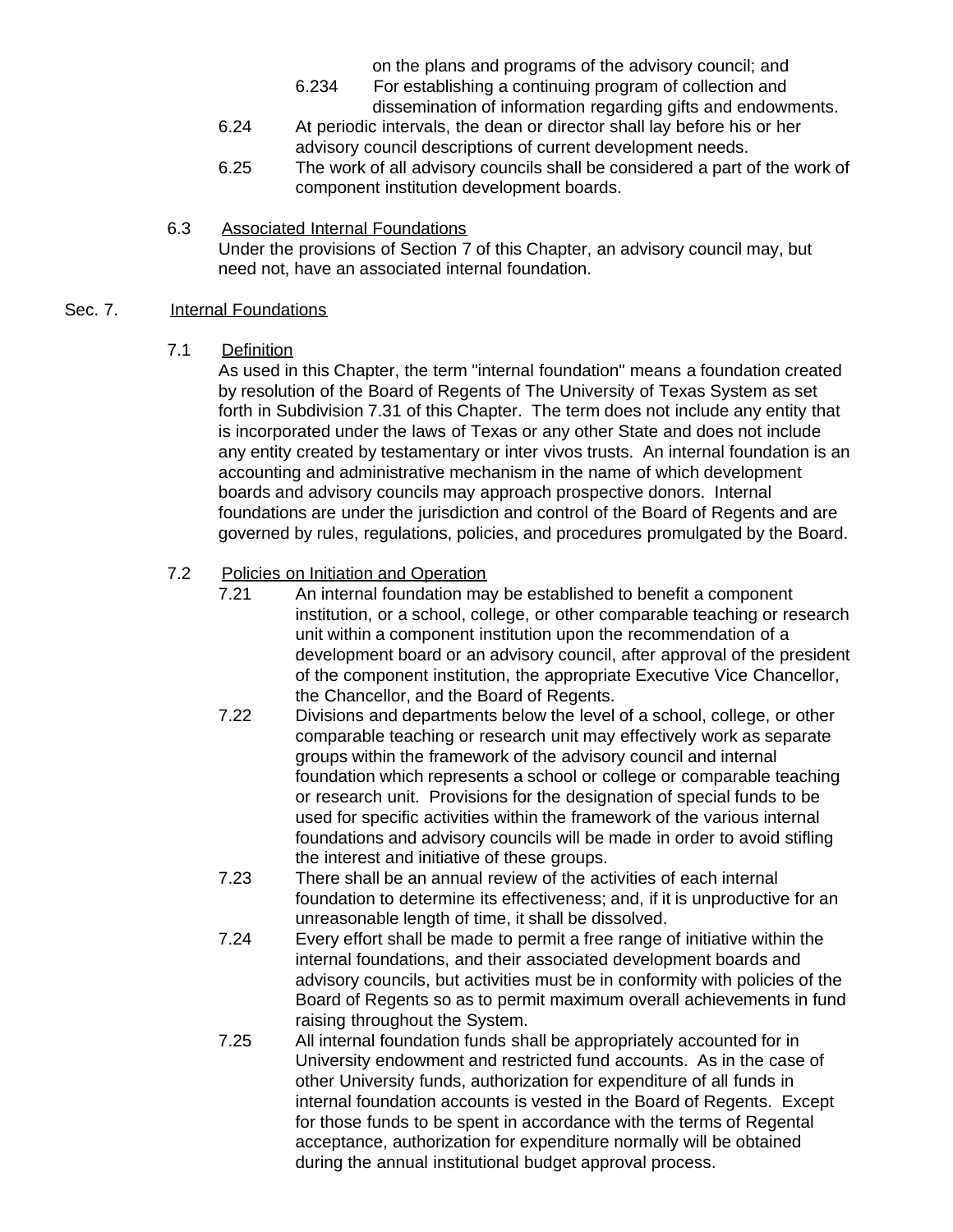# 7.3 Establishment

7.31 Standard Resolution. From and after October 24, 1980, the Board of Regents of The University of Texas System adopts the following standard resolution form with regard to the establishment and operation of internal foundations:

#### RESOLU. T.ION OF THE BOARD OF REGENTS OF THE UNIVERSITY OF TEXAS SYSTEM

 WHEREAS, There exists a clear and specific need for means to finance the program of (((name of school, college, or other component unit))) of The University of Texas (((name of component institution))), in addition to the regular budgetary provisions, and

WHEREAS, It is the desire of interested persons to set up the facilities to encourage and assist in such financing,

 IT IS NOW RESOLVED, That the Board of Regents of The University of Texas System hereby establishes the (((name))) Foundation of the (((name of school, college, or other component unit))) of The University of Texas (((name of component institution))).

 AND FURTHER, That the purpose of the said Foundation shall be to foster the understanding and development of the programs of the (((name of school, college, or other component unit))) at The University of Texas (((name of component institution))), and to encourage the making of gifts to the Foundation by deed, grant, will or otherwise for any purpose appropriate to the work of the Foundation.

 1. The funds of the Foundation shall be devoted solely to the enrichment of the academic programs of the (((name of school, college, or other component unit))) of The University of Texas (((name of component institution))) and shall not be used for the ordinary operating expenses of the (((name of school, college, or other component unit))).

 2. A donation to the Foundation may be made for a specific purpose and may be given in the name of the donor or other designation specified by the donor or may be given as unrestricted funds.

 3. The Board of Regents shall hold, manage, control, sell, exchange, lease, convey, mortgage or otherwise encumber, invest or reinvest, and generally shall have power to dispose of in any manner and for any consideration and on any terms the said gifts, funds, or property in their discretion and shall from time to time pay out of the income, or if the income be insufficient, out of the principal, all expenses of trust and all expenditures incurred in furthering the purposes of the trust.

 4. Neither any donation to the (((name))) Foundation nor any fund or property arising therefrom in whatever form it may take shall ever be any part of the Permanent University Fund nor shall the Legislature have power or be in any way authorized to change the purposes thereof or to divert such donation, fund or property from those designated purposes.

 5. As in the case of other University funds, authorization for expenditure of all funds from the Foundation shall be vested in the Board of Regents and recommendations for such expenditures shall be made by the (((president))) through the appropriate Executive Vice Chancellor to the Chancellor and by the Chancellor to the Board of Regents of The University of Texas System.

> 7.32 Upon Regental approval of the standard resolution creating an internal foundation, the name of the foundation will be added to the list contained in Section 7.33 of this Chapter. The Counsel and Secretary to the Board of Regents shall prepare a copy of the standard resolution in appropriate form for the Chairman's signature and shall distribute a copy to the appropriate Executive Vice Chancellor, the Chancellor, and to the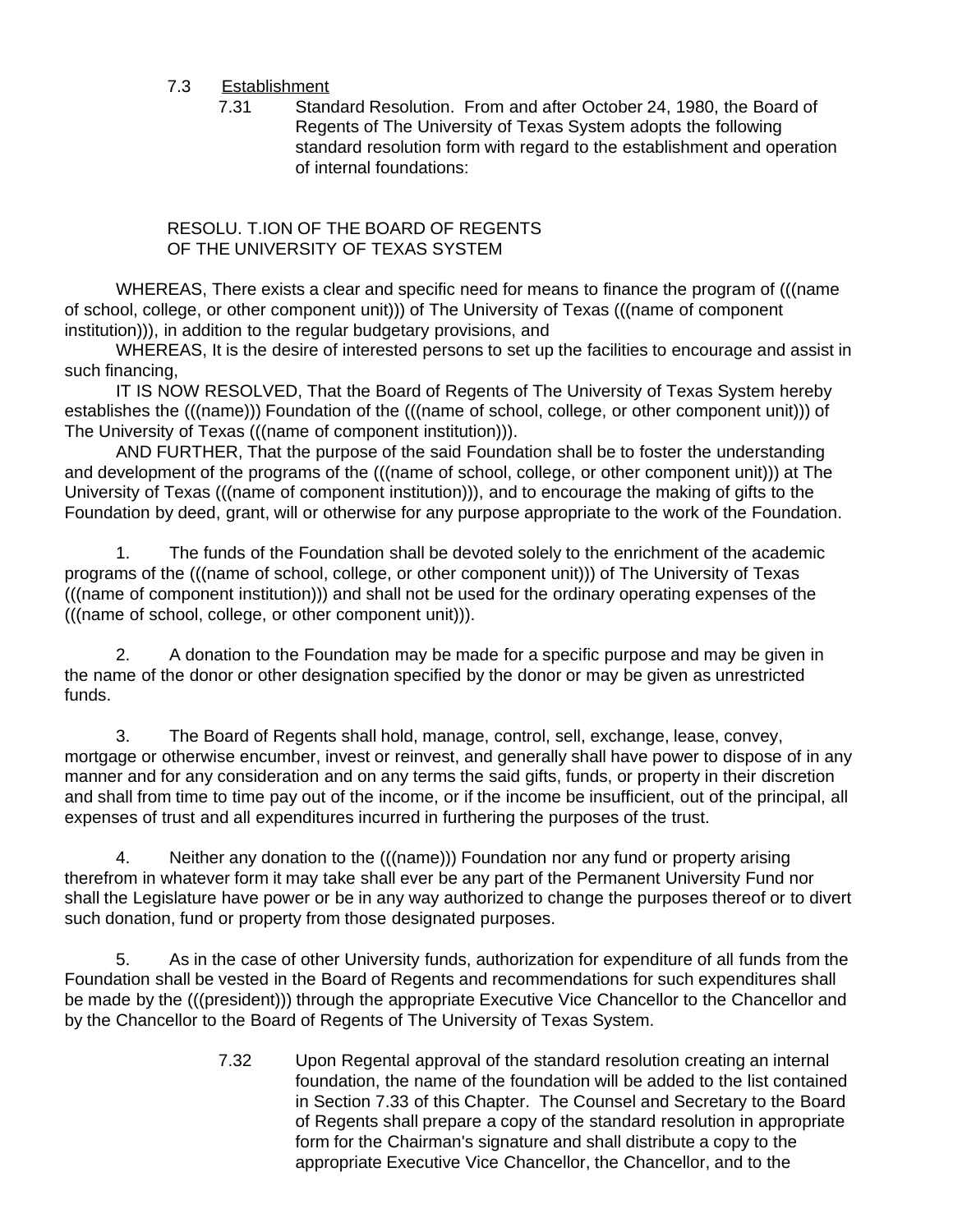president of the component institution involved.

7.33 The following internal foundations are approved:

Foundation **Extending Contract Contract Contract Contract Contract Contract Contract Contract Contract Contract Contract Contract Contract Contract Contract Contract Contract Contract Contract Contract Contract Contract Co** 

The University of Texas at Austin

| John Charles Townes Foundation (School of Law) <sup>1</sup> | 6/27/42  |
|-------------------------------------------------------------|----------|
| Pharmaceutical Foundation of the College of Pharmacy        | 12/10/52 |
| Fine Arts Foundation of the College of Fine Arts            | 12/1/50  |
| Architectural Foundation of the School of Architecture      | 5/30/52  |
| Genetics Foundation of the Zoology Department               | 3/28/52  |
| The Psychological Research Foundation                       | 5/29/53  |
| Geology Foundation of the Department of Geology             | 10/24/53 |
| Engineering Foundation of the College of Engineering        | 3/11/55  |
| College of Education Foundation <sup>2</sup>                | 12/12/76 |
| Social Work Foundation of the School of Social Work         | 10/1/66  |

<sup>1</sup> Authorization to establish by order of the Board of Regents on July 9, 1941; Resolution of Operation adopted June 27, 1942; Resolution amended October 13, 1983

2Formerly Teacher Education Foundation - 9/22/56

| <b>Foundation</b>                                                    | Date Established |
|----------------------------------------------------------------------|------------------|
| Communication Foundation of the School of Communication <sup>3</sup> | 1/31/69          |
| <b>Graduate School Foundation</b>                                    | 3/26/76          |
| Graduate School of Library Science Foundation                        | 6/20/69          |
| College of Liberal Arts Foundation                                   | 7/11/80          |
| College of Natural Sciences Foundation                               | 7/11/80          |
| Nursing Foundation of the School of Nursing                          | 10/9/87          |
| Longhorn Foundation                                                  | 12/3/87          |
| The University of Texas M. D. Anderson Cancer Center                 |                  |
| <b>University Cancer Foundation</b>                                  | 10/15/55         |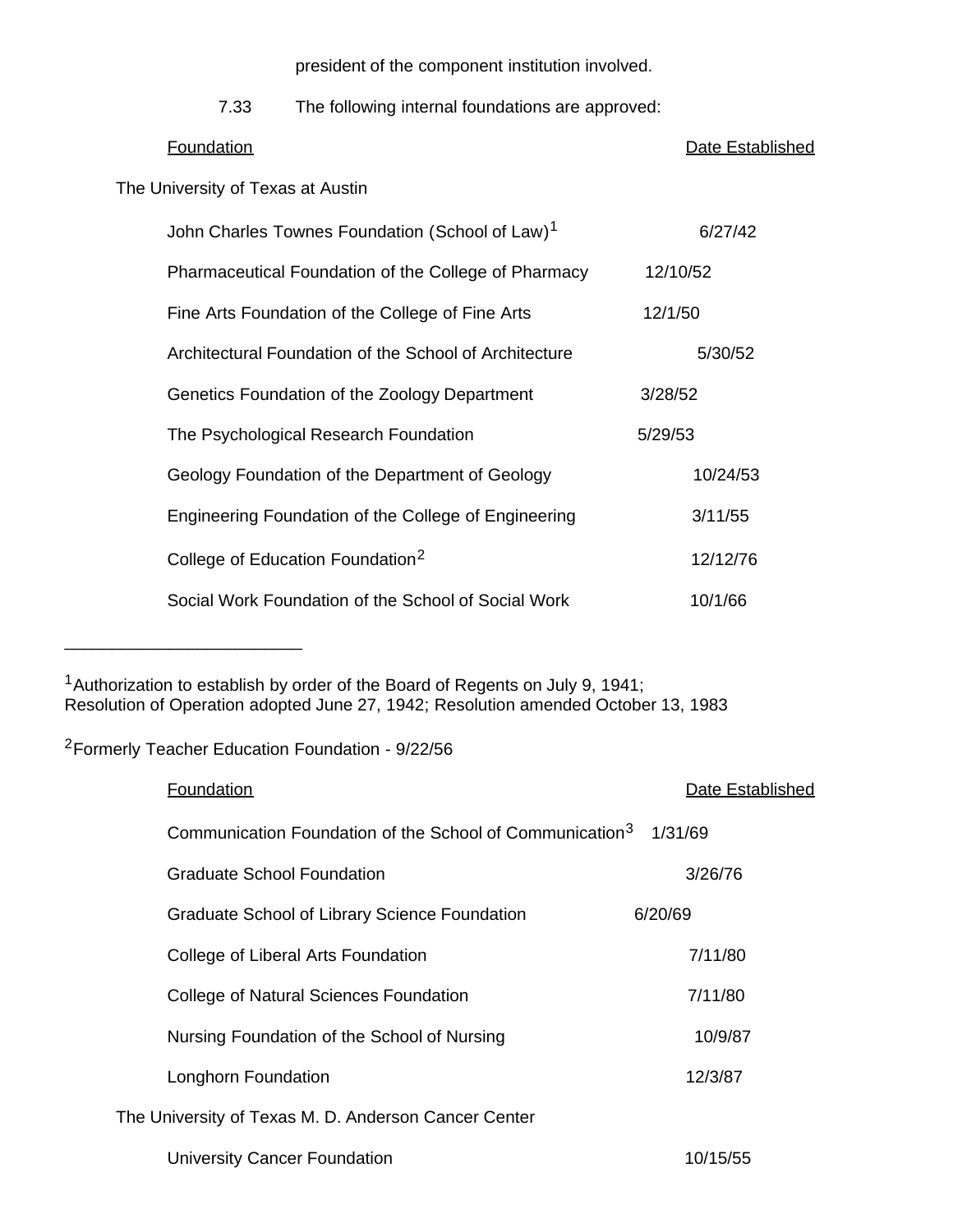| The University of Texas at Arlington Foundation                   | 1/28/67 |
|-------------------------------------------------------------------|---------|
| The University of Texas Medical Branch at<br>Galveston Foundation | 5/6/67  |
| The University of Texas at El Paso                                |         |
| The University of Texas at El Paso Foundation                     | 7/29/67 |
| The University of Texas at El Paso Miner Foundation               | 2/13/92 |
| The University of Texas at Dallas                                 |         |
| <b>Management School Foundation</b>                               | 2/11/93 |
|                                                                   |         |

3Formerly the Journalism Foundation of the School of Journalism established 1/10/59

\_\_\_\_\_\_\_\_\_\_\_\_\_\_\_\_\_\_\_\_\_\_\_\_\_

|                                        | Foundation              |                                                                                                                                                                                                                                                                                                                                                                                                                                                                                                                                                                  |  |                                              |                | Date Established |         |
|----------------------------------------|-------------------------|------------------------------------------------------------------------------------------------------------------------------------------------------------------------------------------------------------------------------------------------------------------------------------------------------------------------------------------------------------------------------------------------------------------------------------------------------------------------------------------------------------------------------------------------------------------|--|----------------------------------------------|----------------|------------------|---------|
| The University of Texas - Pan American |                         |                                                                                                                                                                                                                                                                                                                                                                                                                                                                                                                                                                  |  |                                              |                |                  |         |
|                                        | <b>Bronc Foundation</b> |                                                                                                                                                                                                                                                                                                                                                                                                                                                                                                                                                                  |  |                                              |                |                  | 10/7/94 |
|                                        |                         |                                                                                                                                                                                                                                                                                                                                                                                                                                                                                                                                                                  |  | The University of Texas of the Permian Basin |                |                  |         |
|                                        |                         |                                                                                                                                                                                                                                                                                                                                                                                                                                                                                                                                                                  |  | <b>Falcon Athletic Club Foundation</b>       |                |                  | 5/11/95 |
| Sec. 8.                                |                         | <b>Internal Corporations</b>                                                                                                                                                                                                                                                                                                                                                                                                                                                                                                                                     |  |                                              |                |                  |         |
|                                        | 8.1                     | Definition<br>As used in this Chapter, the term "internal corporation" means a nonprofit<br>corporation chartered under the laws of the State of Texas:<br>Under the Charter of which, the Board of Regents:<br>(1)<br>Acts as the Board of Directors or has the authority to appoint (or to<br>(a)<br>approve or reject the appointment of) the Board of Directors; and<br>Has the authority to approve amendments to the charter and<br>(b)<br>bylaws; and<br>(2)<br>The funds of which are deposited and accounted for in appropriate<br>University accounts. |  |                                              |                |                  |         |
|                                        | 8.2                     | Management<br>An internal corporation is managed pursuant to its charter and bylaws and in<br>accordance with the Regents' Rules and Regulations.                                                                                                                                                                                                                                                                                                                                                                                                                |  |                                              |                |                  |         |
|                                        | 8.3                     | <b>List of Authorized Internal Corporations</b><br>The following internal corporations are presently authorized:                                                                                                                                                                                                                                                                                                                                                                                                                                                 |  |                                              |                |                  |         |
|                                        |                         | <b>Internal Corporations</b>                                                                                                                                                                                                                                                                                                                                                                                                                                                                                                                                     |  |                                              | Date Chartered |                  |         |
|                                        |                         |                                                                                                                                                                                                                                                                                                                                                                                                                                                                                                                                                                  |  |                                              |                |                  |         |

The Aerospace Heritage Foundation, Inc. 9/7/78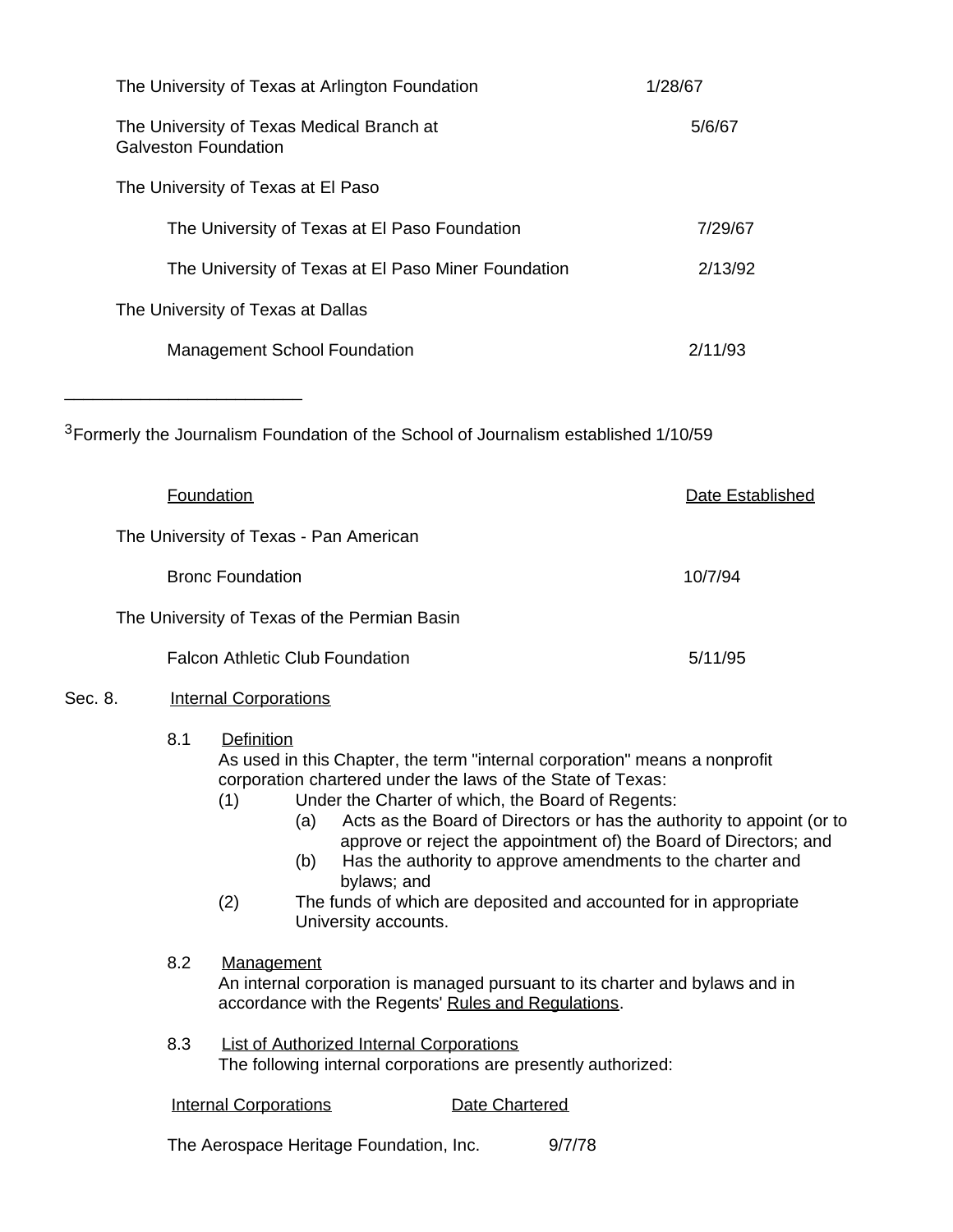| The University of Texas System<br>Medical Foundation, Inc.                             | 10/5/73 |
|----------------------------------------------------------------------------------------|---------|
| The University of Texas at Austin<br>School of Law Continuing Legal<br>Education, Inc. | 8/17/81 |
| The University of Texas at Austin<br>School of Law Publications, Inc.                  | 8/17/81 |

#### Sec. 9. External Nonprofit Corporations

The Board of Regents recognizes that there are legally incorporated nonprofit organizations (most having the word "foundation" in their charter) whose sole purpose is to benefit The University of Texas System, its component institutions, or teaching, research, and other activities within those component institutions. These organizations are administered by boards of directors independent from the control and supervision of the Board of Regents. Accordingly, as is the case with other external organizations, no component institution, or department or school of a component institution, may accept or receive gifts or bequests from any such external organization until such gifts or bequests have been accepted and approved by the Board of Regents.

#### Sec. 10. Conflict of Interest, Performance of Services, and Use of University Facilities

10.1 External Entities

Unless authorized by the Chancellor, no officer or employee of The University of Texas System or its component institutions shall accept remuneration from or serve as an officer, director, employee, or agent of an external nonprofit corporation or an external entity that has as its primary objective the provision of funds or services for the furtherance of the purposes and duties of the System or its component institutions.

#### 10.2 No Service as Agent for Certain Entities

No officer or employee of The University of Texas System or its component institutions shall act as the agent for any corporation, association, organization, partnership, or individual in the negotiation of the terms or conditions of any agreement relating to the provision of funds, services, or property to the System or its component institutions by such corporation, association, organization, partnership, or individual.

#### 10.3 Utilization of Equipment, Facilities, or Services

The utilization of equipment, facilities, or services of employees and officers of The University of Texas System or its component institutions by an external nonprofit corporation or external entity that has as its primary objective the provision of funds or services for the furtherance of the purposes and duties of the System or its component institutions shall be permitted only in accordance with a negotiated agreement that provides for the payment of adequate compensation for such equipment, facilities or services.

# **PART TWO, CHAPTER I**

# **INSTITU. T.IONS AND ENTITIES COMPOSING THE SYSTEM**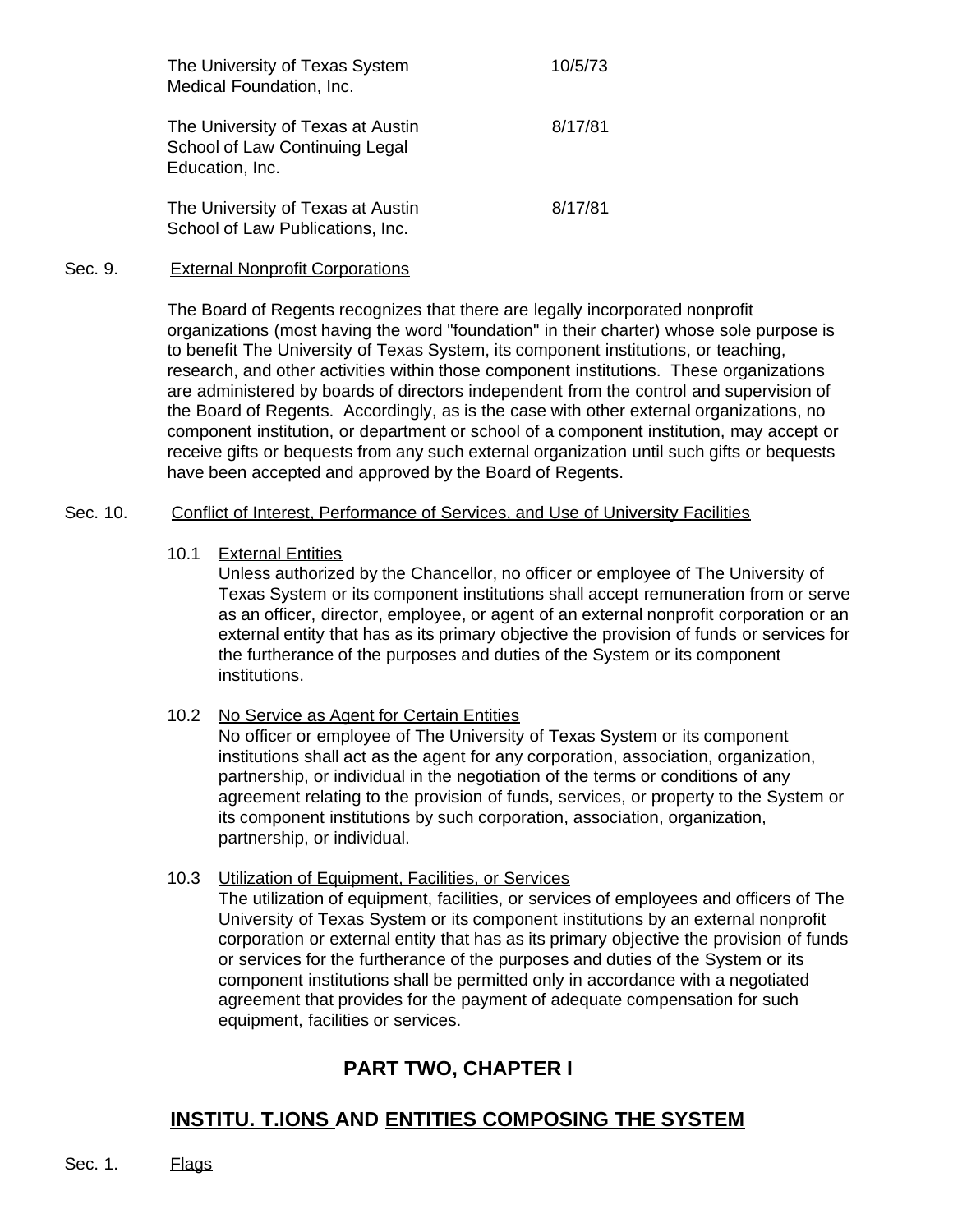# 1.1 Display of Flags

The flag of the United States and the flag of the State of Texas shall be flown at the System and at the component institutions on each regular school day as required by [Texas Education Code Section](http://www.capitol.state.tx.us/statutes/ed/ed0000100.html#ed003.1.003) 1.003. The flags shall be raised, lowered, and displayed as required by Title 4 United States Code Sections 5 through 9 and by the Texas Flag Code, [Texas Government Code, Chapter 3100,](http://www.capitol.state.tx.us/statutes/go/go0310000toc.html) and may be placed at half-staff only as permitted or required by such statutory provisions.

# 1.2 Official Flag

The Texas State Flag shall be designated as the official flag of the System, and the official flag of each component institution shall be the Texas State Flag with a streamer with the official name of the component institution in white letters on an orange field, and a special occasion banner, as determined to be appropriate by the component institution president in consultation with the appropriate Executive Vice Chancellor. No component institution shall have or display any other flag as its official flag. Nothing in this Subsection shall be interpreted to prohibit display of other flags in a manner consistent with the Texas Flag Code, [Texas Government](http://www.capitol.state.tx.us/statutes/go/go0310000toc.html) [Code, Chapter 3100](http://www.capitol.state.tx.us/statutes/go/go0310000toc.html).

# Sec. 2. **Official Seal, Colors, Logo, and Mascot**

# 2.1 Official Seal

The official seal of the System shall be the seal held in the custody of the Counsel and Secretary to the Board on which shall be inscribed, "Seal of The University of Texas." The official seal of each component institution shall consist of the System seal with such heraldic variations as may be approved by the Board upon recommendation of the president of the component institution, the appropriate Executive Vice Chancellor, and the Chancellor. This official seal shall be used for the purpose of certifying diplomas, official transcripts for students, and for such other official purposes as may be approved by the Board, by System Administration, or by the president of a component institution. Provided, however, that if any component institution has previously adopted and presently uses an institutional seal, such component institution may continue to use such seal in lieu of the seal hereby provided for. Provided further, however, no component institution shall use as its official seal that seal approved herein as the official seal of the System, unless the full title of the institution as designated in the Rules and Regulations of the Board, Part Two, Chapter I, Section 4, is also used as an integral part of the seal.

#### 2.2 Official Colors

The official colors for the System shall be orange and white; provided, however, that a component institution may adopt one additional color to be used in connection with athletic and other activities of the institution when approved by the Board upon recommendation of the president of the component institution, the appropriate Executive Vice Chancellor, and the Chancellor.

#### 2.3 Themes, Logos, and Mascots

Each component institution may adopt a theme, a logo, and a mascot, provided same are approved by the Board via the Docket following recommendation of the president of the component institution, the appropriate Executive Vice Chancellor, and the Chancellor.

# Sec. 3. Medical and Hospital Services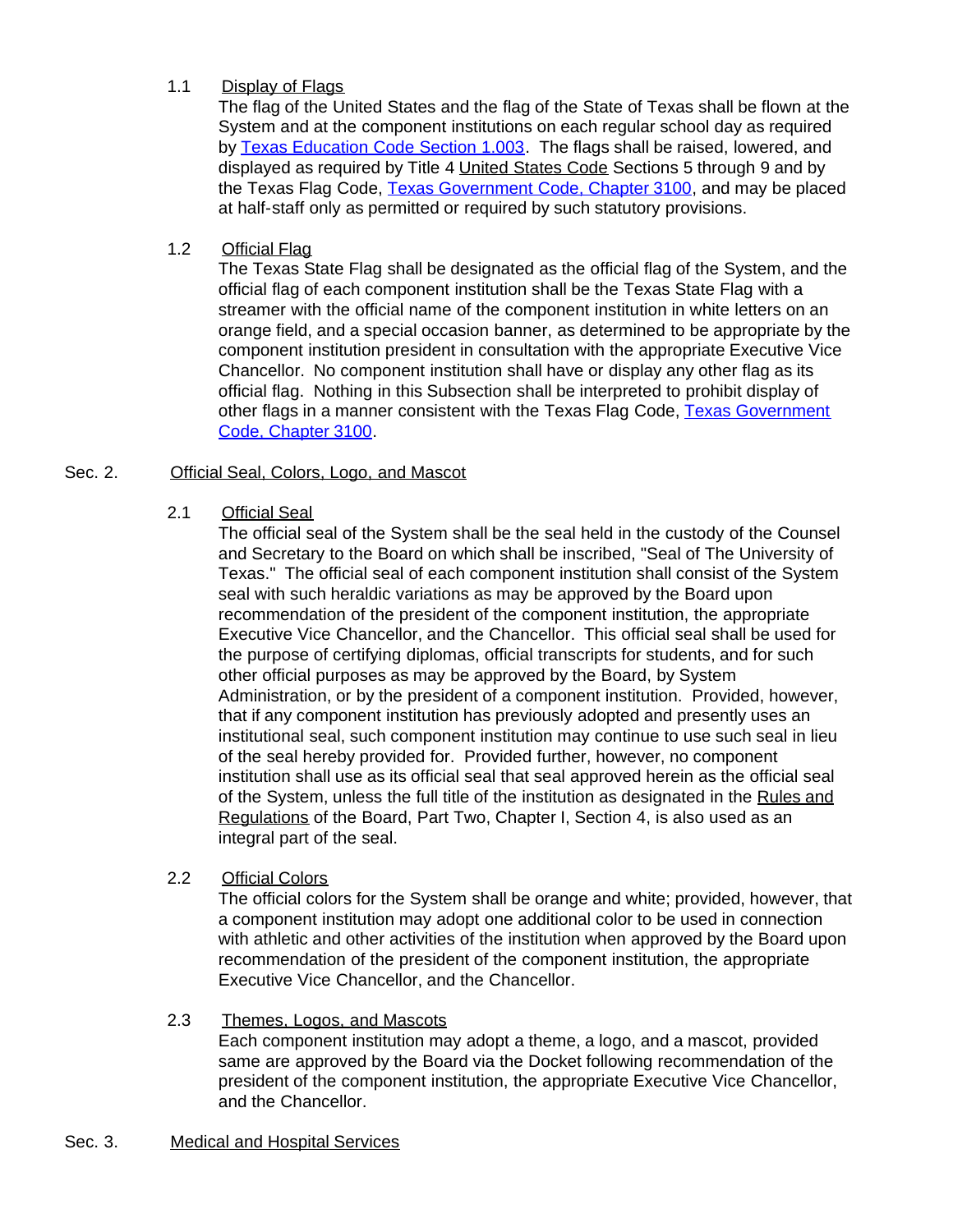With exceptions as outlined below, no health care services shall be provided by any component institution of the System to any person without compensation or reimbursement to the System. In the case of health care facilities operated by the System, which under the law are open to the general public, free or partly free health care services may be rendered to persons who are indigent and who are able to offer proof that they are not financially able to pay either all or any part of their health care expenses. In the case of health care services provided by faculty of a general academic component institution in the conduct of an educational program, persons receiving such services need not be charged for such services.

Health component institutions may accept patients for acute or continuing, or both, care without referral by another physician or agency. The patients are accepted for total and continuing care including the obligation to obtain the services of other physicians when indicated.

#### Sec. 4. Institutions and Entities Composing the System

The System is composed of the component institutions and entities set forth in Subsection 4.1 et seq. of this Chapter and such other component institutions and activities as may from time to time be assigned to the governance, control, jurisdiction, or management of the Board of the System. To insure uniformity and consistence of usage throughout the System, the component institutions and their respective entities shall be listed in the following order and the following titles shall be used:

|     | <b>Full Title</b>                                       |                                                                                                              | <b>Short Title</b>          |  |  |  |  |  |
|-----|---------------------------------------------------------|--------------------------------------------------------------------------------------------------------------|-----------------------------|--|--|--|--|--|
| 4.1 |                                                         | The University of Texas System Board of Regents                                                              | U. T. Board of Regents      |  |  |  |  |  |
| 4.2 | 4.21                                                    | The University of Texas System Administration<br>The University of Texas System Bauer HouseJ. T. Bauer House | U. T. System Administration |  |  |  |  |  |
| 4.3 | The University of Texas at Arlington<br>U. T. Arlington |                                                                                                              |                             |  |  |  |  |  |
|     | 4.31                                                    | The University of Texas at Arlington<br><b>School of Architecture</b>                                        |                             |  |  |  |  |  |
|     | 4.32                                                    | The University of Texas at Arlington<br><b>College of Business Administration</b>                            |                             |  |  |  |  |  |
|     | 4.33                                                    | The University of Texas at Arlington<br><b>School of Education</b>                                           |                             |  |  |  |  |  |
|     | 4.34                                                    | The University of Texas at Arlington<br><b>College of Engineering</b>                                        |                             |  |  |  |  |  |
|     | 4.35                                                    | The University of Texas at Arlington<br><b>Graduate School</b>                                               |                             |  |  |  |  |  |
|     | 4.36                                                    | The University of Texas at Arlington<br><b>Honors College</b>                                                |                             |  |  |  |  |  |
|     | 4.37                                                    | The University of Texas at Arlington<br><b>College of Liberal Arts</b>                                       |                             |  |  |  |  |  |
|     | 4.38                                                    | The University of Texas at Arlington<br>School of Nursing                                                    |                             |  |  |  |  |  |
|     | 4.39                                                    | The University of Texas at Arlington<br><b>College of Science</b>                                            |                             |  |  |  |  |  |
|     | 4.3(10)                                                 | The University of Texas at Arlington<br><b>School of Social Work</b>                                         |                             |  |  |  |  |  |
|     | 4.3(11)                                                 | The University of Texas at Arlington<br>School of Urban and Public Affairs                                   |                             |  |  |  |  |  |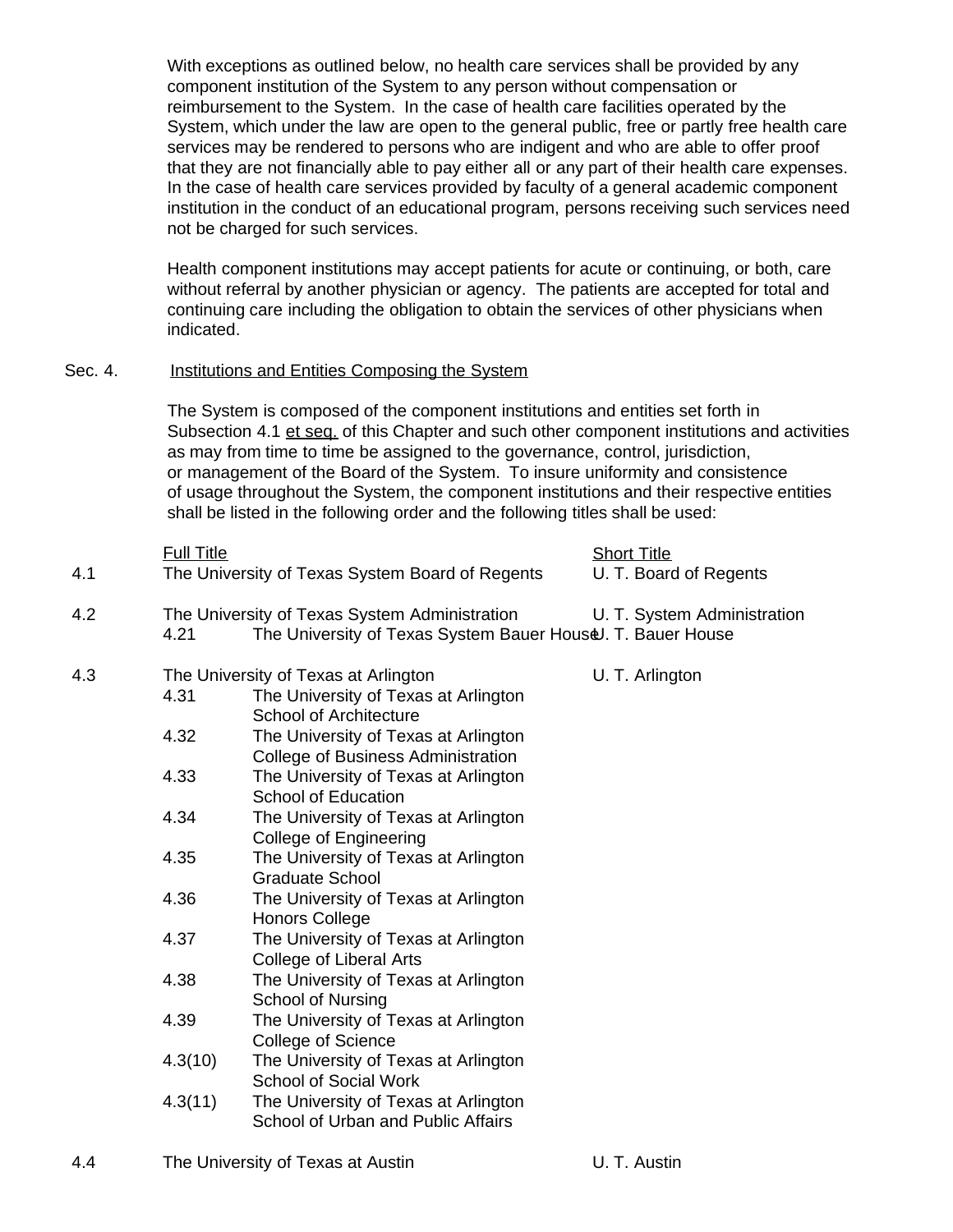|     | 4.41    | The University of Texas at Austin<br><b>School of Architecture</b>                                |                                 |
|-----|---------|---------------------------------------------------------------------------------------------------|---------------------------------|
|     | 4.42    | The University of Texas at Austin<br>Red McCombs School of Business                               |                                 |
|     | 4.43    | The University of Texas at Austin<br>College of Communication                                     |                                 |
|     | 4.44    | The University of Texas at Austin<br><b>College of Education</b>                                  |                                 |
|     | 4.45    | The University of Texas at Austin<br><b>College of Engineering</b>                                |                                 |
|     | 4.46    | The University of Texas at Austin<br>College of Fine Arts                                         |                                 |
|     | 4.47    | The University of Texas at Austin<br><b>Graduate School</b>                                       |                                 |
|     | 4.48    | The University of Texas at Austin<br>School of Law                                                |                                 |
|     | 4.49    | The University of Texas at Austin<br><b>College of Liberal Arts</b>                               |                                 |
|     | 4.4(10) | The University of Texas at Austin<br>Graduate School of Library and<br><b>Information Science</b> |                                 |
|     | 4.4(11) | The University of Texas at Austin<br>McDonald Observatory at Mount Locke                          | U. T. Austin McD<br>Observatory |
|     | 4.4(12) | The University of Texas at Austin<br><b>Marine Science Institute</b>                              | U. T. Austin Marir<br>Institute |
|     | 4.4(13) | The University of Texas at Austin<br><b>College of Natural Sciences</b>                           |                                 |
|     | 4.4(14) | The University of Texas at Austin<br>School of Nursing                                            |                                 |
|     | 4.4(15) | The University of Texas at Austin<br><b>College of Pharmacy</b>                                   |                                 |
|     | 4.4(16) | The University of Texas at Austin<br>Lyndon B. Johnson School of Public<br><b>Affairs</b>         |                                 |
|     | 4.4(17) | The University of Texas at Austin<br><b>School of Social Work</b>                                 |                                 |
| 4.5 |         | The University of Texas at Brownsville                                                            | U. T. Brownsville               |
|     | 4.51    | The University of Texas at Brownsville<br><b>School of Business</b>                               |                                 |
|     | 4.52    | The University of Texas at Brownsville<br>Division of Continuing Education                        |                                 |
|     | 4.53    | The University of Texas at Brownsville<br>School of Education                                     |                                 |
|     | 4.54    | The University of Texas at Brownsville<br><b>School of Health Sciences</b>                        |                                 |
|     | 4.55    | The University of Texas at Brownsville<br>College of Liberal Arts                                 |                                 |
|     | 4.56    | The University of Texas at Brownsville<br>College of Science, Mathematics and<br>Technology       |                                 |
| 4.6 |         | The University of Texas at Dallas                                                                 | U. T. Dallas                    |
|     | 4.61    | The University of Texas at Dallas                                                                 |                                 |

School of Arts and Humanities

U. T. Austin McDonald **Observatory** U. T. Austin Marine Science Institute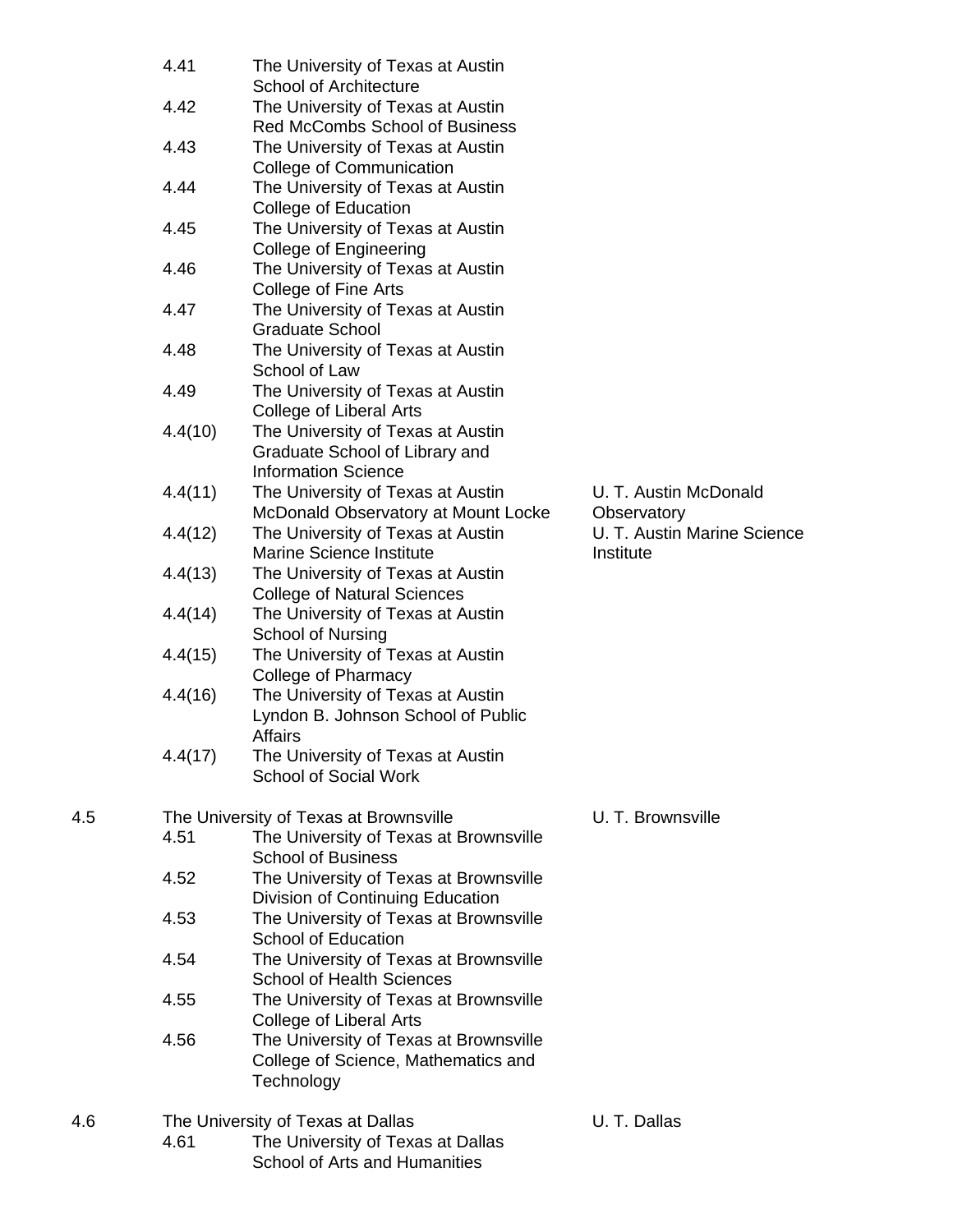|     | 4.62         | The University of Texas at Dallas<br><b>Callier Center for Communication</b>                                   |                     |
|-----|--------------|----------------------------------------------------------------------------------------------------------------|---------------------|
|     | 4.63         | <b>Disorders</b><br>The University of Texas at Dallas<br>Erik Jonsson School of Engineering and                |                     |
|     | 4.64         | <b>Computer Science</b><br>The University of Texas at Dallas<br><b>School of General Studies</b>               |                     |
|     | 4.65         | The University of Texas at Dallas<br>School of Human Development                                               |                     |
|     | 4.66         | The University of Texas at Dallas<br>School of Management                                                      |                     |
|     | 4.67         | The University of Texas at Dallas<br>School of Natural Sciences and                                            |                     |
|     | 4.68         | <b>Mathematics</b><br>The University of Texas at Dallas<br><b>School of Social Sciences</b>                    |                     |
|     |              |                                                                                                                |                     |
| 4.7 |              | The University of Texas at El Paso                                                                             | U.T. El Paso        |
|     | 4.71<br>4.72 | The University of Texas at El Paso<br>College of Business Administration<br>The University of Texas at El Paso |                     |
|     |              | College of Education                                                                                           |                     |
|     | 4.73         | The University of Texas at El Paso<br><b>College of Engineering</b>                                            |                     |
|     | 4.74         | The University of Texas at El Paso<br><b>Graduate School</b>                                                   |                     |
|     | 4.75         | The University of Texas at El Paso<br><b>College of Health Sciences</b>                                        |                     |
|     | 4.76         | The University of Texas at El Paso<br><b>College of Liberal Arts</b>                                           |                     |
|     | 4.77         | The University of Texas at El Paso<br><b>College of Science</b>                                                |                     |
| 4.8 |              | The University of Texas - Pan American                                                                         | U. T. Pan American  |
|     | 4.81         | The University of Texas - Pan American<br>College of Arts and Humanities                                       |                     |
|     | 4.82         | The University of Texas - Pan American<br>College of Business Administration                                   |                     |
|     | 4.83         | The University of Texas - Pan American<br>College of Education                                                 |                     |
|     | 4.84         | The University of Texas - Pan American<br>College of Health Sciences and Human<br><b>Services</b>              |                     |
|     | 4.85         | The University of Texas - Pan American<br>College of Science and Engineering                                   |                     |
|     | 4.86         | The University of Texas - Pan American<br>College of Social and Behavioral Sciences                            |                     |
| 4.9 |              | The University of Texas of the Permian Basin                                                                   | U. T. Permian Basin |
|     | 4.91         | The University of Texas of the Permian                                                                         |                     |
|     |              | Basin College of Arts and Sciences                                                                             |                     |
|     | 4.92         | The University of Texas of the Permian                                                                         |                     |
|     |              | <b>Basin School of Business</b>                                                                                |                     |
|     | 4.93         | The University of Texas of the Permian                                                                         |                     |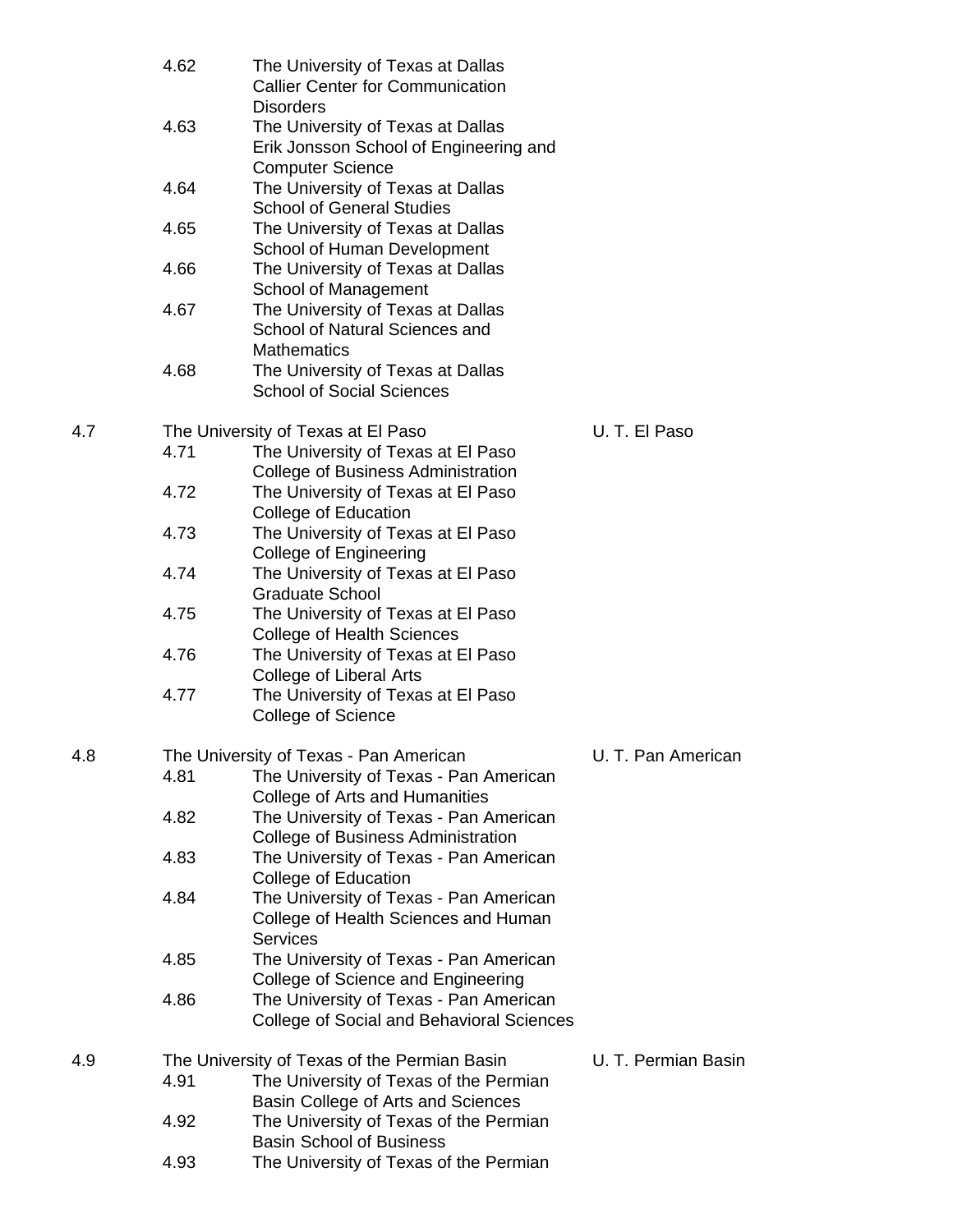# Basin School of Education

| 4.(10) | 4.(10)1 | The University of Texas at San Antonio<br>The University of Texas at San Antonio                                      | U. T. San Antonio                                  |
|--------|---------|-----------------------------------------------------------------------------------------------------------------------|----------------------------------------------------|
|        | 4.(10)2 | <b>College of Business</b><br>The University of Texas at San Antonio<br>College of Education and Human<br>Development |                                                    |
|        | 4.(10)3 | The University of Texas at San Antonio                                                                                |                                                    |
|        | 4.(10)4 | <b>College of Engineering</b><br>The University of Texas at San Antonio<br>College of Liberal and Fine Arts           |                                                    |
|        | 4.(10)5 | The University of Texas at San Antonio<br><b>College of Public Policy</b>                                             |                                                    |
|        | 4.(10)6 | The University of Texas at San Antonio<br><b>College of Sciences</b>                                                  |                                                    |
|        | 4.(10)7 | The University of Texas Institute of<br><b>Texan Cultures at San Antonio</b>                                          | U. T. Institute of Texan<br>Cultures - San Antonio |
|        | 4.(10)8 | The University of Texas at San Antonio<br>Downtown Campus                                                             | U. T. San Antonio Downtown<br>Campus               |
| 4.(11) |         | The University of Texas at Tyler                                                                                      | U.T. Tyler                                         |
|        | 4.(11)1 | The University of Texas at Tyler                                                                                      |                                                    |
|        |         | <b>College of Business Administration</b>                                                                             |                                                    |
|        | 4.(11)2 | The University of Texas at Tyler<br>College of Education and Psychology                                               |                                                    |
|        | 4.(11)3 | The University of Texas at Tyler<br><b>College of Engineering</b>                                                     |                                                    |
|        | 4.(11)4 | The University of Texas at Tyler<br><b>College of Liberal Arts</b>                                                    |                                                    |
|        | 4.(11)5 | The University of Texas at Tyler<br><b>College of Nursing</b>                                                         |                                                    |
|        | 4.(11)6 | The University of Texas at Tyler<br><b>College of Sciences and Mathematics</b>                                        |                                                    |
| 4.(12) |         | The University of Texas Southwestern<br><b>Medical Center at Dallas</b>                                               | U. T. Southwestern Medical<br>Center - Dallas      |
|        | 4.(12)1 | The University of Texas Southwestern<br>Allied Health Sciences School at Dallas                                       | U. T. Southwestern A.H.S.S. -<br>Dallas            |
|        | 4.(12)2 | The University of Texas Southwestern<br><b>Graduate School of Biomedical Sciences</b><br>at Dallas                    | U. T. Southwestern G.S.B.S. -<br><b>Dallas</b>     |
|        | 4.(12)3 | The University of Texas Southwestern<br><b>Medical School at Dallas</b>                                               | U. T. Southwestern Medical<br>School - Dallas      |
| 4.(13) |         | The University of Texas Medical Branch at Galveston                                                                   | U. T. Medical Branch -<br>Galveston                |
|        | 4.(13)1 | The University of Texas School of<br>Allied Health Sciences at Galveston                                              | U. T. Allied Health Sciences<br>School - Galveston |
|        | 4.(13)2 | The University of Texas Graduate School<br>of Biomedical Sciences at Galveston                                        | U. T. G.S.B.S. - Galveston                         |
|        | 4.(13)3 | The University of Texas Hospitals at<br>Galveston                                                                     | U. T. Hospitals - Galveston                        |
|        | 4.(13)4 | The University of Texas School of                                                                                     | U. T. Nursing School -                             |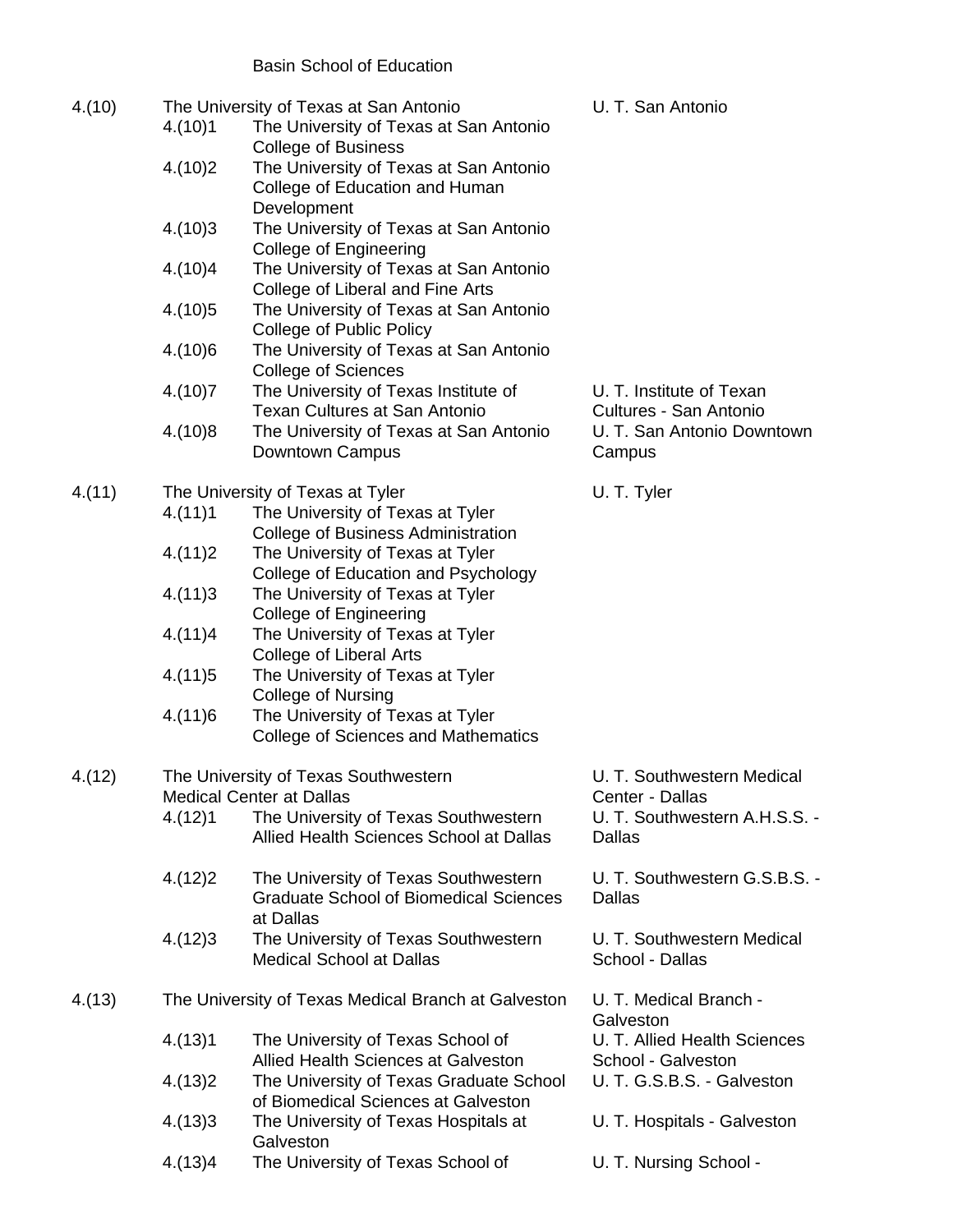|        |             | Nursing at Galveston                                                                | Galveston                                             |
|--------|-------------|-------------------------------------------------------------------------------------|-------------------------------------------------------|
|        | 4.(13)5     | The University of Texas Medical School<br>at Galveston                              | U. T. Medical School -<br>Galveston                   |
|        | 4.(13)6     | The University of Texas Marine<br><b>Biomedical Institute at Galveston</b>          | U. T. Marine Biomedical<br>Institute - Galveston      |
|        | 4.(13)7     | The University of Texas Institute for the<br><b>Medical Humanities at Galveston</b> | U. T. Medical Humanities<br>Institute - Galveston     |
| 4.(14) | at Houston  | The University of Texas Health Science Center                                       | U. T. Health Science Center -<br>Houston              |
|        | 4.(14)1     | The University of Texas Dental Branch at<br>Houston                                 | U. T. Dental Branch - Houston                         |
|        | 4.(14)2     | The University of Texas Graduate School<br>of Biomedical Sciences at Houston        | U. T. G.S.B.S. Houston                                |
|        | 4.(14)3     | The University of Texas School of Health<br>Information Sciences at Houston         | U. T. Health Information<br>Sciences School - Houston |
|        | 4.(14)4     | The University of Texas Medical School at<br>Houston                                | U. T. Medical School -<br>Houston                     |
|        | 4.(14)5     | The University of Texas School of Nursing<br>at Houston                             | U. T. Nursing School -<br>Houston                     |
|        | 4.(14)6     | The University of Texas School of Public<br><b>Health at Houston</b>                | U. T. Public Health School -<br>Houston               |
| 4.(15) |             | The University of Texas Health Science Center at                                    | U. T. Health Science Center -                         |
|        | San Antonio |                                                                                     | San Antonio                                           |
|        | 4.(15)1     | The University of Texas School of Allied                                            | U. T. Allied Health Sciences                          |
|        |             | Health Sciences at San Antonio                                                      | School - San Antonio                                  |
|        | 4.(15)2     | The University of Texas Graduate School<br>of Biomedical Sciences at San Antonio    | U. T. G.S.B.S. - San Antonio                          |
|        | 4.(15)3     | The University of Texas Dental School                                               | U. T. Dental School -                                 |
|        |             | at San Antonio                                                                      | San Antonio                                           |
|        | 4.(15)4     | The University of Texas Medical School                                              | U. T. Medical School -                                |
|        |             | at San Antonio                                                                      | San Antonio                                           |
|        | 4.(15)5     | The University of Texas School of Nursing                                           | U. T. Nursing School -                                |
|        |             | at San Antonio                                                                      | San Antonio                                           |
| 4.(16) |             | The University of Texas M. D. Anderson Cancer                                       | U. T. M. D. Anderson Cancer                           |
|        | Center      |                                                                                     | Center                                                |
|        | 4.(16)1     | The University of Texas M. D. Anderson<br>Hospital                                  | U. T. M. D. Anderson Hospital                         |
|        | 4.(16)2     | The University of Texas M. D. Anderson<br><b>Science Park</b>                       | U. T. M. D. Anderson Science<br>Park                  |
|        | 4.(16)3     | The University of Texas M. D. Anderson<br><b>Tumor Institute</b>                    | U. T. M. D. Anderson Tumor<br>Institute               |
|        | 4.(16)4     | The University of Texas M. D. Anderson<br><b>School of Health Sciences</b>          |                                                       |
| 4.(17) |             | The University of Texas Health Center at Tyler                                      | U. T. Health Center - Tyler                           |

# Sec. 5. Charter School Operations

Upon a finding by the Chancellor and the Executive Vice Chancellor for Academic Affairs that a proposed application for a charter to operate an open-enrollment charter school as authorized by <u>Texas Education Code Section 12.101</u> meets requirements of State law and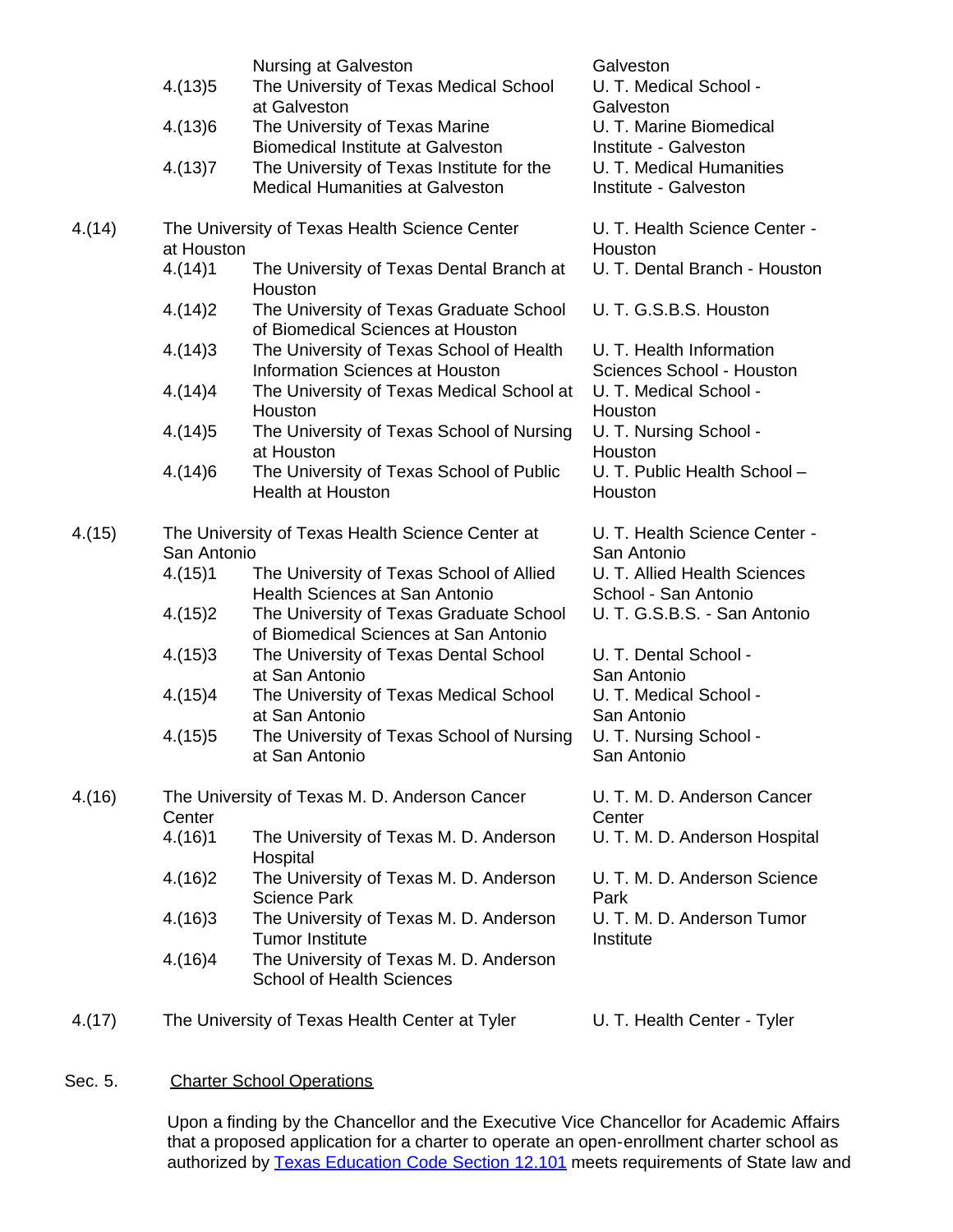furthers the institutional mission, an institution may apply to the State Board of Education to operate a charter school. Charter school operations will adhere to all applicable provisions of State law including the [Texas Public Information Act.](http://www.oag.state.tx.us/AG_Publications/publicinformation99.htm)

The oversight and supervision of the charter school is delegated to the institutional president, with a report to the Board each year, detailing activities and performance of the charter school.

An advisory council shall be appointed by the president to advise him or her on operation of the charter school. The advisory council will comply with all provisions of the [Texas](http://www.capitol.state.tx.us/statutes/go/go0055100toc.html) [Open Meetings Act](http://www.capitol.state.tx.us/statutes/go/go0055100toc.html) applicable to the Board of Regents.

# **PART TWO, CHAPTER II**

# **ACCOUNTING, AUDITING, REPORTING, AND BUDGETARY CONTROL**

# Sec. 1. Types of Funds

- 1.1 Current Funds
	- 1.11 General

General Funds are those unrestricted operating funds that are available for any purpose. Such funds are expended in accordance with the budgets and appropriations approved by the Board. General Funds balances shall not be reappropriated from one fiscal year to another unless specific approval is given by the appropriate Executive Vice Chancellor, the Chancellor, and the Board.

- 1.12 Auxiliary Enterprises Auxiliary Enterprises Funds are those funds set aside for operating entities which exist to furnish specified services to students, faculty, or staff, and which charge fees that are directly related to the cost of the service.
	- 1.13 Designated

Designated Current Funds are those funds designated for special activities by the System. The income and expenditures are ordinarily related to a particular department. Expenditures follow the same programs as are found in the General and Restricted Current Funds. Such funds are subject to the same budgetary restrictions as General Funds although balances are automatically reappropriated at the end of each fiscal year.

1.14 Restricted

Restricted Current Funds are those received from federal and local governments, State agencies, individuals, foundations, corporations, etc., or income derived from endowments, to be used only for a particular purpose or project, specified by the donor, such as research, conferences, scholarships, fellowships, etc. The period of use is usually designated in the agreement approved by the Board. The accounting for the funds will be on the accrual basis. Unless otherwise specified, balances are automatically reappropriated at the end of each fiscal year.

1.2 Loan Funds

Those funds that have been set aside for loans to be granted to students, faculty, or staff, including interest earned thereon.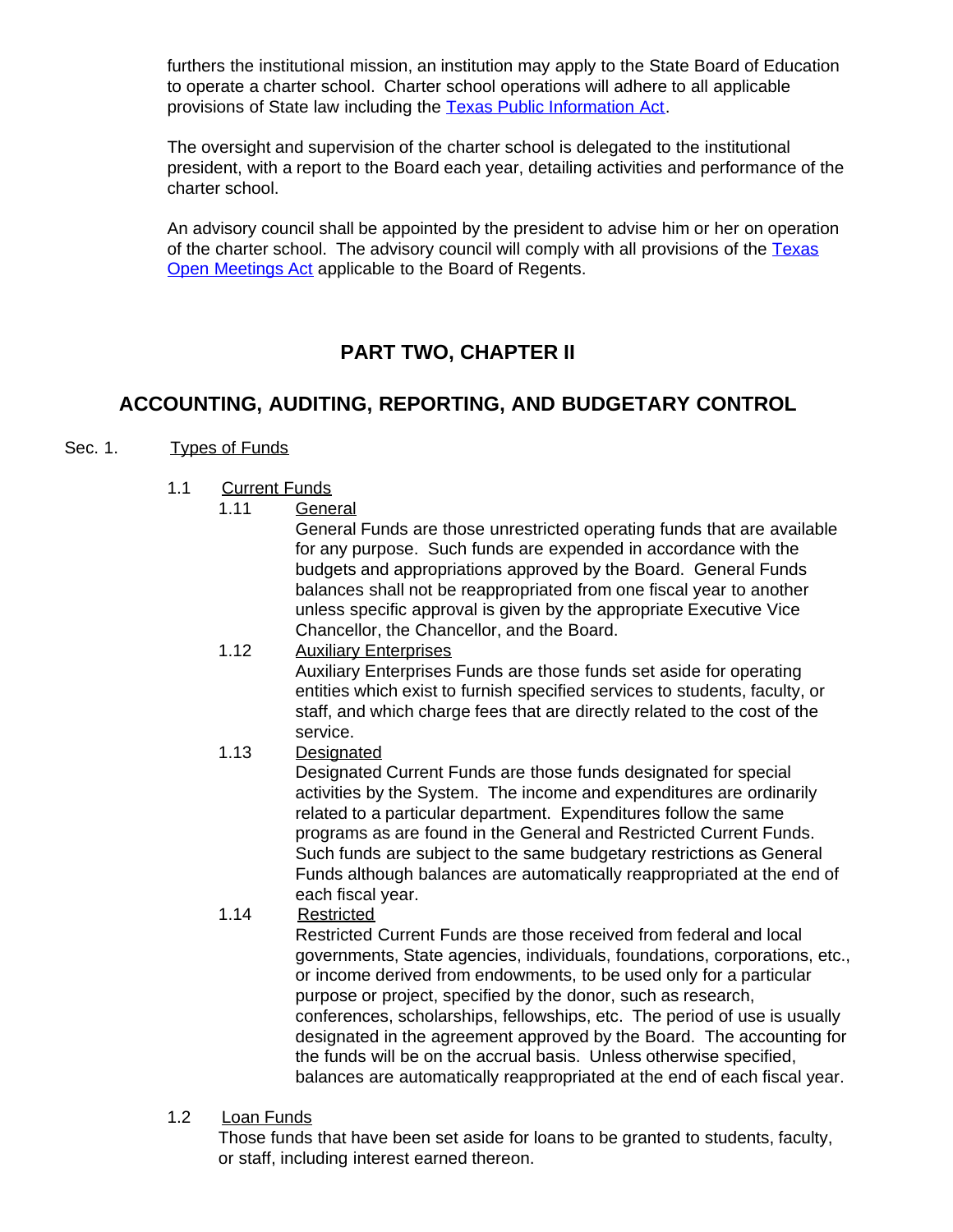- 1.3 Endowment and Similar Funds *(editorially amended 11/03)*
	- 1.31 Endowment Funds

Those funds that donors have stipulated, as a condition of gift, that the principal is to be maintained inviolate in perpetuity, or in the case of "term" endowments to be maintained inviolate for a specified term. All endowment funds are administered by the Office of External Relations of System Administration as provided in Part Two, Chapter IX of these Rules and Regulations.

1.32 Quasi-endowment Funds Funds functioning as endowment as a result of determination by the Board that they are to be retained and invested. All quasi-endowment funds are administered by the Office of External Relations of System Administration as provided in Part Two, Chapter IX of these Rules and Regulations.

# 1.4 Charitable Remainder Trusts and Pooled Income Funds *(editorially amended 11/03)*

Gift funds given to the Board of Regents of The University of Texas System, as Trustee, such as Charitable Remainder Trusts and Pooled Income Funds in which the donor has reserved an income interest either for the life of one or more individuals or for a term of years shall be administered by the Office of External Relations.

# 1.5 Plant Funds

1.51 Unexpended Plant Funds

Funds specified by the Board or by external sources for the acquisition, construction, renewal and replacement or improvement of physical properties to be used for institutional purposes. A regular source for such funds may be the portion of indirect cost allowances represented by use charges on buildings, other improvements, and equipment allocated to sponsored programs.

- 1.52 Retirement of Indebtedness Funds Funds specified by the Board or by external sources to be set aside to meet debt service charges and the retirement of indebtedness on institutional plant assets.
- 1.53 Investment in Plant Funds Funds invested in physical properties to be used for institutional purposes.
- 1.6 Agency Funds

Those funds received and held by the System as custodian or fiscal agent for others. Agency funds shall be expended in accordance with the limitations of the agency agreement.

# Sec. 2. Accounting

2.1 Financial Records

The financial records of the System shall be kept as nearly as practicable in accordance with generally accepted accounting principles, the financial reporting requirements of the Texas Comptroller of Public Accounts, and the most recent supplements published by the National Association of College and University Business Officers.

2.2 Required Approval (*editorially amended 9/03 and 9/04*)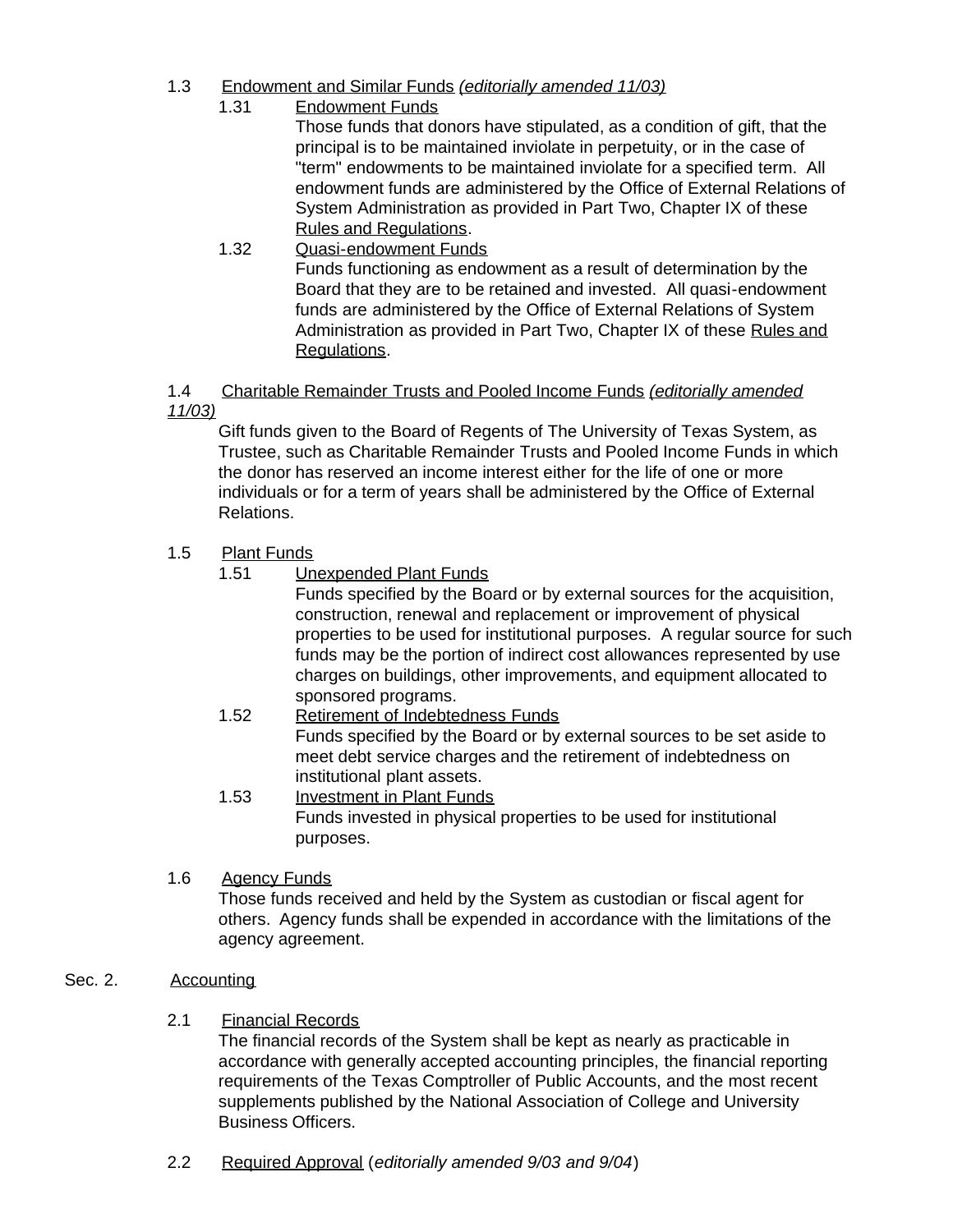All accounting records and procedures shall be subject to the approval of the chief business officer and the Executive Vice Chancellor for Business Affairs or his or her delegate.

#### 2.3 Accounting Control

The business office of each component institution shall be the central office for accounting control for all financial transactions of the institutions. The chief business officer shall confer with departmental and administrative officials and instruct them concerning the records of financial transactions to be kept by the departments, as indicated in the next subsection.

#### 2.4 Account of Funds and Property

Each person directly responsible for a department or other administrative unit (hereinafter called "department head") shall keep an account of funds and property for which he or she is responsible, as detailed as necessary to supplement the business office records.

#### 2.5 Expenditures

All expenditures must be in accordance with the approved institutional operating budget.

#### 2.6 Statement of Accounts

Statements of department or other administrative unit accounts shall be prepared monthly by the business office and shall be sent periodically to the department heads who will compare their records with those of the business office and report any differences promptly to the business office.

#### 2.7 Signature Authority

A person in each department or other administrative unit may be designated by the department head, with the approval of the chief business officer, to sign vouchers, requisitions, etc., in the absence of the department head. These designations shall expire upon receipt of notification by the accounting office in writing from the department head or upon termination or transfer of the designee from the department.

#### Sec. 3. Auditing

#### 3.1 Duties and Responsibilities of Internal Auditors

Internal auditors are responsible for reviewing, evaluating, and reporting on the institution's system of internal administrative and accounting controls and the efficiency and effectiveness of the operations when compared with established standards. The internal auditors are to have no authority or responsibility for the activities they audit. The objective of internal auditing is to assist the component institution president in the effective discharge of his or her responsibilities by furnishing objective analyses, appraisals, and recommendations concerning the activities reviewed. To accomplish these objectives, the internal auditor is authorized to have full, free, and unrestricted access to all property, personnel, and records. The examination of patient medical records must serve a genuine audit need; and individual patients should not be identified in any audit report. The Texas Internal Auditing Act, the Standards for the Professional Practice of Internal Auditing published by the Institute of Internal Auditors, Inc. and "College and University Business Administration" published by the National Association of College and University Business Officers shall serve as guidelines for internal audit activities.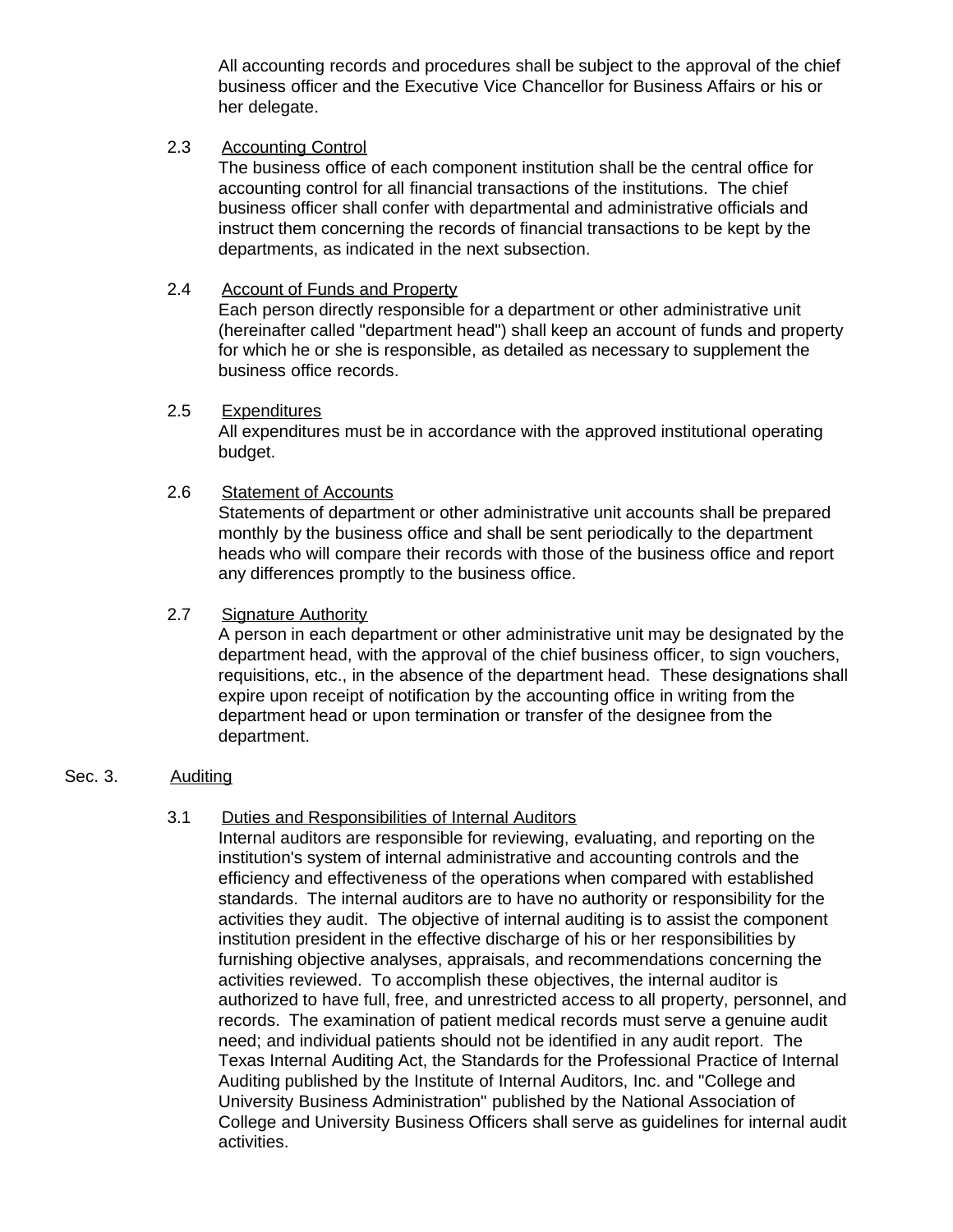# 3.2 Institutional Audit Staff

Each institution is expected to maintain an internal audit staff unless otherwise exempt from this requirement by the Chancellor. The institutional internal auditor reports to the institutional president or the institutional audit committee. The institutional internal auditor submits an annual audit plan for approval by the president and forwards a copy to the appropriate Executive Vice Chancellor and the System Director of Audits.

3.3 System-Wide Audit Plan

The System Director of Audits shall seek input into the System-wide audit plan from the institutional internal auditors. The implementation of the System-wide internal audit plan will be coordinated with the institutional internal audit plans to insure major risks are addressed yet duplication of effort is minimized.

# 3.4 State Auditor's Office

The State Auditor's Office, as part of the legislative branch of State government, is the external independent auditor of The University of Texas System. The State Auditor's Office conducts financial and performance audits and makes recommendations for improving financial and management controls within The University of Texas System. The State Auditor's Office reviews The University of Texas System's internal control structure and operations to determine the scope of the examination and reliability of the entity's financial and nonfinancial data. The internal audit function is considered a part of the internal control structure of The University of Texas System.

# Sec. 4. Reporting

4.1 Preparation of Reports

All financial reports shall be prepared in accordance with generally accepted accounting principles referred to in Subsection 2.1 of this Chapter. The reports shall be prepared by the chief business officer and approved by the Assistant Vice Chancellor and Controller.

# 4.2 Annual Financial Report

The Annual Financial Report shall be prepared under the direction of the chief business officer and the Assistant Vice Chancellor and Controller. Published financial reports shall be filed with certain State agencies as required by law.

#### 4.3 Interim Financial Reports

Interim financial reports, in the form prescribed by the Assistant Vice Chancellor and Controller, shall be prepared by each institutional chief business officer and distributed to the institutional president and various System Administration Executive Officers. Copies of such interim reports shall be furnished quarterly to the Board.

# Sec. 5. Operating Budgets

# 5.1 Annual Approval (*editorially amended 9/03 and 9/04*)

Operating Budgets for all the component institutions shall be approved annually by the Board within the budget estimates of income prepared by the chief business officer and the president of a component institution and approved by the Executive Vice Chancellor for Health Affairs, the Executive Vice Chancellor for Academic Affairs, the Executive Vice Chancellor for Business Affairs, and the Chancellor.

5.2 Budget Policies and Instructions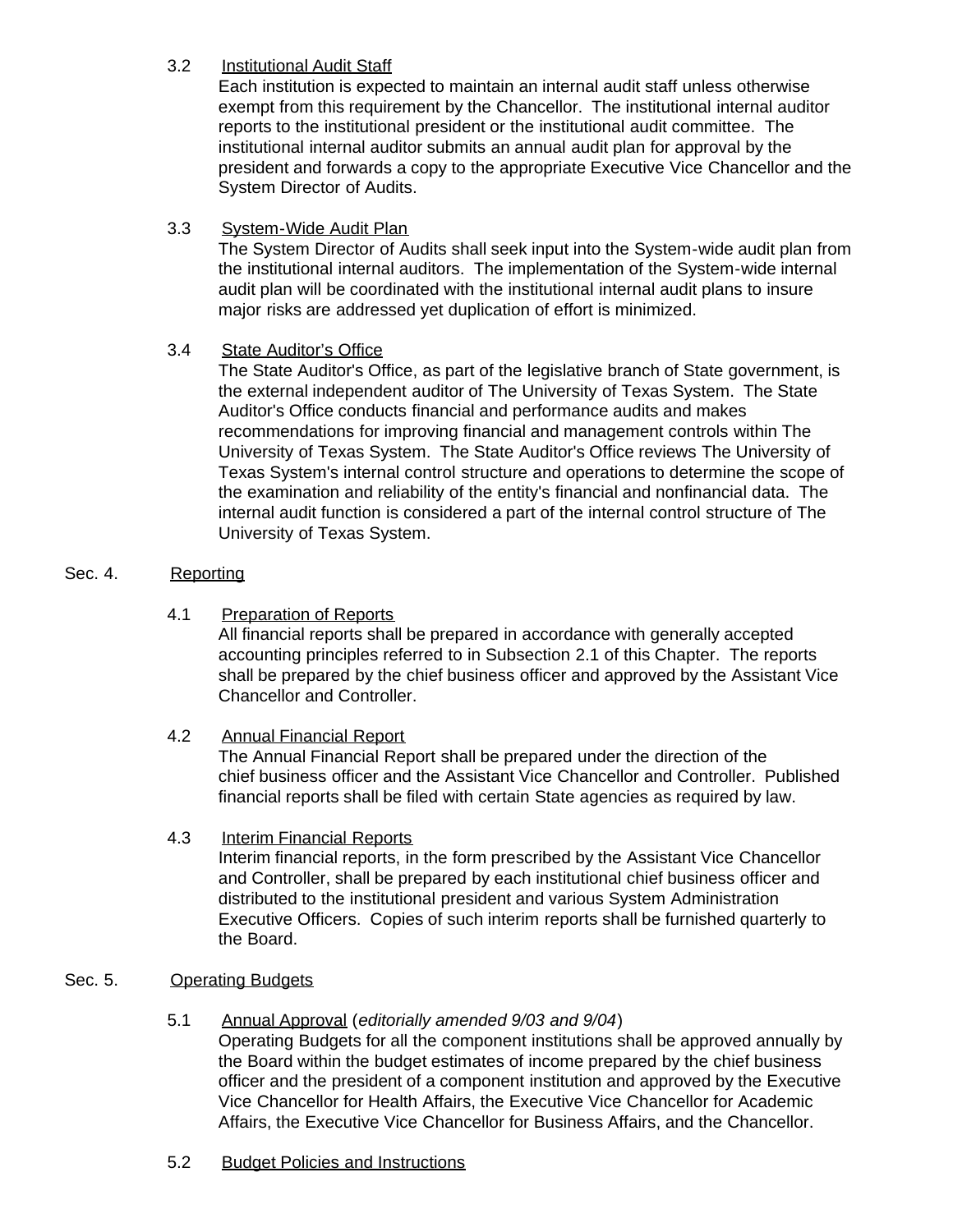General policies for the budget preparation shall be recommended by the Chancellor to the Board and shall be followed in preparing the budgets. Instructions for details of budget preparation shall be furnished to the component institution presidents by System Administration.

#### 5.3 Process of Review and Recommendation

The institutional president shall issue local instructions and shall furnish forms to the budget-recommending officials. Their recommendations for salaries, maintenance and operation, equipment, travel, and other pertinent items shall be reviewed by the president. The budget as finally recommended by the president shall be forwarded to the appropriate Executive Vice Chancellor and the Chancellor for further review and recommendation to the Board.

#### 5.4 Rules and Procedures for Budget Administration (*editorially amended 9/03 and 9/04*)

Rules and procedures for budget administration shall be prepared by the Chancellor, with assistance of the Executive Vice Chancellor for Health Affairs, the Executive Vice Chancellor for Academic Affairs, and the Executive Vice Chancellor for Business Affairs, approved by the Board, and shall be included in the completed budgets.

5.5 Access to Copies of Budget

A copy of each budget, and any subsequent amendment thereto, shall be filed by the U. T. System Budget Office with the Legislative Reference Library to be available for public inspection, and also with such other State offices as required by law.

#### Sec. 6. Legislative Appropriation Requests

6.1 Preparation

Legislative appropriation requests, biennial or otherwise, shall be prepared in conformity with the Detailed Instructions for Agencies of Higher Education as prescribed by the Legislative Budget Board and the Governor's Office of Budget and Planning.

# 6.2 Approval (*editorially amended 9/03 and 9/04*)

Appropriation requests for all component institutions shall be prepared by the president in conformity with these instructions and approved by the Executive Vice Chancellor for Health Affairs, the Executive Vice Chancellor for Academic Affairs, the Executive Vice Chancellor for Business Affairs, and the Chancellor.

#### 6.3 Submission of Requests Appropriation requests shall be submitted to the Legislative Budget Board, to the Governor's Budget and Planning Office, and to other State offices as required in the form and at the time prescribed.

Sec. 7. Fiscal Year

The fiscal year of the System shall be September 1 through August 31.

# **PART TWO, CHAPTER III**

# **RECEIPT, CUSTODY, AND DISBURSEMENT OF MONEYS; TRAVEL**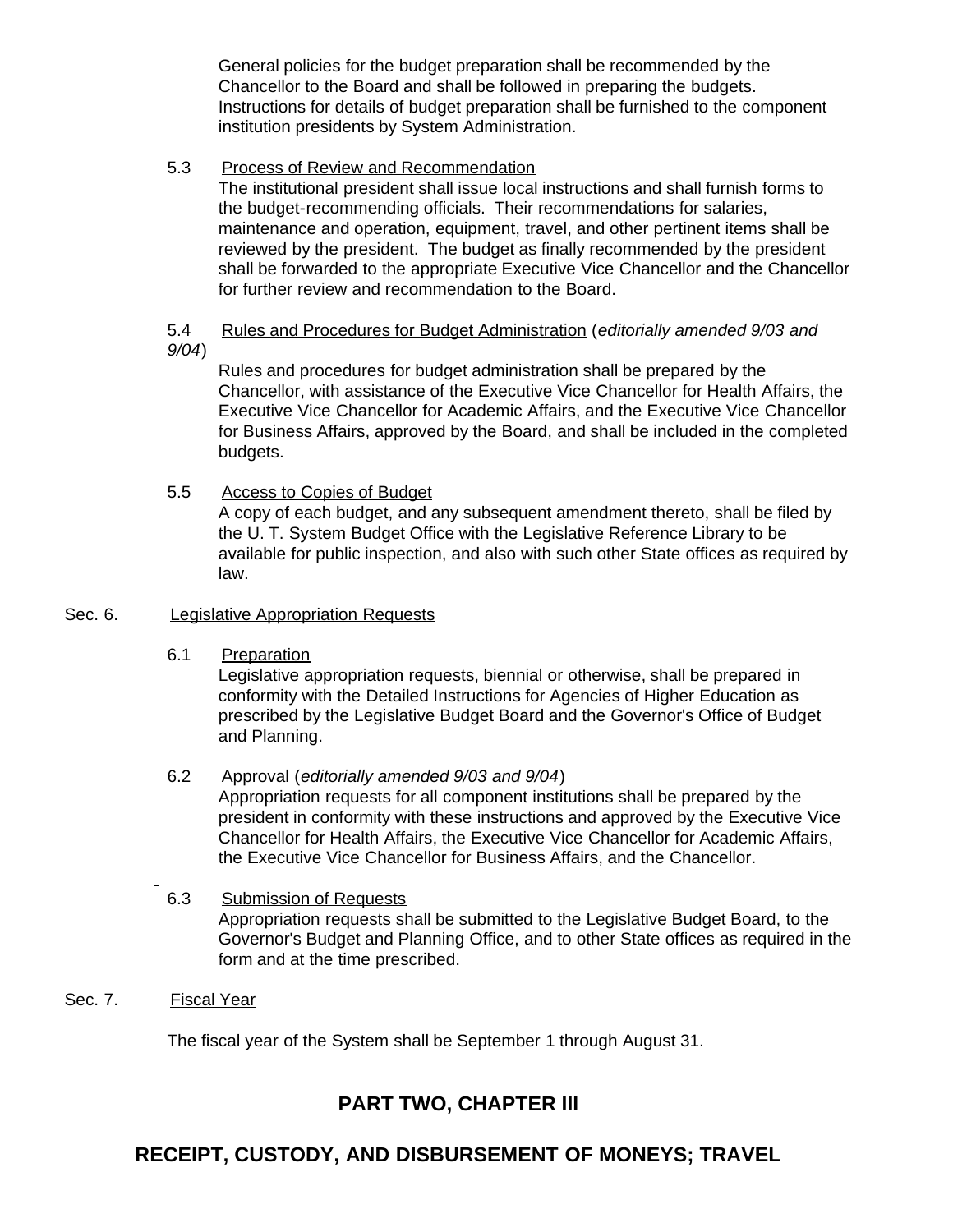# **AU. T.HORIZATION, REIMBURSEMENT, AND INSTITU. T.IONAL REGULATIONS**

#### Sec. 1. Receipts, Admission Tickets, and Charges

1.1 Receipt of Funds

No department, division, or individual staff member is authorized to receive money in the name of a component institution of the System unless authorized by the chief business officer and president.

1.2 Receipt Forms

An official receipt in the form prescribed by the chief business officer shall be issued to payors for all moneys received unless the chief business officer has specifically authorized exceptions for certain types of collections.

#### 1.3 Internal Control

All moneys received shall be recorded and handled under appropriate internal accounting controls.

- 1.4 Electronic Funds Transfer for Certain Oil and Gas Royalty Payments Any person who paid oil and gas royalties to the Board in a total amount of \$20,000 or more during a fiscal year, being September 1 to August 31, shall make timely oil and gas royalty payments to the Board by means of electronic funds transfer during the subsequent calendar year. Any person required to pay electronically shall timely take all actions necessary to facilitate payment of oil and gas royalties by electronic funds transfer, including completing any documents required by the Comptroller of the State of Texas and the University Lands Accounting Office. Electronic funds transfers shall be made in accordance with applicable laws, including [Texas Government Code Section](http://www.capitol.state.tx.us/statutes/go/go0040400.html#go051.404.095) 404.095. This Subsection applies only to oil and gas royalties from Permanent University Fund lands to the extent authorized by [Texas Government Code Section](http://www.capitol.state.tx.us/statutes/go/go0040400.html#go051.404.095) 404.095. Reports relating to oil and gas royalty payments shall also be filed electronically as described in Subdivisions 1.41-1.43 of this Chapter.
	- 1.41 Any person required to submit payments electronically shall also timely file the required Oil and Condensate Report (Form U. T.-1), Gas Report (Form U. T.-2), and Royalty Payment Summary (Form U. T.-3) by means of electronic transmission in a manner compatible with the requirements, equipment, and facilities of the University Lands Accounting Office.
	- 1.42 Any lessee, operator, or reporting company who was required to file monthly an average of 10 or more oil or gas royalty reports to the Board during the last fiscal year, shall timely file the required Forms U. T.-1, U. T.-2, and U. T.-3 by means of electronic transmission during the subsequent calendar year in a manner compatible with the requirements, equipment, and facilities of the University Lands Accounting Office.
	- 1.43 Any person, lessee, operator, or reporting company required to file reports electronically under Subdivisions 1.41 and 1.42 of this Chapter, shall timely take all actions necessary to facilitate the electronic filing of the Forms U. T.-1, U. T.-2, and U. T.-3, including completing any documents required by the University Lands Accounting Office. Electronic transmission of U. T.-1s, U. T.-2s, and U. T.-3s in a form and manner compatible with the requirements, equipment, and facilities of the University Lands Accounting Office shall satisfy [Texas Education Code](http://www.capitol.state.tx.us/statutes/ed/ed0006600.html#ed035.66.77) Section [66.77\(d\).](http://www.capitol.state.tx.us/statutes/ed/ed0006600.html#ed035.66.77) Any person, lessee, operator, or reporting company who electronically submits these reports shall not be routinely required to submit purchase statements or other records to the Board unless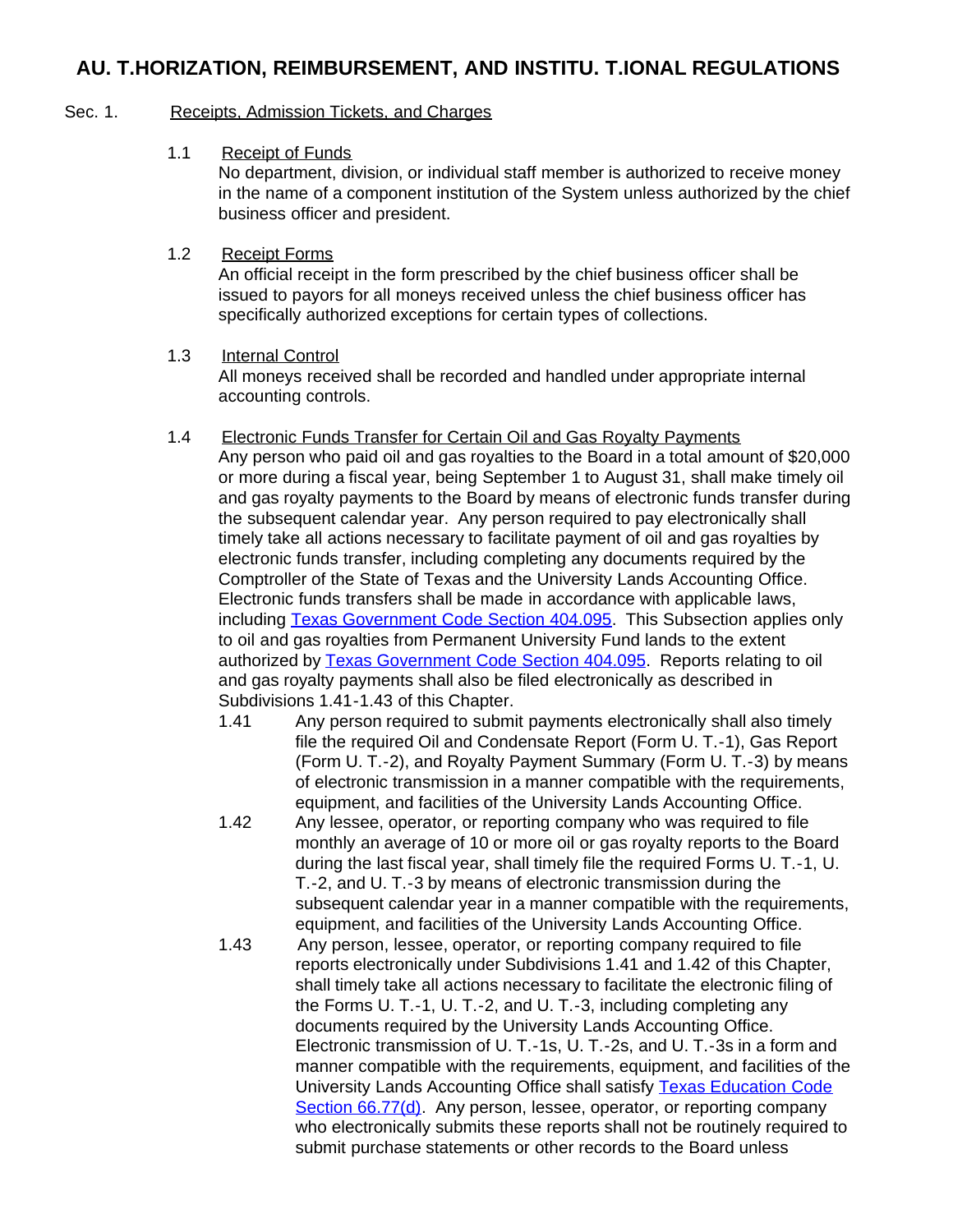requested by the University Lands Accounting Office. Nothing in Subsection 1.4 of this Chapter shall limit the authority to inspect, examine, copy, or audit all records, books, and accounts, including purchase statements, as provided by applicable law and rules of the Board for Lease of University Lands.

1.5 Tickets and Ticket Reports

Admission tickets, including complimentary tickets, shall have the price of admission indicated thereon, and all such tickets shall be prenumbered, except for certain events where the section, row, and seat number are shown. Admission tickets and coupon books shall be purchased for delivery to the institutional business office and issued to the department concerned. Unused tickets or books shall be returned along with a prescribed ticket report to the business office within 30 days from the date of the event, and a list showing the names of all persons receiving complimentary tickets shall be a part of the prescribed ticket report. The chief business officer may authorize an exception to the 30-day time limit for submitting ticket reports for a specified event or series of events, provided that the exception must be in writing, and must specify both the reason for the exception and the alternate due date for those ticket reports.

# 1.6 Report of Unpaid Charges

All unpaid (including complimentary, free, or discounted) charges for sales or service of auxiliary enterprises, organized activities, or service departments or similar activities shall be reported to and recorded by the chief business officer or his or her delegate under appropriate internal accounting controls. A list or other documentation showing the authorization and names of all persons receiving complimentary, free, or discounted goods or services and the values thereof shall be furnished to the business office within 30 days from the date such goods were issued or such services were rendered by any auxiliary enterprise, organized activity, or service department or similar activity.

#### Sec. 2. Deposits with Institutional Business Office

#### 2.1 Timely Deposits

Money received by all departments from all sources shall be deposited, using an official form, in the institutional business office, unless depositing directly to a special bank account has been specifically authorized by the institutional chief financial officer or his or her delegate. The deposits shall be daily if the receipts are \$200 or more, and weekly even if the accumulation is less than \$200. Except for mail deposits authorized under Subdivisions 2.11 and 2.12 of this Chapter, the deposit shall be made in person by a departmental representative to whom an official receipt is issued.

- 2.11 Mail deposits by on-campus departments are authorized if the amount of each deposit is less than \$100 and does not contain cash (currency).
- 2.12 Mail deposits by off-campus activities are authorized if such deposit does not contain cash (currency).

#### 2.2 Record of Mailed Deposits

Departments or activities mailing deposits shall maintain adequate record of such deposits, including detailed description of negotiable instruments.

#### 2.3 Report of Cash Discrepancies

Cash overages or shortages shall be reported to the business office with each deposit. Cash overages shall be deposited in the business office.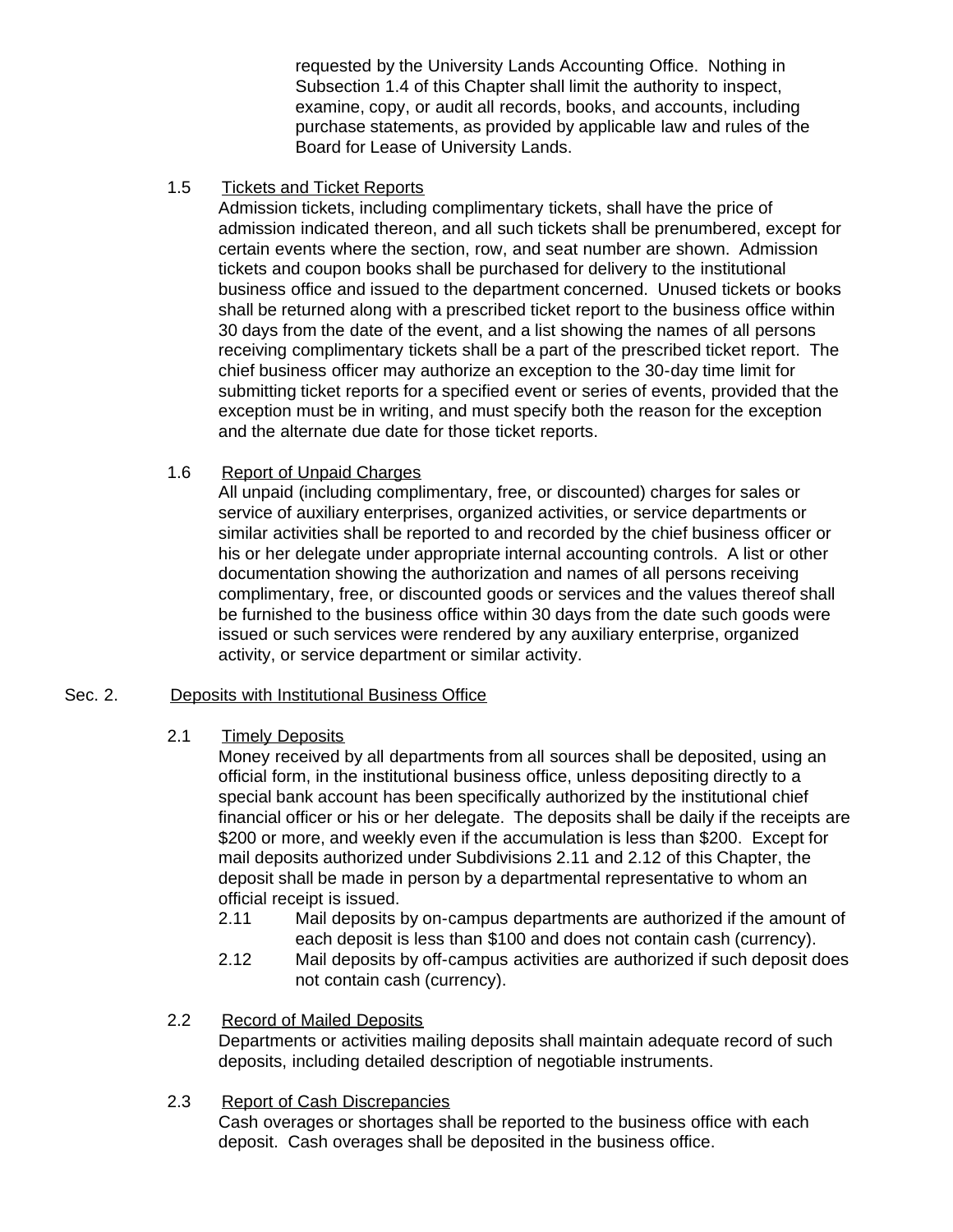# 2.4 Petty Cash Funds

Petty cash funds shall be provided only on approval of, and by arrangement of, the department with the chief business officer.

# Sec. 3. Deposits with the State Treasurer

# 3.1 Required Deposits

The statutes and the current Appropriations Act require that all cash receipts accruing to component institutions be deposited in the State Treasury, with the exception of those funds named in **Texas Education Code Section 51.008**, including those funds from auxiliary enterprises, noninstructional services, agency, designated and restricted funds, endowment funds, trust funds, other gift funds, student loan funds, funds retained under [Texas Education Code Chapter](http://www.capitol.state.tx.us/statutes/ed/ed0014500toc.html) 145, and Constitutional College Building Amendment Funds.

# 3.2 Cash Receipts

Cash receipts that are required to be deposited in the State Treasury shall be so deposited in the manner prescribed in the statutes and the current Appropriations Act.

# 3.3 Revolving Funds

Component institutions of the System are authorized by the current Appropriations Act to establish Revolving Funds under certain prescribed procedures to facilitate the payment of nominal expenses and to pay bills within cash discount periods, as well as for regular monthly payrolls, weekly, and special payrolls.

# Sec. 4. **Institutional Funds**

4.1 Deposit in Official Depository Banks or Investment *(editorially amended 9/03 and 9/04)*

All institutional funds not required to be deposited in the State Treasury must be deposited in official depository banks for safekeeping or invested as specified by law and by the applicable Rules and Regulations, Business Procedure Memoranda, and Investment Policy Statements.

- 4.11 Funds held in demand deposits, time deposits, or nonnegotiable certificates of deposit shall be deposited or invested only in banks with which the Board has a depository agreement. The Board delegates to UTIMCO or the Executive Vice Chancellor for Business Affairs authority to execute and deliver depository and custody agreements when such deposit agreements are with banks meeting the then current policies of the Board and are in substantially the form of a standard deposit agreement approved by the Board or, for other agreements, in a form approved by the Office of General Counsel. Subject to the provisions of Part One, Chapter I, Section 9 of these Rules and Regulations, the Board delegates to the president of the component institution or the Executive Vice Chancellor for Business Affairs the authority to execute and deliver contracts for banking services with banks that have a depository agreement with the Board.
- 4.12 Requests for documentation specifying staff authorized to sign checks or initiate funds movements, or changes thereto, for all bank accounts, bank common trust funds, or money market funds shall be approved by each institutional president and chief business officer.
- 4.13 Institutional funds shall be invested in funds approved by UTIMCO based on, at a minimum, the criteria specified in The University of Texas System Investment Policy Statements. UTIMCO shall administer pooled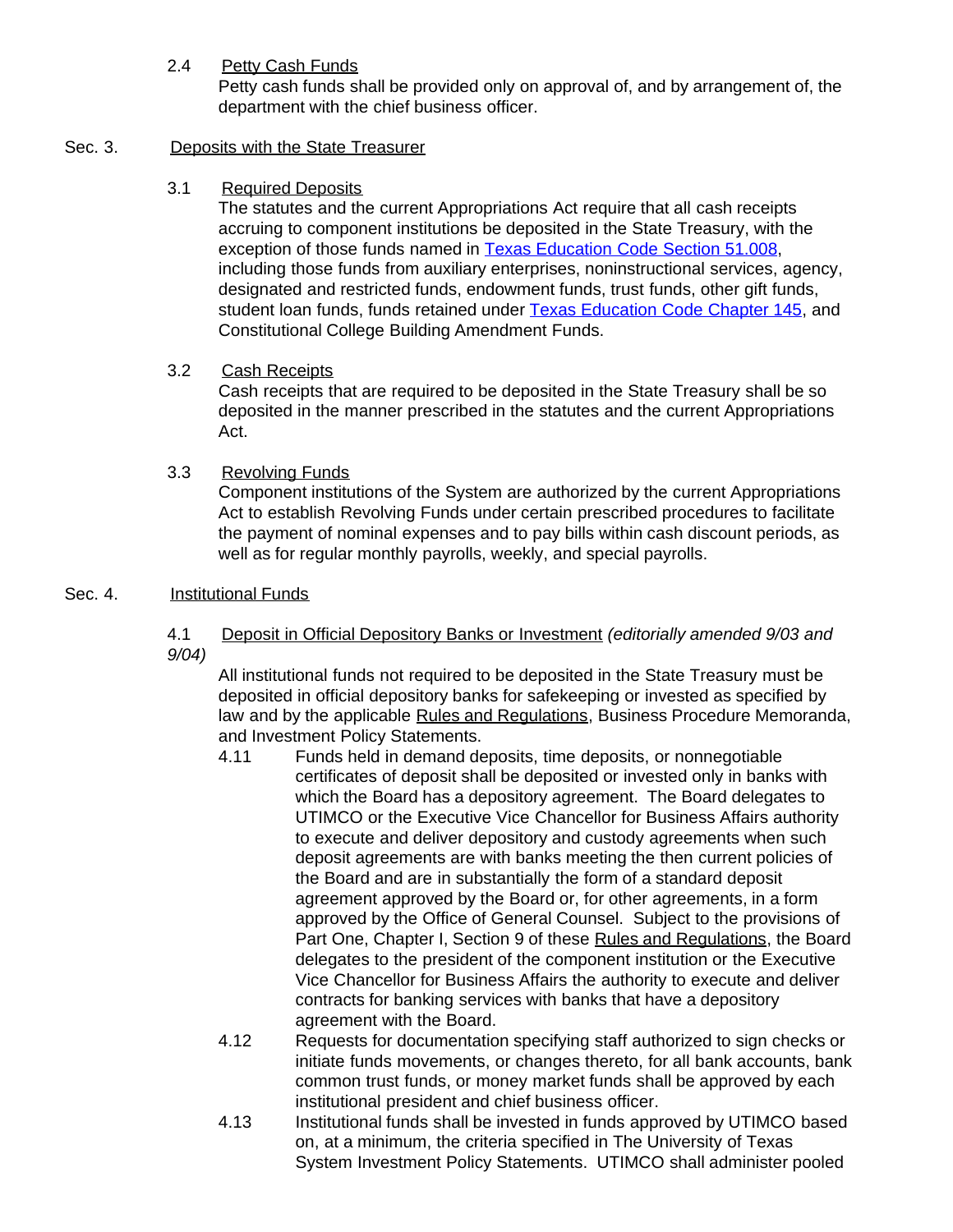investment funds for the investment of institutional funds as authorized by the Board. The chief business officer of any component institution may add or withdraw local institutional funds of the component institution to or from (i) demand deposits, time deposits, or nonnegotiable certificates of deposit as set forth in Subdivision 4.11 of this Chapter, (ii) any common trust fund or money market fund approved by UTIMCO, or (iii) any investment pool administered by UTIMCO for the investment of such funds on any established addition or withdrawal date of the pool.

- 4.2 Requirement for Depository Banks (*editorially amended 9/03 and 9/04*) Depository banks selected shall furnish adequate surety bonds or securities to assure safety of these funds. Such securities shall be delivered by the depository bank to an account in the name of the Board at a third-party depository(ies), bank(s), or trust company(ies) approved and contracted with by the Executive Vice Chancellor for Business Affairs. Institutional Funds shall be deposited in the depository banks or invested as soon as possible but in no event later than that provided by law. Demand deposits and time deposits will be maintained in accordance with the current policies of the Board.
- 4.3 Certain Borrowing Prohibited The Board, the Chancellor, and the institutional presidents may not, by law, borrow money from any person, firm, or corporation to be repaid from institutional Funds except as specifically authorized by the Legislature.
- 4.4 Interest on Deposits and Investments

As permitted by statute, interest received on local institutional funds shall be credited to appropriate accounts in either general funds or trust funds in relationship to the sources of balances, provided that disposition of such earning was not specified by the grantor. Interest received from Current Restricted Funds (Trust Funds) deposits and investments shall be subject to further appropriation or transfer by the Board for any lawful purpose.

### 4.5 Delegation of Approval of Certain Loans

Subject to Subdivisions 4.51 and 4.52 of this Chapter and the general provisions of Part One, Chapter I, Section 9 and, except as otherwise specified in these Rules and Regulations, the Board delegates to the Chancellor and to the Executive Vice Chancellor for Health Affairs the authority to act on behalf of the Board to approve loans of institutional funds, which are not otherwise restricted, to a certified nonprofit health corporation and to execute contracts, agreements, and other documents or instruments related to such loans. As used in this Subsection, the term "certified nonprofit health corporation" means a nonprofit health corporation that has been authorized by the Board of Regents and certified by the Board of Medical Examiners under [Chapter 162.001](http://www.capitol.state.tx.us/statutes/oc/oc0016200.html#oc001.162.001) of the Texas Occupations Code [formerly Section 5.01(a) of the Medical Practice Act].

- 4.51 The delegate shall comply with guidelines issued by the Office of General Counsel.
- 4.52 The delegate shall consult with the institutional president prior to approving and executing any agreement or instrument relating to a loan.

### Sec. 5. Vouchers for Expenditures

5.1 Use and Approval of Vouchers

Properly approved and fully supported vouchers are the authorization for cash disbursements. The Chairman of the Board or his or her delegate or the Chancellor or president of a component institution or his or her delegate must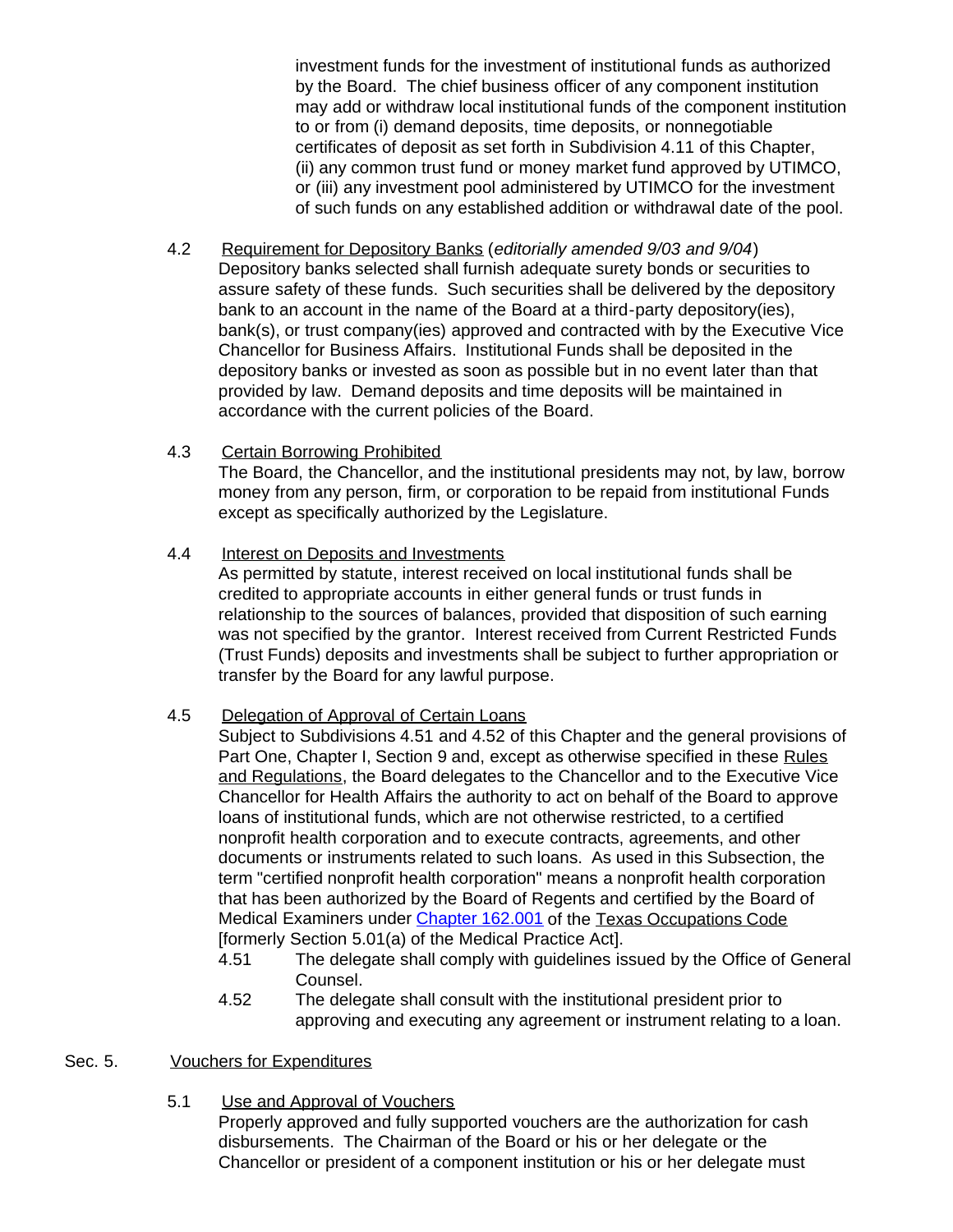approve all vouchers. One of these delegates shall be the chief business officer who shall select the other delegates from his or her staff. Such approval is based upon satisfactory supporting documentation evidencing that goods or services were properly ordered, that the vendor has submitted invoice and certification, and that the goods or services have been received by the institution and are acceptable to the requisitioning department.

5.2 Internal Accounting Controls

Appropriate internal accounting controls shall be exercised over the vouchering and disbursement procedures.

- 5.21 To the extent that centralized receiving facilities are available, delivery of all purchased supplies, materials, and equipment should be received at a centralized location under the direction of the chief business officer.
- 5.22 Vouchers should be prepared centrally in the business offices of those component institutions having centralized receiving operations.
- 5.3 Coding of Vouchers

Vouchers are to be coded in the business offices within the approved expenditure codes, and if payable by warrant drawn by the State Treasurer, with the proper expenditure classifications furnished by the State Comptroller, as well as complying with other current requirements of the State Comptroller and Texas laws and regulations.

Sec. 6. Cash Discounts

The accounting procedures should be designed to assure realization of advantageous cash discounts allowed by vendors.

Sec. 7. Outstanding Checks

Outstanding checks shall be carried on the official accounting records for one year from the end of the month of issuance.

### Sec. 8. **Institutional Membership Dues**

Educational and General Funds of the System may be used to pay membership fees only in educational, scientific, or other associations in which the System, or a component institution thereof, is an institutional member, with memberships approved by the presidents. Such other approvals as may be required by law shall also be secured.

### Sec. 9. Payrolls

9.1 Types of Payrolls

There are three general types of payrolls, those for (1) regular monthly salaried employees; (2) weekly salaried employees; and (3) hourly salaried employees.

- 9.2 Preparation and Verification All payrolls shall be prepared or verified in the business office from regular budgets, appointment documents, authorizations, time cards, or other documentation, and approved by the chief business officer or a person designated by him or her.
- 9.3 Proportional Salary

If payment for regular salaried employees is for less than a month, the salary calculated shall be figured proportionately on the basis of the actual number of working hours in such month.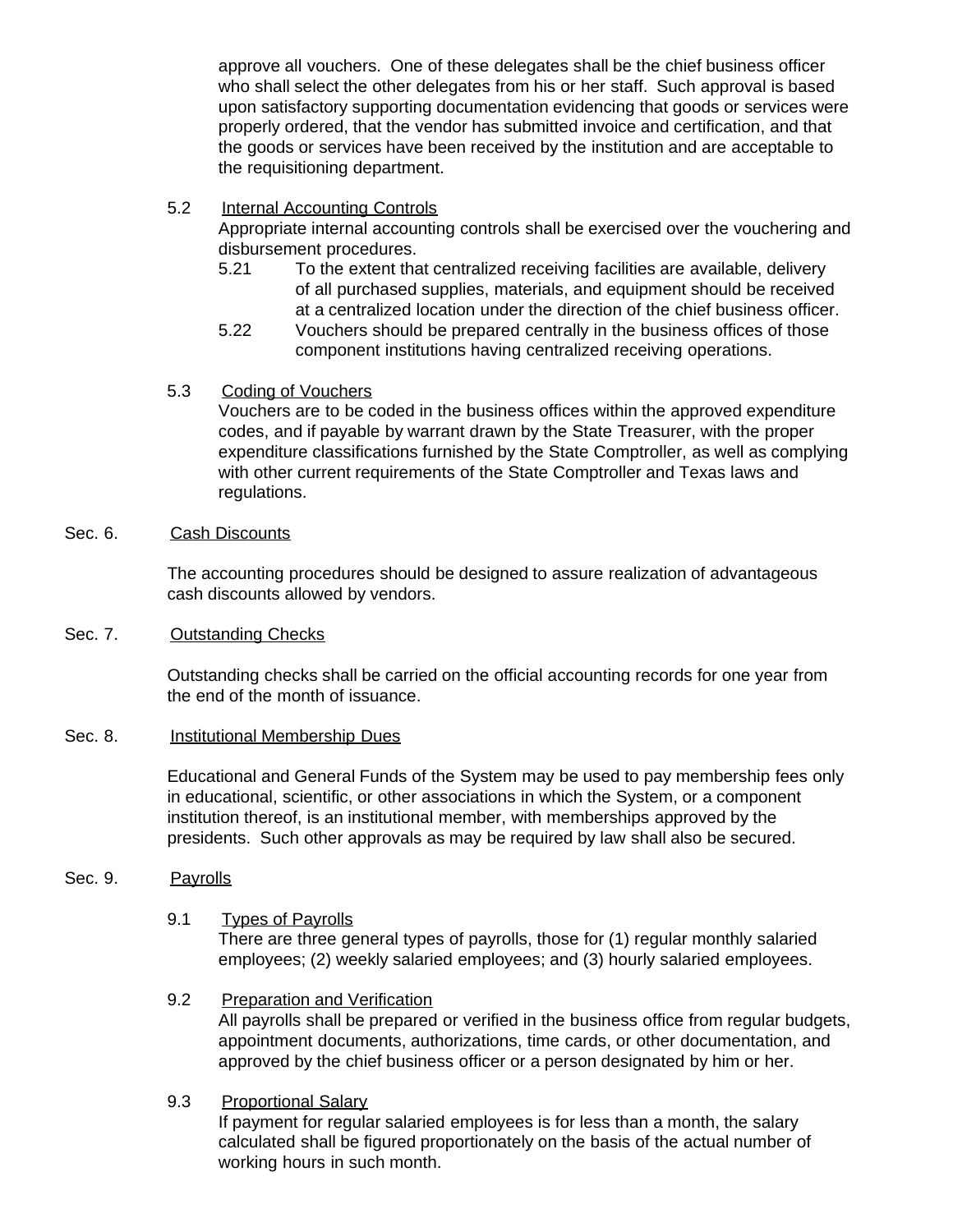### 9.4 Deduction Required

Deductions for income tax, retirement, social security, and programs authorized by the Board, such as group insurance, are made where applicable on all payrolls.

### 9.5 Distribution Dates for Checks

Dates for distribution of salary checks vary at the component institutions and will be announced by the respective business offices.

### Sec. 10. Travel Authorization, Reimbursement, and Institutional Regulations

#### 10.1 Authorization for Travel

Authorization for travel from the city or town where the officer or employee is regularly stationed will be granted by the Board or as hereinafter delegated by the Board as follows:

- 10.11 Requests for authorization for foreign travel or other travel outside Texas shall be transmitted through proper administrative channels to the Chancellor or the president of the component institution, as applicable, or to the respective officer's designee for advance written approval. The Chancellor or the president of the component institution, as applicable, may implement requirements for approval of travel within Texas at his or her discretion.
- 10.12 Foreign travel means travel to, in, or from a destination that is neither in the United States, nor a possession of the United States, Mexico, or Canada.

### 10.2 Travel Expense Reimbursements (*editorially amended 9/03 and 9/04*)

- 10.21 Travel expenses shall be reimbursed only from funds appropriated or authorized for travel and pursuant to State law and regulations and approved institutional or System travel policies and procedures. The Chancellor, the Executive Vice Chancellors, the Vice Chancellors, and the presidents of the component institutions shall plan the travel of all employees under their authority to achieve maximum economy and efficiency and are responsible for ensuring that the expenses of transportation, meals, lodging, and incidental items are the lowest possible considering all relevant
- circumstances. 10.22 Allowances for meals and lodging (including per diem), transportation and related expenses shall be guided by the following as appropriate: provisions of the current Appropriations Act; the Travel Regulations Act (Texas Government Code Section 660.061 et seq.), as amended; business procedure memoranda issued by the Executive Vice Chancellor for Business Affairs; approved institutional or System travel regulations; terms of grants and contracts which provide reimbursement; and restrictions placed on expenditures from the institutional source reimbursing the travel.

### 10.3 Institutional and System Administration Travel Regulations

Component institutions and System Administration shall issue travel regulations covering authorization for travel and reimbursement for approved travel to implement applicable provisions of State law and regulations and the provisions of this Section for the guidance of all personnel concerned. Following administrative approval by the appropriate Executive Vice Chancellor, each institutional policy will be included in the institutional Handbook of Operating Procedures.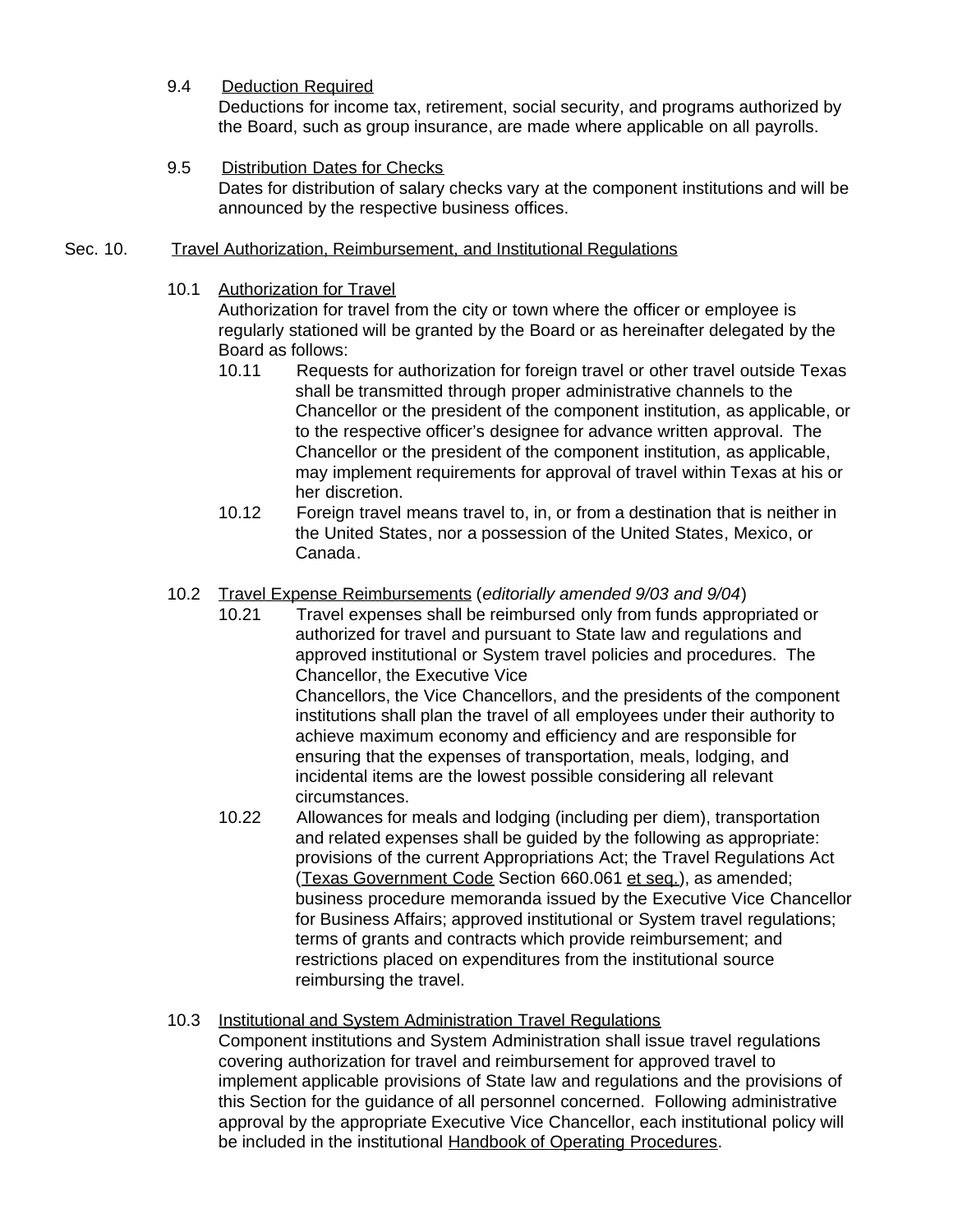### Sec. 11. Insurance on Money and Securities; Fidelity Bonds *(editorially amended 9/03 and 9/04)*

- 11.1 Insurance on Money and Securities
	- 11.11 The System carries a blanket System-wide crime insurance policy insuring against loss of money or securities, including loss caused by employee dishonesty, at any of the component institutions. The terms of the policy shall be negotiated by the U. T. System Administration Director of Risk Management. The purchase or renewal of the policy shall be approved by the Executive Vice Chancellor for Business Affairs if the premium is in excess of \$100,000.
	- 11.12 At the time any loss occurs at any institution, the U. T. System Administration Director of Risk Management shall be notified by the appropriate chief business officer. The U. T. System Administration Director of Risk Management shall approve all loss claims and settlements up to \$50,000. Any settlement over \$50,000 and up to \$500,000 shall be approved by the Executive Vice Chancellor for Business Affairs. Notification of the settlement will be given to the Board at the discretion of the Executive Vice Chancellor for Business Affairs. Settlements over \$500,000 and up to \$1 million shall be approved by the Executive Vice Chancellor for Business Affairs and shall be reported to the Board for ratification. Settlements in excess of \$1 million must have the approval of the Board.
	- 11.13 If a loss is so extensive that partial payments in excess of \$1 million are necessary, the Chancellor is delegated authority to execute all documents related to the partial payment or adjustment. The Board will be notified by the Chancellor of all partial payments received in excess of \$500,000. Final settlement of claims in excess of \$1 million will require approval by the Board.
- 11.2 Fidelity Bonds (*editorially amended 9/04*)
	- 11.21 If the System discontinues its employee dishonesty insurance coverage, the System may purchase, in accordance with all applicable State laws, a blanket position (fidelity) bond covering employees of all component institutions.
	- 11.22 The premium for the bond shall be prorated to the component institutions on the basis of the number of employees covered for which a premium charge is made and the excess coverage thereon.
	- 11.23 At the time a loss occurs at any institution, the U. T. System Administration Director of Risk Management shall be notified by the appropriate chief business officer. The U. T. System Administration Director of Risk Management shall approve all loss claims and settlements up to \$50,000. Any settlement over \$50,000 and up to \$500,000 shall be approved by the Executive Vice Chancellor for Business Affairs. Notification of the settlement will be given to the Board at the discretion of the Executive Vice Chancellor for Business Affairs. Settlements over \$500,000 and up to \$1 million shall be approved by the Executive Vice Chancellor for Business Affairs and shall be reported to the Board for ratification. Settlements in excess of \$1 million must have the approval of the Board.
	- 11.24 If a loss is so extensive that partial payments in excess of \$1 million are necessary, the Chancellor is delegated authority to execute all documents related to the partial payment or adjustment. The Board will be notified by the Chancellor of all partial payments received in excess of \$500,000. Final settlement of claims in excess of \$1 million will require approval of the Board.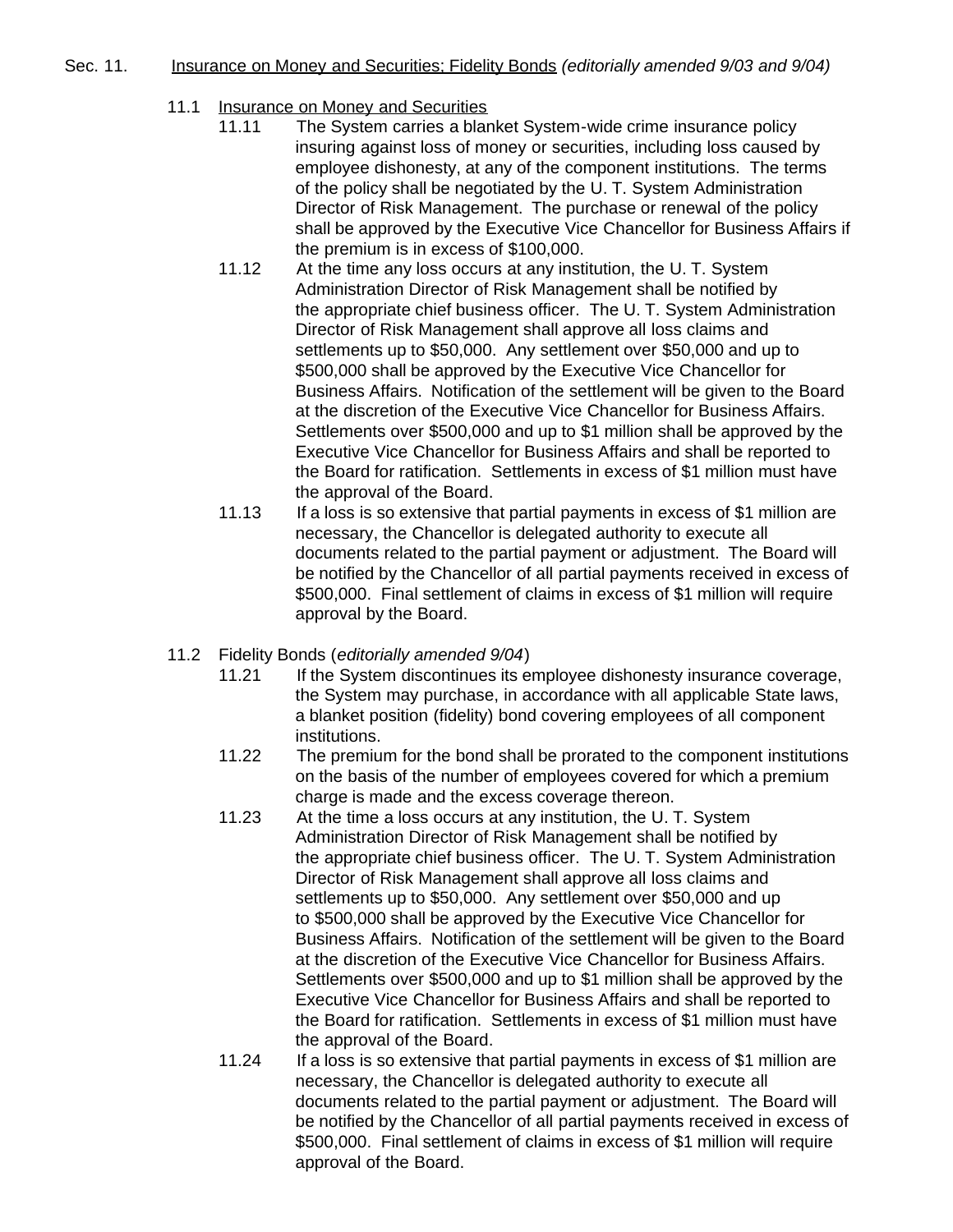# **PART TWO, CHAPTER IV**

# **PURCHASING**

### Sec. 1. Purchasing Ethics

- 1.1 Objectives and Policies First consideration shall be given to the objectives and policies of the System and its component institutions.
- 1.2 Ultimate Value Every effort shall be made to obtain the best value for each dollar of expenditure.
- 1.3 Honesty Demanded Honesty in sales representation shall be demanded, whether offered through the medium of oral or written statement, an advertisement, or a sample of the product.
- 1.4 No Personal Gifts or Gratuities Procurement officers, their staffs, and others authorized by or under these regulations to make purchases shall not accept personal gifts or gratuities that might in any way result in an obligation to individuals or firms seeking business.
- 1.5 Competition Required Unless Otherwise Authorized All purchases, regardless of the source of funds, shall be made using the method that provides the best value to the component institution or the System and in accordance with (a) the requirements of [Texas Education Code](http://www.capitol.state.tx.us/statutes/ed/ed0005100.html#ed233.51.9335) [Sections](http://www.capitol.state.tx.us/statutes/ed/ed0005100.html#ed233.51.9335) 51.9335, [73.115,](http://www.capitol.state.tx.us/statutes/ed/ed0007300.html#ed023.73.115) or [74.008,](http://www.capitol.state.tx.us/statutes/ed/ed0007400.html#ed008.74.008) as applicable, unless otherwise authorized by law, System policy, or approved component institution policy, and (b) the component's institutional Handbook of Operating Procedures.
- 1.6 No Special Consideration No bidder or proposer shall receive special consideration.
- 1.7 Violations to be Reported (*editorially amended 9/03 and 9/04*) Any violations of these purchasing ethics shall be reported promptly by the chief business officer to the Executive Vice Chancellor for Business Affairs.

### Sec. 2. Contacts with State Agencies and Vendors

All contacts, whether oral or written, with State agencies and with vendors regarding procurement activities are handled through the Office of General Counsel or the primary procurement officers and the divisions, departments, or offices to whom the purchasing function has been specifically delegated, unless advance written authorization is obtained from the primary procurement officer or the chief business officer for other persons to do so.

### Sec. 3. Purchasing Procedures

# 3.1 Procedures

The primary procurement officer of each component institution shall promulgate procedures to facilitate and expedite the purchasing function. Such procedures shall be developed in accordance with sound business practices and applicable State law. Purchasing procedures shall be implemented only after appropriate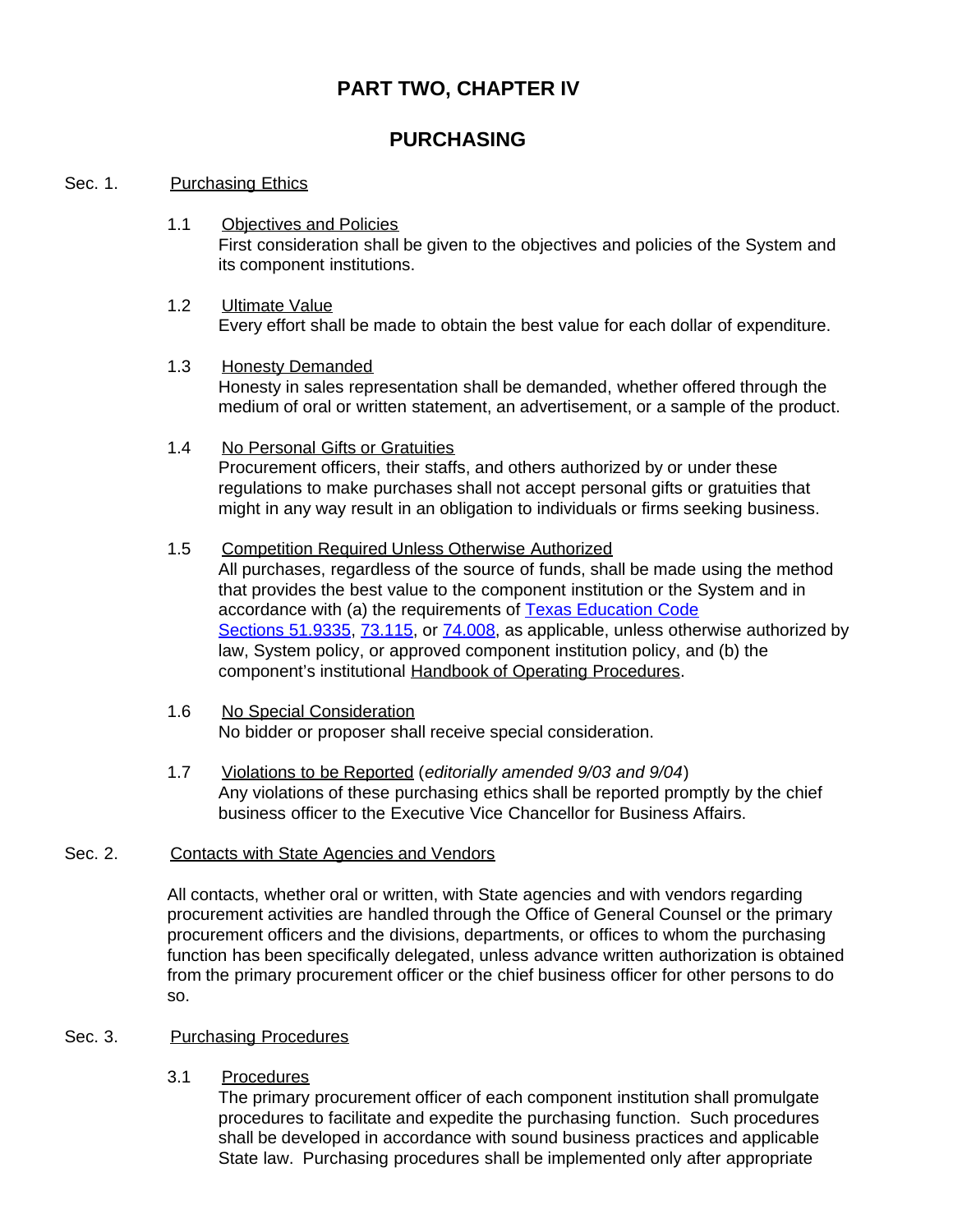review and approval for inclusion in the institutional Handbook of Operating Procedures, including review and approval of the chief business officer.

3.2 Use of Closed Specifications Closed specifications shall not be used except in unusual instances clearly justified as being essential to efficient operating performance. Reports of all such exceptions shall be maintained by the chief business officer.

### Sec. 4. Purchase from or Sale to an Officer or Employee

Purchase from, or sale to, any officer or employee of the System or a component institution of any supplies, materials, services, equipment, or property must have the prior approval of the component president and the appropriate Executive Vice Chancellor or the Chancellor. Any such purchases shall be made only if the cost is less than from any other known source. This Section does not apply to sales or purchases made at public auction or sales approved by the institutional president valued at \$5,000 or less.

### Sec. 5. Purchaser Training and Certification

5.1 Requirements of Purchaser Training and Certification Plan (*editorially amended 9/03 and 9/04*)

Each component institution and System Administration shall establish a purchaser training and certification plan that:

- 5.11 Requires all personnel who procure goods or services on behalf of the component institution or System Administration to obtain appropriate training,
- 5.12 Requires all personnel who procure goods and services through competitive methods to attain nationally recognized and/or State of Texas buyer certification, and
- 5.13 Conforms to the guidelines established by the Executive Vice Chancellor for Business Affairs.
- 5.2 Drafting and Implementation of Training and Certification Plan The primary procurement officer of each component institution and of System Administration shall draft a proposed training and certification plan for his or her respective institution and shall implement the plan after review and written approval of the plan by the respective chief business officer.

# **PART TWO, CHAPTER V**

# **PERSONNEL**

Sec. 1. Classified Personnel Programs

The policy of the Board on the development and coordination of the classified personnel programs is as follows:

- 1.1 Director of the Office of Human Resources (*editorially amended 9/03 and 9/04*) The Director of the Office of Human Resources serves as an administrative officer advising the Executive Vice Chancellor for Business Affairs.
- 1.2 Development and Coordination of the System-Wide Classified Personnel Program 1.21 The Classification Plan.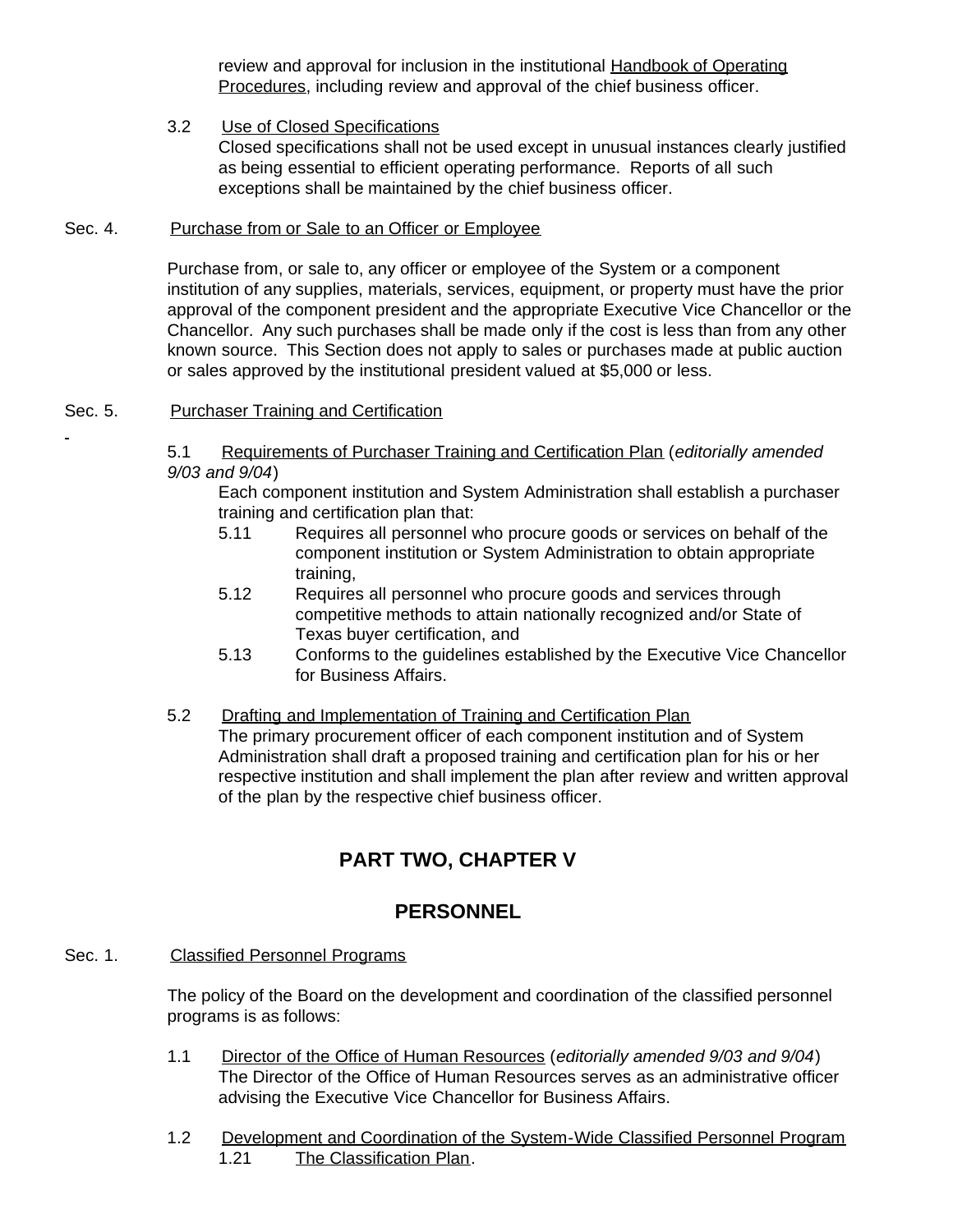1.211 Coverage

The Classified Plan of the System shall include all positions which do not entail significant instructional responsibilities or responsibilities for the administration of instructional or research organizations. The president (or his or her delegate) of each component institution shall determine the inclusiveness of the Classification Plan within this general definition.

1.212 Type of Plan

Uniform use shall be made of the job grading procedure method of job evaluation. Job descriptions shall be prepared according to the Procedure for Writing Job Specifications provided by the Office of Human Resources.

1.213 Job Titles

Standardized job titles shall be used for similar job classes common to two or more of the component institutions in order that a particular job title shall describe similar work to the extent possible. Classes unique to a component institution shall have suitable descriptive titles.

1.214 Job Code

A uniform job code shall be used to designate job classes.

1.215 Job Descriptions

Standardized job descriptions shall be used for similar job titles common to two or more component institutions when practicable.

# 1.22 The Pay Plan (*last amended 11/13/02)*

- 1.221 All classified positions will have a minimum and maximum defined for each salary range. The salary ranges shall be determined by annual market studies and the local economy. Merit increases will be awarded within the established salary ranges according to budget instructions and institutional policy approved for inclusion in the institutional Handbook of Operating Procedures.
- 1.222 A System-wide Personnel Pay Plan setting forth the salary ranges for each job classification shall be utilized encompassing the salary ranges reflected in the component institution unit pay plans.
- 1.223 Salary ranges for each job classification shall be dependent upon the competitive labor market environment for each institution.
- 1.224 The System-wide Personnel Pay Plan shall be approved annually by the Chancellor. Subsequent changes to a component institution pay plan in a given fiscal year shall be processed as follows:
	- (a) The System Office of Human Resources shall process requested amendments to a component institution pay plan based on the impact of the change upon the System-wide Personnel Pay Plan.
	- (b) The System Office of Human Resources is authorized to approve the following proposed changes to a component institution pay plan:
		- (1) The adjustment of a salary range within the established System-wide salary range, if the change will not change the System-wide Personnel Pay Plan.
		- (2) Deletion of a title.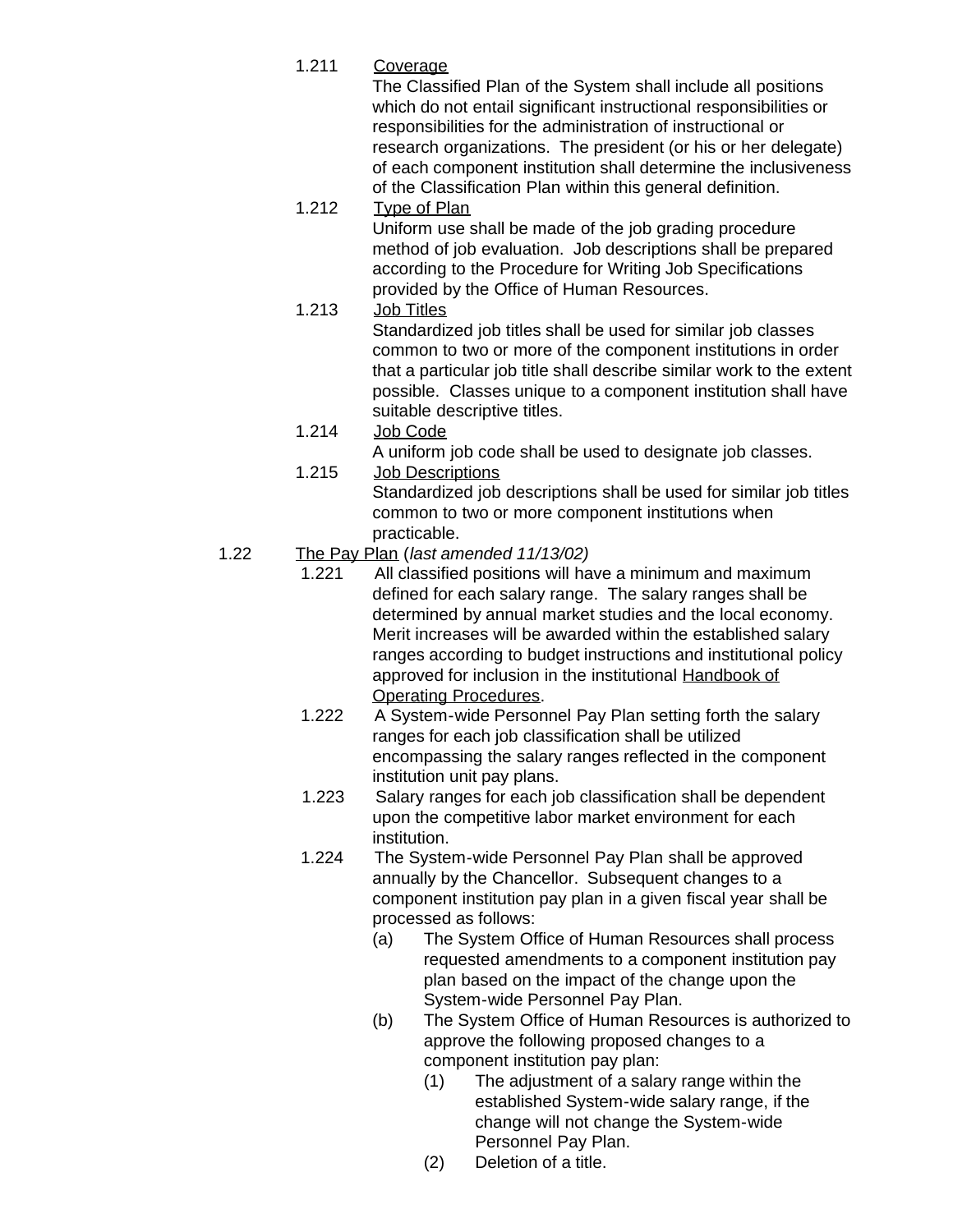- (3) Change of a title.
- (4) Change of a code number.
- (5) Addition of a title that is in the System-wide Personnel Pay Plan if the salary range requested is within the established System-wide salary range.
- (c) The following proposed changes to a component institution pay plan require the approval of the System Office of Human Resources and the Chancellor or his or her delegate:
	- (1) The addition of a new title that is not included in the System-wide Personnel Pay Plan.
	- (2) The addition of a title that is included in the System-wide Personnel Pay Plan at a salary range not within the established System-wide Personnel Pay Plan range for the title.
	- (3) The adjustment of a salary range that would change the established System-wide range by setting a new System-wide minimum or maximum salary.
- (d) The System Office of Human Resources shall notify a component institution of the approval or disapproval of a requested pay plan change as soon as practicable. No requested change may be implemented until authorized in writing.

# 1.23 Uniform Systems

Subject to System-wide rules, each of the component institutions shall provide a classified personnel system covering all positions not entailing significant instructional responsibilities or responsibilities for administration of instructional or research activities. These systems shall be as nearly uniform as possible, and shall include a schedule of class titles, job specifications for each class, a schedule of pay ranges, and policies and rules relating to personnel administration.

- 1.24 Salary Ranges and Steps All appointments of classified personnel shall be made within appropriate salary ranges and on salary steps as defined by the classified personnel program approved by the Board for the particular component institution.
- 1.25 Institutional Human Resources/Personnel Officer The chief business officer of each institution shall designate an institutional human resources/personnel officer to be responsible for the development and operation of the Classified Personnel Program. Functional direction and help on technical personnel matters shall be provided each institutional human resources/personnel officer by the Director of the Office of Human Resources.

# Sec. 2. General Personnel

- 2.1 Overtime
	- 2.11 The schedule of activities shall be so organized that nonexempt employees are not required to work in excess of 40 hours within an established workweek except when required by operating necessities. Any overtime services must be justified in writing and have the advance approval of the president, the chief business officer or designee.
	- 2.12 With the exception of professional medical personnel and bona fide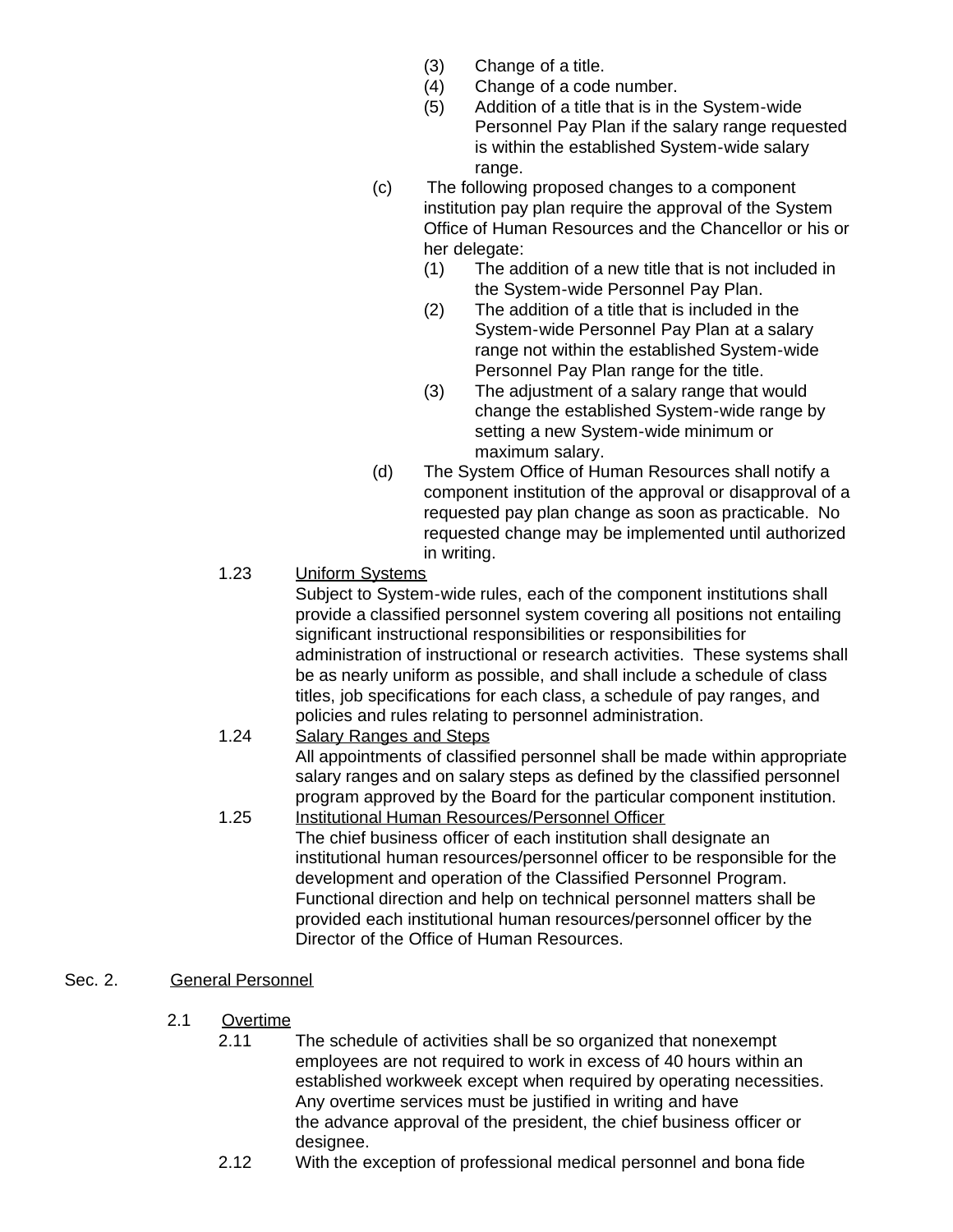executive, administrative, and professional positions, all employees required or permitted to work in excess of 40 hours per week shall be compensated for such overtime either:

- 2.121 By receiving compensatory time off at the rate of one and onehalf hours off for each hour of overtime, subject to the accrual limitation of 480 hours in the case of personnel engaged in public safety or emergency response activities, or 240 hours for other categories of employees. Such compensatory time off shall be granted at a mutually convenient date anytime during the 12-month period following the end of the workweek in which such compensatory time is accrued, or during a shorter time period as specified by the component institution; or
- 2.122 In cases where granting compensatory time is impracticable, by receiving pay equivalent to one and one-half times the regular rate of pay.
- 2.13 Compensatory time for those employees excepted from this provision shall be determined by the president of the institution involved.
- 2.14 Institutions paying overtime shall maintain a monthly record of overtime paid indicating the number of employees so compensated and the total amount paid.

# Sec. 3. Employee Training, Education, and Development

### 3.1 State Law (*editorially amended 9/03 and 9/04*)

The State Employees Training Act, [Texas Government Code Section](http://www.capitol.state.tx.us/statutes/go/go0065600.html#go008.656.041) 656.041 et seq., recognizes that programs for the training and education of State administrators and employees materially aid effective State administration and requires each State agency to adopt rules governing such programs, subject to written approval of the Governor of the State of Texas. The Director of the Office of Human Resources, by delegation from the Executive Vice Chancellor for Business Affairs, is responsible for promulgating the necessary policies and procedures for implementation of the State Employees Training Act, consistent with the guidelines approved by the Governor.

# 3.2 Training Programs

The Board of Regents requires the establishment of policies that promote training programs of benefit to employees. Policies implemented must be consistent with provisions of the State Employees Training Act, as follows:

- 3.21 The U. T. System Administration and component institutions will not extend funds under these provisions without the interest of the U. T. System Administration and component institutions being given first consideration.
- 3.22 If an employee does not perform the regular duties of the job for three or more months, a written agreement complying with the provisions of institutional policy will be executed between the employee and the U. T. System Administration or the component institution as required by State law.
- 3.23 Should an employee fail to honor the provisions of the agreement, the U. T. System Administration or the component institution will be reimbursed for all costs associated with the training period, including any amounts of the employee's salary not accounted for as paid vacation or compensatory leave.
- 3.24 The U. T. System Administration and component institutions will report annually to the Legislative Budget Board detailing the amount of money expended in the preceding fiscal year for training subject to the Act.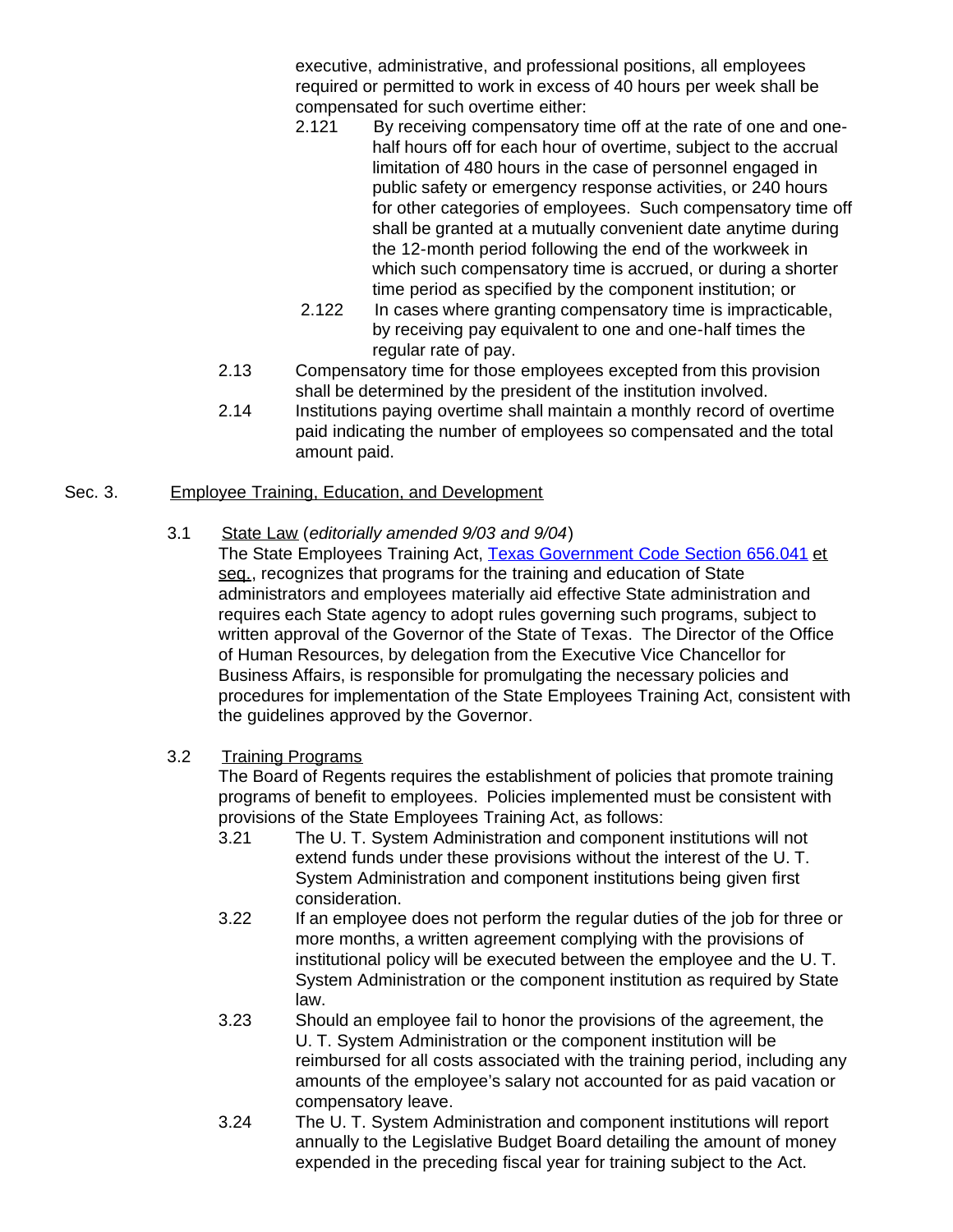# **PART TWO, CHAPTER VI**

# **BENEFIT PROGRAMS FOR EMPLOYEES**

(Staff benefits may be subject to change by State and federal laws. Application in specific instances should be verified.)

### Sec. 1. Teacher Retirement System

Pursuant to [Texas Government Code Section](http://www.capitol.state.tx.us/statutes/go/go0082100.html#go001.821.001) 821.001 et seq., a person, unless eligible to participate and participating in the Optional Retirement Program (Section 2 of this Chapter), employed by the System at least one-half time for a cumulative period of four and one-half months within one fiscal year must participate in the Teacher Retirement System of Texas.

#### Sec. 2. **Optional Retirement Program**

2.1 Eligibility Standards

Eligibility standards for participation in the Optional Retirement Program (O.R.P.) shall be established pursuant to [Texas Government Code Section](http://www.capitol.state.tx.us/statutes/go/go0083000.html#go001.830.001) 830.001 et seq. and eligibility rules adopted by the Texas Higher Education Coordinating Board.

### 2.2 Authorized Vendors (*editorially amended 9/03 and 9/04*)

In consultation with the Office of the Executive Vice Chancellor for Business Affairs and in accordance with federal and State laws and regulations, the Director of Human Resources is authorized to issue on a periodic basis a Request for Proposals which contains the criteria a life insurance or mutual fund vendor must meet and continue to meet for selection and retention as an authorized vendor under the Optional Retirement Program. The Board of Regents shall select those companies accepted as vendors, based upon recommendation from the Director of Human Resources with the concurrence of the Executive Vice Chancellor for Business Affairs. Within a reasonable time period following selection by the Board of Regents, each vendor must execute a contract for products and services. The contract must be acceptable to The University of Texas System and must include the selection criteria contained in the Request for Proposals.

#### 2.3 Changes of O.R.P. Vendors

Each O.R.P. participant shall be permitted up to four changes of O.R.P. vendors per year, provided each change is to a company on the currently authorized vendor list. All O.R.P. vendor changes shall be in accordance with institutional policy governing such changes.

2.4 Transfers of O.R.P. Accounts Transfers of O.R.P. accounts may be made only to one of the currently authorized O.R.P. vendors. The change may be made only on the first day of a month.

### Sec. 3. University of Texas Governmental Retirement Arrangement

3.1 Governmental Excess Benefits Plan

The Board of Regents of The University of Texas System has authorized the establishment of a "governmental excess benefits plan" for the Optional Retirement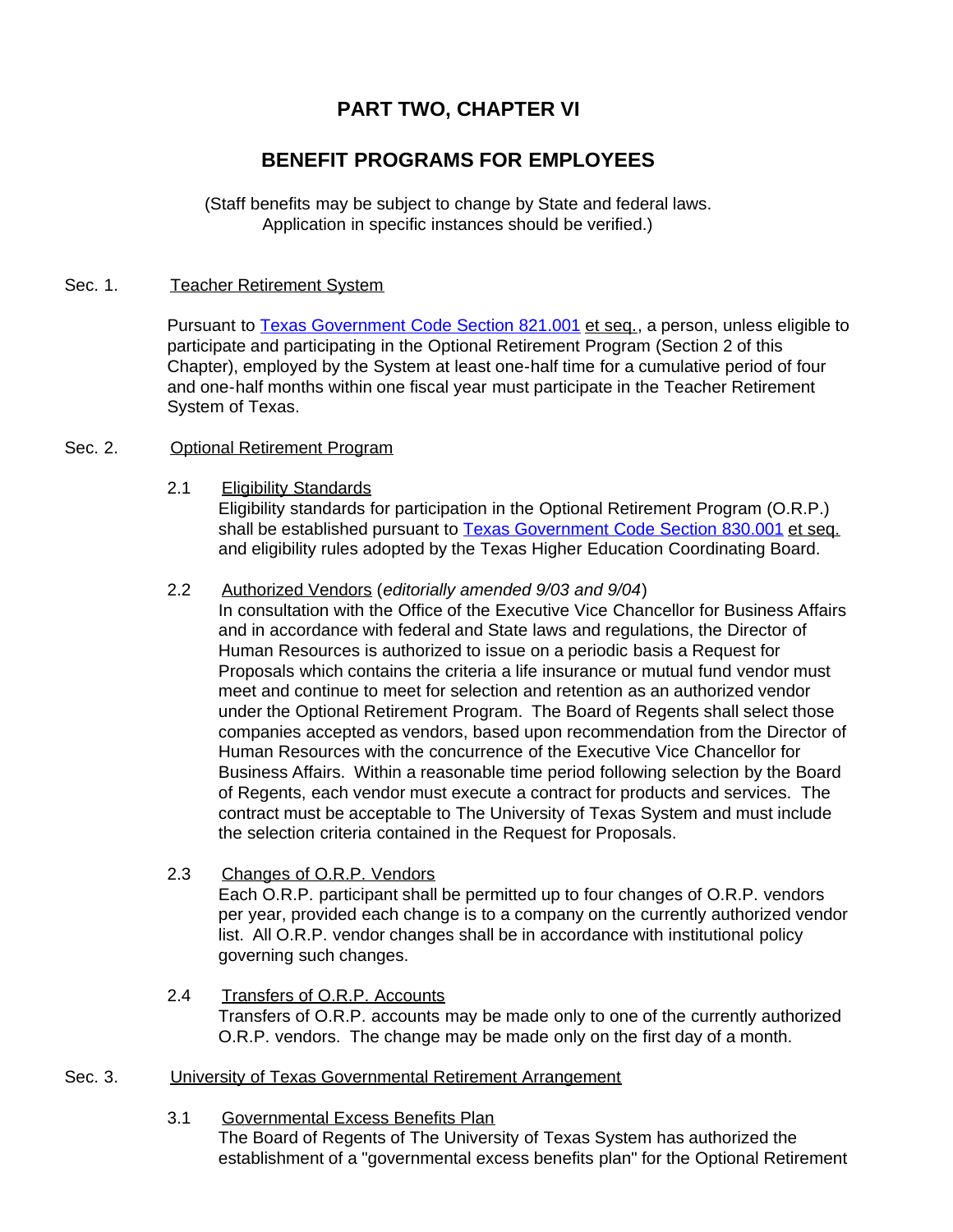Program, authorized under Internal Revenue Code Section 415(m) and [Texas](http://www.capitol.state.tx.us/statutes/go/go0083000.html#go005.830.004) [Government Code Section](http://www.capitol.state.tx.us/statutes/go/go0083000.html#go005.830.004) 830.004 and designated as The University of Texas Governmental Retirement Arrangement (U. T.GRA).

3.2 Eligibility for Participation

Eligibility for participation shall be based on an employee's date of initial participation in the Optional Retirement Program and the employee's level of earnings. Participation in the program and all subsequent distributions shall be in accordance with the plan documents.

- 3.3 Administration and Operation (*editorially amended 9/03 and 9/04*) The Board delegates to the Executive Vice Chancellor for Business Affairs the power and authority to amend the plan documents consistent with applicable law and to take all actions and make all decisions and interpretations necessary or appropriate to administer and operate U. T.GRA consistent with the plan documents.
- 3.4 Funds Are Property of the Board of Regents Until Authorized Distribution All funds participating in U. T.GRA including the monthly State contribution, amounts reduced from each participant's salary, and any subsequent investment earnings are the property of the Board of Regents until such time as an authorized distribution is executed in accordance with the plan documents.
- 3.5 External Organization as Trustee The University of Texas M. D. Anderson Cancer Center Physicians Referral Service Retirement Board (PRS Retirement Board) shall serve as trustee and record keeper for U. T.GRA.
- Sec. 4. Tax Sheltered Annuities
	- 4.1 Authorized Companies

Pursuant to Article 6228a-5, Texas Revised Civil Statutes Annotated, an employee may purchase Tax Sheltered Annuities (T.S.A.) from a company authorized to engage in business in the State of Texas, provided the products are authorized for Internal Revenue Code Section 403(b) participation.

- 4.2 Listing of Companies (*editorially amended 9/03 and 9/04*) The University of Texas System Office of Human Resources, in consultation with the Office of the Executive Vice Chancellor for Business Affairs, shall maintain a listing of companies authorized to offer annuities or other investments under the Tax Sheltered Annuity Program.
- Sec. 5. Employee Group Insurance and Health Benefits *(last amended 2/4/04)*
	- 5.1 Administration

All group insurance, health benefit programs, and cafeteria plans authorized by law for employees of the U. T. System and its component institutions shall be administered by the Chancellor on behalf of the Board.

5.2 Committees and Administrators Authorized The Chancellor shall provide for the planning, implementation, management, and administration of the employee group insurance and health benefit programs through such U. T. System committees and administrators as the Chancellor deems appropriate.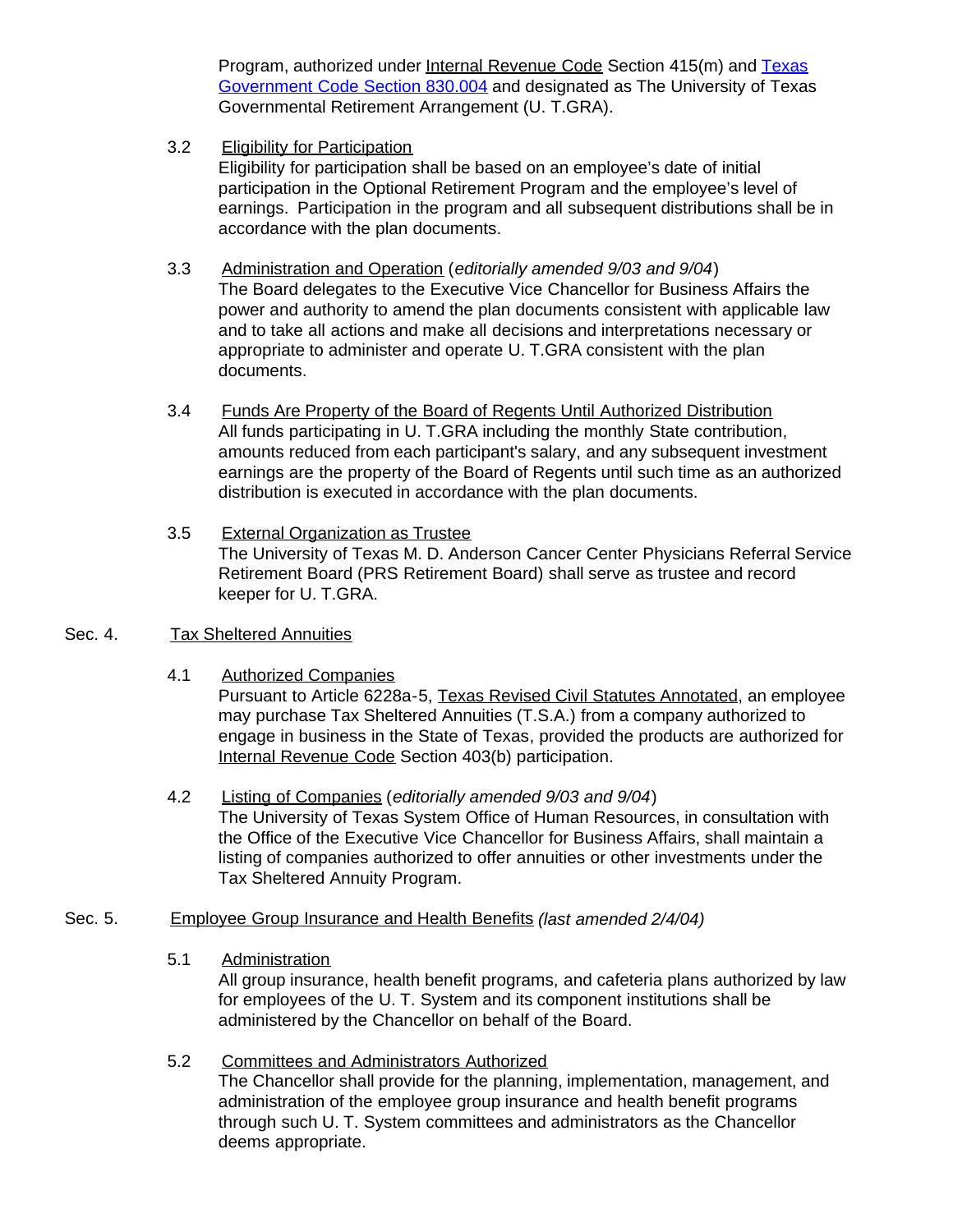#### Sec. 6. Workers' Compensation Insurance

### 6.1 Benefits for Injuries

Pursuant to [Texas Labor Code Section](http://www.capitol.state.tx.us/statutes/la/la0050300.html#la001.503.001) 503.001 et seq., a self-insured Systemwide Workers' Compensation Insurance (W.C.I.) Program will provide certain benefits for injuries sustained in the course and scope of employment.

### 6.2 Investigation

The Office of Business and Administrative Services shall investigate injuries, with the assistance of other appropriate System and component institution offices.

### 6.3 Report of Injuries

The component institutions shall be responsible for reporting all work-related injuries to the Office of Business and Administrative Services. The Office of Business and Administrative Services shall file reports of lost time injuries and occupational diseases with the Texas Workers' Compensation Commission (T.W.C.C.).

### 6.4 Occupational Safety and Health

The Office of Business and Administrative Services shall coordinate occupational safety and health activities.

### 6.5 W.C.I. Fund (*editorially amended 9/03 and 9/04*)

A percentage of annual payroll, as approved by the Executive Vice Chancellor for Business Affairs, shall be set aside to fund the Workers' Compensation Insurance Fund (W.C.I. Fund).

- 6.51 Each institutional chief business officer shall be responsible for the transmission of amounts to be added to the W.C.I. Fund for all salaries paid, as instructed by the Office of Business and Administrative Services, for receipt into the W.C.I. Fund no later than 20 days after the end of each month.
- 6.52 The W.C.I. Fund must be deposited or invested in the same manner as other local institutional funds as specified in these Rules and Regulations.

### 6.6 Process of Claims

The Office of Business and Administrative Services shall be responsible for processing all W.C.I. claims for medical care and compensation.

### 6.7 Appeal of Decisions

The Office of General Counsel shall be responsible for a determination on appeal of T.W.C.C. decisions.

6.8 Annual Report

The Office of Business and Administrative Services shall prepare an annual report on the status of the W.C.I. Fund for the U. T. Board of Regents.

### Sec. 7. Unemployment Compensation Insurance Program *(editorially amended 9/03)*

7.1 Weekly Benefits

The System-wide Unemployment Compensation Insurance (U.C.I.) Program will provide weekly benefits as specified in [Texas Labor Code Section](http://www.capitol.state.tx.us/statutes/la/la0020700.html#la001.207.001) 207.001 et seq.

### 7.2 U.C.I. Fund

The Unemployment Compensation Insurance Fund (U.C.I. Fund) is established by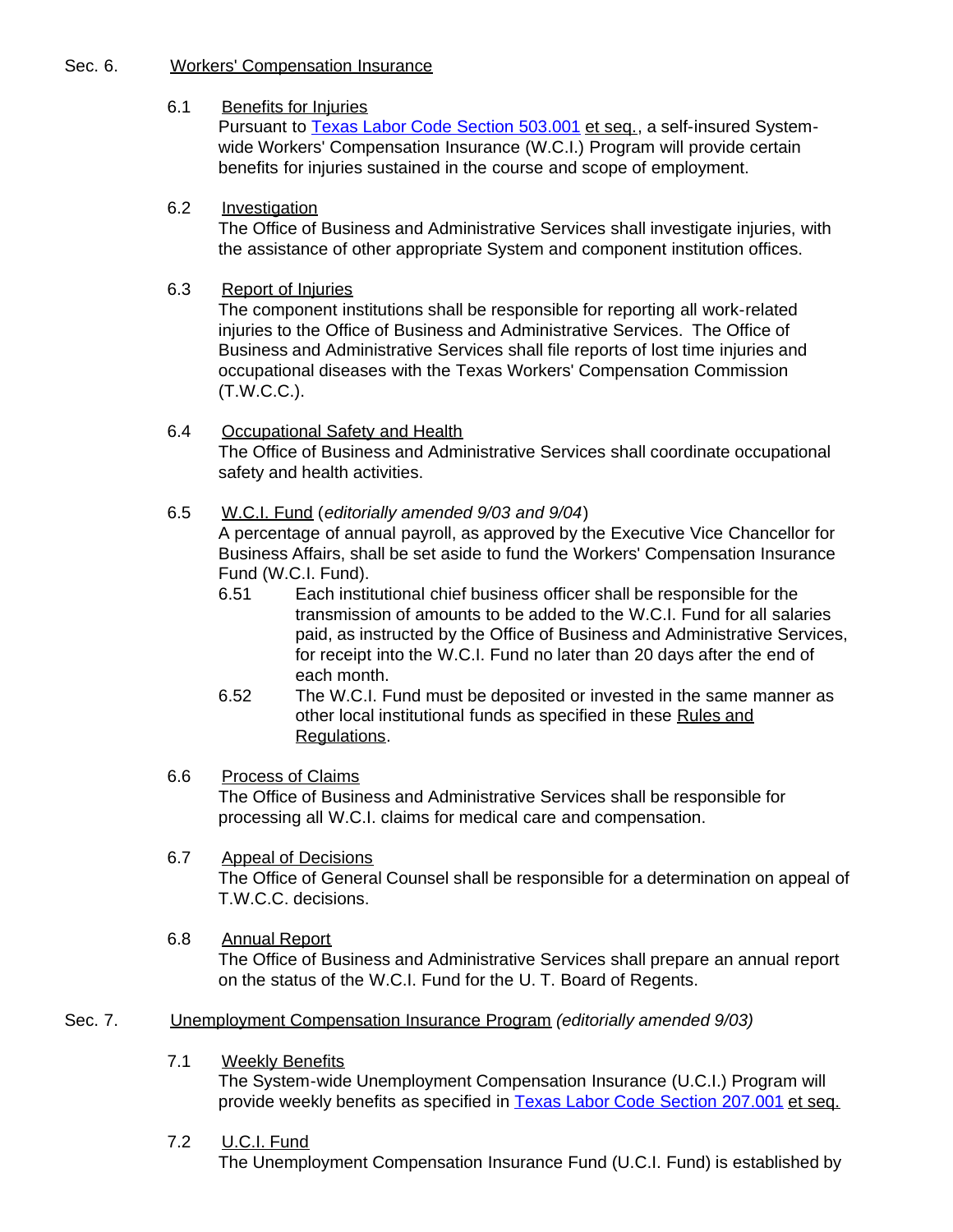the U. T. Board of Regents to be deposited or invested in the same manner as other local institutional funds as specified in Part Two, Chapter III, Section 4 of these Rules and Regulations. The Office of Risk Management shall administer funding by assessment on all salary sources excluding those salaries paid from State General Revenue as provided in Subsection 7.24 of this Chapter.

- 7.21 The System will reimburse the State from the U.C.I. Fund for claims charge-backs paid by the State Comptroller for former employees whose salaries were paid from sources other than State General Revenue.
- 7.22 Claims charge-backs for former employees whose salaries were paid from State General Revenue shall be referred to each component institution for reimbursement of one-half of the claim paid by the State Comptroller.
- 7.23 The U.C.I. Fund shall at all times operate under principles established by the U.S. Department of Health and Human Services.
- 7.24 Assessment rates shall be calculated to provide minimum U.C.I. Fund balance fluctuations and maximum rate stability. Each institutional chief business officer shall be responsible for the transmission of such assessed amounts, as instructed by the Office of Risk Management, for receipt into the U.C.I. Fund no later than 20 days after the end of the month.
- 7.25 Expenditures from the U.C.I. Fund shall be limited to direct costs in accordance with Office of Management and Budget Circular A-21.
- 7.3 Administration

The Office of Risk Management, working in coordination with appropriate System and component institution offices, shall administer the U.C.I. Program, provide assistance as necessary to component institutions, and represent System Administration in appeals to the Texas Workforce Commission (T.W.C.).

# 7.4 Appeal of Decisions

The Office of General Counsel shall be responsible for a determination on appeals of T.W.C. decisions.

7.5 Annual Report The Office of Risk Management shall prepare an annual report on the status of the U.C.I. Fund for the U. T. Board of Regents.

### Sec. 8. Social Security (Old Age and Survivors Insurance)

Pursuant to 42 United States Code Sections 410 through 418, all employees must participate in the Social Security Program, except for those employees specifically exempted from participation such as student employees in accordance with applicable agreements between the State of Texas and the Social Security Administration.

# Sec. 9. Deferred Compensation Plan (*editorially amended 9/03, 8/3/04, and 12/2/04*)

As authorized by [Texas Government Code Chapter](http://www.capitol.state.tx.us/statutes/go/go0060900toc.html) 609, any employee may participate in the Deferred Compensation Plan administered by the Employees Retirement System and established pursuant to Section 457(b) of the Internal Revenue Code of 1986, as amended.

Further, as authorized by Texas Revised Civil Statutes Annotated Article 6228a-5, Section 3(a), the Board has established a plan pursuant to Section 457(f) of the Internal Revenue Code of 1986, as amended, for the benefit of a select group of employees. Only employees designated by the Board as eligible employees may participate in the plan.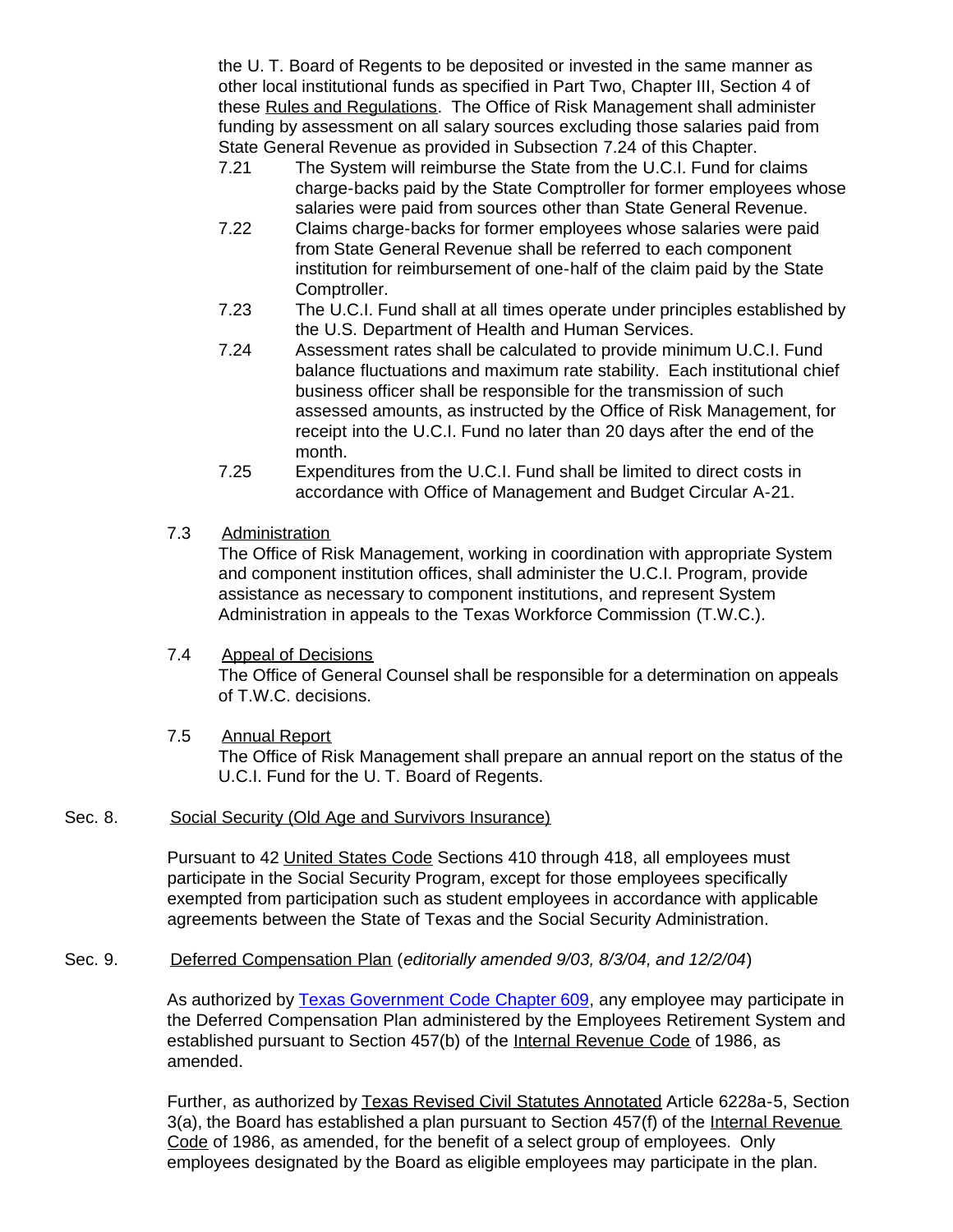The Board delegates to the Executive Vice Chancellor for Business Affairs the power and authority to amend the Plan consistent with applicable law and to take all action and to make all decisions and interpretations that may be necessary or appropriate to administer and operate The University of Texas System Deferred Compensation Plan (the "Plan"), as further provided in the Plan. The Executive Vice Chancellor for Business Affairs will perform, or cause to be performed, such recordkeeping functions as necessary to administer and maintain the Plan in accordance with Section 457(f) of the Internal Revenue Code, consistent with Texas Revised Civil Statutes Annotated Article 6228a-5.

#### Sec. 10. U.S. Savings Bonds

All employees shall be provided the opportunity to participate in the purchase of U.S. Savings Bonds by payroll deduction.

#### Sec. 11. Availability of Benefit Descriptions

The Director of Employee Group Insurance Programs and the Director of Human Resources, through coordination with each of the component institutions, shall insure that up-to-date accurate descriptions of the participation and eligibility requirements for all employee benefits and programs are conveniently available to all prospective and current employees at System Administration offices and at all component institutions.

# **PART TWO, CHAPTER VII**

# **PHYSICAL PROPERTIES**

#### Sec. 1. Inventories

1.1 Annual Inventory

An actual physical inventory of property of the System shall be made each fiscal year in accordance with [Texas Government Code Section](http://www.capitol.state.tx.us/statutes/go/go0215100.html#go001.2151.001) 2151.001 et seq., and in compliance with appropriate regulations issued thereunder. The chief business officer of each component institution shall issue the necessary implementing instructions.

- 1.2 Responsibility for Property Department heads are responsible for all System property in their care and for the taking of the inventory on the prescribed record forms.
- 1.3 Items Included in Inventory Inventories as of August 31 include all equipment on hand as defined by the Texas Building and Procurement Commission under State law. Items that are worn out or discarded shall be deleted in accordance with the regulations of the Commission.
- Sec. 2. Motor Vehicles
	- 2.1 Use and Required Inscriptions Any motor vehicles permitted under State law to be owned and operated by the System shall be used only on official business. Each vehicle shall carry an inscription on both sides as prescribed by law.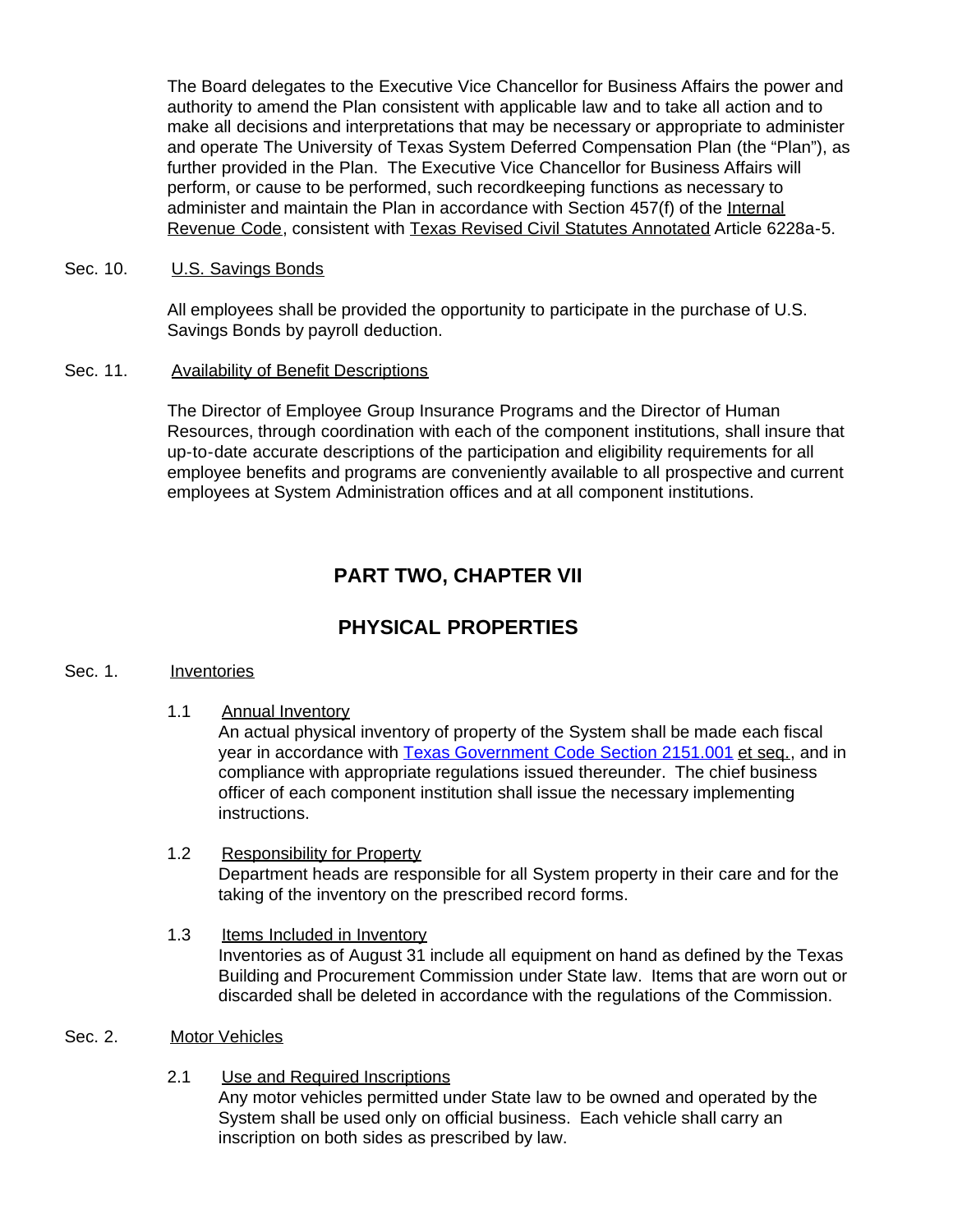### 2.2 Daily Report

As required by statutes, a daily report shall be prepared by the person using the vehicle on the forms approved by the State Auditor and shall be filed within 10 days in a central location designated by the chief business officer.

### 2.3 Required Operator's License

The operators of System-owned vehicles must hold, at their expense, an appropriate operator's license for the type of vehicle operated.

#### 2.4 Inspection System-owned vehicles are subject to the compulsory inspection required by law.

### 2.5 Responsibility and Liability

It shall be the obligation of the chief business officer of each of the component institutions to see that all employees who are required to drive System-owned vehicles are fully informed of their personal responsibility and liability for their negligent operation.

2.6 Reports Required by State Law Each component institution shall be cognizant of and render reports on operation of motor vehicles as required by the current Appropriations Act.

### Sec. 3. Insurance for U. T. System *(editorially amended 9/03 and 9/04)*

### 3.1 Insurance Coverage

Insurance is one of the methods used to finance the U. T. System's property, fidelity, and liability risks. The U. T. System will purchase and maintain insurance coverage when deemed necessary to protect its interests.

### 3.2 Terms of Policies

The terms of any insurance policies, other than life, disability and health insurance policies, shall be negotiated by the Director of Risk Management. The purchase or renewal of policies with premiums in excess of \$100,000 shall be approved by the Executive Vice Chancellor for Business Affairs.

### 3.3 Notice of Loss and Approval of Claims

At the time a loss occurs applicable to either System-wide or individual insurance policies, the Director of Risk Management shall be notified by the chief business officer of the component institution. For all claims, other than life, disability and health claims, in which the University is a claimant or when University approval is required or solicited from the insurance carrier, the Director of Risk Management shall approve all loss claims and settlements under \$50,000. Any settlement over \$50,000 and under \$500,000 shall be approved by the Executive Vice Chancellor for Business Affairs. Notification of the settlement will be given to the Board at the discretion of the Executive Vice Chancellor for Business Affairs. Settlements over \$500,000 and up to \$1 million shall be approved by the Executive Vice Chancellor for Business Affairs and shall be reported to the Board for ratification. Settlements in excess of \$1 million must have the approval of the Board.

### 3.4 Settlement of Catastrophic Claims

In the case of a catastrophic occurrence where the loss is so extensive that partial payments in excess of \$1 million are necessary, the Chancellor is delegated authority to execute all documents related to the partial payment or adjustment. The Board will be notified by the Chancellor of all partial payments received in excess of \$500,000. Final settlement of claims in excess of \$1 million will require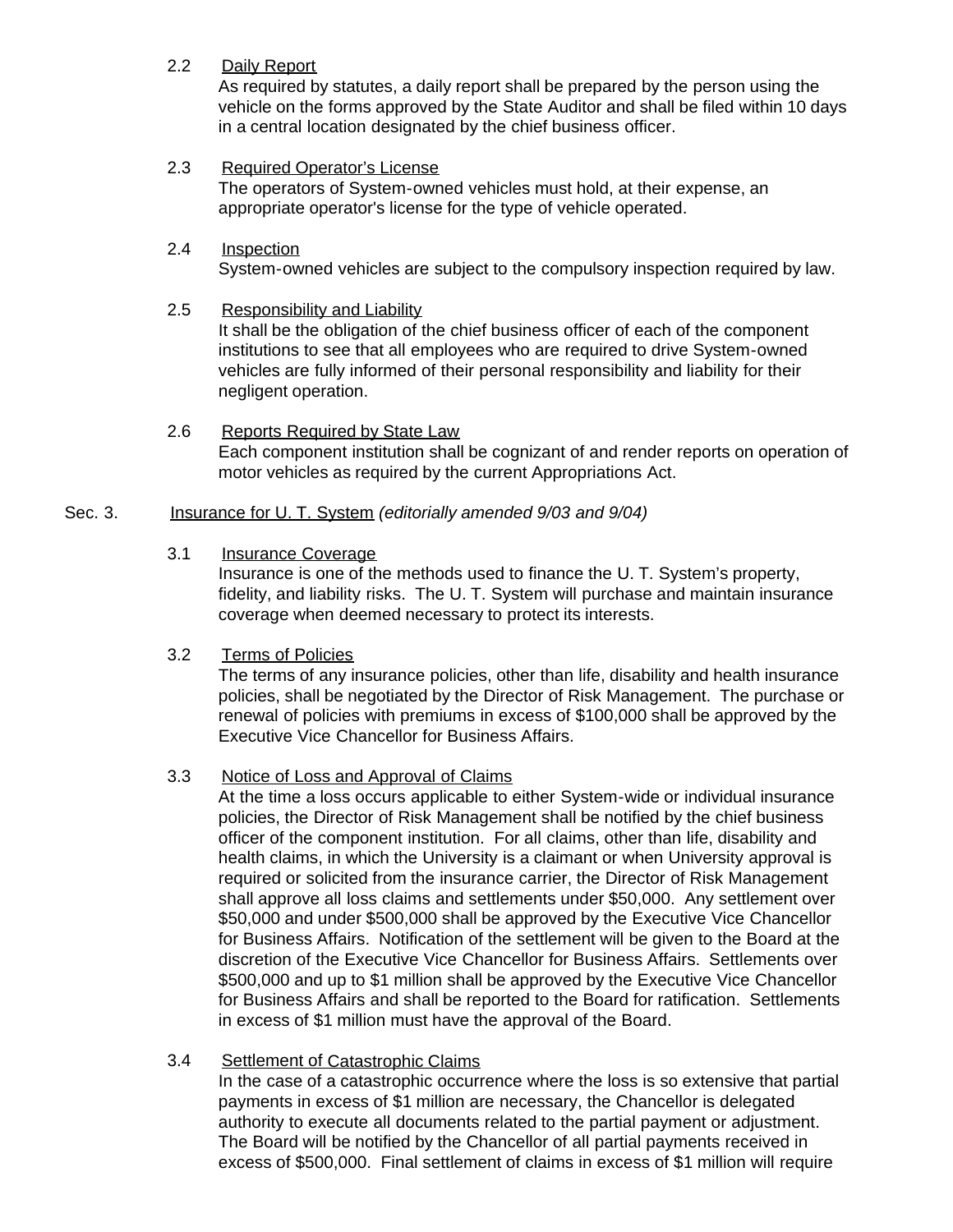approval from the Board.

### 3.5 Semiannual Report

The Director of Risk Management will provide a summary report of insurance purchases and claim settlements addressed in this section to the Executive Vice Chancellor for Business Affairs on a semiannual basis.

#### Sec. 4. Safe and Vault Combinations

The combinations to all vaults and safes used by component institutions shall be filed under seal with the chief business officer.

#### Sec. 5. Police and Security Officers

- 5.1 Protection of Property Police and other security officers are employed at the component institutions to protect and safeguard the property of the institution.
- 5.2 Safeguarding of Equipment and Supplies Employees shall cooperate in the security program by exercising caution to safeguard the equipment and supplies in their offices.

### Sec. 6. Telephones

The director of information services, the director of physical plant, the chief business officer, or other person designated by the Chancellor or president of a component institution shall be responsible for the installation of telephones and the administration of all telephone facilities. Personal toll calls shall not be charged to University telephones. Charges for telephones and toll calls shall be pursuant to approved policy included in the Handbook of Operating Procedures or issued as a System policy.

### Sec. 7. Disposal of Property of the System

The process outlined in this Section governs the sale and disposal of property, with the exception of sale of artwork or duplicate volumes that is covered by Subsection 7.6 of this Chapter.

7.1 Report of Obsolete or Unneeded Equipment

Whenever any item of equipment becomes obsolete or useless for the needs and purposes of the department concerned, a written report of such fact shall be made to the chief business officer to determine whether or not such item of equipment is needed by any other department and, if so, to transfer and assign the equipment to such department.

### 7.2 Transfer to Public School or School District

If the chief business officer shall determine that the equipment is not needed for any department, that it is not practicable to store the equipment for possible future use, and that the equipment can be used for instructional purposes, it shall be made available to a public school or school district in accordance with [Texas](http://www.capitol.state.tx.us/statutes/go/go0217500.html#go060.2175.304) [Government Code Section](http://www.capitol.state.tx.us/statutes/go/go0217500.html#go060.2175.304) 2175.304(b) before disposing of the property in another manner. The instructional equipment may be transferred to the public school or school district for such consideration, or for no consideration, as the chief business officer determines appropriate.

7.3 Disposal of Surplus or Salvage Data Processing Equipment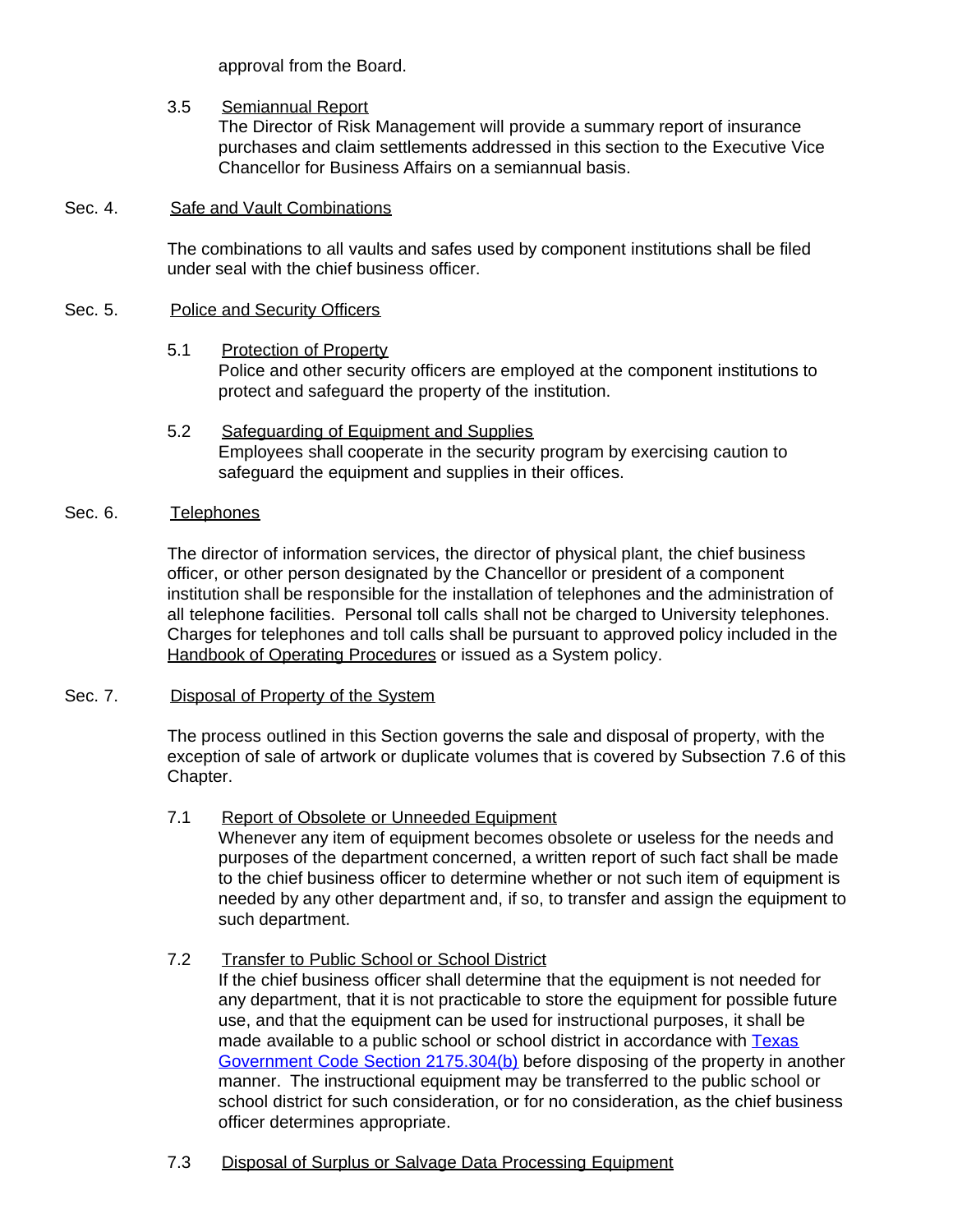Surplus or salvage data processing equipment, as defined by **Texas Government** Code Section  $2054.003(3)(A)$ , that is not transferred to a public school or school district as provided in Subsection 7.2 of this Chapter or that is not disposed of under other law must be offered next and at no charge to a school district, openenrollment charter school, or the Texas Department of Criminal Justice in accordance with Texas Government Code, Chapter 2175, Subchapter C.

7.4 Competitive Bids Required

Surplus or salvage equipment that is not disposed of as provided in Subsections 7.1, 7.2, or 7.3 of this Chapter shall be disposed of in accordance with the following provisions:<br>7.41 For items of litt

- For items of little value or limited use where sale on competitive bids is not practicable, the chief business officer shall have the authority to dispose of the property on the basis of negotiated bids or surplus auction in amounts under \$50,000.
- 7.42 Sale of property estimated to bring \$50,000 or more shall be made on a basis of competitive bids.
- 7.43 A sale in the amount of \$100,000 or more shall be approved in advance by the Chancellor and ratified by the Board through the institutional docket.
- 7.44 Sales to employees are governed by the provisions of Part Two, Chapter IV, Section 4 of these Rules.

7.5 Donation or Destruction of Surplus or Salvage Equipment (*title editorially amended 12/02*)

If an item of surplus or salvage equipment is not disposed of as provided in this Section and the chief business officer determines that the item is of nominal use or value, the chief business officer may direct that the item be donated to a civic or charitable organization or destroyed. If the chief business officer directs the donation of the item to a civic or charitable organization, he or she shall assure that the donation serves a proper public purpose appropriate to the function of the U. T. System or the U. T. System component institution, adequate consideration flows to the public, and sufficient controls are in place to ensure the public purpose is achieved.

7.6 Sale of Artwork or Duplicate Volumes

When the president of a component institution or his or her delegate determines that a work of art or a duplicate of a valuable, rare, or significant volume is no longer of significant use for the purposes of teaching or research, the item is subject to sale following the procedure outlined in this Section. The disposability and current fair market value of the item shall be certified by a three-member panel (including either an art historian or a bibliographer) and the director of the collection disposing of the property. U. T. System institutions shall be given first choice in acquiring the item before it is offered for sale. Proceeds from the sale shall be used for purchases to improve the collection from which the item was drawn or to select items more appropriate to the institution's collection areas.

Sale is subject to the approval of the president or his or her delegate and must be for the fair market value of the item. A permanent record shall be made of the disposition and future location of the item.

#### Sec. 8. Transfer of Property

Property may be transferred from one State agency to another when it becomes surplus. Such transfers from one component institution to another, or from a component institution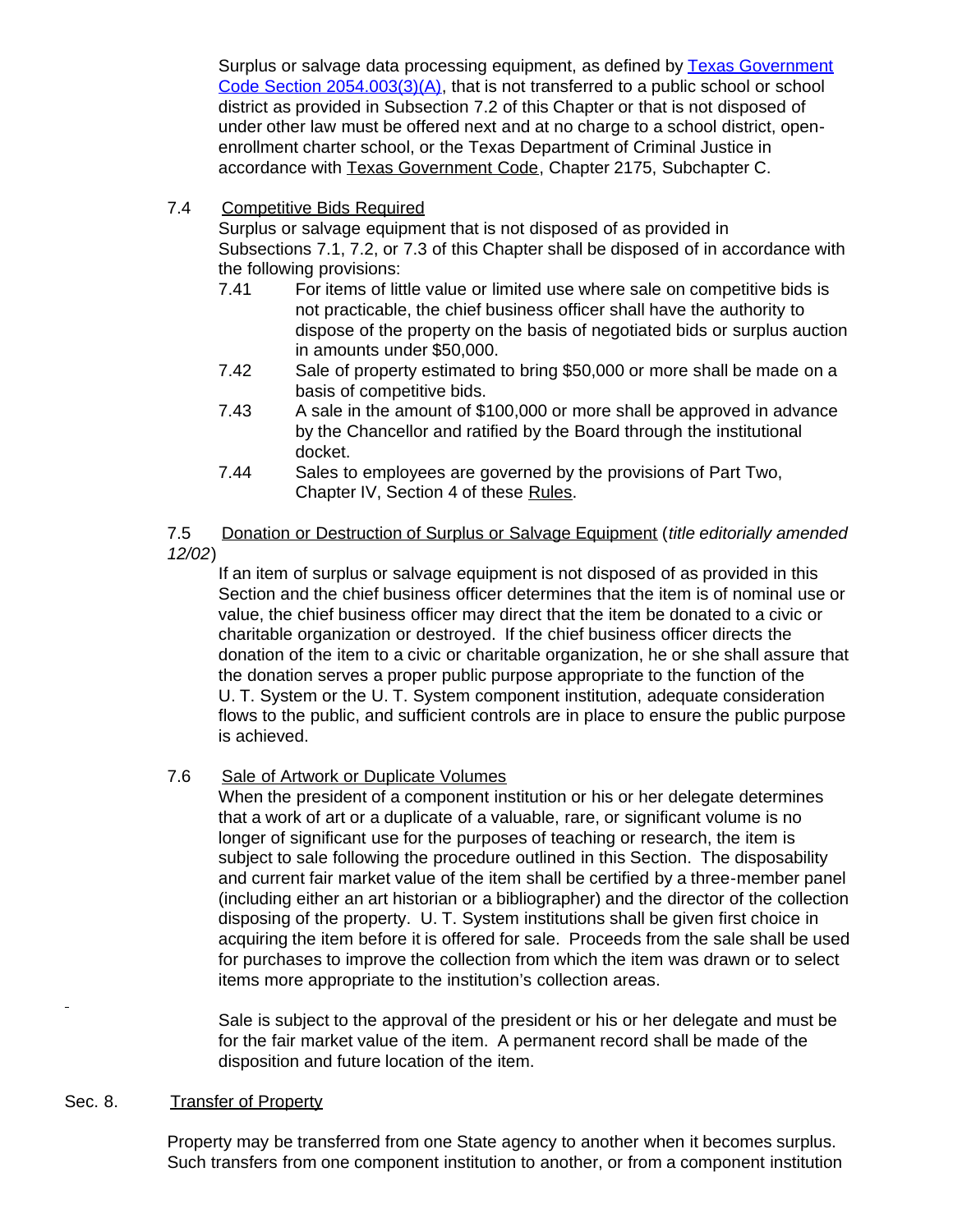to another State agency shall have the advance approval of the chief business officer concerned and shall be reported to the president. The chief business officer or his or her delegate shall advise departments and administrative offices as to the procedure to be followed in disposing of or acquiring property by this means.

#### Sec. 9. Disposition of Abandoned and Unclaimed Personal Property

Except as otherwise specified in Subsections 9.6, 9.7, and 9.8 of this Chapter, abandoned and unclaimed personal property of every kind that is not being held as evidence to be used in a pending criminal case and remains in the custody of the Property Manager of any component institution for a period of 60 days will be disposed of in the following manner:

### 9.1 Notice to Owner

The Property Manager designated by the president of a component institution shall mail a notice to the last known address of the owner of such property by first-class certified mail, return receipt requested, if the owner is known. If the Property Manager determines that the value of the property exceeds the anticipated cost of storage and sale of the property and if no owner's address is known or if the last known owner does not respond to the notice mailed to his or her last known address, then the Property Manager shall cause to be published once in the campus student newspaper or once in a paper of general circulation in the county in which the institution is located a notice as described below. The mailed and published notices shall contain a description of the property held; the name of the owner, if known; the name, telephone number, and address of the officer holding the property; and the location where the property can be inspected and redeemed. The published notice shall also state that the property, if unclaimed, will be sold at public sale and provide the date, time, and place of such sale.

# 9.2 Abandoned Property to be Sold

All personal property that remains unclaimed at the expiration of 60 days from the date of publication in a newspaper of the notice required by Subsection 9.1 of this Chapter shall be deemed to be abandoned and may be sold at the announced date.

# 9.3 Public Sale

The Property Manager shall sell the property that remains unclaimed to the highest bidder at the announced public sale. The Property Manager may decline the highest bid if he or she considers such bid insufficient and need not reoffer any property for sale, if, in his or her opinion, the probable cost of sale is in excess of the value of the property. All proceeds of the sale shall be deposited into a fund designated for this purpose.

# 9.4 Claim to Sales Proceeds

Any person claiming an interest in any property presumed abandoned and sold under the provisions of this Section shall be allowed to file a claim to such property with the Property Manager on forms and through procedures prescribed by the Property Manager; upon approval of such claim by the Property Manager, the owner may recover the proceeds of such sale after deduction of the reasonable expense of storage and sale of such property.

### 9.5 Use of Unclaimed Proceeds

Proceeds of sales that remain unclaimed may be used by the institution for student scholarships or other institutional purposes.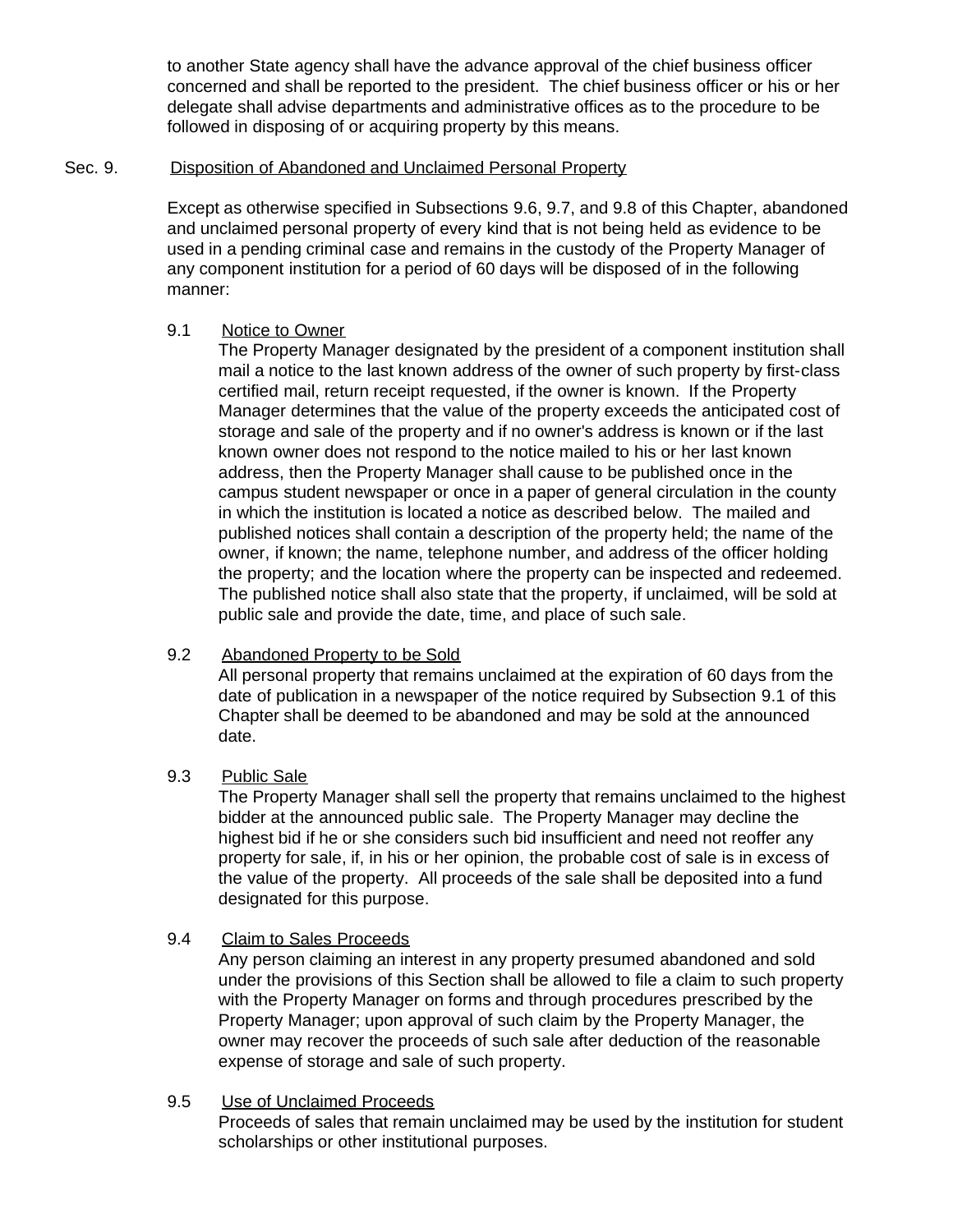9.6 Abandoned Vehicles

Vehicles that are abandoned and unclaimed will be disposed of in accordance with Texas Transportation Code Sections 683.001 – 683.078.

- 9.7 Disposal of Drugs Pursuant to State Law Drugs in the possession of any component institutional police department will be disposed of in the manner prescribed by the [Texas Health and Safety Code](http://www.capitol.state.tx.us/statutes/he/he0048300.html#he026.483.074) Section [483.074](http://www.capitol.state.tx.us/statutes/he/he0048300.html#he026.483.074) (the Texas Dangerous Drugs Act), and by the [Texas Health and](http://www.capitol.state.tx.us/statutes/he/he0048100.html#he071.481.151) [Safety Code Sections](http://www.capitol.state.tx.us/statutes/he/he0048100.html#he071.481.151) 481.151 and [481.160](http://www.capitol.state.tx.us/statutes/he/he0048100.html#he076.481.160) (the Texas Controlled Substances Act).
- 9.8 Disposition of Property Left in University Housing The custody and disposition of property of tenants of dormitory rooms and other residential units of a component institution shall be in accordance with [Texas](http://www.capitol.state.tx.us/statutes/py/py0005400.html#py016.54.044) [Property Code Subchapter](http://www.capitol.state.tx.us/statutes/py/py0005400.html#py016.54.044) C, Title 5, Sections 54.044 and [54.045.](http://www.capitol.state.tx.us/statutes/py/py0005400.html#py017.54.045)

# **PART TWO, CHAPTER VIII**

# **FACILITY IMPROVEMENTS AND CONSTRUCTION** *(title editorially amended 12/02)*

- Sec. 1. Naming of Facilities and Other Entities
	- 1.1 Buildings, Major Facilities, and Major Academic Units *(editorially amended 11/03)* The naming of buildings; other major facilities, such as wings of buildings, major components of buildings, large auditoria, concert halls, atriums, prominent outdoor spaces, and clinics; and other major entities, such as colleges, schools, academic departments, and major academic centers, programs and institutes of the U. T. System and its component institutions, whether for an individual or with a functional or historical designation, is the prerogative and responsibility of the Board of Regents and can be initiated by the Board when circumstances warrant. When recommendations for naming of buildings or other major facilities or entities originate at other than the level of the Board, such recommendations shall be forwarded to the Board of Regents with recommendations of the Chancellor, the Executive Vice Chancellor for Health Affairs or the Executive Vice Chancellor for Academic Affairs, the Vice Chancellor for External Relations, and the president of a component institution, accompanied by reasons for the recommendation, and following campus consultations where appropriate. Recommendations for naming of buildings or major facilities or entities require Board of Regents' approval via the agenda.
	- 1.2 Less Prominent Facilities and Entities For less prominent facilities such as laboratories, classrooms, seminar rooms, and patient rooms or for less prominent academic centers, programs, and institutes, naming authority is delegated to each component institution president based on a set of general guidelines which are reviewed and approved by the Chancellor. An annual report of such namings will be included with the annual operating budget submission or updated Capital Improvement Program.
	- 1.3 Honorific Namings

Facilities and other entities may be named to memorialize or otherwise recognize substantial gifts and significant donors or individuals designated by donors. Such designation may be for a single gift, multiple gifts over time, or for a combination of gifts and other contributions. Buildings and other entities may also be named for individuals who have made exemplary or meritorious contributions to the System,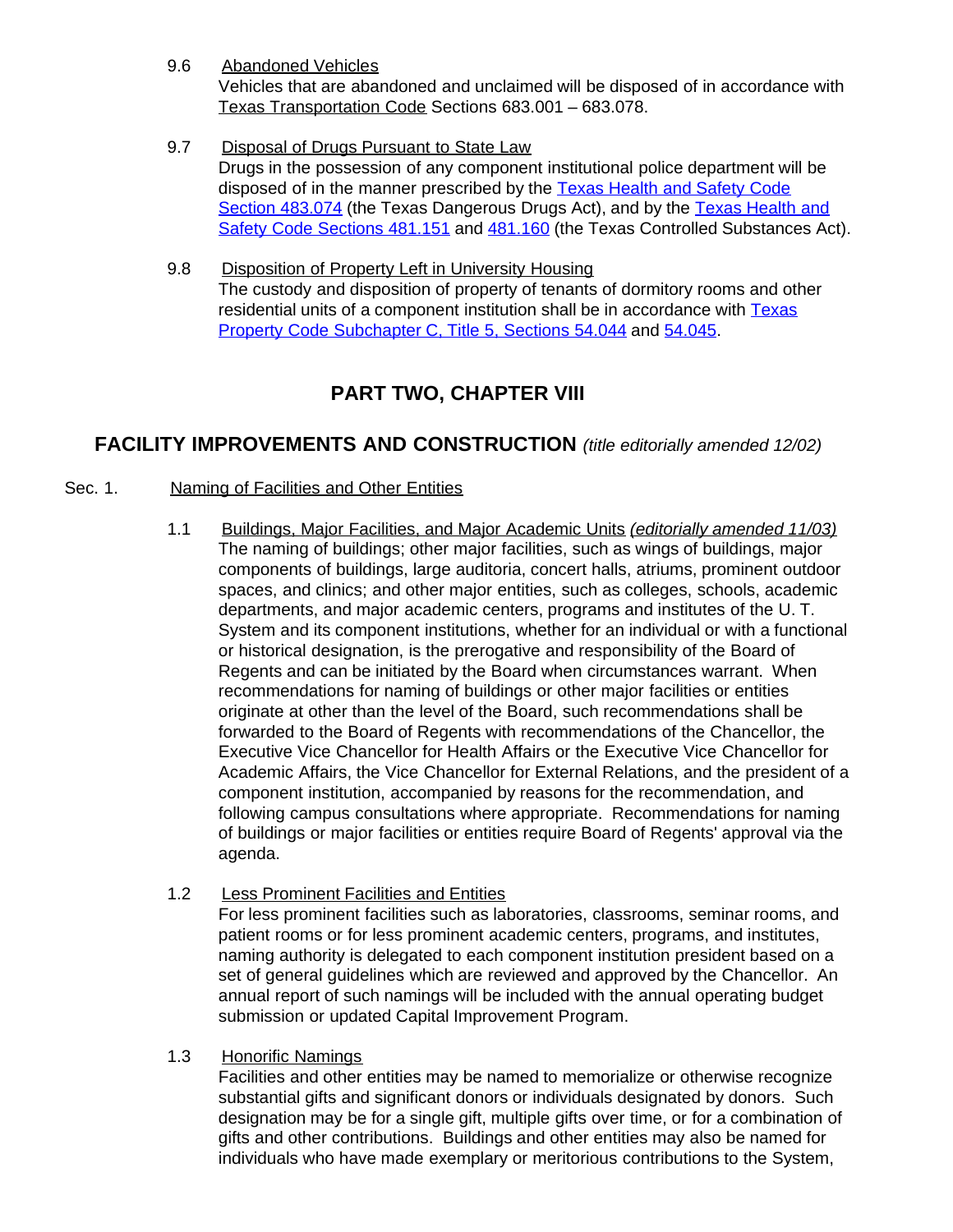component institution, or society.

- 1.31 Each component institution will develop guidelines for what constitutes substantial and significant donations to warrant a naming. These guidelines may vary from campus to campus and sometimes within a campus dependent upon the nature and purpose of the facility or entity or other factors. Institutional donor guidelines are subject to prior administrative review and approval procedures for inclusion in the institutional Handbook of Operating Procedures. Exceptions to any approved guidelines are subject to the same approval process.
- 1.32 Namings in honor of campus administrative officials, faculty, or staff or elected or appointed public officials shall normally occur only after the campus employment or public service has concluded.
- 1.4 Naming Related to Private-Fund Campaign *(editorially amended 11/03)* When the naming of buildings or other major facilities or entities is contemplated as part of a special private-fund development campaign, that campaign, the proposed naming, and the associated private-fund contributions to be sought shall have prior approval of the component institution president, the Executive Vice Chancellor for Health Affairs or the Executive Vice Chancellor for Academic Affairs, the Vice Chancellor for External Relations, the Chancellor, and the Board as required in Part One, Chapter VII, Section 5, Subsection 5.5 of the Regents' Rules and Regulations.
- 1.5 Annual Reports

The Chancellor will arrange for the Board of Regents to be informed periodically by component institution presidents and System administrative officials via the annual budget process or other appropriate forum regarding buildings or other major facilities or entities to be named and the private-fund contributions to be sought. Unexpected naming opportunities not covered in such sessions should be reviewed with the Board via regular Board of Regents' committee meetings. No commitment regarding the naming of a building or major facility or entity is to be made prior to the Board being informed or consulted and approvals obtained required by this Section.

1.6 Non-Honorific Redesignation

Non-honorific renaming and redesignation of projects in the Capital Improvement Program (CIP) shall be reviewed and approved by the Chancellor or the Chancellor's delegate. Such approved redesignations will be included in the amended CIP.

# Sec. 2. Capital Improvement Program

2.1 Biennial Presentation

The University of Texas System Administration will prepare a Capital Improvement Program (CIP) biennially to be presented to the U. T. System Board of Regents in August following completion of each regular session of the Texas Legislature.

### 2.2 Contents of Program

The CIP will consist of a six-year projection of major new construction and repair and rehabilitation projects (Major Projects) to be implemented and funded from component institution and System-wide revenue sources. The CIP should be a current reflection of the institutions' continuous processes of strategic planning and master planning for institutional programs, as well as for the future development and preservation of the physical plant of the campuses.

2.21 Major Projects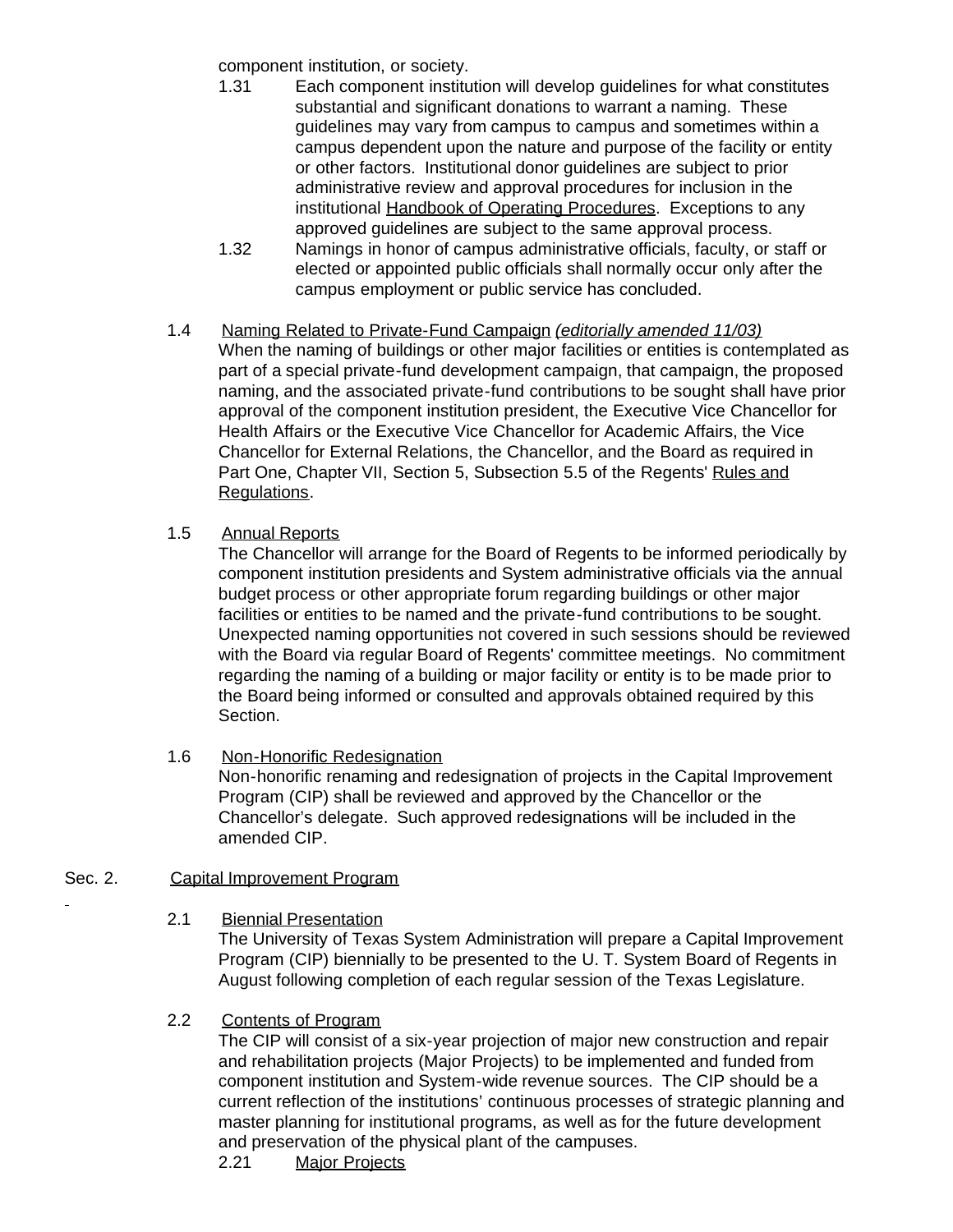Major Projects are defined as repair and rehabilitation projects of at least \$2 million and new construction projects of at least \$1 million. A project that is architecturally or historically significant is defined as a Major Project regardless of cost.

2.22 "Off-Cycle" Requests

Candidate projects will routinely be added to the CIP during the biennial update. For emerging critical or urgent new Major Projects, the institutional president may submit an "off-cycle" request for inclusion via the quarterly Board of Regents' agenda. Requests to add to or modify the CIP will be reviewed in accordance with the processes adopted in the CIP.

2.3 Expenditure of Institutional Funds

Adoption of the CIP provides authority for the U. T. System Administration and the institutional administration to expend institutional funds up to 3% of the anticipated preliminary project cost to develop the formal Facility Program document, select the project architect, and develop preliminary project plans. These funds will be provided by the component institution initially but may be reimbursed to the component institution from applicable bond proceeds after design development approval and appropriation of project funds by the Board.

- 2.31 For projects identified and designated as feasibility and planning phases of design, the U. T. System Administration and the institutional administration may expend institutional funds not to exceed the full preliminary project cost. These funds will be provided by the component institution initially but may be reimbursed from applicable bond proceeds after design development approval and appropriation of project funds by the Board.
- 2.32 Requests to expend funds in excess of the amount equal to the 3% but not more than 10% of the anticipated preliminary project shall be reviewed and approved by the Chancellor.
- 2.4 Institutional Management of Major Projects (*last amended 11/13/02*) Adoption of the CIP includes authorization of institutional management of Major Projects so designated in the CIP. "Off-cycle" requests for institutional management shall be reviewed and approved by the Chancellor or Chancellor's delegate. Projects approved for institutional management will be included in the amended CIP. Projects designated for institutional management shall follow the process, authority, and approvals as outlined in Section 5 of this Chapter for the full amount stipulated in the CIP. Funding other than debt financing will be appropriated at the time of authorization of institutional management.
- 2.5 Capital Budget

The CIP will include the Capital Budget, a two-year detailed expenditure allocation of source(s) of funds.

- 2.51 Approval of the Capital Budget authorizes and appropriates funding amounts and sources for identified major repair and rehabilitation projects that are not architecturally or historically significant. Authorization of these projects and appropriation of these funds allows these projects to be presented to the Chancellor for approval of design development plans, authorization for expenditure of funds, and execution of the projects by the administrative staff without returning to the Board for further approvals.
- 2.52 The Board will approve the design development plans for all Major Projects other than repair and rehabilitation projects that are not architecturally or historically significant.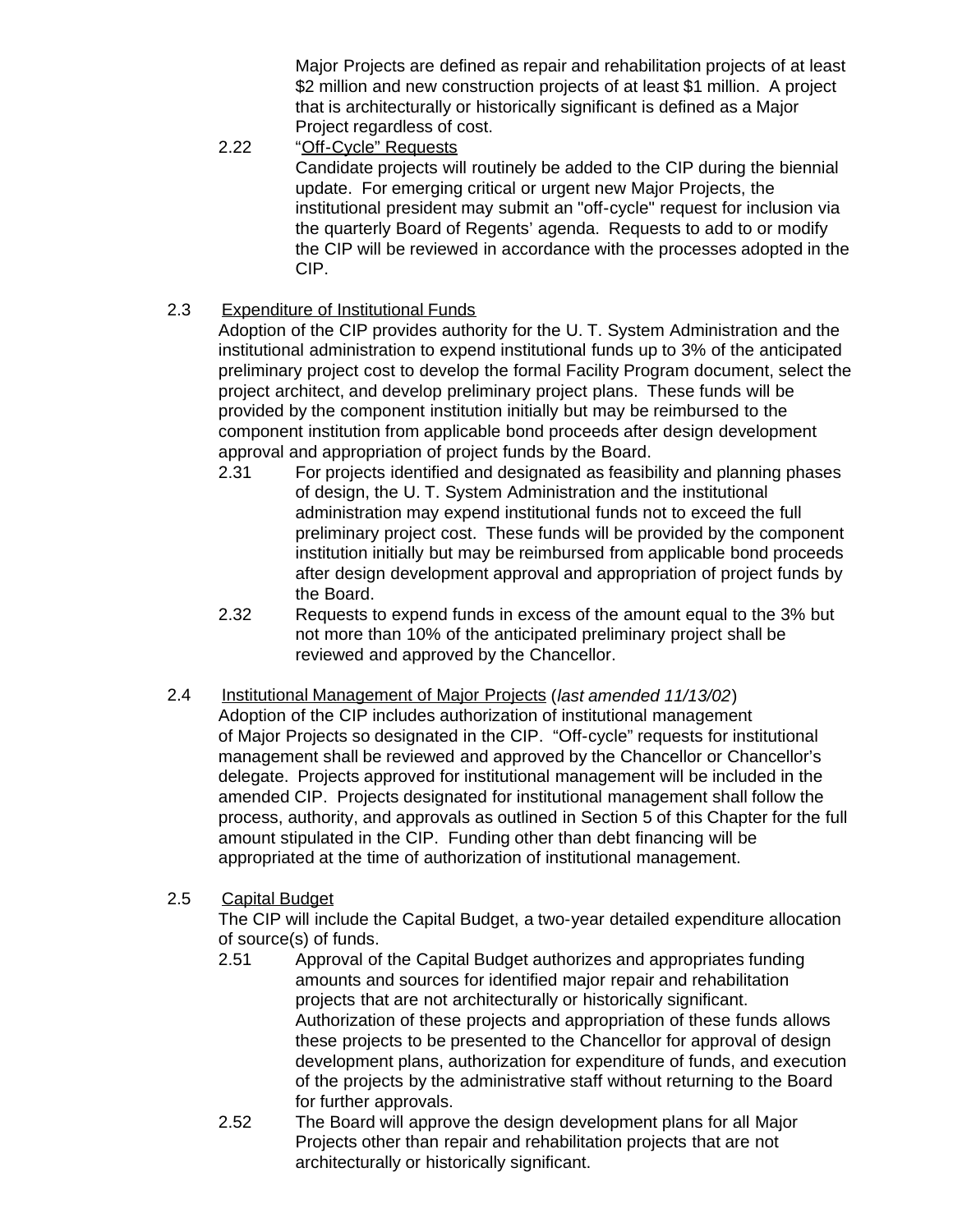#### Sec. 3. **Institutional Committees**

### 3.1 Institutional Building Advisory Committees

There may be an Institutional Building Advisory Committee for each component institution. The duties, composition, and appointment of the members of the Institutional Building Advisory Committee shall be set forth in the Handbook of Operating Procedures of each component institution. The Institutional Building Advisory Committee shall have no further direct responsibility after the construction contract is awarded but shall be available for consultation as the building progresses, as requested by the president of the component institution, the appropriate Executive Vice Chancellor, the Chancellor, or the project architect or engineer.

### 3.2 Ad Hoc Project Building Committee

The president may appoint, according to the institutional Handbook of Operating Procedures, an Ad Hoc Project Building Committee composed of, but not limited to, representatives of the departments or divisions that will occupy the building. The chairperson of the Institutional Building Advisory Committee, or his or her delegate, shall be an ex officio member of each Ad Hoc Project Building Committee. The Committee shall work with the Office of Facilities Planning and Construction to prepare a facility program in accordance with the Facilities Programming Guidelines maintained by the Office of Facilities Planning and Construction.

- 3.3 Architect Selection Advisory Committees (*editorially amended 9/03 and 9/04*) Architect Selection Advisory Committees for Major Projects shall be appointed by the institutional president in consultation with the Office of Facilities Planning and Construction and the Executive Vice Chancellor for Business Affairs. Architect Selection Advisory Committees for Minor Projects shall be appointed by the Responsible Administrator.
	- 3.31 Special Interest Projects

For projects identified by the Facilities Planning and Construction Committee (FPCC) to be of special interest to the Board of Regents because of proposed siting, historical or cultural significance, proposed use, or other unique characteristics, the FPCC will select the architect. For these special interest projects, the institutional president will appoint an Architect Selection Advisory Committee that may include two members of the Board named by the Chairman. The Architect Selection Advisory Committee will interview and review the competence and qualifications of candidates and prepare an unranked list of approximately four architects to be presented through the Chancellor to the FPCC for consideration. The FPCC may select an architect from this list, may ask the Selection Advisory Committee for additional recommendations of architects responding to the Request for Qualifications (RFQ), or may select an architect responding to the RFQ but not on the list on the basis of competence and qualifications. The FPCC will conduct interviews and site visits as necessary and will select the architect based on competence, qualifications, and criteria published in the RFQ.

3.32 Architect Appointment by Chancellor For all other Major Construction and Repair and Rehabilitation Projects, Architect Selection Advisory Committees are authorized to evaluate, rank, and make selection recommendations of project architects for appointment by the Chancellor.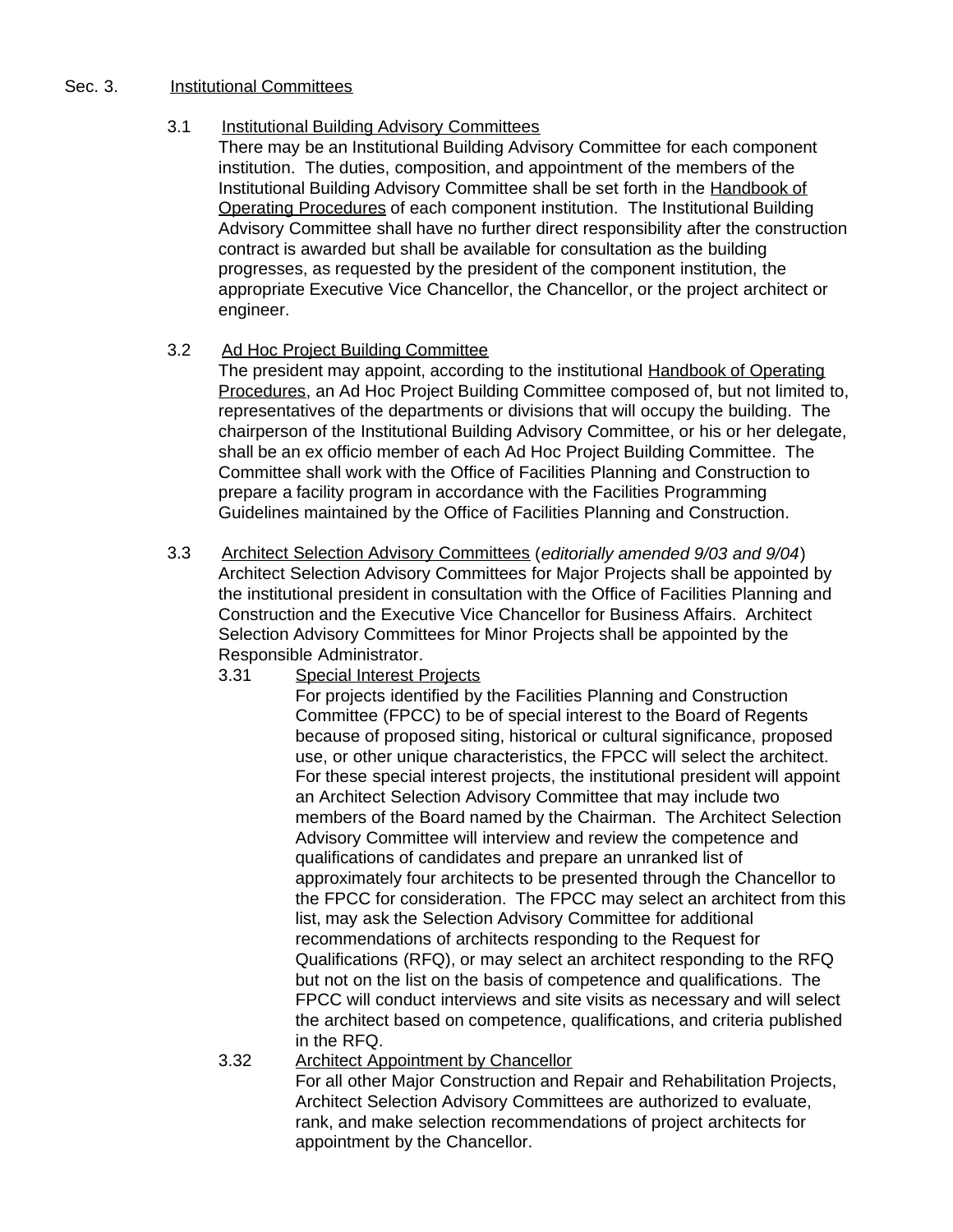3.4 Selection Committees for Design-Build Contractors, Construction Manager-Agents, Construction Managers-at-Risk, General Contractors, and Job Order Contractors (*editorially amended 9/03 and 9/04*) Selection Committees are authorized to evaluate, rank, and select design-build contractors, construction manager-agents, construction managers-at-risk, general contractors, and job order contractors on the basis of qualifications and competitive sealed proposals in response to RFQs and Requests for Proposals (RFPs). Selection Committees are also authorized to enter into discussions for modification

and negotiation of competitive sealed proposals in response to requests for proposals with respondents, as required or permitted by law. Selection Committees for Major Projects shall be appointed by the Assistant Vice Chancellor for Facilities Planning and Construction in consultation with the institutional president and the Executive Vice Chancellor for Business Affairs. Selection Committees for Minor Projects shall be appointed by the Responsible Administrator.

### Sec. 4. Major Construction and Repair and Rehabilitation Projects

- 4.1 General Requirements
	- 4.11 Subject to Subsections 1.2 and 3.3 and Subdivisions 4.12, 4.13, 4.14 and 4.15 of this Chapter and the general provisions of Part One, Chapter I, Section 9 and except as otherwise specified in these Rules and Regulations, the Chancellor, with the advice of the appropriate Executive Vice Chancellor and institutional president, is authorized to appoint architects, approve plans, and execute contracts for all new construction projects and for all major repair and rehabilitation projects that have previously been approved or authorized by the Board in the CIP.
	- 4.12 Major Projects must be approved by the Board by being included in the approved Capital Improvement Program.
	- 4.13 Funding for Major Projects must be allocated by the Board through the Capital Budget. Funding for Major Repair and Rehabilitation Projects that are not architecturally or historically significant may be appropriated by the Board through the Capital Budget. Funding for all other Major Projects is appropriated at the time of design development plan approval.
	- 4.14 Costs in excess of an amount equal to the Total Project Cost approved by the Board plus 10% or any material change in the concept or scope of the project must be approved by the Board.
	- 4.15 Construction contracts executed and delivered on behalf of the Board for Major Projects shall comply with guidelines issued by the Office of General Counsel and shall be written on a standard form approved by the Office of General Counsel. Payment and performance bonds, when required by law for contracts, shall be on a standard form approved by the Office of General Counsel.
	- 4.16 The Chancellor or delegate shall approve the construction contractor's, design-build contractor's, or construction manager's estimates, guaranteed maximum price, or stipulated sum proposals; sign change orders; and provide general supervision of all Major Projects. The Chancellor with the advice of the appropriate Executive Vice Chancellor and component institution president is authorized to increase the approved Total Project Cost not more than 10%. To provide funding for the increase, the Chancellor may reallocate funding between or among approved projects at a single component institution if funding for such projects has previously been authorized in accordance with Subdivision 4.13 of this Chapter or approve funding from some other source available to the component institution.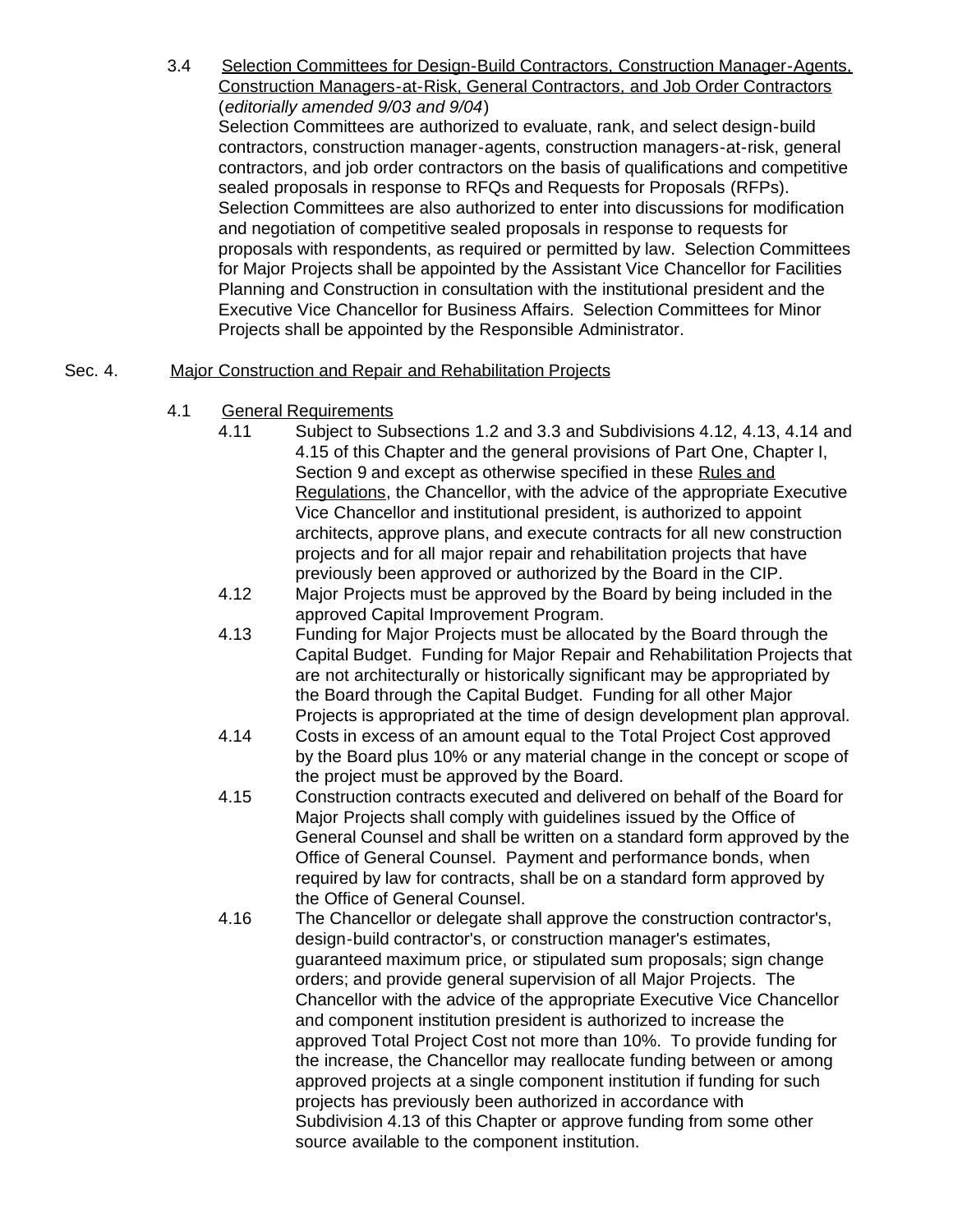# 4.2 Major Projects Procedures

- 4.21 Following Board approval of a Major Project and the Preliminary Project Cost, the Institutional Building Advisory Committee shall make recommendations to the president regarding priorities for new construction consistent with the needs of the component institution.
- 4.22 The facility program must be approved by the Chancellor.
- 4.23 The Chancellor, on behalf of the Board, will utilize the services of a project architect, engineer, or design-build contractor for each Major Project or portion thereof as may be desirable or required by law. Requests for Qualifications (RFQs) issued to solicit responses from interested architects will include a requirement that the architect evidence agreement to adhere to the approved Campus Master Plan and a set of criteria applicable to the facility program and the needs of the institution. Contracts with architects and engineers shall comply with guidelines issued by the Office of General Counsel and shall be written on a standard form approved by the Office of General Counsel.
- 4.24 After approval of the facility program, the Chancellor or delegate is authorized to give the project architect, engineer, or design-build contractor the facility program and the Campus Master Plan and to direct the preparation of schematic plans, exterior design, site plans, cost estimates, and other necessary and appropriate documents ("Schematic Plans") and design development plans, elevations, and sections, outline specifications, cost estimates, and other related work to fix the design, dimensions, materials, and scope of the project in greater detail ("Design Development Plans"). Design Development Plans are referred to as Preliminary Plans in applicable rules of the Texas Higher Education Coordinating Board. The project architect, engineer, or design-build contractor shall work with the Ad Hoc Project Building Committee, if any, the Office of Facilities Planning and Construction, and the Facilities Planning and Construction Committee with regard to plans, documents, and architectural design.
- 4.25 Design Development Plans for Major Project new construction and for architecturally or historically significant repair and rehabilitation projects shall be submitted to the Board for approval upon the recommendation of the Chancellor. The Executive Officers and component institution presidents shall be responsible for identifying to the Chancellor architecturally or historically significant major repair and rehabilitation projects. Upon approval of the Design Development Plans for Major Project new construction or an architecturally or historically significant repair and rehabilitation project, the Board will authorize expenditure of funds for the Project.
- 4.26 The Chancellor is authorized to approve Design Development Plans and authorize expenditure of funds for all other Major Project repair and renovation.
- 4.27 After approval of the Design Development Plans, the Chancellor is authorized to direct the preparation of the working drawings and specifications ("Construction Documents").
- 4.28 The Chancellor is authorized to approve the Construction Documents upon the recommendation of the component institution president and the appropriate Executive Vice Chancellor.

# Sec. 5. Minor Construction and Repair and Rehabilitation Projects

5.1 Delegation of Authority

Subject to Subsections 5.2 and 5.3 of this Chapter and the general provisions of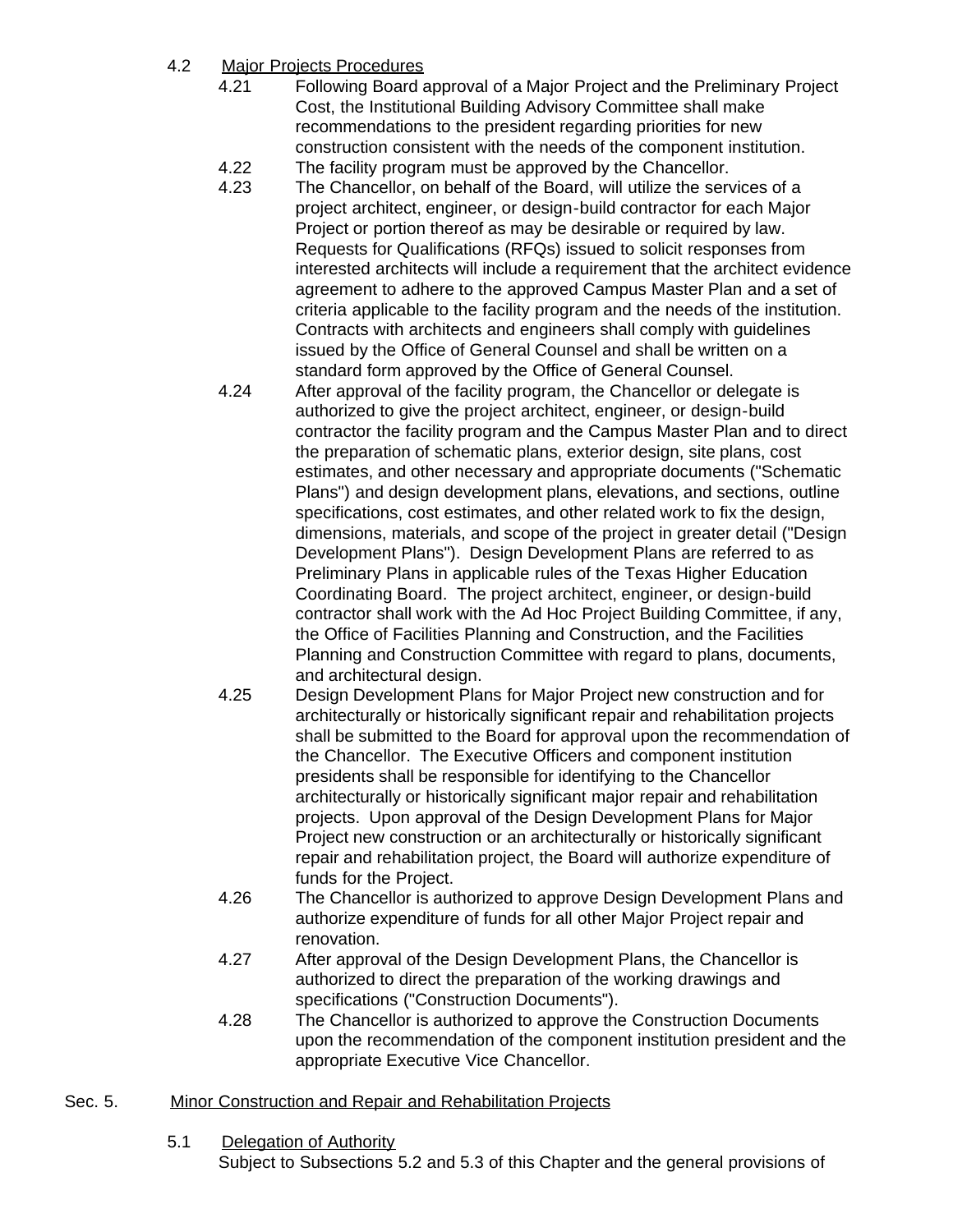Part One, Chapter I, Section 9 and except as otherwise specified in these Rules and Regulations, each component institution president and the Chancellor is authorized to appoint architects, approve plans and Construction Documents, and execute and deliver contracts, agreements, guaranteed maximum price or stipulated sum proposals, and other documents on behalf of the Board for all new construction projects of \$1 million or less and for repair and rehabilitation projects of \$2 million or less ("Minor Projects").

#### 5.2 Required Review and Approval

Minor Projects shall be subject to review as directed by the appropriate Executive Vice Chancellor. If the Minor Project is to accommodate facility program changes requiring System approval or approval of the Texas Higher Education Coordinating Board, then (i) necessary facility program approvals must be secured in advance of requests for construction approval or must be included with the construction request; (ii) funds must have been approved through standard System budgetary procedures; and (iii) the project must have been approved by the component institution director of physical plant, chief business officer, and president.

### 5.3 Professional Services

Subject to the provisions of Part One, Chapter I, Section 9 of these Rules and Regulations, each component institution president is authorized to execute and deliver on behalf of the Board contracts and agreements with architects, engineers, and other professional service providers for Minor Projects previously approved in accordance with this Chapter. Contracts with architects and engineers shall comply with guidelines issued by the Office of General Counsel and shall be written on a standard form approved by the Office of General Counsel.

### Sec. 6. Bidding, Proposals, Award of Contract, and Final Payment

#### 6.1 Advertisement for Bids and Proposals

The Chancellor with respect to Major Projects or the component institution president with respect to Minor Projects (the "Responsible Administrator") is authorized to advertise for bids, qualifications, and proposals for construction projects. The Construction Documents must be approved by the Chancellor before the advertisement for bids, or the solicitation of competitive sealed proposals from general contractors, for Major Projects.

### 6.2 Modification of Bids

No bid may be changed, amended, or modified after the time for bid filing set out in the advertisement for bids. The substance of this requirement shall be stated in the advertisement for bids provided, however, that this requirement shall not be construed to prohibit the submission or filing of more than one separate and independent bid by any bidder or the modification and negotiation of proposals as permitted by law.

### 6.3 Proposed Decision for Award

The Responsible Administrator or delegate shall receive and open bids and, with the project architect or engineer, if any, and others, shall tabulate and study such bids. After tabulation and study of the bids, the Responsible Administrator shall make a proposed decision for award. The proposed decision for award based on competitive sealed proposals in response to a request for proposals shall be made by the Selection Committee.

#### 6.4 Notice of Proposed Decision for Award by Bid In the event the lowest bidder is found to be not responsible or other facts and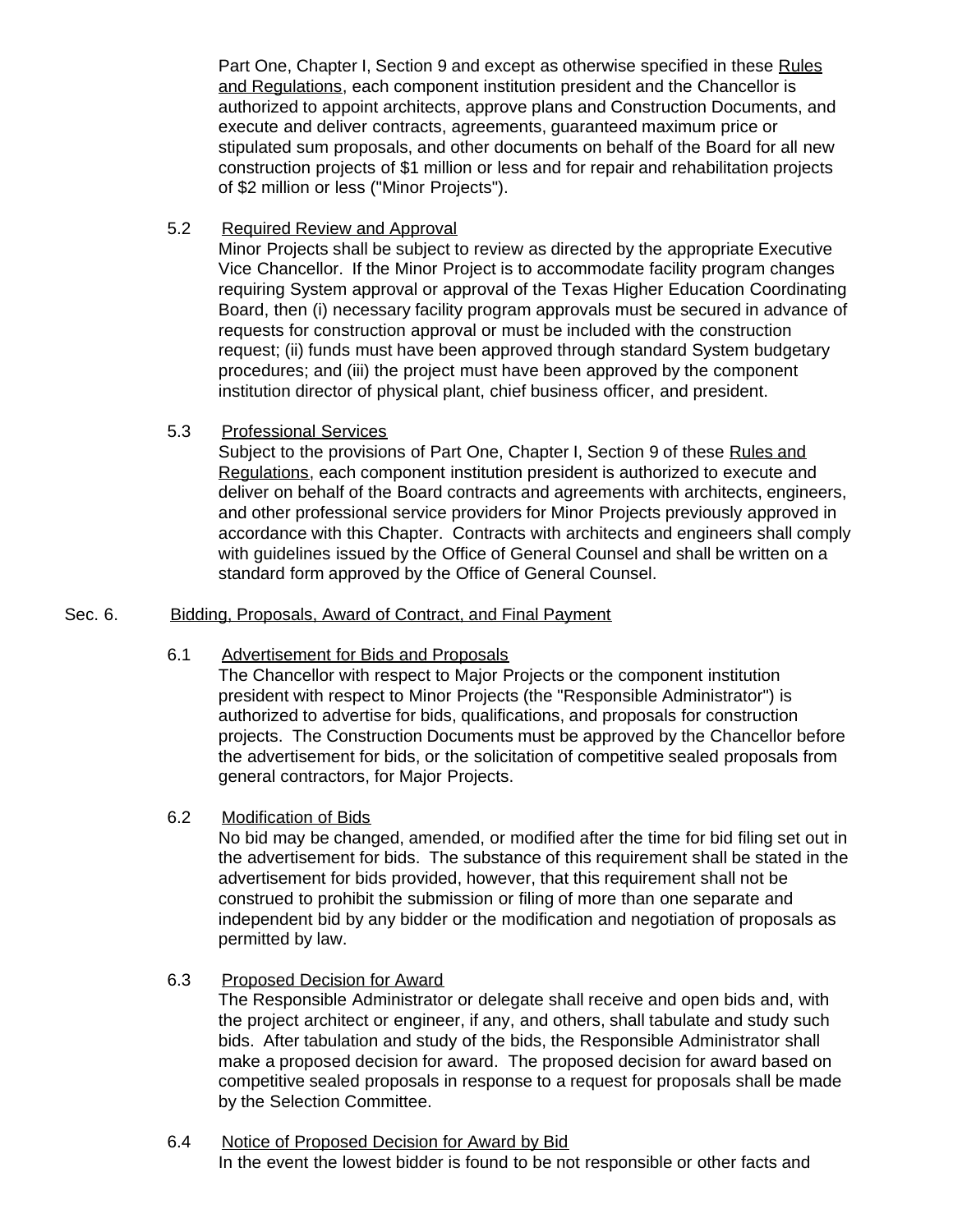circumstances necessitate award of contract to other than the lowest bidder, the bidder(s) submitting proposal(s) lower than the bidder to whom award is proposed shall be notified of the proposed decision for award. If the lowest bidder fails to timely file notice of protest, the proposed decision for award will be final.

#### 6.5 Notice of Protest

If the lowest bidder timely files notice of protest, the Responsible Administrator will hear the protest or will appoint a Hearing Officer who shall promptly convene and conduct a hearing and subsequently prepare and submit a report of his or her findings to the Responsible Administrator. The Responsible Administrator shall make a final decision based upon the records of the hearing before the Hearing Officer.

#### 6.6 Award of Contract

All contracts associated with construction projects shall be awarded by the Responsible Administrator. The contract must be signed by the contractor(s) and the Responsible Administrator.

#### 6.7 Final Payment

The Responsible Administrator or delegate shall inspect the completed building and is authorized to approve final payment.

#### Sec. 7. Constitutional and Legislative Restrictions

### 7.1 Improvements Financed by Bonds

[Sections](http://www.capitol.state.tx.us/txconst/sections/cn000700-001700.html) 17 and [18](http://www.capitol.state.tx.us/txconst/sections/cn000700-001800.html) of Article VII of the Texas Constitution (regarding the Permanent University Fund and the Higher Education Assistance Fund, as referenced at Texas Education Code Section 62.026 as the Higher Education Fund) require approval by the Legislature, or an agency designated by the Legislature, prior to the construction of physical improvements financed by bonds authorized under those Sections at component institutions other than The University of Texas at Austin.

#### 7.2 Approval by Texas Higher Education Coordinating Board (*editorially amended 9/03 and 9/04*)

Unless otherwise authorized by law, new construction projects in excess of \$1 million and major repair and rehabilitation projects in excess of \$2 million must be approved by the Texas Higher Education Coordinating Board. Format for submission will be as prescribed by the Coordinating Board. Submission will be prepared by the component institution, in consultation with and assisted by the Office of Facilities Planning and Construction, if necessary, and forwarded to System Administration for review, approval, and handling of submission. It is anticipated that necessary documents will be submitted to the Coordinating Board when the project scope and estimated cost are sufficiently defined to meet the Coordinating Board's requirements for approval. Normally, submission will be made after the Chancellor and the Board have approved the Design Development Plans and the related cost estimate.

The Texas Higher Education Coordinating Board has delegated to its Commissioner approval authority for certain projects qualifying under Coordinating Board Rule 17.46. This delegation requires a certification that the project meets specified criteria. The authority to execute this certification for the Board of Regents is delegated to the Executive Vice Chancellor for Business Affairs or the Assistant Vice Chancellor for Facilities Planning and Construction.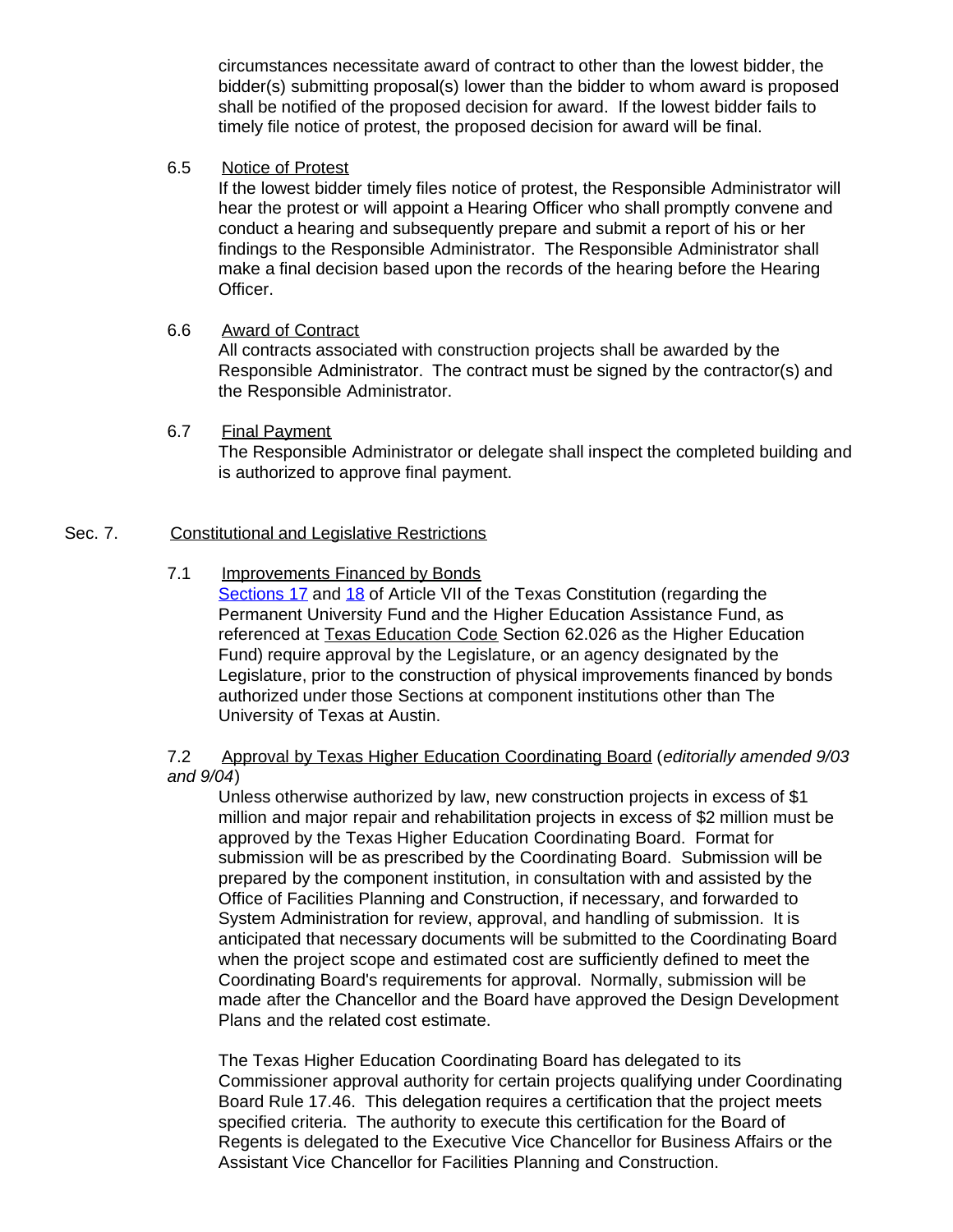# **PART TWO, CHAPTER IX**

# **MATTERS RELATING TO INVESTMENTS, TRUSTS, AND LANDS**

### Sec. 1. Authority Regarding Assets *(editorially amended 11/03)*

Except as otherwise specified in these Rules and Regulations, the authority to manage and invest assets owned or controlled by the Board shall be as set forth in this Chapter.

### 1.1 Real Property

The management and disposition of interests in real property owned or controlled by the Board, other than real property acquired and managed by UTIMCO for investment purposes, are governed by Section 6 of this Chapter and the remainder of this Chapter does not apply.

### 1.2 Funds for Endowment or Annuities All assets received by the Board to establish, or that modify, an endowment (other than the Permanent University Fund), a fund functioning as an endowment, or a life income or annuity fund shall be accepted and processed by the Office of External Relations and, after acceptance and processing, shall be delivered to the appropriate office for management.

### 1.3 Funds from a Bequest, Trust, or Planned Gift

All assets received by the Board through a bequest, a distribution from an account held in trust by others, or for the establishment or modification of any planned gift shall be accepted and processed by the Office of External Relations and, after acceptance and processing, shall be delivered to the appropriate office for management. This Subsection and Subsection 1.2 of this Chapter shall not apply to additions to an existing endowment, a fund functioning as an endowment, or a life income or annuity fund if the addition does not change or modify the endowment or fund. Such additional gifts shall be accepted and processed by the Chancellor or president of a component institution, or designee specified in writing.

### 1.4 Bequest of Intellectual Property Rights

Rights in intellectual property received by the Board through a gift or bequest shall be accepted and processed by the Office of External Relations and, after acceptance and processing, shall be delivered to the appropriate office for management in accordance with Part Two, Chapter XII of these Rules and Regulations. This Chapter shall not apply to rights in intellectual property owned or controlled by the Board except as provided in this Subsection.

- 1.5 Permanent University Fund Assets All assets of the Permanent University Fund, other than Permanent University Fund lands, shall be managed by UTIMCO or as otherwise directed by the Board.
- 1.6 Management of Endowment, Trusts, and Pooled Funds All assets received for or held in an endowment fund (other than the Permanent University Fund), a fund functioning as an endowment, or a Charitable Remainder Trust or a Pooled Income Fund shall be managed by UTIMCO or as otherwise directed by the Board until such funds terminate.
- 1.7 Consolidated System Funds All assets of Retirement of Indebtedness Funds, Bond Proceeds, Unemployment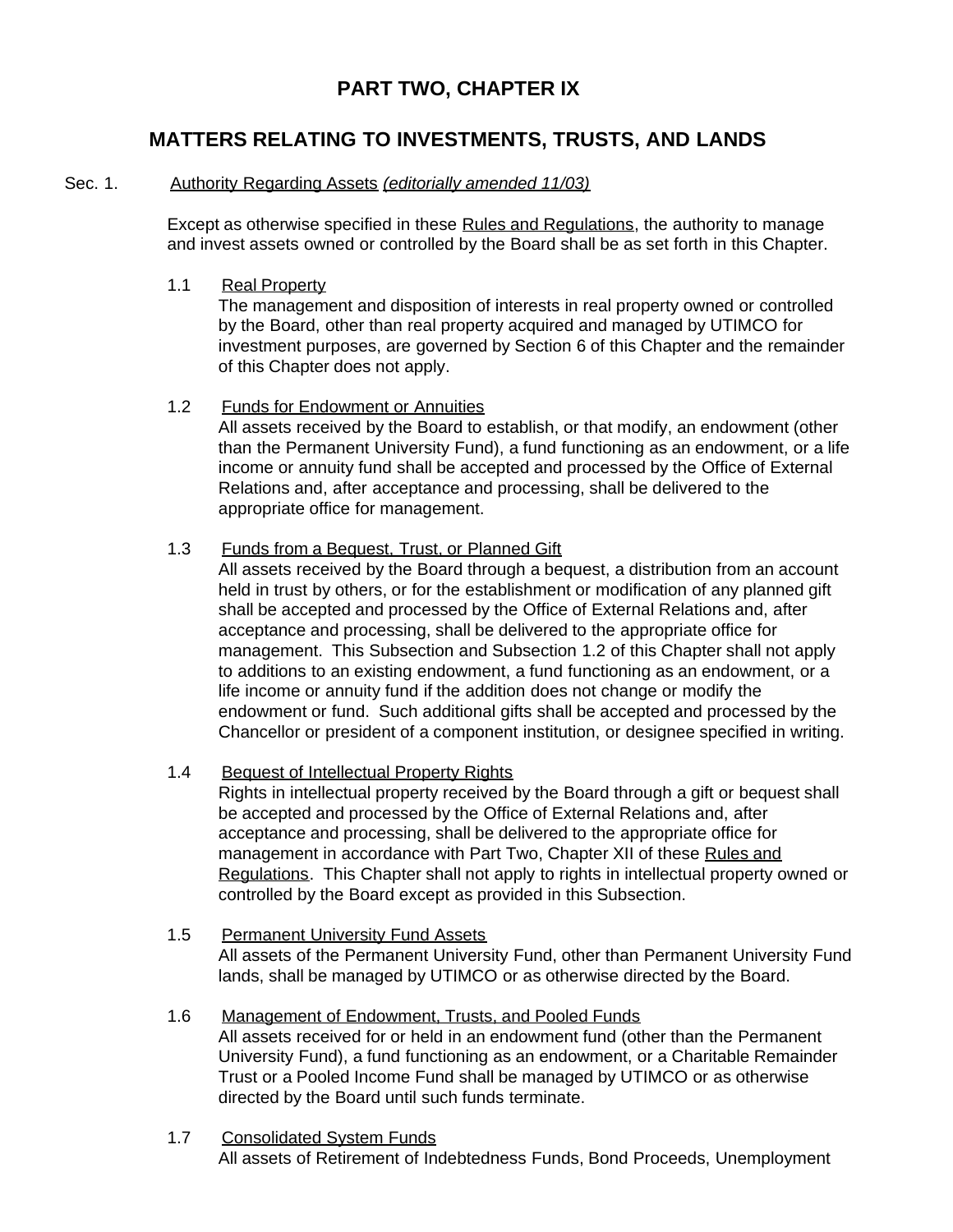Compensation Funds, Workers' Compensation Funds, the Medical/Dental Self-Insurance Fund, the Vision Services Fund, and the Medical Liability Self-Insurance Fund ("consolidated System funds") shall be managed with respect to investment of such funds as set forth below:<br>1.71 The Office of Busine

- The Office of Business Affairs shall invest the Retirement of Indebtedness Funds, Bond Proceeds, Unemployment Compensation Funds, Workers' Compensation Funds, the Medical/Dental Self-Insurance Fund, and the Vision Services Fund in the same manner that chief business officers may invest the operating funds of each component institution.
- 1.72 UTIMCO shall invest the Medical Liability Self-Insurance Fund in the Long Term Fund, Short Intermediate Term Fund, and Short Term Fund as directed by the Vice Chancellor and General Counsel.

### 1.8 Other Assets *(last amended 8/7/03)*

Assets that are not a part of the Permanent University Fund, an endowment fund, a fund functioning as an endowment, a life income or annuity fund, or consolidated System funds shall be managed as set forth in this Subsection:

- 1.81 Tangible personal property shall be managed by the component institution president.
- 1.82 Intangible personal property consisting of securities, interests in businesses, and equity interests in technology transfer firms as set out in the Regents' intellectual property policy shall be managed by the component institution president or by UTIMCO, as determined by the component institution president. UTIMCO shall hold all stock certificates of securities managed by, or held on behalf of, the component institution president and shall assign, transfer, or sell such securities, as directed by the component institution president or his or her designees, in accordance with Section 2 of this Chapter. Other intangible personal property shall be managed by the component institution president.
- 1.83 The component institution president may designate in writing one or more committees, employees, officers, or other agents of the institution, or one or more outside managers to manage any or all of the assets described in Subdivisions 1.81 or 1.82 of this Chapter on behalf of the component institution president.

### Sec. 2. Authorizations Regarding Sales, Assignments, Conveyances, Receipt of Property, and **Proxies**

- 2.1 Authority to Purchase, Exchange, and Sell Securities for and on Behalf of the Permanent University Fund (PUF) and the Board Pursuant to an Investment Management Services Agreement, UTIMCO shall be authorized to purchase, exchange, and sell, for and on behalf of the Permanent University Fund (hereinafter sometimes referred to as "PUF") or the Board, any and all securities of any description whatever and from any source, including gifts and bequests, registered in the name of the PUF or the Board, or in any other form of registration of such securities held for the account of the PUF or the Board in whatever manner, including all fiduciary capacities and including those registered in the names of trusts or foundations managed and controlled by said Board. In addition, external investment managers appointed by UTIMCO may purchase, sell, or exchange securities, pursuant to written agreement with UTIMCO.
- 2.2 Authority to Transact Through Investment Dealers Sales, purchases, and exchanges by UTIMCO shall be effected through investment dealers or brokers in accordance with the applicable Investment Policy Statement.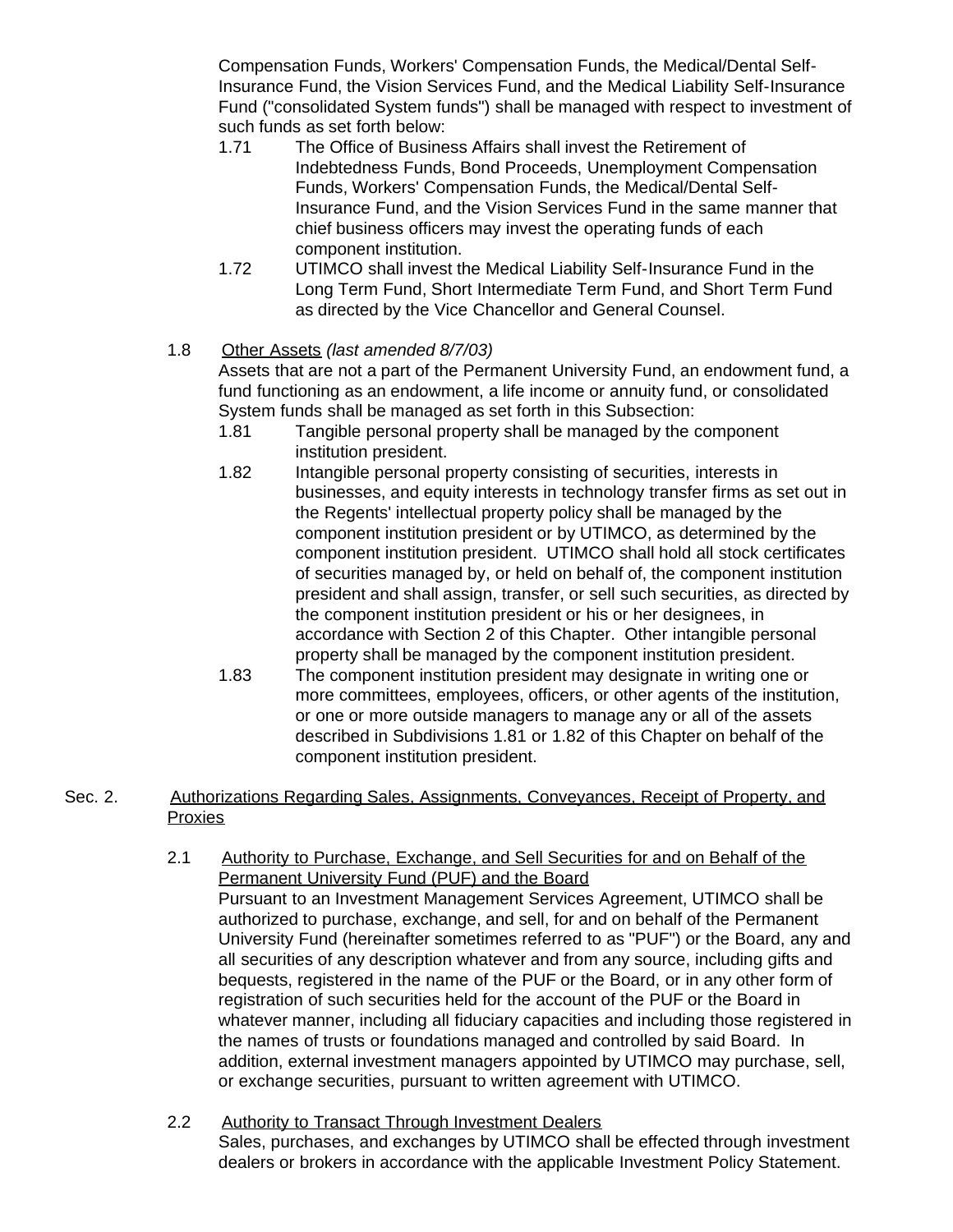### 2.3 Additional Authority to Sell Securities for and on Behalf of the Board (*editorially amended 9/04*)

The Executive Director for Development and Gift Planning Services shall be authorized to sell, for and on behalf of the Board, any and all securities of any description whatever from any source, received as gifts and/or bequests, registered in the name of the Board, or in any other form of registration of such securities held for the account of the Board in whatever manner, including all fiduciary capacities and including those registered in the names of trusts managed and controlled by said Board.

2.4 Authority to Assign and Transfer Securities Owned by the PUF and the Board UTIMCO may assign and transfer any and all securities of any description whatever and from any source, including gifts and bequests, and execute any and all documents necessary to the consummation of any sale, assignment, or transfer of any securities registered in the name of the PUF or the Board, or in any other form of registration of such securities held for the account of the PUF or the Board in whatever manner, including all fiduciary capacities and including those registered in the names of trusts or foundations managed and controlled by said Board. In addition, custodian banks appointed by UTIMCO may assign and transfer securities and execute any and all documents necessary to the consummation of any sale, assignment, or transfer of any security owned by the Board.

### 2.5 Authority to Receive and Collect Money or Property *(last amended 8/7/03) (editorially amended 11/03 and 9/04)*

- 2.51 UTIMCO is authorized and empowered to seek, demand, collect, recover, and receive any and all sums of money, debts, dues, rights, property, effects, or demands due, payable, or belonging, or that may become due, payable, or belonging to the PUF or the Board from any person or persons as a result of any investment transaction and to execute any and all necessary or proper receipts, releases, and discharges therefor and any other instruments as may be necessary or appropriate from time to time relating to the handling, management, control, and disposition of any investment. The authority granted in this Subdivision does not include the authority to institute litigation on behalf of the Board or to settle contested claims or litigation that may result in UTIMCO receiving less than full value for the claim or the payment of damages or awards. The settlement of any contested claim or litigation for less than full value requires the prior approval of the U. T. System Vice Chancellor and General Counsel and appropriate System officials, as set out in Part Two, Chapter XI, Section 3 of these Rules and Regulations.
- 2.52 The Vice Chancellor for External Relations or the Executive Director for Development and Gift Planning Services is authorized to seek, demand, collect, recover, and receive any and all sums of money, debts, dues, rights, property, effects, or demands due, payable, or belonging, or that may become due or payable to the Board from any person or persons as a result of, or relating to, a gift or bequest and to execute any and all necessary or proper receipts, releases, and discharges therefor and any other instruments as may be necessary or appropriate from time to time relating to the receipt, handling, management, control, and disposition of any asset acquired by gift or bequest unless and until such time as the Office of Development and Gift Planning Services has delivered the asset to another office for management purposes as provided in these Rules and Regulations.
- 2.6 Authority to Execute Proxies and Consent to Modifications in Bond Indentures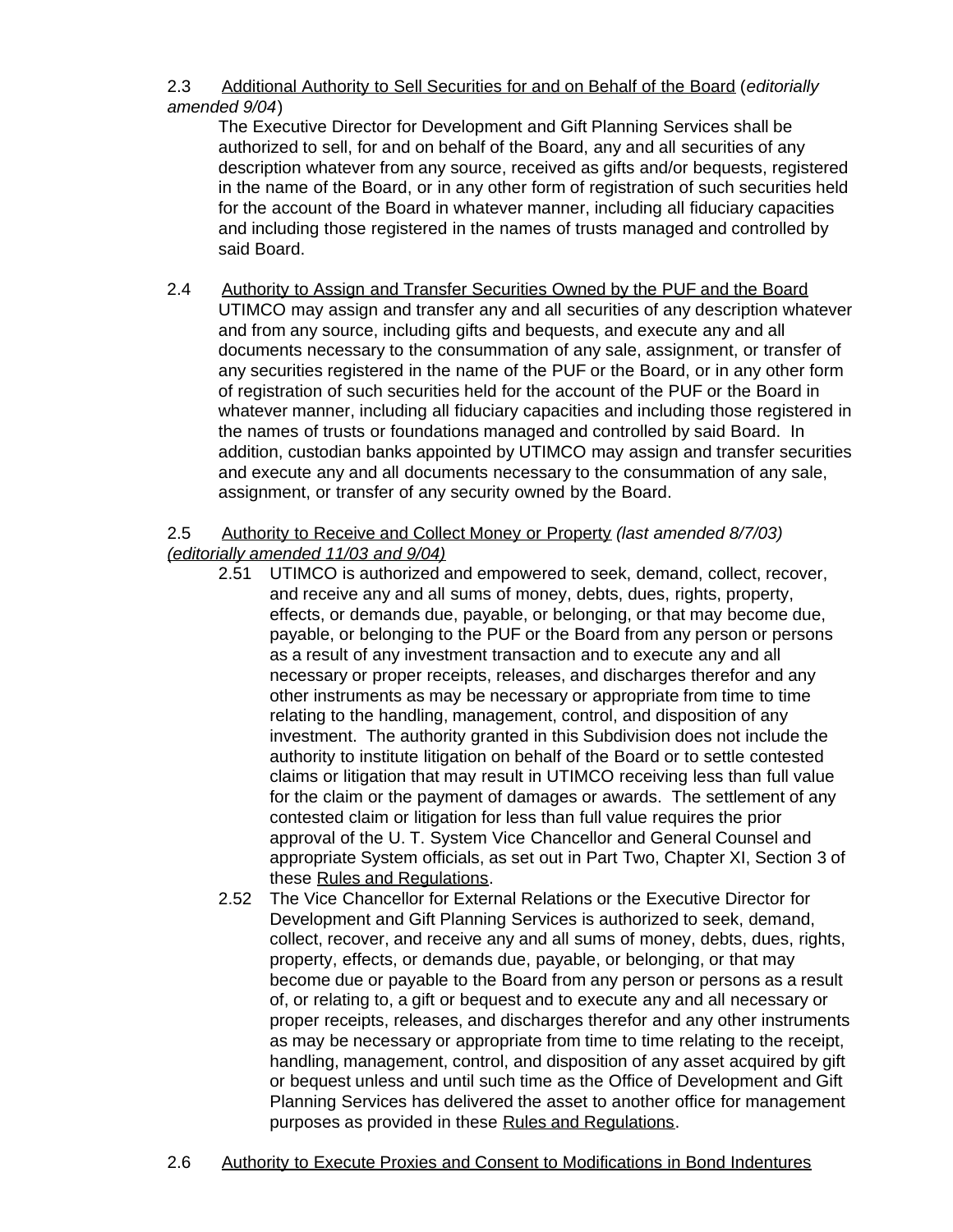UTIMCO is authorized to consent to modifications in bond indentures and to execute proxies within the approved investment policies.

- 2.7 Authority to Deliver and Maintain Securities in Book-Entry Form Securities owned by the PUF or the Board may be delivered and maintained by a custodian bank or a member bank of the Federal Reserve System in book-entry form subject to applicable law.
- Sec. 3. Policy for Investment and Management of the PUF
	- 3.1 Investment Policy Statement

The policies for the investment of funds for the Permanent University Fund shall be those outlined in The Permanent University Fund Investment Policy Statement.

- 3.2 Reports Regarding Asset Management (*last amended 8/12/04*)
	- 3.21 The investment performance of the PUF, as measured by an unaffiliated organization, shall be reported to the Board quarterly.
	- 3.22 The nature and extent of any investments in or business transacted with any firm with which a director, officer or employee of UTIMCO is affiliated will be reported to the Board annually.
- 3.3 Authorization to Protect PUF Interests (*last amended 8/12/04*) Subject to the provisions of Subsection 2.5 of this Chapter, UTIMCO is authorized to take any and all steps as may be considered necessary or advisable to protect the interest of the PUF in event of default or any other significant changes occurring with respect to any investment.
- 3.4 Policies with Respect to Stock Rights, Fractional Shares, and Proxies
	- 3.41 Exercise of or sale of stock rights and warrants is to be made at the discretion of UTIMCO.
	- 3.42 Fractional shares that arise in connection with funds under control of UTIMCO shall be handled at its discretion.
	- 3.43 As a general rule, voting stocks held are to be voted by UTIMCO pursuant to its proxy voting policy.
- 3.5 Financial Advisors and Service Providers *(added 11/13/03)* Financial advisors and service providers as defined in Texas Government Code Section 2263.002 shall comply with the disclosure requirements contained in Texas Government Code Section 2263.005.
- Sec. 4. Policy for Investment and Management of U. T. Investment Pools
	- 4.1 Investment Policy Statement The policies for the investment of funds for U. T. investment pools shall be those outlined in the applicable Investment Policy Statement.
	- 4.2 Application of Other Regulations *(last amended 11/13/03)* The provisions of Subsections 3.2, 3.3, 3.4, and 3.5 of this Chapter with respect to the investment and management of the PUF, shall also apply to other U. T. investment pools.
	- 4.3 System Professional Medical Liability Benefit Plan The Professional Medical Liability Fund shall be administered in a manner consistent with all provisions of the System Professional Medical Liability Benefit Plan.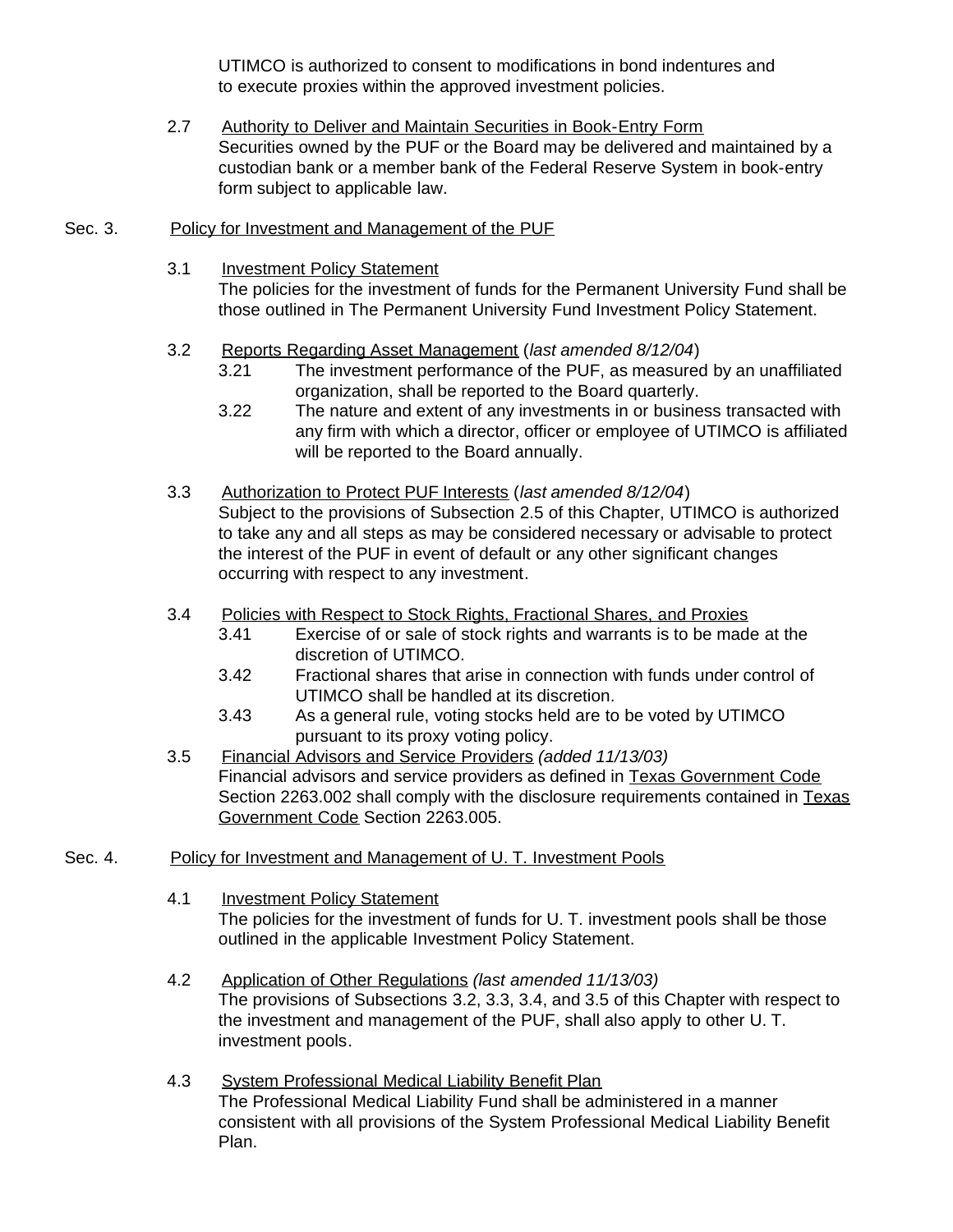- 4.4 Conformance with Trust Indenture and State Law Each pooled income fund established by U. T. shall be administered according to The University of Texas System Separately Invested Endowment, Trust, and Other Accounts Investment Policy Statement, the fund's trust indenture, and applicable law.
- Sec. 5. Policy for Investment and Management of Endowment, Trust, and Other Accounts Invested Through or Separate from U. T. Investment Pools
	- 5.1 Management of Endowments *(last amended 8/7/03)* Endowment funds and funds functioning as endowments will be managed in a manner consistent with the U. T. System Gift Acceptance Procedures, and the investment standards set forth in the Uniform Management of Institutional Funds Act ([Texas Property Code Chapter](http://www.capitol.state.tx.us/statutes/py/py0016300toc.html) 163 et seq.). These funds will be managed separately and not commingled with the Long Term Fund if the terms of the instrument by which the fund was created preclude investment through the Long Term Fund. In addition, nonmarketable securities held by an endowment fund may be recorded as separately invested. All other endowment funds and funds functioning as endowments will be invested through the Long Term Fund.
	- 5.2 Trust Fund and Life Income Accounts *(last amended 8/7/03)* Trust funds and other life income accounts will be invested and administered consistent with The University of Texas System Separately Invested Endowment, Trust, and Other Accounts Investment Policy Statement, U. T. System Gift Acceptance Procedures, and the investment standards set forth in the Texas Trust Code ([Texas Property Code Section 111.001](http://www.capitol.state.tx.us/statutes/py/py0011100.html#py001.111.001) et seq.).
	- 5.3 Application of Other Regulations The provisions of Subsections 3.2, 3.3, and 3.4 of this Chapter with respect to the investment and management of the PUF, shall likewise apply to endowment and trust funds except that Subdivision 3.21 of this Chapter shall be applied only when such funds are invested through a U. T. investment pool.
	- 5.4 Other Accounts Other Accounts as defined in The University of Texas System Separately Invested Endowment, Trust, and Other Accounts Investment Policy Statement shall be invested and administered consistent with that policy.

### Sec. 6. Matters Relating to Real Property

- 6.1 Management of Interests in Real Property Generally All interests in real property owned or controlled by the Board shall be administered and managed by the System Real Estate Office, except Permanent University Fund lands, real properties used for institutional purposes, and real property investments managed by UTIMCO. "Institutional purposes" shall not include use solely to generate funds for the institution.
- 6.2 Management of Real Properties Used for Institutional Purposes All interests in real property owned or controlled by the Board and used for institutional purposes shall be administered and managed by the component institution, with the assistance and supervision of the System Real Estate Office.
- 6.3 Management of Permanent University Fund Lands Permanent University Fund lands shall be administered and managed by the West Texas Operations Office.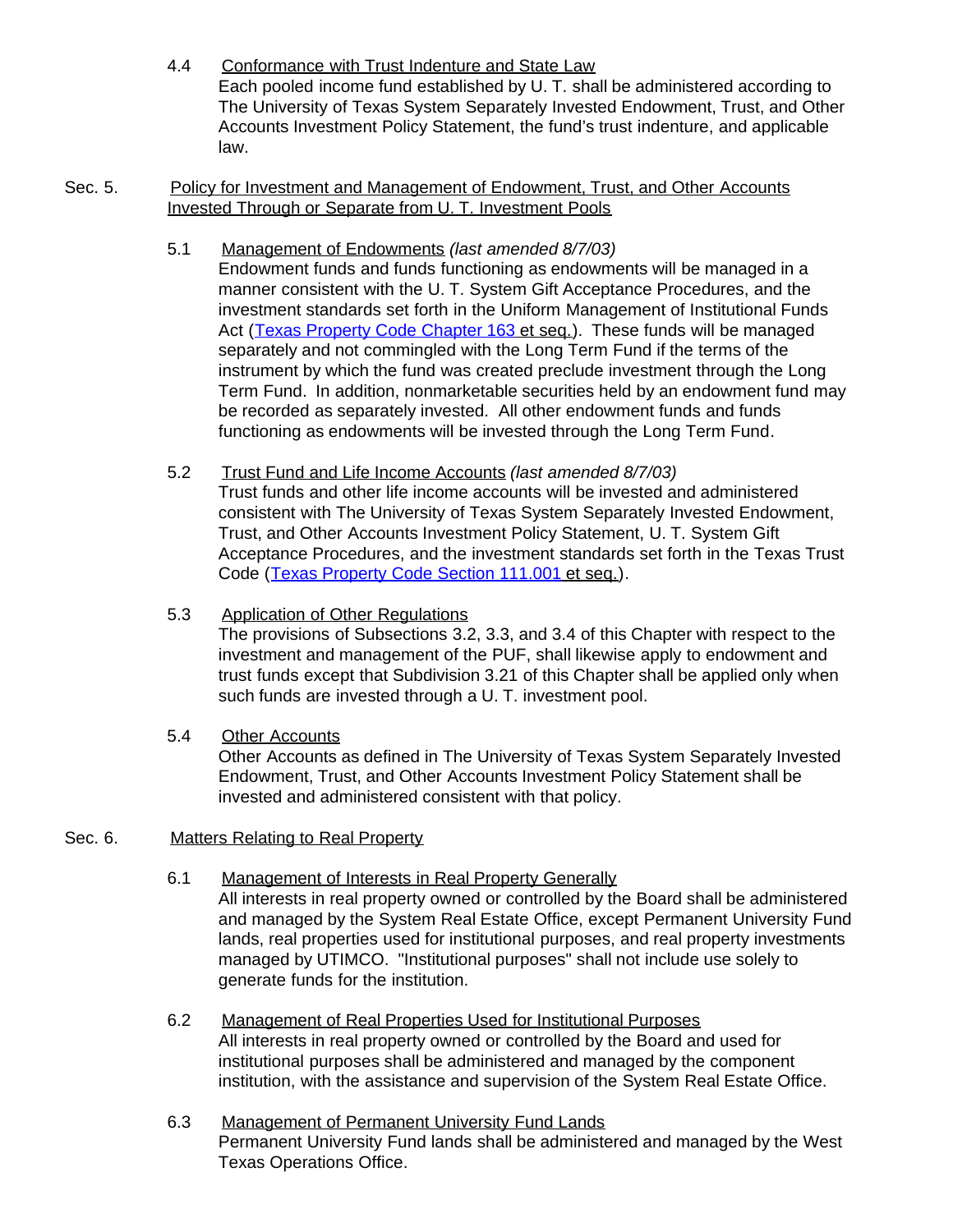- 6.4 Delegation of Authority (*editorially amended 9/03 and 9/04*) Subject to Subdivisions 6.41, 6.42, and 6.43 of this Chapter and the general provisions of Part One, Chapter I, Section 9 and except as otherwise specified in these Rules and Regulations, the Board delegates to the Executive Vice Chancellor for Business Affairs or a designee specified in writing the authority to execute and deliver on behalf of the Board contracts, agreements, and other documents or instruments regarding or conveying interests in, real property owned or controlled by the Board, including Permanent University Fund lands; real property acquired by purchase, gift, or bequest; and real property used for institutional purposes. The authority granted in this Subsection shall include all instruments necessary and convenient relating to the management, control, sale, acquisition, lease, and disposition of any real property, including mineral interests, owned or controlled by the Board, and licenses, permits for activities on such lands, and instruments relating to mortgages.
	- 6.41 The delegate shall comply with all guidelines issued by the Office of General Counsel.
	- 6.42 The delegate shall consult with the institutional chief business officer prior to approving and executing any agreement or instrument relating to lands used or to be used for institutional purposes.
	- 6.43 The authority granted by this Subsection to execute and deliver binding contracts, agreements, and other documents or instruments relating to the acquisition of real property applies only if the real property is within a Campus Master Plan approved by the Board or if the matter is an easement or other similar agreement necessary to implement projects approved by the Board in the Capital Improvement Program and the Capital Budget.
- 6.5 Delegation of Authority Regarding Space Leases Subject to Subdivision 6.41 of this Chapter and the general provisions of Part One, Chapter I, Section 9, the Board delegates to the Chancellor or each component president the authority to execute and deliver on behalf of the Board lease agreements and related documents for the purpose of leasing space for use by the institution for institutional purposes.
- 6.6 Responsibilities of the Board Under Oil and Gas Leases and Other Documents Issued by the Board for Lease (*editorially amended 9/03 and 9/04*) The Board delegates to the Executive Vice Chancellor for Business Affairs authority to take any action on behalf of the Board as may be necessary or desirable with regard to the management and administration of oil and gas leases and other instruments issued by the Board for Lease of University Lands, including without limitation, promulgating forms and requiring submission of documents, records, or reports to verify gross production, and disposition and market value of the production.
- 6.7 All Real Property Interests Held in Name of the Board Title to all interests in real property, including leasehold interests, held for the use or benefit of the System, a component institution, or otherwise shall be held in the name of the Board.
- 6.8 Planned Gifts and Bequests (*editorially amended 9/04*) The Office of Development and Gift Planning Services shall, in accordance with applicable Board policies, process and administer the receipt of real property received by the Board through a bequest, an interest in an account held in trust, a gift to establish or modify an endowment (other than the Permanent University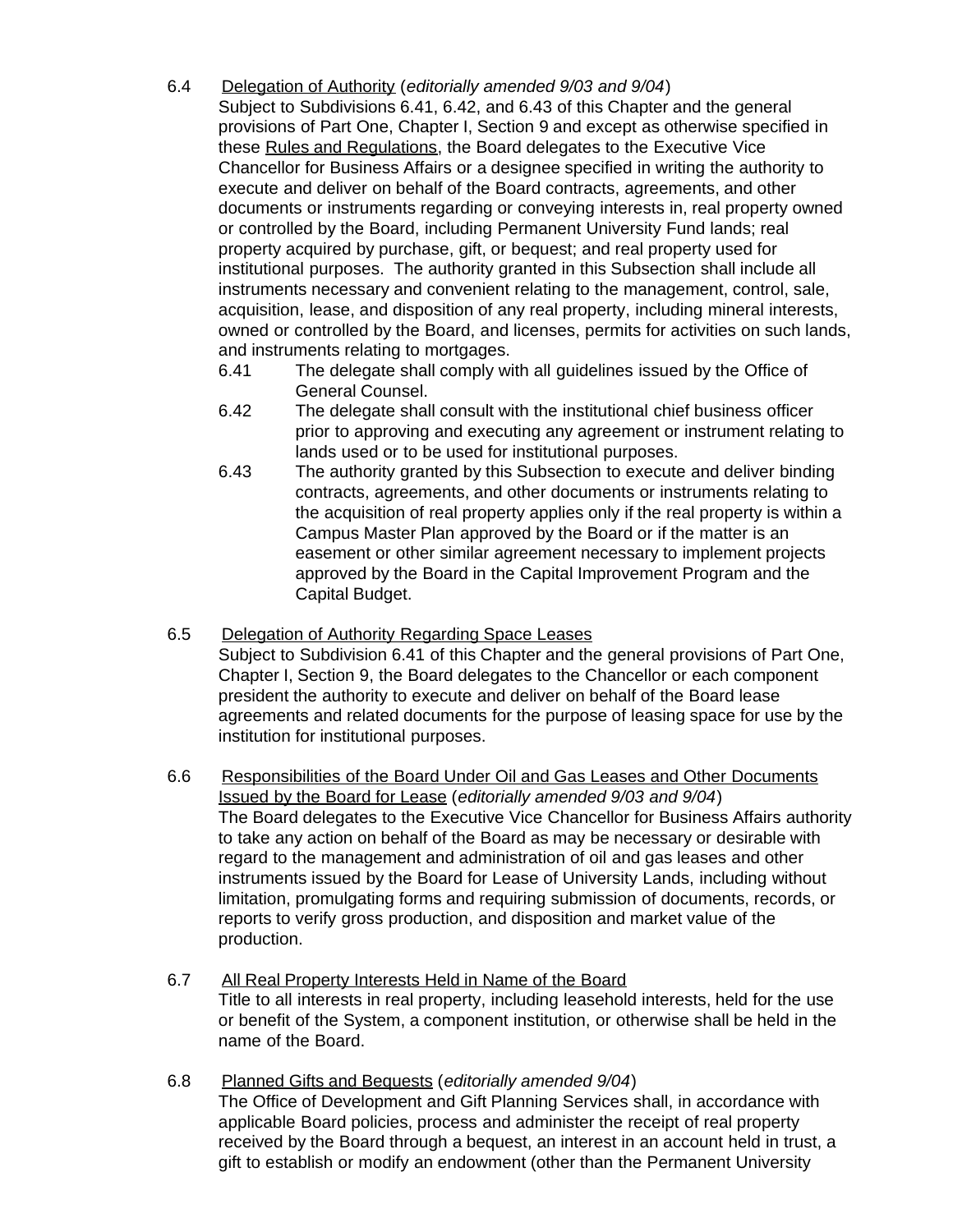Fund), a fund functioning as an endowment, or a life income or annuity fund. The Office of Development and Gift Planning Services shall promptly notify the Real Estate Office and University Lands - West Texas Operations of gifts of surface and mineral estates in real property received, processed, and administered pursuant to this Subsection to be managed by the Real Estate Office and University Lands - West Texas Operations, respectively. This Subsection shall not apply to current purpose gifts of surface and mineral estates in real property (other than gifts received through a bequest or a trust) or additions to an existing endowment, a fund functioning as an endowment, or a life income or annuity fund if the addition does not change or modify the purpose of the endowment or fund.

6.9 Current Purpose Gifts

The Real Estate Office and University Lands - West Texas Operations shall, in accordance with Board policies, process and administer the receipt of all gifts of surface and mineral estates in real property that are not processed and administered in accordance with Subsection 6.8 of this Chapter, unless the property is used as campus property by the component institution. The component institution shall manage real property used for campus purposes.

### 6.(10) Rents, Mortgages, and Other Charges

The Board delegates to the System Real Estate Office authority to collect, and account for, all rents, mortgages, and other charges relating to real property managed by that Office.

# **PART TWO, CHAPTER X**

# **AUXILIARY ENTERPRISES AND STUDENT SERVICES**

### Sec. 1. Definitions and Examples

Auxiliary Enterprises are those operated primarily for service to students, faculty, and staff. Such enterprises are expected to be self-supporting. Examples of such enterprises are residence halls, dining halls, student hospitals, student unions, bookstores, which are supported through sales and/or usage fees, and activities supported from fees collected as voluntary or compulsory Student Services Fees.

# Sec. 2. Annual Budget and Deposit of Funds

Annual budgets for these activities shall be prepared and submitted through regular administrative channels, and expenditures shall be within budgets approved by administrative officials and the Board. Income of Auxiliary Enterprises is not deposited with the State Treasury, and any balances or deficits at the end of a fiscal year may be reappropriated for the succeeding year.

### Sec. 3. Applicable Regulations

With the exception of intercollegiate athletic departments, to which the general and special provisions of the Appropriations Act do not apply, the same regulations and applicable laws shall govern as apply to the budgeting and expenditure of general funds unless otherwise specifically authorized.

#### Sec. 4. Approval of Housing Rates

Rentals and related policies and rates for dormitories and housing facilities shall be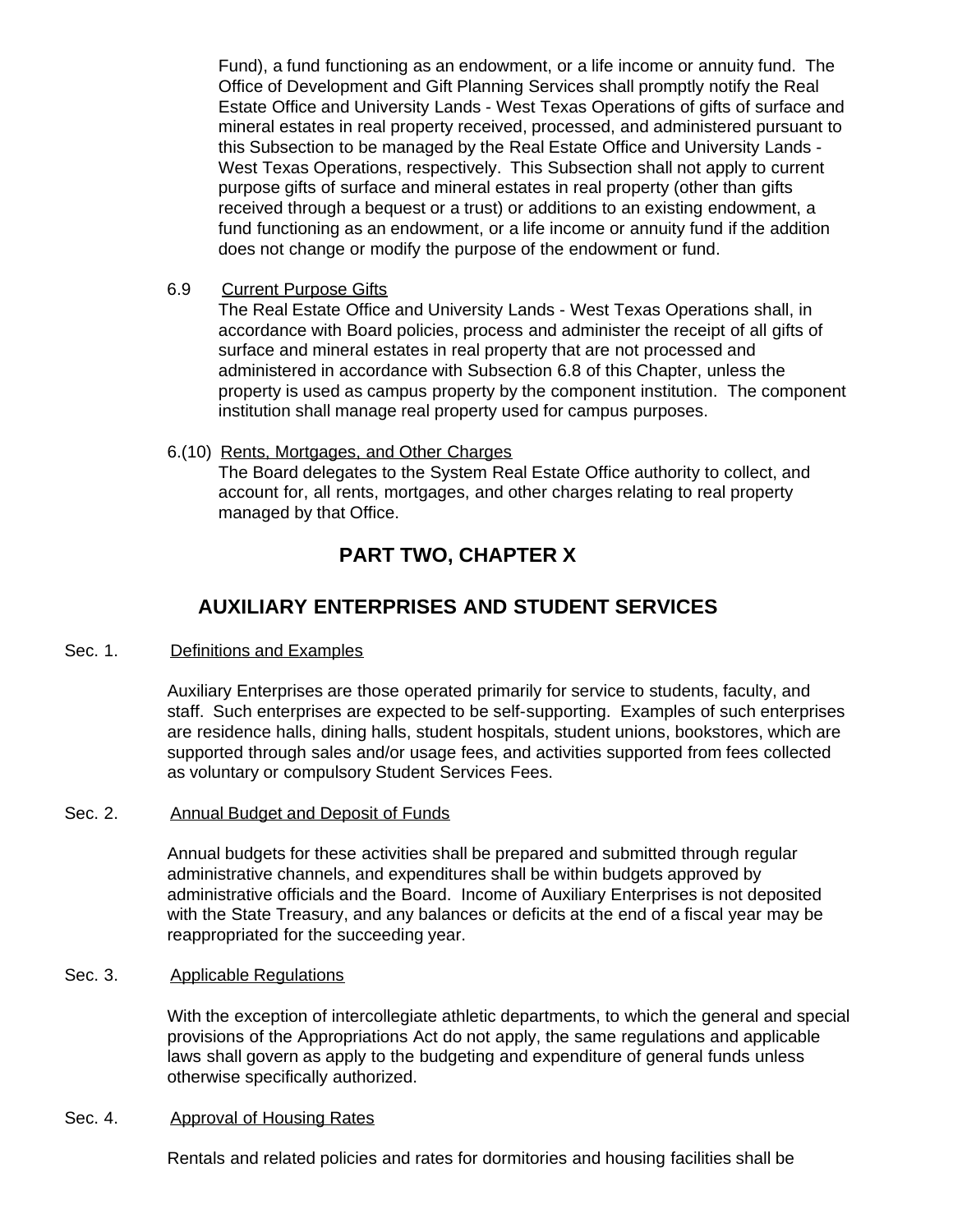approved in advance by the component institution president, the appropriate Executive Vice Chancellor, and the Board.

#### Sec. 5. Administration of Housing Facilities and Eating Facilities

Rules and regulations for the administration of dormitories, other housing facilities, dining halls, and other eating facilities, shall be promulgated by administrative officials and the president at the institution concerned.

#### Sec. 6. Statutory Provisions Currently in Effect (*editorially renumbered 12/02)*

Auxiliary Budgets shall comply with statutory provisions and rider provisions of the current General Appropriations Act.

#### Sec. 7. Student Publications (*editorially renumbered 12/02)*

Rules and regulations for the establishment, administration, and operation of student publications shall be promulgated by administrative officials and the president at the institution concerned, provided that such rules and regulations shall not be effective until approved by the appropriate Executive Vice Chancellor for inclusion in the institutional Handbook of Operating Procedures.

#### Sec. 8. Student Center and Student Union Facilities (*editorially renumbered 12/02)*

Rules and regulations for the establishment, administration, and operation of student center or union facilities shall be promulgated by administrative officials and the president at the institution concerned, provided that such rules and regulations shall not be effective until approved by the appropriate Executive Vice Chancellor for inclusion in the institutional Handbook of Operating Procedures. Rules and regulations for the use of student center or union facilities shall be consistent with the provisions of the Regents' Rules and Regulations, Part One, Chapter VI, Section 6.

#### Sec. 9. Intercollegiate Athletics Programs (*editorially renumbered 12/02)*

Rules and regulations governing the establishment, administration, and operation of intercollegiate athletics programs shall be promulgated by administrative officials and the president at the institution concerned, provided that such rules and regulations shall not be effective until approved by the Executive Vice Chancellor for Academic Affairs for inclusion in the institutional Handbook of Operating Procedures.

#### Sec. 10. Employment of a Students' Attorney (*editorially renumbered 12/02)*

### 10.1 Limitations on Representation

If an attorney is retained in any manner by a component institution or by a Students' Association or other agency of student government at any component institution of the System to serve as a students' attorney, said attorney shall not act as counsel of record nor represent any student, faculty member, or staff member; any group or combination of students, faculty members, or staff members; or System Administration or any component institution of the System:

- 10.11 In any matter that requires an administrative decision to be made by any officer, committee, board, or agency of a component institution of the System, the System, or the Board.
- 10.12 At any stage of any criminal proceeding in any federal, State, county, or local court.
- 10.13 At any stage of any civil proceeding in any federal, State, county, or local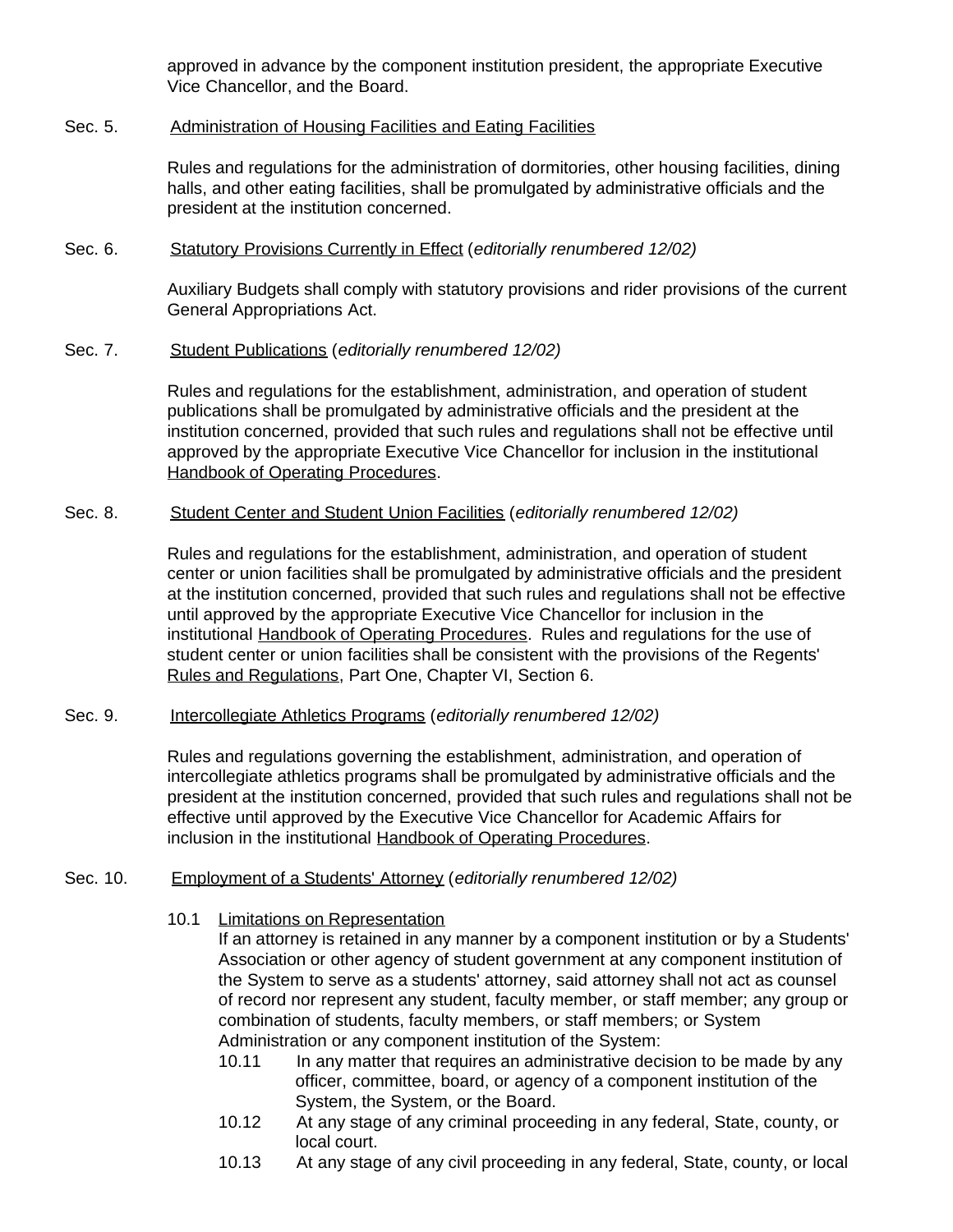court where such proceeding is directly or indirectly against or antagonistic to the interests of the System or any component institution thereof, or against or antagonistic to the interests of any person who is sued in his or her official capacity as an officer of the System or any component institution thereof.

### 10.2 Contracts Subject to Applicable Regulations

Any contract or agreement for legal services entered into by a Students' Association or other agency of student government or other agency of a component institution with an attorney whose remuneration will be paid from funds under the control and management of the Board, including funds from student fees whether compulsory or voluntary, is expressly subject to the applicable provisions of the Regents' Rules and Regulations.

### Sec. 11. Student Debit Cards (*editorially amended 9/03 and 9/04*)

The Board delegates to each component president the authority to establish a program to provide students enrolled at the institution with a debit card. The debit card program must comply with applicable State and federal law. Before implementing a debit card program at the institution, the component president must obtain the prior approval of the Executive Vice Chancellor for Business Affairs. In addition, the component president shall comply with applicable guidelines issued by the Office of General Counsel.

# **PART TWO, CHAPTER XI**

# **CONTRACT ADMINISTRATION**

### Sec. 1. Delegation of Authority

Subject to Subsection 1.1 of this Chapter and to the general provisions of Part One, Chapter I, Section 9 and except as otherwise provided in these Rules and Regulations, the Board delegates to the Chancellor or the president of a component institution authority to execute and deliver on behalf of the Board contracts and agreements of any kind or nature, including without limitation licenses issued to the Board or a component institution.

#### 1.1 Business Aspects (*editorially amended 9/03 and 9/04*) The chief business officer of the component institution or the Executive Vice Chancellor for Business Affairs, as appropriate, shall approve the business aspects of contracts or agreements prior to execution.

# 1.2 Applicability

This Chapter applies to all contracts and agreements except contracts or agreements relating to personnel, faculty, athletics or athletic events, real properties (except the lease of space for use by a component institution), physical plant improvements, acceptance or administration of gifts or bequests, contracts and grants for sponsored research, contracts for legal services, and agreements to settle claims, disputes, or litigation.

# Sec. 2. Special Approval Processes

2.1 Small Purchase Programs

The Board delegates to each component president authority to implement, manage, and oversee a small purchase program to allow purchases of routine supplies, services, and equipment to be made by specified employees. A small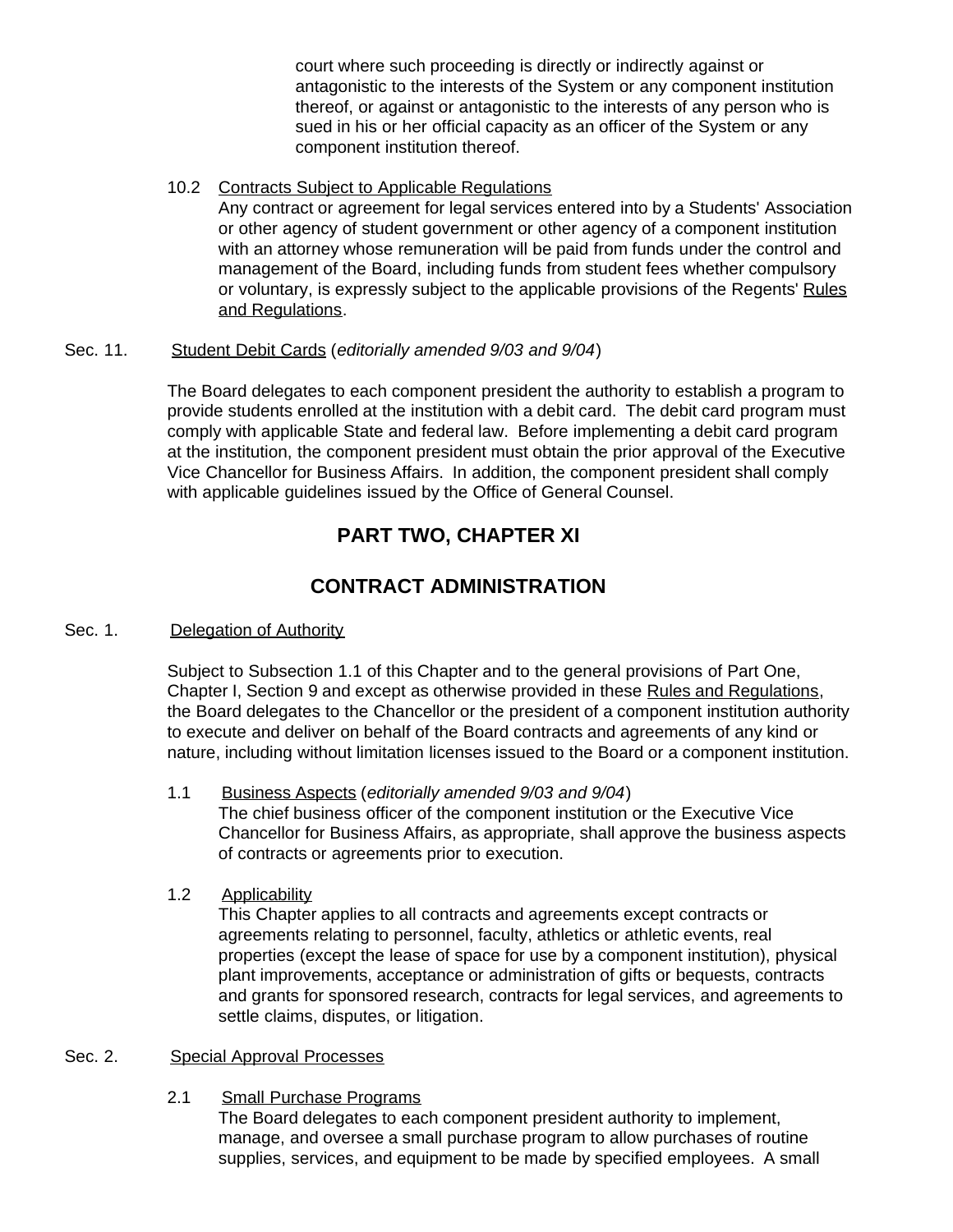purchase program shall not permit any purchase for more than \$5,000. The small purchase program shall provide appropriate oversight and include all procedures necessary to assure compliance with these Rules and Regulations and applicable laws.

### 2.2 System Administration and System-Wide Contracts (*editorially amended 9/03 and 9/04*)

Subject to Section 1 of this Chapter, the Board delegates to the Executive Vice Chancellor for Business Affairs authority to execute and deliver on behalf of the Board contracts or agreements with third parties affecting only System Administration or, with the concurrence of the component institutions affected, contracts for the benefit of all or a majority of the component institutions.

- 2.3 Contracts Between or Among System Administration and Component Institutions (*editorially amended 9/03 and 9/04*) The Board delegates to the Executive Vice Chancellor for Business Affairs authority to execute on behalf of the Board contracts or agreements between or among System Administration and component institutions for resources or services. Any such contract or agreement shall provide for the recovery of the cost of services and resources furnished.
- 2.4 Contracts with System Administration or Between or Among Component **Institutions**

The Board delegates to the component institution president authority to execute on behalf of the Board contracts or agreements with System Administration or between or among component institutions for resources or services. Any such contract or agreement shall provide for the recovery of the cost of services and resources furnished.

- 2.5 Contracts Associated with Property and Casualty Losses (*editorially amended 9/03 and 9/04*)
	- 2.51 In the case of a property or casualty loss in which the total loss is expected to exceed \$1 million, the Board delegates to the Chancellor authority to approve, execute, and deliver on behalf of the Board all contracts or agreements, including purchase orders and vouchers, associated with or related to the loss and having a cost or monetary value to the System Administration or the component institution in excess of \$1 million but not exceeding \$10 million, subject to Subdivision 2.52 of this Chapter and the general provisions of Part One, Chapter I, Section 9 of these Rules and Regulations.
	- 2.52 The Chancellor shall consult with the institutional president, if applicable, and obtain the approval of the chief business officer of the component institution or the approval of the Executive Vice Chancellor for Business Affairs, as appropriate, with respect to the business aspects of each contract or agreement prior to executing the contract or agreement.

# Sec. 3. Legal Matters

3.1 Contracts for Legal Services

The Board delegates to the Vice Chancellor and General Counsel authority to execute and deliver on behalf of the Board contracts for legal services and such other services as may be necessary or desirable in connection with the settlement or litigation of a dispute or claim after obtaining approvals as may be required by law.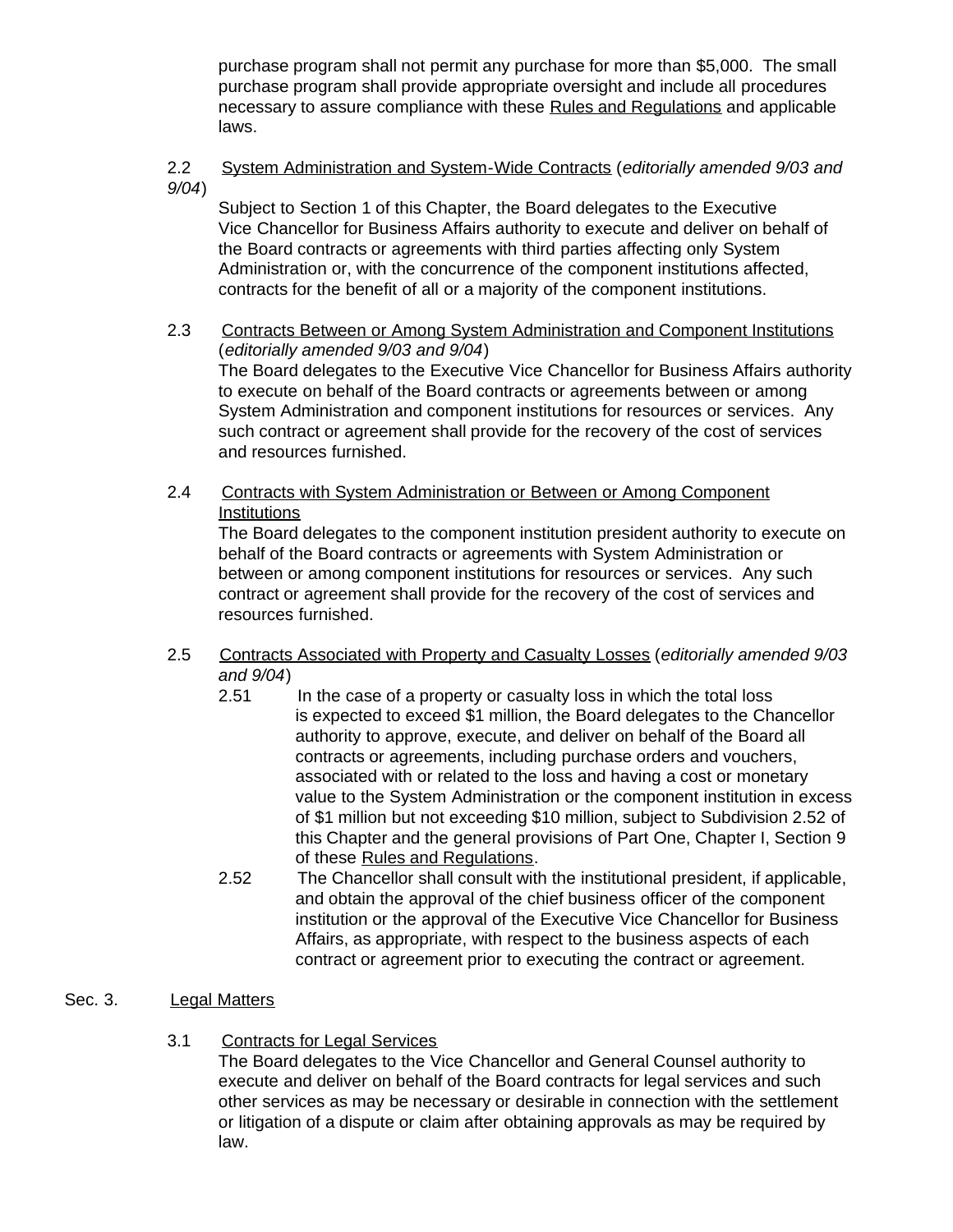#### 3.2 Settlement of Disputes *(editorially amended 11/03)*

Except as provided in Subsection 3.3 of this Chapter, the Board delegates to the Vice Chancellor and General Counsel authority to execute and deliver on behalf of the Board agreements settling any claim, dispute, or litigation subject to approval of System officials as set out below and compliance with all other legal requirements. The Vice Chancellor and General Counsel shall consult with the component institution president and the appropriate Executive Vice Chancellor with regard to all significant settlements that will be paid out of institutional funds. The Vice Chancellor and General Counsel shall consult with the Office of External Relations with respect to settlement of will contests and other matters relating to gifts and bequests administered by that Office.

| Amount                 | Additional<br><b>Requirements</b>                                                                                              |
|------------------------|--------------------------------------------------------------------------------------------------------------------------------|
| \$150,000 or less      | <b>None</b>                                                                                                                    |
| \$150,001 to \$500,000 | Concurrence of the Chancellor or<br>the appropriate Executive<br>Vice Chancellor                                               |
| More than \$500,000    | Concurrence of the Board<br>of Regents, the Executive<br>Committee, or the appro-<br>priate standing committee<br>of the Board |

The amount of the settlement shall mean the amount that might be reasonably expected to be recoverable by U. T. System but not received pursuant to the settlement or, in the case of a claim against U. T. System, the total settlement amount to be paid by U. T. System.

3.3 Settlement of Claims and Disputes Relating to Construction Projects The Board delegates authority to execute all documents necessary or desirable to settle claims and disputes relating to construction projects to the System or component institution official designated in the construction contract to the extent funding for the project has been authorized in accordance with the provisions of Part Two, Chapter VIII of these Rules and Regulations.

# **PART TWO, CHAPTER XII**

# **INTELLECTUAL PROPERTY**

## Sec. 1. Philosophy and Objectives

It is the objective of the Board to provide an intellectual property policy that will encourage the development of inventions and other intellectual creations for the best interest of the public, the creator, and the research sponsor, if any, and that will permit the timely protection and disclosure of such intellectual property whether by development and commercialization after securing available protection for the creation, by publication, or both. The policy is further intended to protect the respective interests of all concerned by ensuring that the benefits of such property accrue to the public, to the inventor, to the System, and to sponsors of specific research in varying degrees of protection, monetary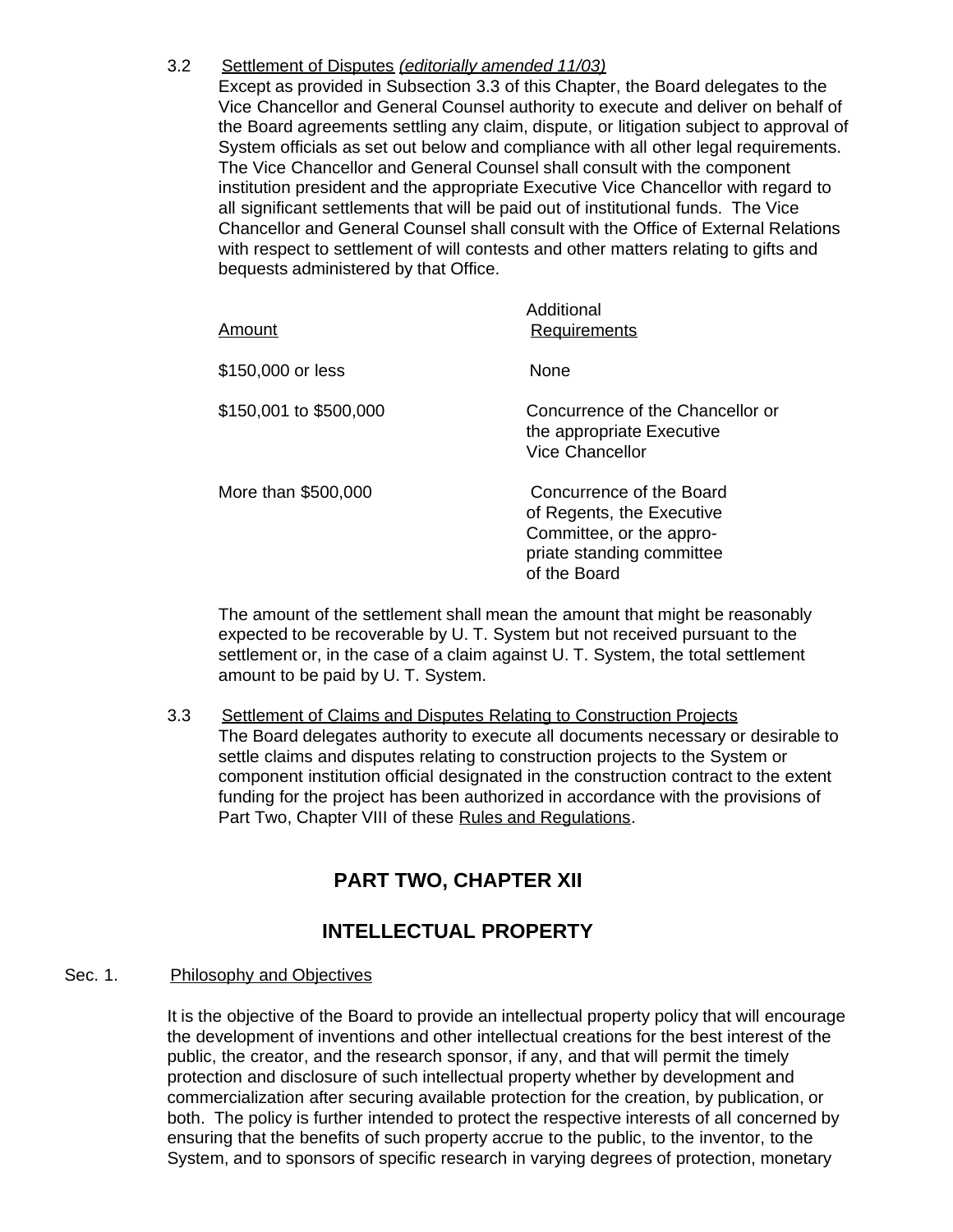return and recognition, as circumstances justify or require. Each component institution may develop in its Handbook of Operating Procedures additional policies and rules covering the subject matter of this Section not inconsistent with this Section or other policies or procedures adopted by the Board.

#### Sec. 2. General Policy

2.1 Individuals Subject to Policy

The intellectual property policy shall apply to all persons employed by the U. T. System and the component institutions of the System (including, but not limited to, full and part-time faculty and staff and visiting faculty members and researchers), to anyone using System facilities, to undergraduates, to candidates for master's and doctoral degrees, and to postdoctoral and predoctoral fellows.

### 2.2 Types of Intellectual Property Included

Except as set forth in Subsections 2.3, 2.4, and 4.1 of this Chapter, this policy shall apply to and the Board may assert ownership in intellectual property of all types (including, but not limited to, any invention, discovery, trade secret, technology, scientific or technological development, research data and computer software) regardless of whether subject to protection under patent, trademark, copyright, or other laws.

### 2.3 Interest of the Board

The Board shall assert its interest in scholarly or educational materials, artworks, musical compositions, and dramatic and nondramatic literary works related to the author's academic or professional field, regardless of the medium of expression, as follows:

- 2.31 Students, Professionals, Faculty and Researcher Authors The Board shall not assert ownership of works covered by this Subsection and authored by students, professionals, faculty, and nonfaculty researchers. The Board encourages these authors to manage their copyrights carefully. The Board retains certain rights in these works as set forth in the Policy and Guidelines for Management and Marketing of Copyrighted Works.
- 2.32 Software The Board normally shall assert ownership in software as an invention; however, original software that is content covered by Subdivision 2.31 of this Chapter, or that is integral to the presentation of such content, shall be owned in accordance with Subdivision 2.31.

## 2.4 Works for Hire

Notwithstanding the provisions of Subsection 2.3 of this Chapter, the Board shall have sole ownership of all intellectual property created by an employee who was hired specifically or required to produce it or commissioned by the System or a component institution of the System. Except as may be provided otherwise in a written agreement approved by the president of the component institution, the provisions of Subdivision 4.25 of this Chapter relating to division of royalties shall not apply to intellectual property owned solely by the Board pursuant to this Subsection 2.4.

2.5 Role of Inventor or Author

Any person who as a result of his or her activities creates intellectual property that is subject to this policy, other than on government or other sponsored research projects where the grant agreements provide otherwise, should have a major role in the ultimate determination of how it is to be published; however, the component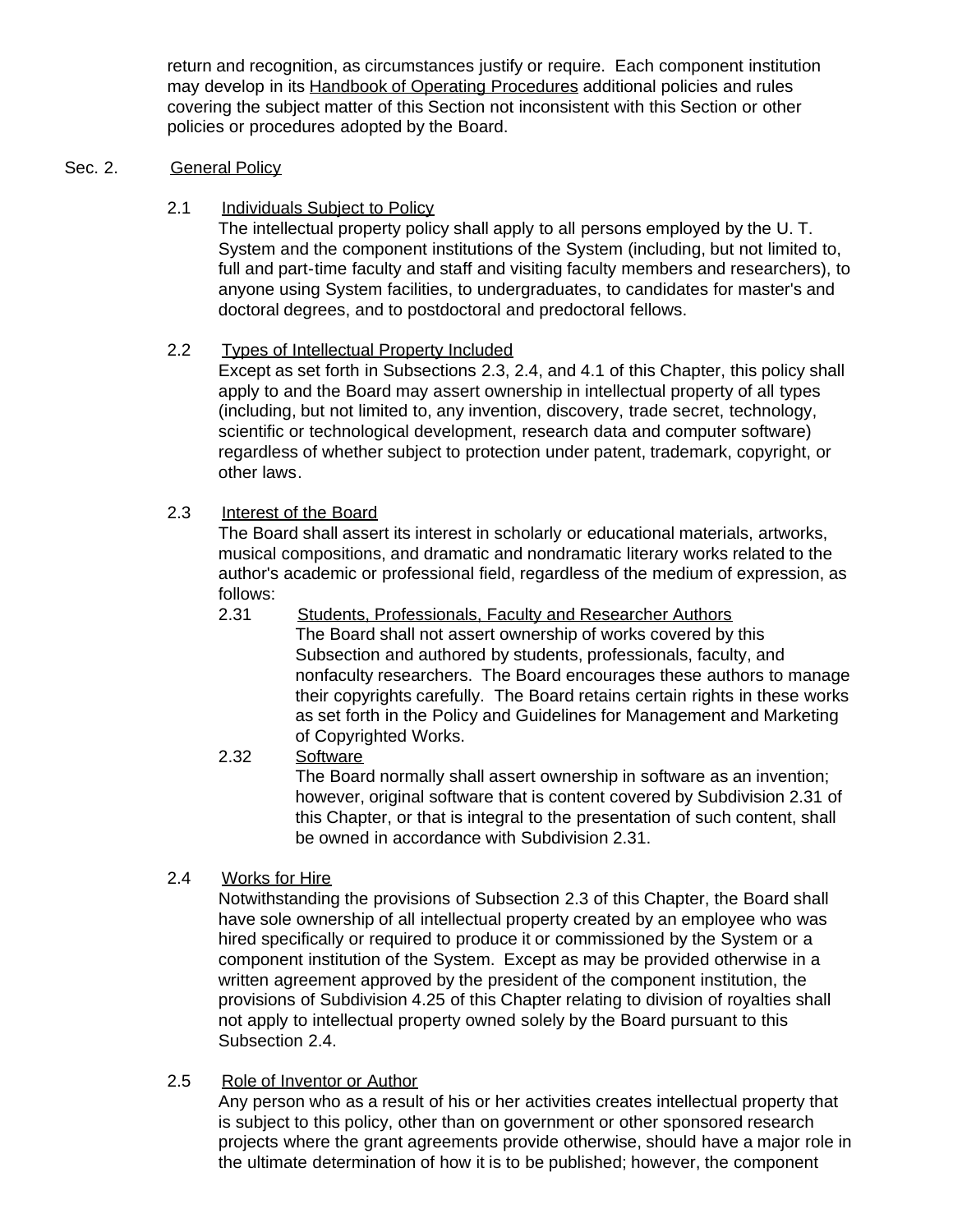president will decide in his or her sole discretion whether to develop and commercialize an invention after securing available protection for the creation, if necessary.

- 2.6 Support for Patentable Inventions and Intellectual Property The System, with the cooperation of the component institution, will provide review and management services for patentable inventions as well as other intellectual property either by its own staff, through a related foundation, or by other means.
- 2.7 Service of Public Interest

It is a basic policy of the System that intellectual property be developed primarily to serve the public interest. This objective usually will require development and commercialization by exclusive licensing, but the public interest may best be promoted by the granting of nonexclusive licenses. These determinations will be recommended and made in accordance with the administrative procedures hereinafter set out.

2.8 Use of Facilities and Resources

Neither the facilities nor the resources of the System or its component institutions may be used (i) to create, develop, or commercialize intellectual properties unrelated to an individual's employment responsibilities (See Subsection 4.1 of this Chapter); or (ii) to further develop or commercialize intellectual properties that have been released to an inventor (See Subdivision 4.22 of this Chapter) except as the component institution's president may approve where the System retains an interest under the terms of the release.

2.9 Creation of Data

An employee whose research activities result in the creation of data that is owned by the Board pursuant hereto shall have a nonexclusive license to use such data for nonprofit educational, research, and scholarly purposes within the scope of the employee's employment, subject to adherence to other provisions of this policy.

## Sec. 3. Intellectual Property Advisory Committees and Office of General Counsel

#### 3.1 Intellectual Property Advisory Committees

To help administer the intellectual property policy at each component institution and to make recommendations to presidents for further referral to the System Administration and the Board (in those cases when action by the System Administration and/or the Board is required), departmental or institutional intellectual property advisory committees may be established by the component institutions.

3.2 Office of General Counsel

The Office of General Counsel will assist component institutions with all legal matters relating to intellectual property. Among other responsibilities, the Office of General Counsel will help component institutions secure protection for intellectual property when appropriate and will police infringements; maintain central databases and files of patent applications, issued patents, copyrights, licenses, and agreements; coordinate with component institutions in negotiating and preparing license and other agreements; and review and approve as to form all agreements relating to intellectual property.

- Sec. 4. Property Rights and Obligations
	- 4.1 Exclusive Property of the Creator and the System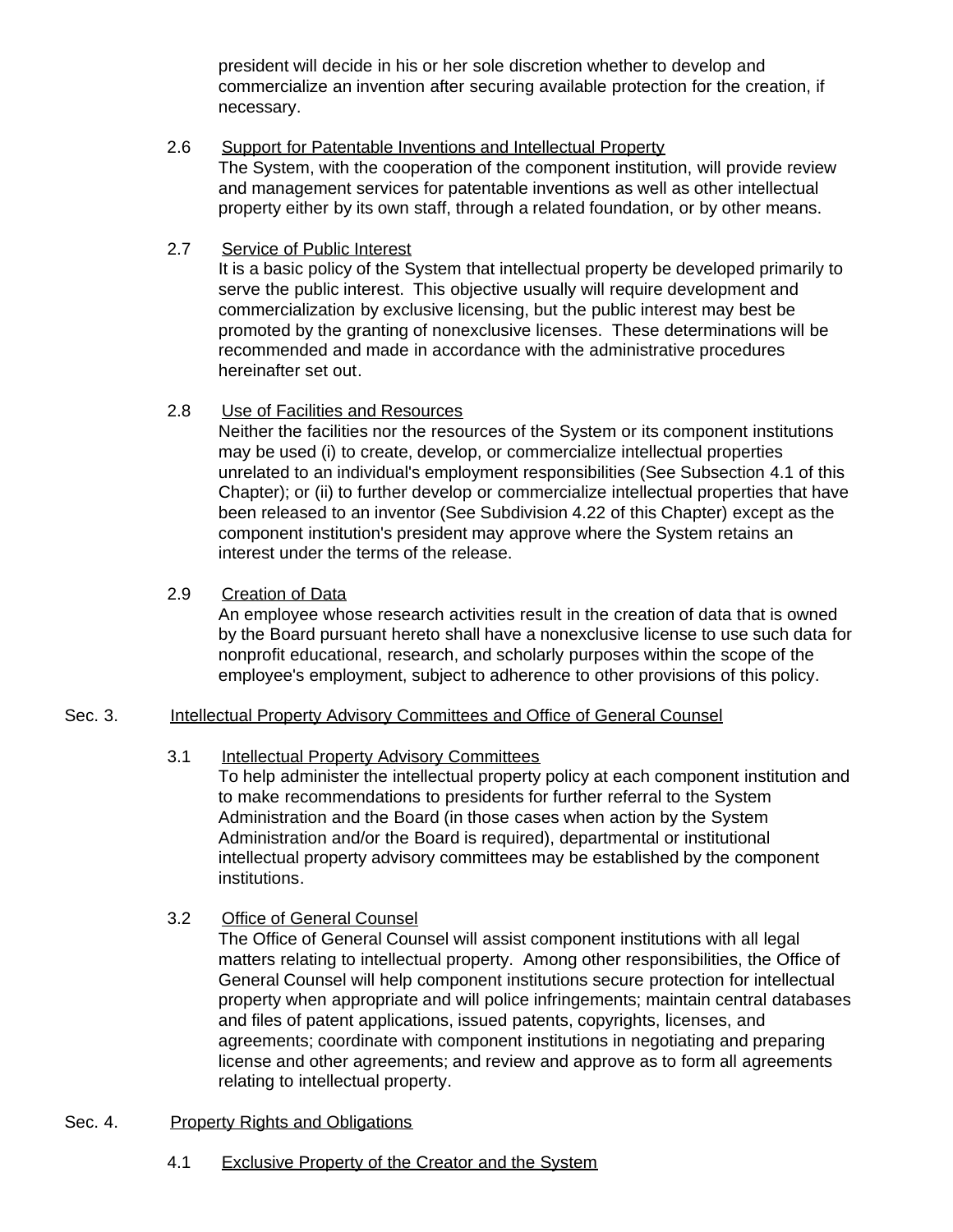Intellectual property unrelated to the individual's employment responsibility that is developed on an individual's own time and without System support or use of System facilities is the exclusive property of the creator and the System has no interest in any such property and no claim to any profits resulting therefrom. Should the creator choose to offer the creation to the System, the component president may support and finance a patent application or other available protective measures and manage the development and commercialization of the property under terms and conditions as may be agreeable to the parties. If the creator makes the offer after obtaining a patent or other protection, the component president may reimburse the creator for expenses in obtaining such protection.

### 4.2 Property Related to Employment or Resulting from State Support Subject to Ownership by the Board

Intellectual property either related to the individual's employment responsibility, or resulting from activities performed on System time, or with support by State funds, or from using System facilities is subject to ownership by the Board.

- 4.21 Before intellectual property subject to ownership by the Board is disclosed to any party outside the System, to the public generally, or for commercial purposes, and before publishing same, the creator shall submit a reasonably complete and detailed disclosure of such intellectual property to the president of the creator's institution for determination of the System's interest. A component institution may establish guidelines in its Handbook of Operating Procedures for submitting different categories of intellectual property to its departmental or institutional intellectual property advisory committee and procedures to be followed by the committee in reviewing and evaluating such submissions. Such guidelines and procedures shall be consistent with this policy and shall be subject to approval as a part of the institutional **Handbook**. In those instances, however, where delay would jeopardize obtaining the appropriate protection for the property, the creator may request the approval of the component president to file a patent application or take other steps to obtain available protection prior to the administrative review provided in the following two Subdivisions. If the request is granted, the creator may proceed with the filing of a patent application or other available protective measures pending the determination of the System's interest; provided, however, that the creator shall be reimbursed for reasonable expenses in filing the patent application or taking other steps to obtain protection as the parties may negotiate if the decision of the System is to assert and exploit its interests. Either the Chairman of the departmental or institutional intellectual property advisory committee or the component president shall notify the Office of General Counsel of any such application.
- 4.22 If the component president elects not to assert and exploit System's interest, the Office of General Counsel and the creator shall be notified within 180 days of the date of a complete submission that the invention will be released to the creator after which he or she will be free to obtain and exploit a patent or other intellectual property protection in his or her own right and the System shall not have any further rights, obligations, or duties with respect thereto except that, in appropriate circumstances the component president may elect to impose certain limitations or obligations or retain income rights.
- 4.23 The component president may elect to release an invention to its creator at any time after asserting System's interest, with notice to the Office of General Counsel; however, such a release shall include provisions for the recovery of patent and licensing expenses, if any, the retention of income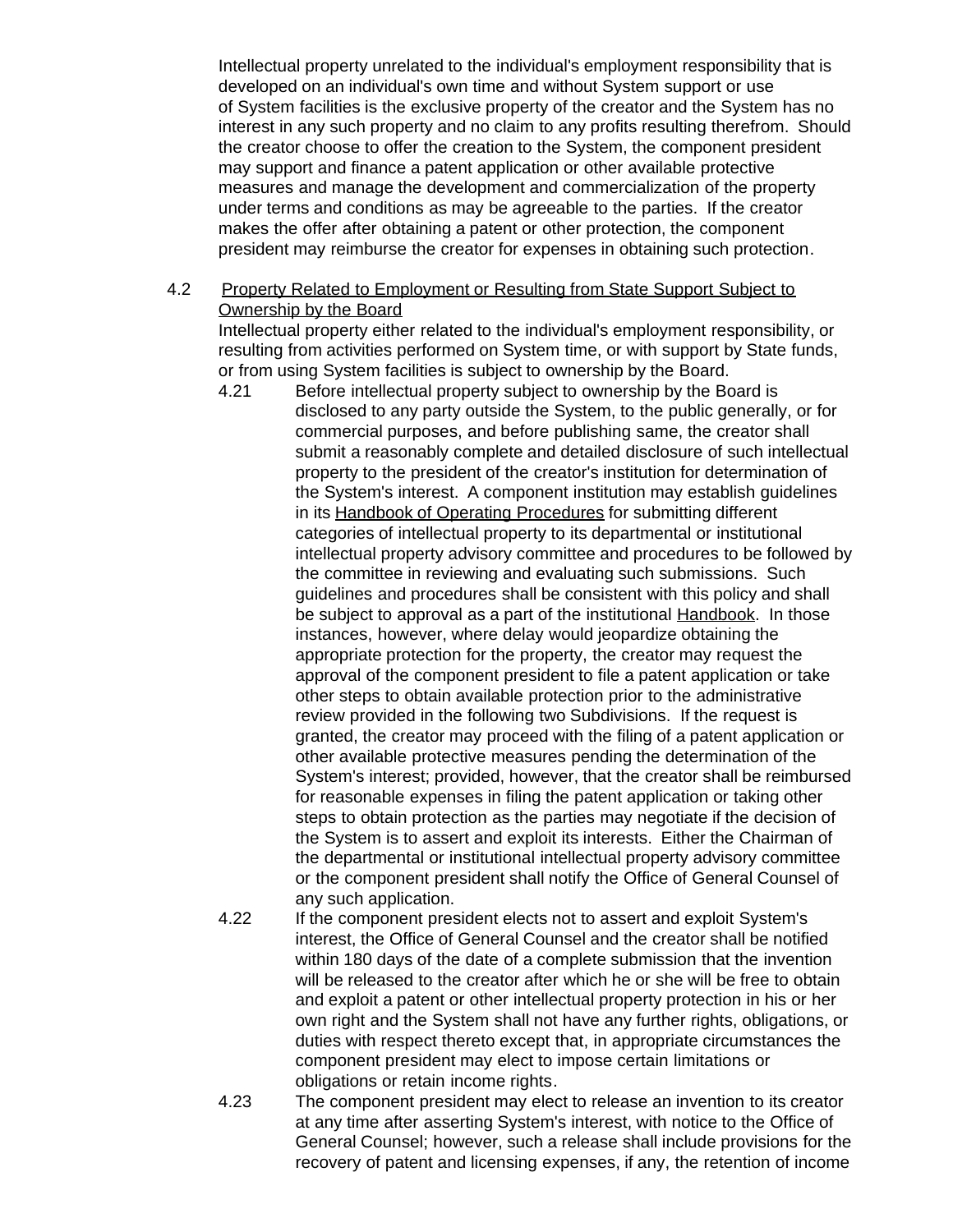rights and other appropriate limits or obligations, as set forth above for creations in which the System's rights are never asserted.

- 4.24 With respect to intellectual property in which the System asserts an interest, the component president shall decide how, when, and where the intellectual property is to be protected and may proceed either through its own efforts or those of an appropriate private firm or attorney to obtain protection and manage the intellectual property. Outside counsel services may be contracted with the consent of the Vice Chancellor and General Counsel and, if required by law, the approval of the Attorney General. It shall be mandatory for all employees, academic and nonacademic, to assign the rights to intellectual property and patents to the Board when such creations fall within Subsection 4.2 of this Chapter.
- 4.25 In those instances where the System licenses rights in intellectual property to third parties, the costs of licensing, including the costs to operate and support a technology transfer office and departmental or institutional intellectual property advisory committees, and the costs of obtaining a patent or other protection for the property on behalf of the Board shall first be recaptured from any royalties or other license payments received by the System, and the remainder of such income (including but not limited to license fees, prepaid royalties, minimum royalties, running royalties, milestone payments, and sublicense payments) shall be divided as follows:

50% to creator

50% to System.

 With the prior approval of the Board as an agenda item, a component institution may include provisions in its Handbook of Operating Procedures to adjust the allocation of royalties set forth herein, but in no event shall the creator receive more than 50% or less than 25% of such proceeds. The division of royalties from patents or other intellectual property managed by an intellectual property management concern will be controlled by the terms of the System's agreement with such concern, as approved by the Board. Any other deviation from this rule requires the prior approval of the Board.

- 4.3 Property Resulting from Sponsored Research Subject to Ownership by the Board Intellectual property resulting from research supported by a grant or contract with the federal government, or an agency thereof, with a nonprofit or for profit nongovernmental entity, or by a private gift or grant to the System shall be subject to ownership by the Board.
	- 4.31 Administrative approval of application requests to, and acceptance of grants or contracts with, the federal government or any agency thereof, with a nonprofit or for profit nongovernmental entity, or a private donor that contain provisions that are inconsistent with this policy, or other policies and guidelines adopted by the Board from time to time imply a decision that the value to the System of receiving the grant or performing the contract outweighs the impact of any nonconforming provisions of the grant or contract on the intellectual property policies and guidelines of the System.
	- 4.32 The intellectual property policies and guidelines of the System are subject to, and thus amended and superseded by, the specific terms pertaining to intellectual property rights included in federal grants and contracts, or grants and contracts with nonprofit and for profit nongovernmental entities or private donors, to the extent of any conflict.
	- 4.33 In those instances where it is possible to negotiate System-wide intellectual property agreements with the federal agencies or nonprofit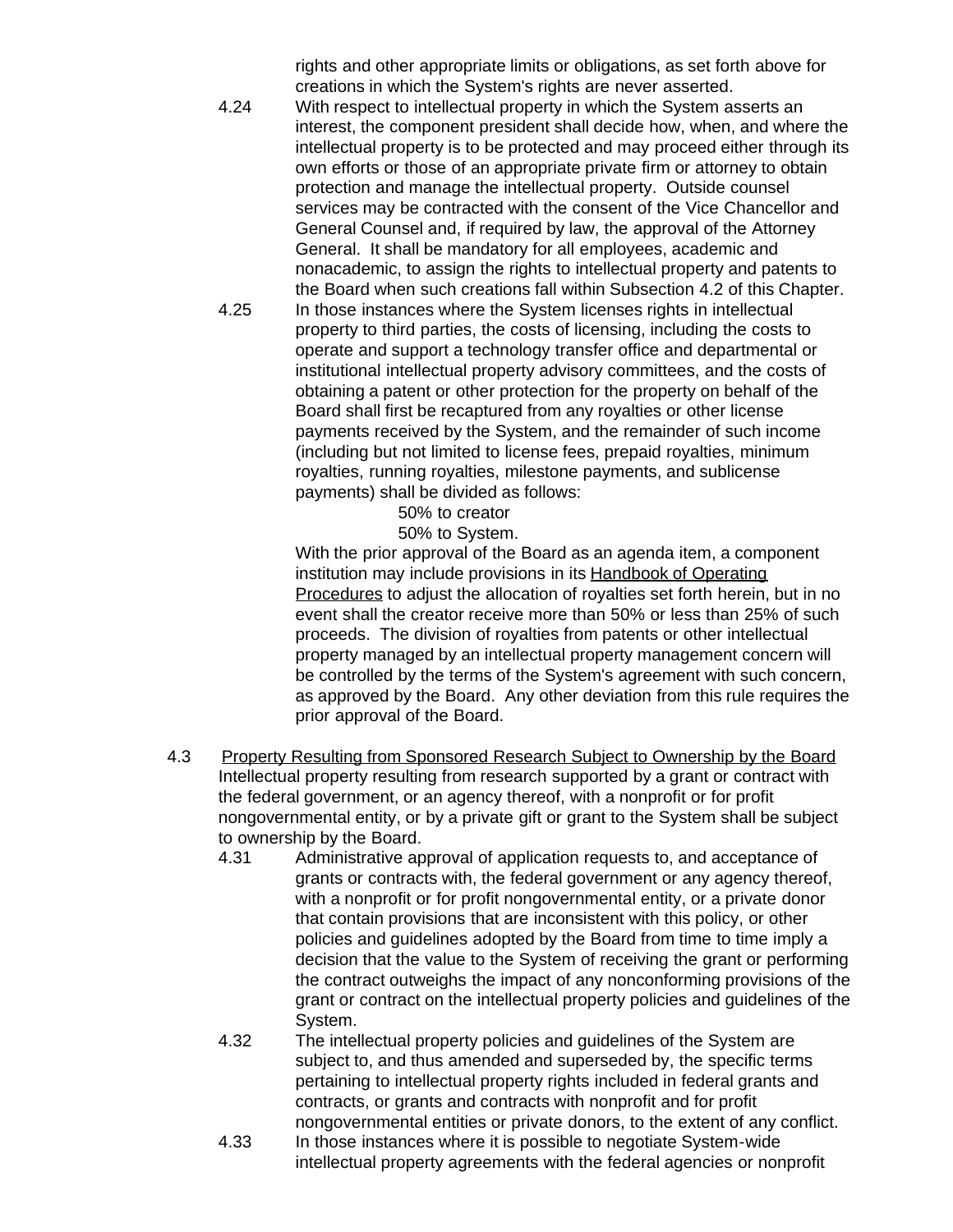and for profit nongovernmental entities or private donors and thereby obtain more favorable treatment for the creator and the System, every effort will be made to do so with the cooperation and concurrence of the Office of General Counsel after consultation with the institutional president.

- 4.34 Employees of the System whose intellectual property creations result from a grant or contract with the federal government, or any agency thereof, with a nonprofit or for profit nongovernmental entity, or by private gift to the System shall make such assignment of such creations as is necessary in each case in order that the System may discharge its obligation, expressed or implied, under the particular agreement.
- 4.35 In the event that two or more persons are entitled to share royalty income pursuant to Subdivision 4.25 of this Chapter (or equity pursuant to Section 5 of this Chapter) and such persons cannot agree on an appropriate sharing arrangement as evidenced by a clear and unequivocal written agreement transmitted to the departmental or institutional intellectual property advisory committee, or if inventors are located at two or more component institutions, to the Office of General Counsel, that portion of the royalty income to which the creators are entitled under this policy will be distributed to such persons in such portions as the component president or, in the event that the creators are located at two or more component institutions within the System, the Chancellor may deem appropriate under the circumstances and such decision shall be binding on the creators.
- 4.36 A decision by the System to seek patent or other available protection for intellectual property covered by Subsection 4.2 of this Chapter shall not obligate System to pursue such protection in all national jurisdictions. The System's decision relating to the geographical scope and duration of such protection shall be final.

## Sec. 5. Equity Interests

## 5.1 Agreement with Business Entities

In agreements with business entities relating to rights in intellectual property owned by the Board, the System may receive equity interests as partial or total compensation for the rights conveyed. In any such instance, the component institution where the intellectual property was created may elect, at its option, to share an equity interest, dividend income, or the proceeds of the sale of an equity interest with the creator(s) in the same manner as royalties are shared pursuant to Subdivision 4.25 of this Chapter. The System may also receive equity interests in a business entity as consideration for the component institution's role as a founder or cofounder of the business entity, and shall not be obligated to share such equity interests with the creator(s).

## 5.2 Approval of Individual Holding Equity

Employees of the System who conceive, create, discover, invent, or develop intellectual property may hold an equity interest in a business entity that has an agreement with the System relating to the research, development, licensing, or exploitation of that intellectual property only so long as the component institution where the intellectual property was developed is in full compliance with the requirements to have, implement, and enforce for that employee an effective conflict of interest management plan approved by the component institution's president as set forth in the "Procedure for Obtaining Approval of Plan to Manage Conflicts of Interest." In any case where actual conflict of interest is found, the employee may be required to divest the equity interest of terminate affected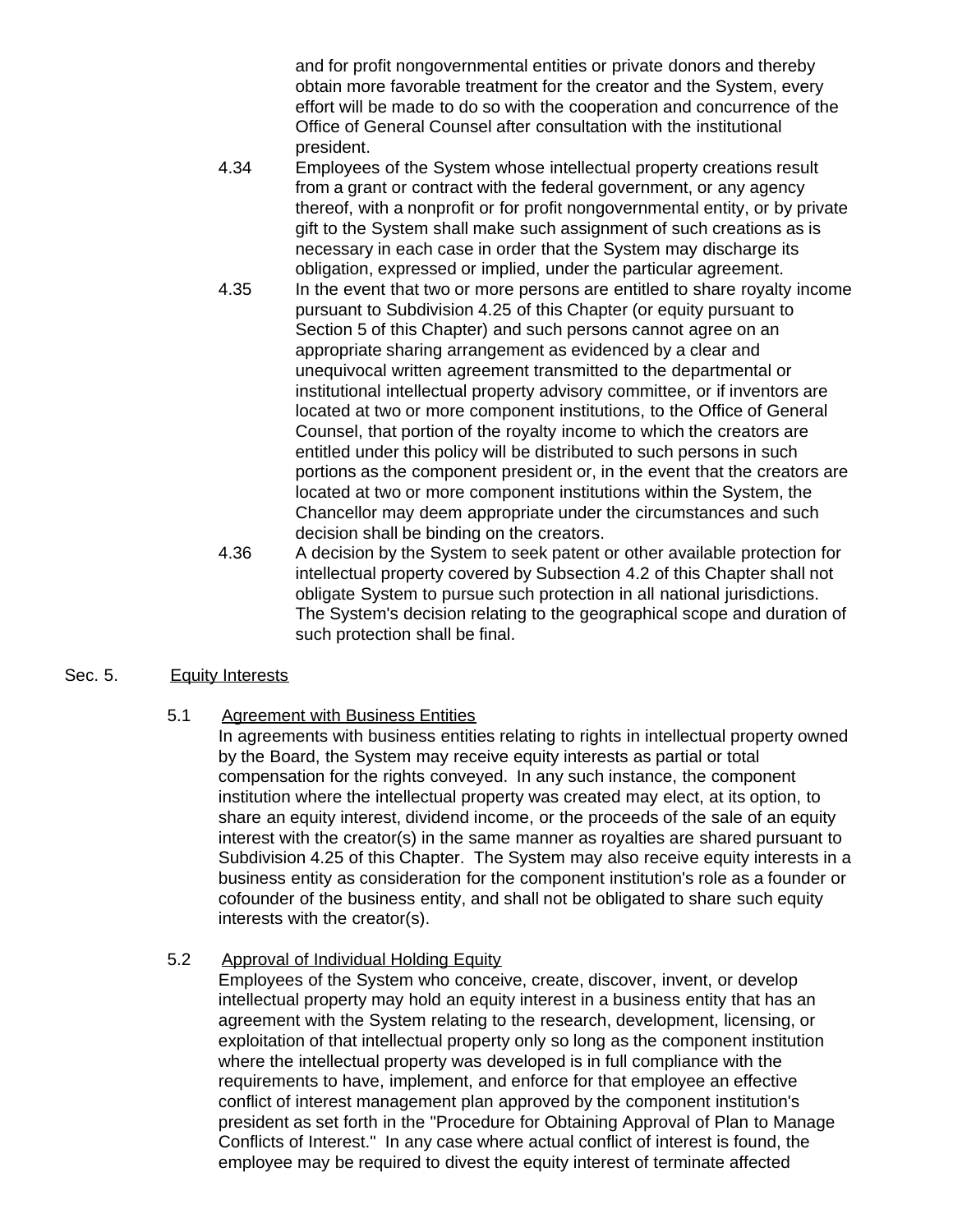research.

## 5.3 Negotiations Related to Equity

The System may negotiate, but shall not be obligated to negotiate, an equity interest on behalf of any employee as a part of an agreement between the System and a business entity relating to intellectual property conceived, created, discovered, invented, or developed by the employee and owned by the Board.

### 5.4 Right to Income from Interests Held by the Board

Except as provided in Subsection 5.1 of this Chapter, dividend income and income from the sale or disposition of equity interests held by the Board pursuant to agreements relating to intellectual property shall belong to the System and shall be distributed in accordance with the provisions of Section 9 of this Chapter.

5.5 Right to Income from Interests Held by the Employee Dividend income and income from the sale or disposition of an equity interest held by a System employee pursuant to an agreement between the System and a business entity relating to rights in intellectual property conceived, created, discovered, invented, or developed by such employee shall belong to the employee.

### Sec. 6. Business Participation

## 6.1 Approval to Serve as Officer or Director

Any System employee who conceives, creates, discovers, invents or develops intellectual property may serve as a member of the board of directors or other governing board or as an officer or an employee (other than as a consultant) of a business entity that has an agreement with the System relating to the research, development, licensing, or exploitation of that intellectual property only so long as the component institution where the intellectual property was developed is in full compliance with the requirements to have, implement, and enforce for that employee an effective conflict of interest management plan approved by the component institution's president as set forth in the "Procedure for Obtaining Approval of Plan to Manage Conflicts of Interest." In any case where actual conflict of interest is found, the employee may be required to terminate the business relationship or the relevant research.

#### 6.2 Request for Individual to Serve as Officer or Director When requested and authorized by the Board, an employee may serve on behalf of the Board as a member of the board of directors or other governing board of a business entity that has an agreement with the System relating to the research, development, licensing, or exploitation of intellectual property, but may not accept any consideration offered for service on such board.

#### Sec. 7. Annual Report of Equity Interest and Service as Officer or Director

Any employee covered by Subsections 5.2, 6.1, or 6.2 of this Chapter shall report in writing to the president of the component institution, or to such other person as may be designated by the president, the name of any business entity in which the person has an interest or for which the person serves as a director, officer, or employee and shall be responsible for submitting a revised written report upon any change in the interest or position held by such person in such business entity. These reports shall be forwarded to the Vice Chancellor and General Counsel by October 1 of each year for filing with the Board as required by [Texas Education Code Section](http://www.capitol.state.tx.us/statutes/ed/ed0005100.html#ed207.51.912) 51.912 and inclusion in the annual financial report sent to the State officials listed in [Texas Education Code Section 51.005.](http://www.capitol.state.tx.us/statutes/ed/ed0005100.html#ed007.51.005)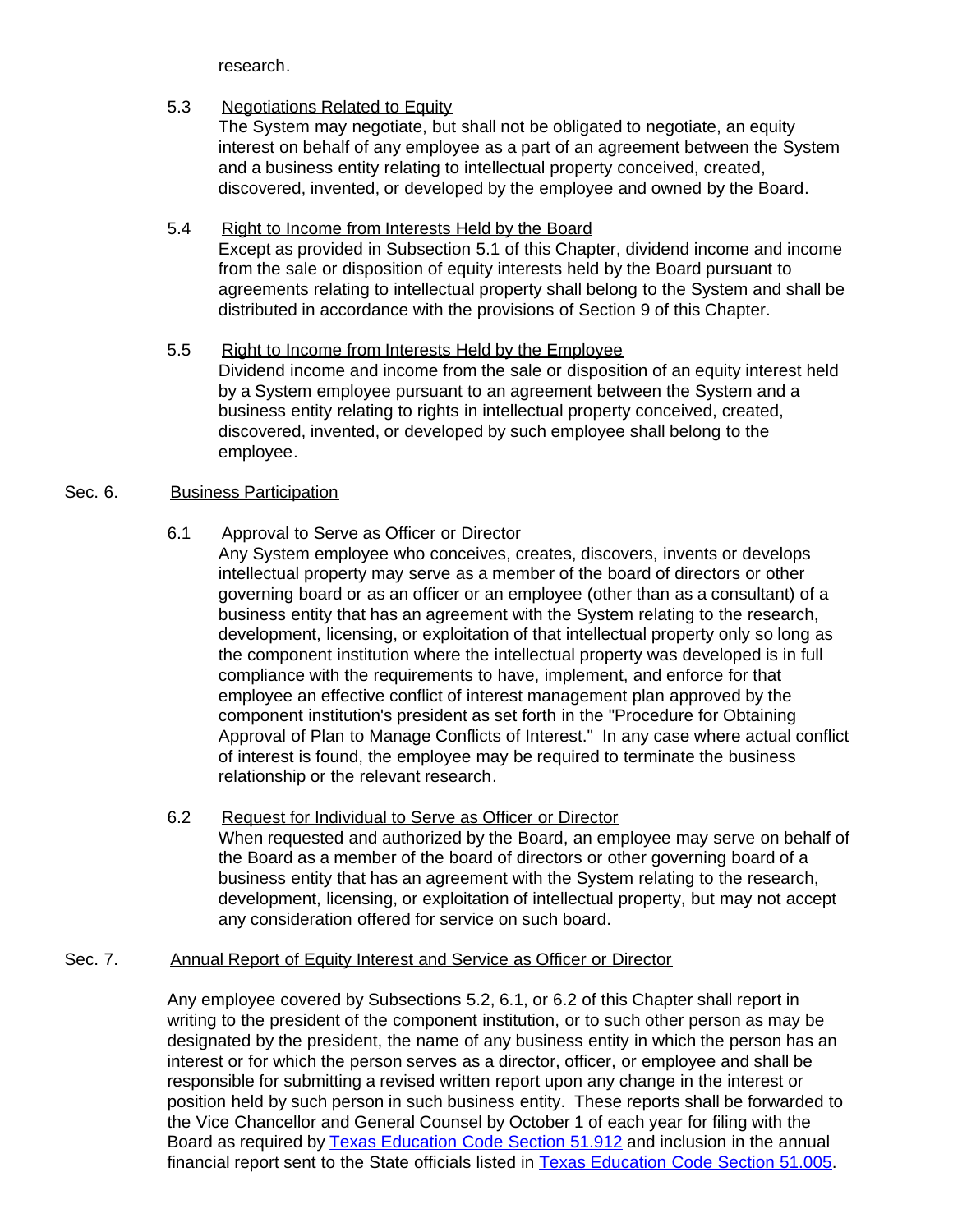#### Sec. 8. Approval of and Execution of Legal Documents Relating to Rights in Intellectual Property

### 8.1 Legal Review

Agreements that grant an interest in Board intellectual property may be executed and delivered in accordance with the provisions of the Regents' Rules and Regulations, Part Two, Chapter XI, following any required review by the Office of General Counsel.

8.2 Agreement at Variance with Policy Any document altering substantially the basic intellectual property policy of the System as set out in the preceding Sections and other policies and guidelines that may be adopted by the Board may be executed and delivered as set forth in Subsection 8.1 of this Chapter if, in the judgment of the component president, the benefits from the level of funding for proposed research and/or other consideration from a sponsor, licensee, or other party outweigh any potential disadvantage that may result from the policy deviation.

#### 8.3 Authority to Execute Documents

The Chancellor, the appropriate Executive Vice Chancellor, or the Vice Chancellor and General Counsel may execute, on behalf of the Board, legal documents relating to the Board's rights in intellectual property, including, but not limited to, declarations, affidavits, powers of attorney, disclaimers, and other such documents relating to patent applications and patents; applications, declarations, affidavits, affidavits of use, powers of attorney, and other such documents relating to trademarks; corporate documents related to the formation of new companies; and other documents approved pursuant to Subsections 8.1 or 8.2 of this Chapter. The component president or designee may execute, on behalf of the Board, institutional applications for registration or recordation of transfers of ownership and other such documents relating to copyrights.

#### Sec. 9. Income from Intellectual Property

#### 9.1 Use of Income

The portion of the net income the System retains from royalties and any other intellectual property-related income shall be used by the component institutions where the income-producing creation originated for research and other purposes approved by the Board in accordance with standard budgetary policies. At the option of a component institution, such income may be accumulated in an endowment fund with the income to be distributed to the component institution for such purposes as may be approved by the Board.

9.2 Royalties Payable to Employee With the prior written approval of the president of the component institution, payments payable to a faculty member pursuant to Subdivision 4.25 of this Chapter may be assigned to the component institution by the faculty member and designated for use in research to be conducted by such faculty member.

#### Sec. 10. **Implementation of Intellectual Property Policy**

The Office of General Counsel shall prepare and distribute to the component institutions such model agreements and recommended procedures as may be considered appropriate for the implementation of the provisions of intellectual property policies and guidelines adopted by the Board.